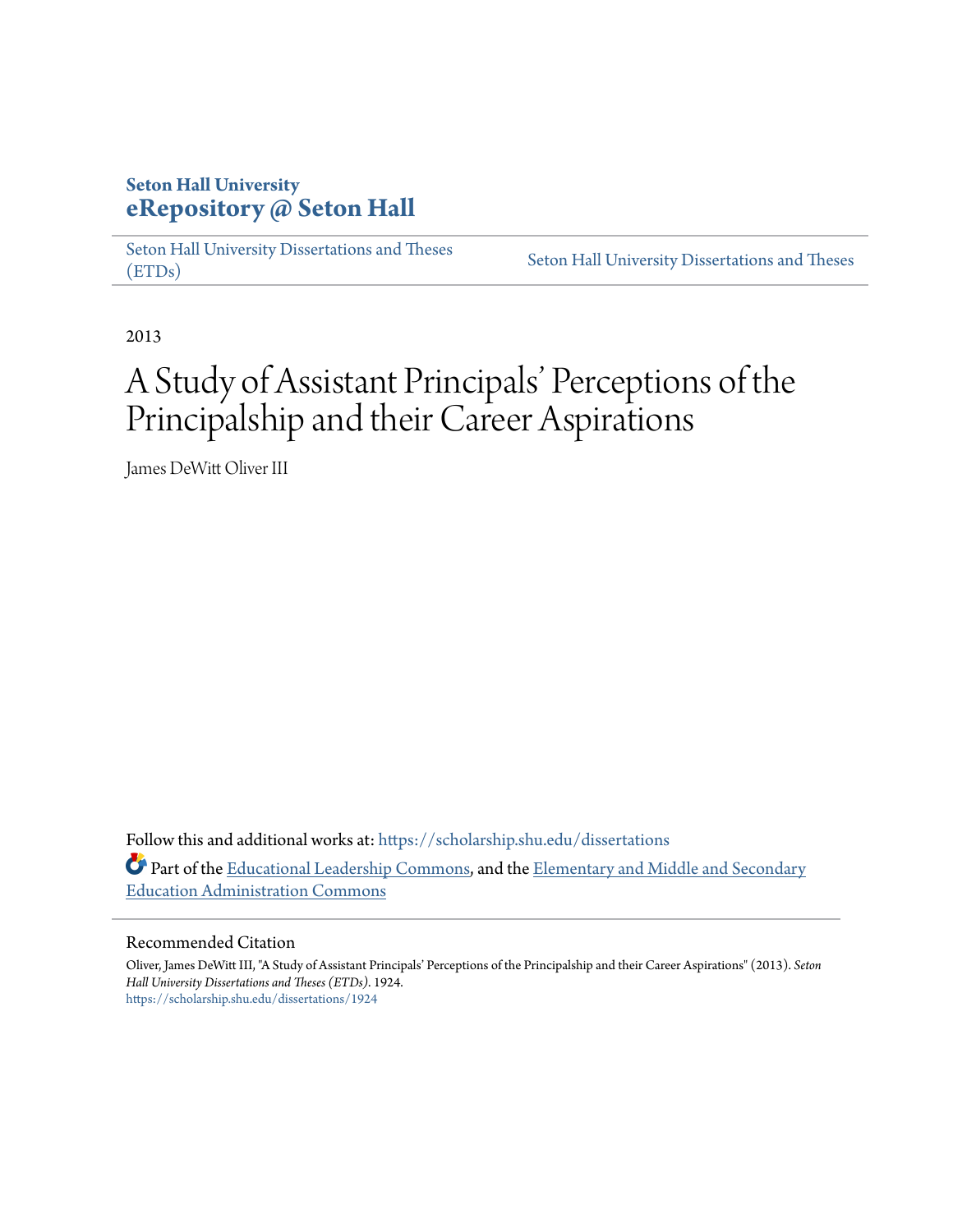# A STUDY OF ASSISTANT PRINCIPALS' PERCEPTIONS OF THE

# PRINCIPALSHIP AND THEIR CAREER ASPIRATIONS

BY

James DeWitt Oliver III

Dissertation Committee:

Anthony Colella, Ph.D., Mentor Kathleen Pecoraro Ed.D., Reader Barbara Strobert, Ed.D., Reader

Submitted in Partial Fulfillment of the Requirements for the Degree Doctor of Education Seton Hall University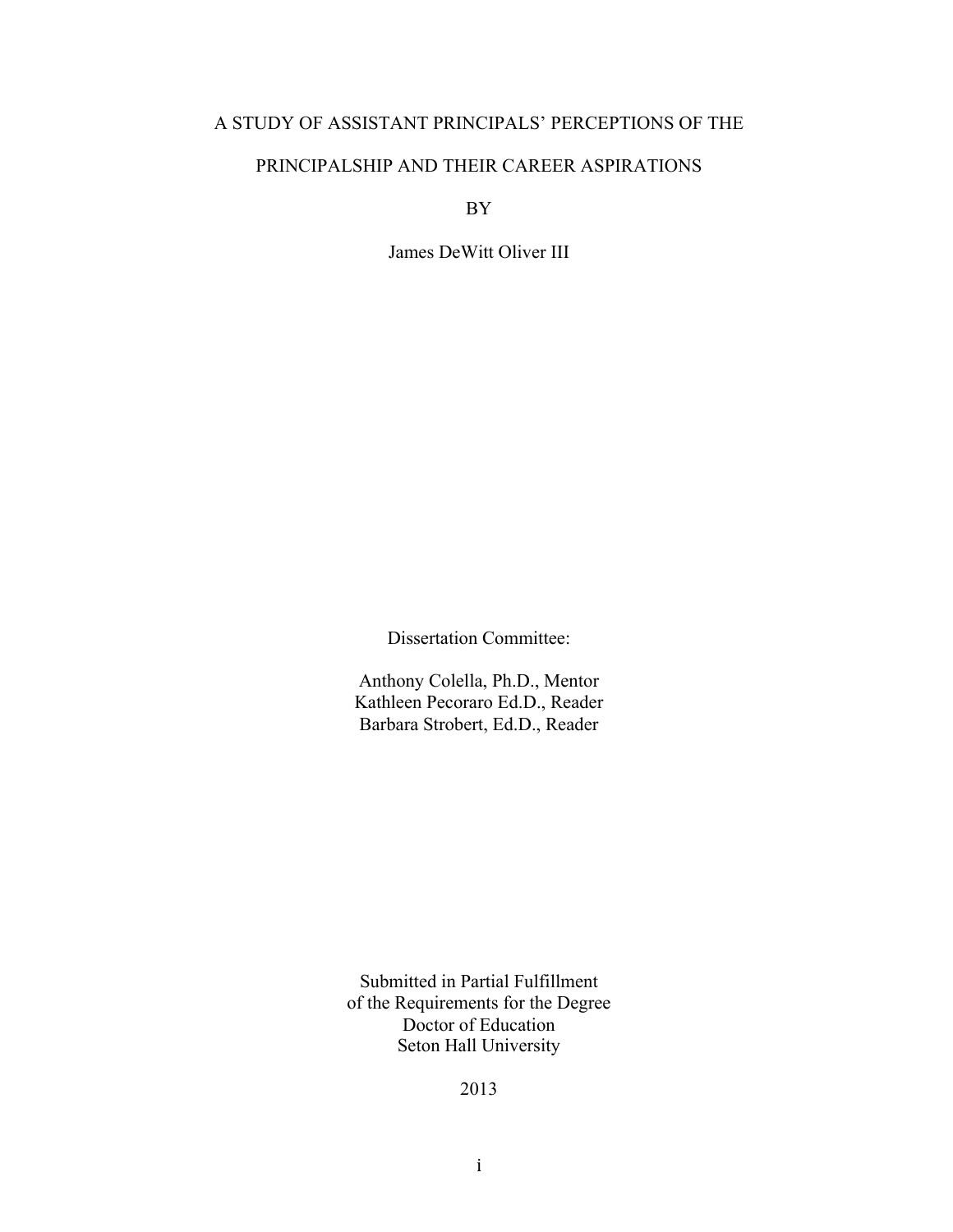# **SETON HALL UNIVERSITY COLLEGE OF EDUCATION AND HUMAN SERVICES OFFICE OF GRADUATES STUDIES**

# **APPROVAL FOR SUCCESSFUL DEFENCE**

Doctoral Candidate, **James DeWitt Oliver III,** has successfully defended and made the required modifications to the text of the doctoral dissertation for the **Ed.D.** during the **Spring Semester 2013.**

# **DISSERTATION COMMITTEER** (PLEASE SIGN AND DATE BESIDE YOUR NAME)

Mentor: Dr. Anthony Colella

Committee Member: Dr. Barbara Strobert

Committee Member Dr. Kathleen Pecoraro

The mentor and any other committee members who wish to review revisions will sign and date this document only when revisions have been completed. Please return this form to the Office of Graduate Studies, where it will be placed in the candidate's file and submit a copy with your final dissertation to be bound as page number two.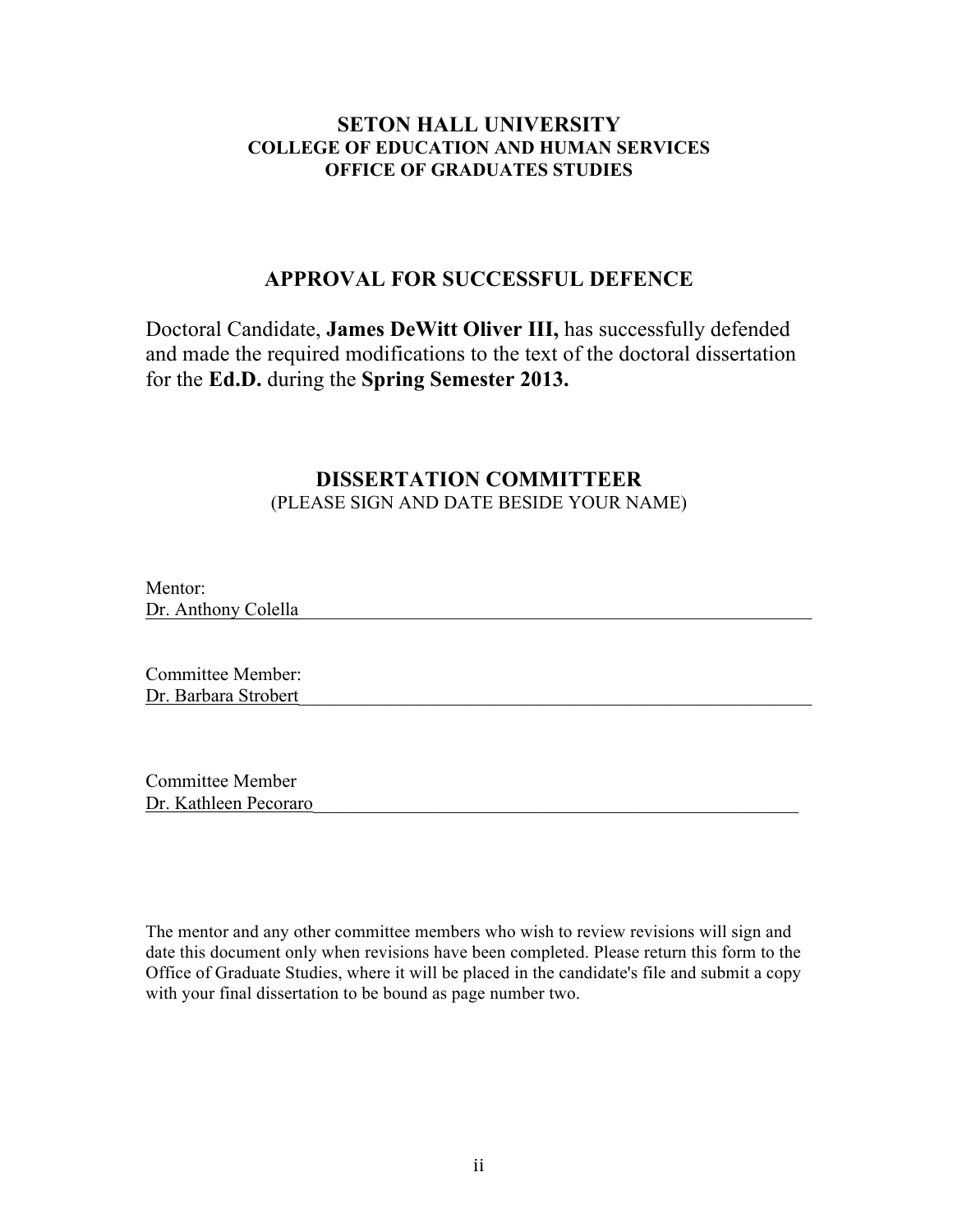© Copyright James DeWitt Oliver III, 2013

All Rights Reserved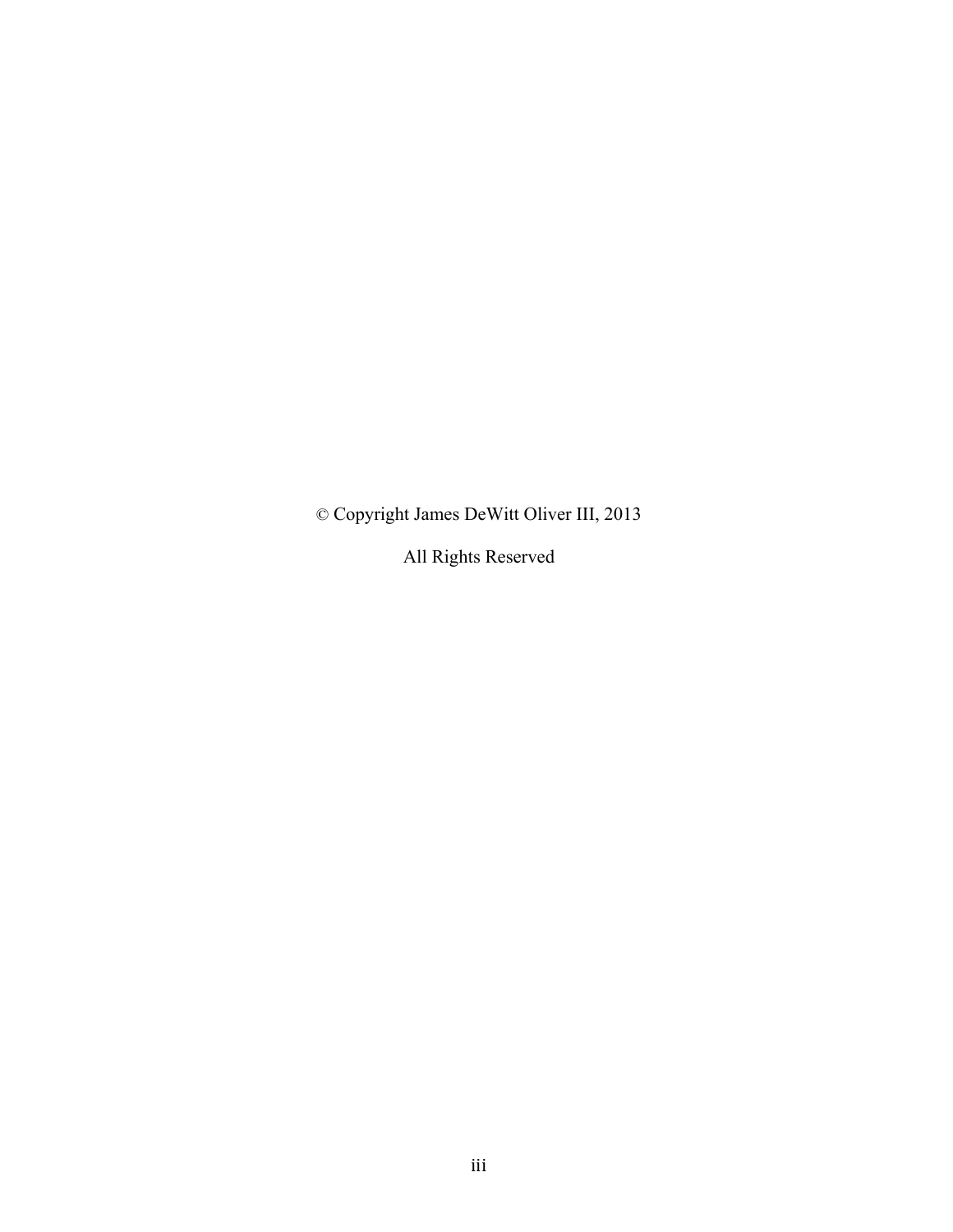#### ABSTRACT

The importance of attracting, selecting, and retaining effective principals is essential. Due to the negative perceptions of the principalship, there are concerns about who will fill these vacancies. Therefore, this study focused on perceptions of second and third year assistant principals toward the principalship and their career aspirations.

The following research questions guided this study: (a) How do assistant principals perceive the role of the principal? (b) What are the factors that influence assistant principals' motivation to seek or not to seek a position as a school principal?

The research design used a qualitative approach to ascertain in-depth information to describe assistant principals' perceptions and motivations. One focus group session was held and nine in-depth phone interviews were conducted. The participants consisted of second year assistant principals in the "New Jersey Leaders To Leaders" program (L2L) and assistant principals who had just completed the L2L program requirements.

The findings of this study indicated that 83% of the participants had aspirations of pursuing a principalship. The principalship was described as being a difficult job due to time requirements and responsibilities of dealing with difficult parents, personnel decisions, politics and discipline, while keeping constant communication and managing the day-to-day operations. Taking the next step, having positive experiences as an assistant principal, having leadership aspirations to make a difference, financial incentives and growing as an administrator were described as motivating factors for pursuing a principalship.

Due to the finding that 91.6% of the assistant principals who participated in this study were from one of the top three DFG classifications in New Jersey, it is recommended that a research study be done to analyze and compare school district

iv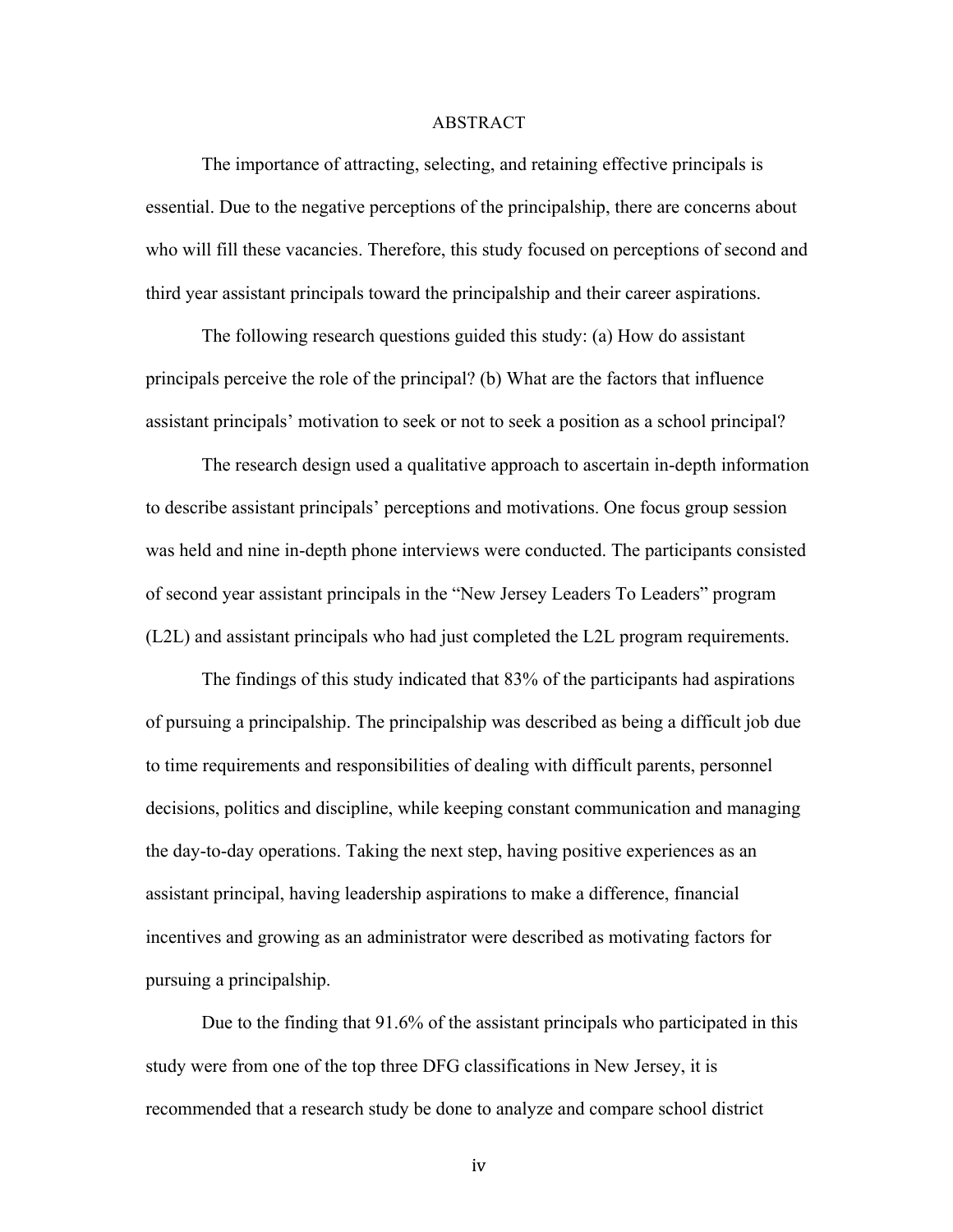philosophy based on DFG. The experiences assistant principals have due to the school and/or their principal's leadership style were indicated as impacting motivations for career advancement. It is recommended that a large-scale quantitative study be done to describe the effects on assistant principals' aspirations to pursue a principalship due to their experiences working as assistant principals.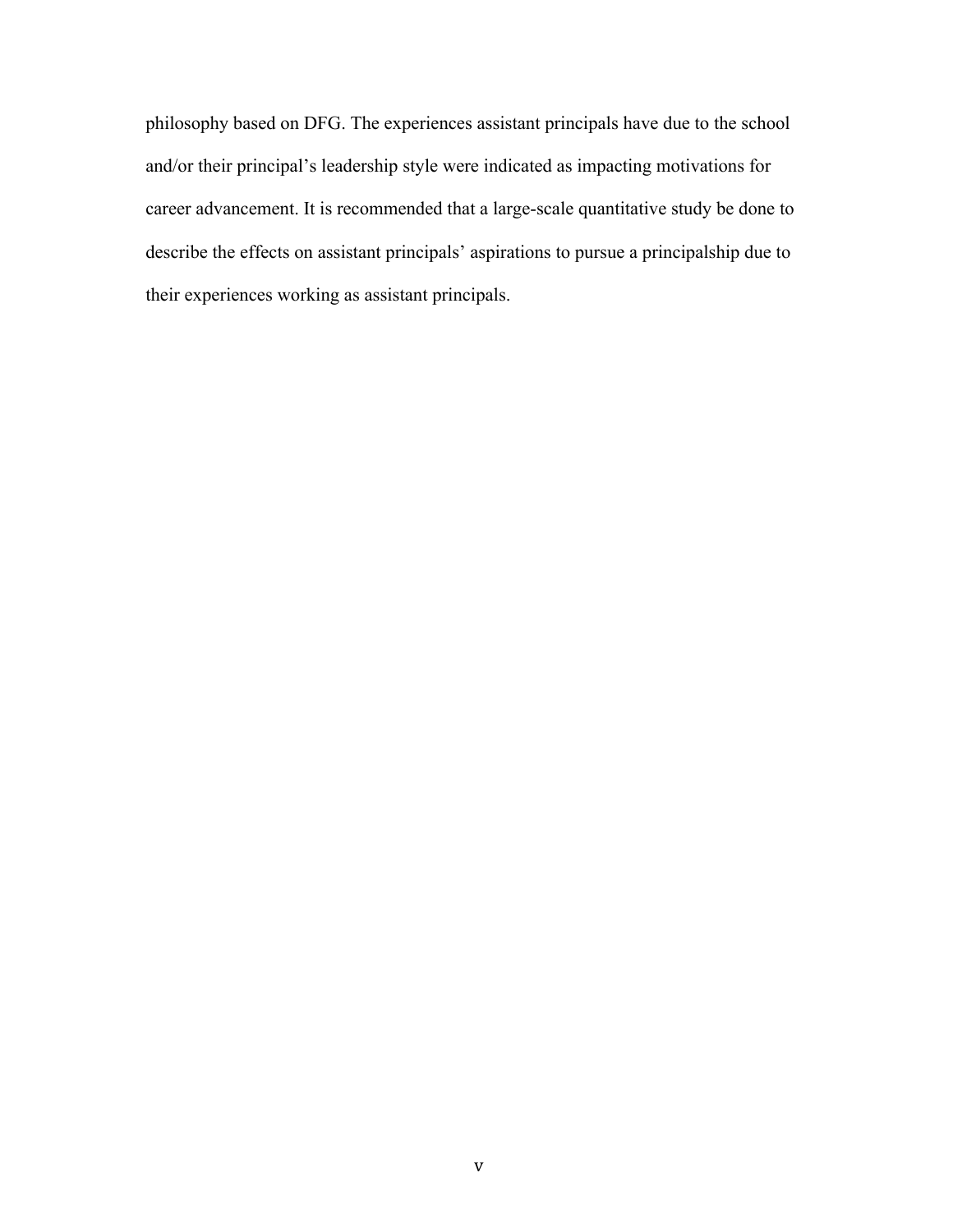#### ACKNOWLEDGMENTS

I have been lucky to always be surrounded by true educational leaders. I believe there is something to learn from all people you encounter in life. This has remained true throughout the process of writing this dissertation.

Dr. Pecoraro, thank you for being my mentor as an assistant principal and for your support as one of my committee members. I cannot express how much your guidance means to me. You are a true friend and mentor. One of my goals is to someday be the mentor you are to me for other future school administrators. I will always remember what it means to have "Stick-to-itiveness" because of you.

Dr. Colella, I want to thank you for possessing your easygoing attitude and calm demeanor throughout this process. You were always very supportive and encouraging, and I thank you for that. I would also like to thank Dr. Strobert for the recommendations you provided. It has been a pleasure working with both of you throughout this process.

I would also like to thank, Dr. Schaller for your support and willingness to go above and beyond any expectations.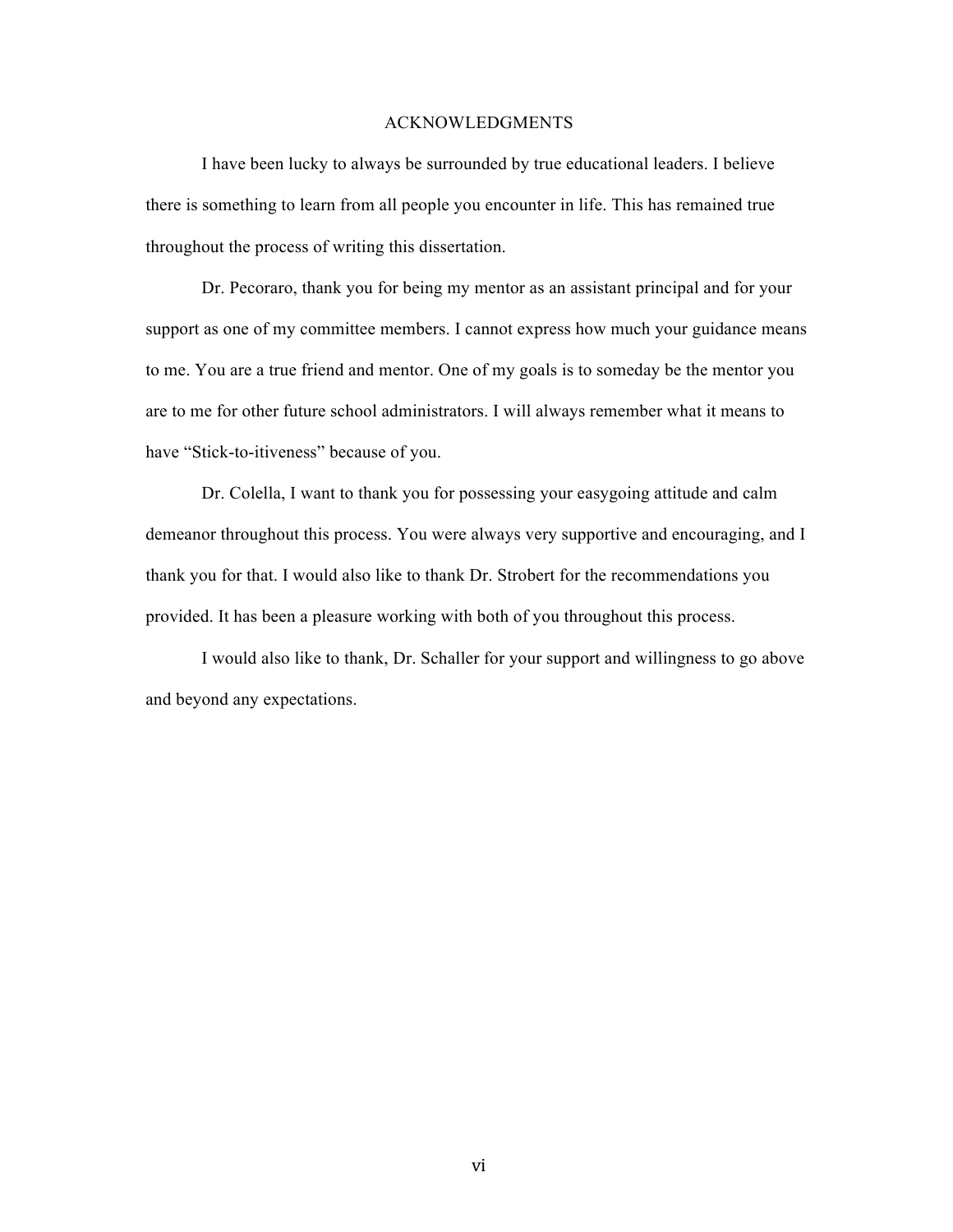#### DEDICATION

My wife Carrie, I know this process was difficult for both of us and I thank you for the support you showed me and sticking by my side as I decided to go back for yet another degree. Knowing that you were there for me helped keep me focused. I will never forget the day I was taking a final during my last class of summer 2012 when you called to tell me the news that you were on your way to the hospital to deliver our son James. That drive to the hospital was the start of the happiest moment in my life. I look forward to having more time to spend with you and our family.

James D. Oliver IV and future children who enter our loving family, always remember that dedication and hard work pays off—you can do anything, all you need is determination.

Mom and Dad, you have always believed in me and supported me throughout my life and I cannot thank you enough for this. I would not be where I am today if it wasn't for your determination and guidance.

Dave and Tricia, thank you for being two of the most important friends I have. I have always looked up to both of you throughout my life.

J.D.O. III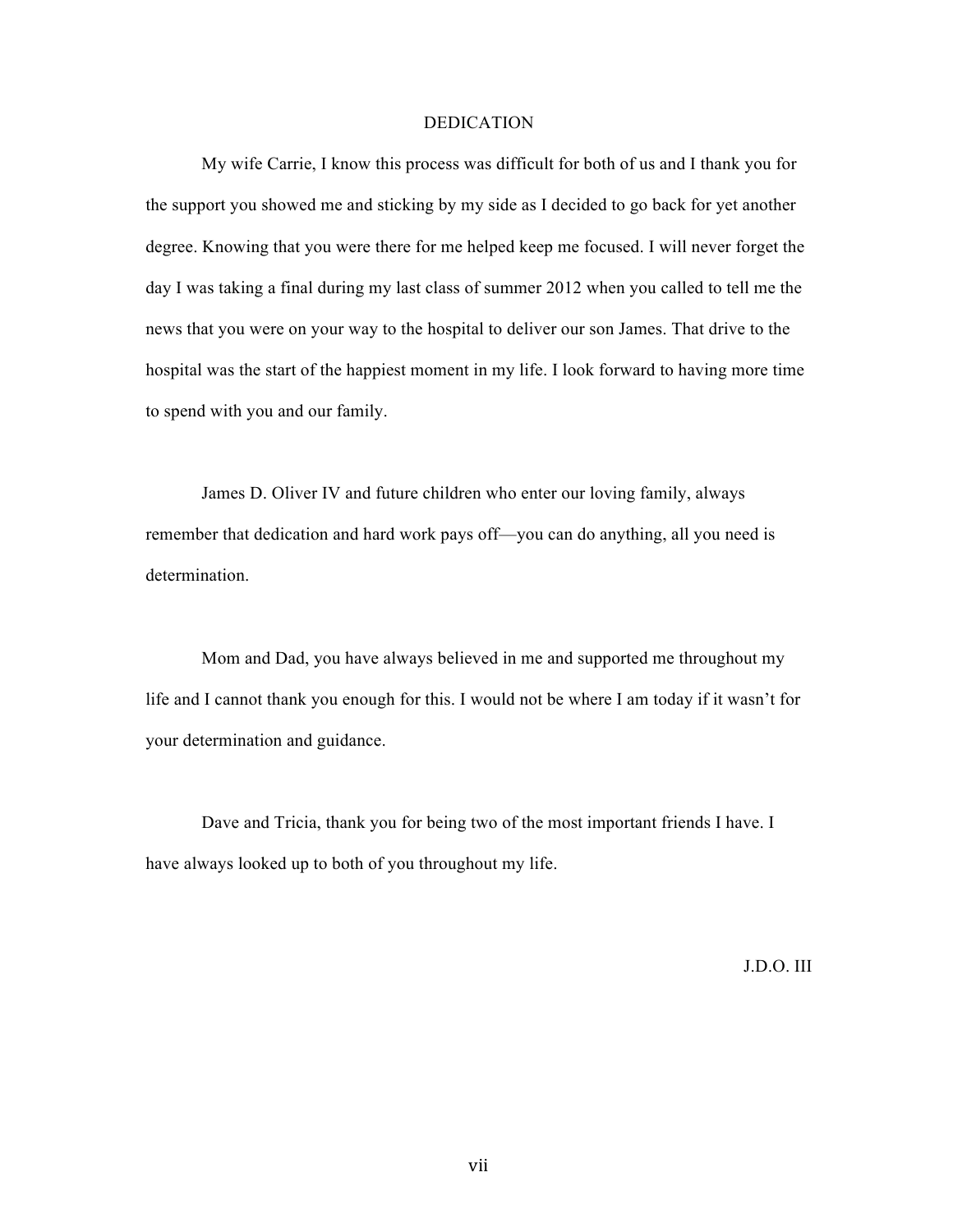| Chapter      |                    |  |
|--------------|--------------------|--|
| I            |                    |  |
|              |                    |  |
| $\mathbf{I}$ |                    |  |
|              |                    |  |
| III          | $Design. \dots 42$ |  |

# TABLE OF CONTENETS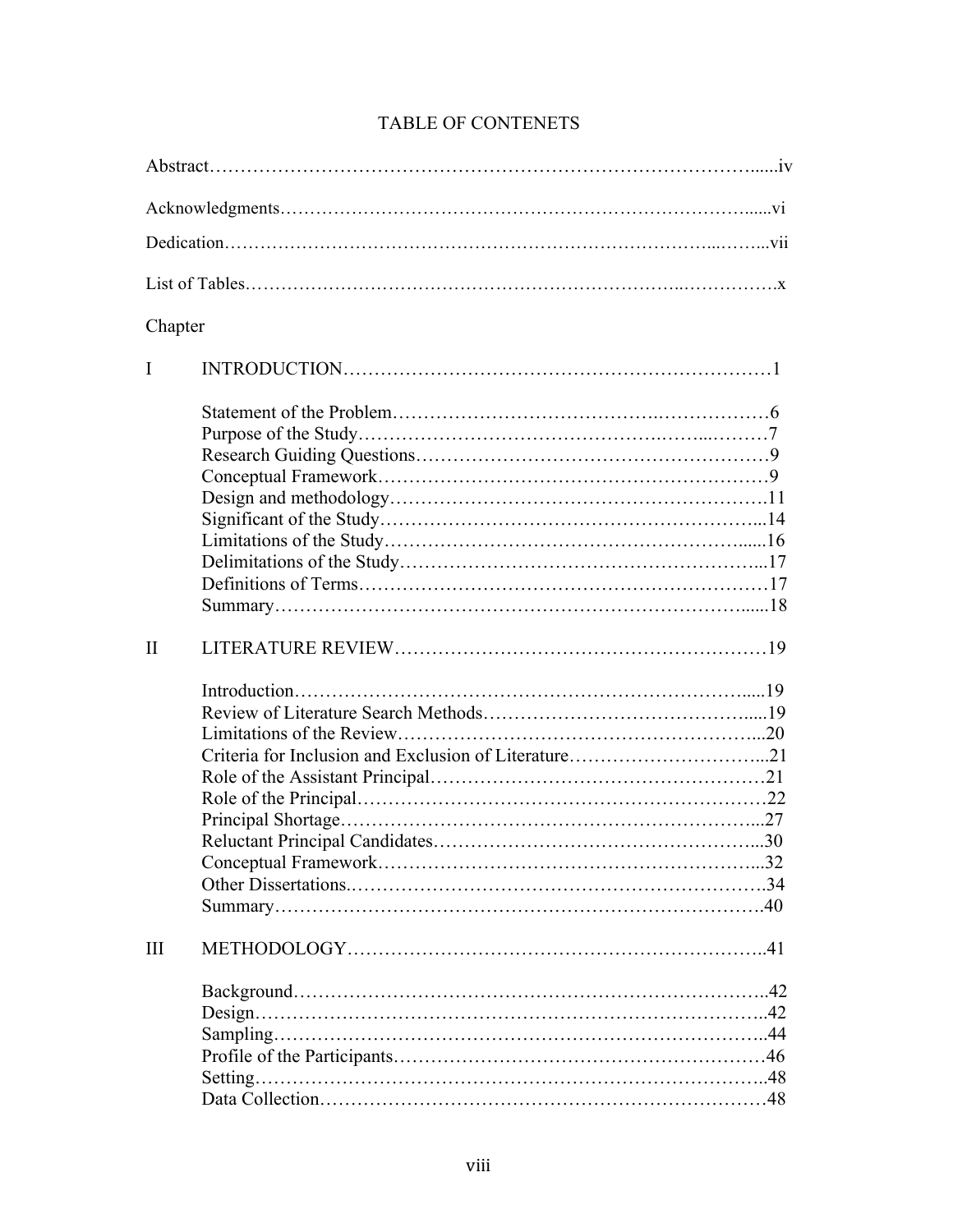| IV                      |                                                               |  |
|-------------------------|---------------------------------------------------------------|--|
|                         |                                                               |  |
|                         |                                                               |  |
|                         |                                                               |  |
|                         |                                                               |  |
|                         |                                                               |  |
|                         |                                                               |  |
| $\overline{\mathsf{V}}$ |                                                               |  |
|                         |                                                               |  |
|                         |                                                               |  |
|                         |                                                               |  |
|                         |                                                               |  |
|                         |                                                               |  |
|                         |                                                               |  |
|                         |                                                               |  |
|                         | Appendix A: Focus Group and Interview Script and Questions133 |  |
|                         |                                                               |  |
|                         |                                                               |  |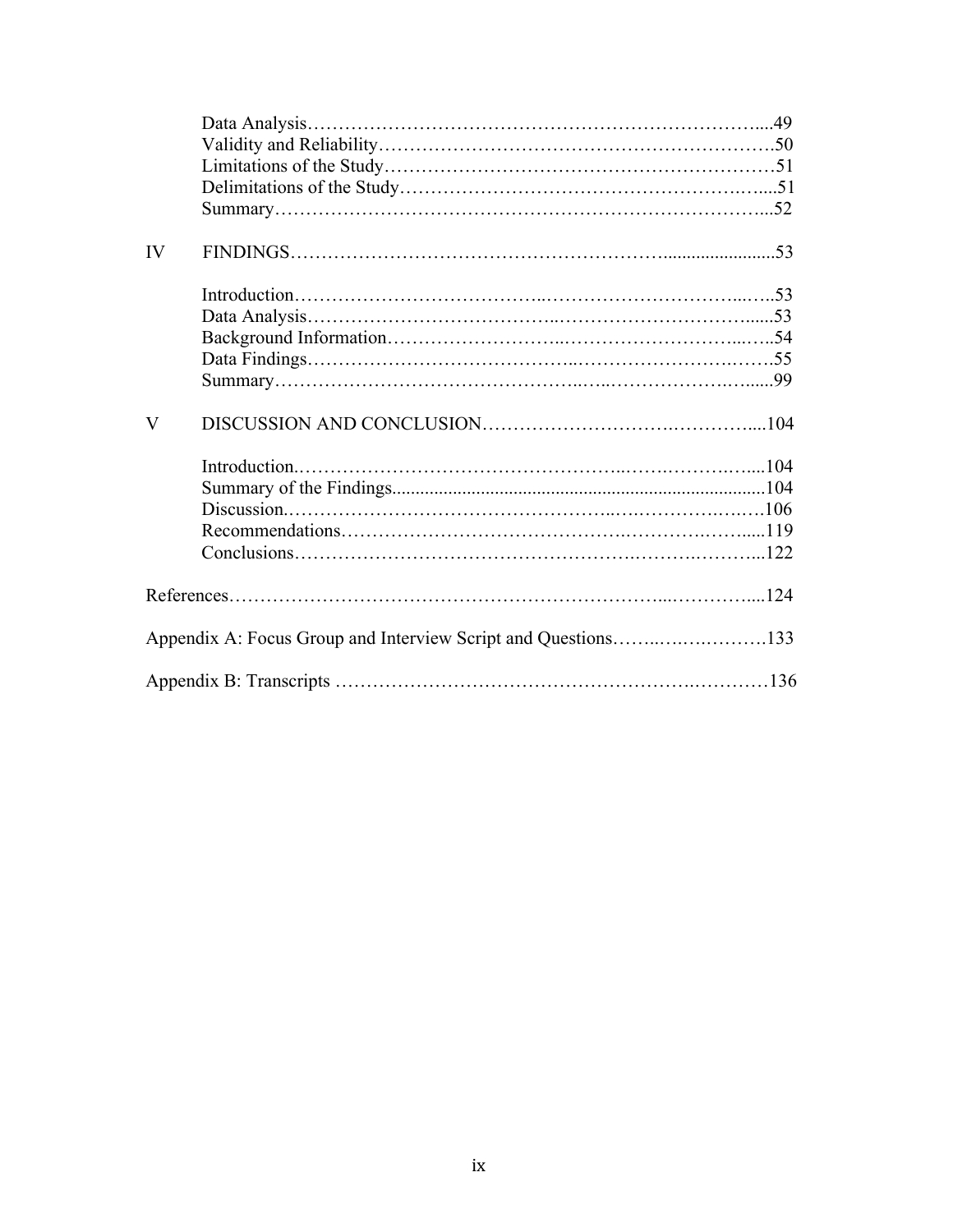# List of Tables

- Table 1 Description of Principal Roles as School Leaders (Rallis & Goldring, 2003)
- Table 2: New Jersey School Districts per DFG
- Table 3: Focus Group Session A with Second Year Assistant Principal
- Table 4: Interviews with Second Year Assistant Principals in L2L
- Table 5: Interviews with Assistant Principals who Just Completed L2L
- Table 6: Depicts the themes associated with each interview question.
- Table 7: Interview Question 1 Themes
- Table 8: Interview Question 2 Themes
- Table 9: Interview Question 3 Themes
- Table 10: Interview Question 4 Themes
- Table 11: Interview Question 5 Themes
- Table 12: Interview Question 6 Themes
- Table 13: Interview Question 7 Part One.
- Table 14: Interview Question Themes
- Table 15: Research Question 1 Responses by Theme
- Table 16: Research Question 2 Responses by Theme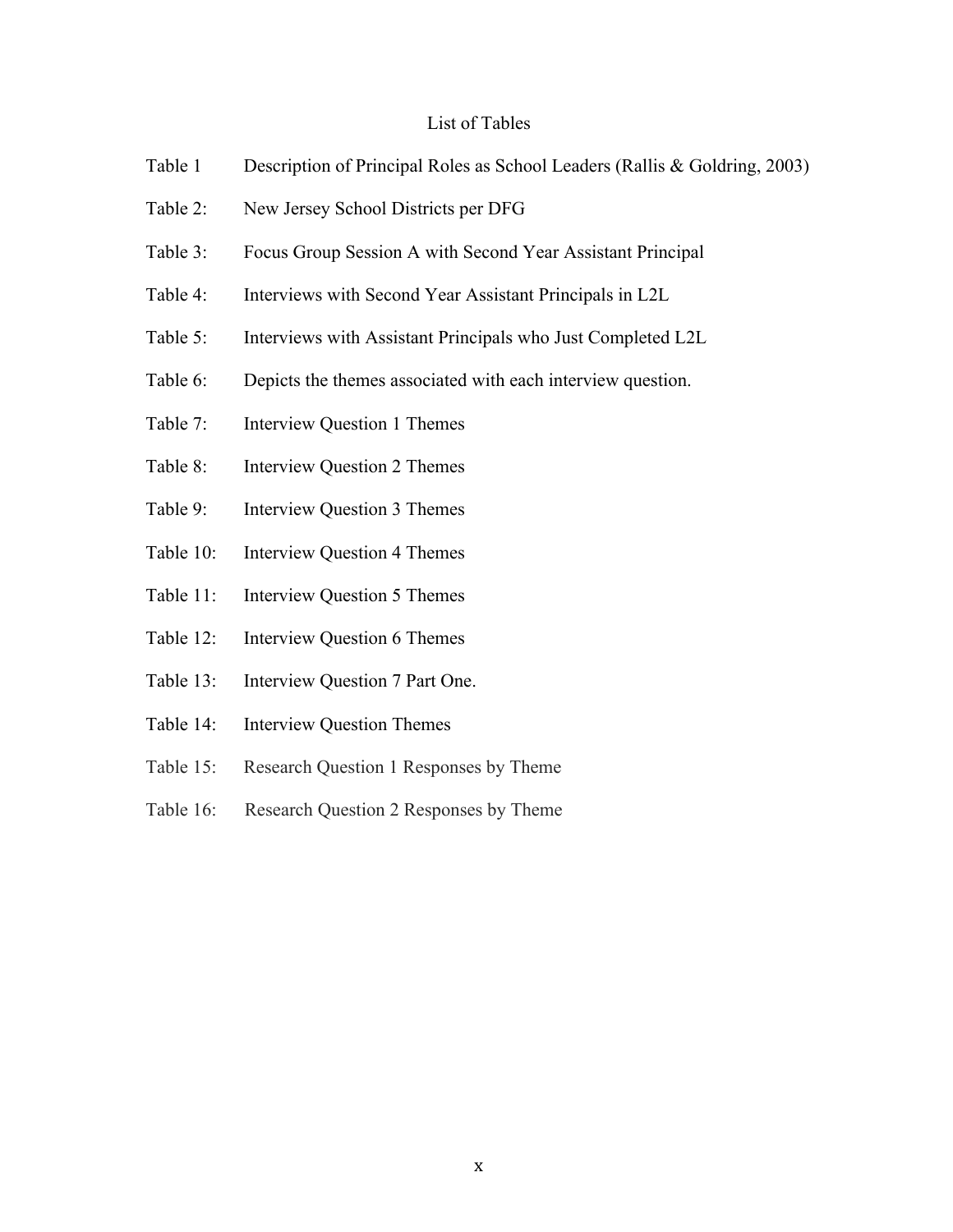## **Chapter I**

# **INTRODUCTION**

A world-class education is the single most important factor in determining not just whether our kids can compete for the best jobs but whether America can outcompete countries around the world. America's business leaders understand that when it comes to education, we need to up our game. That's why we're working together to put an outstanding education within reach for every child. (President Barack Obama, July 18, 2011)

A national spotlight is on improving our educational system. As President Barack Obama stated, "We need to up our game," many Americans do not have faith in the education system. This has directed much attention towards reforming classroom instruction, curriculum, assessment and teacher and principal evaluations. Reforms to our education system call for principals who are educational leaders, and when they retire, they need to be replaced with qualified candidates. The Wallace Foundation indicated, "principal leadership as among the most pressing matters on a list of issues in public school education" (2012, p. 3). The 2008 Educational School Policy Standards (author, year?) indicate that a principal's responsibility is "setting directions" (p. 9). This is the area "educational leaders have the greatest impact, as the goals and sense of purpose they provide strengthens the entire staff. Strong educational leaders also attract, retain, and get the most out of talented teachers" (ISLLC, 2008, p. 9).

The importance of attracting, selecting, and retaining effective principals is essential. "Leadership is second only to classroom instruction among all school-related factors that contribute to what students learn at school" (Leithwood, Louis, Anderson, & Washlstrom, 2004). Marzano, Waters, and McNulty conducted an analysis of 69 studies involving 2,802 schools, nearly 1.4 million students, and 14,000 teachers. In their text, *School Leadership that Works From Research to Results*, they identified that principal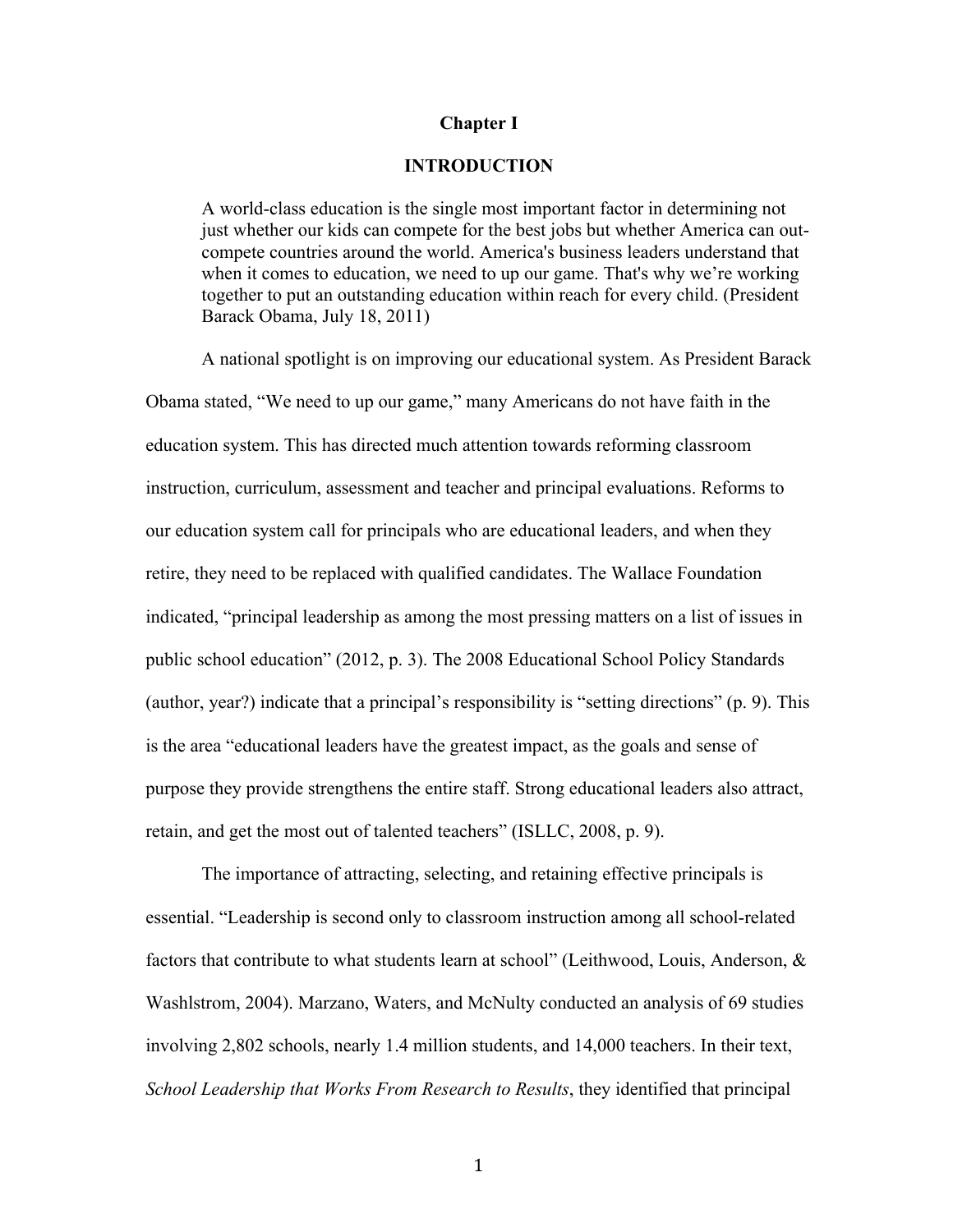leadership behavior at the school level has a correlation of .25 with average student achievement. This indicates that, if an average principal (50th percentile in leadership ability) is hired at an average school (50%tile of student academic achievement), "over time we would predict the average achievement of the school to remain at the  $50<sup>th</sup>$ percentile" (p. 10). If the leadership abilities of the principal increased by one standard deviation, (from the 50th to the 84th percentile) the correlation of .25 would indicate that over time "average student achievement of the school to rise to the 60th percentile" (p. 10). If the principal's leadership ability increased from 50th percentile to  $99<sup>th</sup>$  percentile, over time "the average student achievement of the school to raise to the 72nd percentile" (p. 10). The researchers determined that, "A highly effective school leader can have a dramatic influence on the overall academic achievement of students" (p. 10).

The impact a principal has on a school is known. The question is, when principals retire, who will fill these vacant positions? Gene Bottoms (2011), Senior Vice President of the Southern Regional Education Board wrote,

Each year, one-fifth of the principals in our nation's public schools leave their jobs. Their departure creates more than 18,000 vacancies at the critical core of our K-12 education enterprise: school-level leadership. Anyone with a basic understanding of how schools function today knows that these vacant positions must be filled without delay. But who is next? Who will ensure that each of these 18,000 schools moves toward higher levels of performance? And where will school districts find these people? (p. i)

The concern of "Who's next?" is related to the desirability of the principalship. Shelton (2010) reported about how the role of building manager has changed to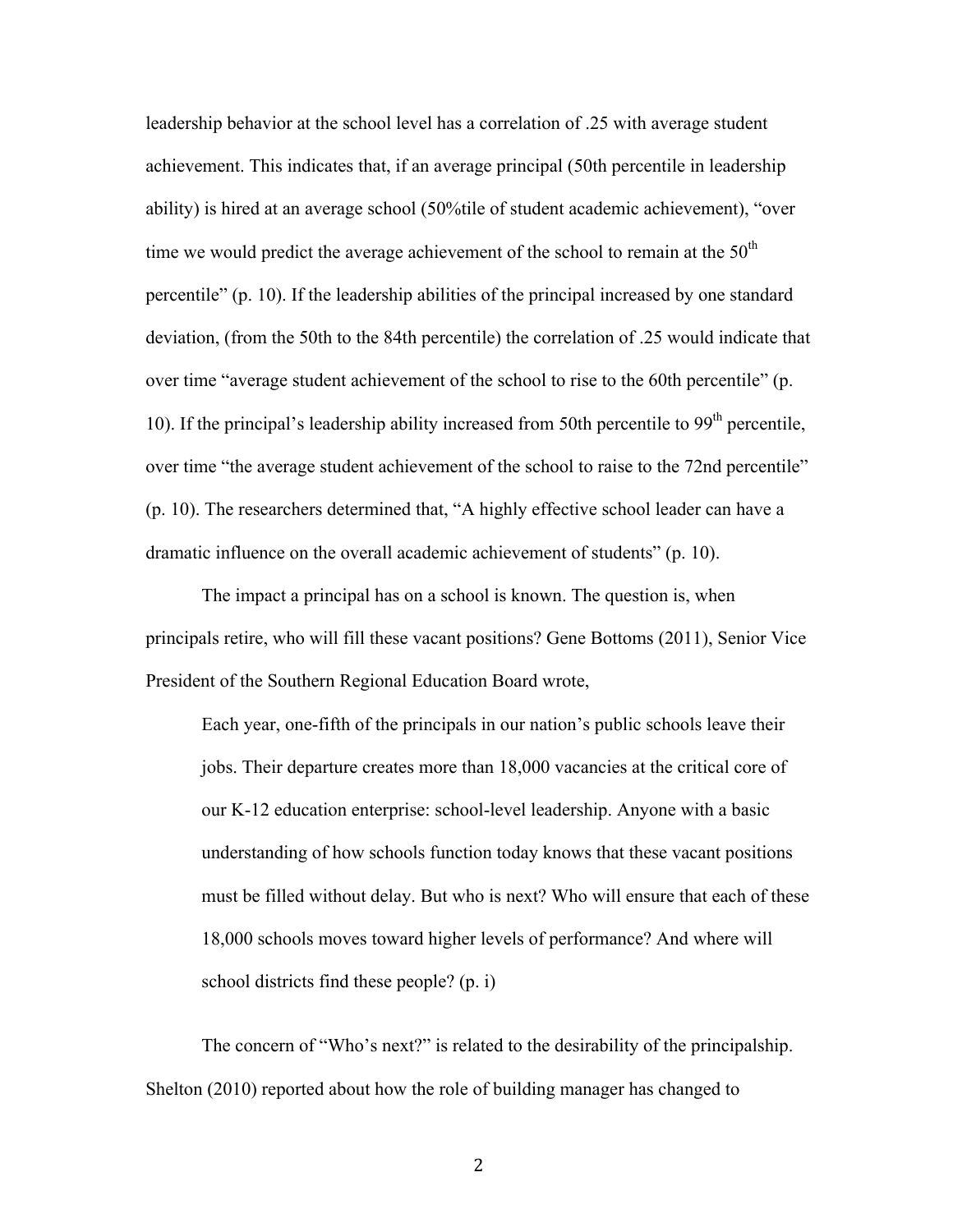instructional leader. This was due to the "new and greater challenges, including increased accountability for student academic achievement; complex social environments that reflect the nation's ever-changing economic, racial and ethnic diversity; and a constantly changing educational landscape with new technology and limited re-sources" (Shelton, 2010, p. 4). In a 2003 report for the Wallace Foundation, Mitgang (year) described how these added responsibilities of the principalship have become increasingly challenging, making the job thankless, and less enticing,

Never before has the bar been set so high for America's public education system to ensure that every child achieves at high levels…Never have public schools counted more heavily on the nation's nearly 84,000 principals to lead the instructional improvements needed to meet tough new state and federal mandates. Never has the resulting need to assure an adequate supply of candidates for school leadership positions been clearer. (2003, p. 1)

The principal controls the most important factors that affect the quality of a school. These include the hiring, supervising, and retaining of highly qualified teachers (Harris, Rutledge, Ingle, & Thompson, 2006). With the emphasis on accountability and the ever-growing demands of the principal, our schools must attract candidates who are qualified to be much more than building managers. The need to attract these candidates is a concern because fewer educators are deciding to pursue administration due to the view of the career as being less desirable than it once was (Young, Peterson, & Short, 2002).

The 2000 report by the Task Force on the Principalship on Leadership for Student Learning: Reinventing the Principalship funded by the United States Department of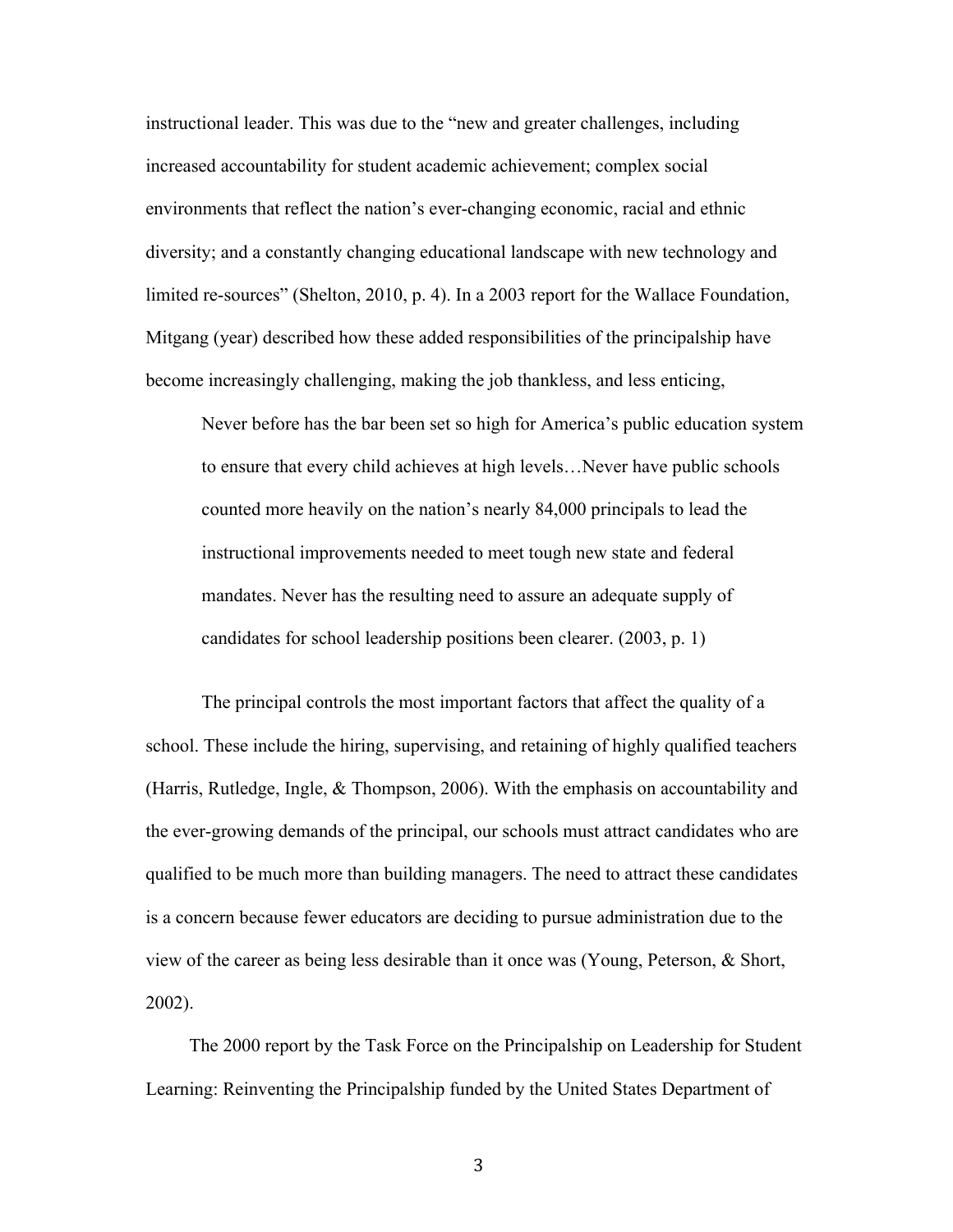Education stated, "many people believe that a scarcity of capable education leaders ranks among the most severe of the problems. Without strong leaders, schools have little chance of meeting any other challenge" (p. 1). The report also states the first priority of the principal must be "leadership for learning." The authors feel the current role of principal is one of a "middle management position…over loaded with responsibilities for basic building operations" (p. 1). This over loaded job description allows "schools to drift without any clear vision of leadership for learning or providing principals with the skills needed to meet the challenge" (p. 1). In order for our schools to succeed in the 21st century, essential duties of the principal were outlined. "The schools of the 21st century will require a new kind of principal, one whose role will be defined in terms of,

• **Instructional leadership** that focuses on strengthening teaching and learning, professional development, data-driven decision making and accountability;

• **Community leadership** manifested in a big-picture awareness of the school's role in society; shared leadership among educators, community partners and residents; close relations with parents and others; and advocacy for school capacity building and resources; and

• **Visionary leadership** that demonstrates energy, commitment, entrepreneurial spirit, values and conviction that all children will learn at high levels, as well as inspiring others with this vision both inside and outside the school building. (p. 4)

This push for accountability holds school administrators responsible for the overall school improvement, which is measured by standardized assessments. The No Child Left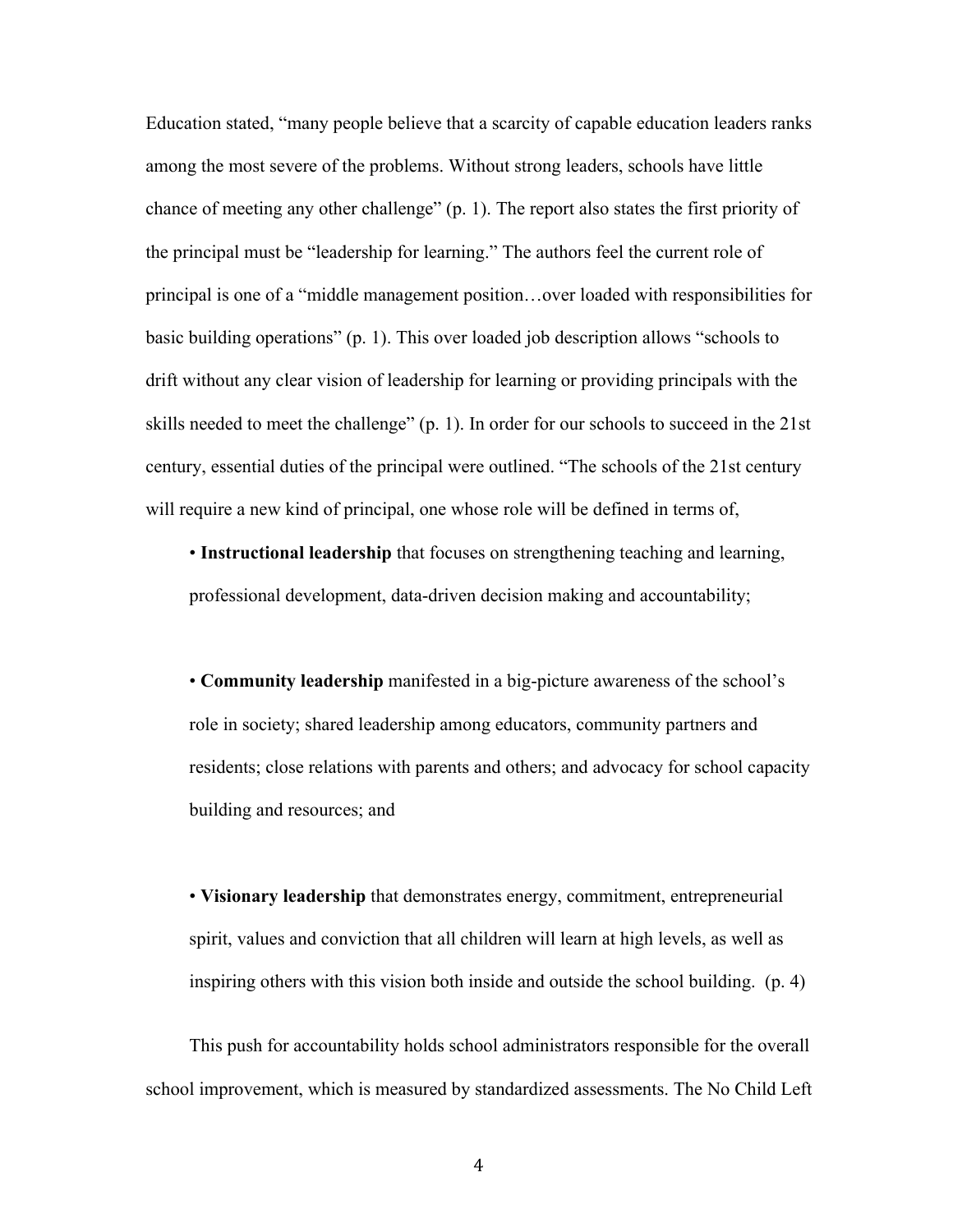Behind Act (NCLB, 2001) has been described as the most sweeping reform of federal education in nearly 40 years. NCLB requires all states receiving federal funding for education to establish accountability systems to demonstrate 100 percent student proficiency by 2014. If schools do not make adequate yearly progress (AYP) for two years in a row, they are labeled as needing improvement and face severe sanctions.

## **Position Opening: School Principal, Anytown School District.**

Qualifications:

Wisdom of a sage, vision of a CEO, intellect of a scholar, leadership of a point guard, compassion of a counselor, moral strength of a nun, courage of a firefighter, craft knowledge of a surgeon, political savvy of a senator, toughness of a soldier, listening skills of a blind man, humility of a saint, collaborative skills of an entrepreneur, certitude of a civil rights activist, charisma of a stage performer, and patience of job. Salary lower than you might expect. Credentials required. For application materials, contact….(Copland, 2001, p. 528)

With the current job requirements of the principal, many feel the job description provided above is not far off. This perception may limit potential applicants from applying to become a principal, thus, shrinking the pool of qualified candidates. The authors of "Lost Luster", Pounder and Merrill (2001), interviewed two assistant principals to gather their perceptions of the principalship. One assistant principal said,

I'd like to be a high school principal because I know I can make a difference in kids' lives and in my school, but I wouldn't want to do it for more than three to five years. The demands of the job are just too great—the time commitment, the stress and the difficulty in implementing change due to organizational, political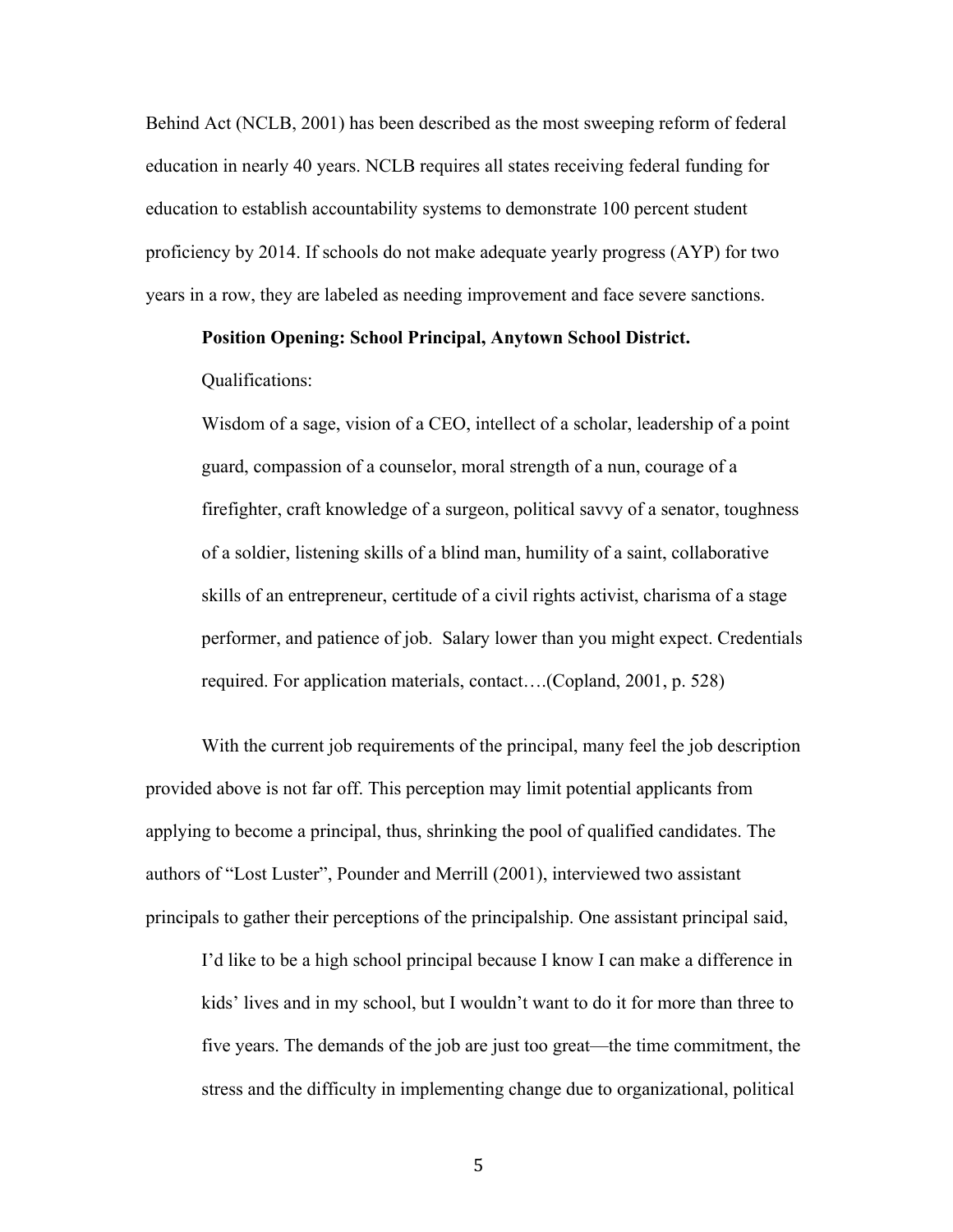and legal constraints…I'm not willing to ask my family to make the sacrifices for an extended period of time. The personal impact of high-stress job that takes me away from my family three or more nights a week is a high price to pay for career advancement…In a world of increasing violence, racial divisions and tensions, federal and state regulations and increasing public accountability, is it possible to be an effective and successful school leader? Everyone seems to want a piece of the principal and as I look at the big picture I have to ask, "Is it worth it?" (para. 4)

Whether the perceptions are valid or not, there are concerns that there is a lack of qualified candidates willing to advance to principal due to the negative perceptions that exist. In "The Maine Principal Study" (2005), Buckingham, Donaldson, and Marnik reported, "the job appears to take a toll on those who did it – undoubtedly a disincentive for continuing in the position for incumbent principals and a disincentive for taking on the work for talented teachers" (p. 7). These perceptions affect aspirations of future school leaders. If the role of principal is viewed as too stressful and one that leads to burnout, the next generation of potential school leaders may choose alternative career paths, thus shrinking the pool of educational leaders needed to effect the changes and mandates that are being and will continue to be imposed on public schools.

#### **Statement of the Problem**

The Bureau of Labor Statistics (2010) projected that educational administrative job openings would grow by eight percent between 2008 and 2018 due to increased administrative job responsibilities and a large number of expected retirements.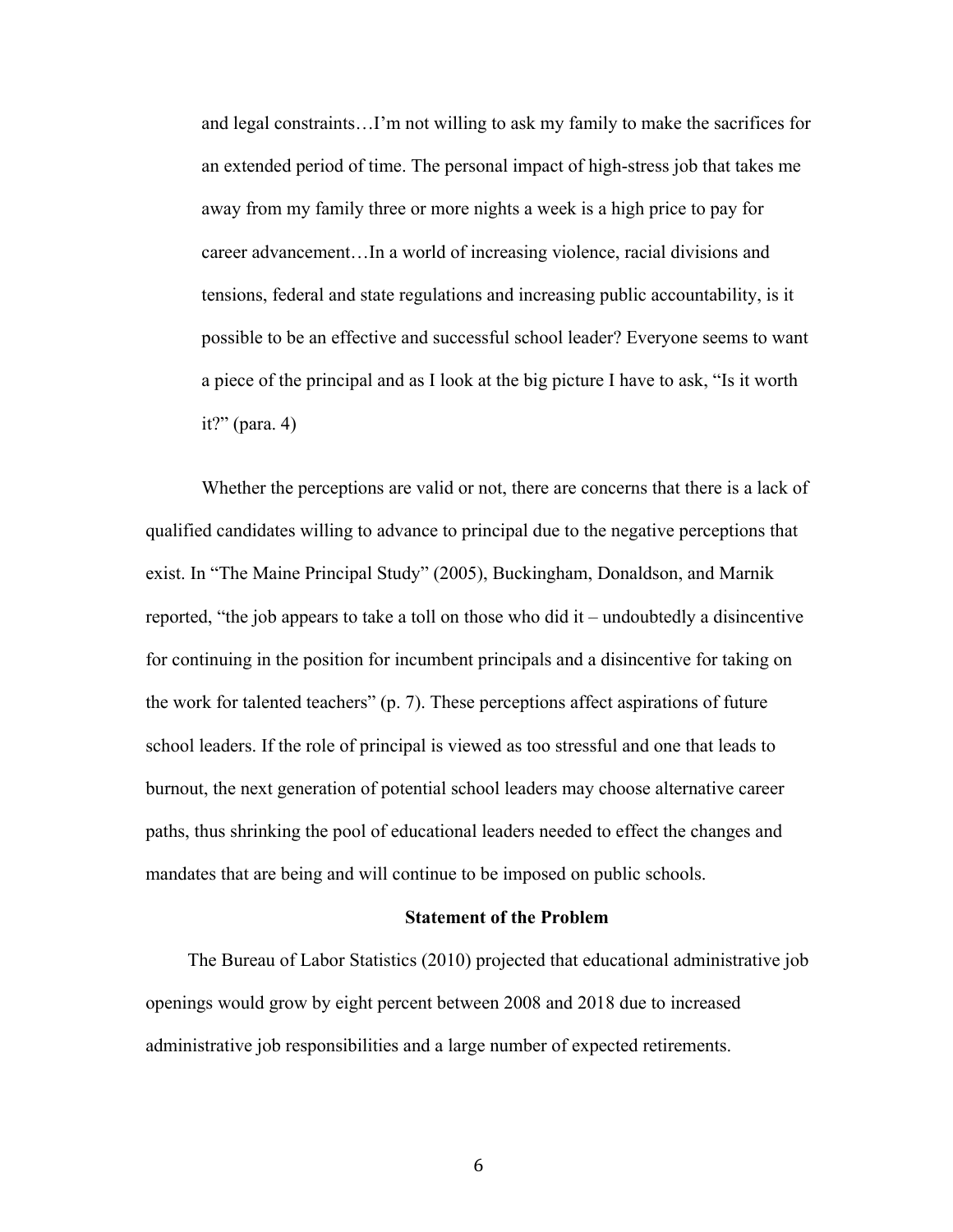Principals are now being held more accountable for the performance of students and teachers, while at the same time they are required to adhere to a growing number of government regulations. In addition, overcrowded classrooms, safety issues, budgetary concerns, and teacher shortages in some areas are creating additional stress for administrators. Many teachers feel that the increase in pay for becoming an administrator is not high enough to compensate for the greater responsibilities. (U.S. Bureau of Labor Statistics)

If there are ample job opportunities and an increase of reluctant highly qualified educational leaders willing to apply for a principalship, the pool of qualified candidates will continue to shrink. I raise the concern of who will be the future building principals. With the push of accountability and the ever-growing demands of the principalship, our schools need strong instructional leaders. Thus, through this study I sought to describe the perceptions assistant principals hold in regards to the role of the principal to determine how perceptions impact assistant principals' aspirations for career advancement.

# **Purpose of the Study**

The purpose of this study was to examine assistant principals' perceptions of the principalship and their aspirations for career advancement. Specifically, I sought to answer the following research question: *To what extent, if any, do job requirements of the principal impact assistant principals' perceptions of the role of principal, and does this influence career aspirations?*

In reviewing the literature, it was apparent that concerns about a possible shortage of principals have existed for many years. The purpose of this study came from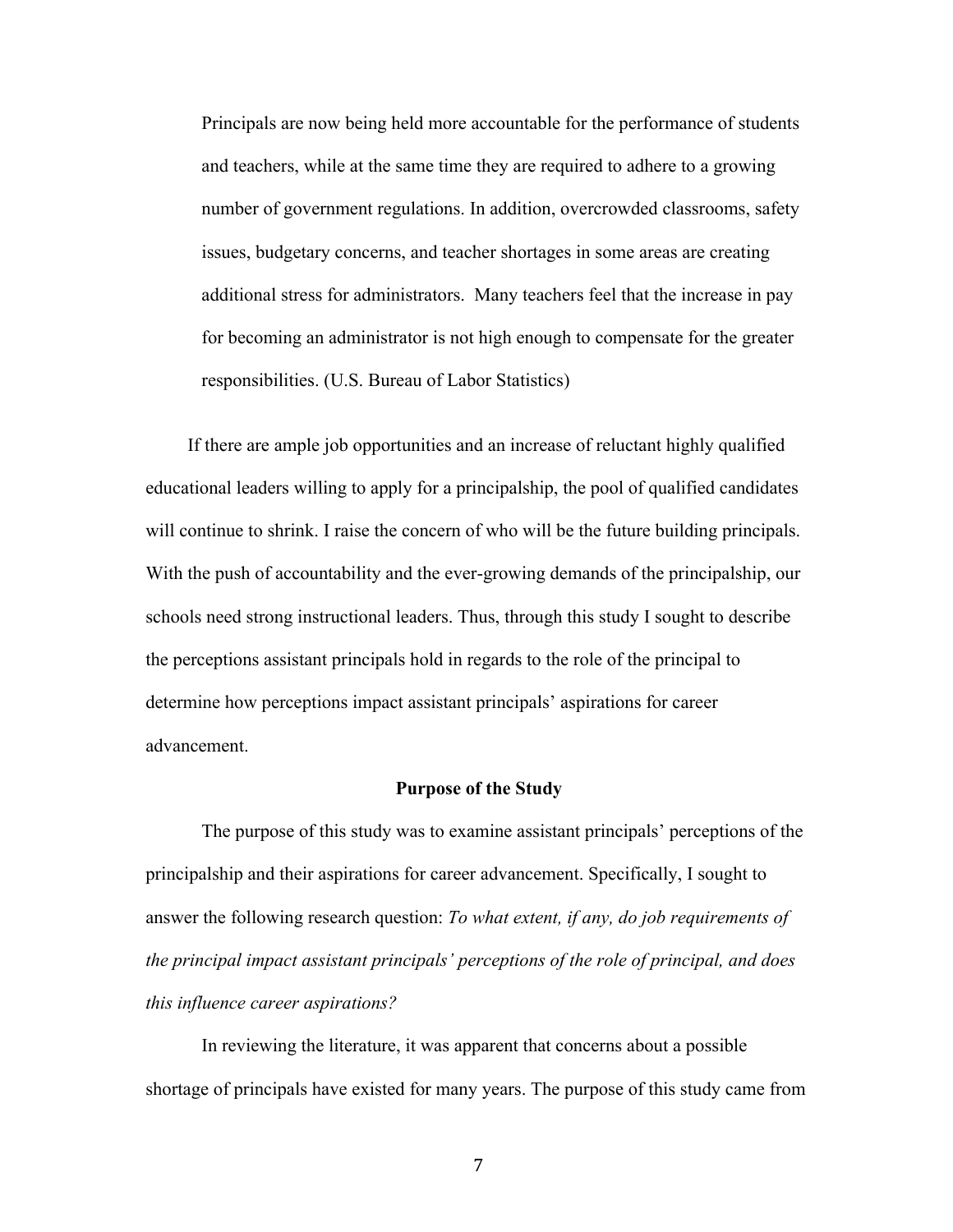the lack of qualitative research on assistant principals' perceptions of the principalship and their aspirations for career advancement. If the assistant principal position is a training ground for principal, and assistant principals do not apply for principal positions, from where will the future building leaders come? Does the negative perception of the job requirements of the principal reduce the candidate pool, thereby lowering the quality of potential applicants? Will our future school leaders lack the knowledge that should have been obtained training as an assistant principal?

I currently work as an assistant principal in an elementary school. Most of the teachers hold one or two masters degrees in education. The reason they continue to pursue higher education is the desire to increase their salary. During the time of this study several of the teachers held or were seeking degrees in administration, but none of them were interested in pursuing a career as a principal. When asked why, the most common response was based on their perception of the job not being attractive.

The University of Arkansas conducted "The Status of School Leadership in Arkansas Study" (Carnie, Denny, Hewitt & Pijanowski, 2008). The intent of the study was to determine if there was a shortage of school leaders and, if so, what were the causes. The participants for this study consisted of one hundred and ninety seven superintendents and 397 teachers identified as leaders who were not interested in administration were surveyed. The top reasons for not pursuing the principalship included testing and accountability pressures, high stress, high time commitment, social problems, demands of parents and community, insufficient salary, low funding of schools, the principalship not being as satisfying as in the past, bad press, and job security.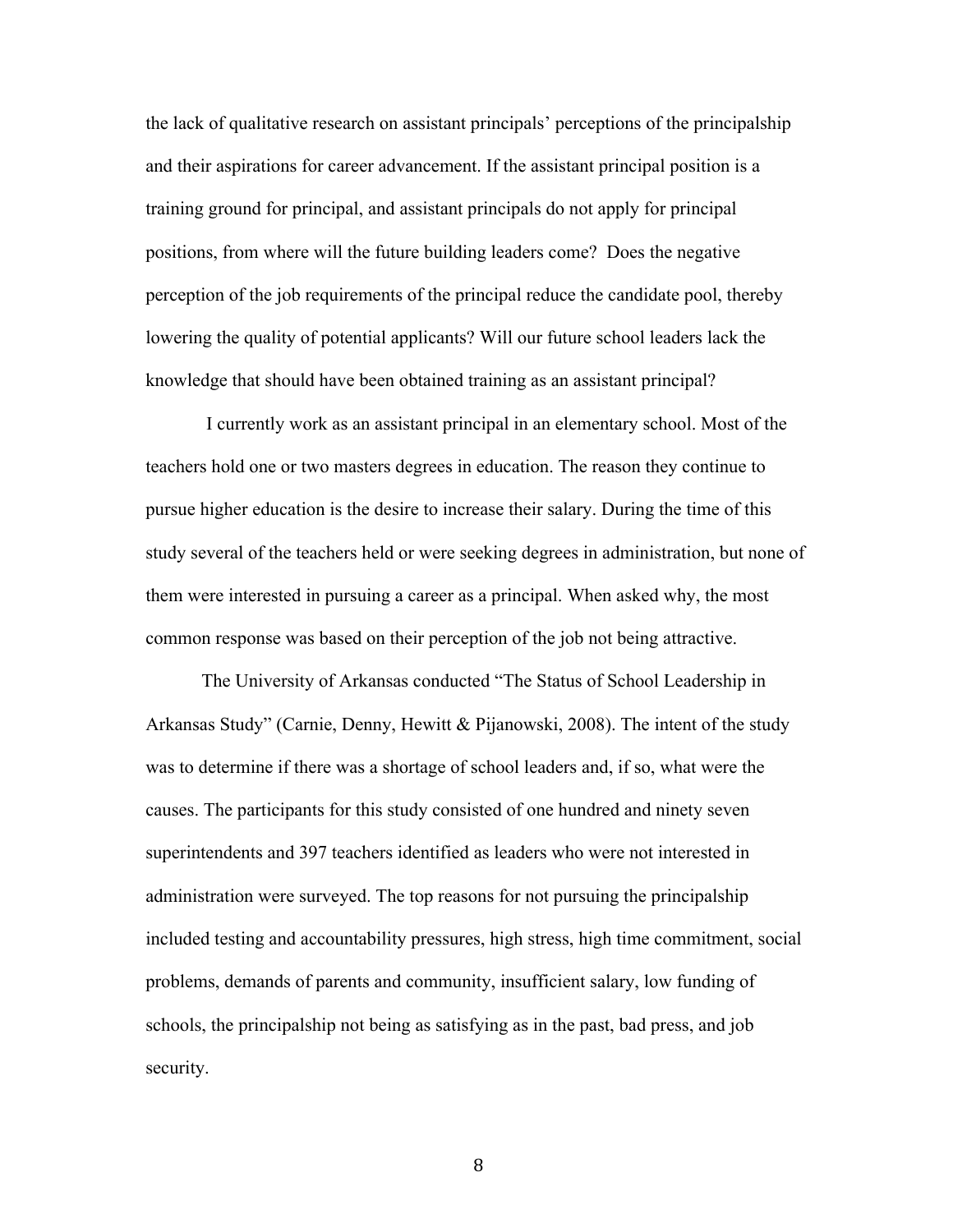According to Reed and Conners (1982), since 1926 most of the existing research asked the same or similar questions, What is the role of the vice principal? What is the relationship of this role to other site administrators, and how is it related to the organization as a whole? In reviewing the literature, it is evident that attention is starting to be focused on the factors that inhibit the pursuit of the position of principal. The majority of research conducted is quantitative in nature, and it utilized surveys to collect data. This does not provide the in-depth analysis needed to gain insight into perceptions. In order to collect this data, I utilized a qualitative approach to provide elaboration on the topic of assistant principals' perceptions of the principalship and describe if it correlates to their aspiration and motivations for career advancement.

## **Research Guiding Questions**

In answering the problem statement, the primary research question was: To what extent, if any, do job requirements of the principal impact assistant principals' perceptions of the role of principal, and does this influence career aspirations? The following guiding questions assisted in answering the primary research question:

- 1. How do assistant principals perceive the role of the principal?
- 2. What are the factors that influence assistant principals motivation to seek or not seek a position as a school principal?

#### **Conceptual Framework**

According to Merriam (2009), a researcher conducting a qualitative research study is focused on "(1) how people interpret their experiences, (2) how they construct their words, and (3) what meaning they attribute to their experiences. The overall is to *understand* how people make sense of their lives and their experiences" (p. 23). In order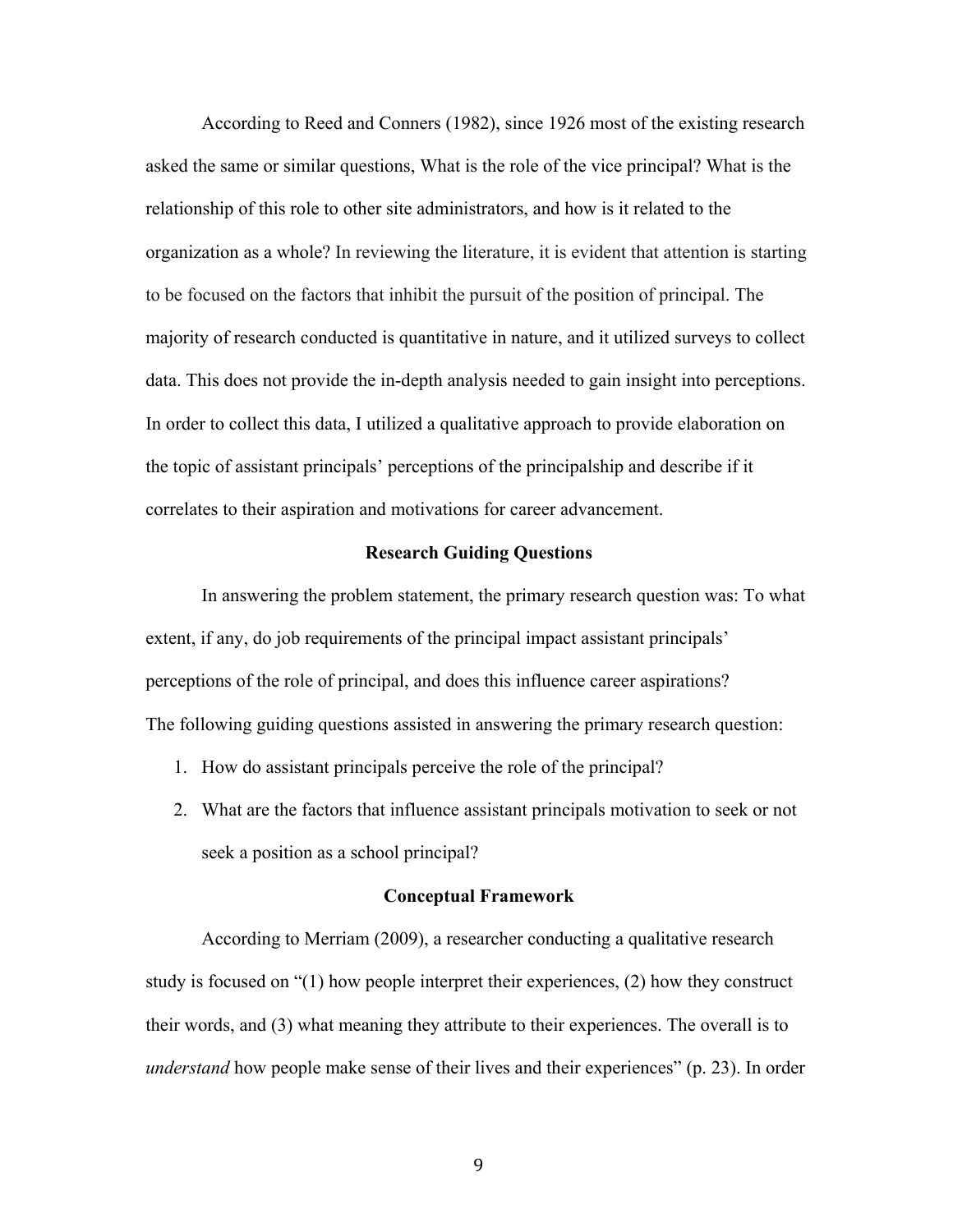to conduct this research, I used the phenomenological approach as a lens to analyze the primary research question*,* To what extent, if any, do job requirements of the principal impact assistant principals' perceptions of the role of principal, and does this influence career aspirations? "The purpose of the phenomenological approach is to illuminate the specific, to identify phenomena through how they are perceived by the actors in a situation" (Lester, 1999, para. 1).

"Phenomenological methods are particularly effective at bringing to the fore the experiences and perceptions of individuals" (Lester, 1999, para. 3). Perceptions one holds are internalized and become their reality, which influences their behavior. This is why a study on the perceptions assistant principals' hold toward the role of principal is important. The use of the phenomenology approach "does not dictate to phenomena but rather it wants to understand how phenomena present themselves to consciousness and the elucidation of this process is a descriptive task" (Giorgi, 1985, p. 6). Describing the perceptions assistant principals hold can provide a valid indicator of beliefs (motivations and aspirations) in regard to the job of principalship.

Merleau-Ponty (2005) stated, "the world is what we perceive" (p. xviii). It is these perceptions that are sought to describe how assistant principals perceive the role of the principal. "To seek the essence of perception is to declare that perception is, not presumed true, but defined as access to truth" (Merleau-Ponty, p. xviii). The perceptions one holds are continuously developed and transform through the experiences one has in life. "The world is not what I think, but what I live through" (Merleau-Ponty, p. xviii). Based on assistant principals' experiences and exchanges with principals, perceptions are developed. It was the goal of this study to provide rich data to describe assistant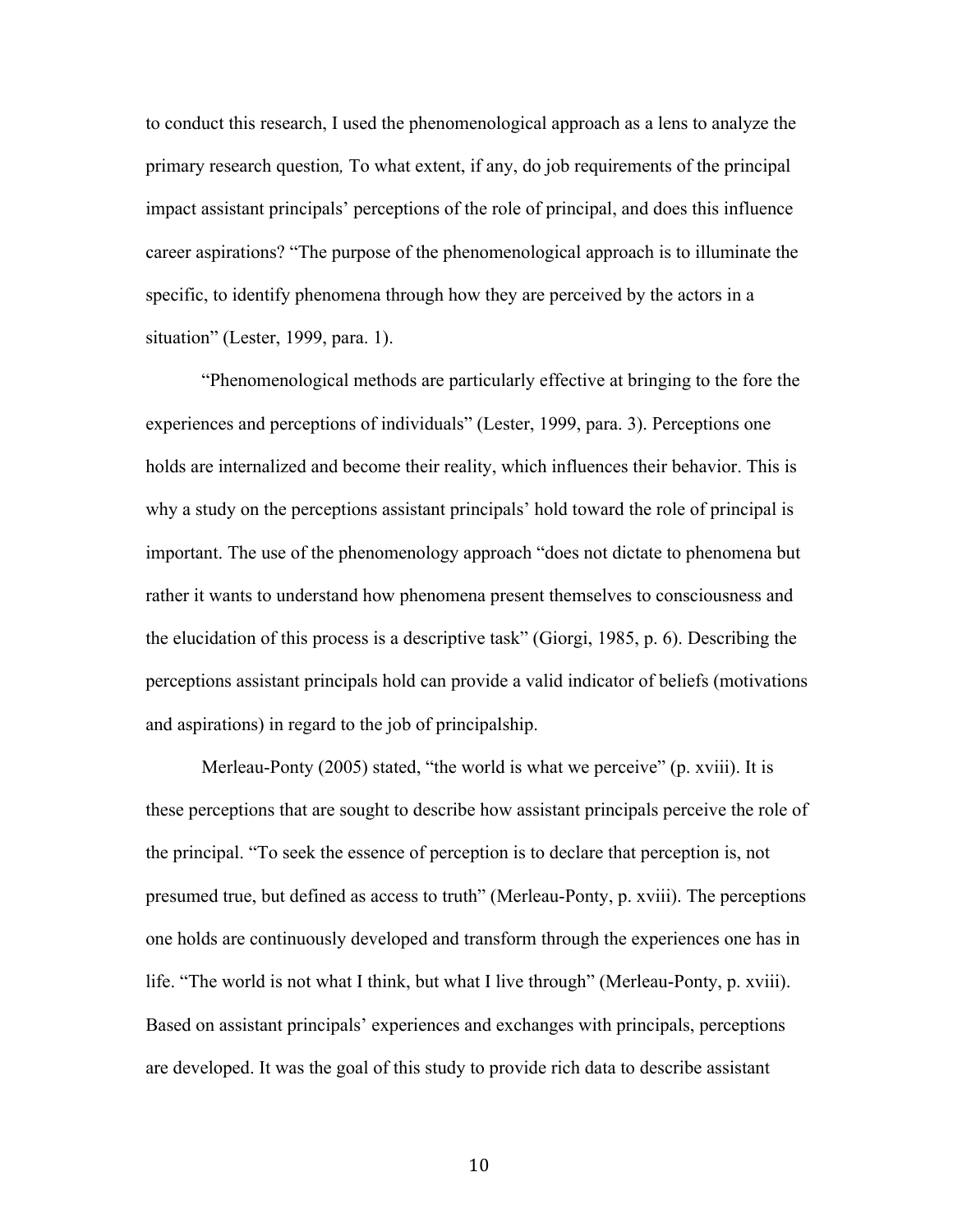principals perceptions of the principalship. "Because the world of human experience is ambiguous, frames of reference shape how situations are defined and determine what actions take place…learning from experience often plays a more powerful role than formal education" (Gaziel, 2003, p. 477).

Theories of motivation are also an important lens for this study. If an individual is motivated to advance to a higher level, his or her perceptions can motivate them to take different career paths. In the pursuit of studying perception, Clayton Alderfer's (1969) existence, relatedness, growth (ERG) theory, which is based on Maslow's (1943) hierarchy of needs theory, was also used as a lens for this study. Alderfer's ERG classifies needs into three groups (existence, relatedness, and growth) and suggests that people pursue individual or multiple needs simultaneously and when a higher need is not met (growth), they focus on lower needs (relatedness and existence).

David McClelland's Theory of Needs (1961) was also used as a lens for this study. McClelland's theory proposes that needs are acquired as a result of the experiences an individual has over time. He defined three groups of needs (achievement, affiliation, and power) that impact a person's motivation and job effectiveness. Assistant principals develop perceptions of the principalship as they interact and observe principals. These perceptions can impact their motivations and aspirations for career advancement.

#### **Design and Methodology**

In order to address the research questions of this study, I conducted a focus group session and held in-depth interviews with assistant principals working in New Jersey who were enrolled in their second year as residents in the New Jersey Leaders To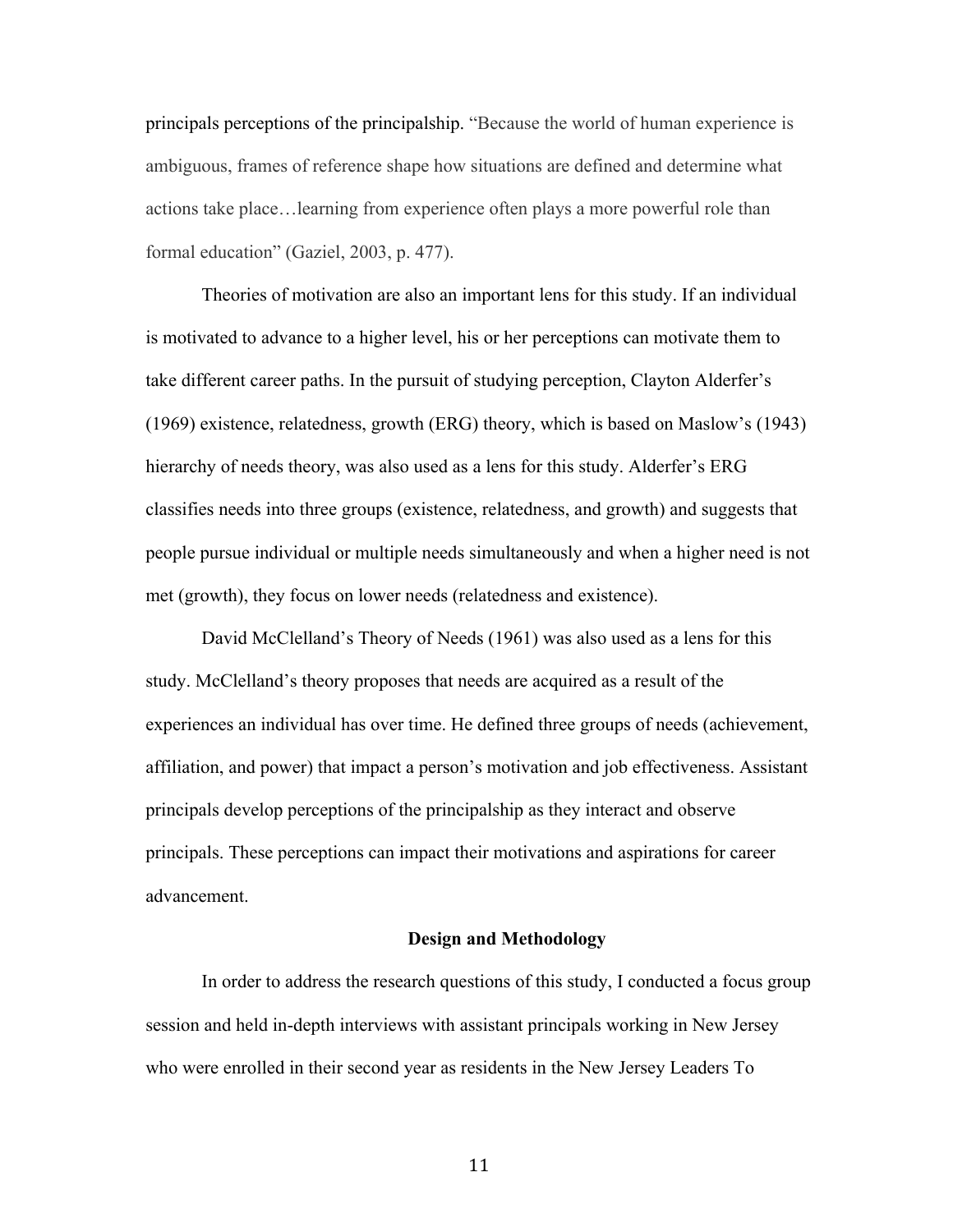Leaders program (NJL2L) and assistant principals who had just completed the NJL2L program. New Jersey requires all individuals who hold a Certificate of Eligibility for principal to participate in the 2-year Leaders To Leaders program, which provides mentoring and evaluations from a state approved mentor (http://www.njl2l.org). For the purpose of this study, all participants were in their second year or had just completed the Leaders To Leaders program. This ensured all assistant principals had at least one and a half years working and interacting with a principal. This study was designed to ascertain perceptions, motivations, and aspirations of assistant principals.

School districts in New Jersey are classified by their district factor grouping (DFG) based on the socioeconomic status (SES) of the citizens in each school district. There are eight DFGs (A, B, CD, DE, FG, GH, I, J) in New Jersey. DFG A has the lowest SES compared to J, which has the highest SES. There were 590 school districts in New Jersey during the time of this research study. The sampling method used in this study was a type of purposeful sampling. I divided the DFGs into three groups, low (A, B, CD), middle (DE, FG), and high (GH, I, J) and was originally interested in randomly sampling six assistant principals in their second year of the Leaders To Leaders program from each of the three groups. Due to a limited number of participant responses, I included assistant principals who had just completed the Leaders To Leaders program. Due to scheduling conflicts and a low participation rate, I was only able to organized one focus group session and held nine in-depth interviews.

I utilized the purposeful sampling technique to select potential participants for this research study. The goal was to structure a study to provide rich data to describe assistant principals' perceptions. The use of purposeful sampling "is based on the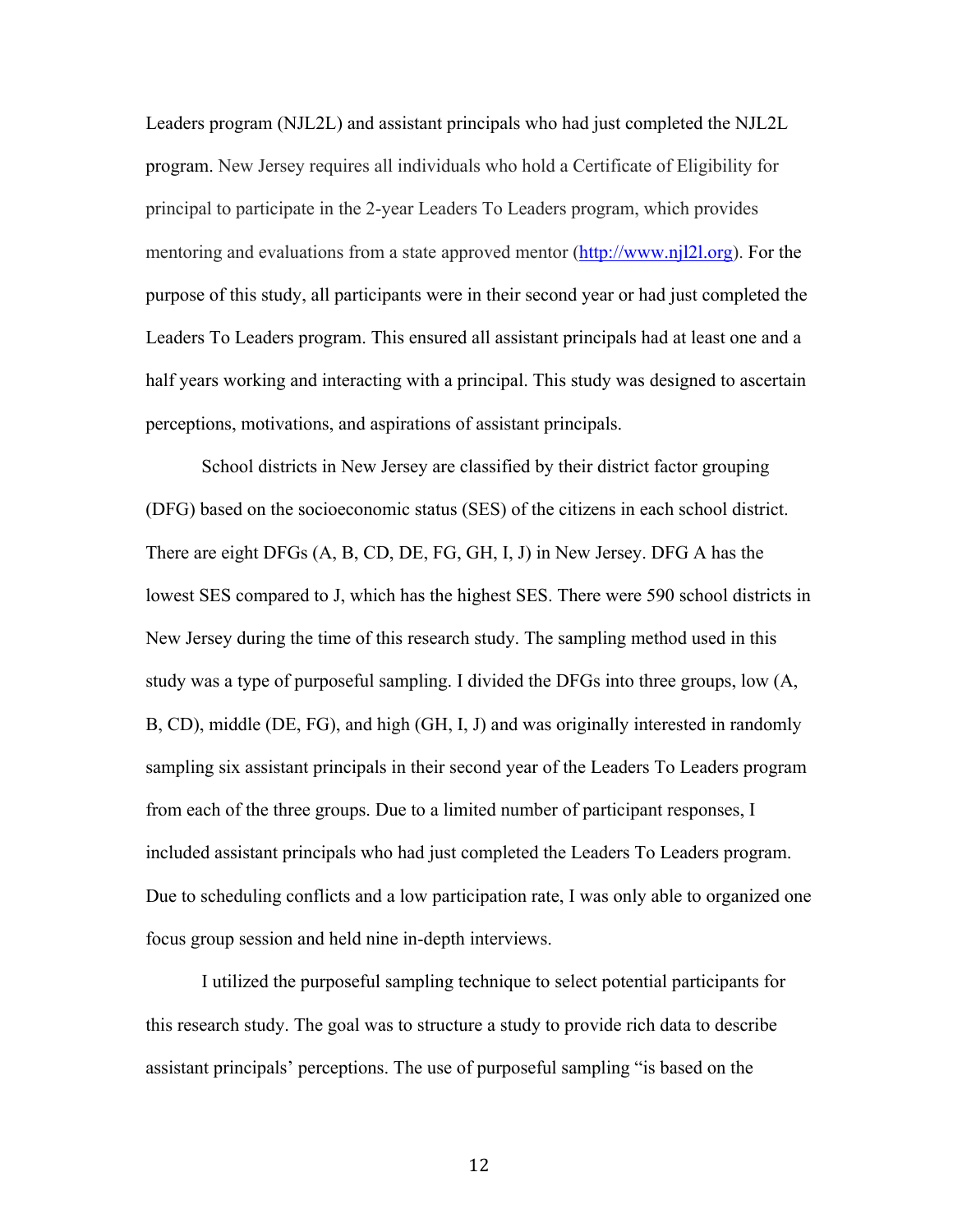assumption that the investigator wants to discover, understand, and gain insight and therefore must select a sample from which the most can be learned" (Merriam, 2009, p. 77). In selecting the participants for this study, the intent was to use the technique of maximum variation. Merriam describes maximum variation as a purposeful sampling technique that involves "identifying and seeking out those who represent the widest possible range of the characteristics of interest for the study" (2009, p 79). Due to the limited variance of participants from the different DFGs in New Jersey, this study did not provide a maximum variation of assistant principals.

The qualitative research method design utilizing a focus group session and indepth interviews was used to ascertain in-depth information to describe assistant principal perceptions of the principalship and their career aspirations and motivations for career advancement. Due to the low return rate and scheduling conflicts, only one focus group session was conducted. There were nine in-depth phone interviews. The use of semi-structured interview questions was used to seek participant responses to the interview questions. This interview format allowed for a greater exploration of participant responses. As Merriam (2009) stated, "interviewing in qualitative investigations is more open-ended and less structured. Less structured formats assume that individual respondents define the world in unique ways" (p. 90). Because each of the participating assistant principals perceives life differently, the questions used to gather their perceptions needed to be open-ended.

In constructing the interview script, I utilized Richard A. Krueger and Mary Anne Casey's website and their text, *Focus Groups A Practical Guide for Applied Research (3rd Edition)* as a reference for the formulation of the interview questions. In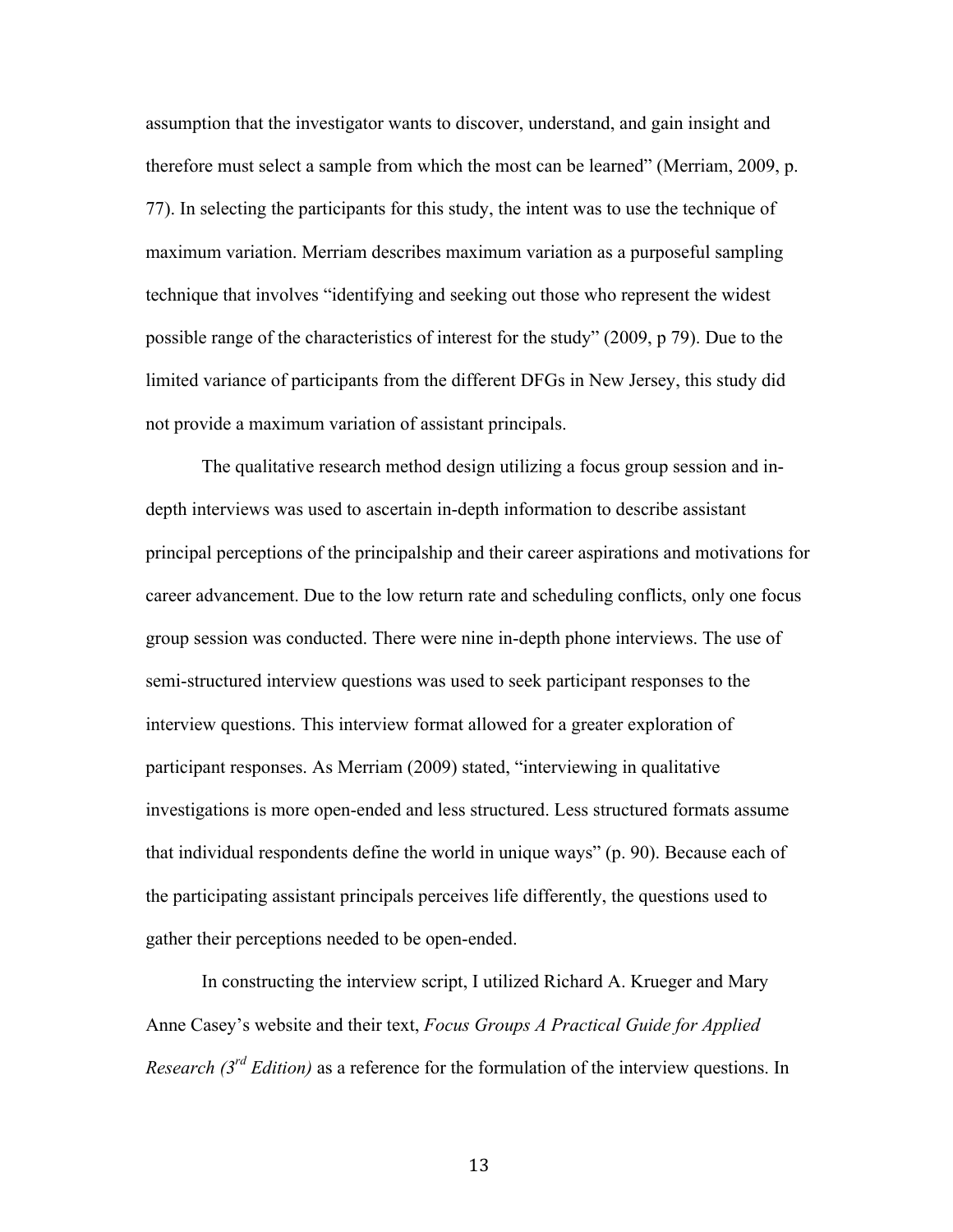order to ensure validity for this research study, following the construction of the interview questions, I had a jury of experts (three principals) from DFG J review the interview questions. After gathering suggestions from the jury of experts, I made a change in the order of the questions. To check for question reliability, I conducted a pilot focus group of assistant principals in DFG J and held two pilot in-depth interviews with assistant principals in DFG J before conducting the focus group session or interviews for this study. Ninety one and six-tenths percent of the participating assistant principals in this study were from one of the top three DFG classifications in New Jersey. Only one participant was from the low DFG category group.

To further ensure reliability, I offered to email the transcriptions to all participants to ensure accuracy. Only one of the participants asked to have his transcript sent to him. Following this, I used a coding method to consolidate and reduce the data. "Data analysis is the process of making sense of the data…and interpreting what people said and what the researcher has seen and read—it is the process of making meaning" (Merriam, 2009, p. 176). Coding the transcriptions allowed me to breakdown the information to identify consistencies in the data. Following the analysis of the transcriptions, I created a document that summarized the findings to capture the similarities and contrasts of the participant responses (Krueger, & Casey, 2000). The inductive process of data analysis and interpretation of the transcripts raised further questions, which could be utilized for further research studies.

## **Significance of the Study**

There have been few empirical studies that addressed the principal shortage even though there is a concern to attract highly qualified principal candidates (Howley,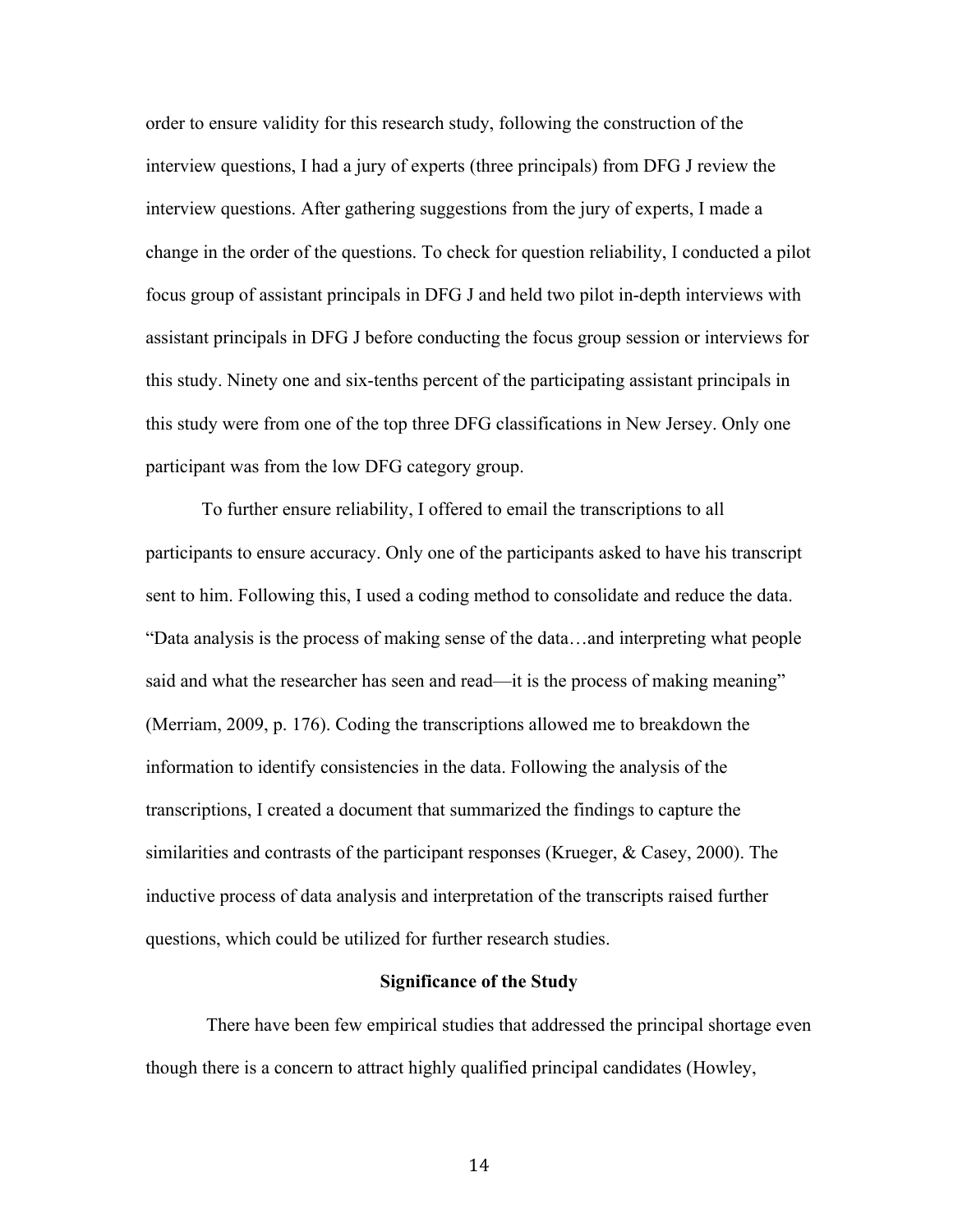Andrianaivo, & Perry, 2005). Through a literature review, I did not found any study conducted in New Jersey focused on the career aspirations of assistant principals. With the current environment of education, I conducted a research study of New Jersey assistant principal perceptions of the principalship. This research provided insight into assistant principals' aspirations and motivations for career advancement.

School districts, institutions and the New Jersey Leaders To Leaders program may utilize this information to further train and prepare assistant principals to become principals. "Policymakers do not pay attention to the assistant principal. They do not sponsor studies or even collect data on this position. As a result, they miss rich opportunities to make a difference" (Marshall, 2006, p. 12). This is an immense mistake because the assistant principalship is the most beneficial training ground for our future school leaders. With so much attention on accountability and holding teachers and administrators responsible for student achievement, we must pay close attention to who obtains the role of principal. In order to do this, we must first deeply understand the perceptions that exist in order to provide opportunities and experiences to further train and expose assistant principals for the duties of the principal.

This study is significant because there is a need for an in-depth description of the perceptions assistant principals hold of the principalship. With the current turbulent environment, the concern of principal shortage, and the negative perception that exists, this in-depth qualitative research study of perceptions and motivations for pursuing the principalship can be at the forefront of research. The findings of this research may be a catalyst for training and discussions held at universities, state agencies, and school districts in order to further prepare future building administrators. If the assumption of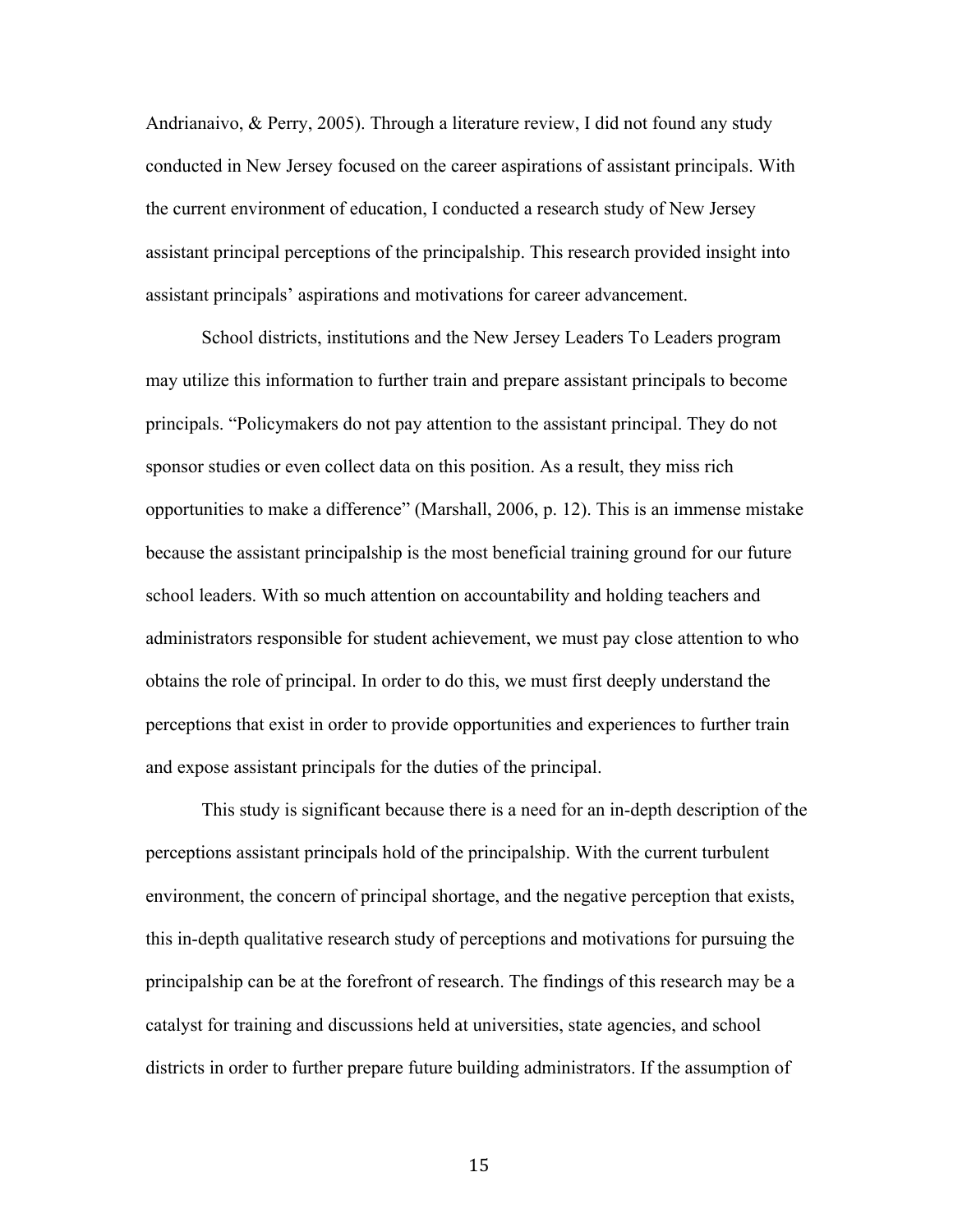the principalship being an impossible position flourishes, our education system will suffer.

Much of the current research does not focus on assistant principals' perceptions of the principal or their motivations and aspirations for career advancement. The position of assistant principal provides a significant opportunity to train our future school leaders. If these individuals are unwilling to advance to the next rung on the ladder, we are missing an opportunity to train the future school leaders. The relationship between the assistant principal and principal provides learning experience that cannot be obtained anywhere else. There is no better opportunity for our future principals to learn the needed skills than working as an assistant principal. If the view of the principal continues to perpetrate negative presumptions and assistant principals choose other career paths, our future schools are at risk.

## **Limitations of the Study**

The primary goal of this study was to investigate assistant principals' perceptions of the role of the principalship to gain a deeper understanding of the factors that affect career advancement decisions. The focus of perception was a limitation because perceptions are not always accurate. Another limitation identified was, qualitative research is related to subjectivity and highly susceptible to bias on the part of the researcher (Debus & Novelli, 2008). The size of this research study was also a limitation because it doesn't allow for the research findings to describe the perceptions of all assistant principals. The poor response rate of assistant principals created another limitation for tis study. The assumption that all participants in the focus group session and in-depth interviews engaged honestly and provided truthful responses, but this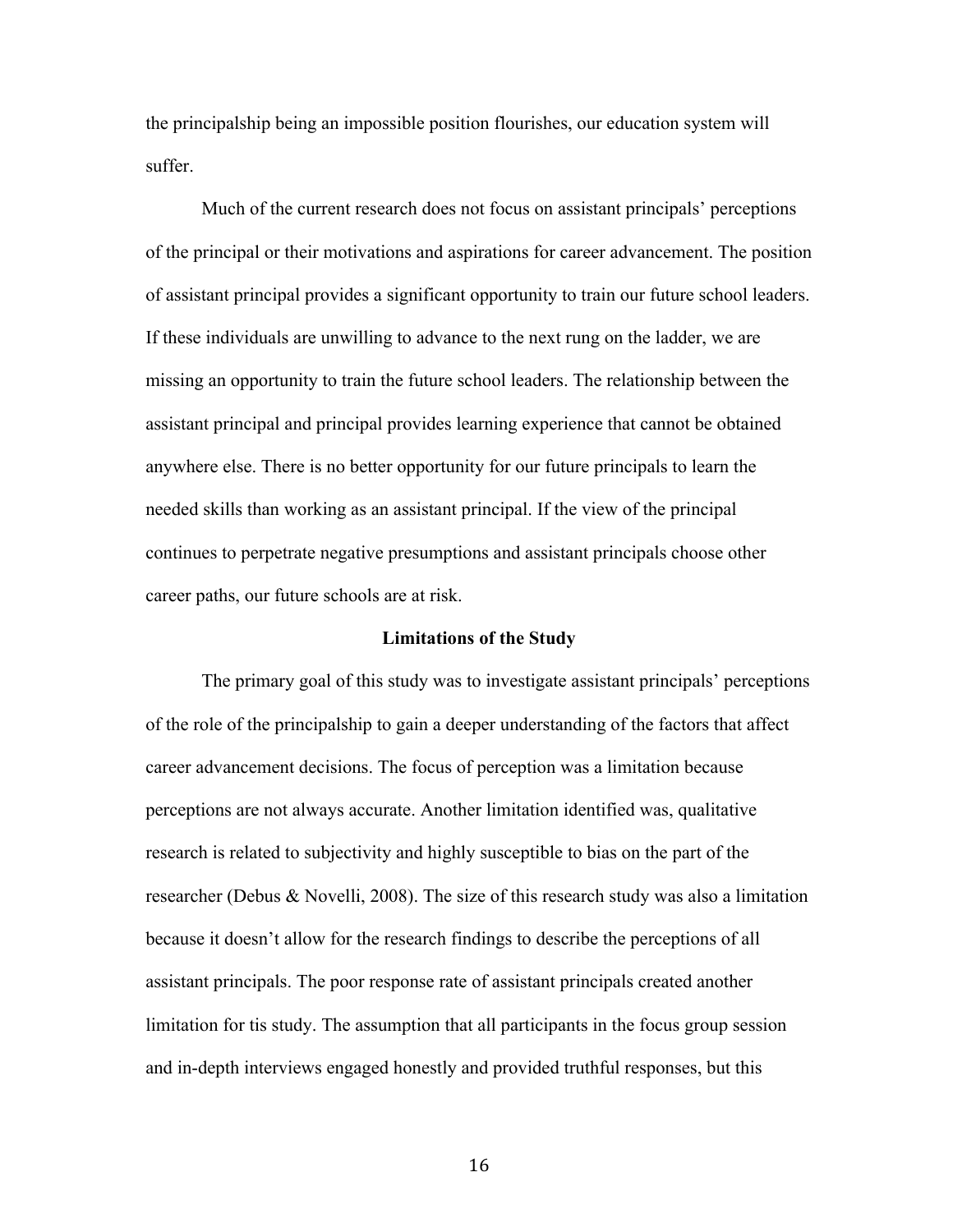cannot be confirmed. The instrumentation utilized to obtain data for this research study was not perfect, which creates another limitation for this study. The analysis procedures of transcribing the focus group sessions, and coding the data was also another limitation due to the possibility of human error.

#### **Delimitations of the Study**

I placed the delimitation of only selecting assistant principals who were residents in their second year or just completed the requirements of the New Jersey Leaders To Leaders program. The selection of assistant principals for this research study was done to construct a focus group session and hold in-depth interviews of participants with similar knowledge and experiences.

## **Definition of Terms**

*Assistant Principal:* This label is used to identify the role of the assistant, vice, or associate position to the principal.

*Assistant Principalship:* This term is used in regard to the role and duties of principal. *Career Aspirations:* Ambition an assistant principal holds toward future career goals. *District Factor Grouping (DFG):* New Jersey categorizes school districts into one of eight categories based on the socioeconomic status of the district community residents. (A lowest, B, CD, DE, FG, GH, I, J highest)

*New Jersey Leaders To Leaders (NJL2L):* State-approved comprehensive mentoring and induction program for new school leaders.

*Motivation:* Commitment as it relates to assistant principal's interest in performing the tasks of his or her job. Enthusiasm as it relates to assistant principal's interest in pursuing a different position title.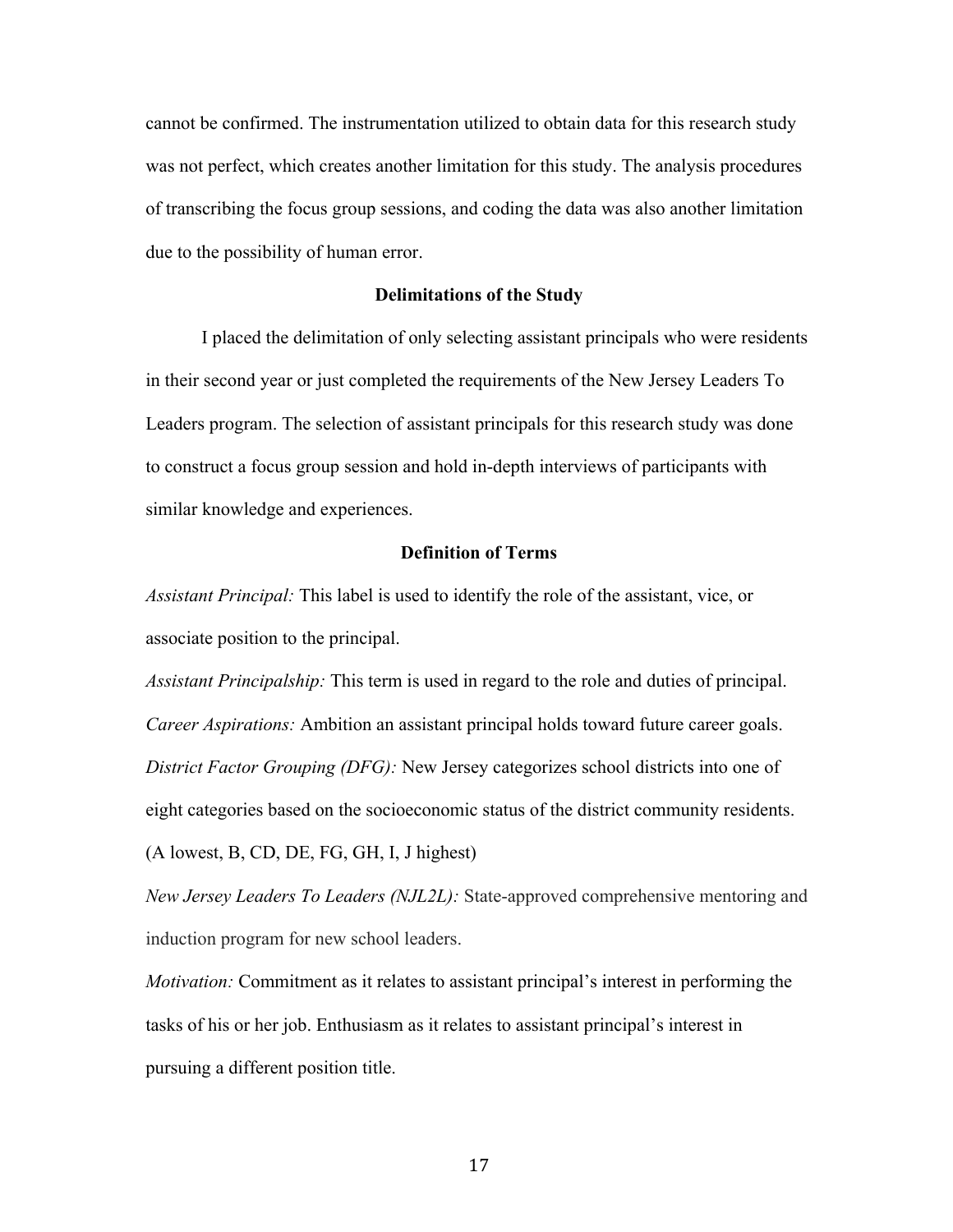*Principalship:* This term is used in regard to the role and duties of principal.

*Perception:* The attitude or understanding of what is being observed.

*Social Economic Status (SES):* A person's social status based on occupation, education, income and wealth.

#### **Summary**

Chapter I of this study began by describing the importance an effective principal has on student achievement and was linked to the significance of attracting high quality candidates to pursue the role of principal. Then, the chapter described the leadership qualities principals will need to possess in order to effectively lead schools in the  $21<sup>st</sup>$ century. This includes, instructional leadership, community leadership and visionary leadership. Following this description, the chapter outlined two examples of bureaucracy overloads, which further add to the job requirements of the principal. Next, examples of perceptions held in regards to the principalship were indicated. Whether the perceptions are valid or not, there are concerns of a lack of qualified candidates willing to advance to principal. These perceptions are the guiding force behind the statement of the problem for this study. The chapter then outlined significant studies and literature, which supported the need for conducting further qualitative research. After that, the chapter identified the research questions, provided an overview of the design and methodology, described the conceptual framework, the significance of the study, outlined the limitations and delimitations, and defined significant terms for this study. Chapter II will review the literature related to the research problem statement and guiding research questions.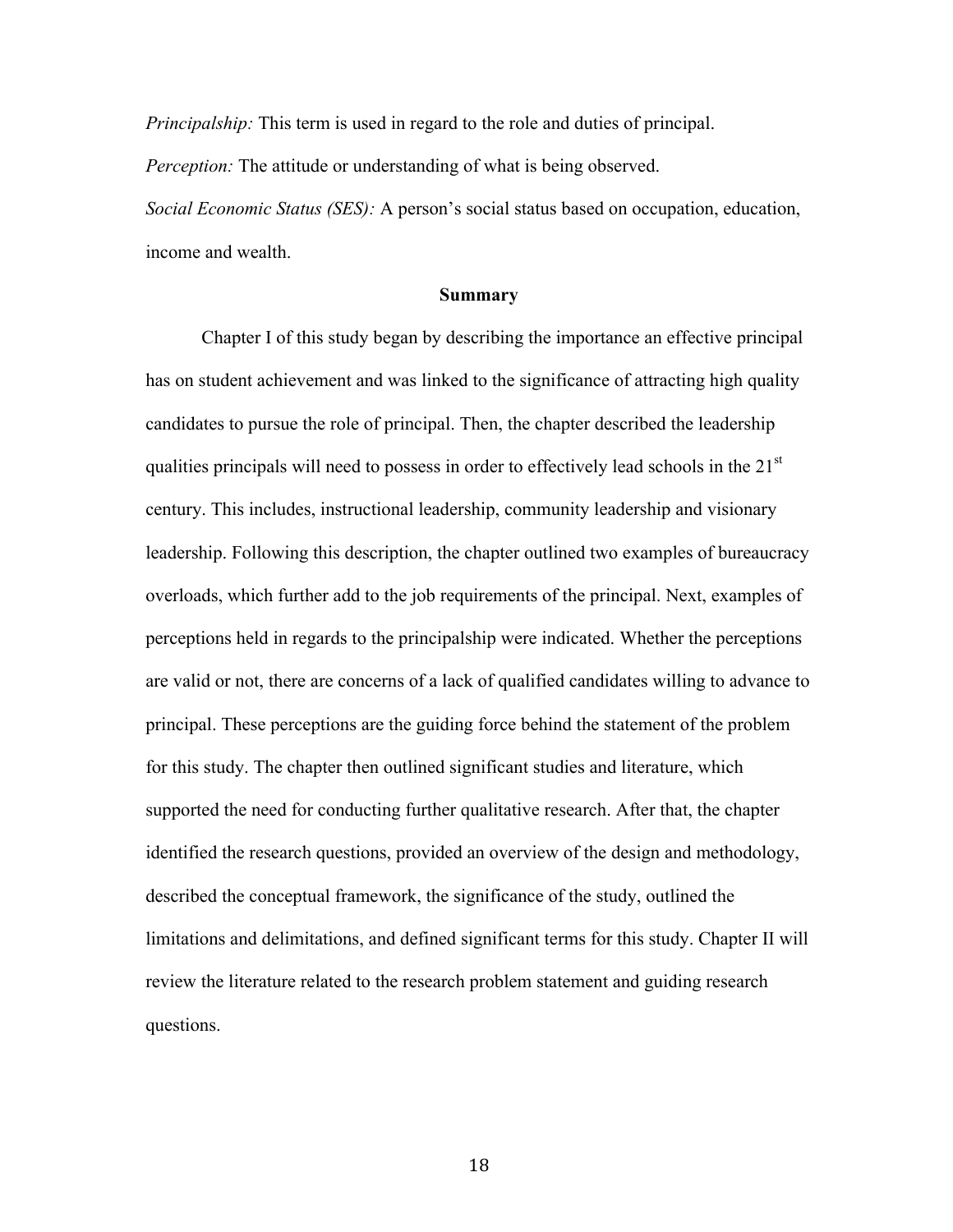#### **Chapter II**

## **LITERATURE REVIEW**

#### **Introduction**

The body of literature on school building administrators examines the role of assistant principal, the role of principal, principal shortage, reluctant candidates, the managerial aspects of the position, and educational leadership qualities required to be an effective school administrator. This chapter begins with a concise description of the literature search methodology used to collect the literature. Then, an overview of the limitations of the literature review and criteria for inclusion and exclusion of literature is provided. Following this, there is an examination of the current literature as it relates to the role of the assistant principal, the role of the principal, principal shortage, and reluctant principal candidates. Next, the theoretical framework of this dissertation is provided. This review focuses on theories of perception and motivation, which will be used to describe and understand assistant principals' perceptions and motivations for career advancement. Then, key dissertations that focused on the topic of assistant principal aspirations for career advancement are provided. Finally, a summary of the chapter is provided.

#### **Review of Literature Search Methods**

To collect literature for this dissertation, I utilized online databases and traditional library searchers to gather current research on the topic of focus. These included, ERIC (EBSCO), ProQuest, Google and Google Scholar and the Seton Hall University Library. The conceptual framework for this study guided the literature search.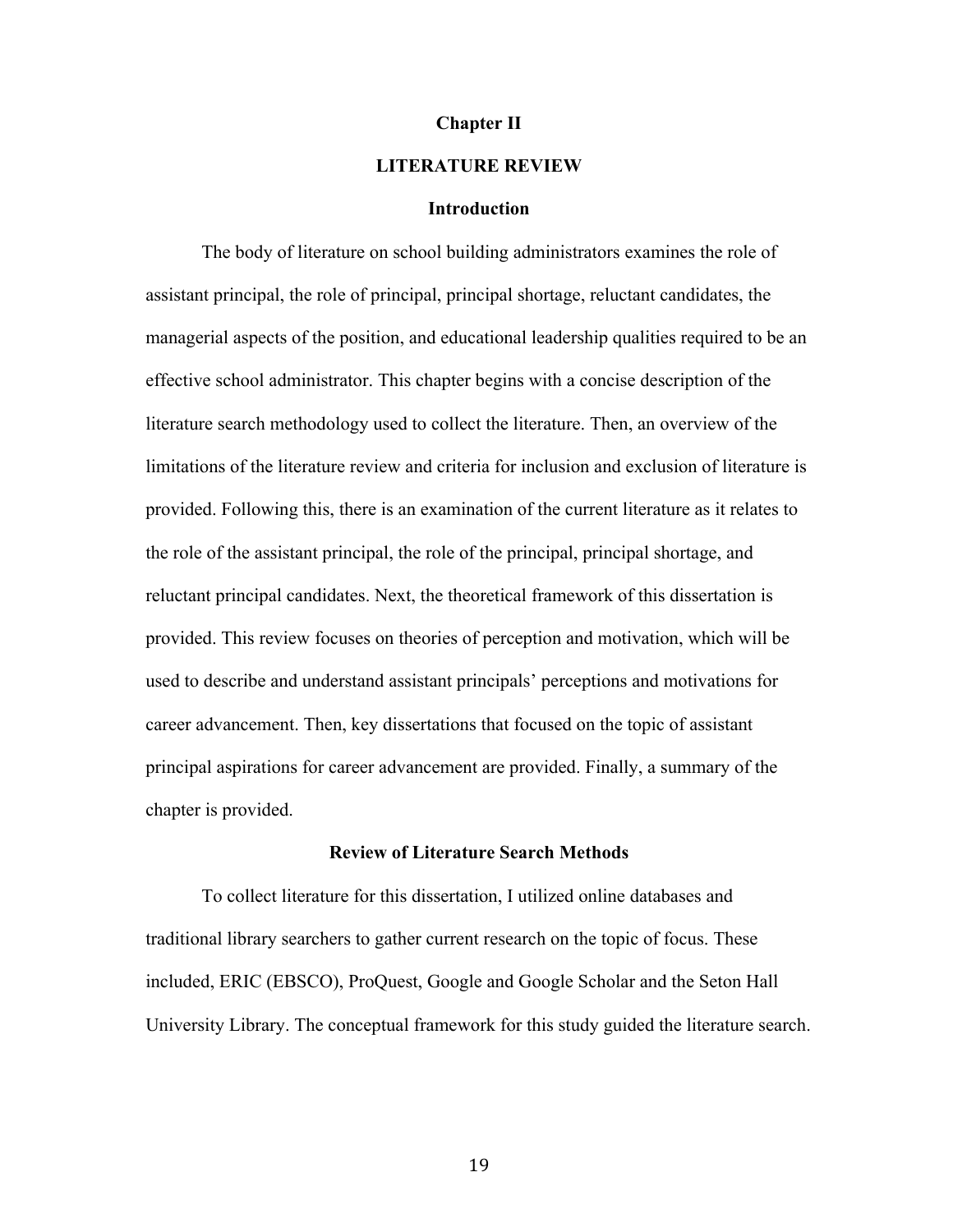The focus on perceptions and motivations were key components of this literature search. The following keywords were entered in multiple combinations to locate literature pertaining to the topic of focus: *assistant principal, principal, reluctant, perception, motivation, aspirations, principal shortage, career aspirations, aspirations, future leaders, influence, mobility, leaders, school, principal candidates, advancing, variables, recruiting, building principals, career satisfaction, and job satisfaction.*

During the literature review, I discovered there was limited research on assistant principals' perceptions of the role of the principal and assistant principal career aspirations for advancement. In order to provide a synthesis of the current literature relating to this dissertation topic, I grouped the literature into four categories (Role of Assistant Principal, Role of Principal, Principal Shortage, and Reluctant Principal Candidates).

#### **Limitations of the Review**

There have been substantial studies conducted in the past on the shortage of school principals. Research has begun to focus on teacher leaders' and assistant principals' desires to become a principal. Because of this focus, I may have missed literature written during the time this dissertation was written. The focus of this dissertation is on the perceptions assistant principals hold and how these perceptions effect their motivation for career advancement. I attempted to provide literature that captures the essence of the topic of focus.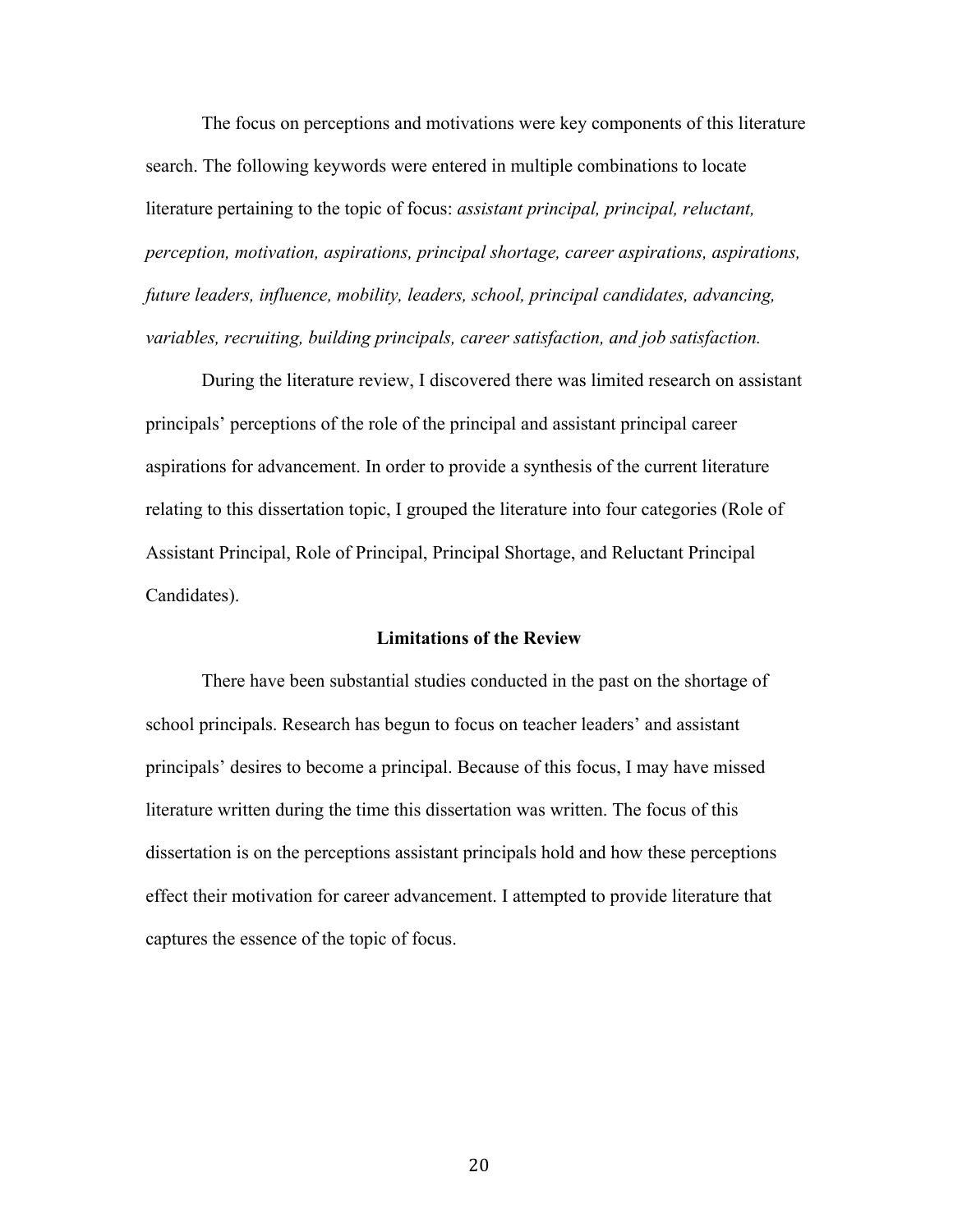# **Criteria for Inclusion and Exclusion of Literature**

In order to prepare a review of literature for this research study, I included the following types of literature:

- commentary from peer reviewed journal articles,
- dissertations,
- government reports,
- peer reviewed studies from journal articles,
- scholarly research studies,
- text focused on educational leadership, and
- text focused on the conceptual framework for this research study.

The literature excluded from this dissertation includes:

- literature focused outside the scope of this research study,
- literature that is not written in English, and
- polemical articles or text.

# **Examination of Current Literature**

#### **Role of Assistant Principal**

The role of an assistant principal is critical, but in reviewing related literature there is a lack of information regarding the assistant principal. "While a great deal has been written about principals...comparatively little has been written about the assistant principal" (Mertz & McNeely, 1999, p. 21). In a review of the assistant principal, Glanz (1994) reported that the first study of the assistant principal was conducted in 1970 and not much has developed since. The assistant principal has been categorized as the neglected actor and forgotten leader (Cranston, Tromans & Reugebrink, 2004; Hartzell,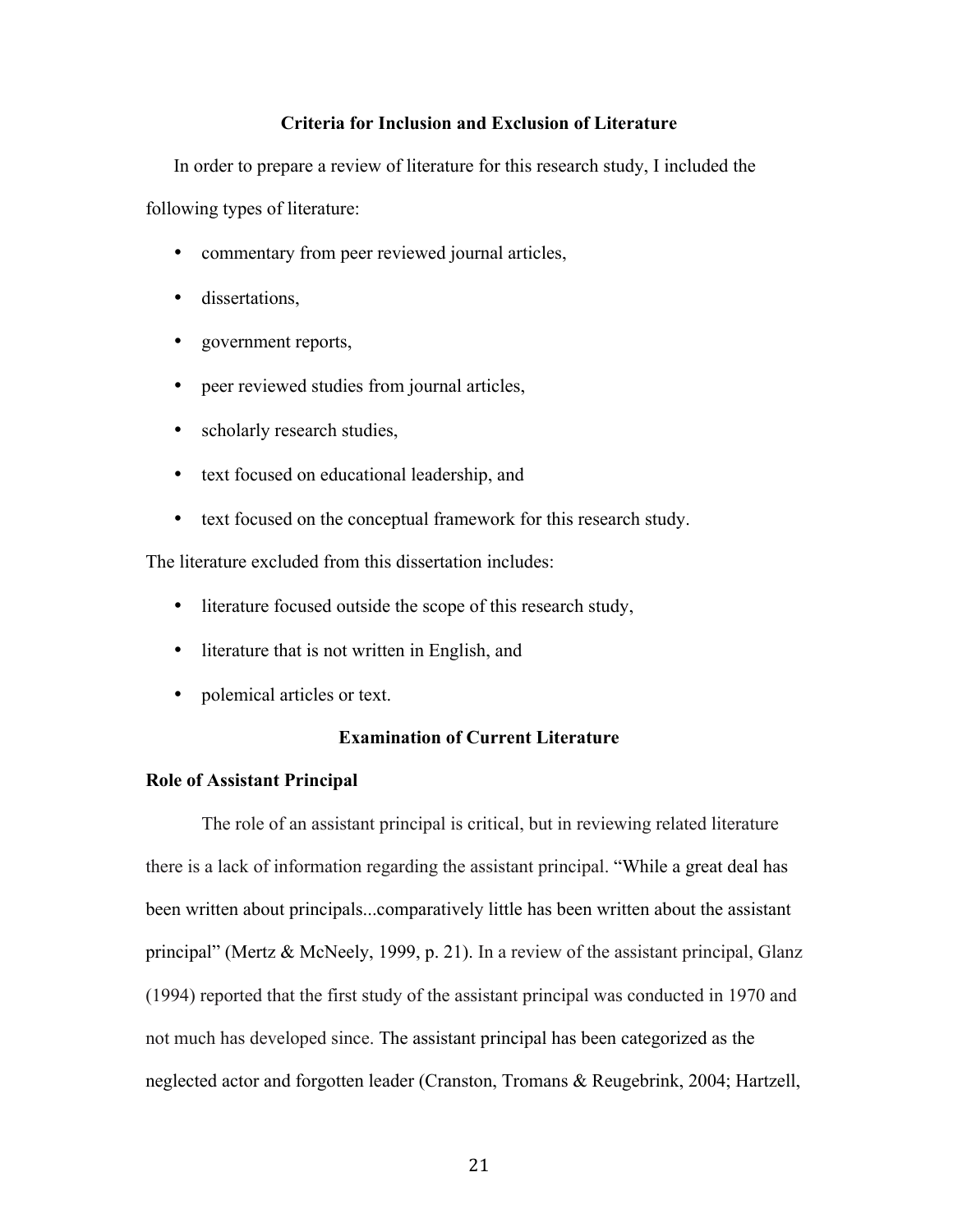1993). The assistant principalship is frequently viewed as a springboard to the principalship (Marshall, 1992; Schmidt, Kosmoski, & Pollack, 1998). This is based on the fact that the position is a sound opportunity to gain the training needed for the principalship (Wells, Scollay, & Rinehart, 1999). "Although by all accounts there exists little in the way of substantial information regarding the assistant principal, the literature suggests that the position first appeared early in the 20th century" (Tripken, 2006).

Assistant principals are vital resources available to support principals in a host of ways. This support becomes more necessary as principals are inundated with additional duties and responsibilities associated with instructional leadership and reform efforts (Oliver, 2005). The position of the assistant principal is the most common entry-level position for administrative careers (Marshall, 2006). Due to the negative perceptions and added responsibilities of the principalship there is an abundant amount of literature regarding concerns for recruitment (Bass, 2006; Lacey, 2003; Macbeath, 2006; Papa & Baxter, 2005; Whitaker, 2001).

Marshall, Mitchell, and Gross (1990) developed a career typology based on "research that examined what took place in assistant principals' socialization. The typology assumed that the assistant principalship is a testing and opportunity position for both the candidate and the organization. The opportunities an assistant principal obtains on the job builds skills essential to perform the role of principal. The duties of a principal require much more than simple managerial skills. To ensure that our future schools are successful, we need to recruit candidates who have had the opportunity to hone their skills as assistant principals prior to taking on the added responsibilities of the principalship.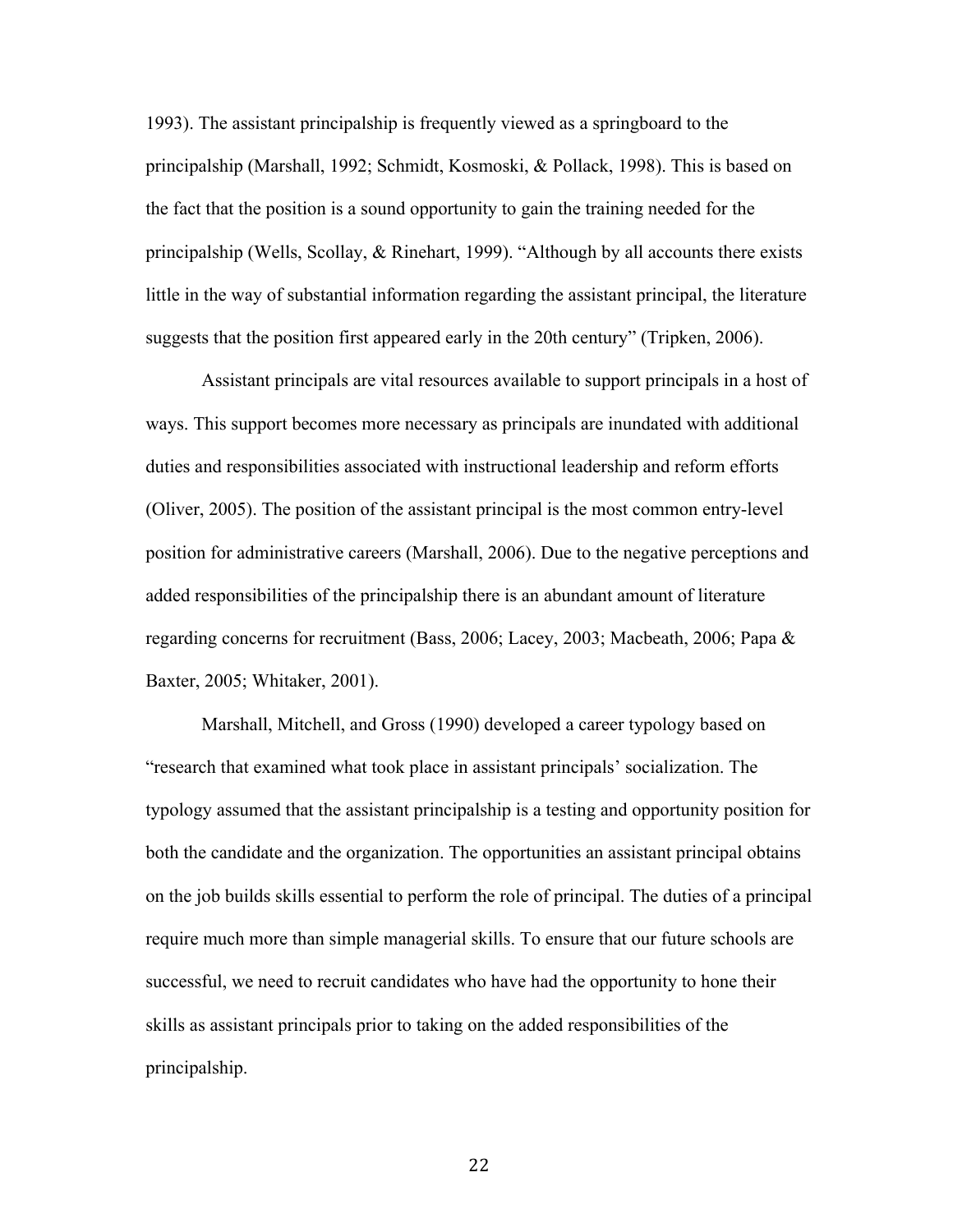## **Role of Principal**

The current environment of education is turbulent and highly scrutinized. High standards and accountability are the national focus. To monitor and implement these reforms, strong educational leaders are needed. It is believed that a strong leader is the cornerstone of a good school and without this leadership efforts to raise student achievement cannot be accomplished. Yet, there is a concern that the principal's role may be growing beyond what one is capable of accomplishing (DiPaola  $\&$  Tschannen-Moran, 2003).

To be an effective principal in the twenty-first century one has to understand how the role has evolved into much more than simply a building manager. "Until recently, principals' jobs were quite clearly, albeit narrowly, defined. Essentially, principals served as building managers and student disciplinarians. Currently, principals are expected to do that and much more" (DiPaola & Tschannen-Moran, p. 44). Principals still need to perform the needed managerial tasks on top of the expanded and added responsibilities. Principals are concerned with supervising instruction, curriculum, assessment, and providing support and staff development, enforcing policies, laws and mandates, disciplining students, creating a positive school climate, dealing with difficult parents, special education, implementing and monitoring programs, managing day-today operation, upholding effective communication lines; all this is expected while ensuring high standards. Now, a principals' career is under a microscope due to the highly scrutinized accountability measures being put into place in most states.

The push for greater accountability, higher standards, and advances in technology make the principal's role even more turbulent. The Institute for Educational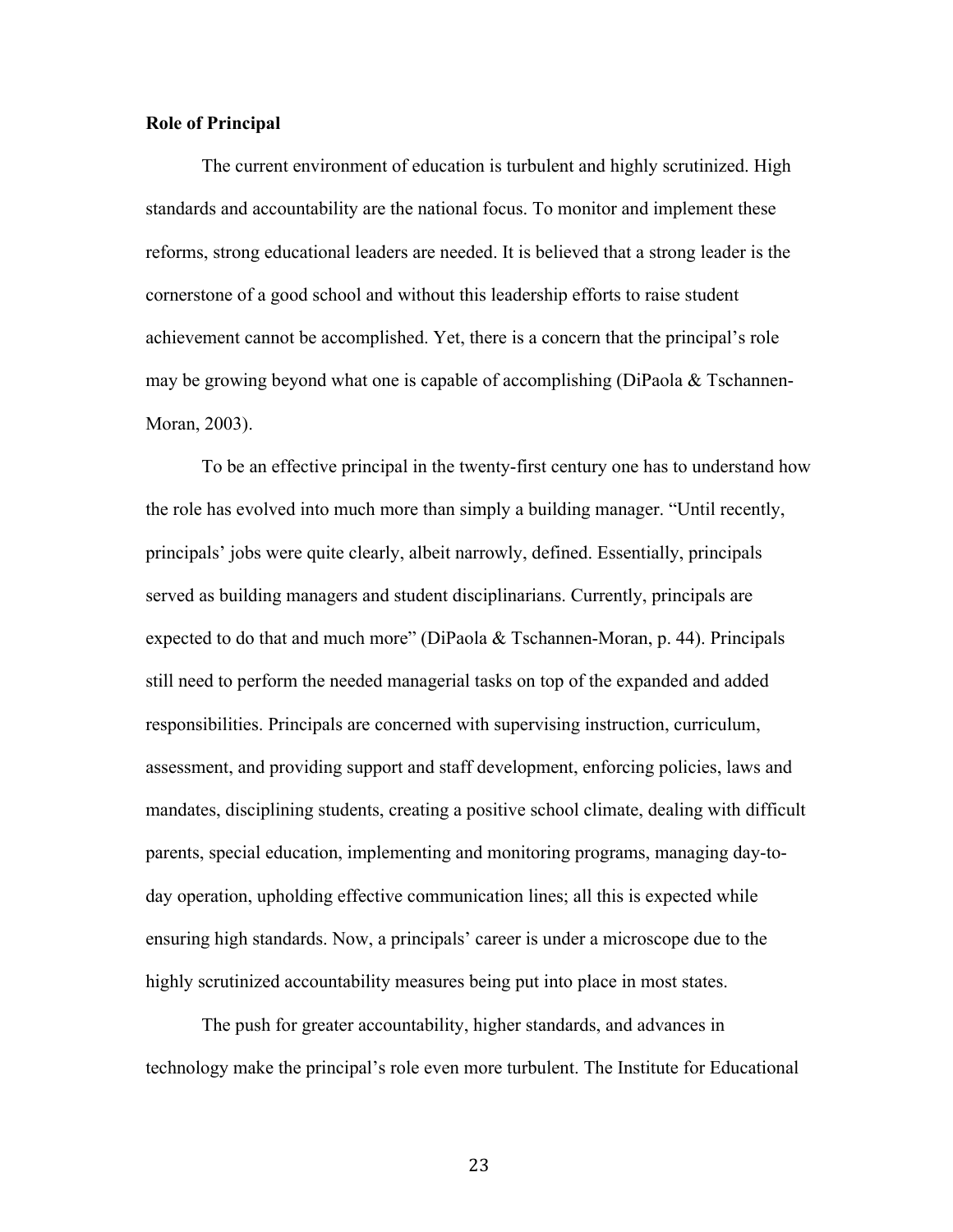Leadership (2000) identified the roles that will be required of the twenty first century principal. They define the role in terms of

- **Instructional leadership** that focuses on strengthening teaching and learning, professional development, data-driven decisions and accountability.
- **Community leadership** manifested in a big-picture awareness of the school's role in society; shared leadership among educators, community partners and residents; close relations with parents and others; and advocacy for school capacity building and resources; and
- **Visionary leadership** that demonstrates energy, commitment, entrepreneurial spirit, values and conviction that all children will learn at high levels, as well as inspiring others with this vision both inside and outside the school building.
- All three are important. But in a crucial sense, **leadership for student** learning is the priority that connects and encompasses all three major roles. The bottom line of schooling, after all, is student leaning. Everything principals do, establishing a vision, building support systems for students, guiding instruction and so on – must be in service of student learning. (p.4)

Rallis and Goldring (2000) identified the following roles principals have as school leaders: Facilitator, Balancer, Flag Bearer and Bridger, Inquirer, Learner, and Leader. In Table1 the roles and descriptions are provided.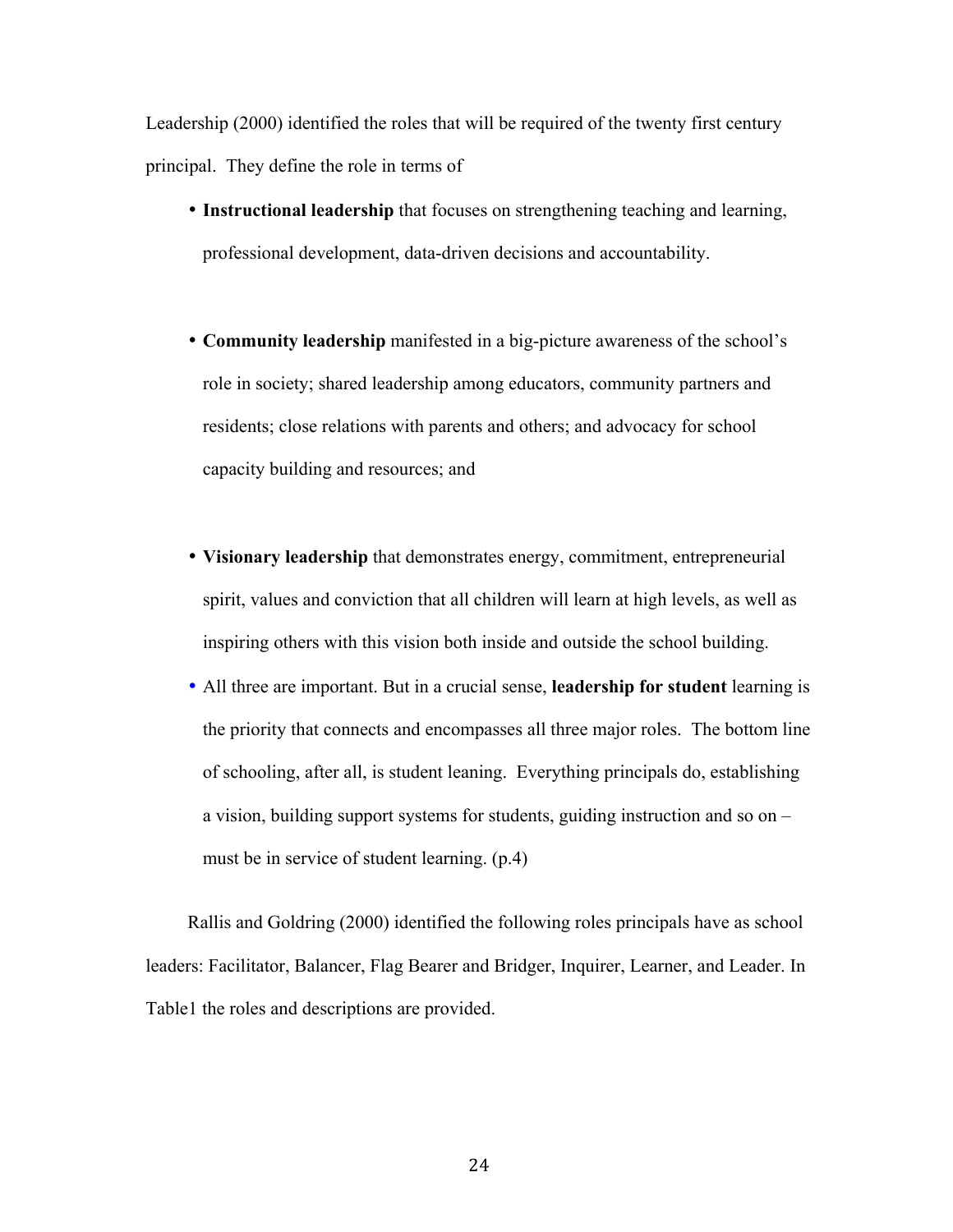# Table 1

# *Description of Principal Roles as School Leaders*

| Roles                   | Description                                                                                                                                                                                                                                 |
|-------------------------|---------------------------------------------------------------------------------------------------------------------------------------------------------------------------------------------------------------------------------------------|
| Facilitator             | The enabler of internal leadership. As a facilitator, the<br>principal is responsible for enabling teachers to act and<br>legitimizing the decisions teachers make in response to the<br>demands for improving the school.                  |
| Balancer                | The translator within the system. The principal is<br>responsible for building relationships with the hierarchy,<br>the central office, which makes the decisions to support or<br>not to support the ideas brought forth by the principal. |
| Flag Bearer and Bridger | The principal is responsible for communicating to the<br>community as well as building a bridge for communication<br>between the community and the school.                                                                                  |
| Inquirer                | The principal is responsible for asking questions about<br>their school's activities as well as examining the decisions<br>she/he makes.                                                                                                    |
| Learner                 | The principal is responsible for modeling reflective<br>behavior.                                                                                                                                                                           |
| Leader                  | The principal must have the ability to lead others.                                                                                                                                                                                         |

 $S^2$   $\mathbb{R}^2$   $\rightarrow$  1  $\mathbb{R}$  1

Note: From *Principals of Dynamic Schools by* Rallis, S. & Goldring, E. (2003), Thousand Oaks, CA: Corwin Press.

Newton, Giesen, Freeman, Bishop, and Zeitoun (2003) conducted a study of the perceptions and responsibilities of the principalship. They found that principals' responsibilities are categorized in two roles, "instructional leader" and "school manager." As an instructional leader, the role involves "monitoring instruction, guiding teachers, and planning professional development" (p. 508). As a school manager, the role involves "planning, coordination, control, and operation of the school" (p. 507). The members of the Institute for Educational Leadership's Task Force on the Principalship (2000) emphasized the priority of a principal must first be based on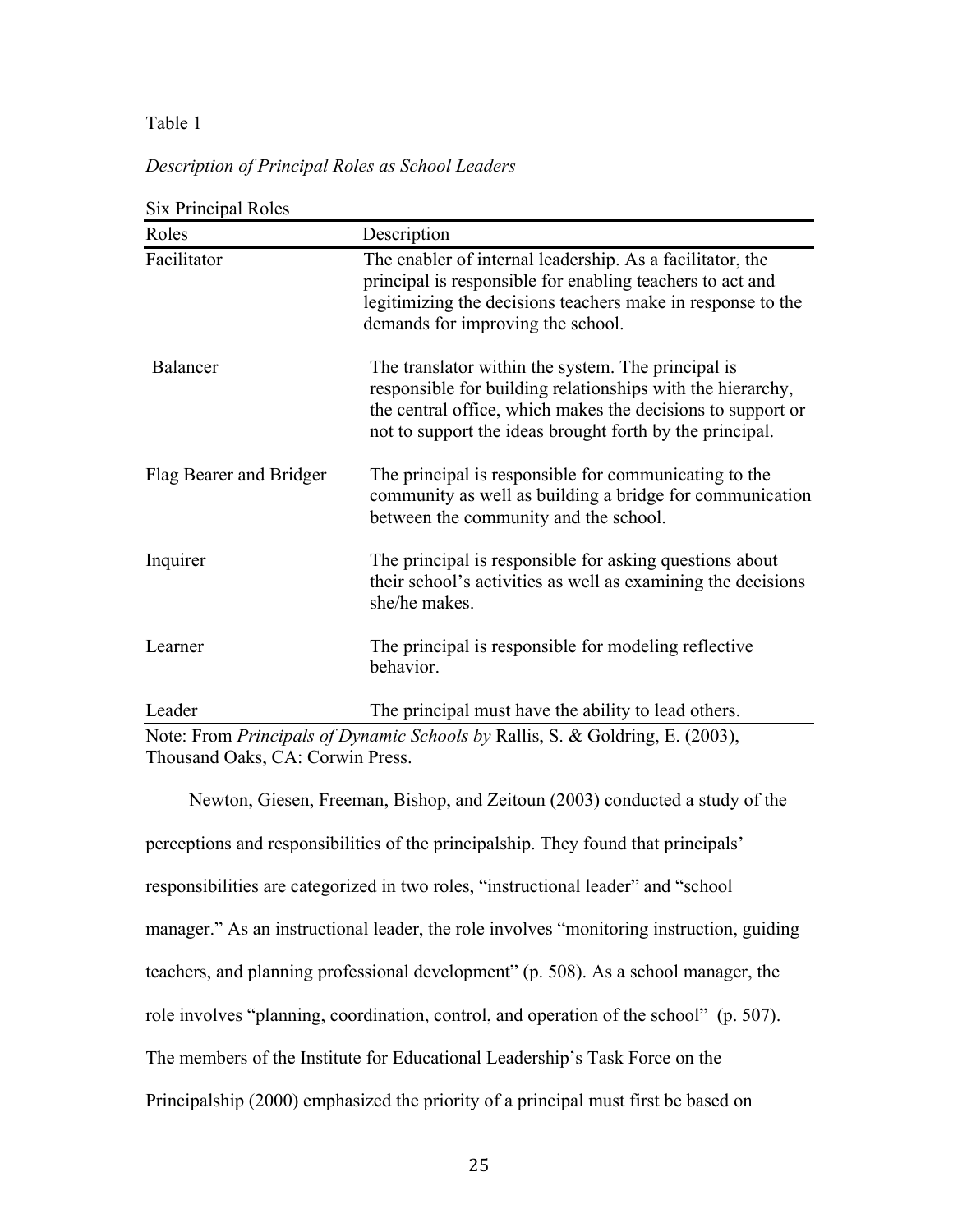leadership for learning. They argue that the current responsibilities of the position fail to meet this fundamental priority. In other words, the managerial requirements of the position impede on the instructional leadership requirements of the position, which have a direct impact on student learning.

Since the National Commission on Excellence in Education released "A Nation at Risk" (1983), the push for excellence has increased the demands of the principalship. Now, more than 30 years later, "one can argue that we have reached the point where aggregate expectations for the principalship are so exorbitant that they exceed the limits of what might reasonably be expected from one person" (Copland, 2001, 529). The expectations of current reforms have mushroomed. The No Child Left Behind Act and the push for evaluating administrators based on student achievement further add to the perception that the expectations of the principalship are unattainable.

School principals' are now responsible for managerial tasks, a deep engagement in instruction and assessment, and an understanding of society issues (Whitaker, 2002). School principals must now be concerned with building professional communities that focus on instruction and achievement for all students (Lambert, Walker, Zimmerman, et al., 2002). Current principals now must possess far greater leadership capacities than in the past. The work of a principal can be described as complex and overwhelming (Cooley & Shen, 2003).

In review of the literature, it is evident that there are concerns of the immense job requirements of the principalship and how some educational leaders are not interested in pursuing a career as a principal. With the expanded responsibilities of the principal, there may be a growing number of potential applicants who are not interested in pursuing a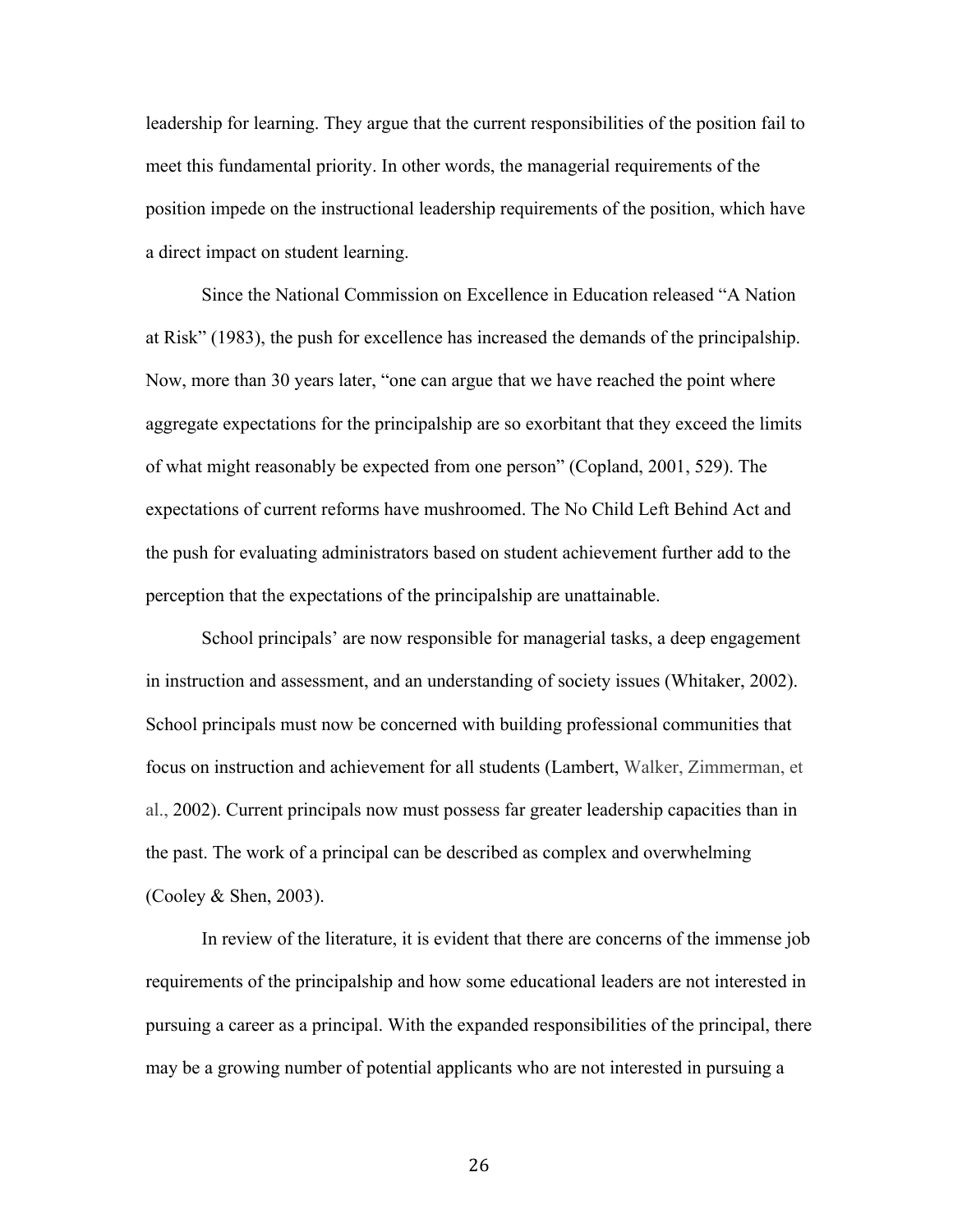career as a principal. The requirements, long hours, lack of financial incentives, stress, high pressure, lack of control of reforms, budget, and personnel issues, can all be classified as deterring factors for pursuing a principalship.

## **Principal Shortage**

The literature is inconsistent regarding the principal shortage. Some studies indicate a surplus of principal candidates, while other research indicates there are declining applicants (Bowles, 1990; Davis, 2005; National Association of Secondary School Principals, 1998). According to Gajda and Militello (2008), educators are being certified more than enough to fill principal vacancies but they are not applying for positions. Their article, "Recruiting and Retaining School Principals: What We Can Learn From Practicing Administrators" provides data from the Massachusetts Department of Education.

3,500 people in the state held school administrator licenses as of October 2003. That same year 914 new individuals received an initial Massachusetts administrator licenses, resulting in a total pool of licensed principals of 4,414. The total number of state principalship and assistant principal positions requiring licensure (1,735 and 642 respectively) puts the total number of administrator positions requiring licensed applicants at 2,377. (para. 7)

These results are mainly due to factors such as stress and inadequate compensation compared to the high demands of the job. Factors such as these are considered to be deterrents, making the position less attractive to potential applicants (Gajda  $\&$  Militello, 2008; Hancock & Bird, 2008; McAdams, 1998).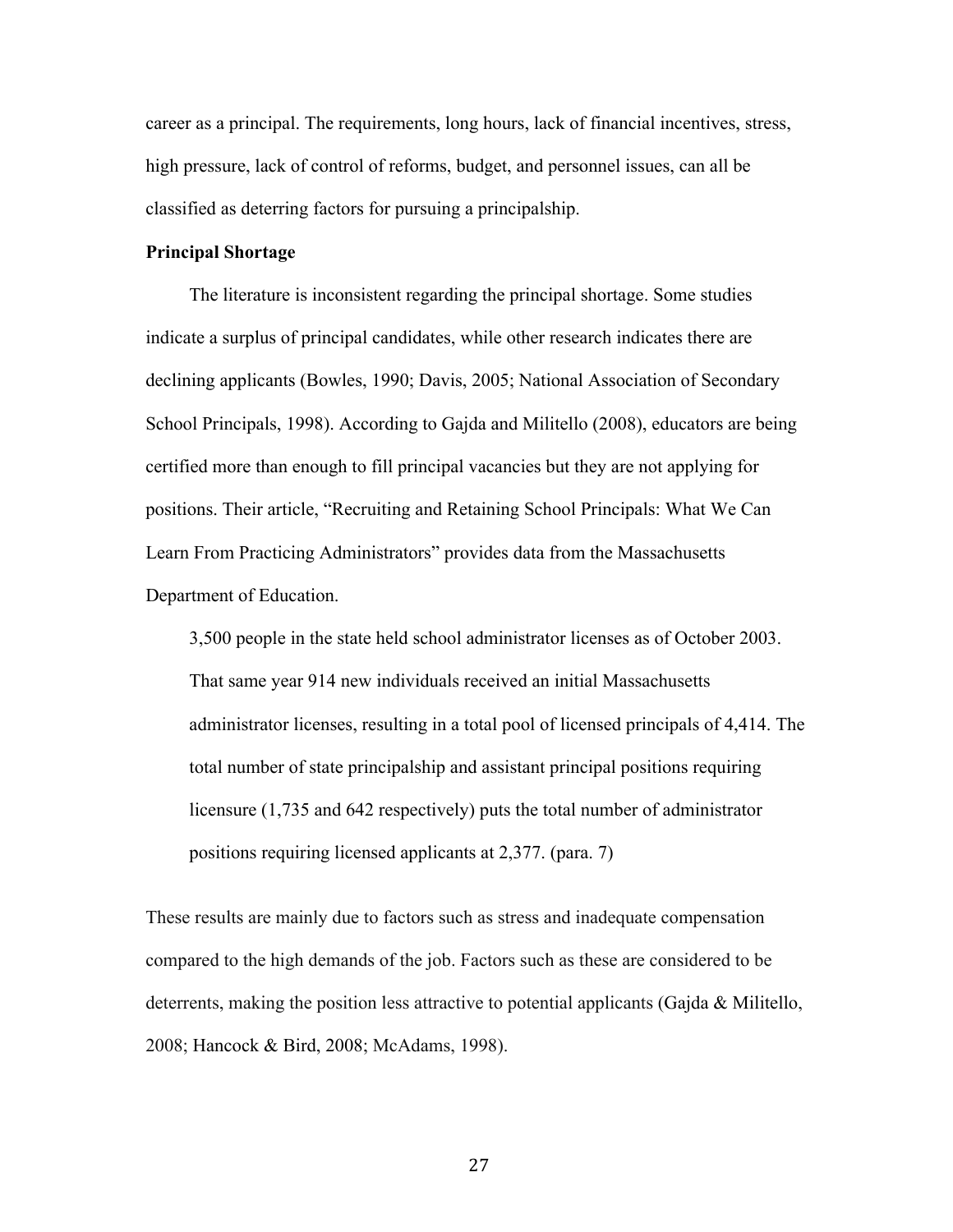The issue of salary appears throughout the literature as a contributing factor to the shortage of principal candidates. Cushing, Kerrins, and Johnstone (2003) explained the perception of inadequate salary compensation for the principalship. They state, "If salaries are calculated on an hourly or even daily basis, the discrepancy between teacher and principal salaries appears even greater—considering principals typically work longer school days, longer school weeks and longer school years" (p. 29).

In the article, "Where are the Principal Candidates? Perceptions of Superintendents," Whitaker reported on a 1999 University of Minnesota study. Eightysix percent of Minnesota superintendents reported that filling principal positions was *difficult* or *very difficult* (Sheldon & Munnich, 2011). To further gather data, Whitaker conducted interviews with superintendents concerning the quantity and quality of principal candidates. Ninety percent noted a *moderate* or *extreme* shortage of applicants for principalship positions. The superintendents commented that there is a "lack of prior experience candidates possess, which lead to a perception of lower quality than in previous years" (p. 3) The superintendents offered factors such as the "position's time commitment, high-stakes testing, school report cards, increased violence, a lack of public respect for education, and overall job pressure" as reasons for the principal shortage (Whitaker, 2001, p.5).

DiPaola and Tschannen-Moran (2003) examined principal concerns and perceptions of the growing shortage in the principalship. They found that principals are being taken off their most satisfying duties and spending more time performing duties that are less satisfying to them. Principals identified lacking both time and the personnel to perform expectations of an instructional leader (66%). It was reported they did not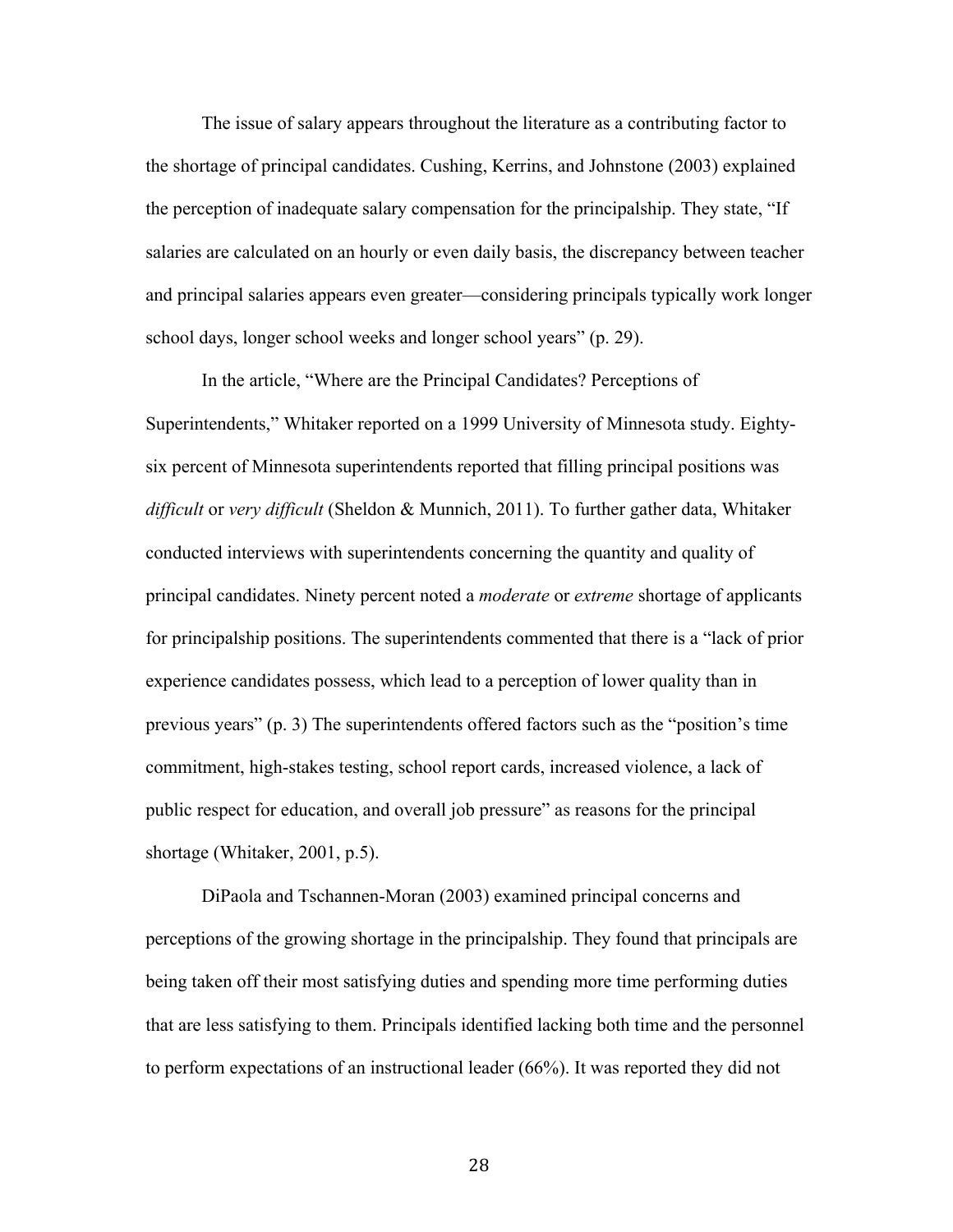receive enough administrative support (47%). A high percentage reported working 50 hours per week (84%), while 46% said salary increases lagged behind those of teachers. The principals identified "special education laws and implementation" (90%), "legal issues" (88%), and "non-academic student behavior" (discipline, drugs…) (85%), as significant and highly significant problems or issues in organizational management. The responses to why people are not pursuing a career as a principal included, "stress of the job" (91%), "long hours" (86%), "inadequate salary" (67%), "broadened accountability" (64%), and "disrespect from students" (54%).

Between 1997 and 2005, surveys were conducted in Maine to examine the stability of school leadership. One quarter of the surveyed principals reported if they had the chance to go back and do it all over again, they would not choose the same career. Other findings of this research included,

- Between 25 and 30% of Maine principals consistently express dissatisfaction with or uncertainty about their choice of careers over the eight-year period.
- Many of these same principals also find the work stressful and characterized by conflict and criticism. They feel "overloaded" with work, find that it "intrudes" too much on personal/family time, and about half declared that "the job is wearing me out."
- They also reported that "changing priorities" and disagreement within the community make their work environment unpredictable and demanding. (Buckingham, Donaldson, & Marnik, 2005, p. 3)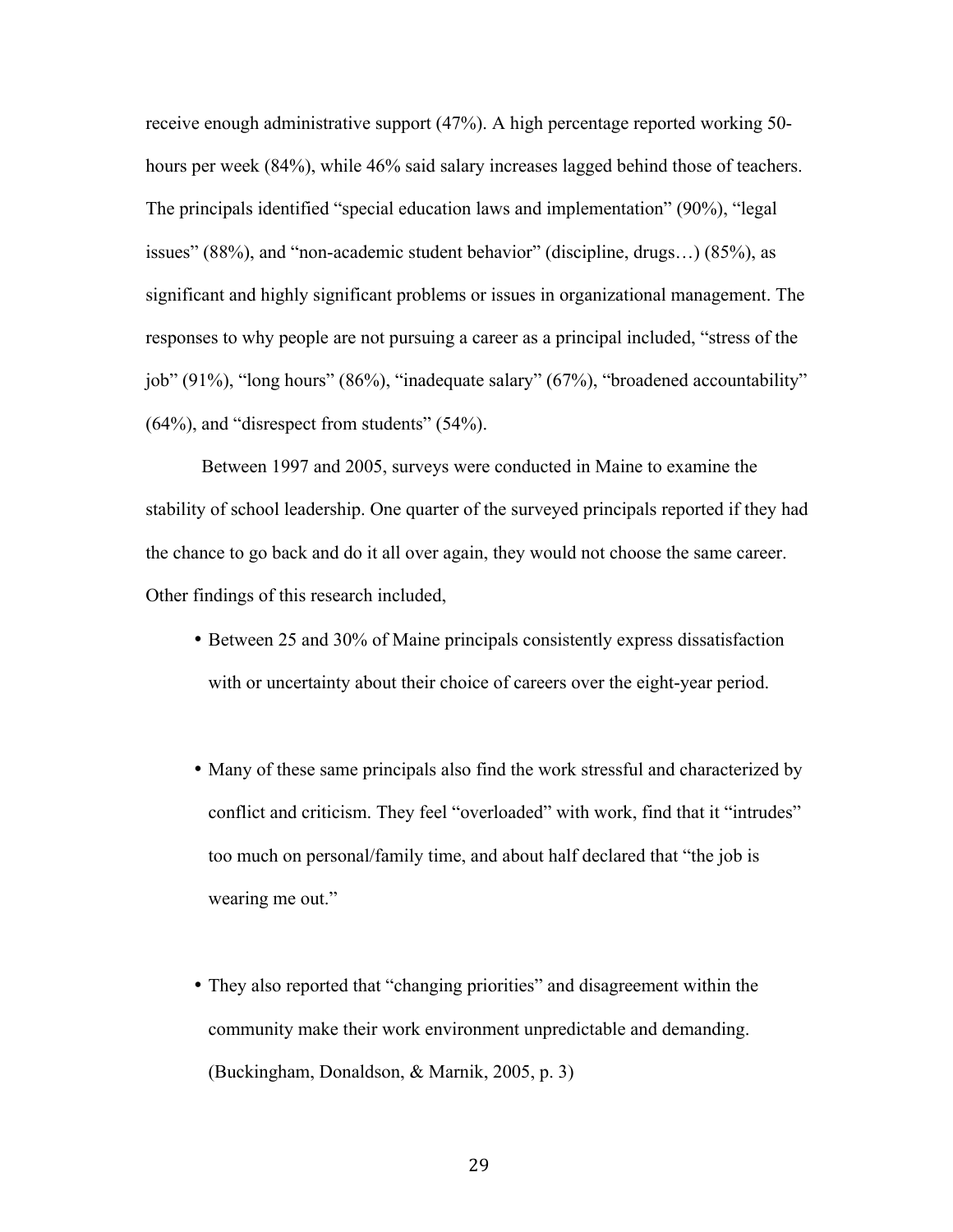The principals also indicated that the workload was too stressful. The participants from the 2005 survey reported, "my job is stressful" (85%),"because of the long hours, I have little time left for myself" (69%), "my workload makes it difficult to give my best attention to tasks" (62%), "my job intrudes too much on my personal life" (56%),"the demands of this job are wearing me out" (51%), and "often wonder if the long hours involved in the job are worth it" (47%). These statistics are alarming. If the role of principal is viewed as impossible, many highly qualified administrative candidates could be reluctant to pursue a principalship. There may not be a shortage of candidates who are certified, but the quality of the applicants willing to apply may be shrinking.

MacBeath (2006) labeled the issue of attracting quality candidates as the "war for talent." He summarized eight factors that erode talent, energy, and creativity, which lead to burnout and reluctance to pursue a principalship. These factors are, stress (changing nature of the job, the burden of success or failure of school, test scores, lack of control), workload (administrative tasks, extra responsibilities), accountability and bureaucracy (paperwork, feeling of not being in control, blame and shame), personal and domestic concerns (lifestyle, incentives and disincentives of the job), salary (lower pay per hour than teaching staff), social factors (needs, attitudes, motivations of students), and teacher supply line (teacher recruitment). These all contribute to an intensification of the role of principal. This intensification principals' face could further lead to assistant principals' developing negative perceptions of the principalship.

## **Reluctant Principal Candidates**

Throughout the literature, the push for accountability and the lack of compensation have been identified as factors that influence potential candidates. In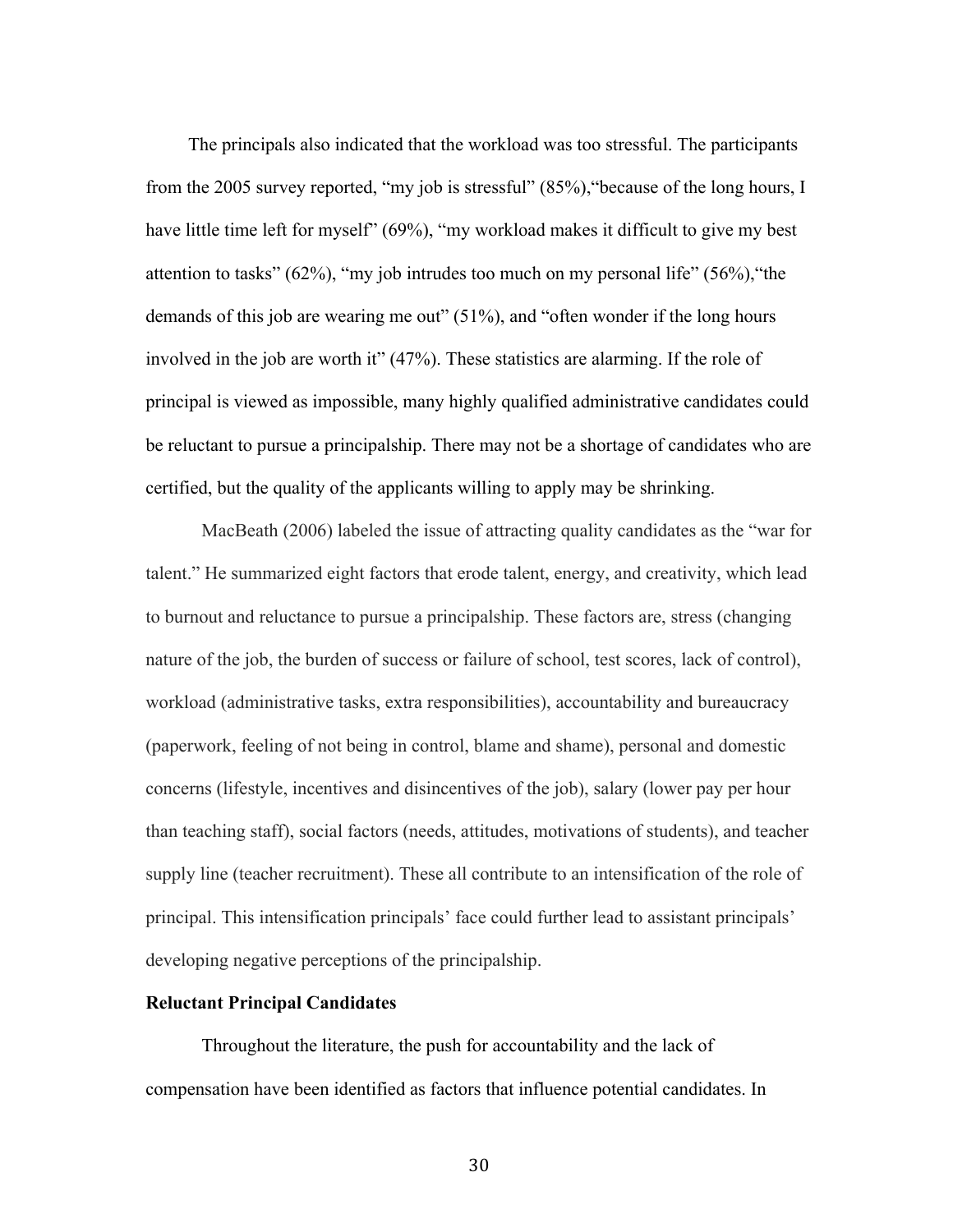2000, 90 principals at a Principals Leadership Summit in Washington, D.C. identified reasons why fewer individuals seek to become principals. These included, "the changing demands of the job; salary; time; lack of parent and community support and the media and public toward schools; and lack of respect" (Kennedy, 2000). As described earlier, the research DiPaola and Tschannen-Moranm (2003) found that principals identified increased pressure and accountability, long hours, inadequate compensation, changing roles, insufficient resources and support as common conditions of employment.

Pounder and Merrill (2001) reported the findings of a study that examined assistant principals' perceptions of the principalship. The participants reported that "balancing the demands of job, and family; terminating unfit employees; job stress; pressure from interest groups; the extended work day required; extracurricular supervision; and teacher grievances and union complaints" (para. 10) had an impact on their decision to pursue a career in the principalship.

Richard 2000, provides a description of the roles and responsibilities of principals today,

Today's principal is faced with the complex task of creating a schoolwide vision, being an instructional leader, planning for effective professional development, guiding teachers, handling discipline, attending events, coordinating buses, tending to external priorities such as legislative mandates, and all the other minute details that come with supervising a school. (as cited in Hertling, 2001)

The traditional belief that the assistant principal position is a stepping-stone may be changing. In the article "Toughest Job in Education?" the author, Alan Richard (2000) provided several assistant principals' attitudes toward their job and career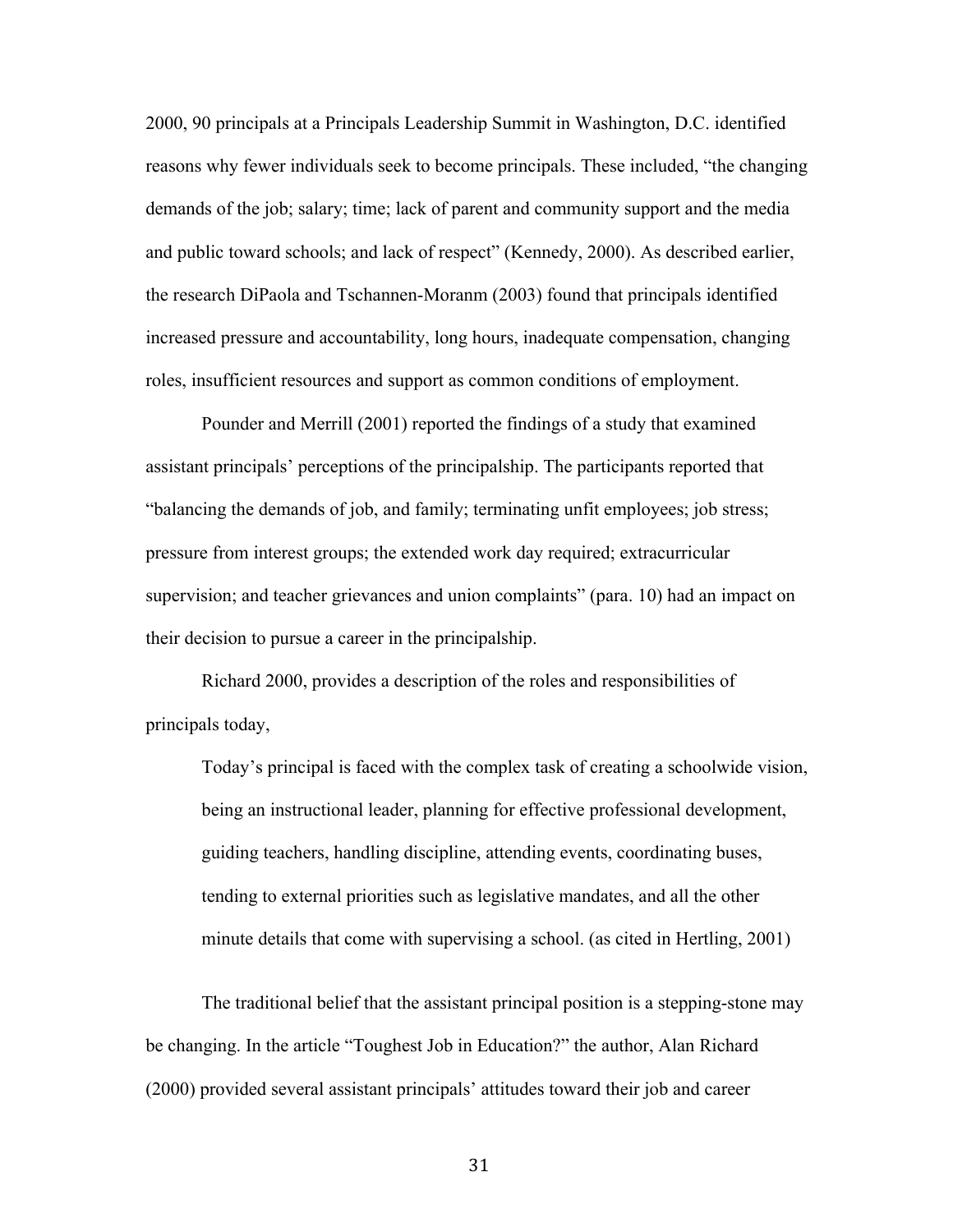aspirations. As a result of the increasing demands of the position, these assistant principals indicated they would not want to apply for a role as principal. These assistant principals have spent many years acquiring the skills to be effective instructional leaders. The position of assistant principal provides many opportunities to learn the needed skills to become a highly qualified principal. If assistant principals are unwilling to pursue the next step, the pool of qualified applicants will continue to shrink.

Kathy Lacey (2003) conducted a study of the factors that impact leadership aspirations, which uncovered a finding, not identified in any other research. Principals in her study acknowledged that sources of dissatisfaction were visible to staff members and sources of satisfaction were not visible or known by most staff. The principals acknowledged they shared sources of stress and dissatisfaction more than the positives associated with their role as principal. The results of these negative perceptions further fuel the negative view of the principalship, decreasing the aspirations of potential principal candidates. Teachers were surveyed to assess their aspirations of seeking an administrative position. The results of these surveys indicated that the role of principal was unappealing, but the role of assistant principal was appealing because of the perception that assistant principals had more job satisfaction than the principal.

#### **Conceptual Framework**

According to Merriam (2009), a researcher conducting a qualitative research study is focused on "(1) how people interpret their experiences, (2) how they construct their words, and (3) what meaning they attribute to their experiences. The overall is to *understand* how people make sense of their lives and their experiences" (p. 23). In order to conduct this research, I used the phenomenological approach as a lens to analyze the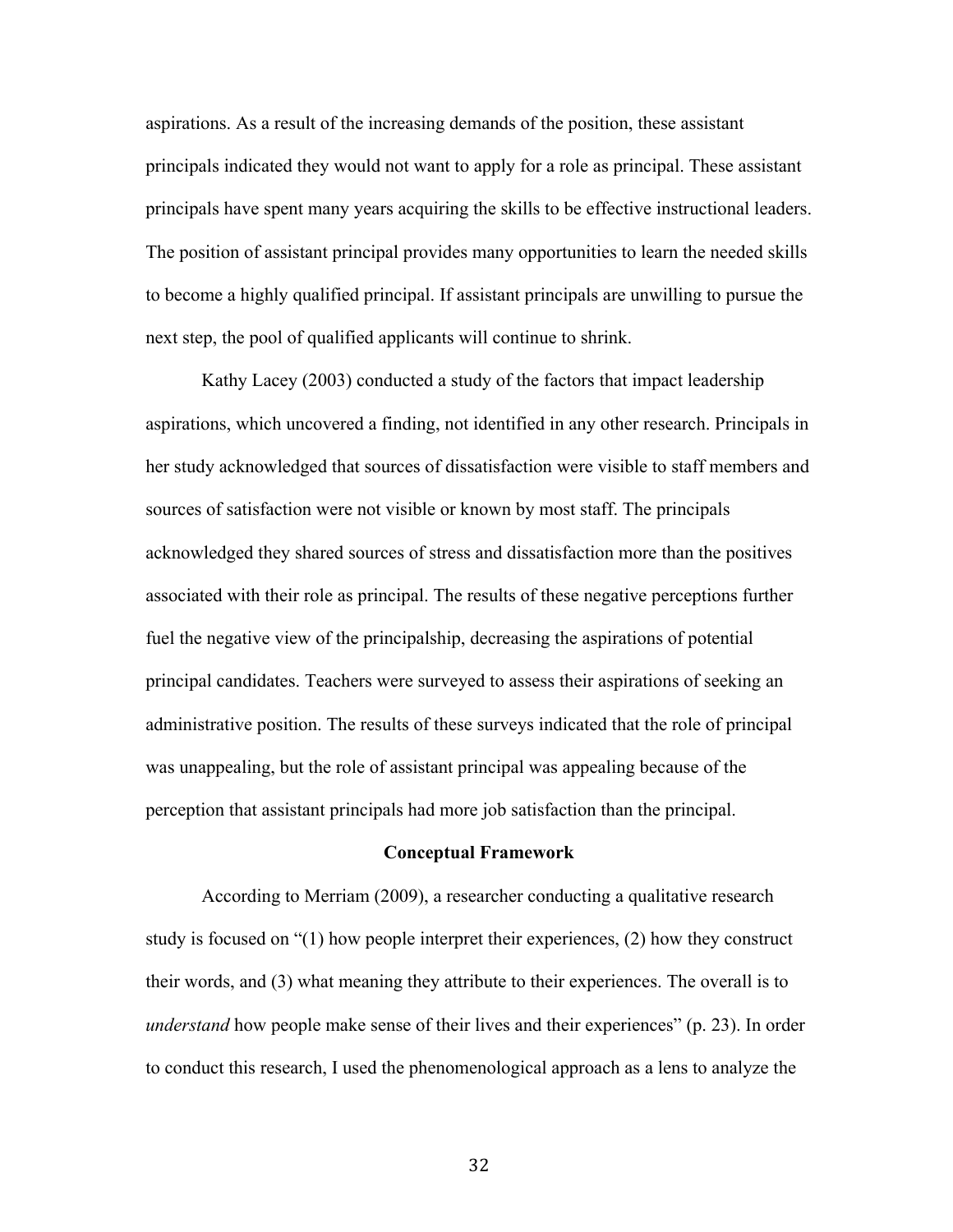primary research question: To what extent, if any, do job requirements of the principal impact assistant principals' perceptions of the role of principal, and does this influence career aspirations? "The purpose of the phenomenological approach is to illuminate the specific, to identify phenomena through how they are perceived by the actors in a situation" (Lester, 1999, p. 1).

"Phenomenological methods are particularly effective at bringing to the fore the experiences and perceptions of individuals" (Lester, 1999, p. 3). Perceptions one holds are internalized and become their reality, which influences their behavior. This is why a study on the perceptions assistant principals' hold toward the role of principal is important. The use of the phenomenology approach "does not dictate to phenomena but rather it wants to understand how phenomena present themselves to consciousness and the elucidation of this process is a descriptive task" (Giorgi, 1985, p. 6). Describing the perceptions assistant principals hold can provide a valid indicator of beliefs (motivations and aspirations) in regards to the job of principalship.

Merleau-Ponty (2005) stated, "the world is what we perceive" (xviii). It is these perceptions that are sought to describe how assistant principals perceive the role of the principal. "To seek the essence of perception is to declare that perception is, not presumed true, but defined as access to truth" (Merleau-Ponty, 2005, p. xviii). The perceptions one holds are continuously developed and transform through the experiences one has in life. "The world is not what I think, but what I live through" (Merleau-Ponty, 2005, p. xviii). Based on assistant principals' experiences and exchanges with principals' perceptions are developed. It was the goal of this study to provide rich data. "Because the world of human experience is ambiguous, frames of reference shape how situations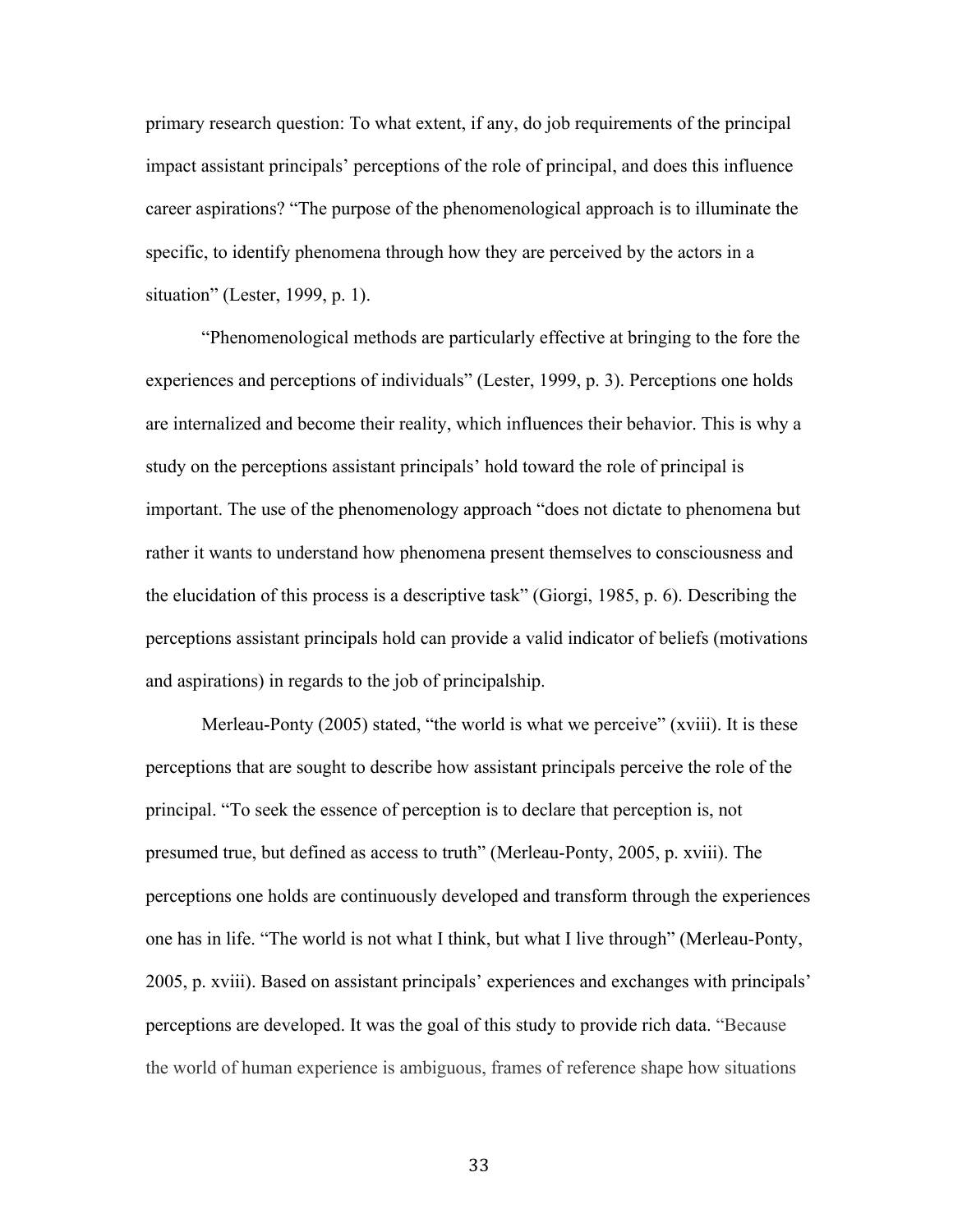are defined and determine what actions take place…learning from experience often plays a more powerful role than formal education" (Gaziel. 2003, p. 477).

Theories of motivation are also an important lens for this study. If an individual is motivated to advance to a higher level, their perceptions can motivate them to take different career paths. In the pursuit of studying perception, Clayton Alderfer's (1969) existence, relatedness, growth (ERG) theory, which is based on Maslow's (1943) hierarchy of needs theory, was also used as a lens for this study. Alderfer's ERG classifies needs into three groups (existence, relatedness, and growth) and suggests that people pursue individual or multiple needs simultaneously and when a higher need is not met (growth), they focus on lower needs (relatedness and existence).

David McClelland's Theory of Needs (1961) was also used as a lens for this study. McClelland's theory proposes that needs are acquired as a result of experiences an individual has over time. He defined three groups of needs, (achievement, affiliation, and power) which impact a person's motivation and job effectiveness. Assistant principals develop perceptions of the principalship as they interact and observe principals. These perceptions can impact their motivations and aspirations for career advancement.

#### **Other Dissertations**

Carole-Ann Sheils Dunleavy conducted a study in 2011. Her study focused on the mobility of assistant principals. The author's two essential questions were, "Do Assistant Principals seek the Principalship, or does their comfort level or fear of risktaking urge them to remain Assistant Principals, or perhaps, go back to the classroom as teachers?" and "Do Assistant Principals see themselves in a terminal career, or do they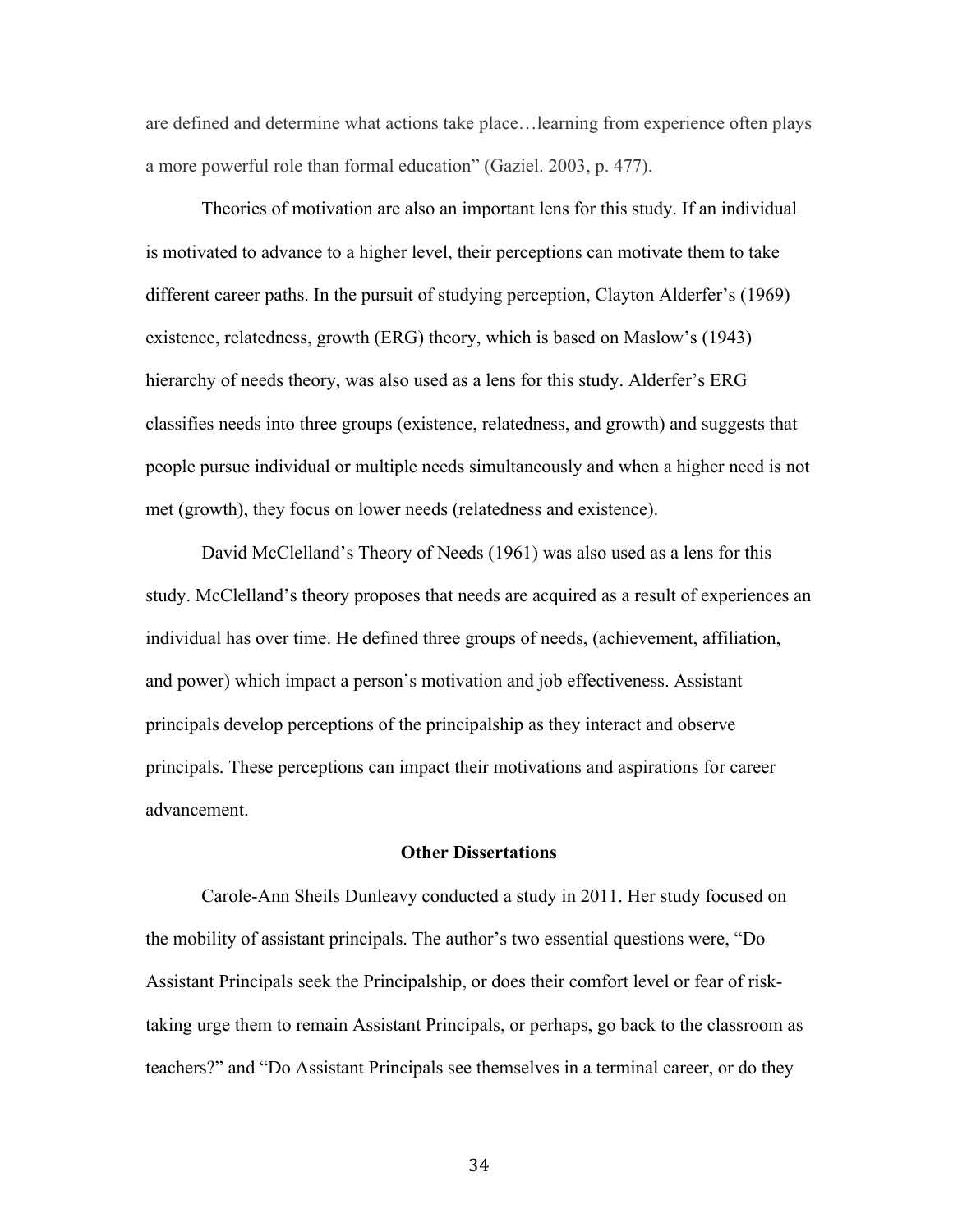aspire to the Principalship or other Administrative positions?" (pp. 1-2). Dunleavy used a quantitative approach to ascertain data to answer her research questions through the use of the School Administrators Association of NY State to survey 300 assistant principals in New York State with a return rate of 137.

The findings of Dunleavy's research indicated that assistant principals under the age 50 had a stronger desire to pursue a principalship. She also found that assistant principals in schools with a population less than 650 had a stronger desire to become principal. Dunleavy concluded her dissertation with the remark; "Assistant principals are a group of leaders who value their work, many of whom take on responsibilities formerly reserved to the principalship, and work with them to meet the challenges schools face now" (p. 105).

Dunleavy's findings contradict a 2011 study done by Singletary-Dixon. Singletary-Dixon also utilized a quantitative research method to obtain data of New York City assistant principals. Singletary-Dixon concluded that 69% of assistant principals were satisfied with their career and they did not intend on pursuing a principalship. Singletary-Dixon's study examined assistant principals' perceptions of their relationship with the principal and the school community and preparedness for the principalship. She utilized a Likert scale to survey 400 New York City public school assistant principals with a return rate of 246. The findings of this study indicate that "while content with their relationships held within the school community and their roles, they do not, for the most part, aspire to be a principal" (p. 70).

One implication of the data in this study is that 69% of the assistant principals who served in the position for 1 to 10 years were highly satisfied in their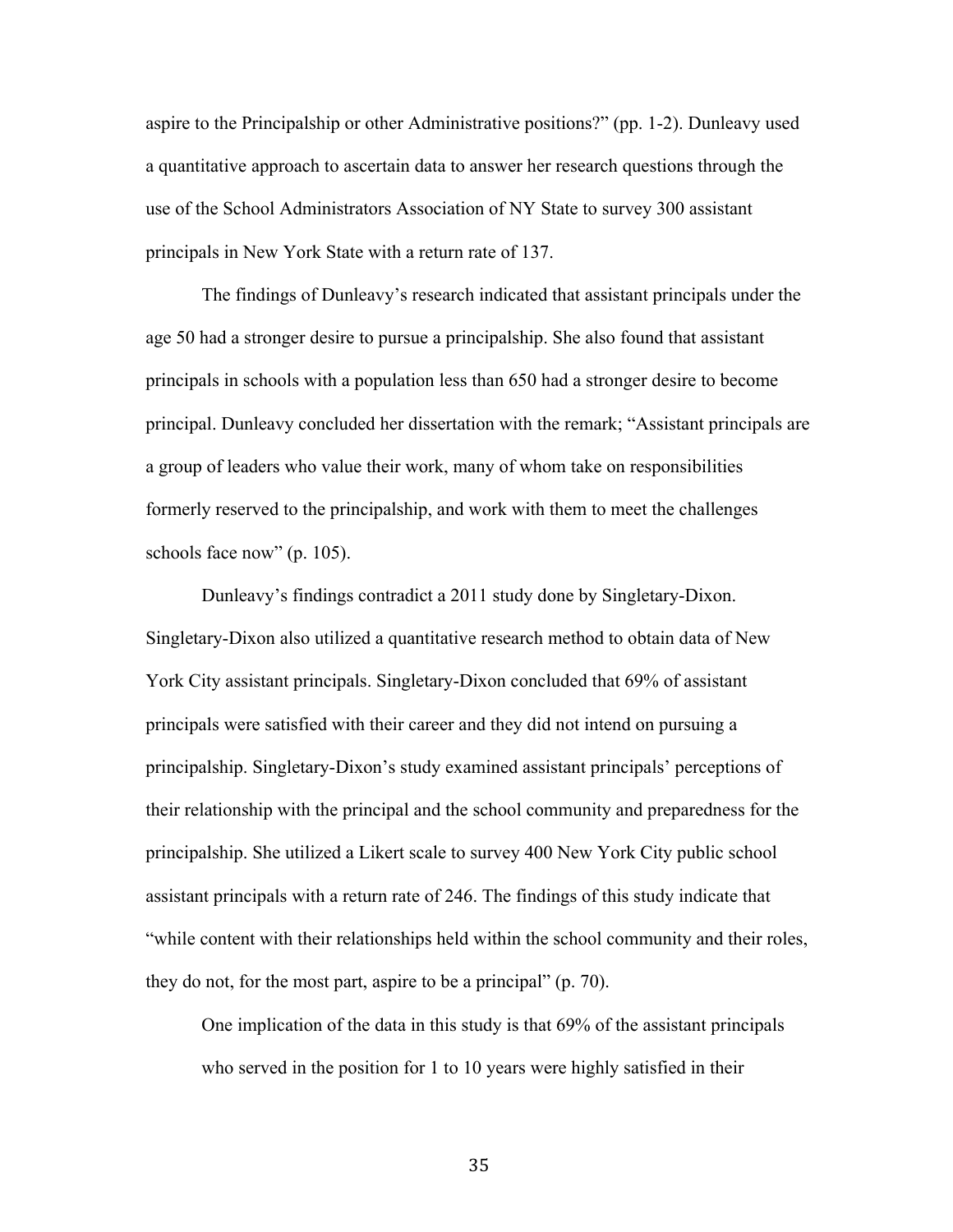positions. However, other findings indicated that neither the 1- to 10-year cohort of assistant principals or the  $11+$  cohort of assistant principals has any aspiration to move into the principalship. (p. 69)

One of the recommendations for practice identified in this study was for further investigations as to why assistant principals refrain from moving into the principalship. Singletary-Dixon indicated a need for "an in-depth focus on the specific areas that are causing the assistant principals' reluctance" (p. 70). This was also recommended in Dunleavy's 2011 study, which indicated a limitation in her study, came from the fact that it does not "provide the detailed, personal responses available when conducting qualitative research" (p. 60). The use of quantitative research does not provide an indepth analysis needed to gain insight of perceptions. In order to collect this data, I utilized a qualitative approach to provide elaboration on the topic of assistant principals' perceptions and career aspirations.

Necia Emerson Marchett conducted a quantitative study in 2004 to ascertain information on the factors that influence New York State high school assistant principals intentions to apply for high school principalship. He surveyed 162 New York State high school assistant principals. Like Dunleavy, he found that assistant principals did aspire to become principal. He found that 63.1% intended to apply for a high school principal position, and 51.1% intended to apply within 5 years. Thirty six and nine-tenths percent of respondents indicated they were not interested in applying for a high school position. The reasons for not pursuing a principalship included: intention to retire, time demands, politics, contentment with current position, responsibilities of the principalship, pursuing another administrative position, salary/compensation, and lack of autonomy.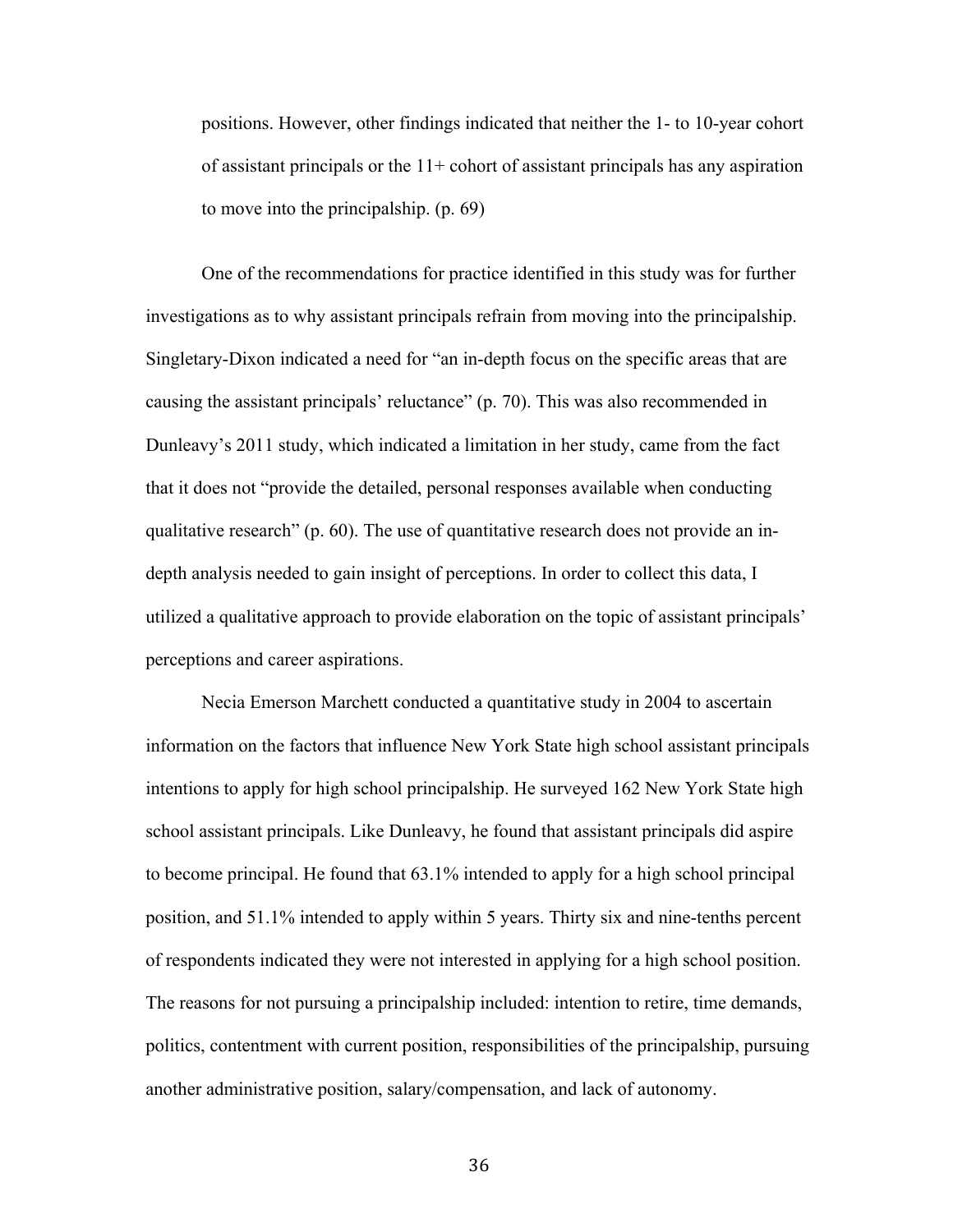The deterring factor of time is also evident in a study conducted by Joel Harris in 2011. Harris conducted a quantitative study focused on the factors that influence West Virginia educator's decision to pursue the principalship. He surveyed 600 randomly selected educators who were not currently working in an administrative position with a return rate of 379. His first research question focused on, "What are the motivating factors that influence the pursuit of employment in principal positions by West Virginia professional educators that hold the appropriate administration licensure?" (p. 10). The findings indicated that the "Most important motivating factor toward pursuing the principalship was for *Personal Professional Challenges* (M=3.60) of the job, closely followed by the *Desire to be a Leader* (M=3.54)" (p. 57). The second research question Harris pursued was, "What factors do qualified candidates view as major deterrents to applying for principal positions?" (p. 10).

The highest reported factor to this research question was related to the job being *highly stressful* (M=3.42). The second highest reported factor was the *Large Time Commitment* (M=3.36), closely followed by *Accountability for Student Achievement* (M=3.29). *The amount of Paperwork* (M=3.24) was fourth and *insufficient compensation* (M=3.09) was fifth highest reported deterrent. *Too much responsibility* (M=3.04) was rated sixth, *Social problems* (M=2.96) was seventh and *negatively affects family life* was rated eight with a mean of 2.88. (p. 59)

To summarize the findings of Harris's (2011) study, high stress, large time commitment, accountability for achievement, paperwork, insufficient compensation, and too much responsibility were the main deterrents to pursuing the principalship.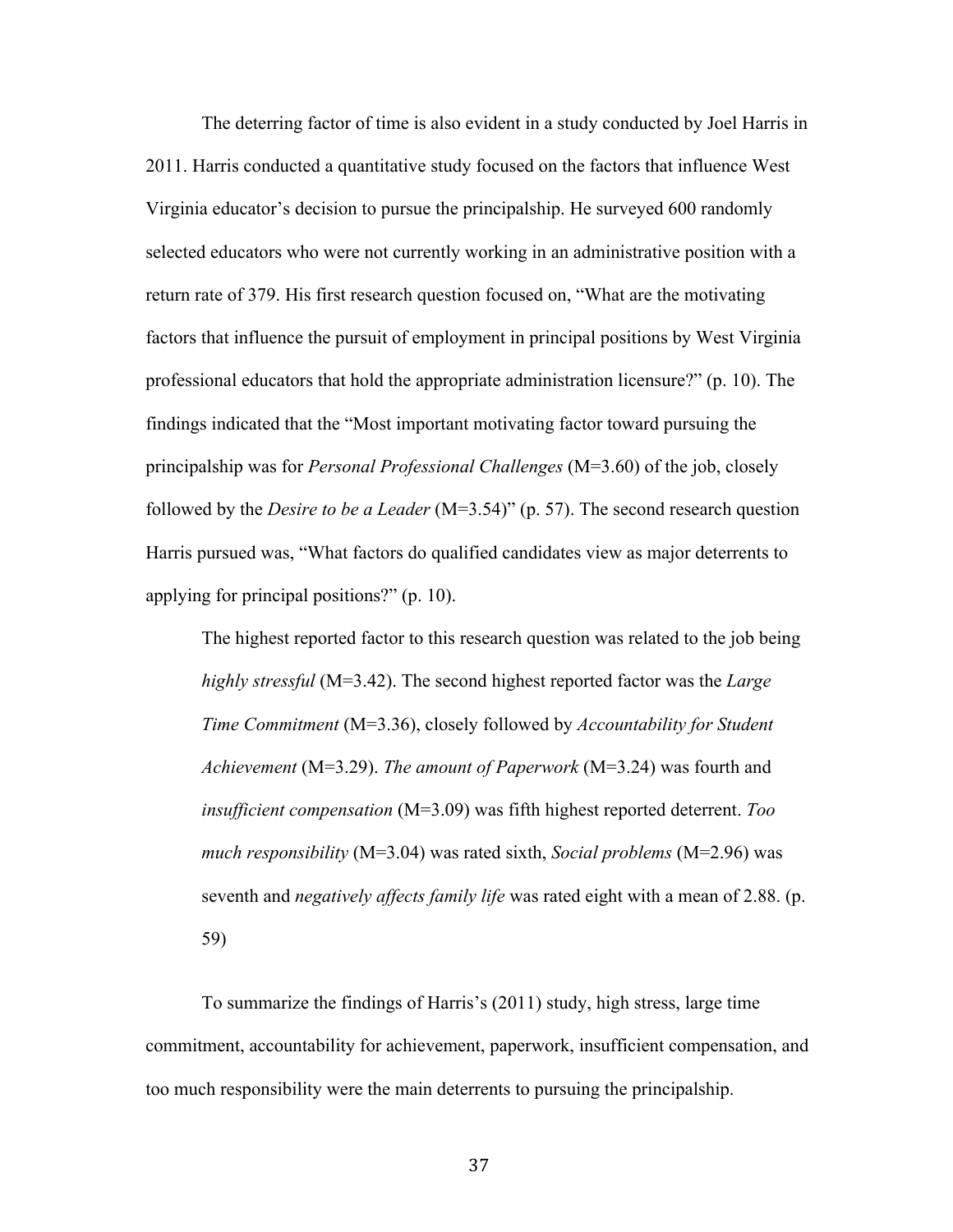The number one factor that participants chose for not becoming a school administrator was high stress. The second and third most reported deterrents were time commitment and accountability. All of the top three could be viewed as interrelated. It can be concluded that educators view the principalship as extremely stressful with unrealistic time and accountability expectations. (p. 67)

Harris also provided a recommendation for a qualitative study to be done to determine if the data obtained is consistent with his quantitative study.

As described earlier, Kathy Lacey (2003) found that sources of stress are commonly visible and sources of satisfaction were not. Harris also found that the number one deterring factor was stress. Looking more in-depth at how principals perceive their role, Stephen Knobl conducted a study in 2010 on the perceptions of high school principals regarding their perceived roles, professional development, and their challenges and frustrations. Knobl utilized a qualitative research method to obtain indepth information from eight current high school principals working in Florida. The findings of this study indicated that the greatest challenges reported by the principals were, "management of time, balancing leadership and management of the school, and navigating the legislative mandates and accountability requirements" (p. 82). When asked to identify the greatest frustrations of being a principal, the participants reported, "issues related to time and legislative mandates dictated to them by the local, state, and federal systems. They faced constant pressures that could be directly tied to student achievement and accountability measures" (p. 82). One participant in Knobl's study expressed his frustrations of being a principal by stating,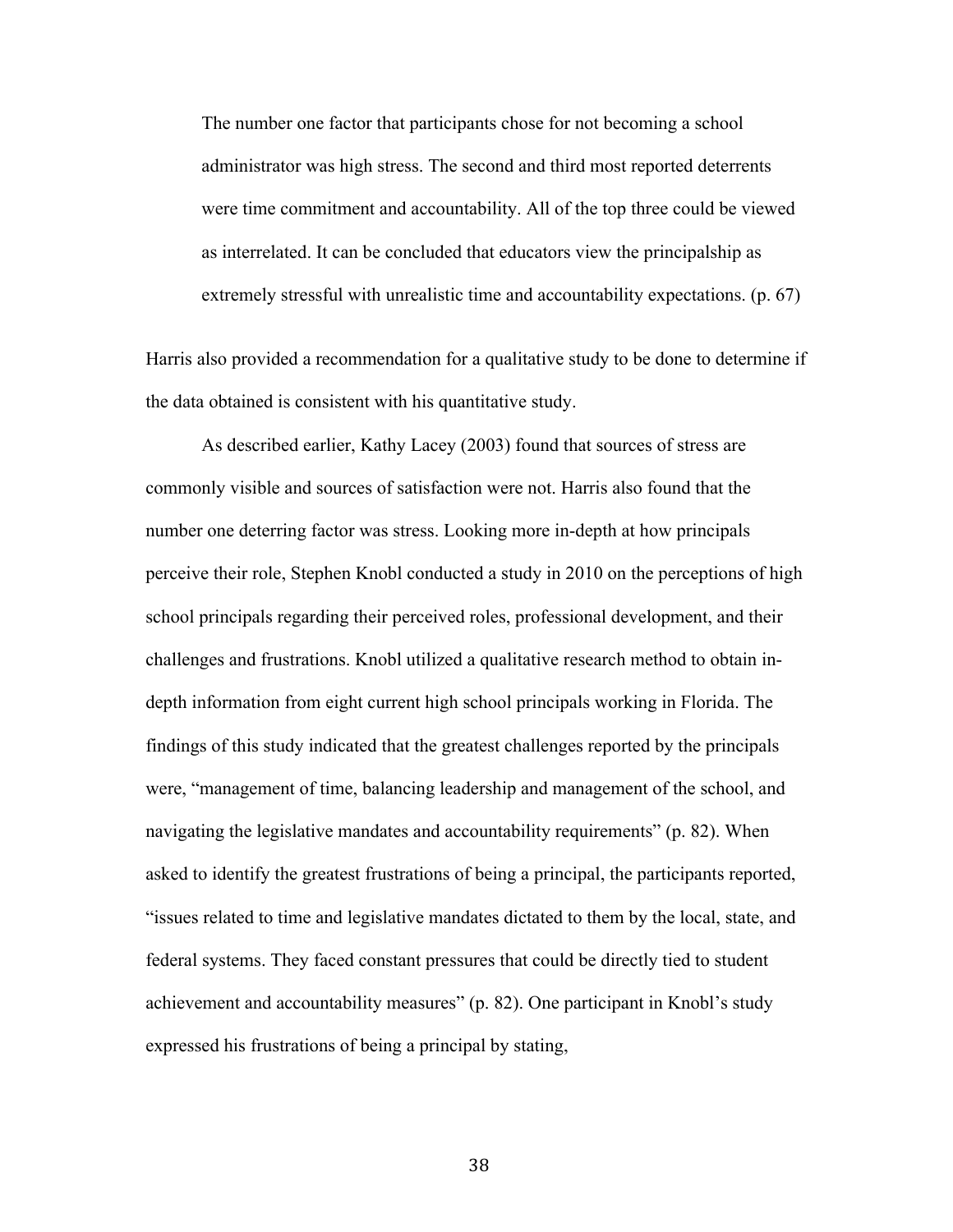There's more emotional frustration…because the buck stops with you….Student achievement stops with you…in the age of accountability, it's a very demanding position, it's very complex, and it's very political….The number one priority is increasing the graduation rate…closing the achievement gap, which is a nationwide issue. (p. 56)

Another participant said,

I didn't realize how much you lose your life until I became a high school principal…not…the healthiest lifestyle in the world. If you truly are in it to see your school improve and your kids learning…it's a 15 or 16-hr a day job. We're moving away from principal as a manager and more towards the principal as the instructional leader. It truly consumes you. (p. 58)

Assistant principals observe these frustrations. This is why it is important to conduct a qualitative research study that focuses on the perceptions assistant principals hold toward the principalship to determine if these perceptions impact their career aspirations. It was my goal to conduct an in-depth qualitative research study to focus on assistant principals' perceptions of the principalship as it related to their career aspirations.

In 2007, John Taylor conducted a study focused on job satisfaction of high school assistant principals in Florida. He utilized a mixed methodology approach to collect data. 128 participants were surveyed using the Minnesota Satisfaction Questionnaire (authors, year), Individual Demographic Questionnaire, and responded to telephone interview questionnaires. He found that the greatest dissatisfaction was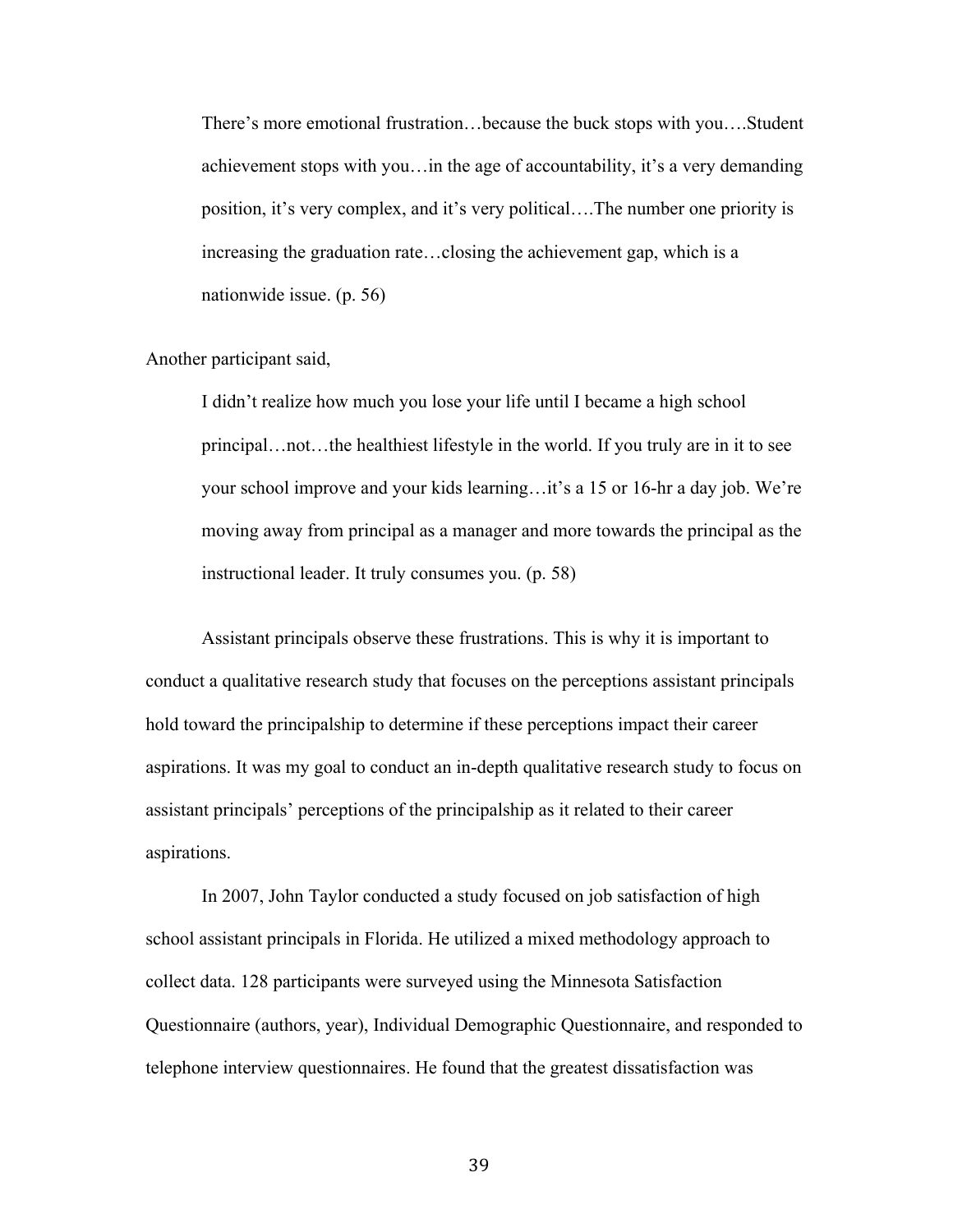compensation (52%). Through telephone interviews, John Taylor gathered data that suggested the participants lacked the desire to pursue a high school principalship. He also found,

The correlation ( $r=35$ ,  $p < 0001$ ) between age and principalship (no-interest) indicated that as high school assistant principals got older they lost interest in becoming high school principals. As administrators spend time in their role as assistant principals they need to be mentored, trained, and encouraged to pursue their personal development of becoming a principal as soon as they are able. If assistant principals are not persuaded to move into a principalship as soon as they are ready, their interest in that pursuit may quickly wane. (p. viii-ix)

#### **Summary**

With the current perceptions of the principalship, there is a concern that educational leaders are looking to roles other than that of a building principal as a career path. DiPaola and Tschannen-Moran (2003) feel that the "principalship is at a crossroads" (p. 48) due to the "graying" of school administrators combined with increased job responsibilities, legislation, reforms, raising standards and accountability, leading to vacancies nationwide. Literature also highlighted the perception of inadequate salary compensation as a deterring factor for qualified candidates to pursue a principalship. These demands result in a perception that the job is impossible, limiting the pursuit of the position. Chapter III will provide a detailed description of the research design, participants and sampling method, instrumentation, setting of focus group session, data collection methods and data analysis methods.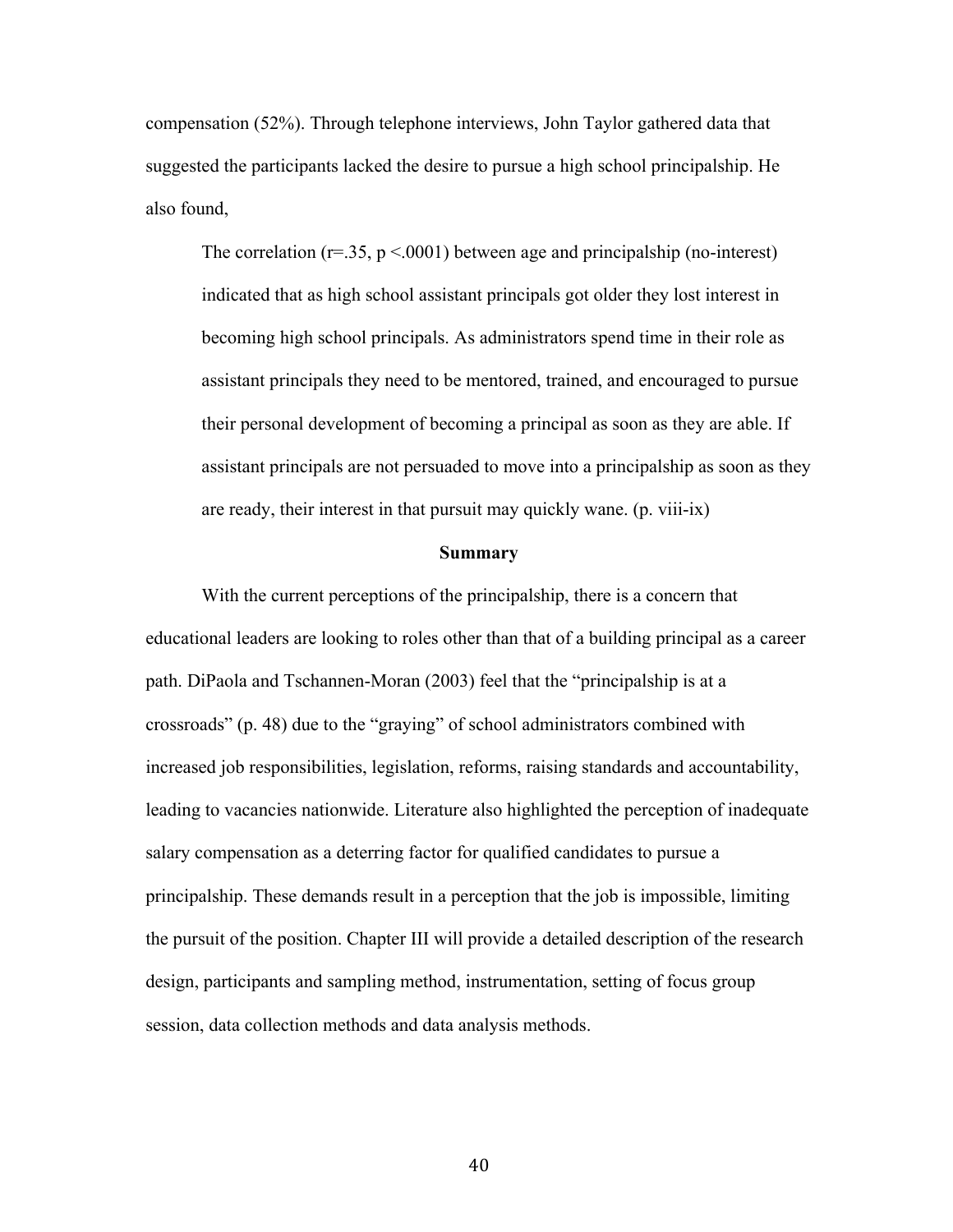#### **Chapter III**

## **METHODOLOGY**

#### **Introduction**

The purpose of this study was to examine assistant principals' perceptions of the principalship and their aspirations for career advancement. Specifically, I sought to answer the following research question, To what extent, if any, do job requirements of the principal impact assistant principals' perceptions of the role of principal, and does this influence career aspirations? In review of current research the need for an in-depth qualitative study to provide a focus on specific areas that are causing assistant principals' reluctance to aspire to a principalship was apparent. This study applied qualitative research methods utilizing one focus group session and in-depth interviews of assistant principals to bring light to the perceptions current assistant principals hold towards the principalship. The study of perceptions can provide valuable descriptions of what motivates and influences behavior of assistant principals.

The authors, Mary Debus and Porter Novelli (2008) of the *"Methodological Review: A Handbook for Excellence in Focus Groups"* wrote, "The primary conceptual reason for using qualitative research is that it provides depth of responses and, therefore, greater consequent understanding than can be acquired through quantitative techniques" (p. 2).

One of the recommendations for practice identified in Shaniquia Lawaun Singletary-Dixon's (2011) study was for an investigation as to why assistant principals refrain from moving into the principalship. The authors indicated a need for "An indepth focus on the specific areas that are causing the assistant principals' reluctance" (p.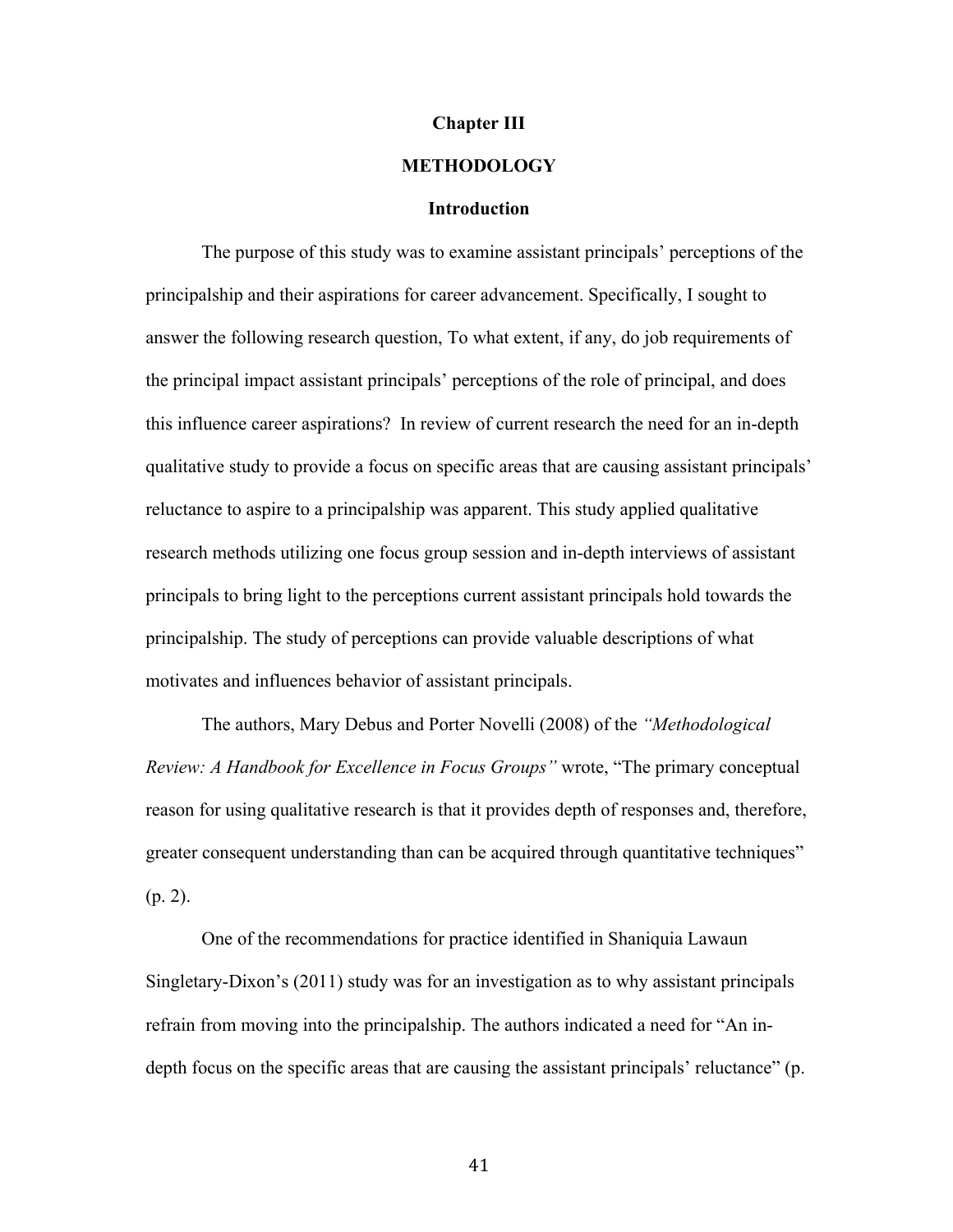70). The use of quantitative research does not provide an in-depth analysis needed to gain insight on perceptions. To collect the data needed for this research study, I utilized a qualitative approach to provide elaboration on the topic of perceptions.

This chapter begins with a description of my professional background. Next, a detailed description of the research design is included. Following this, the sampling method utilized for selection of participants and descriptors of the assistant principals who participated in this research study is included followed by the setting of data collection. Then, the data collection methods and analysis techniques are described and the validity and reliability of the study is discussed. Finally, the limitations that are characteristic to qualitative research methods and the delimitations I placed on this study are explained.

#### **Background**

At the time of writing this research study, I began my third year as an assistant principal of a preK through fifth grade school in New Jersey. Prior to becoming an assistant principal, I was a coordinator of community programs for a school district, while I taught first grade. Prior to taking on the community programs coordinator position, I taught first grade, third grade, and was a teacher's assistant in fifth grade, second grade, and worked in an alternative education program for students classified as Emotionally Disturbed.

#### **Design**

For this qualitative research study, I used the focus group and in-depth interview methods to ascertain in-depth information to describe assistant principals' perceptions of the role of the principalship and their motivations and career aspirations. This study is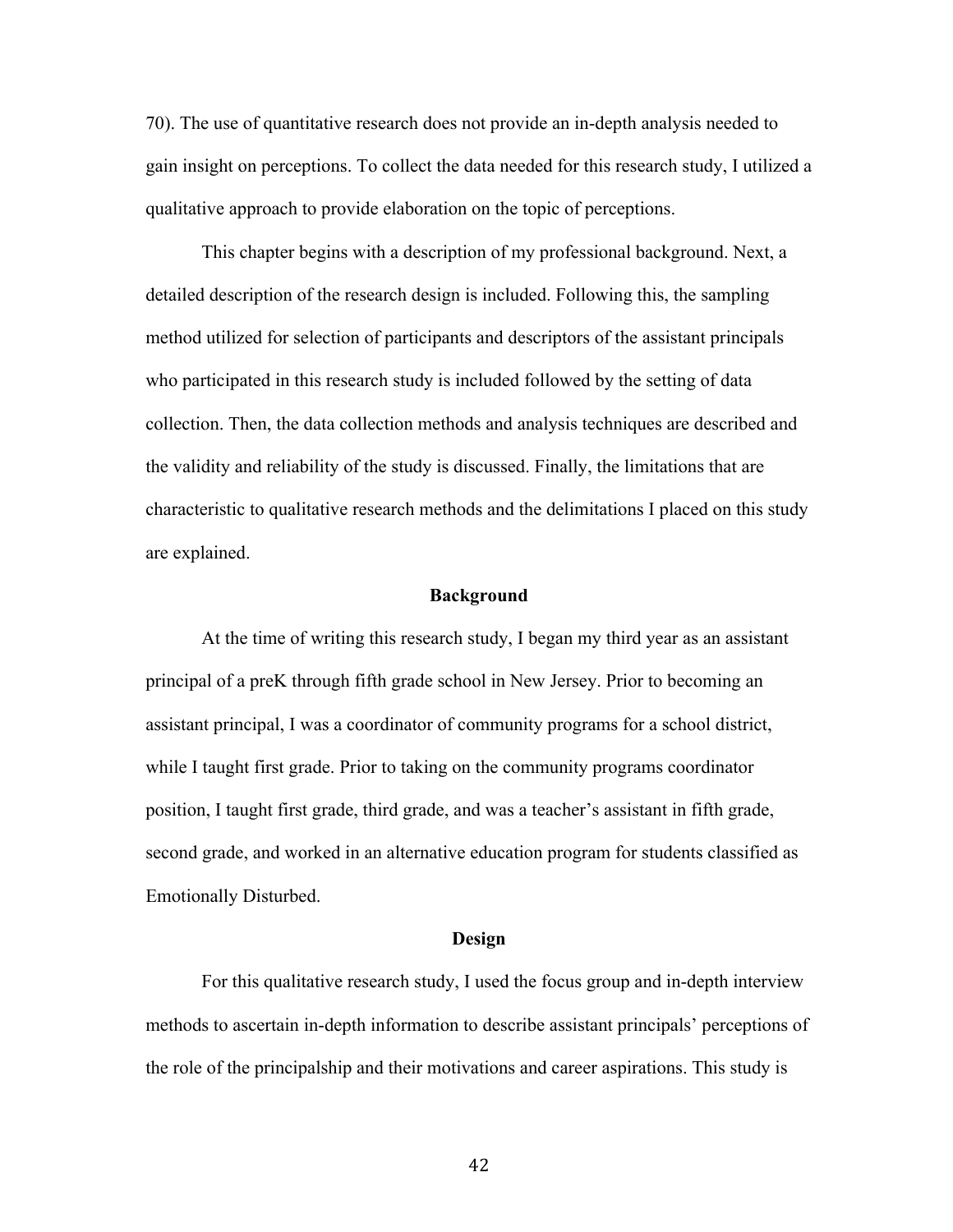based on obtaining and describing perceptions; the focus group and in-depth interview methods were utilized since these methods have "the intent to promote self-disclosure among participants" (Krueger & Casey, 2000, p. 5). The focus is on obtaining what individuals with knowledge of a topic really think and feel. The use of semi-structured interview questions was used to ensure the focus group and in-depth interviews obtained full disclosure of the perceptions the participants held. This interview format permitted greater flexibility allowing the participants to expand their responses, and provides greater exploration by the researcher. It is an open-ended investigation technique.

The design of the interview questions was linked to the conceptual framework of this research study (perception and motivation). "To seek the essence of perception is to declare that perception is, not presumed true, but defined as access to truth" (Merleau-Ponty, 2005, p. xviii). The motivation theories of Alderfer (1969) and McClelland (1961) were also used in creating the research question. Alderfer's theory ERG classifies needs into three groups, (existence, relatedness, growth) and suggest that when a higher need is not met (growth), they focus on lower needs (relatedness and existence). McClelland's Theory of Needs proposes that needs are acquired as a result of experiences an individual has over time.

The research questions for this study focused on the perspectives assistant principals held toward the job requirements of the principal and the factors that influence and motivate assistant principals' career aspirations. See Appendix A for the interview script and questions.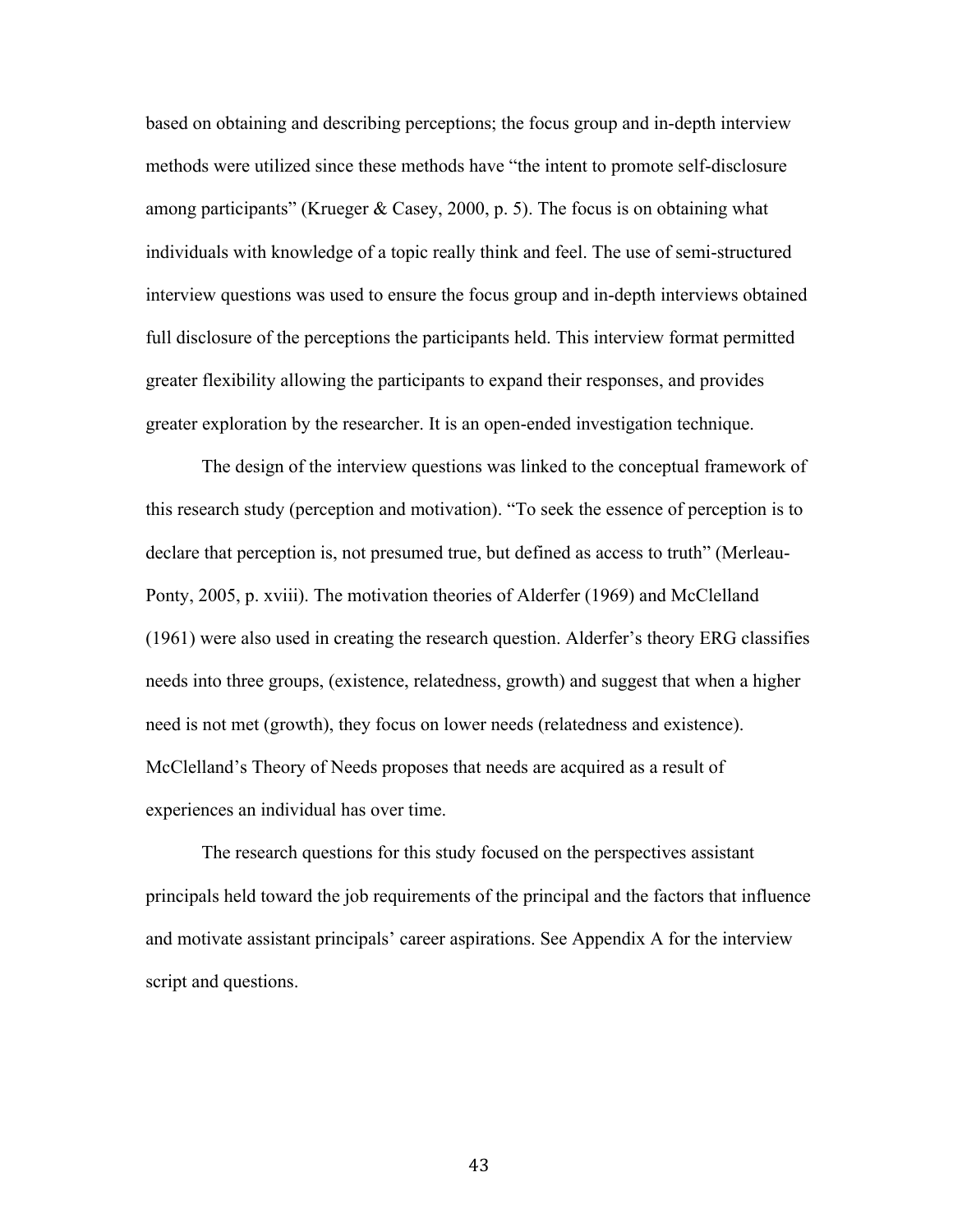## **Sampling**

I contacted Dr. Gerry Schaller, the New Jersey Leaders To Leaders Program Coordinator via phone to explain the purpose of the research study, the design, and to obtain permission to use Leaders To Leaders residents as participants for this research study. Following this conversation, I sent a letter via U.S. Mail to request approval to utilize Leaders To Leaders residents as participants in this study. Next, the Leaders To Leaders coordinator and I meet to discuss the random selection of participants, arrangement of focus group and in-depth interviews. Following this, the Leaders To Leaders coordinator signed an approval letter to conduct this study.

After gaining approval from Dr. Gerry Schaller, I submitted an application for approval to the Seton Hall University's Institutional Review Board (IRB). After receiving approval from IRB, I utilized the purposeful sampling technique to select potential participants for this research study. The goal was to structure a study to provide rich data to describe assistant principals' perceptions. The use of purposeful sampling "is based on the assumption that the investigator wants to discover, understand, and gain insight and therefore must select a sample from which the most can be learned" (Merriam, 2009, p. 77). In selecting the participants for this study, the intent was to use the technique of maximum variation. Merriam describes maximum variation as a purposeful sampling technique that involves "identifying and seeking out those who represent the widest possible range of the characteristics of interest for the study" (2009, p 79). Due to the limited variance of participants from the different DFGs in New Jersey, this study did not provide a maximum variation of assistant principals.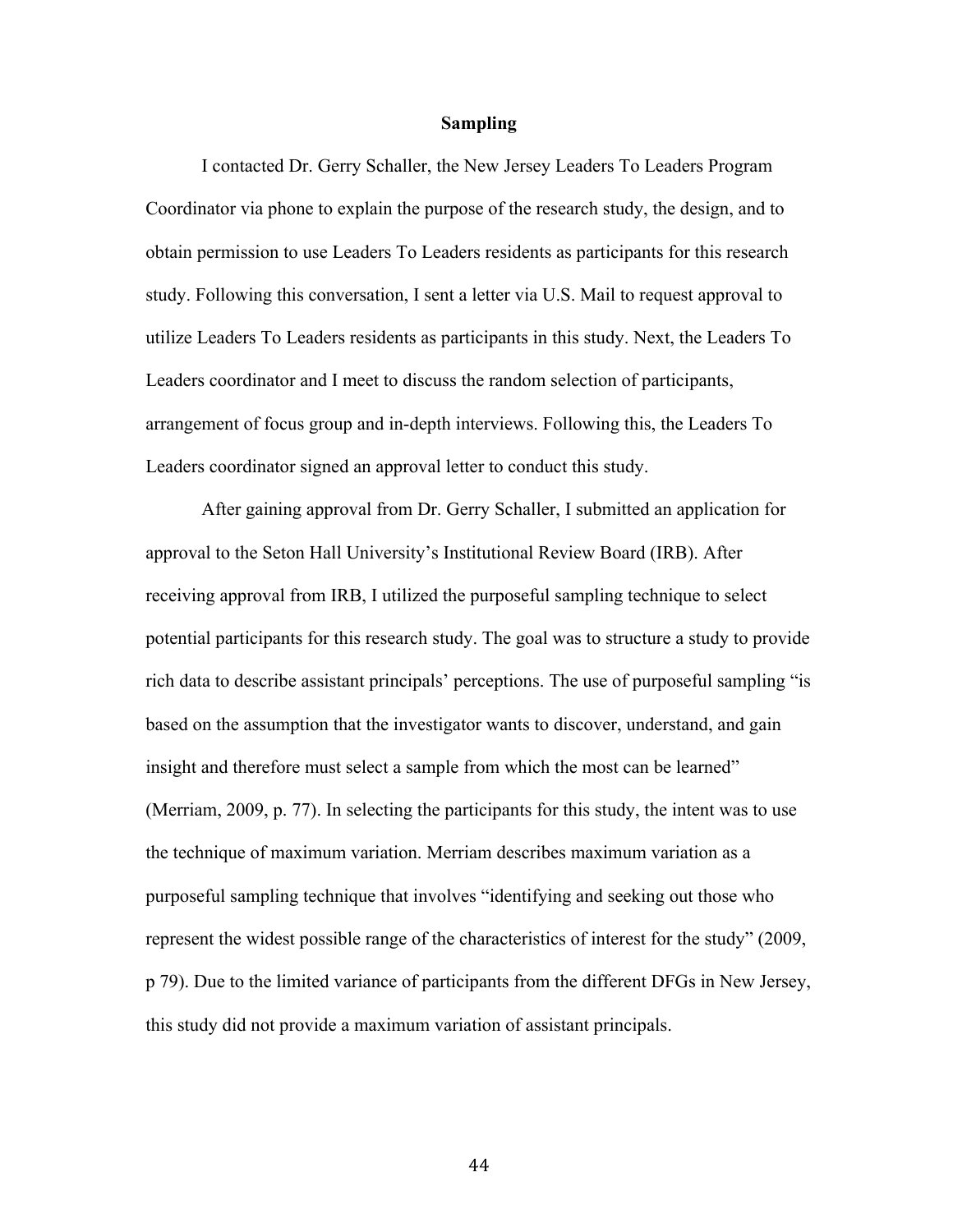Originally, the population for this study consisted of current assistant principals working in New Jersey who were enrolled in their second year of the Leaders To Leaders program. Due to a limited number of participant responses, I included assistant principals who had just completed the Leaders To Leaders program requirements. I chose to use the New Jersey Leaders To Leaders program because these individuals fulfill the characteristics needed of the research participants for this study. This ensured that the assistant principals had at least one and a half years working in their role with a principal. This study was designed to ascertain the perceptions assistant principals held of the principalship.

School districts in New Jersey are classified by their district factor grouping (DFG) based on the socioeconomic status (SES) of the citizens in each school district. There are eight DFGs (A, B, CD, DE, FG, GH, I J) in New Jersey. DFG A has the lowest SES compared to J, which has the highest SES in New Jersey. During the time of this research study there were 590 school districts in New Jersey. Originally, I grouped the DFGs into three categories, Low (A, B, CD), Middle (DE, FG) and High (GH, I, J) and was interested in randomly sampling assistant principals in their second year of the Leaders To Leaders program based on DFG to participate in one, 1-hour focus group session. Due to a lack of participant variance, I was not able to accomplish this initial plan. Table 2 provides the total number of districts in each of the eights DFGs at the time of this research.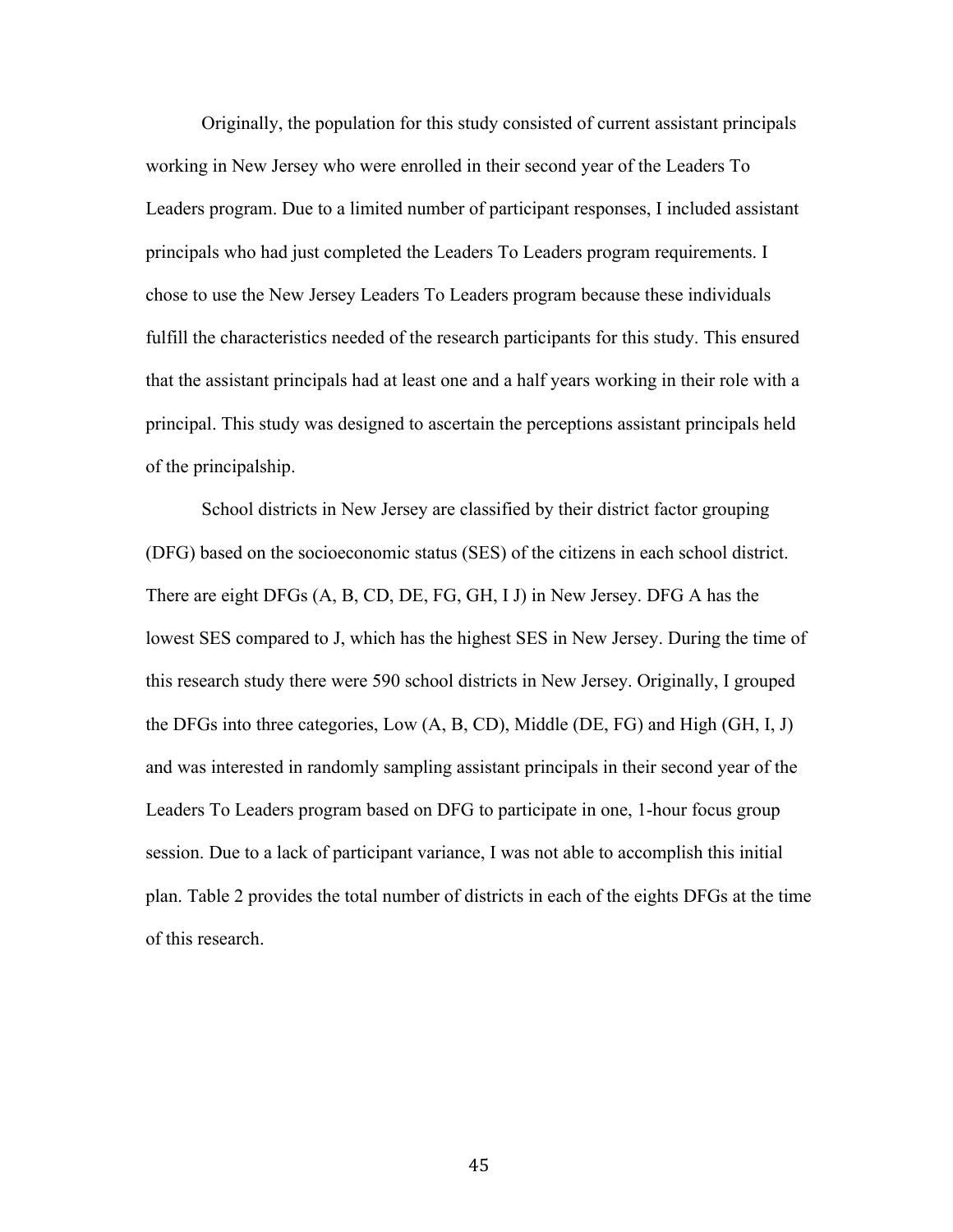## Table 2

## *New Jersey Number of Districts per DFG*

| www.state.nj.us.cuucation/schools/achievenicht/urg.ntm |                |  |
|--------------------------------------------------------|----------------|--|
| <b>DFG</b>                                             | # Of Districts |  |
| A                                                      | 35             |  |
| B                                                      | 78             |  |
| CD                                                     | 75             |  |
| DE                                                     | 100            |  |
| FG                                                     | 87             |  |
| <b>GH</b>                                              | 78             |  |
|                                                        | 105            |  |
|                                                        | 15             |  |

Data provided by Department of Education Website 7/4/12 www.state.nj.us.education/schools/achievement /dfg.htm

\*Includes all New Jersey's public school districts (regardless of school configuration or grade levels served).

I sent a total of 433 Letters of Solicitation to assistant principals in their second year of the New Jersey Leaders To Leaders program or who had just completed the program requirements with a response rate of 22. Five of the potential participants who responded did not fit the profile of being an assistant principal because they obtained a principalship. Four of the potential participants who did respond failed to respond to an email scheduling an interview. One potential participant said she did not have the time to participate. The total number of participants for this research study was 12 (2.8% of the solicited participants).

## **Profile of the Participants**

Due to the limited number or potential participant responses and scheduling conflicts, I was only able to successfully conduct one focus group session and nine indepth phone interviews. To ensure all participants in this study remained anonymous, I did not include any personal information in this study. Each participant was coded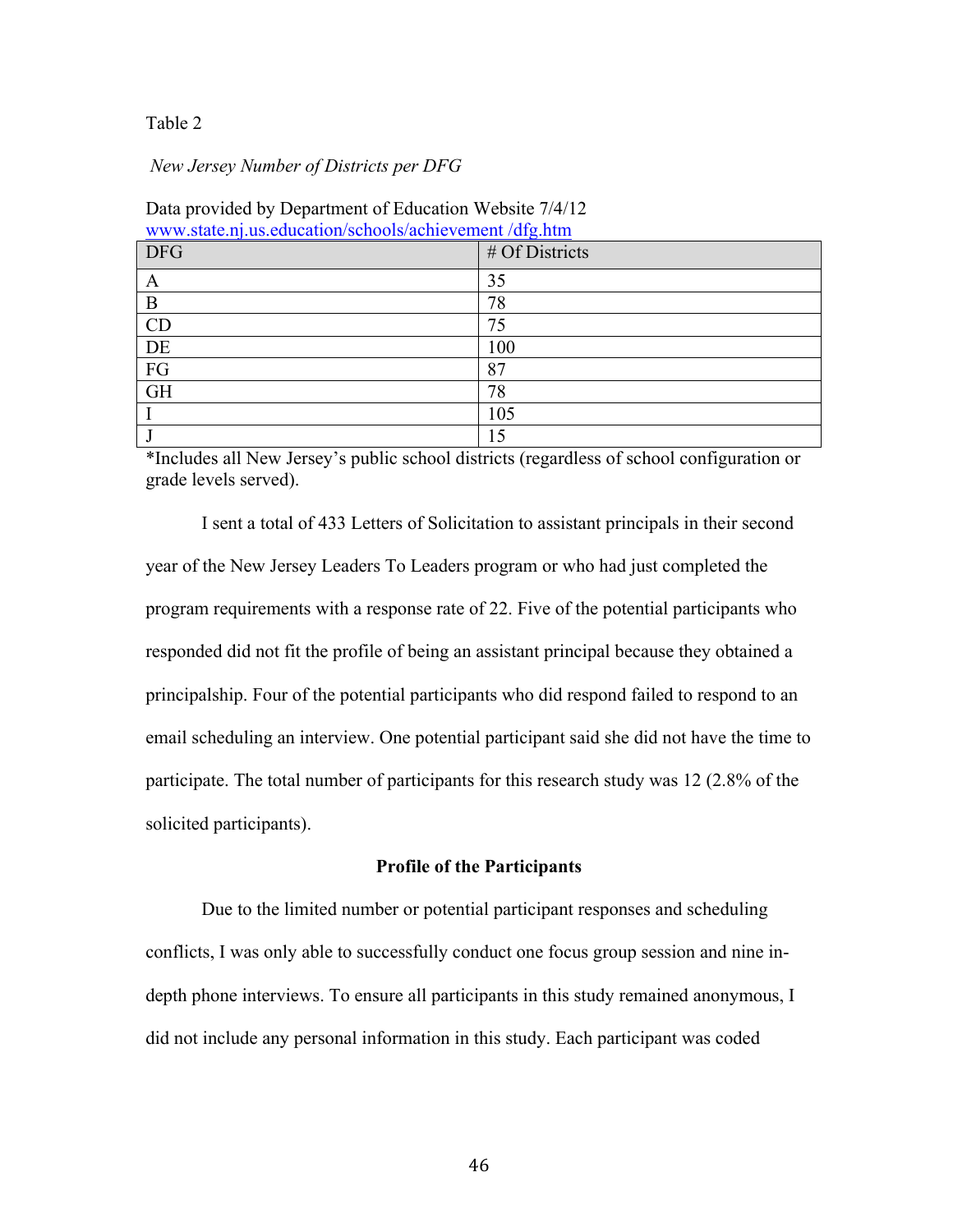during the time of transcription. The participant demographics are outlined in Tables 3, 4

and 5.

Table 3

*Focus Group A Consisted of Assistant Principals in their Second Year of L2L*

| <b>Assistant Principal</b> | DFG. | School Level             | Gender |
|----------------------------|------|--------------------------|--------|
|                            |      | <b>Elementary School</b> | Female |
|                            |      | <b>Elementary School</b> | Female |
|                            |      | Middle School            | Female |

Table 4

*Interviews with Assistant Principal in their Second Year of L2L*

| <b>Assistant Principal</b> | <b>DFG</b> | School Level             | Gender |
|----------------------------|------------|--------------------------|--------|
|                            |            | Middle School            | Female |
| Β2                         |            | <b>Elementary School</b> | Female |
| B3                         | GН         | High School              | Male   |
| B4                         |            | High School              | Female |
|                            |            | Middle School            |        |

Table 5

*Interviews with Assistant Principals who Just Completed L2L*

| <b>Assistant Principal</b> | DFG. | School Level  | Gender |
|----------------------------|------|---------------|--------|
|                            | GН   | Middle School | Female |
|                            |      | Middle School | Male   |
|                            |      | High School   | Male   |
|                            |      | High School   | Male   |

There were a total of seven female participants and five male participants. Four participants worked in a high school, five worked in a middle school and three worked in an elementary school. There were a total of five participants who worked as assistant principals in DFG J. Four assistant principals worked in a school district with a DFG I, two assistant principals worked in a school district with a DFG GH. One assistant principal worked in a district with a DFG CD.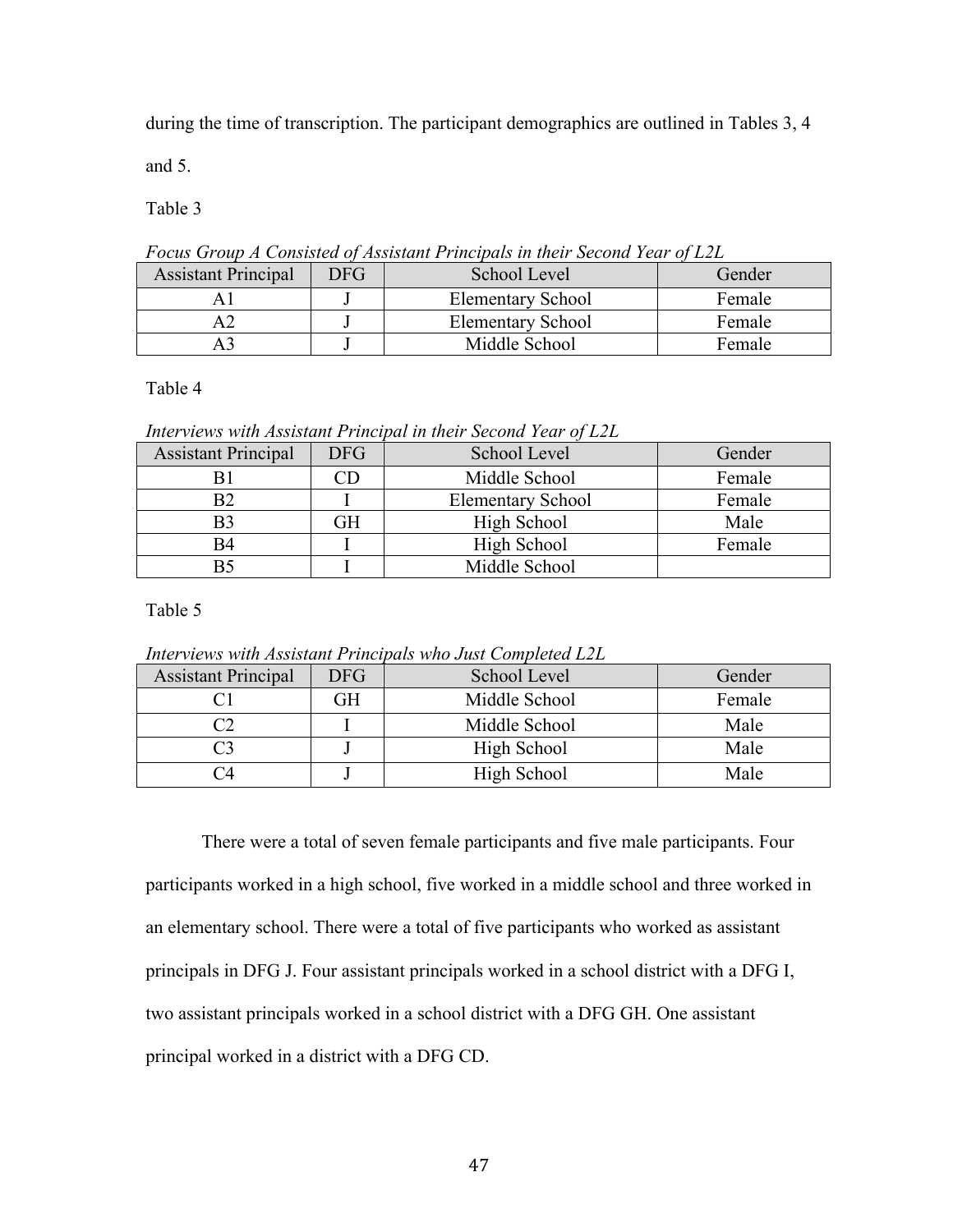#### **Setting**

I had permission from the coordinator of the Leaders To Leaders program to utilize a conference room at the NJPSA facility, but there were not enough willing participants to travel to that location to schedule focus group sessions. Only one focus group session consisting of three participants was held. These participants preferred to travel to the school where I work because it was closer than the NJPSA facility. Because of scheduling conflicts and in order to obtain the necessary data, phone interviews were conducted. This allowed for a greater number of participants for this research study.

#### **Data Collection**

The qualitative research method design utilizing one focus group session and indepth interviews was used to ascertain in-depth information to describe assistant principals' perceptions of the role of the principalship. To collect this data, I arranged one focus group consisting of three participants and nine in-depth phone interviews. The interview questions utilized during the focus group session and all in-depth interviews consisted of,

**Question 1**: Why did you become an administrator?

**Question 2**: What are the most rewarding duties/tasks of an assistant principal? **Question 3**: What are the most important job requirements of a principal? **Question 4**: What are the most difficult duties/tasks of a principal? **Question 5**: What are the factors that motivate and inspire assistant principals to pursue employment as a Principal?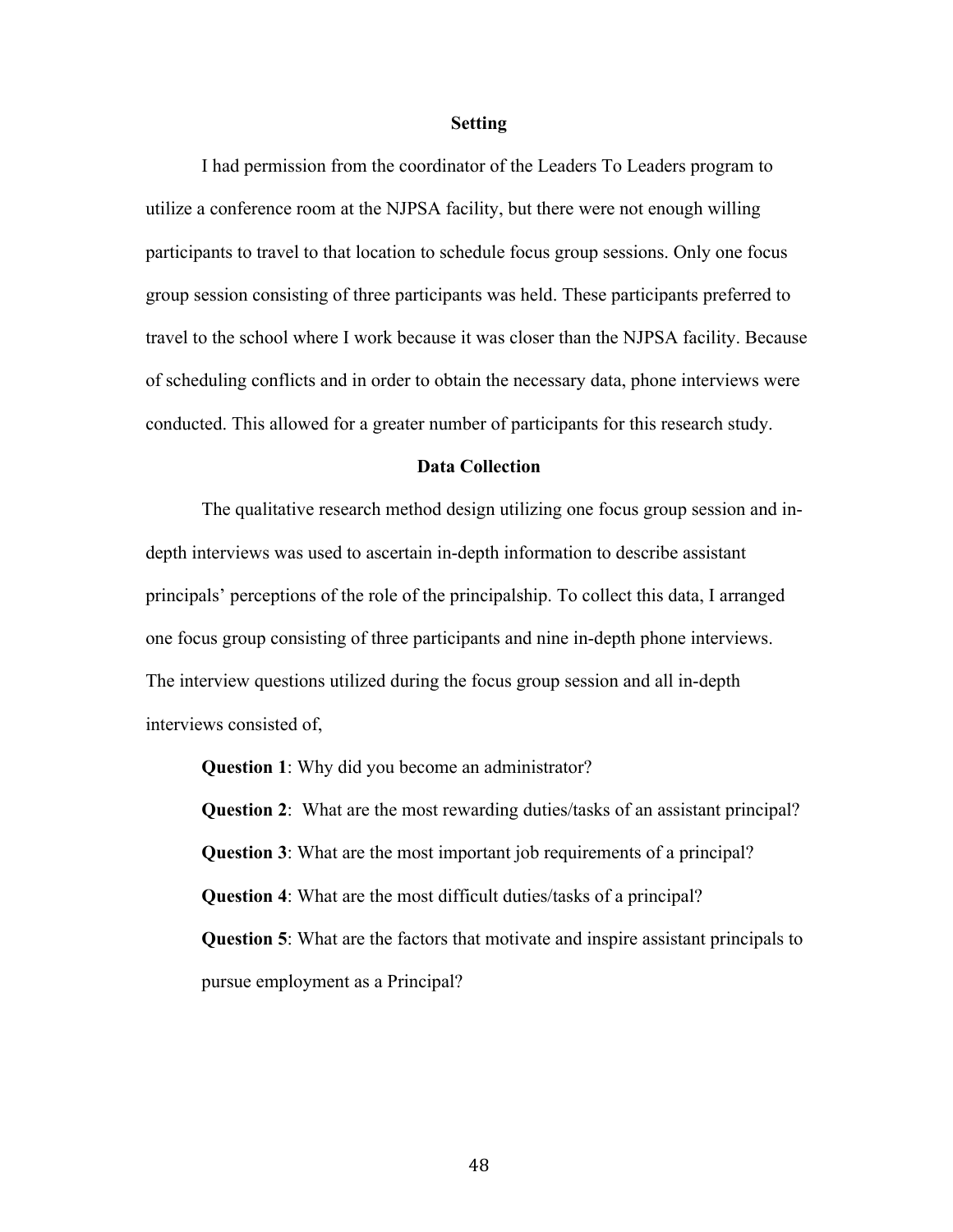**Question 6**: What factors do qualified candidates view as major deterrents to applying for a principalship?

**Question 7**: Are you interested in pursuing a principalship? Explain the factors that motivate or deter you from pursuing a principalship? **Follow-up Question 1**: Have we missed anything? **Follow-up Question 2**: Of all the things we discussed, what is the most important?

The focus group session and nine phone interviews were recorded. During the interview session, I took notes to highlight critical points shared during each interview. Then, I transcribed the data into a word document in order to prepare an analysis of the data. The focus group and interview script are provided in appendix A. The unabridged transcripts are provided in Appendix B.

The rationale for utilizing this method of data collection is based on the fact that qualitative research methods are designed to ascertain in-depth information. The goal of this research study was to describe assistant principals' perceptions of the principalship and their aspirations and motivations for career advancement.

#### **Data Analysis**

"Data analysis is the process of making sense of the data…and interpreting what people said and what the researcher has seen and read—it is the process of making meaning" (Merriam, 2009, p. 176). Upon transcribing the focus group interviews, I utilized the description analysis process. This consisted of a transcription based analysis where the "analysis uses unabridged transcripts of the focus groups as a basis for analysis" (Krueger & Casey 2000, p. 131). After reading the transcript, I wrote notes,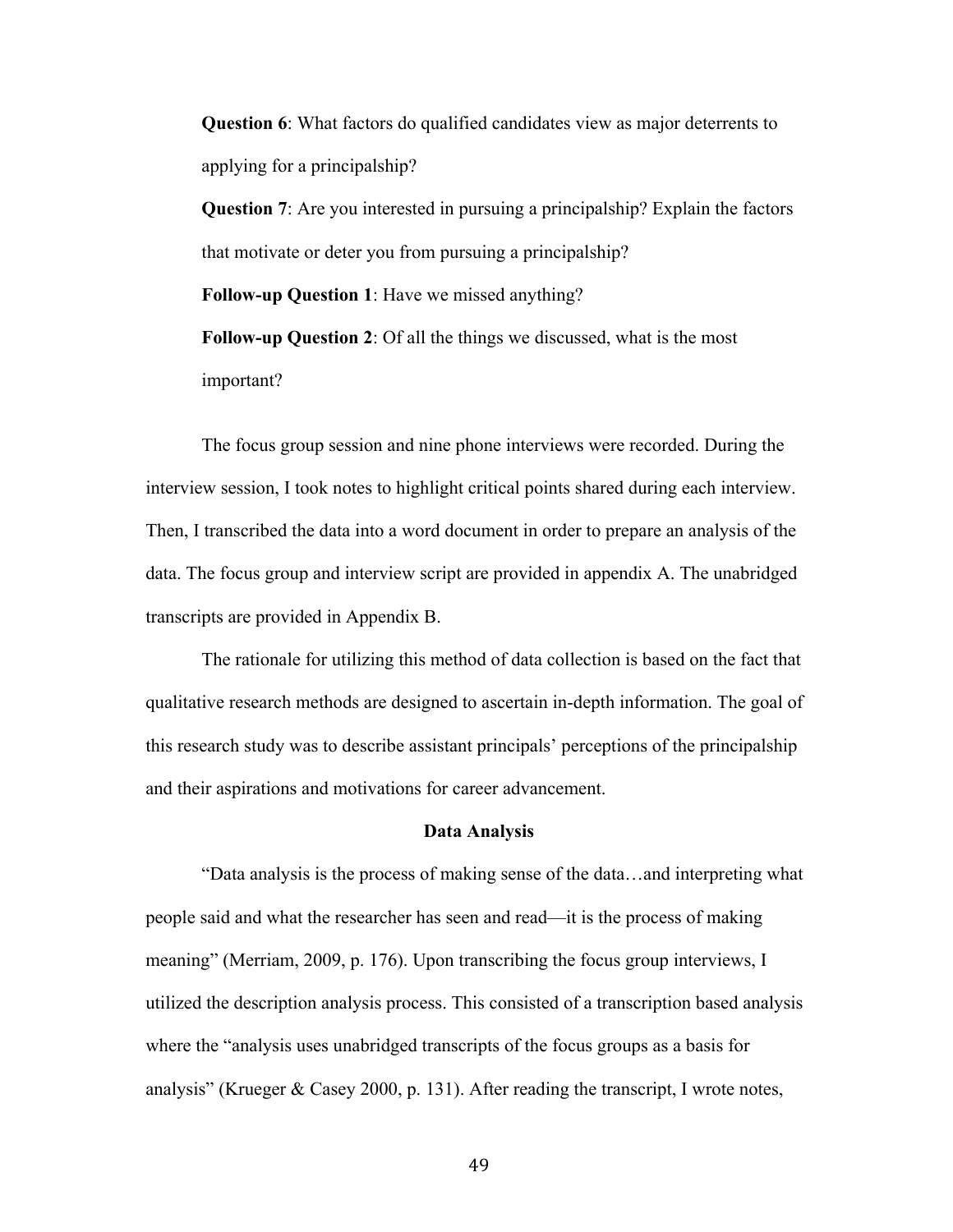coded sections, and developed categories to link common themes. Coding is an inductive process with the purpose of breaking down the information to identify consistencies in the data. "Any common patterns that emerge from great variation are of particular interest and value in capturing the core experiences and central, shared dimensions of a setting or phenomenon" (Patton, 2002, p. 234). Following this exercise, I created a document that summarized the findings and highlighted common themes.

## **Validity and Reliability**

In order to ensure validity for this research study, following the construction of the interview questions, I had a jury of experts (three principals) from DFG J review the interview questions. After gathering suggestions from the jury of experts, I made a change in the order of the questions. To check for question reliability, I conducted a pilot focus group of assistant principals in DFG J and held two pilot in-depth interviews with assistant principals in DFG J before conducting the focus group session or interviews for this study. Ninety one and nine-tenths percent of the participating assistant principals in this study were from one of the top three DFG classifications in New Jersey. Only one participant was from the low DFG category group.

To further ensure reliability, I offered to email the transcriptions to all participants to ensure accuracy. Only one of the participants asked to have his transcript sent to him. Following this, I used a coding method to consolidate and reduce the data. "Data analysis is the process of making sense of the data…and interpreting what people said and what the researcher has seen and read—it is the process of making meaning" (Merriam, 2009, p. 176). Coding the transcriptions allowed me to breakdown the information to identify consistencies in the data. The inductive process of data analysis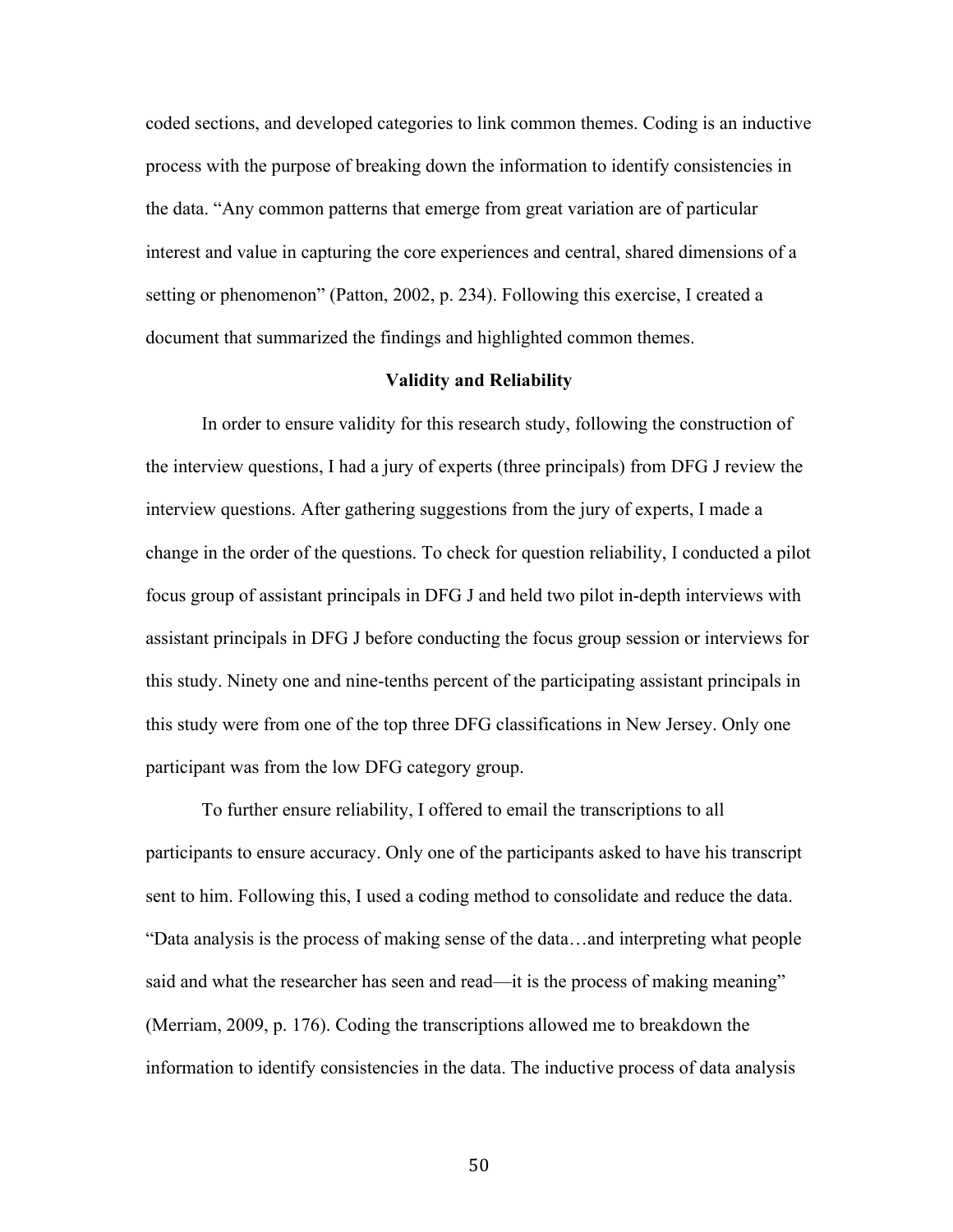and interpretation of the transcripts raised further questions, which could be utilized for further research studies. These suggestions are provided in chapter V.

## **Limitations of the Study**

The primary goal of this study was to investigate assistant principals' perceptions of the role of the principalship to gain a deeper understanding as to the factors that affect career advancement decisions. The focus of perception was a limitation because perceptions are not always accurate. Another limitation identified was, qualitative research is related to subjectivity and highly susceptible to bias on the part of the researcher (Debus & Novelli, 2008). The size of this research study was also a limitation because it doesn't allow for the research findings to describe the perceptions of all assistant principals. The poor response rate of assistant principals created another limitation for this study. The assumption that all participants in the focus group session and in-depth interviews engaged honestly and provided truthful responses, but this cannot be confirmed. The instrumentation utilized to obtain data for this research study was not perfect, which creates another limitation for this study. The analysis procedures of transcribing the focus group session and coding the data was also another limitation due to the possibility of human error.

#### **Delimitations of the Study**

I placed the delimitation of only selecting assistant principals who were residents in their second year or just completed the requirements of the Leaders To Leaders program. The selection of assistant principals for this research study was done to construct the one focus group session and hold in-depth interviews of participants with similar knowledge and experiences.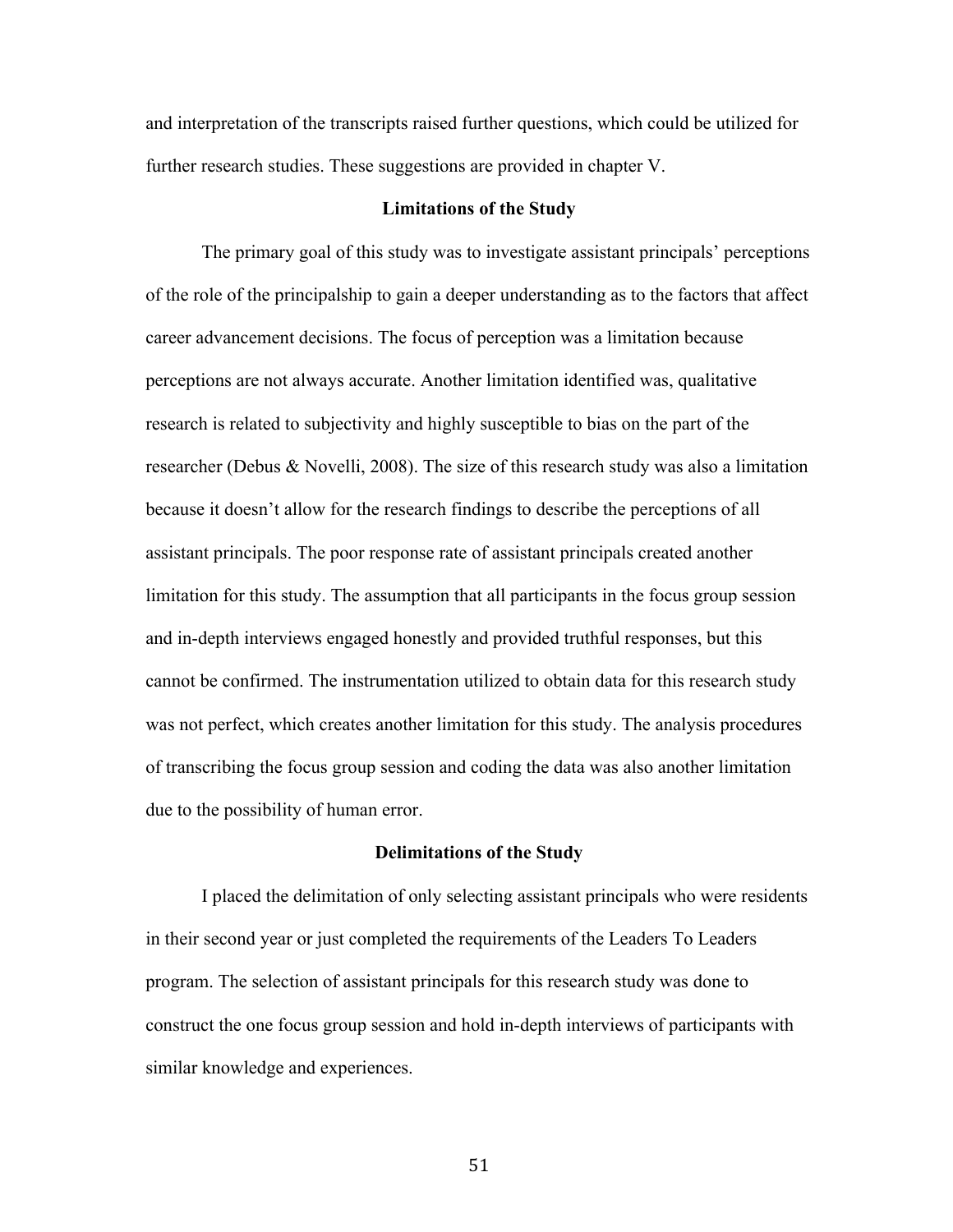## **Summary**

Chapter III began with an explanation of the purpose of this research. Then, a description of the design of the research study and the importance of focusing on perceptions was provided. Next, I specified the interview questions that relate to the conceptual framework of this study. The purpose of sampling techniques used, and the methods for selecting the participants were described. Afterwards, the profile of the participants and the setting of the focus group session and in-depth interviews were explained. After that, the data collection methods and rationale were defined. Following this, the data analysis, the validity and reliability measures taken were outlined. Finally, the limitations and delimitations were categorized. Chapter IV will present the findings of this research study.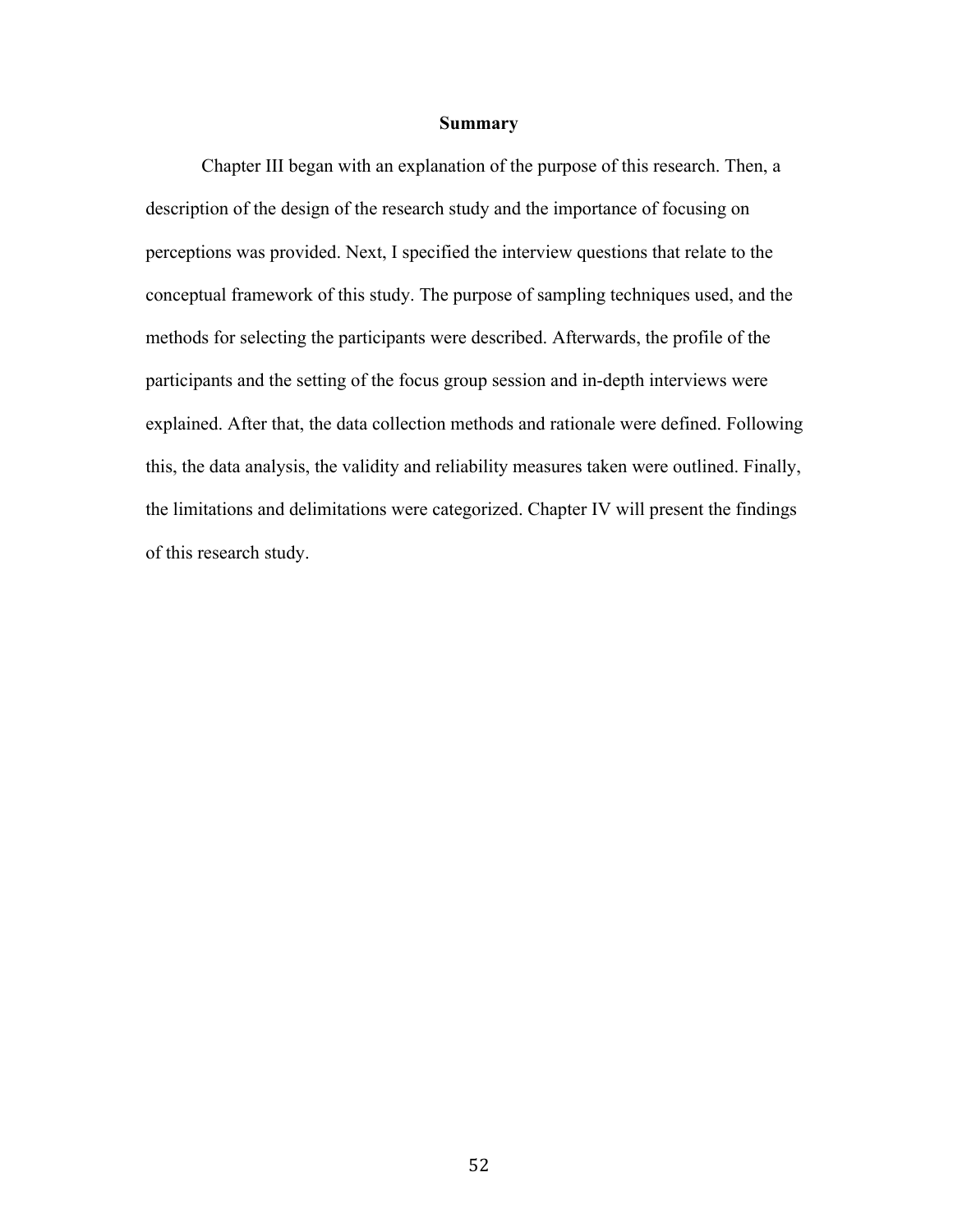#### **CHAPTER IV**

#### **Introduction**

The purpose of this study was to examine assistant principals' perceptions of the principalship and their aspirations for career advancement. Specifically, I sought to answer the following research question, To what extent, if any, do job requirements of the principal impact assistant principals' perceptions of the role of principal, and does this influence career aspirations? The following guiding questions assisted in answering the research problem,

- 1. How do assistant principals perceive the role of the principal?
- 2. What are the factors that influence assistant principals' motivation to seek or not seek a position as a school principal?

This chapter provides the findings of the one focus group session and nine interviews. The findings are presented following the order of the interview questions. For each interview question, I provide a description of how the participants responded categorized by the themes that emerged during the coding process. First, the data analysis of this study is provided. Next, background information and a description of the assistant principal participants are provided. Following this, the data for each interview question grouped by themes that emerged is provided.

#### **Data Analysis**

This study focused on the perceptions assistant principals' hold toward the principalship. Specifically, this study served as a qualitative assessment of the attitudes and perceptions of assistant principals who were in their second year of the Leaders To Leaders program or had just completed the requirements of the program. In conducting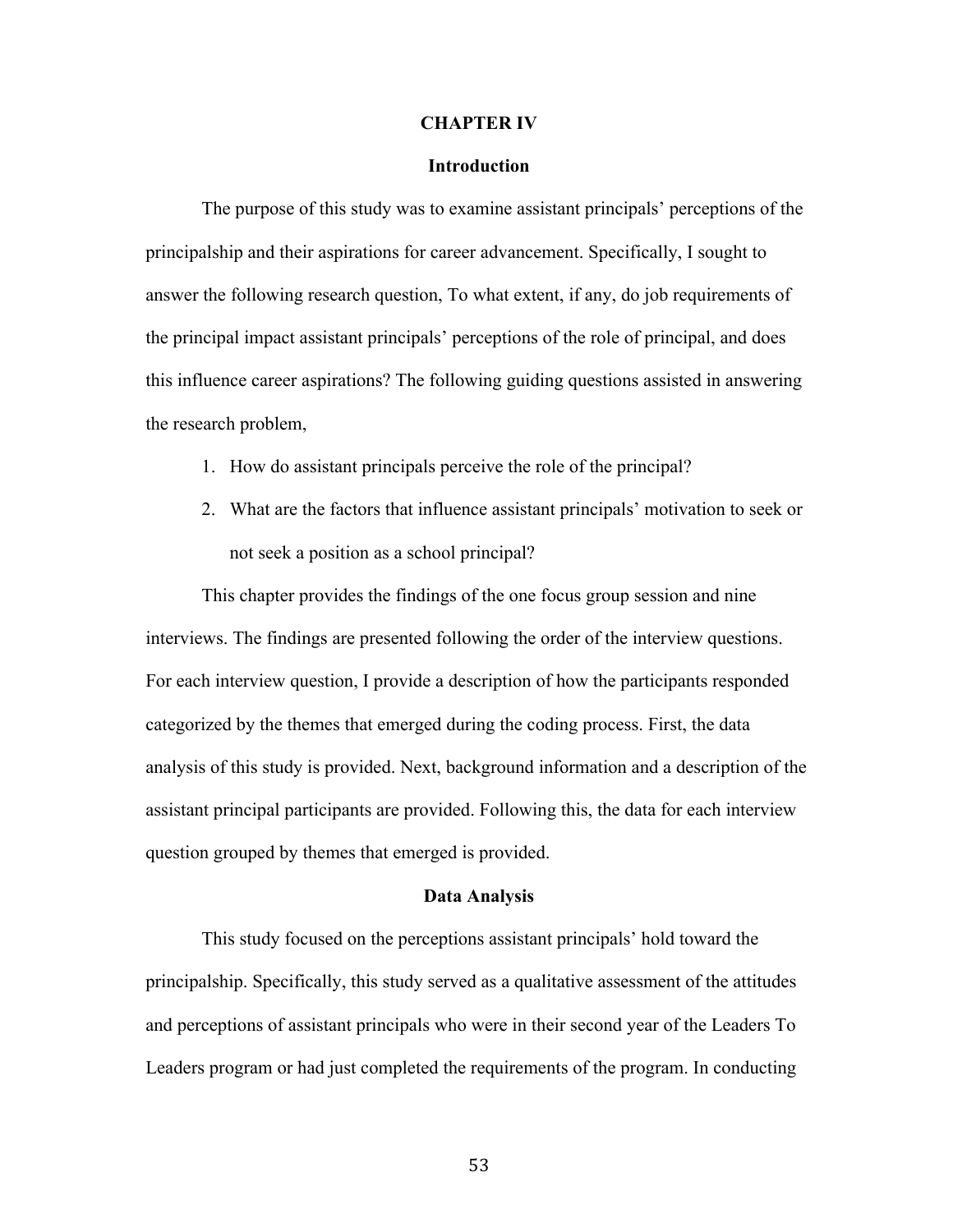the data analysis, I sought to make meaning out of the data. This "involves consolidating, reducing, and interpreting what people have said and what the researcher has seen and read—it is the process of making meaning" (Merriam, 2009, pp. 175-176). Through the process of inspecting and coding the transcripts, I had the goal of highlighting valuable information to find answers to the research questions. As Merriam stated, an "important characteristic of qualitative research is that the process is inductive; that is, researchers gather data to build concepts, hypotheses, or theories rather than deductively testing hypotheses as in positivist research" (p. 15). During the process of coding the participants' responses, I grouped similar responses into overarching themes.

Assigning codes to pieces of data is the way you begin to construct categories. After working through the entire transcript in this manner, you go back over your marginal notes and comments (codes) and try to group those comments and notes that seem to go together. (Merriam p. 179)

This chapter includes the study's findings. Based on the number of assistant principals who participated in this research study, this data analysis summarizes responses of twelve assistant principals.

## **Background Information**

The type of questioning techniques used for this study consisted of an in-depth interview script that guided me through the process of collecting the needed data during the one focus group session and nine interviews. There were a total of seven questions and two follow-up questions asked of each participant. Not all participants responded to both of the follow-up questions, but all participants responded to the seven central interview questions.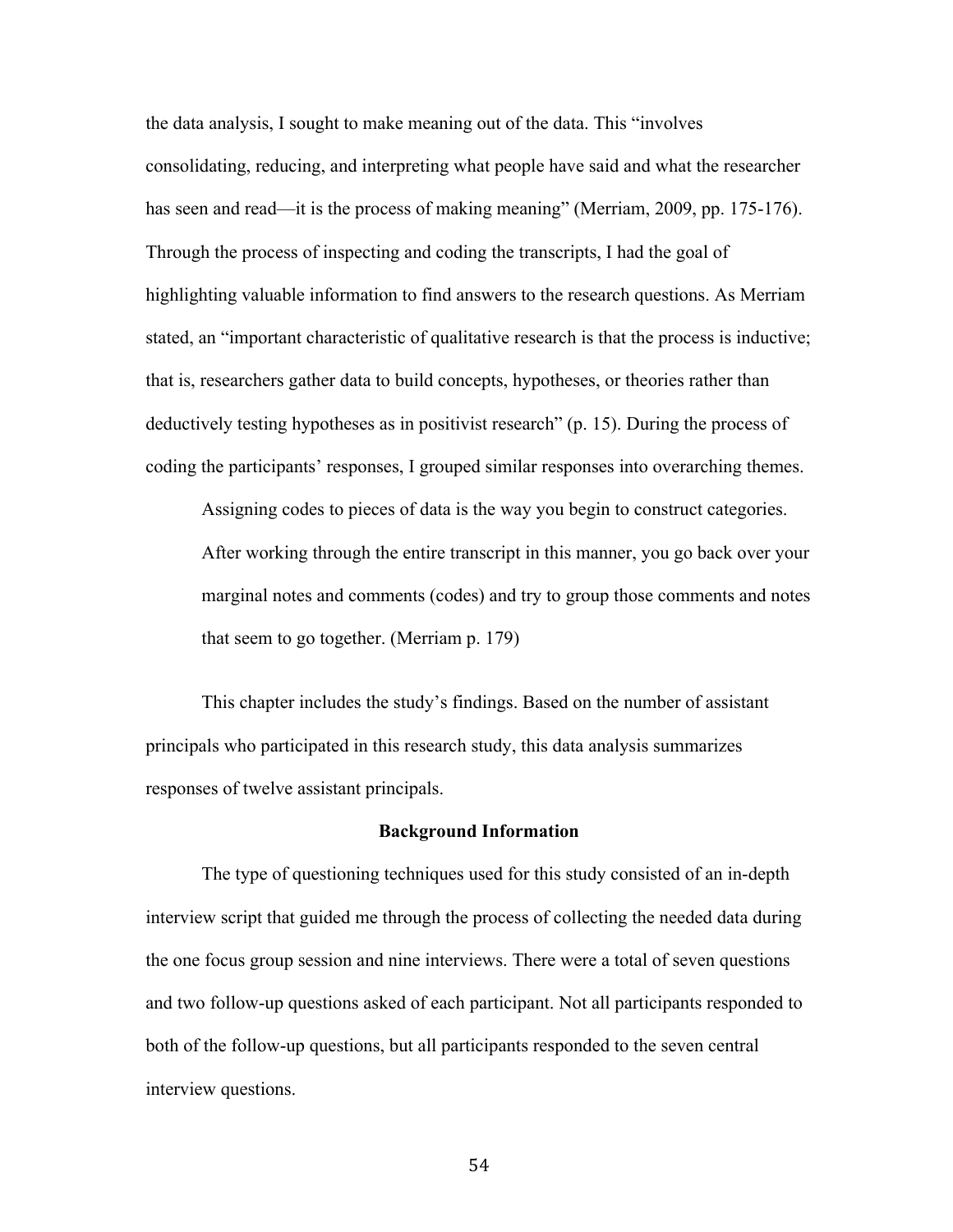## **Data Findings**

The interview questions were designed to provide insight to the following research questions,

1. How do assistant principals perceive the role of the principal?

2. What are the factors that influence assistant principals' motivation to seek or not seek a position as a school principal?

To answer the research questions, a detailed narrative of the findings for each of the seven interview questions broken down by the themes that emerged during the coding process is provided. Following this, a description of the responses to the two follow-up interview questions is offered.

## **Interview Questions**

During the process of coding the participants' responses, I grouped similar responses into themes. For each of the seven interview questions, I combined similar responses to make overarching themes. The findings of this research study are organized by the seven interview questions. Each interview question has several themes that are presented by the greatest number of responses to the least number of responses within each theme. The attributes of the theme for each research question will be explained in each research question subheading.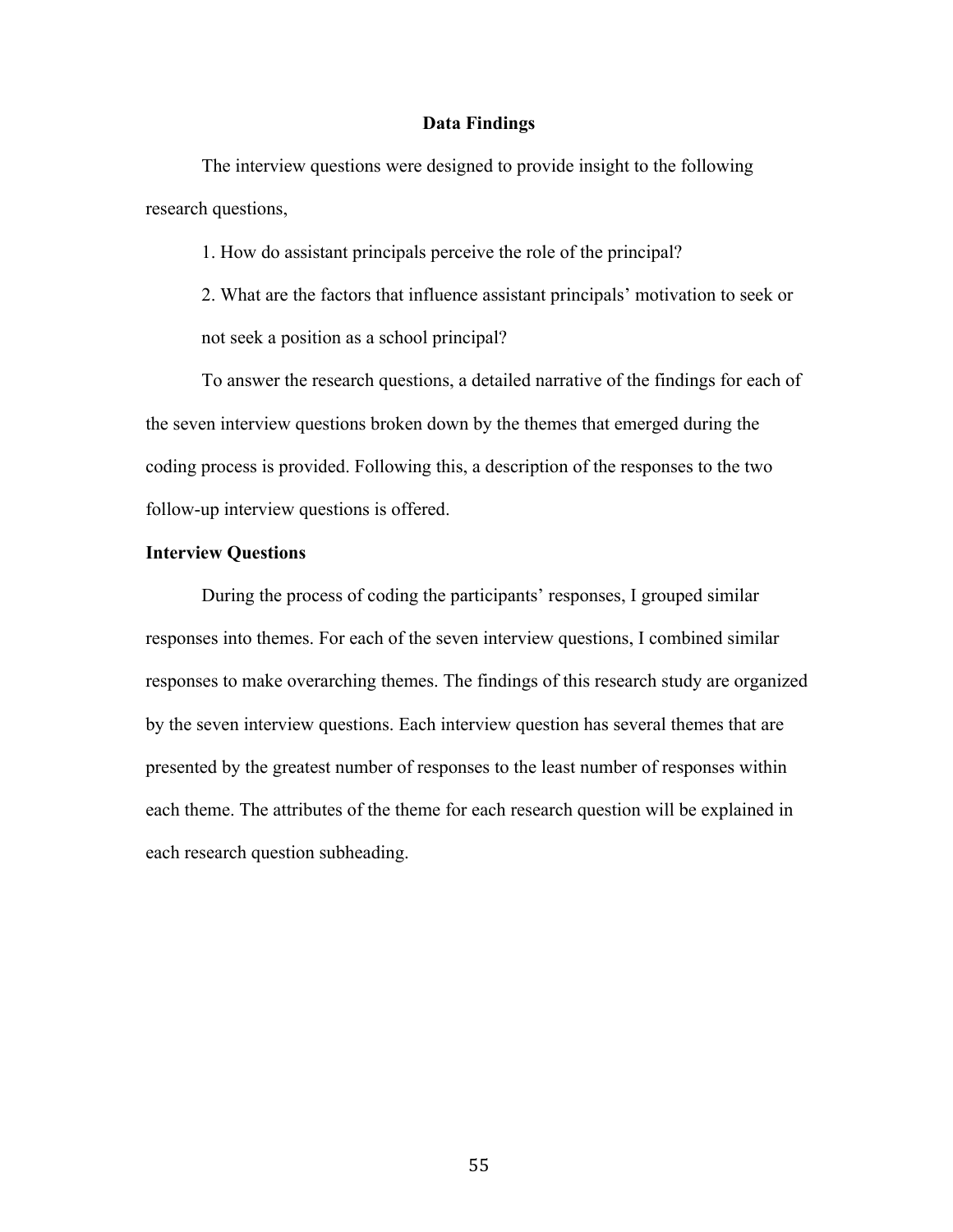## Table 6

# *Research Question 1 Responses by Themes*

| <b>Interview Question</b>                  | Theme                               |  |
|--------------------------------------------|-------------------------------------|--|
| Question One: Why did you become an        | Drive-Motivation                    |  |
| administrator?                             |                                     |  |
|                                            | Greater Impact                      |  |
|                                            | Guided                              |  |
|                                            | <b>Financial Incentives</b>         |  |
|                                            | Opportunity to be a Leader          |  |
|                                            | Curriculum & Instruction            |  |
|                                            |                                     |  |
| <b>Interview Question</b>                  | Theme                               |  |
| Question Two: What are the most            | Relationships with Students         |  |
| rewarding duties/tasks of an Assistant     |                                     |  |
| Principal?                                 |                                     |  |
|                                            | Impact on Student (Academic, Social |  |
|                                            | <b>Emotional</b> ) Career           |  |
|                                            | <b>Instructional Leadership</b>     |  |
|                                            | Relationships with Parents          |  |
|                                            | Managerial                          |  |
|                                            | Relationships with Students         |  |
|                                            |                                     |  |
| <b>Interview Question</b>                  | Theme                               |  |
| Question Three: What are the most          | <b>Instructional Leadership</b>     |  |
| important job requirements of a principal? |                                     |  |
|                                            | Communication                       |  |
|                                            | Visionary Leadership                |  |
|                                            | <b>Flexible Decision Maker</b>      |  |
|                                            | <b>Personnel Decisions</b>          |  |
|                                            | Managerial                          |  |
|                                            | Organized                           |  |
| <b>Interview Question</b>                  | Theme                               |  |
| Question Four: What are the most difficult | Time                                |  |
| duties/tasks of a principal?               |                                     |  |
|                                            |                                     |  |
|                                            | <b>Difficult Parents</b>            |  |
|                                            | Managerial                          |  |
|                                            | Personnel Decisions                 |  |
|                                            | Communication                       |  |
|                                            | Responsibility                      |  |
|                                            | <b>Instructional Leader</b>         |  |
|                                            | Politics                            |  |
|                                            | Discipline                          |  |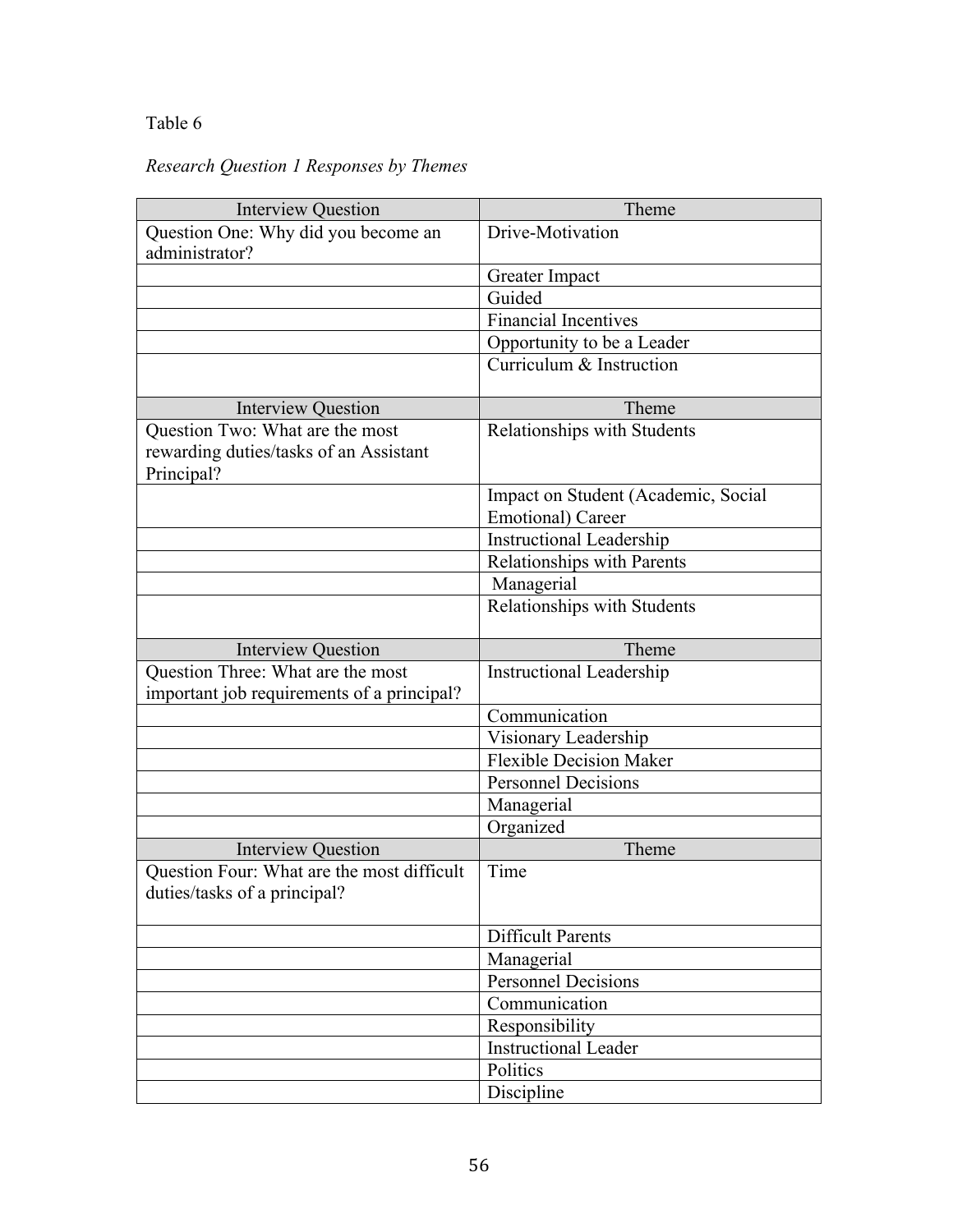| <b>Interview Question</b>                                                                                                                              | Theme                                          |
|--------------------------------------------------------------------------------------------------------------------------------------------------------|------------------------------------------------|
| Question Five: What are the factors that<br>motivate and inspire Assistant Principals to<br>pursue employment as a Principal?                          | Next Step                                      |
|                                                                                                                                                        | Positive Experience as Assistant Principal     |
|                                                                                                                                                        | Leadership Aspirations to Make a<br>Difference |
|                                                                                                                                                        | Gaining Confidence                             |
|                                                                                                                                                        | Financial Incentives                           |
| <b>Interview Question</b>                                                                                                                              | Theme                                          |
| Question Six: What factors do qualified<br>candidates view as major deterrents to<br>applying for a Principalship?                                     | Time                                           |
|                                                                                                                                                        | Lack of Confidence                             |
|                                                                                                                                                        | Responsibility                                 |
|                                                                                                                                                        | <b>Content Being Assistant Principal</b>       |
|                                                                                                                                                        | Difficult Parents                              |
|                                                                                                                                                        | <b>Further Removed From Students</b>           |
| <b>Interview Question</b>                                                                                                                              | Theme                                          |
| Question Seven: Are you interested in<br>pursuing a Principalship? Explain the<br>factors that motivate or deter you from<br>pursuing a Principalship? | Growing as an Administrator                    |
|                                                                                                                                                        | Leadership Aspirations to Make a<br>Difference |
|                                                                                                                                                        | Gaining Confidence                             |
|                                                                                                                                                        | <b>Content Being Assistant Principal</b>       |
|                                                                                                                                                        | Less Curriculum & Instruction                  |

A deeper breakdown of participant responses grouped by themes for each of the seven

interview questions is provided.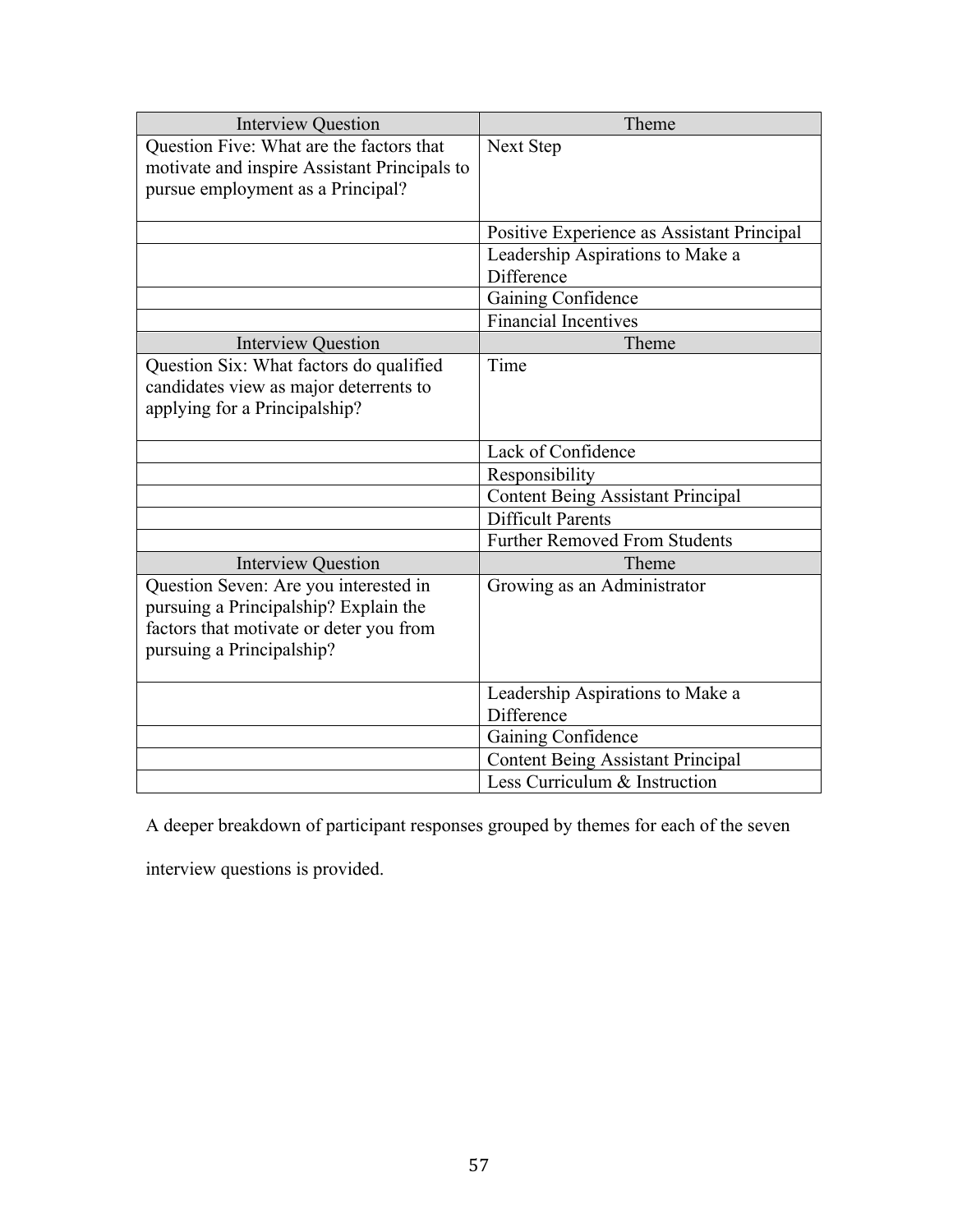#### Table 7

| Question 1: Why did you become an administrator? |                                                                  |                                                   |
|--------------------------------------------------|------------------------------------------------------------------|---------------------------------------------------|
| Theme                                            | Number of participants<br>with a response which fits<br>criteria | <b>Assistant Principal Codes</b><br>who responded |
| Drive-Motivation                                 | 8                                                                | A1, A3, B3, B4, B5, C1, C2,<br>C4                 |
| Greater Impact                                   |                                                                  | A2, B1, B2, B3, B5, C1, C4,                       |
| Guided                                           | 6                                                                | A2, B1, B2, C1, C2, C3,                           |
| <b>Financial Incentives</b>                      | 2                                                                | <b>B5, C3</b>                                     |
| Opportunity to be a Leader                       |                                                                  | B <sub>3</sub>                                    |
| Curriculum & Instruction                         |                                                                  | C <sub>1</sub>                                    |

*Interview Question 1 Themes*

The first question asked was, Why did you become an administrator? This first question provided six coded themes. The themes that encompassed the responses for this interview question included, Drive-Motivation, Greater Impact, Guided, Financial Incentives, Opportunity to be a Leader, and Curriculum and Instruction. Each of the themes is described.

## **Theme: Drive-Motivation**

The greatest number of coded responses fell into the theme, Drive-Motivation (eight). Drive-Motivation was the coded theme for responses categorized by assistant principals who stated that as teachers they had internal motivation or drive to pursue an administrative position.

Some of the responses indicated that administration was the "Next logical step" for the participants, or they wanted something "more challenging" (A1). One participant said, "there was something internal and intrinsic that made me want to do it" (C2). Several participants stated they enjoyed being a classroom teacher, but expressed the motivation to move up the career ladder because they wanted something more (B3, B4, B5). One participant said, "At the time in my teaching career, I felt myself going through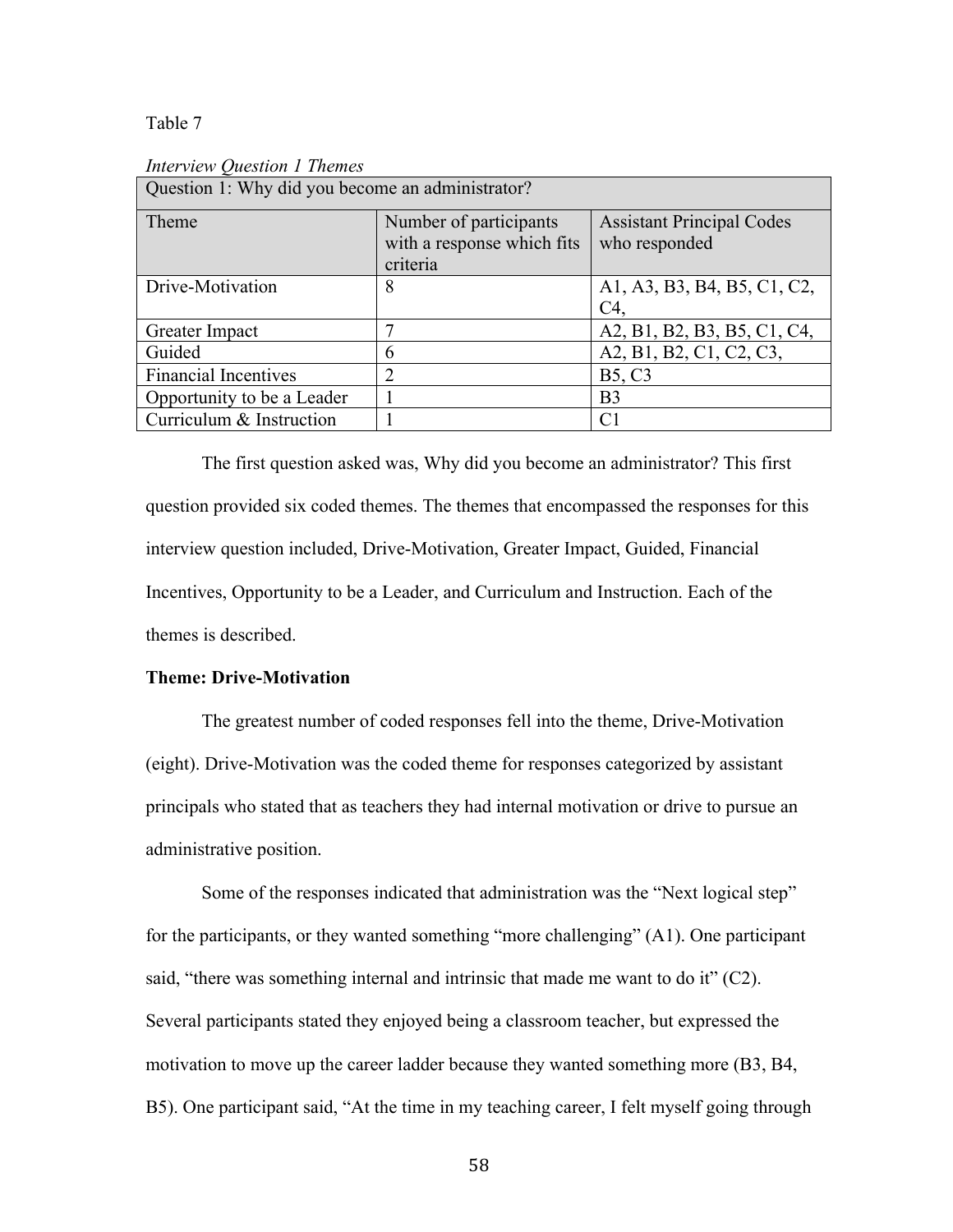the motions" (B5). Another participant responded, "I got my masters degree and through that program started to look more closely at administration around me and realized, hey this is something that I can do. Something I would be interested in" (C4).

## **Theme: Greater Impact**

The second highest coded theme had seven responses that fit into the theme Greater Impact. Greater impact was coded for participants speaking about taking on more responsibility and impacting the school community as a whole.

Four assistant principals spoke directly about working with a larger number of students and having a greater impact on the school population and instruction. Participant A2 said, "I have always felt the importance of professional development in the world of education and this gives me another avenue to move forward with that goal." Similar to A1, participant B1 spoke about having the ability to make changes and lead instruction. This participant responded, "I think you can have an impact on what's going on at the school and on a district level".

Several of the participants indicated that moving into administration came from the desire to have a greater impact on more children (B2, B3, B5, C1, C4). "I was thinking that there were some pretty good things that I was doing in my classroom and I thought I could implement them school wide level" (B2). Another responded,

As opposed to the 150 kids I might have had in classes you know, now, I am in charge of 1,500 kids. So it has actually given me the opportunity to get to know more people, and I always felt like I had something to offer for the students as far as the experiences I have had (B3).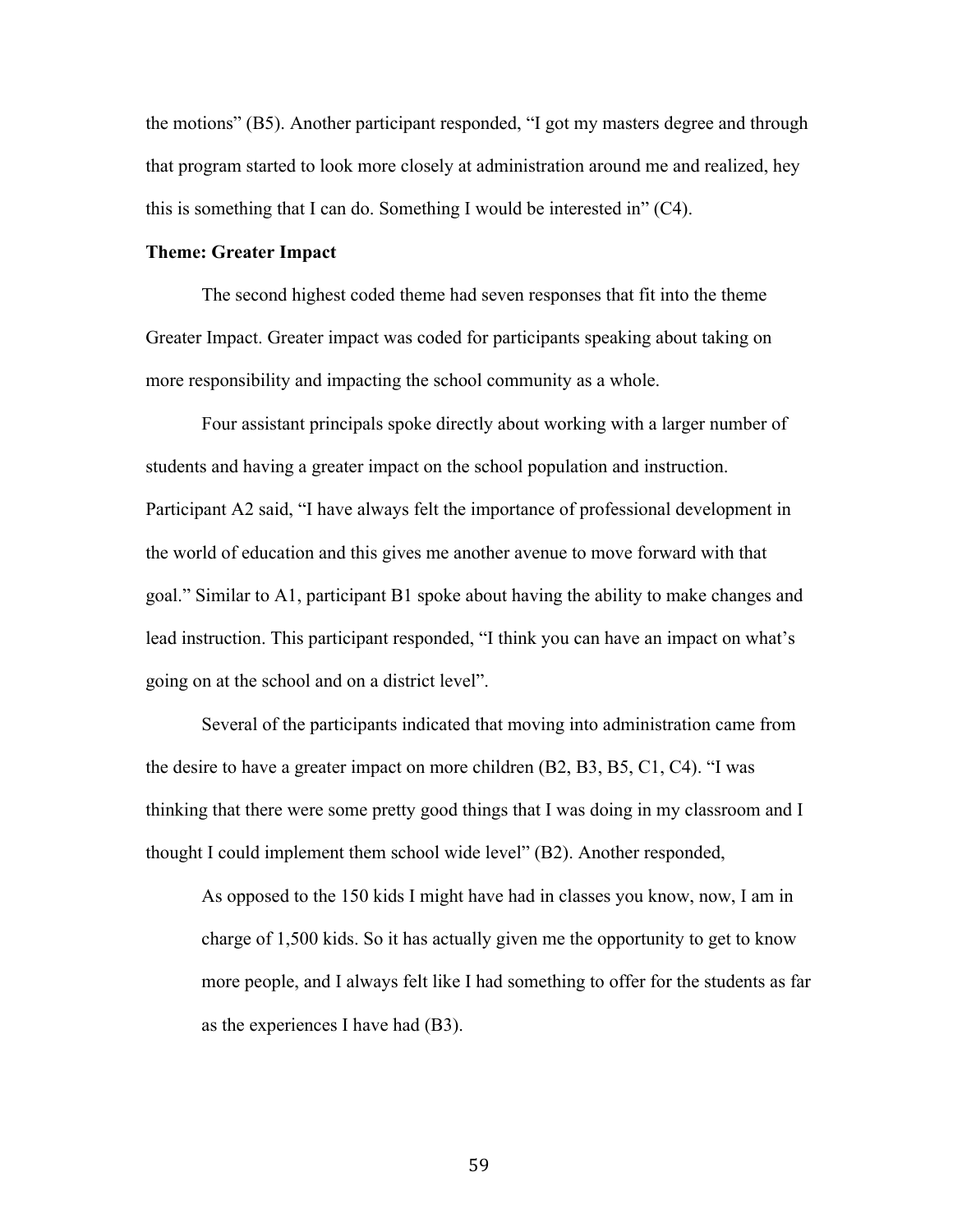Similar to the responses B2 and B3 provided, participant B5 stated, "I thought that I could take some of my assists from teaching and coaching experiences and attempt to lead a building or be a co-leader of a building, instead of managing a small group of students or athletes." C1 also spoke about the desire to impact a greater number of children. "I wouldn't just be impacting the students that I would be instructing in a classroom. I would be impacting district level students on a more global scale." Related to B2, B3, B5, and C1, participant C4 shared the desire to move into administration came from the ability to "work more closely with individual students. So rather than working with, you know 25 kids in a class, you know, five periods a day, it allowed me to work more closely with specific students."

#### **Theme: Guided**

Five responses were classified in the Guided theme. This theme is categorized by responses indicating that the current assistant principals were led as teachers into pursuing an administrative career. The experiences these participants described demonstrated they were encouraged to work in a leadership role as a teacher (A2) or they were encouraged to apply for an assistant principalship (B2, C2). One of the participants said, "I was kind of selected by administration to start doing things around the building. I was asked to apply for a department head position, which was really kind of nice" (C3). Participant B1 shared she was part of a group of teachers who were selected by the school district and were sent for their masters degrees in Administration.

## **Theme: Financial Incentives**

Two of the participating assistant principals responded that pursuing an administrative position was partly due to receiving greater salary. Increased finances to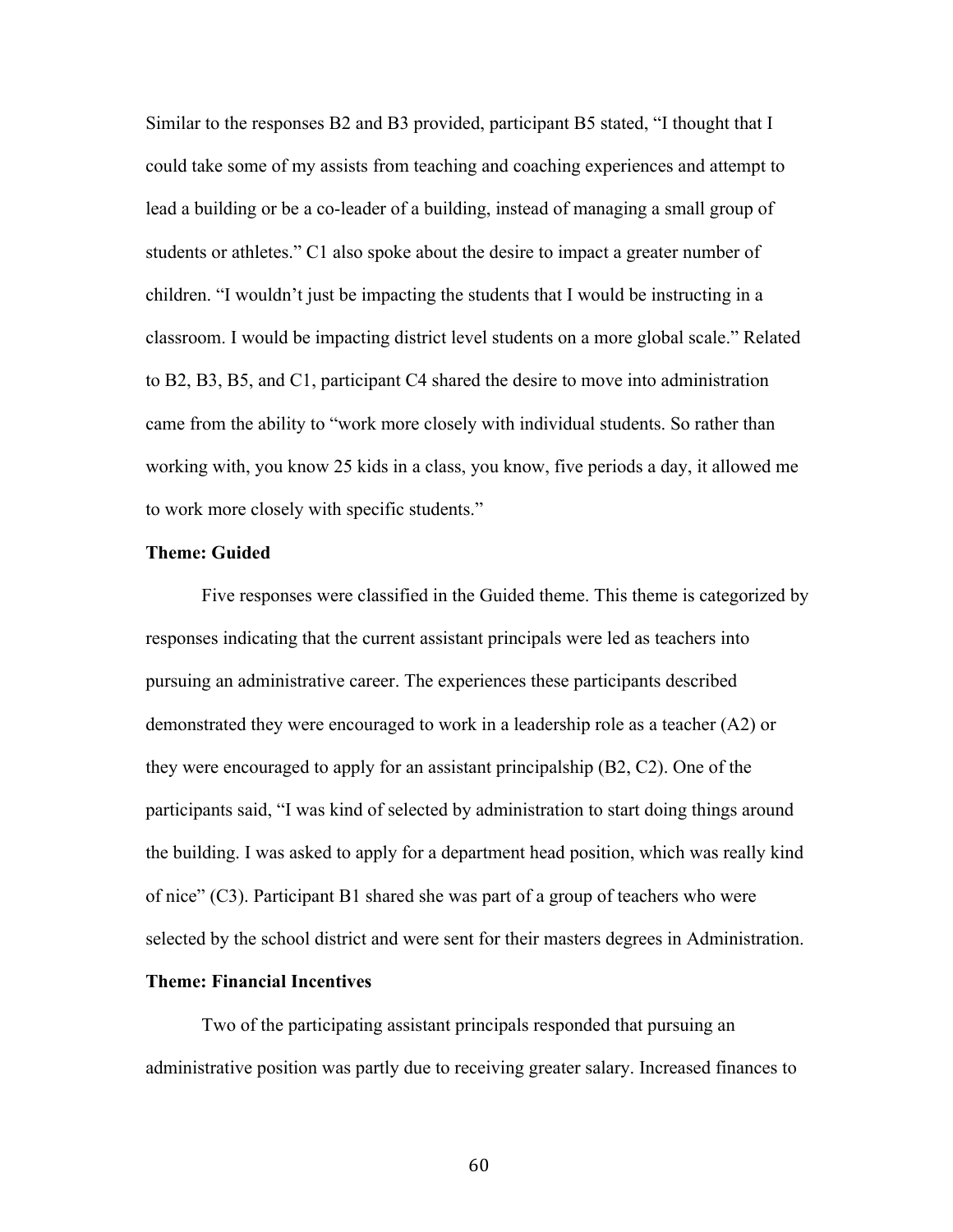provide for his family was partly the reason B5 decided to pursue an assistant principalship. "I always wanted to move up the chain and move up the ladder and make more money to provide for my family." One participant also shared the increase in salary for obtaining a masters degree was what first led him toward administration (C3).

## **Theme: Opportunity to be a Leader**

One of the participating assistant principals indicated that the opportunity of being a leader was the reason for pursuing an assistant principalship. He said, "Getting into administration would give me an opportunity to be a leader" (B3).

## **Theme: Curriculum and Instruction**

The last theme for the first interview question was Curriculum and Instruction. One of the participating assistant principals responded that she was interested in pursuing greater responsibility in curriculum and instruction outside of the classroom. C1 stated, "My goal in administration is to go into curriculum and instruction at some point. So I started out being a department chair of mathematics at a high school level and then moved up into the assistant principalship and my thought was in curriculum and instruction."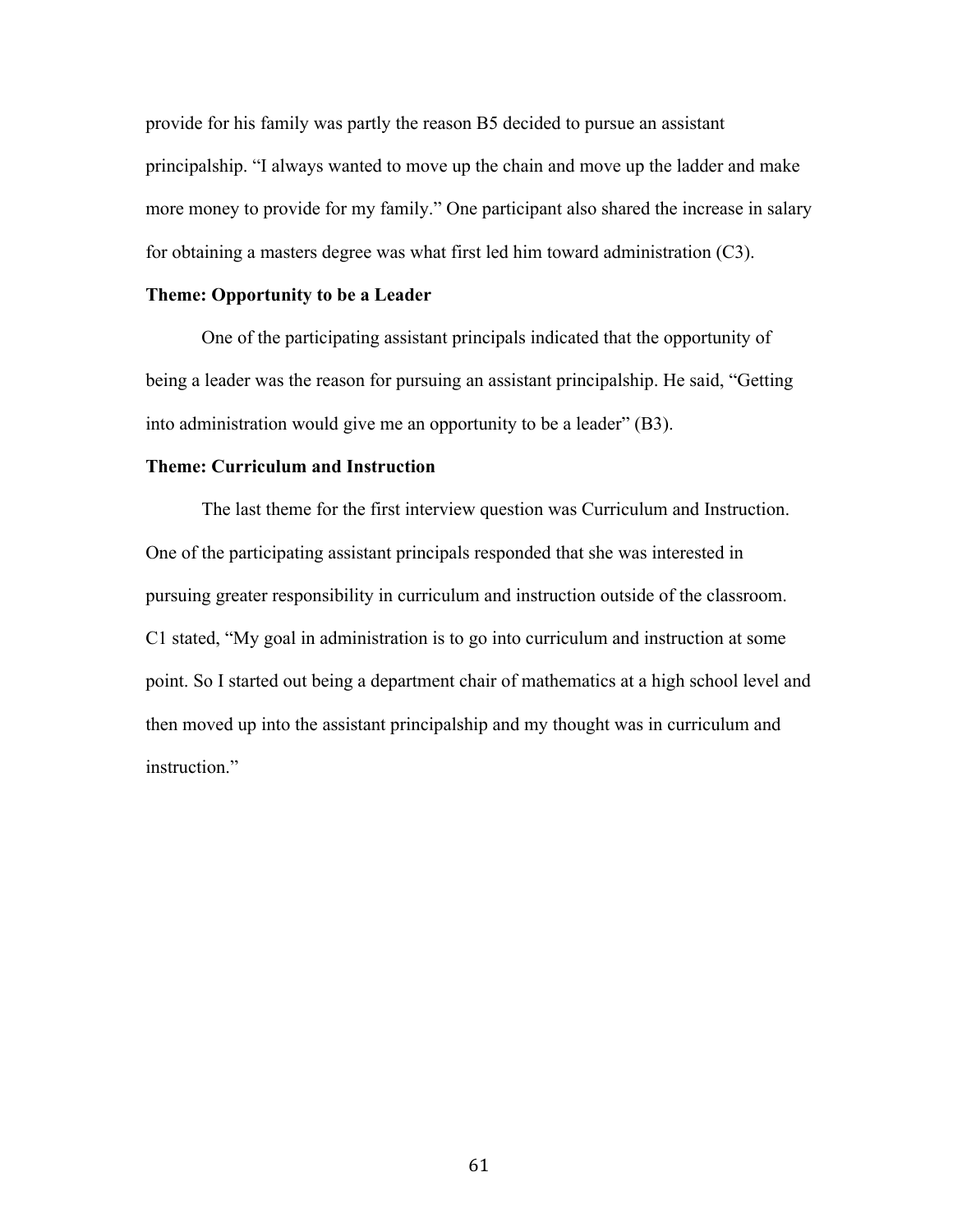## Table 8

| Question Two: What are the most rewarding duties/tasks of an Assistant Principal? |                          |                                  |
|-----------------------------------------------------------------------------------|--------------------------|----------------------------------|
| Theme                                                                             | Number of participants   | <b>Assistant Principal Codes</b> |
|                                                                                   | with response which fits | who responded                    |
|                                                                                   | criteria                 |                                  |
| Relationships with Students                                                       | 9                        | A1, A2, A3, B1, B2, B3, B4,      |
|                                                                                   |                          | <b>B5, C3</b>                    |
| <b>Impact on Student</b>                                                          | 8                        | B1, B3, B4, B5, C1, C2, C3,      |
| (Academic, Social                                                                 |                          | C <sub>4</sub>                   |
| Emotional) Career                                                                 |                          |                                  |
| <b>Instructional Leadership</b>                                                   | 6                        | A1, A2, A3, B2, B5, C2           |
| <b>Relationships with Parents</b>                                                 |                          | B <sub>3</sub>                   |
| Managerial                                                                        |                          | B <sub>1</sub>                   |

### *Interview Question 2 Themes*

The second interview question asked was, What are the most rewording duties/tasks of an assistant principal? This question had five coded themes. The themes that encompassed the responses for this interview question included, Relationships with Students, Impact on Student (Academic, Social Emotional) Career, Instructional Leader, Relationships with Parents, and Managerial). Each of these themes is described.

## **Theme: Relationships with Students**

The greatest coded theme (nine) for the second interview question was Relationships with Students. Nine of the participating assistant principals responded forming relationships with students was the most rewarding duty or task assistant principals experience. These responses express making relationships, connections and having everyday contact with students to be the most enjoyable element of being an assistant principal (A1, A2, B1, B2, B4, B5). One participant stated, "The most satisfying aspect is the interactions with the kids and communicating with kids" (B5). C3 also expressed enjoyment watching the students' gradually mature over time through the development of these relationships.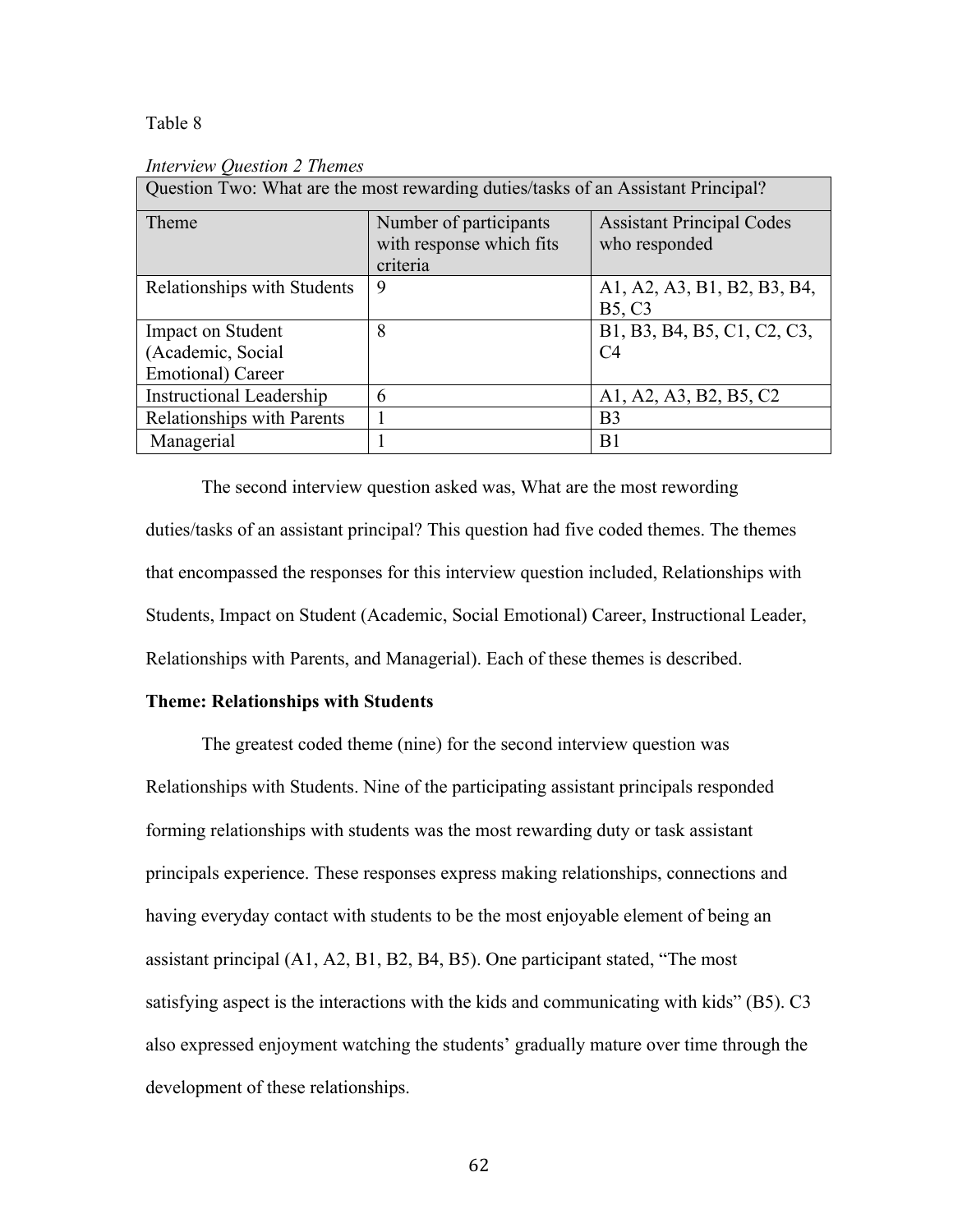Two participants shared that character education programs help to further develop positive relationships with students. A3 shared she enjoys the program they established at her school because she "gets to meet with kids who are caught doing something good". B3 also discussed his enjoyment with the student recognition system they created at his school. "Most days, I am the big fat meany, but I have been fortunate enough to make pretty good relationships with a lot of the kids in the school and they trust me."

### **Theme: Impact on Student (Academic, Social Emotional) Career**

The second greatest coded theme (eight) to the second interview question was, Impact on Student (Academic, Social Emotional) Career. Eight of the participating assistant principals responded that having an impact on a student's educational and or social career were one of the most rewarding duties or tasks of an assistant principal. One of the participants stated,

It's a really nice balance. In yes, you are out of the classroom, which is a very scary jump to take, but I deal with kids all day, and yes, I do discipline, but you are also being pro-active with kids that may be at-risk (B4).

Two of the participants expressed the strong pleasure they receive from helping students when they are having a difficult time. "I think most rewarding for me is really taking those kids who are struggling along the way and trying to help them to be successful" (C4). Participant C2 said, "helping a student through a difficult time and having that student in some way relay to me that something that I have said or done has helped him or her" is very rewarding. Participant B3 also expressed that working with individual students to correct inappropriate behaviors and seeing the change that takes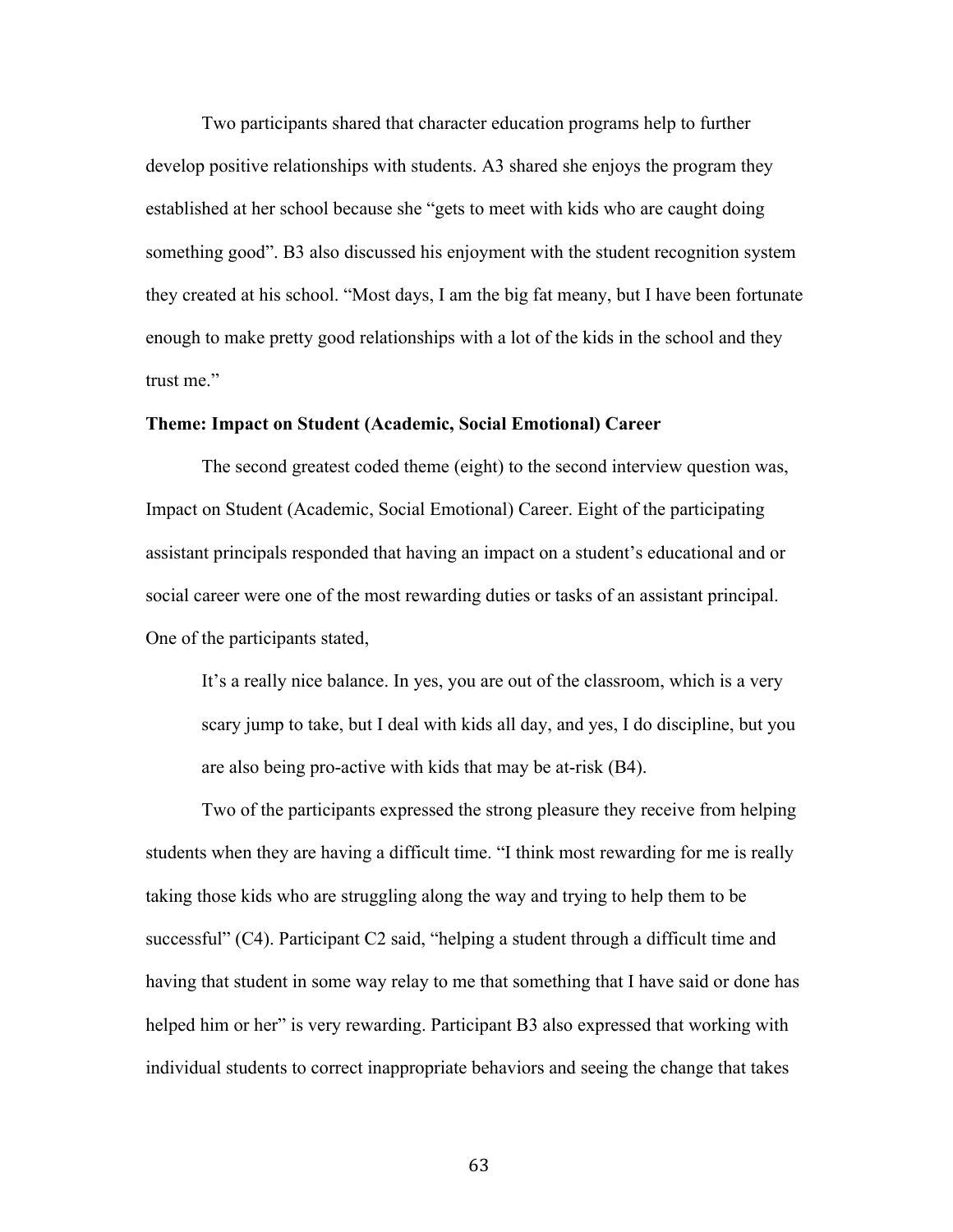place as rewarding. "We had some kids whose behaviors over the past year; changes really have taken a turn for the better based on some of the things that we have kind of instituted" (B3). He also shared that being there and showing you care is a rewarding task of an assistant principal. He said,

Seeing the light go on and then having maybe, create more self-respect within a particular kid is rewarding. You know…some of the times, it is a disciplinary thing where you see a kid recognize the mistakes they have may have made in the past and move on and become better people (B3).

Helping students make better decisions and seeing them grow into carrying individuals was described as very rewarding for an assistant principal (B5  $&$  C3).

Along with the social emotional impact assistant principals play in student's lives, one participant stated having an impact on a student's understanding of the importance an education plays in his or her life to provide an "opportunity for them to pursue whatever it is that they want to do in life" as very rewarding (B1). Another participant replied,

I think probably the most rewarding is when you work with a young person and you are able to adjust their behavior… I have the opportunity to work with a young person who may not at first, may not have seen value in learning. Then realizes that learning is something intrinsically human and that not only human, but also they can do it, and that they start to learn in school not to just get grades, which is a small part in the process, but um, learning to better themselves, learn to better their minds and expand their genomes (C1).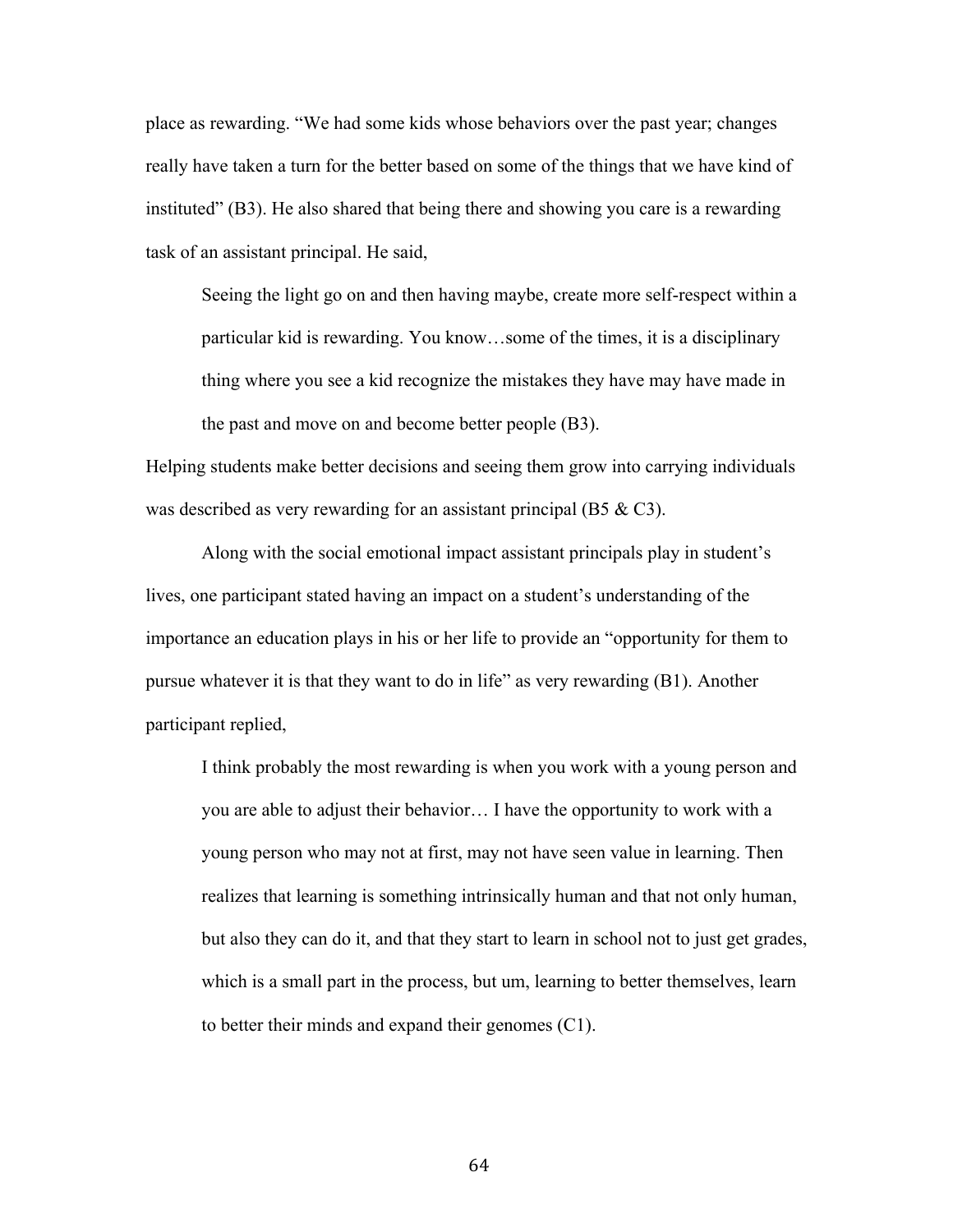### **Theme: Instructional Leadership**

The third greatest coded theme (six) to the second interview question was Instructional Leadership. An instructional leader is defined as a leader who focuses on strengthening teaching and learning (Green, 2010; Institute for Educational Leadership, 2010; (Green, 2010; Institute for Educational Leadership, 2010; Lambert, Walker, Zimmerman, et al., 2002; Marzano, Waters, & McNulty 2005). Six of the participating assistant principals responded that being an instructional leader was one of the most rewarding duties and responsibilities of being an assistant principal.

The participants who provided responses that fit this theme spoke about working with teachers to help them improve their instruction in order to improve the students' education. (A2, A3, B5). One participant stated, "When I've worked with teachers and we talk about things they can try and when they change things or come up with new things based on our discussion, I really love that, I find that really rewarding" (A1). Another participant said, **"**Being in this role sort of allows me to make, you know, key decisions that effect Kindergarten through third grade instruction and the teaching and learning that goes on" (B2). Another participant responded, "I am becoming a resource for teachers as it comes to instruction and that is quite rewarding" (C2). He also shared,

Knowing that as a leader in the building, I am putting my spin and my vision on things has it's own rewards. You know, seeing something that you planned or thought of, you know maybe you planted a seed and people jumped on the idea and you watch your ideas flourish, that is also something that I enjoy (C2).

## **Theme: Relationships with Parents**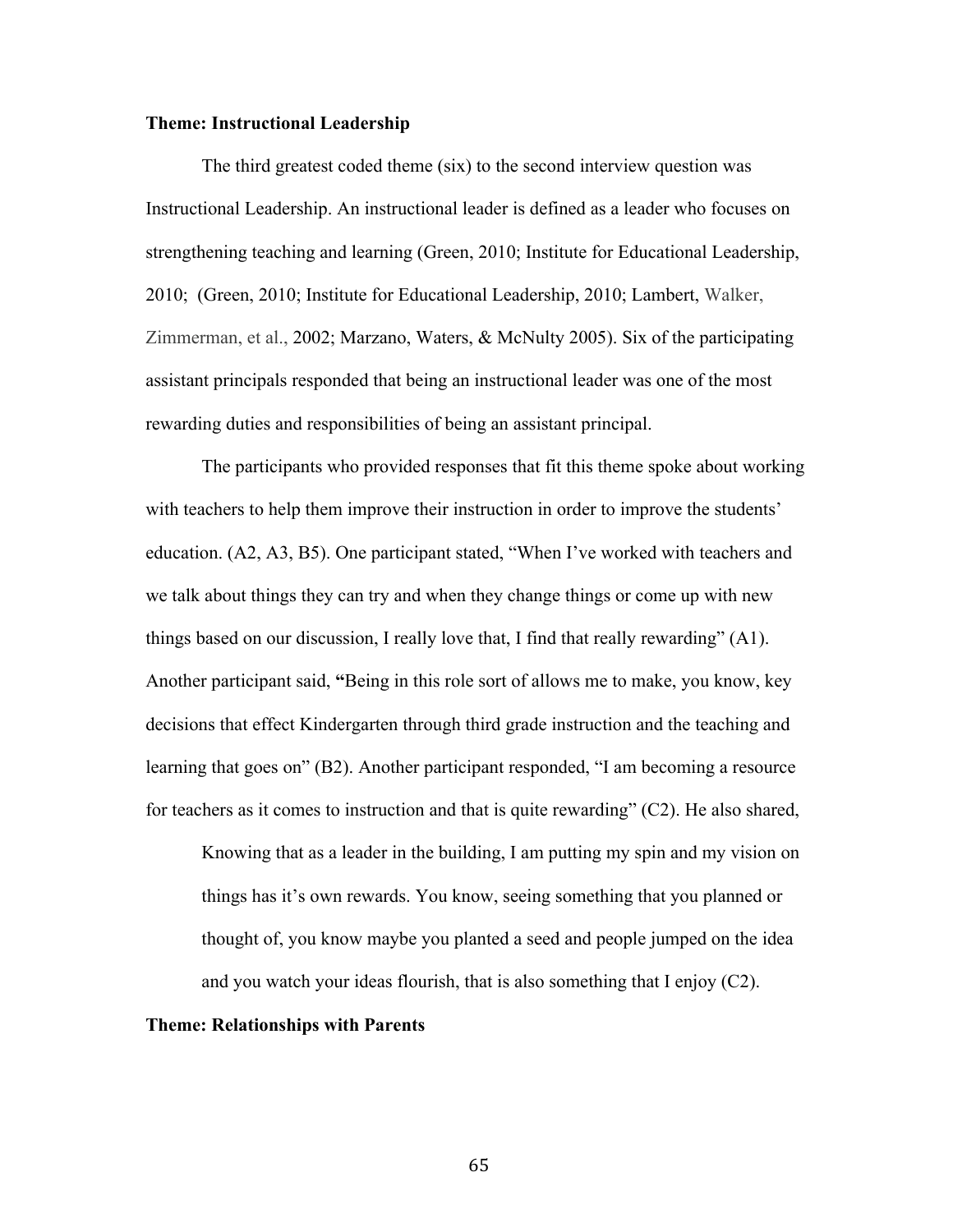One participating assistant principal responded that creating positive

relationships with parents was one of the most rewarding duty or task of an assistant principal. He said over the years he has dealt with situations that have

taken a turn for the better based on some of the things that we have kind of instituted…working closely with parents to help the family develop some type of a plan within the household…whoever they might be, so that's kind of rewarding too (B3).

# **Managerial**

One of the participating assistant principals responded that managerial tasks were some of the most rewarding duty or task of an assistant principal. She stated, "I like to do scheduling. I like to do problem solving…I like managing the day to day, the little things for people, being a resource and a support for the staff, so that their needs can be met" (B1).

Table 9

| Question 3: What are the most important job requirements of a principal? |                        |                                                  |
|--------------------------------------------------------------------------|------------------------|--------------------------------------------------|
| Theme                                                                    | Number of participants | <b>Assistant Principal Codes who</b>             |
|                                                                          | with a response which  | responded                                        |
|                                                                          | fits criteria          |                                                  |
| <b>Instructional Leadership</b>                                          |                        | A3, B1, B2, B4, B5, C1, C2                       |
| Communication                                                            | 6                      | B3, B5, C1, C2, C3, C4                           |
| Visionary Leadership                                                     | 5                      | A1, A2, B2, C2, B4                               |
| <b>Flexible Decision Maker</b>                                           | 5                      | A1, A3, B5, C2, C3                               |
| <b>Personnel Decisions</b>                                               | 4                      | A1, A2, B1, B2                                   |
| Managerial                                                               | 3                      | B <sub>5</sub> , C <sub>1</sub> , C <sub>2</sub> |
| Organized                                                                |                        | C2                                               |

The third interview question was What are the most important job requirements

of a principal? This question had seven coded themes. The themes that encompassed the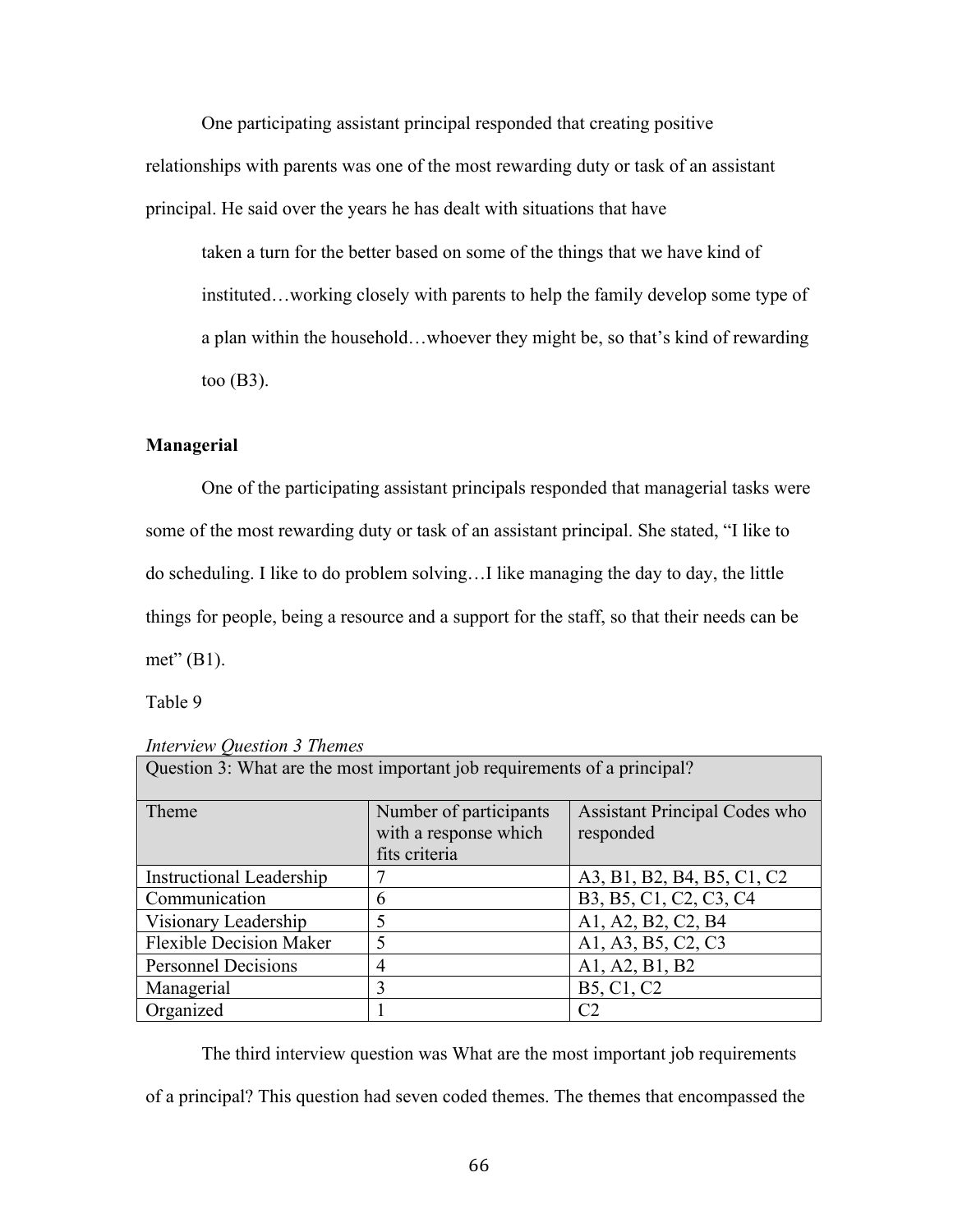responses for this interview question included, Instructional Leadership, Communication, Visionary Leadership, Flexible Decision Maker, Personnel Decisions, Managerial, and Organized. Each of these themes is described.

## **Theme: Instructional Leadership**

There were seven participating assistant principals who provided responses that fit the theme, Instructional Leadership. An instructional leader is defined as a leader who focuses on strengthening teaching and learning (Green, 2010; Institute for Educational Leadership, 2010; Lambert, Walker, Zimmerman, et al., 2002; Marzano, Waters, & McNulty 2005). Seven of the participating assistant principals responded that being an instructional leader was one of the most important job requirements of a principal.

Several of the participants responded that an important responsibility of the principalship is to work with and support all members of the school (A3, B1, C1). B4 described the principal she works for as a "true teacher." Another participant shared that a principal has the responsibility of being knowledgeable about what is happening in the building, in education globally and knowing about their community (C2). On top of this knowledge base, one participant said the principal is responsible for setting the "expectations about kids, expectations about learning and the kind of things that are going to happen in the classroom in terms of um instruction, in terms of the social and emotional growth" (B2). Another participant shared a similar perspective, "a principal must be in classrooms improving instruction, making sure that, you know, the proper instruction is taking place" (B5).

Other participants also described the role of principal as a supporting role to benefit instruction. "The important requirements of a principal, I feel is that of a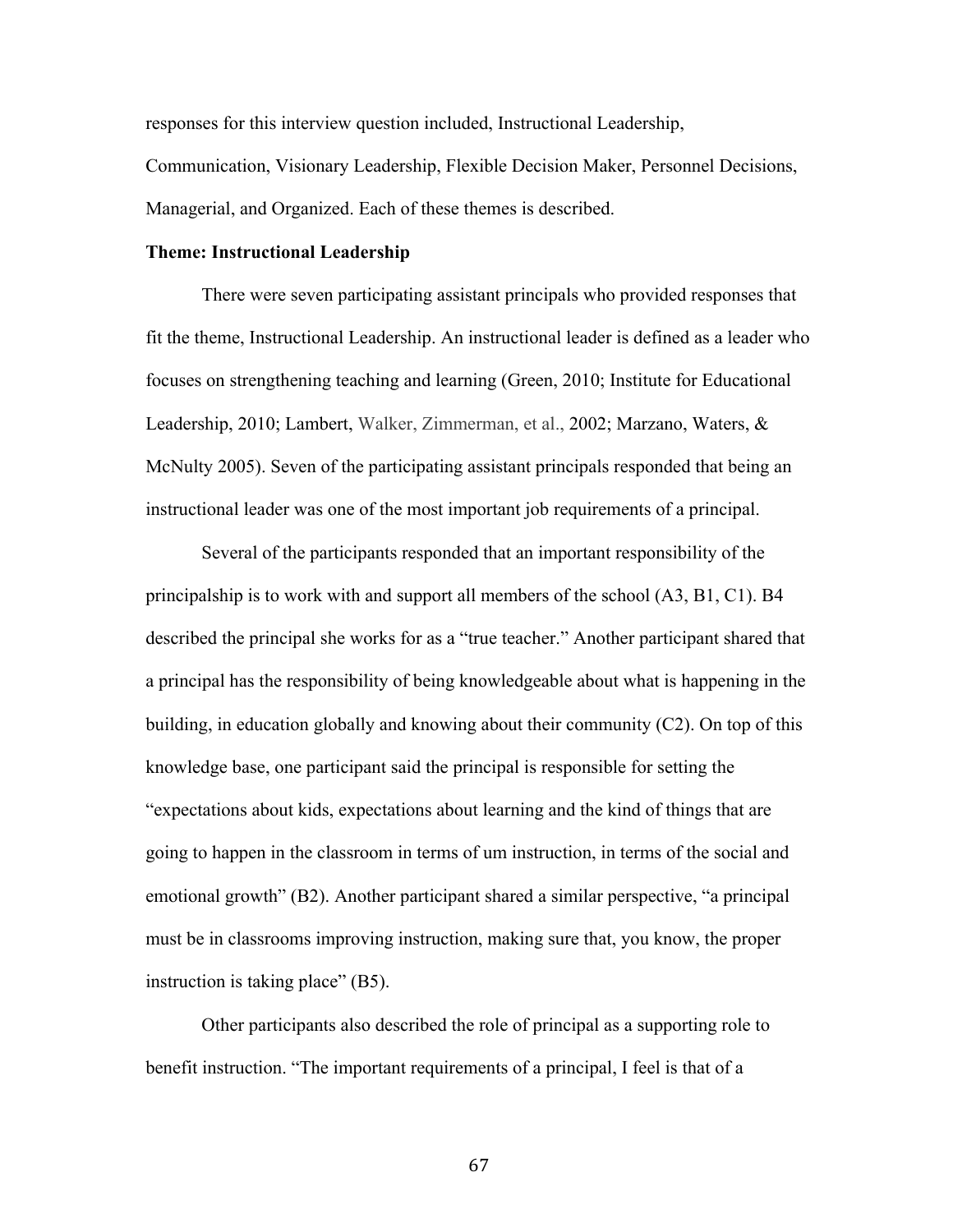supporting role, to support the teachers, the students, support the assistant principals" (A3). It was also expressed that "one of the most important things is to retain and support your staff that are doing a great job" (B1). In order to do this, B1 said providing teachers with professional development is essential, "which is something I don't think that we, we have a difficult time managing that" (B1).

### **Theme: Communication**

Six of the participating assistant principals responded that communication was one of the most important job requirements of a principal. Two participants described the importance of a principal being able to communicate because they "have to be in touch with all of the elements that make up the district" (C1, C2). C1 described this as a "more global vantage point where they get to sort of work with multiple facets and make connections between them." Participant B5 described that it is the responsibility of the principal to handle and communicate the serious issues. "When it deals with communication with the superintendent on different issues that are taking place within the district, the principal handles all of those phone calls if it is a more serious issue" (B5).

It was also expressed that part of communication is developing relationships to get the job done.

I would say communication is important because you have to develop relationships. You have to develop sound relationships with kids and sound relationships with families, teachers and everything because you're sometimes the go between. I would say communication would be up there as a priority (C4).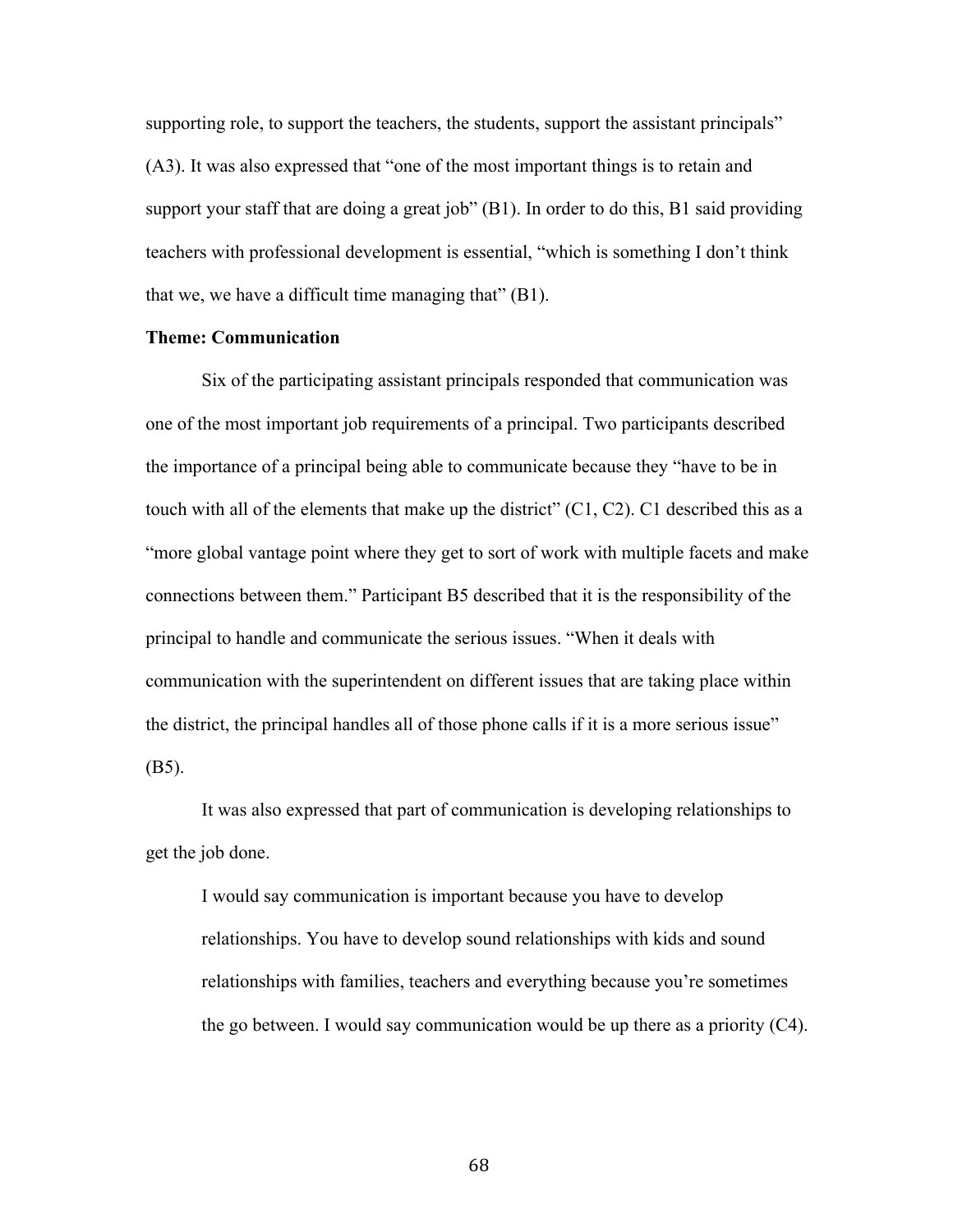Participant C3 also described the ability to communicate as an important function of a principal. This participant said the importance of communication and "being able to be humble enough to reach out to your colleagues and other administrators for assistance to find better ways and easier ways to do things, that's part of communication." Another participant stated, "Being able to delegate responsibilities is extremely important, the ability to communicate" (B3).

## **Theme: Visionary Leadership**

Five of the participating assistant principals provided responses that fit into the Visionary Leadership theme. They indicated that having a vision as a principal was also one of the most important job requirements of the principalship. Visionary Leadership is defined as the ability to set the tone for the school, establish the climate of a school and communicate and influence the faculty of the school towards a shared vision (Covey, 1990, Green, 2010; Rubin 2009).

One participant said that a principal must, **"**make everything kind of come together because it is a big puzzle and you have to make sure the pieces kind of fit" (A1). In order to do this, C2 said that a principal must first have a "strong vision" and "be able to communicate that vision." Another participant said, "A big goal for a principal is to have a vision and to see how all the pieces or components between the students, the staff, the community, how they relate to one another"  $(A2)$ . Similar to  $A1$ 's response, participant B2 stated, "The principal sets the tone for the whole building…you know, the message they are sending." To further illustrate the importance of setting the tone for the building, one participant said, "What I see as one of the most important responsibly of the principal is creating the culture…the little details and the big details,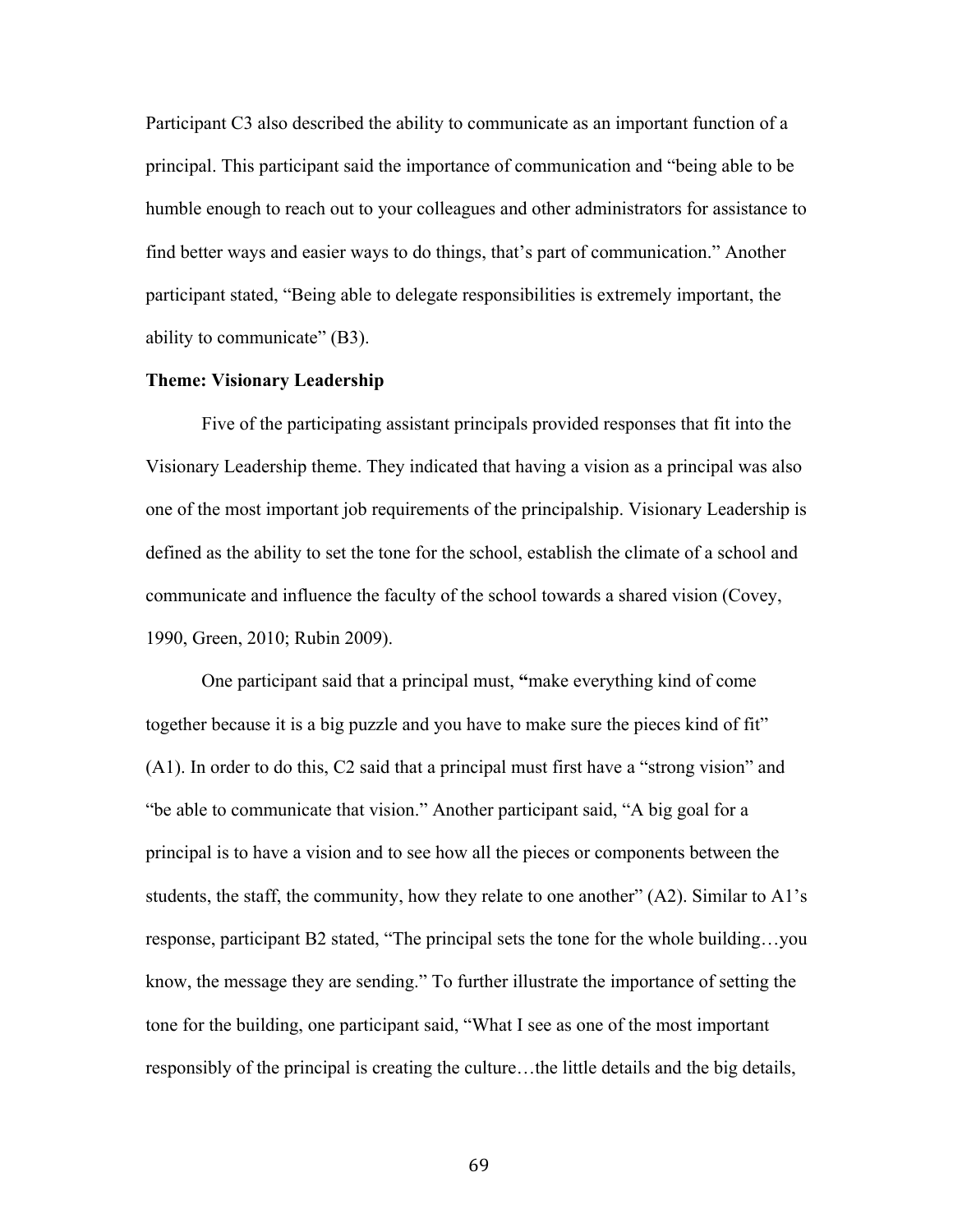but if the culture of the school is not healthy, safe and productive, all of the other stuff can't kind of fall into place" (B4).

# **Theme: Flexible Decision Maker**

Five of the participating assistant principals responded that being a flexible decision maker was one of the most important job requirements of a principal. One participant stated, "One of the most important job requirements is to be an open decision maker for the entire building globally" (A3). It was described that a principal has the responsibility of dealing with the heavy stuff (B5), while knowing how to be really flexible (A1) in order to problem solve (C3). Similarly, another participant stated, "I think a good leader is someone who is great with people and somebody who is not overly ridged" (C2).

### **Theme: Personnel Decisions**

Four of the participating assistant principals responded that dealing with personnel decisions was an important job requirement of a principal. One participant discussed how the tenure laws and determining whom to retain was very difficult. "The way the tenure system is right now, when you're, um doing your observations of your non-tenured staff, you want to try and support them and try and make decisions as to whether they should be retained or not" (B1). Another participant discussed the importance of retaining and placing personnel as important human resource decisions. "For example, our financial resources and sort of our personnel resources and to make the decisions of who we should put where" (B2). "I think that interpersonal skills are really vital to be able to be a successful principal because you really are balancing personalities in staff and teachers and students and families and the community" (A1).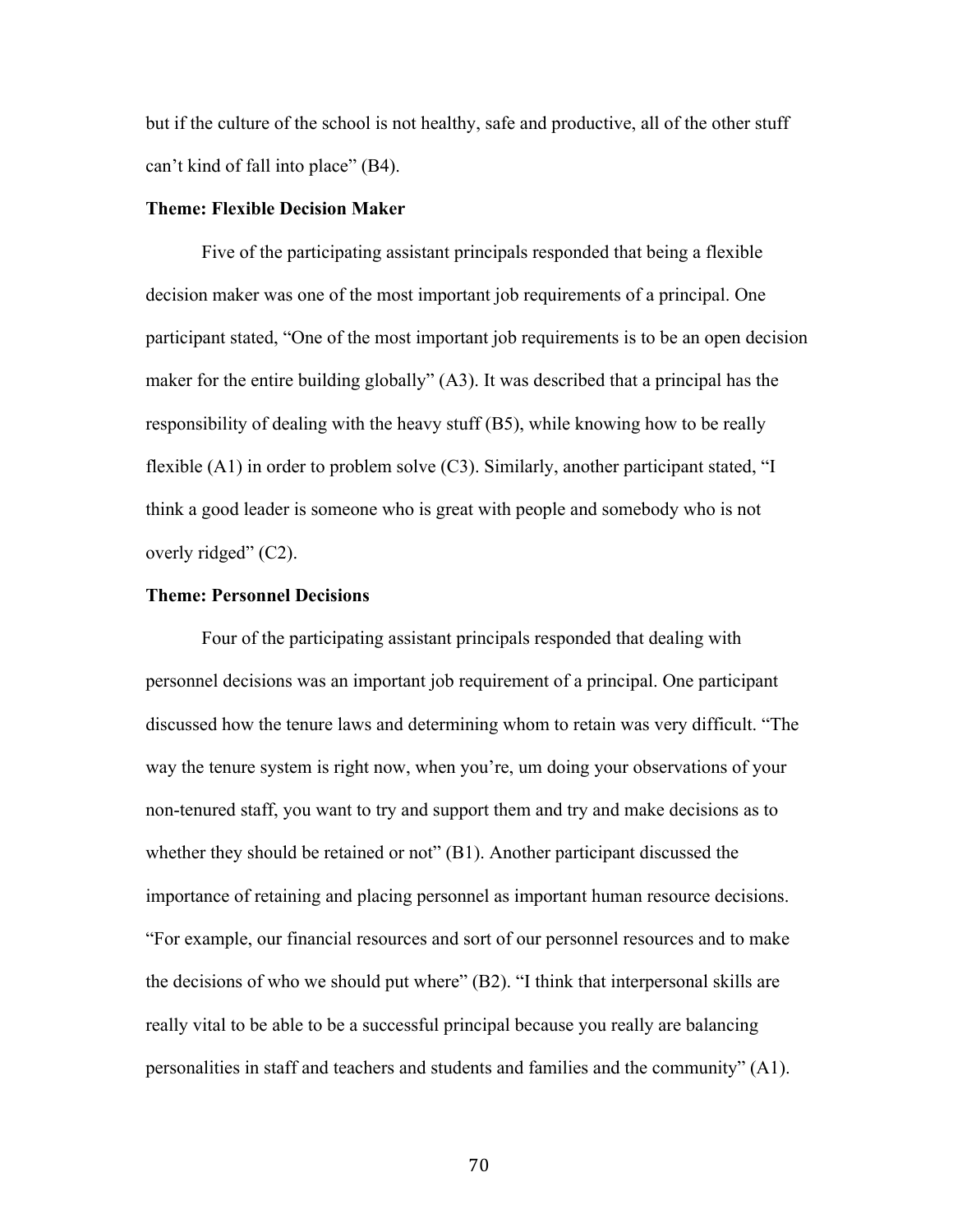A2 also described the importance of personnel decisions as "Knowing where people's strengths and then areas of support are, and then helping them to move forward to improve themselves, thereby improving the institution as a whole."

### **Theme: Managerial**

Three of the participating assistant principals responded that dealing with managerial issues were important job requirements of the principalship. Theme Managerial describes the role of providing the necessary resources, dealing with paperwork, budgeting, scheduling and dealing with the day-to-day operations of a school.

Participant C2 stated that an important responsibility of the principalship is being able to "deal with the day-to-day trials and tribulations." Another example of the managerial responsibilities of the principalship is "Making sure that teachers are, you know, have the necessary tools that they need to deliver purposeful and meaningful instruction" (B5). A third participant stated that a principal's responsibility, "includes budgeting and scheduling and includes some of the logistical pieces of being a school leader and so I think that might be the most important" (C1).

### **Theme: Organized**

One of the participating assistant principals responded that being organized was the most important job requirement of a principal. "They have to be organized… I think that they have to be organized and have follow through and have strong pre-planning and execution and debriefing" (C2).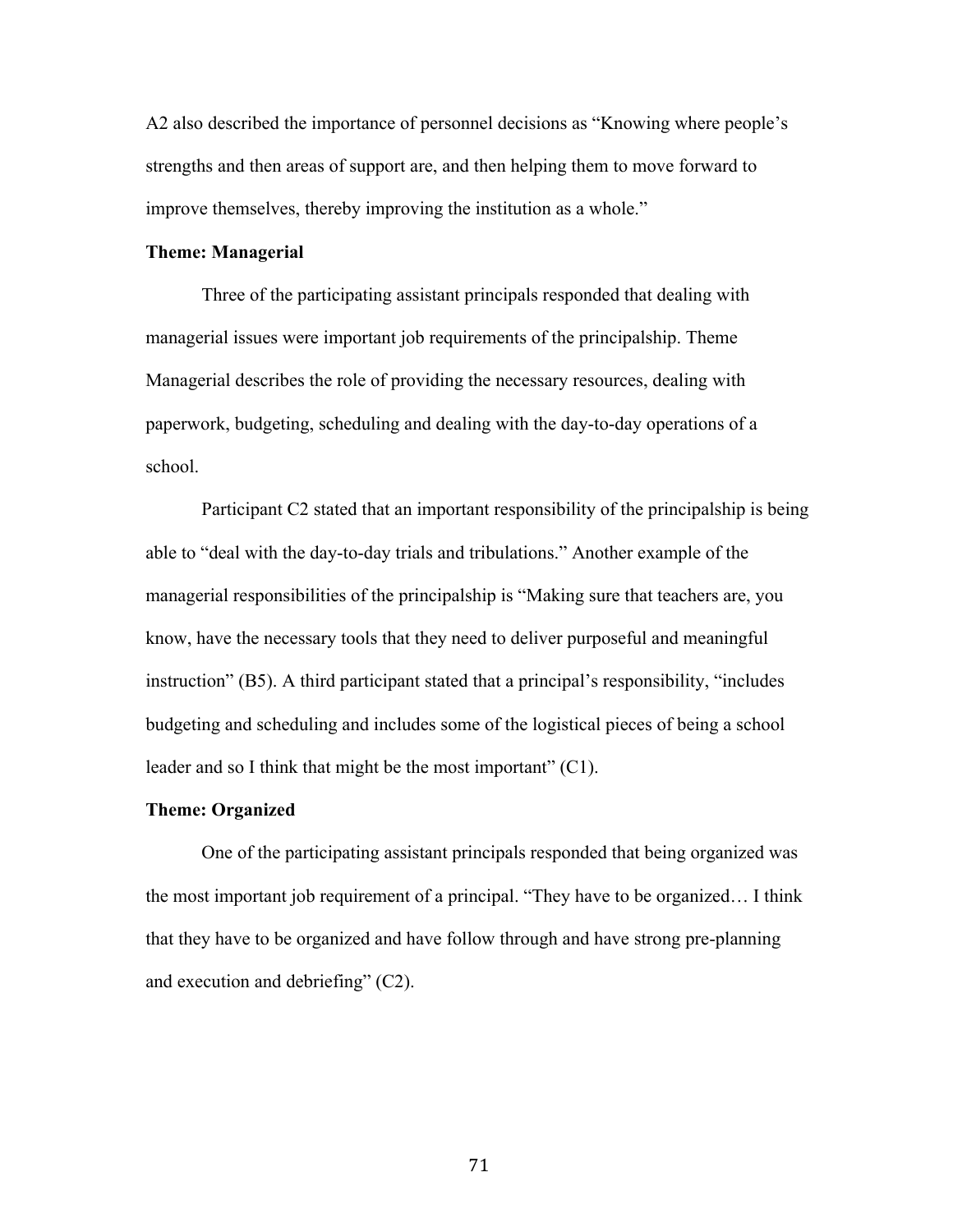### Table 10

| Question 4: What are the most difficult duties/tasks of a principal? |                                                                  |                                                   |
|----------------------------------------------------------------------|------------------------------------------------------------------|---------------------------------------------------|
| Theme                                                                | Number of participants<br>with a response which<br>fits criteria | <b>Assistant Principal Codes who</b><br>responded |
| Time                                                                 | 5                                                                | A2, B2, B3, B4, C1                                |
| <b>Difficult Parents</b>                                             | 4                                                                | A1, A3, B1, B5                                    |
| Managerial                                                           | $\overline{4}$                                                   | A1, A2, A3, B4                                    |
| <b>Personnel Decisions</b>                                           | 3                                                                | B <sub>2</sub> , B <sub>3</sub> , C <sub>3</sub>  |
| Communication                                                        | $\overline{2}$                                                   | A2, B5                                            |
| Responsibility                                                       | $\overline{2}$                                                   | A3, C2                                            |
| <b>Instructional Leader</b>                                          |                                                                  | B <sub>5</sub>                                    |
| Politics                                                             |                                                                  | C <sub>3</sub>                                    |
| Discipline                                                           |                                                                  | A1                                                |

#### *Interview Question 4 Themes*

The fourth interview question asked, What are the most difficult duties/tasks of a principal? This question had nine coded themes. The themes that encompassed the responses for this interview question included, Time, Difficult Parents, Managerial, Personnel, Communication, Responsibility, Instructional Leader, Politics and Discipline. Each of these themes is described.

## **Theme: Time**

Five of the participating assistant principals responses fit the theme, Time. I have defined the theme time for this study as the amount of hours principals work each week, the lack of time during the day to accomplish all of the responsibilities due to vast job description of the principalship and the difficulty of balancing work and life.

One participant said, "Late nights or work on the weekends" was one of the most difficult duties of the principalship (B4). Other responses expressed the lack of time to accomplish the job responsibilities of the principalship. Due to the lack of time in the day, it was described that it was difficult to keep all the balls up in the air (A2, B2). "I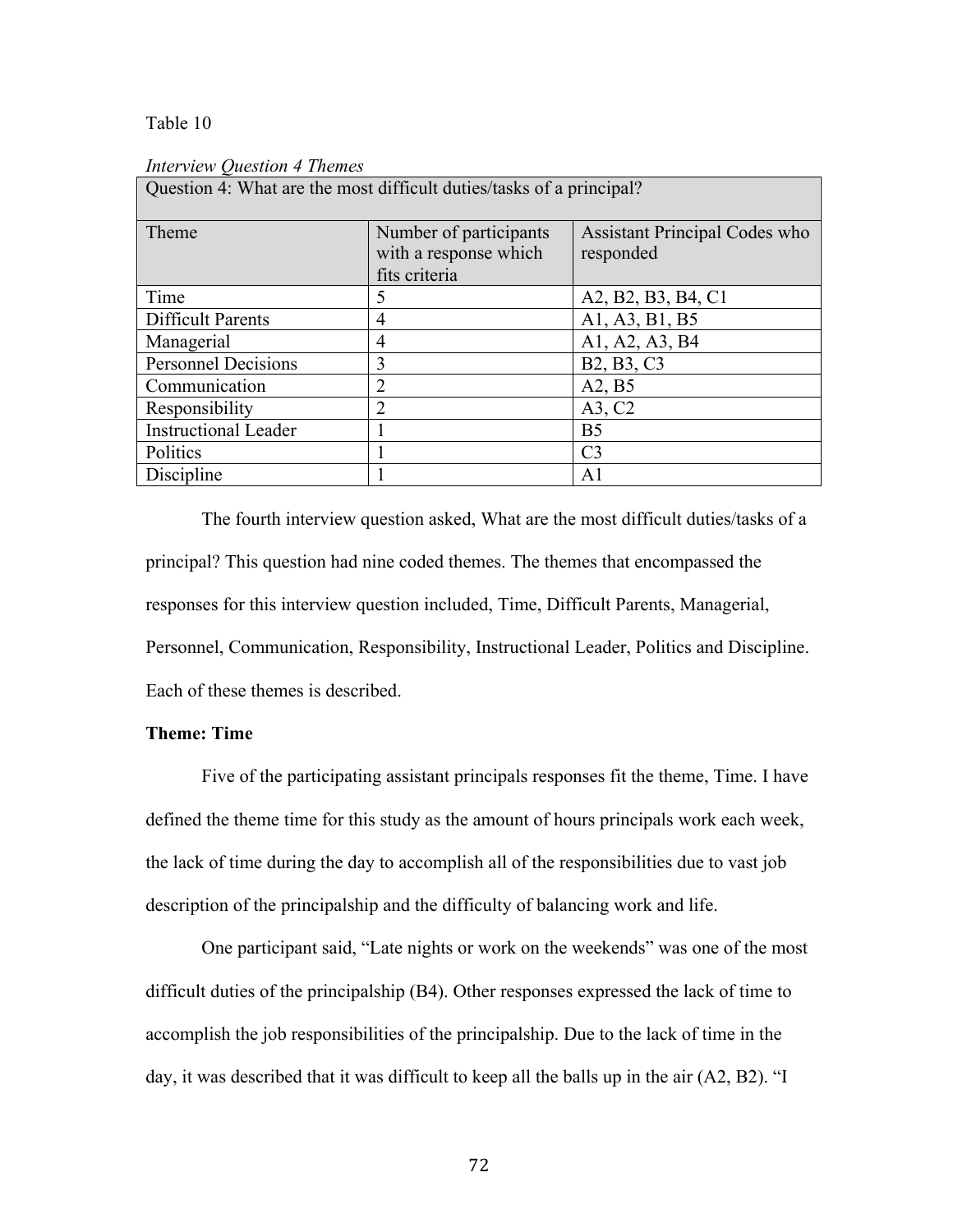have to say time... there is never enough time in the day to do the things that you need to do… So I guess time management probably sometimes would be the most difficult thing"  $(B3)$ .

Another participant discussed the importance of being visible during the day, but because of the workload and lack of time, being visible was one of the most difficult duties of a principal,

I think being visible is the most difficult. Um it's so easy to sit down and take care of the paperwork during the 9. I wish it was 9, during the 7 to 3 time period it is so easy to say I am going to write this report now and it is harder to say I am going to write that report at three o'clock…. Sacrifices to life because life for you also starts at three o'clock and so how you manage to balance that? That has been something that I have been challenged with my whole career because you only get face time with the kids, you know, um from seven to three and how you balance that with your responsibilities of getting your tasks done. While I think it is very important to be visible, I think it is also very challenging (C1).

# **Theme: Difficult Parents**

Four of the participating assistant principals responded that dealing with difficult parents proved to be one of the most difficult duty or task of a principal. They stated that dealing with difficult or unreasonable parents, and families made the job of principal very difficult (A1, A3, B1, B5).

#### **Theme: Managerial**

Four of the participating assistant principals responded that dealing with managerial issues was one of the most difficult duty or task of a principal. Theme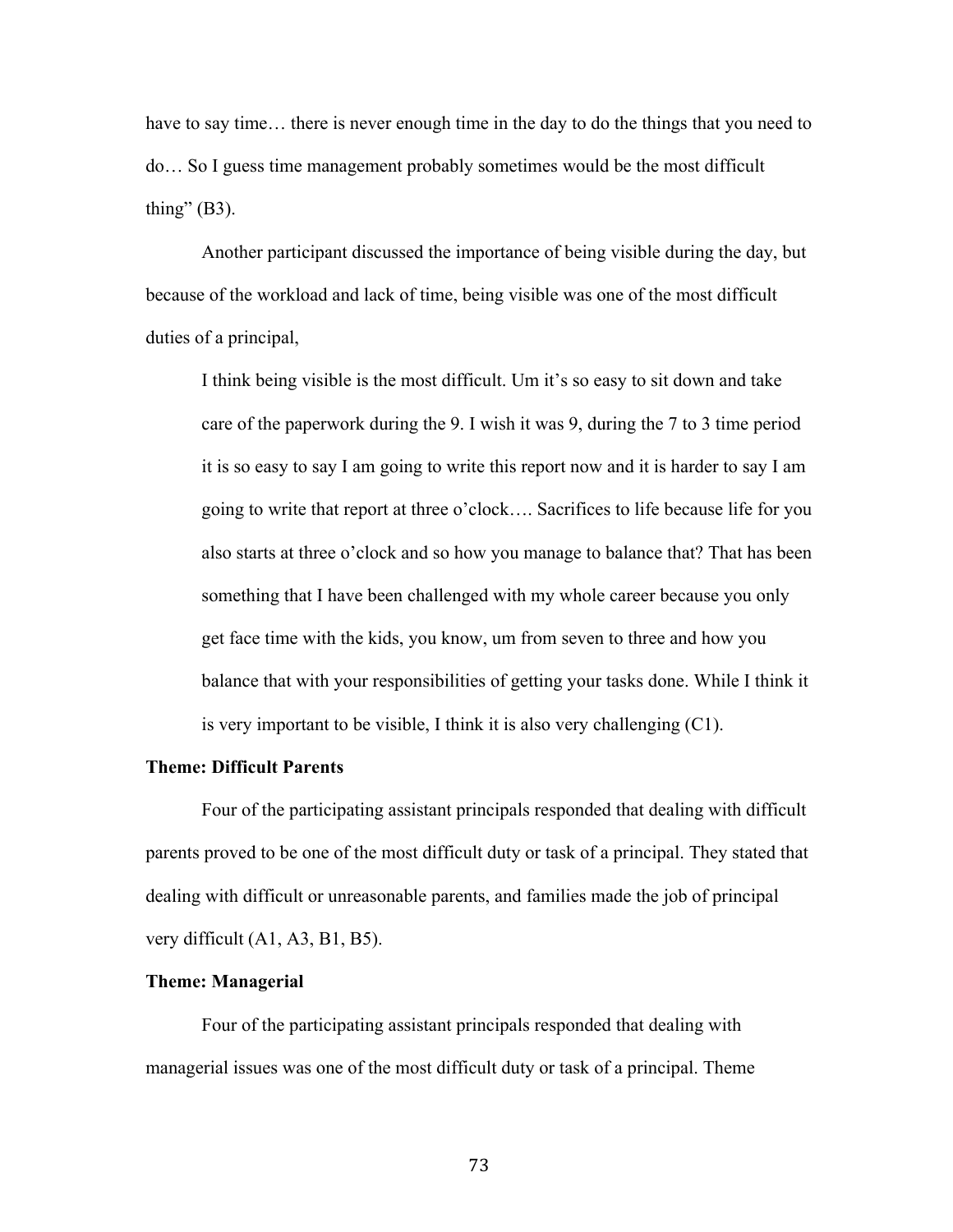Managerial describes the role of providing the necessary resources, dealing with paperwork, budgeting, scheduling and dealing with the day-to-day operations of a school.

Several participating assistant principals responded that paperwork was a most difficult duty or task of a principal. One participant stated, "Emails and all this stuff that keeps you in your office… Sometimes I think principals are bogged down with a lot of minutia from parents, from central office" (A2). Similar to A2, participant B4 responded,

I think that there is paperwork that sometimes can be a big part of the job… I feel like there is always going to be paperwork that needs to be done. Um and there is always going to be the time of responding to emails (B4).

Participant A3 shared that another difficult task of a principal is managing the budget. Another participant responded that facility management was a most difficult duty or task of a principal. She expressed that at her school they lack resources,

We don't have the facilities that we need to do what we need to do and there is not a lot that we can do about that. I can't come in earlier tomorrow to add a new classroom or two on. Umm, we don't have the space that we need, we don't have the storage that we need and we have to work very creatively, teachers have to be really flexible and cooperative with each other just to be able to do what we need to do to get done and it is really not optimal in that way. So I would say that would be my second biggest challenge (A1).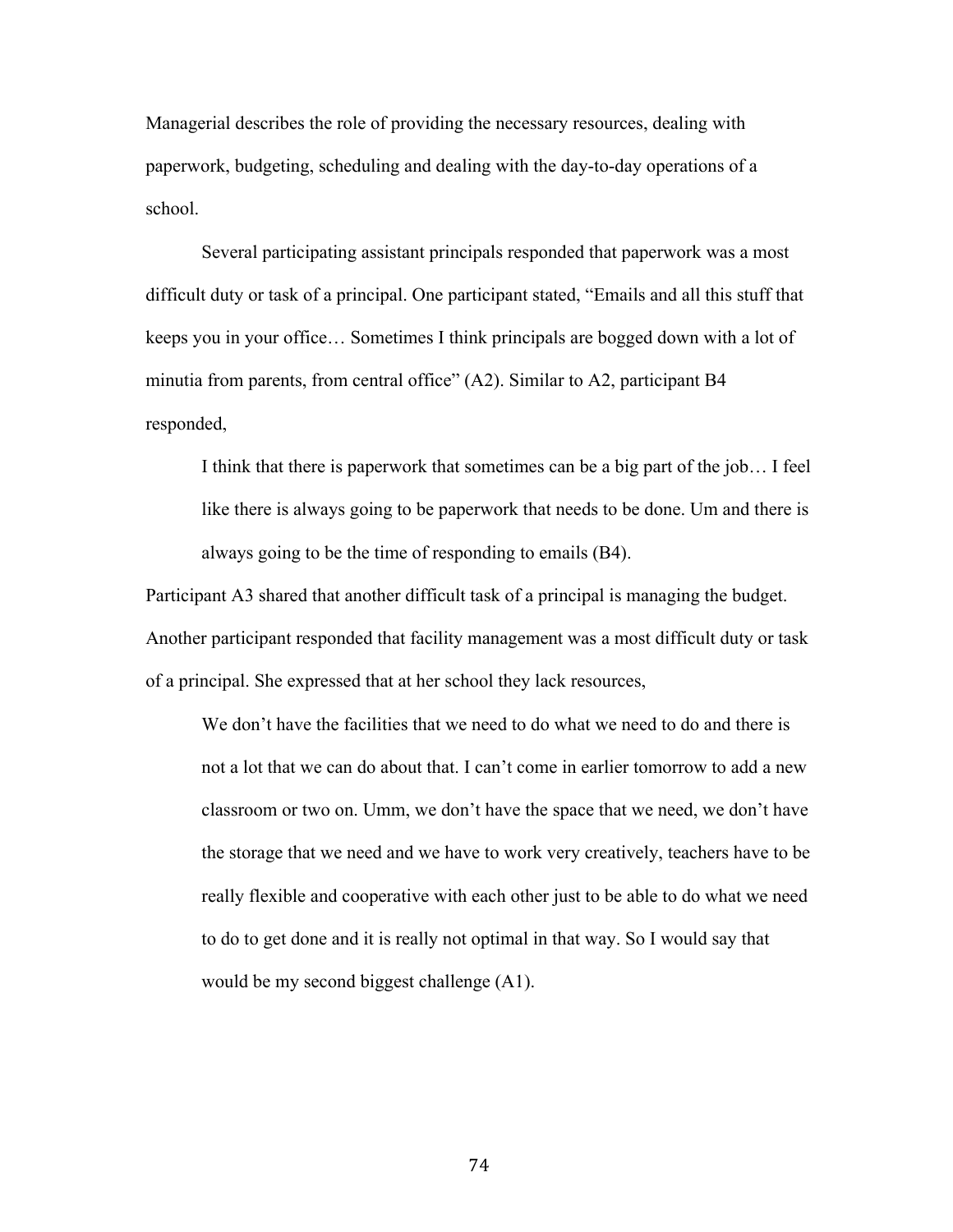## **Theme: Personnel Decisions**

Three of the participating assistant principals responded that personnel decisions were some of the most difficult duties or tasks of a principal. One participant stated I guess I would say, um working with teachers who are not up to the level or up to the expectations that we want or at the place we want them to be and they're tenured… I think working with a teacher who (a) could be difficult or (b) does not have the capacity to sort of do the work that we are asking them to do (B2). B3 expressed similar concerns. He said,

I would say personnel decisions sometimes are tuff decisions to make. You know whether or not you are going to rehire a person, you need to fire a person, let someone go, um, creating an action plan for a teacher….That would be some of the tougher decisions to make (B3).

Aligned with the participants B2 and B3, participant C3 expressed that reprimanding personnel can be very difficult at times. "I would also imagine that the human resource piece in reprimanding and dealing with, you know people the same age or younger than you, teachers in the building and do that in a professional way could be very challenging" (C3).

## **Theme: Communication**

Two of the participants responded that communication was one of the most difficult duty or task of a principal. For this theme, I have defined communication as keeping all stakeholders (parents, teachers, community, boards of education, students, and central office) informed. One participant stated that communicating and "Keeping your stakeholders, keeping all of your stakeholders in the loop" is a difficult task of the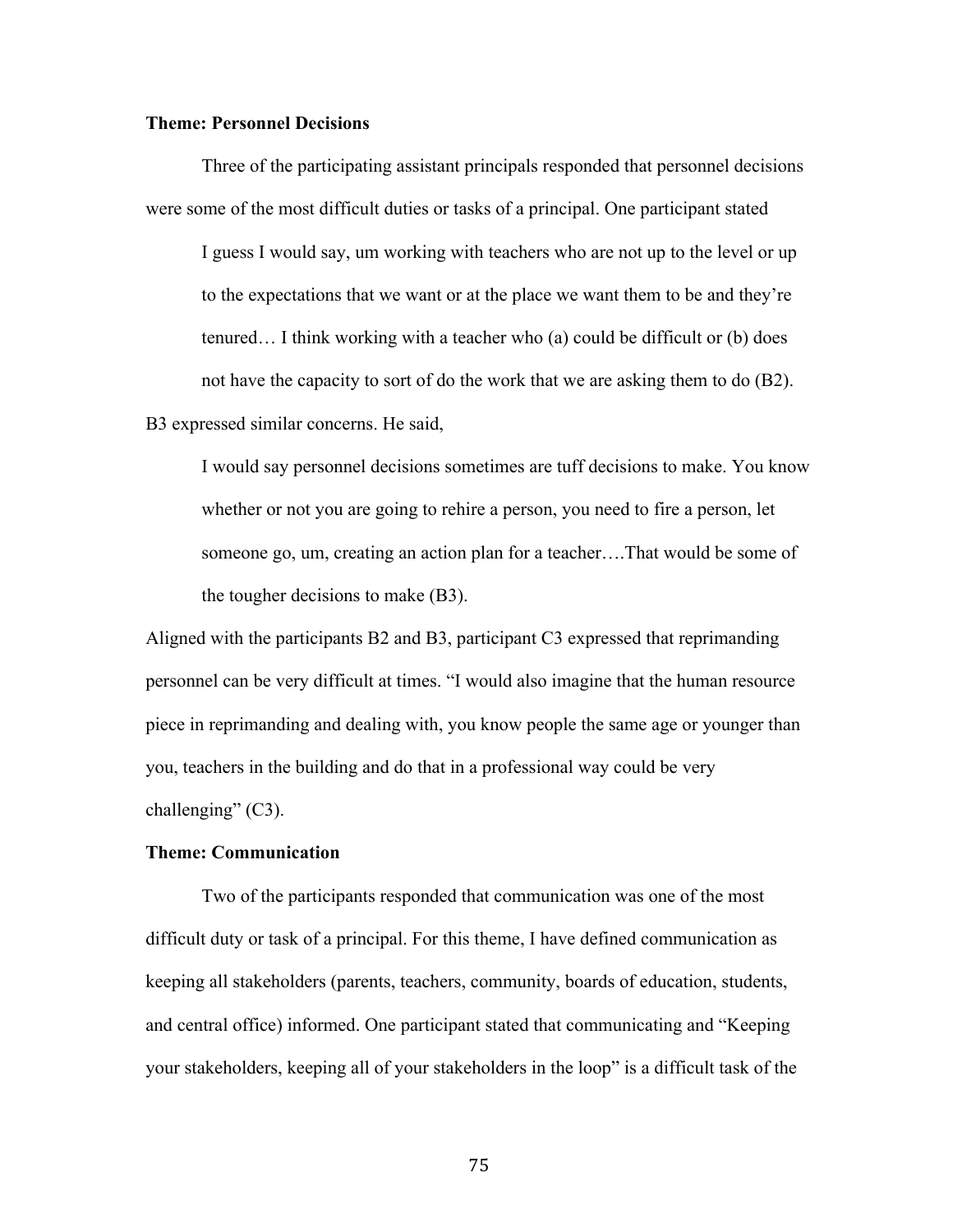principalship (B5). A second participant said, "I think communication is hard…. We need the support from central office administrators as well as clear communication and sometimes that is not always prevalent" (A2).

### **Theme: Responsibility**

Two of the participants responded the high level of responsibility that comes with the role was a difficult duty or task of a principal. One participant stated, "I think that the notion that the buck stops with you outside of the superintendent is in itself, pretty daunting" (C2).

### **Theme: Instructional Leader**

One of the participating assistant principals responded that being an instructional leader was one of the most difficult duty or task of a principal. An instructional leader is defined as a leader who focuses on strengthening teaching and learning (Green, 2010; Institute for Educational Leadership, 2010; Lambert, Walker, Zimmerman, et al., 2002; Marzano, Waters, & McNulty 2005). Participant B5 said, "Making sure that curriculum is aligned…Making sure that the teachers are teaching to the standards….Making sure that the teachers are differentiating instruction and meeting the needs of all learners" is a very difficult job requirement of the principalship.

## **Theme: Politics**

One of the participants responded that dealing with the political nature of the job was one of the most difficult duty or task of the principalship. In the political arena, a principal has to work with all stakeholders (parents, teachers, community, boards of education, students, and central office). This participant expressed how this is a very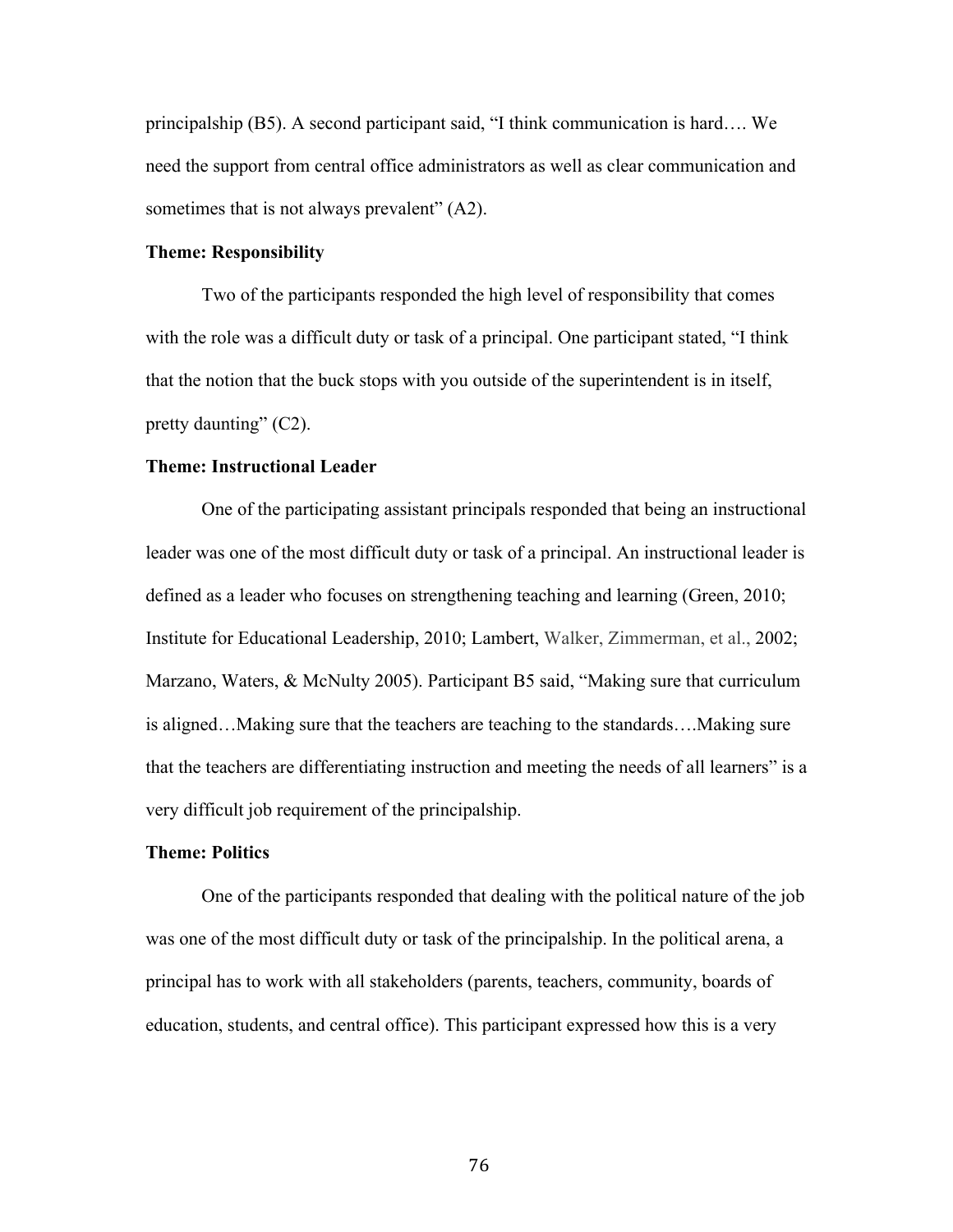difficult task for a principal. He said, "I would say the political nature of the job could be

tiring"  $(C3)$ .

# **Theme: Discipline**

One of the participating assistant principals responded that dealing with

discipline was one of the most difficult duty or task of a principal. A1 said, "Dealing

with challenging issues or behaviors we are trying to solve" is a very difficult task of the

principalship."

Table 11

*Interview Question 5 Themes*

Question 5: What are the factors that motivate and inspire Assistant Principals to pursue employment as a Principal?

| Theme                                                | Number of participants<br>with a response which fits<br>criteria | <b>Assistant Principal Codes</b><br>who responded                 |
|------------------------------------------------------|------------------------------------------------------------------|-------------------------------------------------------------------|
| Next Step                                            | 7                                                                | A1, A2, A3, B2, B4, B5,<br>C4                                     |
| Positive Experience as<br><b>Assistant Principal</b> | 6                                                                | A2, A3, B4, B5, C1, C2                                            |
| Leadership Aspirations to<br>Make a Difference       | 6                                                                | A2, B2, B3, C2, C3, C4                                            |
| Gaining Confidence                                   | 4                                                                | B <sub>5</sub> , C <sub>2</sub> , C <sub>3</sub> , C <sub>4</sub> |
| <b>Financial Incentives</b>                          | $\mathcal{D}$                                                    | A2, B1                                                            |

The fifth interview question asked, What are the factors that motivate and inspire Assistant Principals to pursue employment as a Principal? This question had five coded themes. The themes that encompassed the responses for this interview question included, Next Step, Positive Experience as Assistant Principal, Leadership Aspirations to Make a Difference, Gaining Confidence, and Financial Incentives. Each of these themes is described.

# **Theme: Next Step**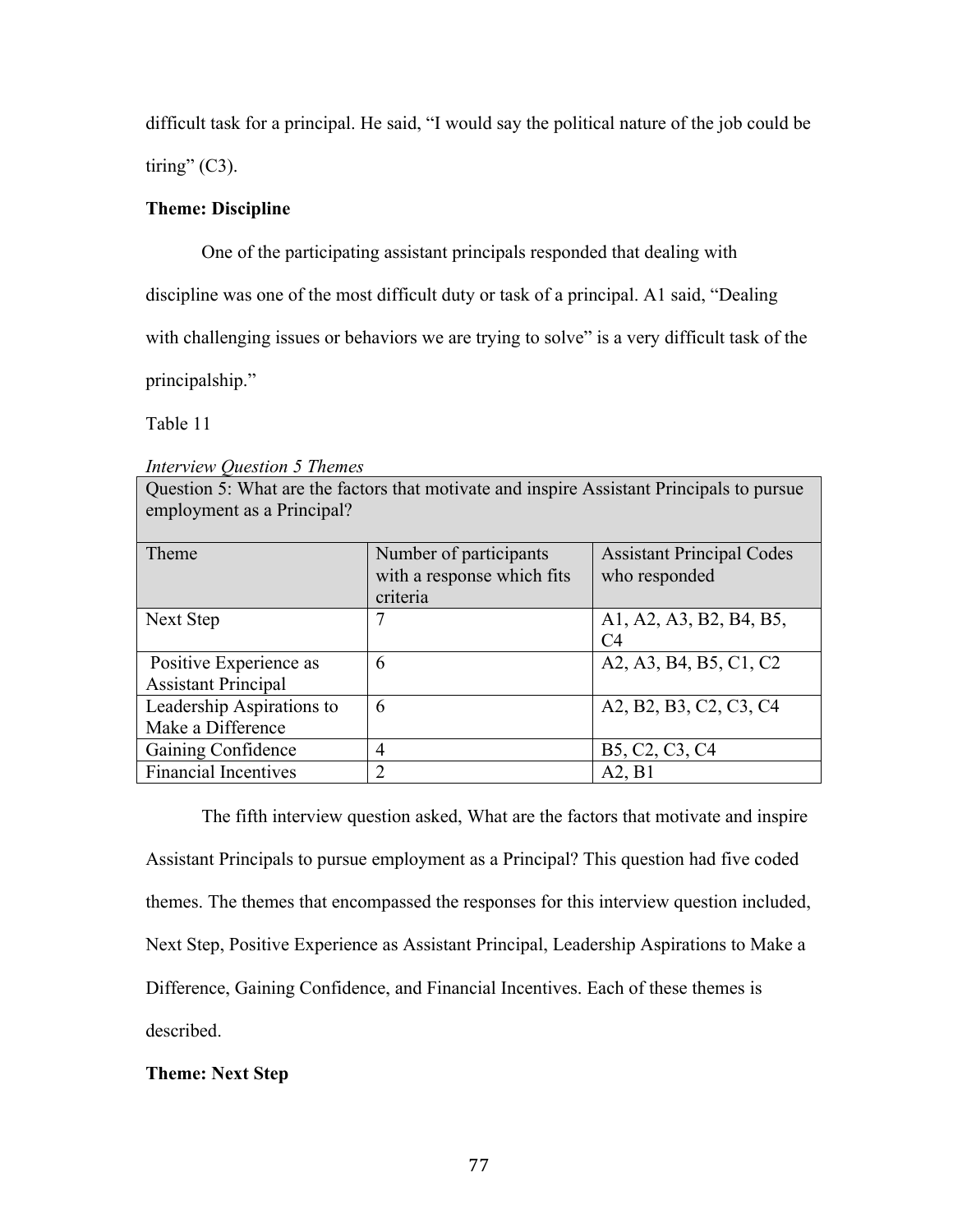Seven of the participants responded taking the next step was a factor that could motivate and inspire assistant principals to pursue employment as a principal. Theme Next Step describes assistant principal's desire for change, or growth in career to move up the career ladder. Several participants expressed that assistant principals may be ready to move on, ready for the next step  $(A1, A2, A3, B5)$ . One participant said, "I think that just some people just want to continue to, you know, their growth in education" (C4).

One participant shared, "I think for the most part, people come into the position knowing that they eventually want to lead their own school" (B2). Another participant shared, "You don't want to die a vice principal. You're being trained to be a principal some day, whatever that day may be, it might be 5 years, it might be 10 years, it might be 20 years, but at some point you are being trained to be the principal" (B4).

### **Theme: Positive Experience as Assistant Principal**

Six of the participants responded that having positive experiences as an assistant principal was a factor that could motivate and inspire assistant principals to pursue a principalship. Theme Positive Experiences as Assistant Principal describes pleasurable experiences in the role of assistant principal, while working with and learning from their principal who acted as a mentor. Several of the participants expressed how their assistant principalship was a training ground for the principalship because their principal mentored them. One participant said,

It is your prior experiences because perhaps you have known someone in your life who really impacted you in a certain way… I think of my current principal and just as a beginning teacher, she hired me and now I have the fortune to work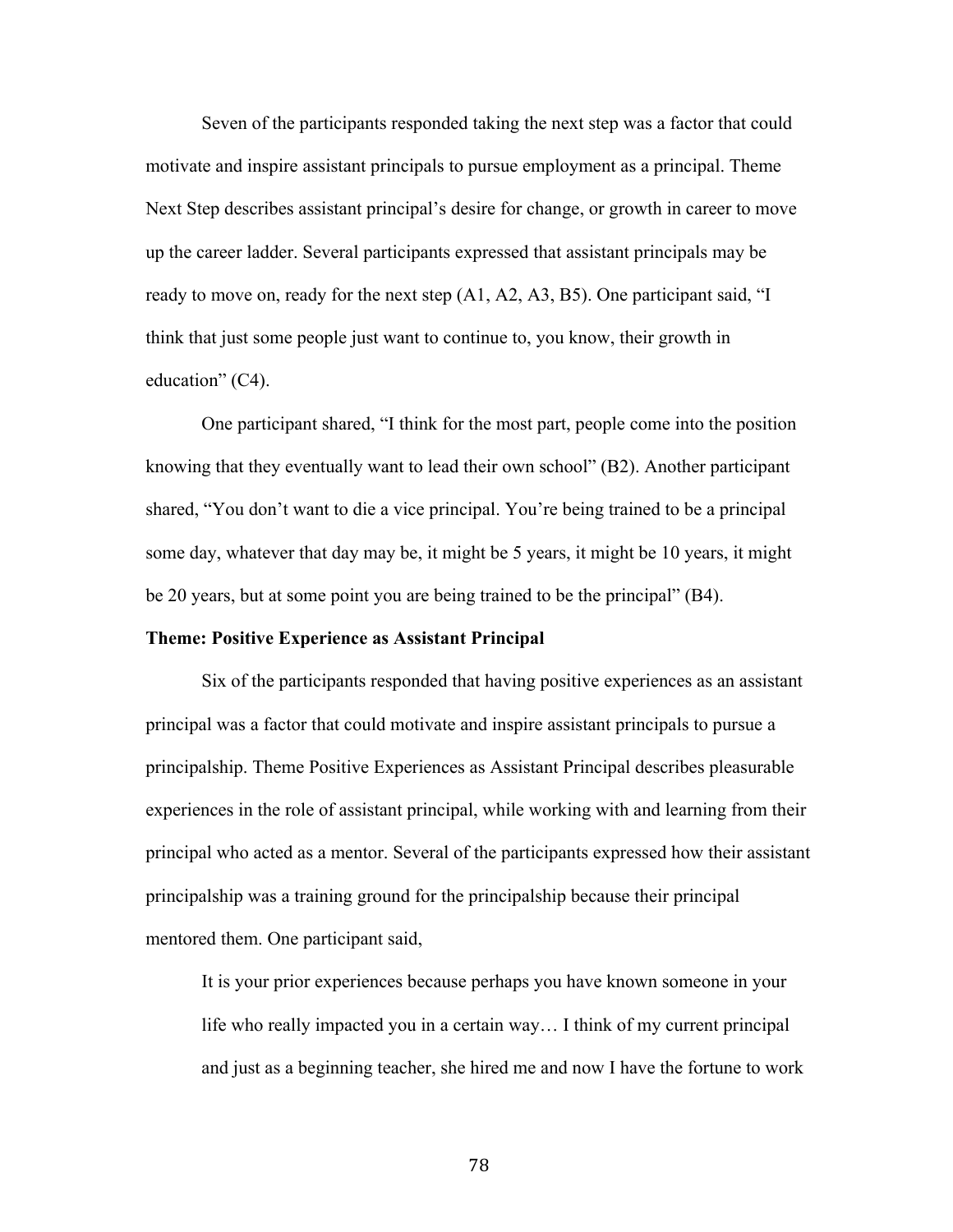under her and learn form her and just being, she is a mentor and that just makes me want to aspire to move further in my career (A2).

Another participant shared, "I think what motivates them is a strong partnership between them, the assistant principal and the principal, effective communication between them, shared responsibility" (C1). Participant B5 discussed the supportive relationship between the assistant principal and principal as a motivating factor,

I can diffidently see myself working under him for you know 5 years maybe more, but you know, I am learning a lot from him and taking a lot in from him and that motivates me to want to have my own building, you know, and do what he is doing and to teach somebody underneath me and so the fact that I have such a strong principal and someone that I respect that's a motivating factor for me to want to do what he is doing (B5).

Comparable to A2, C1, and B5, participants A3, and B4, expressed similar positive experiences. "I'm learning a lot by watching principals" (A3). "You know, you start to acquire how you handled different situations in the past and how you handle them moving forward to be fair and safe for everybody" (B4).

### **Theme: Leadership Aspirations to Make a Difference**

Six of the participating assistant principals responded that leadership aspirations to make a difference as being a factor that could motivate and inspire assistant principals to pursue a principalship. Theme Leadership Aspirations to Make a Difference describes assistant principal's internal motivation to aspire to be a principal who makes a difference by applying their vision and philosophy of education.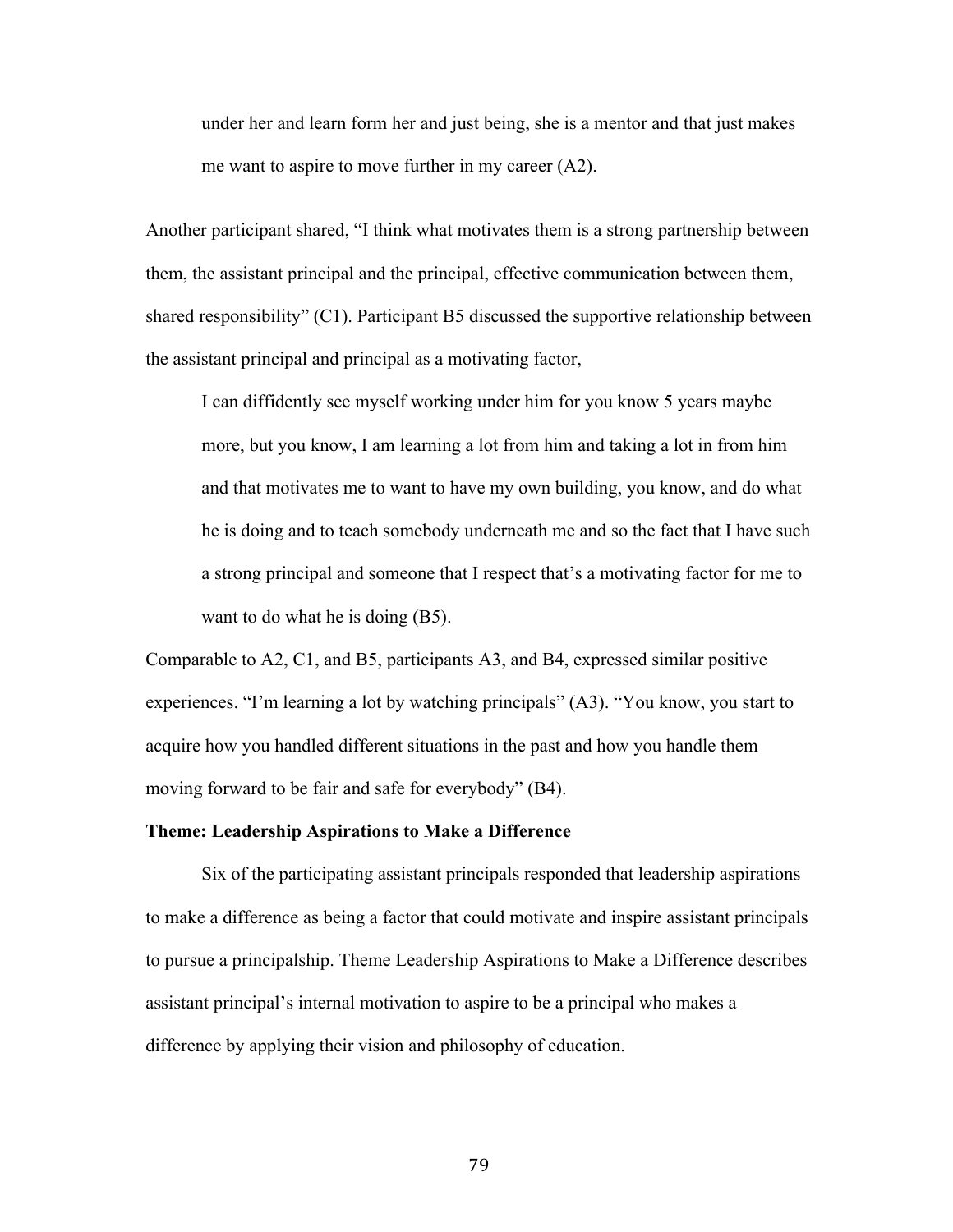When asked what motivates an assistant principal to pursue a principalship, one participant responded, "From my perspective the biggest factor would be just thinking that you can do things better or wanting to do things different" (C4). Another participant shared that an assistant principal moving into a principalship would allow them to,

Bond their vision and what they think, you know, how a school should run… Maybe they have their own ideas and they maybe would to do something a little differently and they um, realize that in the role that they are in they maybe cannot do that. So they want to do it, so they sort of move on to put themselves in a position where they can do it…. There comes a point where assistant principals get frustrated in terms of you know, I can only do so much here so I am going to move on  $(B2)$ .

Several participants also expressed the feeling that moving into a principalship would provide an opportunity to be a leader,

It comes down to the idea of leadership. Are you a person that wants to be a leader, a person that eventually one-day wants to run your own building? You know, I say to myself do I have the qualities to run a school effectively?...I think it is the idea of ambition the idea of leadership (B3).

Another participant stated, "I think it is good to be more egocentric. You think you can change things, you think you can do things better….Fulfilling that, what you are supposed to do, that drive, that goal that you might have had when you started that trip"  $(C3)$ .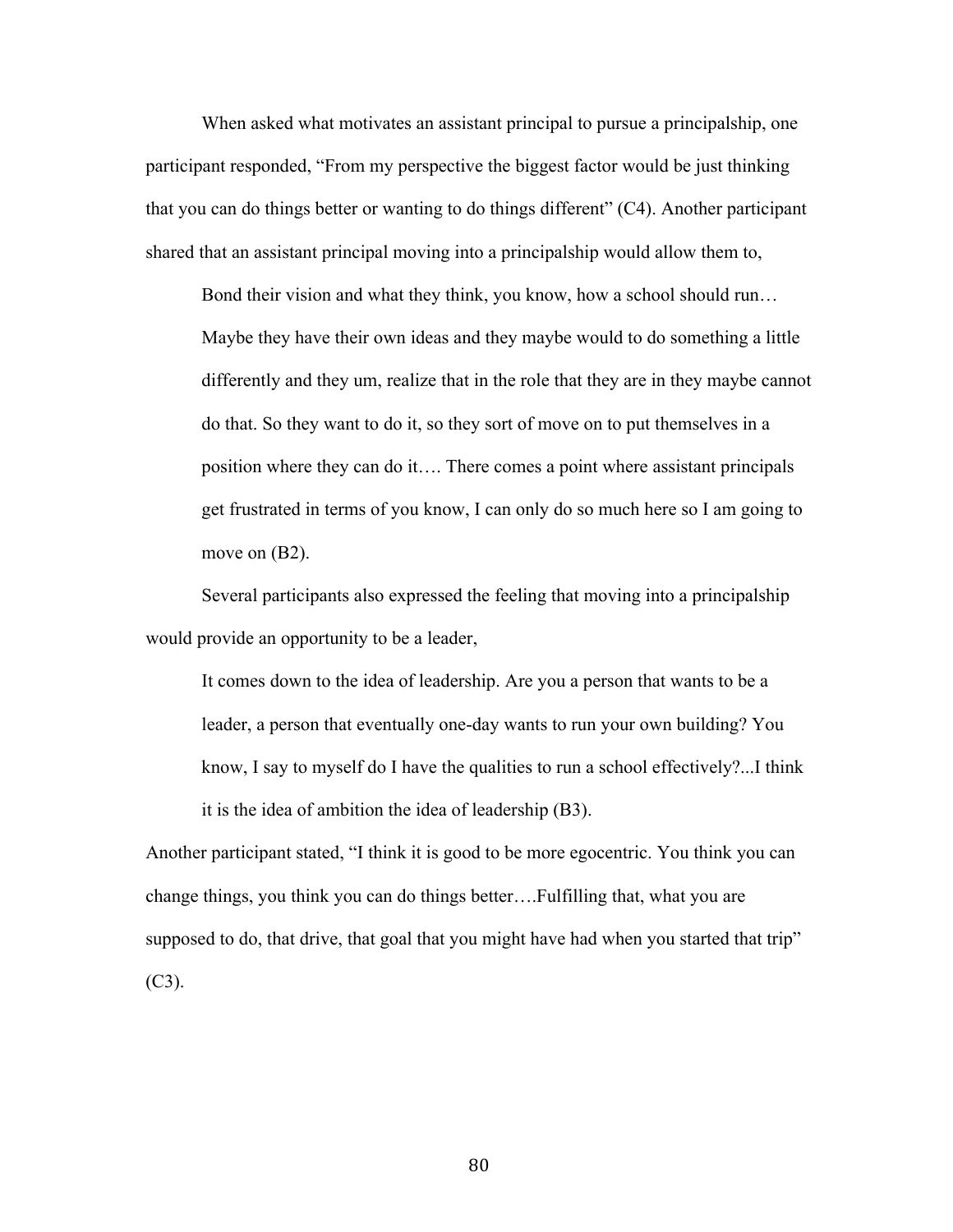## **Theme: Gaining Confidence**

Four of the participants responded that as assistant principals gain confidence they could become motivated and inspired to pursue a principalship. One participant stated, "I think it is gaining the confidence of your current staff" (B5). Two participants responded,

I find that more and more I watch what my principal does and think not that I disagree with what he is doing but there are times that I think I would do things differently and I feel confident that the way I would do it would work best for me. And I think personally as I have those feelings more and more, then perhaps I am ready to jump into the position (C2)**.**

When you get some of that positive feedback from teachers that you are doing a good job, for me that is a motivating factor and I know that I have the potential to go to the next step of actually having my own building (B5).

### **Theme: Financial Incentive**

Two of the participants responded that financial incentives could be a factor that motivates and inspires assistant principals to pursue employment as a principal. The responses from the two participants that fit this theme indicated that advancing on the guide and an increased salary could be a motivating factor to pursue a principalship (A2, B1).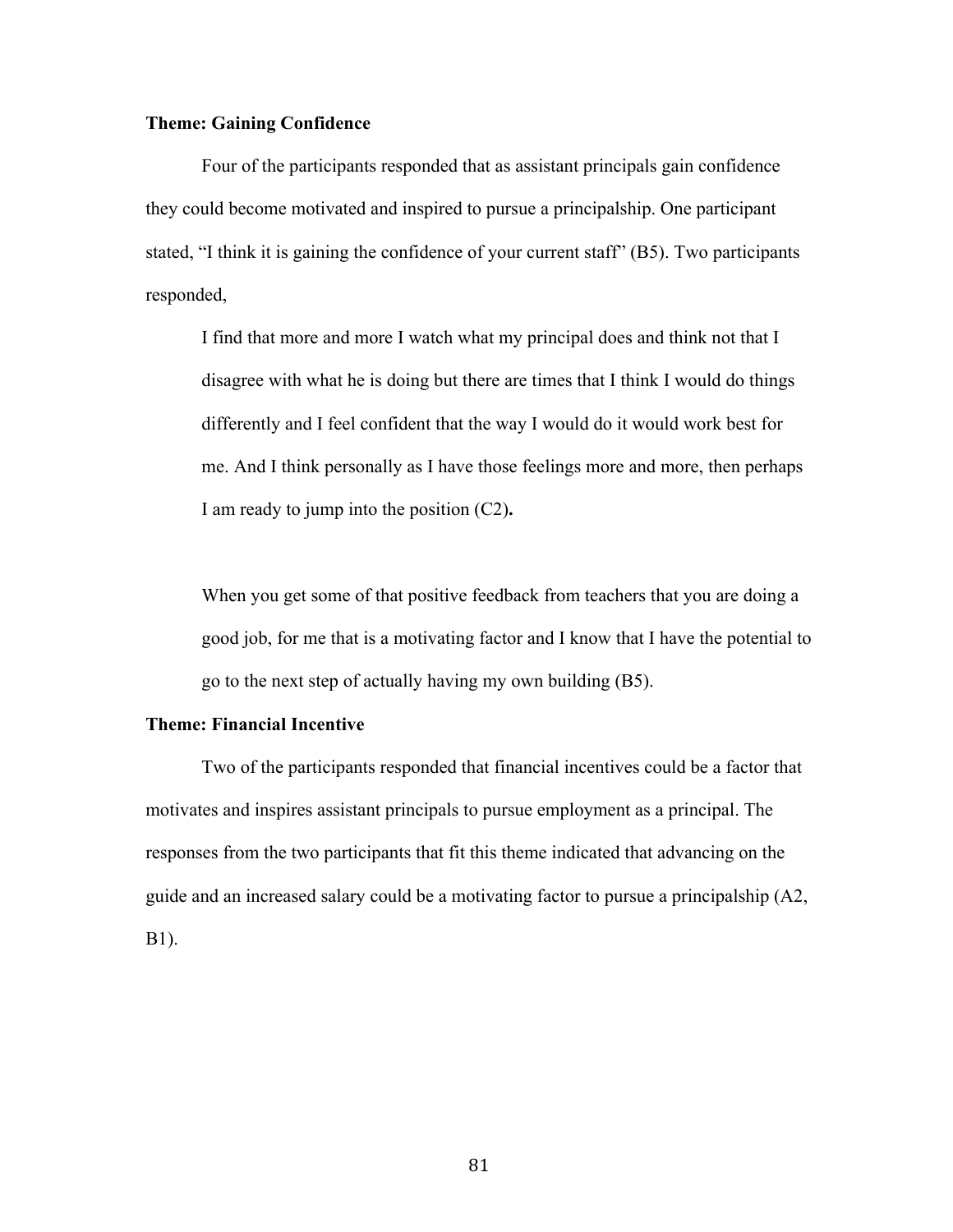Table 12

### *Interview Question 6 Themes*

| $\gamma$ about $\alpha$ , $\beta$ may necess as quantitied emigrances $\beta$ for as major determine to applying<br>for a Principalship? |                                                                  |                                                   |
|------------------------------------------------------------------------------------------------------------------------------------------|------------------------------------------------------------------|---------------------------------------------------|
| Theme                                                                                                                                    | Number of participants<br>with a response which fits<br>criteria | <b>Assistant Principal Codes</b><br>who responded |
| Time                                                                                                                                     | 7                                                                | A1, A2, A3, B1, B2, B4,<br>C <sub>3</sub>         |
| Lack of Confidence                                                                                                                       | 6                                                                | A2, A3, B1, C2, C3, C4                            |
| Responsibility                                                                                                                           | 6                                                                | A2, B1, B2, B3, B4, C2                            |
| <b>Content Being Assistant</b>                                                                                                           | 3                                                                | B <sub>2</sub> , B <sub>4</sub> , B <sub>5</sub>  |
| Principal                                                                                                                                |                                                                  |                                                   |
| <b>Difficult Parents</b>                                                                                                                 | 2                                                                | <b>B</b> 3, <b>B</b> 4                            |
| <b>Further Removed From</b>                                                                                                              |                                                                  | C <sub>1</sub>                                    |
| <b>Students</b>                                                                                                                          |                                                                  |                                                   |

Question 6: What factors do qualified candidates view as major deterrents to applying

The sixth interview question was, What factors do qualified candidates view as major deterrents to applying for a Principalship? This question had six coded themes. The themes that encompassed the responses for this interview question included, Time, Lack of Confidence, Responsibility, Content Being Assistant Principal, Difficult Parents, and Further Removed from Students. Each of these themes will be described.

### **Theme: Time**

Seven of the participating assistant principals responded that time was a deterrent to applying for a principalship. I have defined the theme Time for this study as the amount of hours principals work each week, the lack of time during the day to accomplish all of the responsibilities due to the vast job description of the principalship and the difficulty of balancing work and life.

Several of the participants indicated the principalship requires a very big time commitment (A2, A3, A4), which can be a deterrent to qualified candidates for applying for a principalship. One participant expressed the insignificant increase in salary for the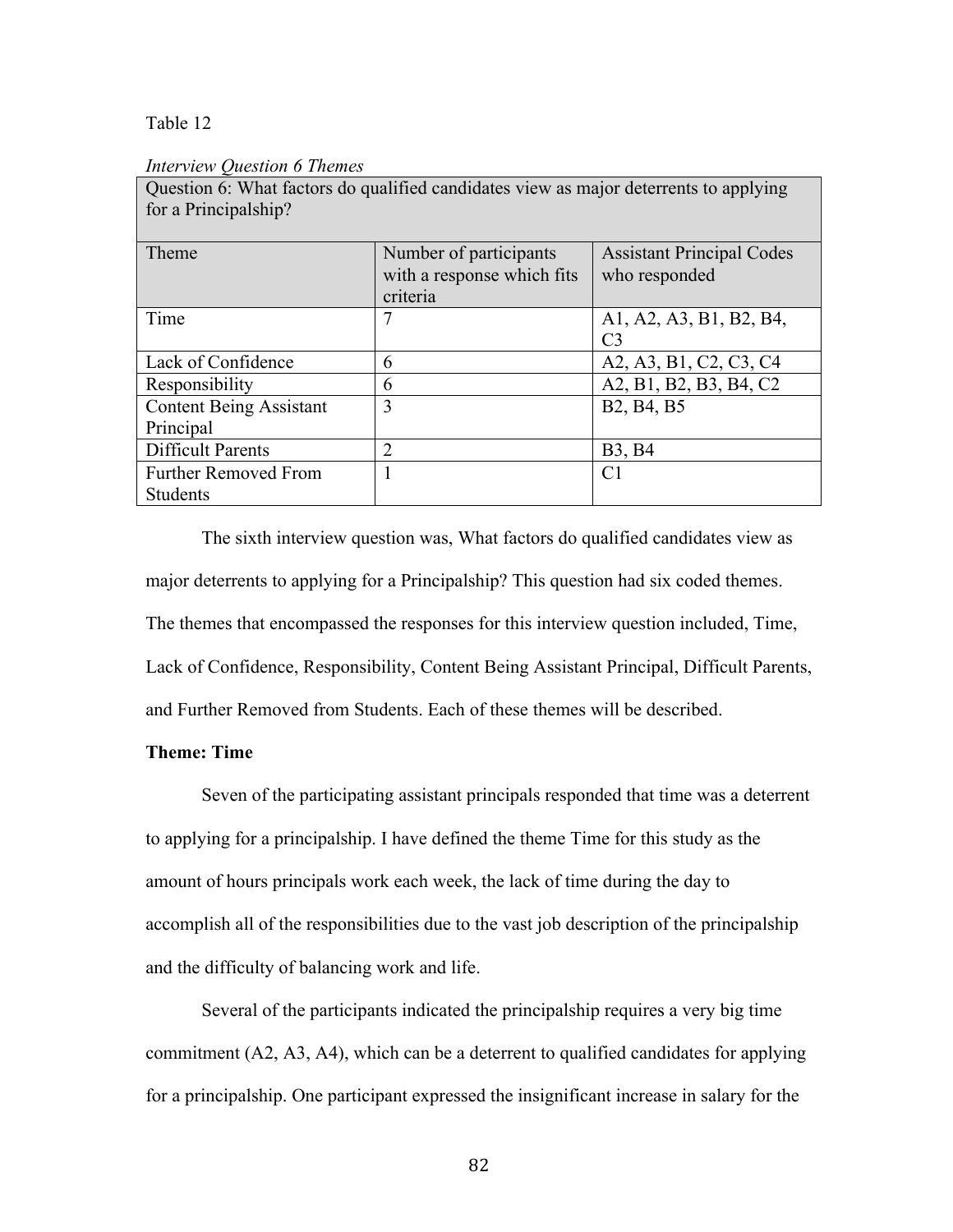extended time required of being a principal as being a deterrent. He expressed that it was not worth it due to the "amount of hours you might be working for that extra 500 dollars a month"  $(C3)$ .

Five participants expressed a concern of the principalship was balancing work and personal life due to the amount of time required of the principalship. One participant stated, "I think the time commitment is a big deal. I mean if this was 20 years ago, I definitely would not be working as an administrator" (A1). Similar to A1, another participant said, "It is a huge time commitment. I think that sometimes that can be in terms of a work-life balance" (B2). Also expressing the difficulty of balancing work and life as a principal due to the amount of time the position demands, three participants described how having a family could further deter a qualified candidate from applying for a principalship (A2, B1, B4, C3). One participant said, "People who have families say, can I really do that forcibly at this point in life for my career?" (A2). Another participant described this deterrent by saying, "Some people might say, hey I have a family and I'm not ready to become a principal yet because I can't commit to every single night for meetings" (B4).

### **Theme: Lack of Confidence**

Six of the participating assistant principals responded that lack of confidence was a deterrent to applying for a principalship. These participants indicated that potential candidates could be deterred from pursuing a principalship due to a lack of confidence (A2, A3, C2). One participant indicated assistant principals may "see what the current administrators do and feel, oh, I don't know if I can handle a parent, or budgets are not my thing, or how do I put it all together?" (A2). Another participant said,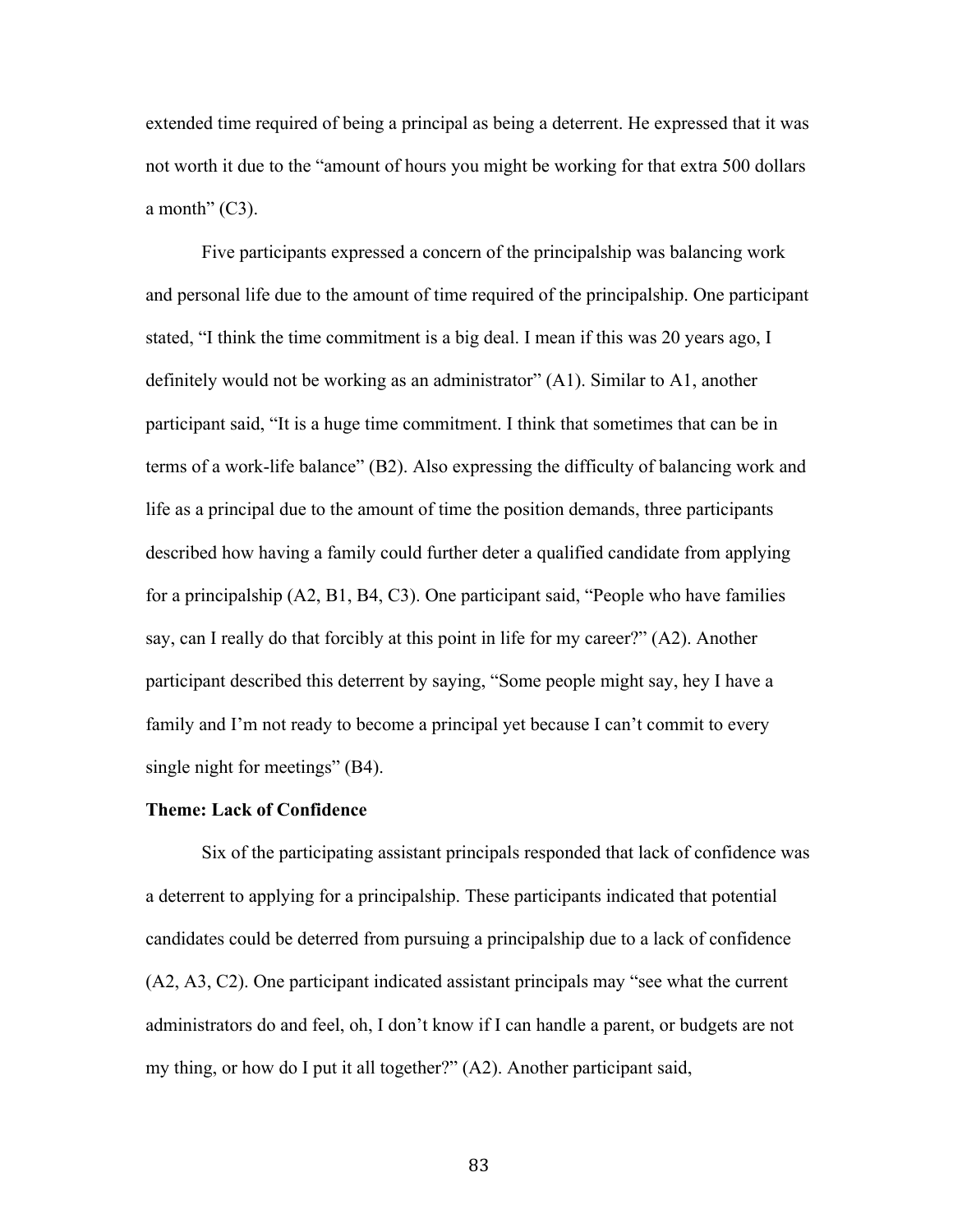It could be a question of lack of confidence, that although they do the assistant principal job quite well and they understand their duties. They may not feel all that confident even though they had been trained and they have been certified to be a principal they don't feel confident in their ability to bring that content to light as a principal you know their knowledge of a policy a law or a procedure  $(C2)$ .

Several participants also indicated that potential applicants might lack confidence due to the fact they are unwilling to leave a secure place, or give up tenure (A2, C3, C4). One participant stated, "you are moving into a non-tenured position again and some people don't want to take that risk" (A2). Similarly, C3 said, "As for job security wise, evaluation systems for administrators, you are leaving a secure place as being an assistant principal." One participant shared that a potential applicant may lack confidence due to the unknown. "The unknown, the unknown of the culture, the town, the politics. And I think job security would need to be mentioned because when you leave a secure place in which you know and love, taking that jump and maybe it not be a good fit could be frightening. It's a risk" (C4).

One participant also indicated that potential applicants might lack the confidence and feel they need to continue to learn as an assistant principal. "Certain people, like myself, may feel that they want to become better at different topics, whether it would be scheduling or budgeting or dealing with the public or the politics of the position before pursuing a principalship" (B1).

## **Theme: Responsibility**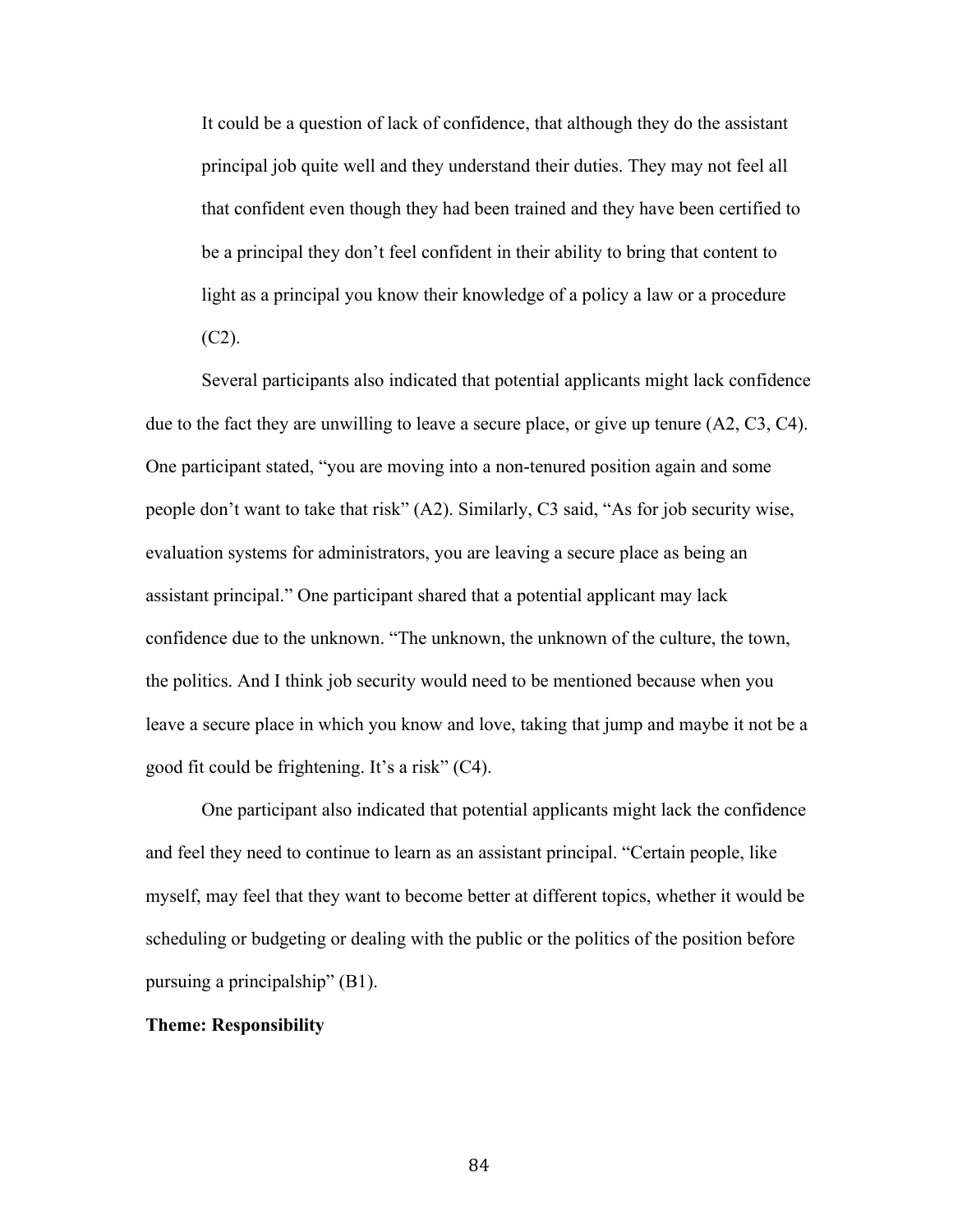Six of the participating assistant principals responded that the responsibility of being a principal was a deterrent to applying for a principalship. Several of the participants stated that the principal has a lot of work and responsibility (A2, B4). One said, "I think the amount of responsibility that is placed on people sometimes is a deterrent" (B3).

The notion of being the main person in charge was also mentioned by two participants as being a deterrent for potential applicants. When asked to provide perspectives as to why potential applicants would not apply, several participants stated, "Being the main person in charge" (B2). "Perhaps being nervous or anxious about him or her being the only, the top dog in the building….To have the greatest responsibility to fall on their shoulders….The principal has the responsibility of being the face of the building....They may like their administrative tasks as an assistant principal, but you know, when the limelight is more focused on them that might not be the best thing"  $(C2)$ .

The accountability measures were also expressed as an added responsibility of the principalship. One participant said,

As we move forward in the years, there is going to be a lot more accountability for administrators for the schools….There is a big lens on us now, that and I think that, umm, sometimes that scares people you know (A2).

Another participant stated, "I think that maybe the responsibility that comes with being a principal now with the new laws and stuff, people might say I don't want that. I'm ok being a vice principal" (B4). Also indicating laws and mandates as an added responsibility of the principal and a deterring factor for qualified candidates, B5 said,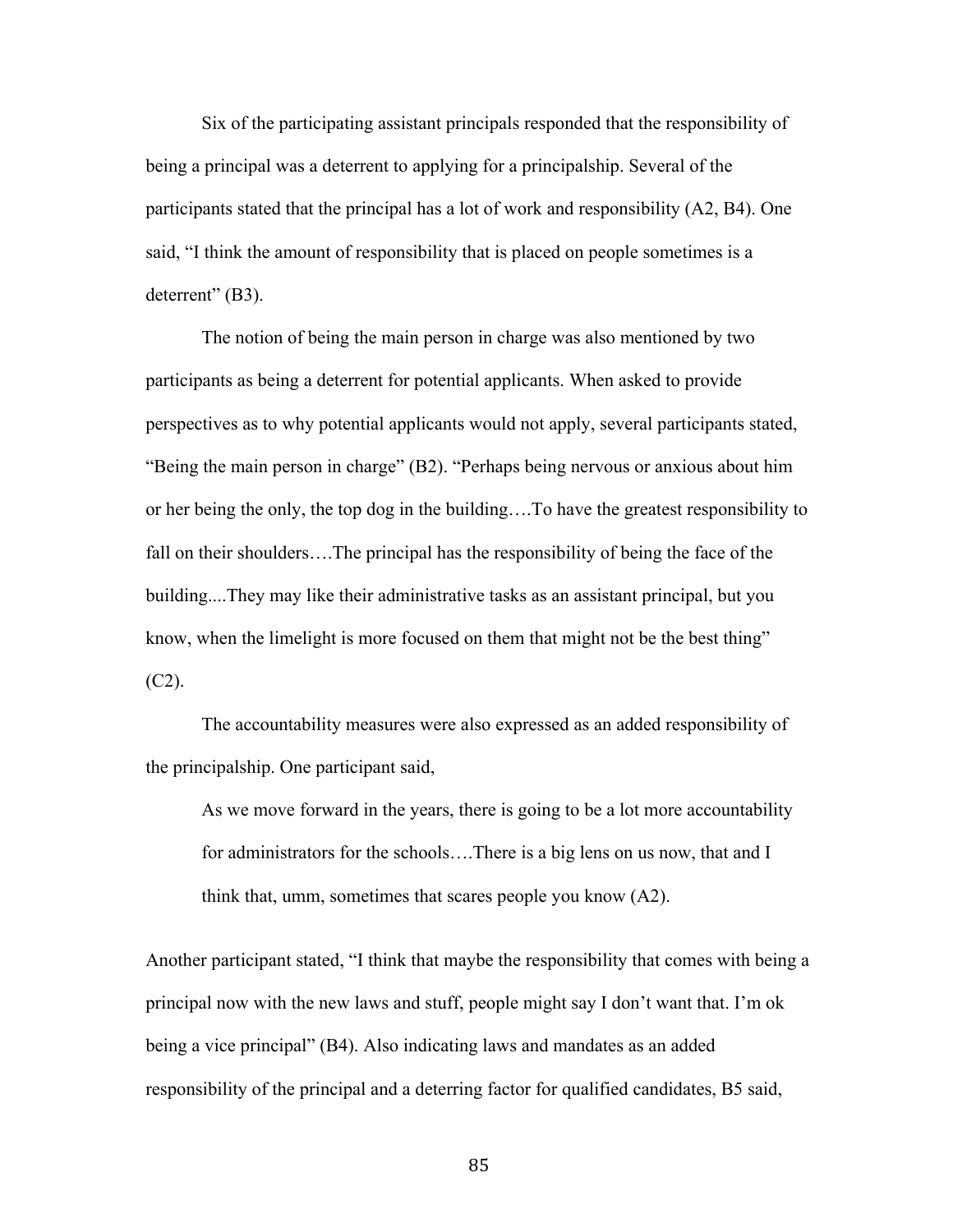Well, there is a lot of them out there now. We deal with the whole New Jersey harassment intimidation bullying law….If you don't know how to budget your time and prioritize and take a deep breath and really see what's most important and see what do I really need to address first I think that it could be a very difficult and overwhelming job (B5).

## **Theme: Content Being Assistant Principal**

Two of the participants responded that being content as an assistant principal could be a contributing factor to why assistant principals are deterred from applying for a principalship. One participant stated the position of assistant principal could fulfill "their passion working with kids… I think some people can be sort of content and not have the motivation to sort of move on" (B2) because "some people are okay with just staying comfortable" (B4).

### **Theme: Difficult Parents**

Two of the participating assistant principals responded that dealing with difficult parents was a deterrent to applying for a principalship because "at times, it feels like a thankless position" (B3). Another participant said,

Just the demand of the parents. I think that is one of the most deterring factors you know being a principal…Assistant principal, principal is a lot different than 20, 25, 30 years ago. I mean now with the Internet and all the technology. I mean things are now just right at our fingertips and parents now will just contact you within a second and their expectation is like they expect a response immediately (B4).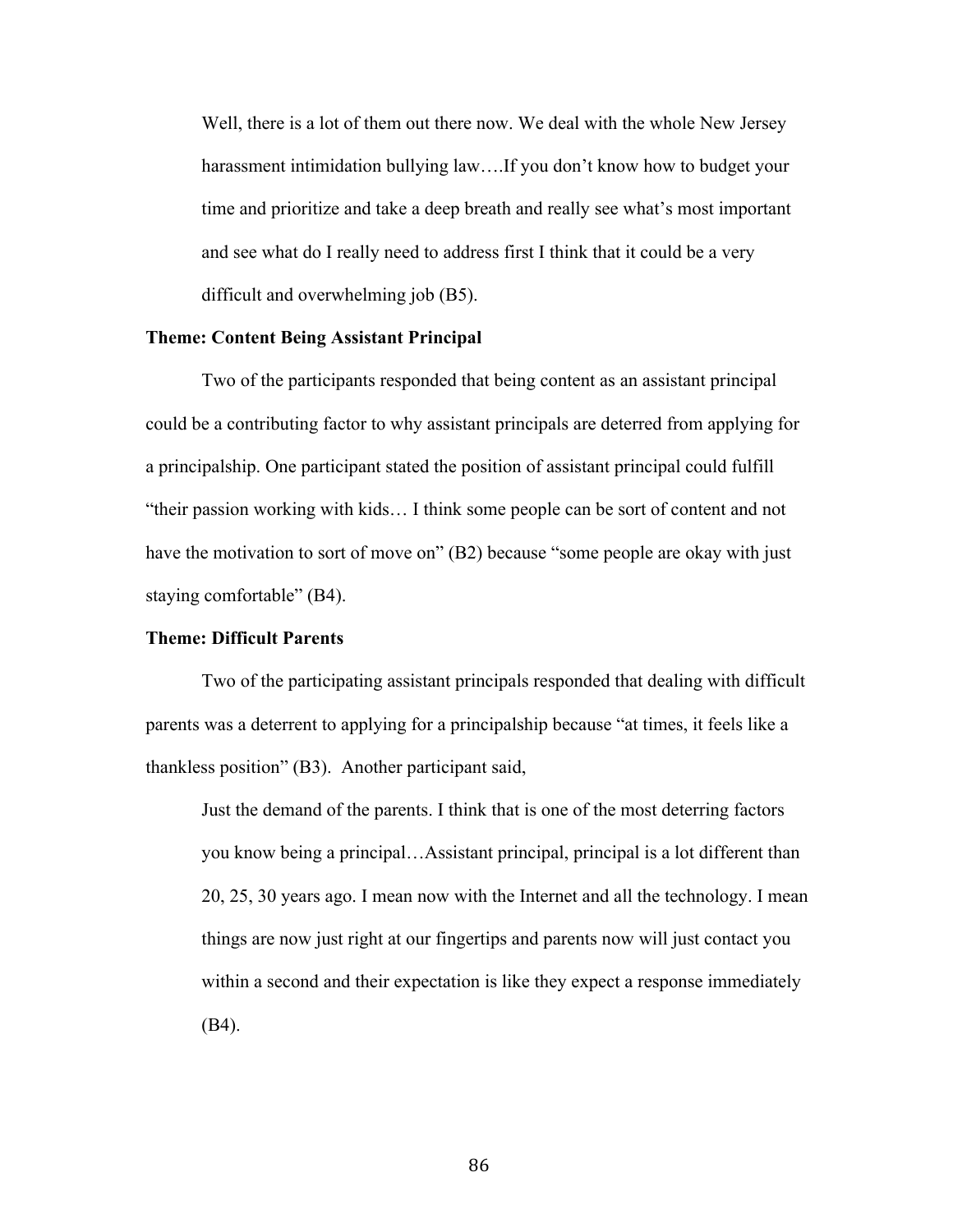# **Theme: Further Removed From Students**

One of the participating assistant principals responded that moving from assistant principal to principal would result in being further removed from the students and could be a deterrent for potential applicants to apply for a principalship. She said,

What's been hard for me in moving further is separating further from the students. Because sometimes when you move to the upper tiers you lose involvement one-on-one with younger people and it is more involvement with them as let's say as an ID number. …I don't always see my principal knowing our children the way I might know them or the way that my staff might know them… I think that will become more and more of a downfall for me because I love working with young people (C1).

Table 13

*Interview Question 7, Part 1.*

Question Seven: Are you interested in pursuing a Principalship? Explain the factors that motivate or deter you from pursuing a Principalship?

| <b>Assistant Principal</b>      | Yes | N <sub>o</sub> |
|---------------------------------|-----|----------------|
| AI:                             | X   |                |
| $A2$ :                          | X   |                |
| A3:                             | X   |                |
| $B1$ :                          |     | X              |
| $B2$ :                          | X   |                |
| $B3$ :                          | X   |                |
| <b>B4:</b>                      | X   |                |
| <b>B5:</b>                      | X   |                |
| $\frac{C1:}{C2:}$               |     | X              |
|                                 | X   |                |
| $\frac{\text{C3:}}{\text{C4:}}$ | X   |                |
|                                 | X   |                |
| <b>Total</b>                    | 10  | $\overline{2}$ |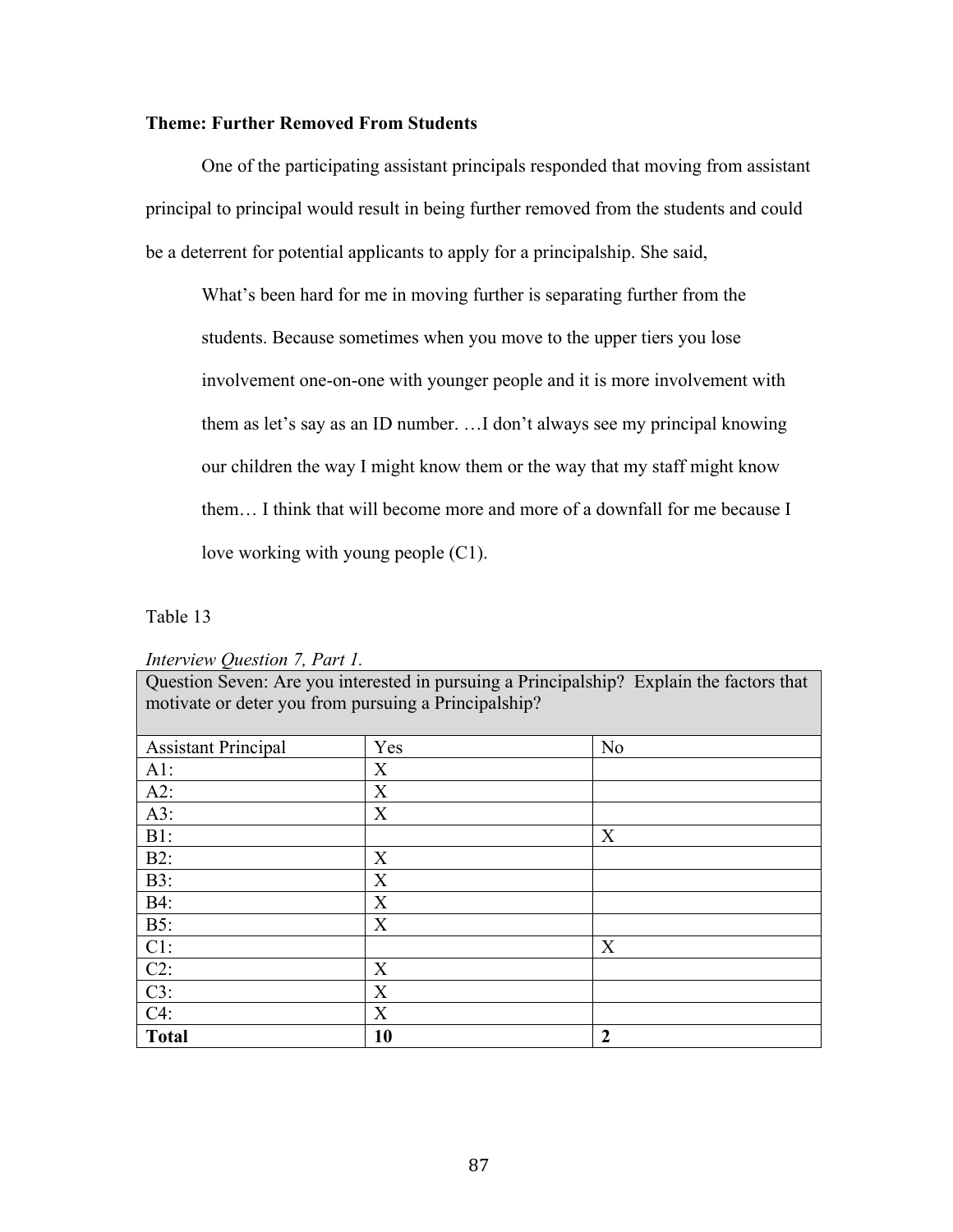The first part of question 7, Are you interested in pursuing a Principalship?

provided data regarding whether or not the assistant principal participants were

interested in pursuing a principalship. Ten of the participants indicated that they were

interested in pursuing a principalship and two indicated that they were not interested in

pursuing a principalship.

Table 14

| Question 7: Are you interested in pursuing a Principalship? Explain the factors that |                            |                                  |
|--------------------------------------------------------------------------------------|----------------------------|----------------------------------|
| motivate or deter you from pursuing a Principalship?                                 |                            |                                  |
| Theme                                                                                | Number of participants     | <b>Assistant Principal Codes</b> |
|                                                                                      | with a response which fits | who responded                    |
|                                                                                      | criteria                   |                                  |
| Motivation                                                                           |                            |                                  |
| Growing as an                                                                        | 7                          | A1, A2, A3, B2, B3, B4,          |
| Administrator                                                                        |                            | B <sub>5</sub>                   |
| Leadership Aspirations to                                                            | $\overline{4}$             | A2, B2, C2, A3, C2, B3           |
| Make a Difference                                                                    |                            |                                  |
| Gaining Confidence                                                                   | 3                          | A3, C2, B3                       |
| Deterrent                                                                            |                            |                                  |
| <b>Content Being Assistant</b>                                                       | $\mathbf{1}$               | B1                               |
| Principal                                                                            |                            |                                  |
| Less Curriculum &                                                                    | 1                          | C <sub>1</sub>                   |
| Instruction                                                                          |                            |                                  |

*Interview Question Themes*

The second part of question 7, Explain the factors that motivate or deter you from pursuing a Principalship? provided data to explain the factors of why the participants were or were not interested in pursuing a principalship. For this question, there were five coded themes, three themes expressed motivating factors to pursue a principalship and two themes expressed the deterrents for not pursuing a principalship. The themes for this interview question included, Growing as an Administrator, Leadership Aspirations to Make a Difference, Gaining Confidence, Lack of Confidence and Less Curriculum and Instruction. The themes will be described.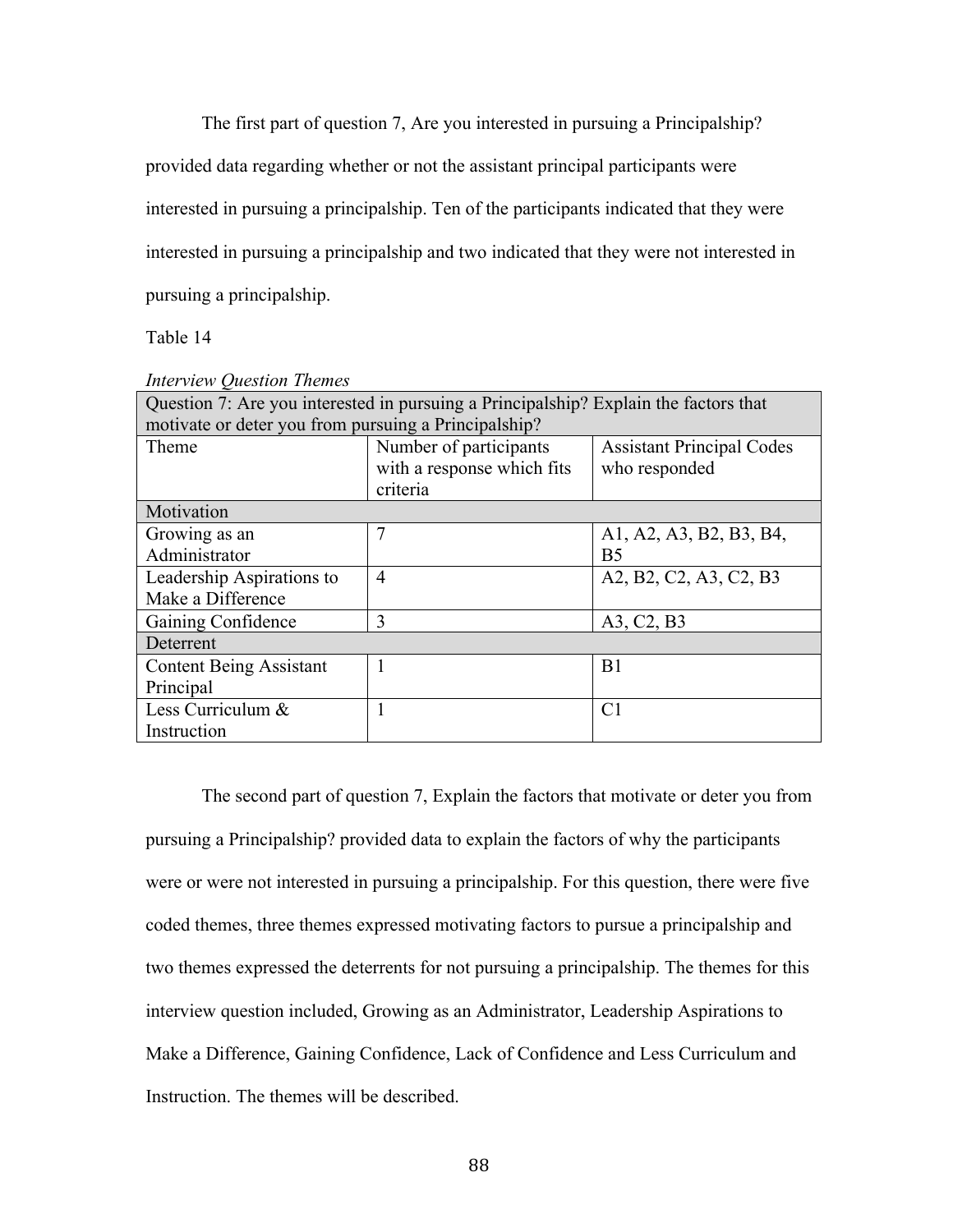# **Theme: Growing as an Administrator**

Seven participants indicated the assistant principalship has been a learning opportunity to grow as an administrator, which is why they are motivated to pursue a principalship. One participant said,

I think that I am viewing that in the same way that I viewed going from teacher to administrator is, I am learning as I go…creating ideas, coming up with ideas about how I would do this, how I would do that. Umm, kind of coming up with my own vision of the way I would do it when I was principal (A1).

Another participant discussed how the assistant principalship has been a learning process.

As an assistant principal you learn from your principal, but then you also generate ideas of your own, and you say to yourself what is it going to feel like to have your own building or your own school and what would happen if we tried this and what if we did this? (A2).

Similar to A2's response, participant B5 expressed how he has been learning on the job and growing as an administrator.

I see that I can do the job. You know, I know I have a lot to learn but in anything else like a lot of us, we learn on the job, but I have the right person that I am working for now. I have the right support. I am confident that I can do this job and do a pretty good job based on the feedback from my teachers (B5).

Also indicating that the assistant principal position has been a training ground, participant B2 said, "I think to motivate me it's the kind of thing that I see this as training to do that. I think logically to me that that's the next step." One participant also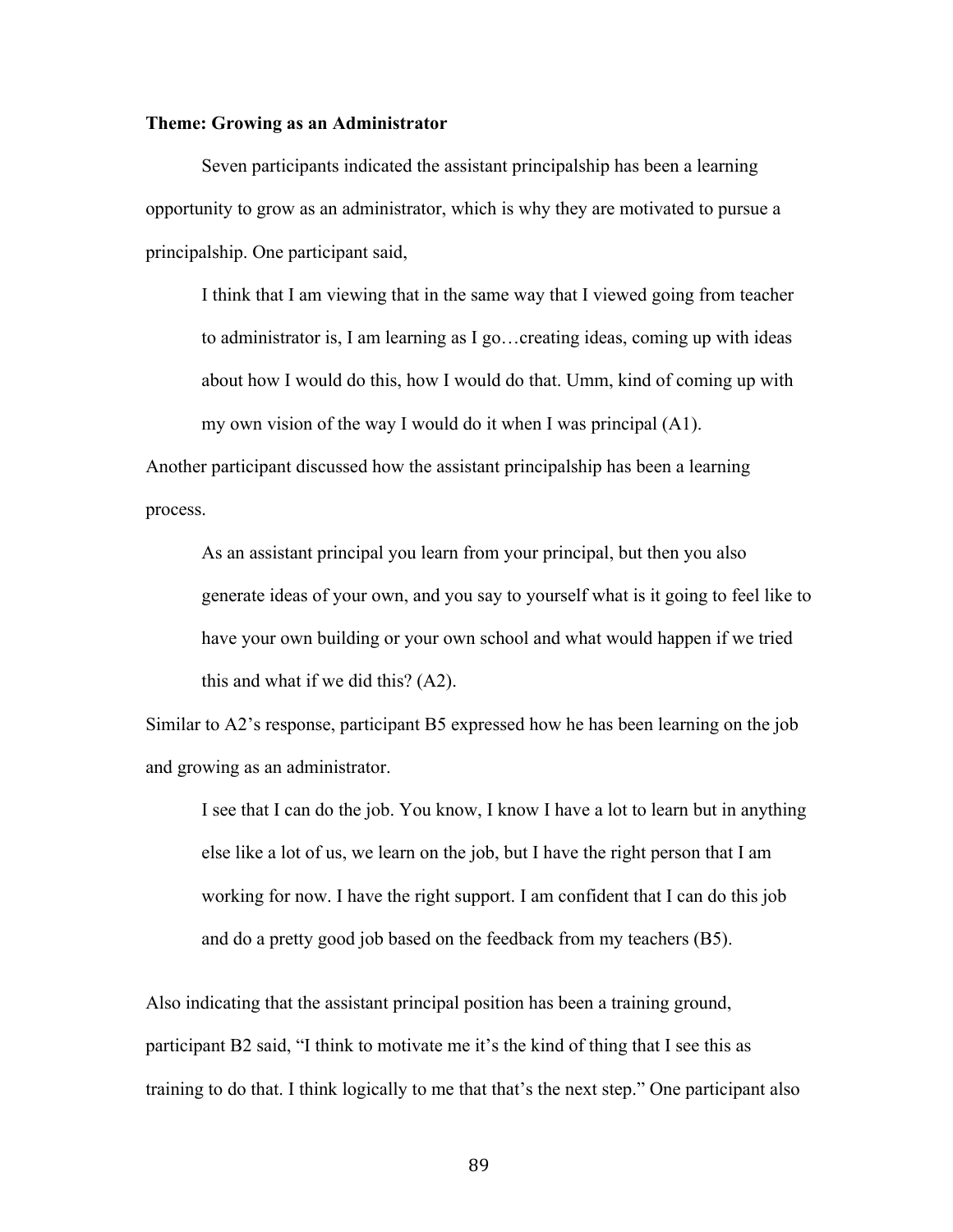expressed the influence of the principal. "I think I am still learning it all, everything I can from my current principal, but I definitely someday see myself as a principal" (B4). Similar to B4, another participant said, "I am, I think, um, I feel that in year two of my administrative career I am more prepared than I was in year one and partly it is because of the principal that I work for" (B5).

Participant B3 discussed growing as an administrator and gaining the tools to perform in a principalship,

I have been able to communicate effectively with people here at our school. The parents, booster clubs, those sorts of things. So I think that I have the necessary tools. Obviously, you still have a lot to learn. My principal is going into his  $35<sup>th</sup>$ year in education and his 12th or 13th year as a principal and you know it is something that we discuss all the time, is making sure you have an open mind and are ready to learn new things.

### **Theme: Leadership Aspirations Make a Difference**

Four participants expressed that they are motivated to pursue a principalship because they have aspirations to make a difference. Theme Leadership Aspirations to Make a Difference describes assistant principal's internal motivation to aspire to be a principal who makes a difference by applying their vision and philosophy of education.

One participant shared that she is interested in having her "ideas come to fruition...you know, working with the teachers, working with them at a different level" (A2). A2 also indicated that she is motivated because she sees the principalship rewarding due to the fact that you "are able to have influence over many different areas, you know, whether it is the students, the parents, curriculum."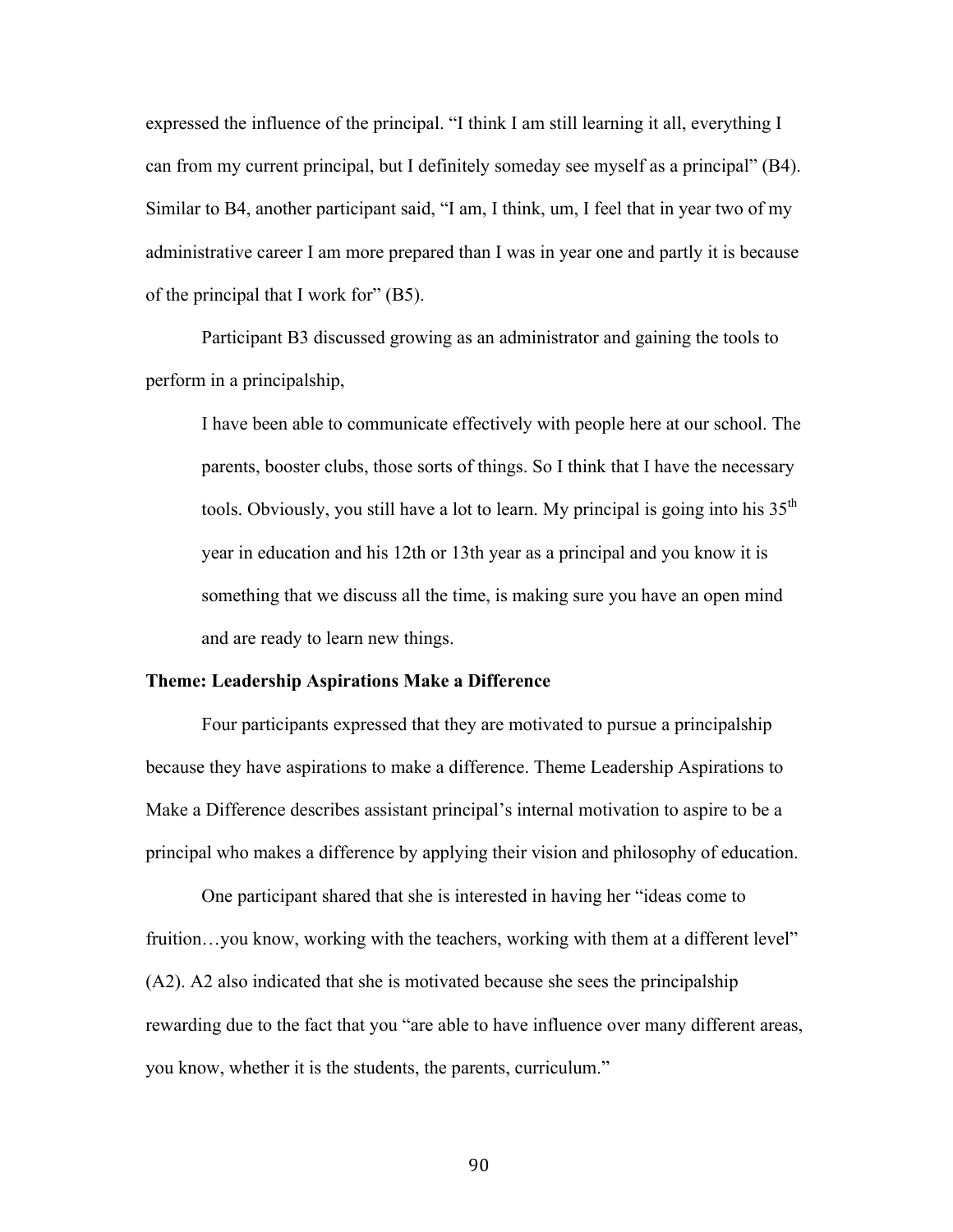Participant B2 also indicated that she was interested in applying the "things that I'm seeing here, that I have gathered from experiences and watching other people and sort of apply to my own school one day" (B2). Another participant indicated that he is having more and more days where he feels he is ready to "lead a building with teachers and students and a community of parents, which is why I am putting my name out there" (C2). Similar to A2, B2, and C2, participant B3 stated,

I feel I am a person who is going to make decisions that are going to help all parties be successful. Sometimes you are going to make tougher decisions people aren't going to be happy with, but ultimately the goal is to make sure that we're creating the best opportunities for our kids to succeed. We want to put them in the best possible situation. So I look forward to the opportunity to become a principal (B3).

### **Theme: Gaining Confidence**

The third theme, Gaining Confidence, describes two participants' additional motivations for pursuing a principalship. They shared as they are learning in their role as assistant principal, they are developing more confidence and feel they will be ready sooner than later to pursue a principalship. One participant stated, "I am interested in becoming a principal sooner rather than later…because I think that I can do that at this point" (A3). Another participant said,

I am the type of person looking to be a principal at some point. I will be honest with you and say not always do I feel 100% confident that I can do the job well as a principal. There are some days that I go home and say gosh, I could have done what my principal did today and I will be just fine. You know, my content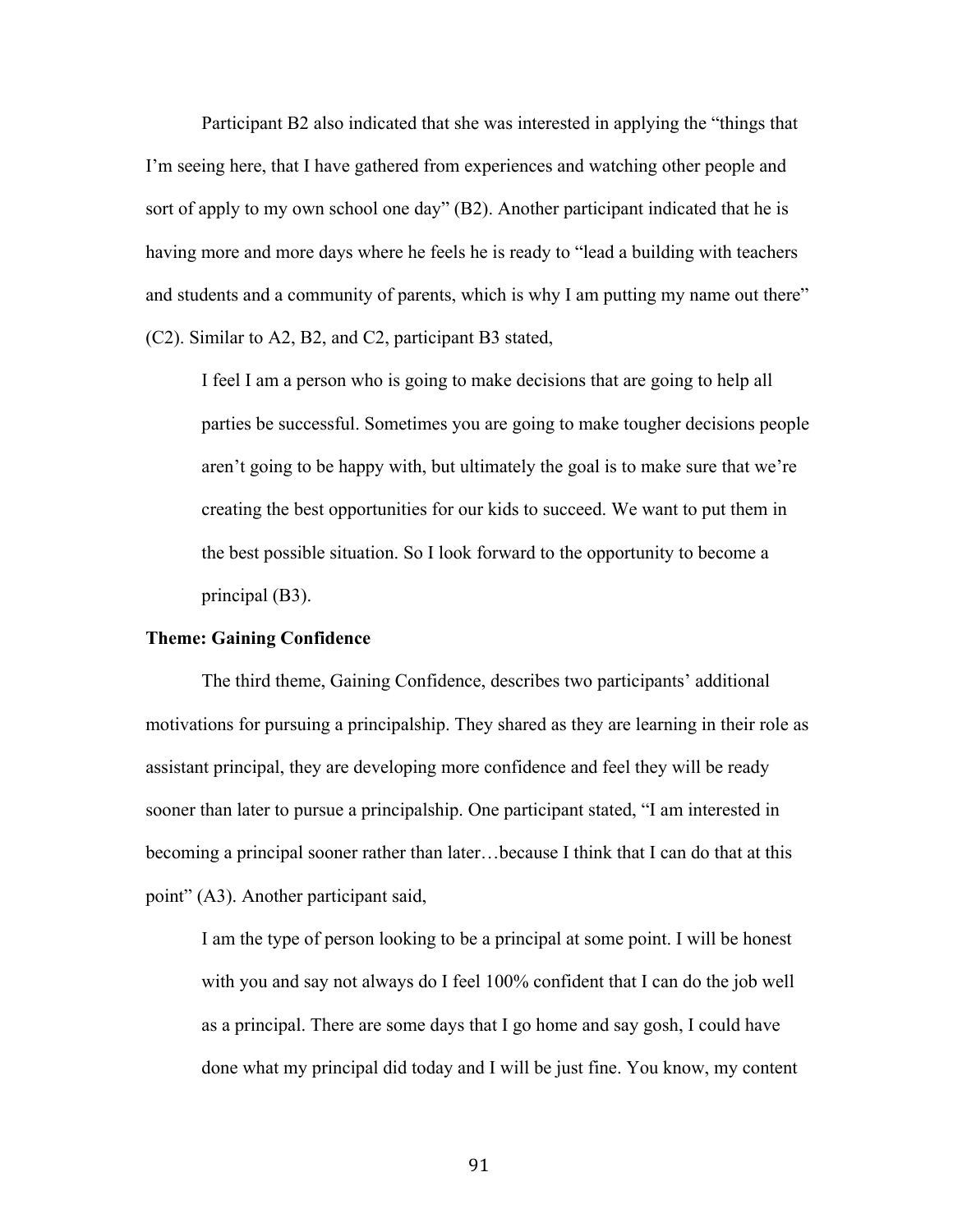knowledge is strong and my people skills are good or whatever. And there are days that I feel, gosh let's just keep learning (C2).

## **Theme: Content Being Assistant Principal**

One participant expressed the deterrent of a lack of confidence, which indicate why she was not interested in pursuing a principalship. She stated,

This is my opinion. For me currently, I like my role as a vice principal and I currently don't have any aspirations to become a principal at this point, whether that may be true down the road, I don't know. I like, um, I still feel that I am in a learning phase and I still feel that I have a lot more learning to do before I could assume that role (B1).

### **Theme: Less Curriculum and Instruction**

One participant indicated that a deterrent for her is based on her perception that there is a lack of curriculum and instruction in the principalship. She said,

I want to try to get into central office curriculum and instruction work…in principal work, I think there is less curriculum and instruction work than there is in this work that I do because at least I get a cohort of teachers that I get to supervise and work directly with and a principalship um that's not always the case  $(C1)$ .

### **Follow-Up Question 1: Have we missed anything?**

Two follow-up questions were asked of each participant. I have proved participant responses that provide additional information pertaining to the guiding research question of this study, To what extent, if any, do job requirements of the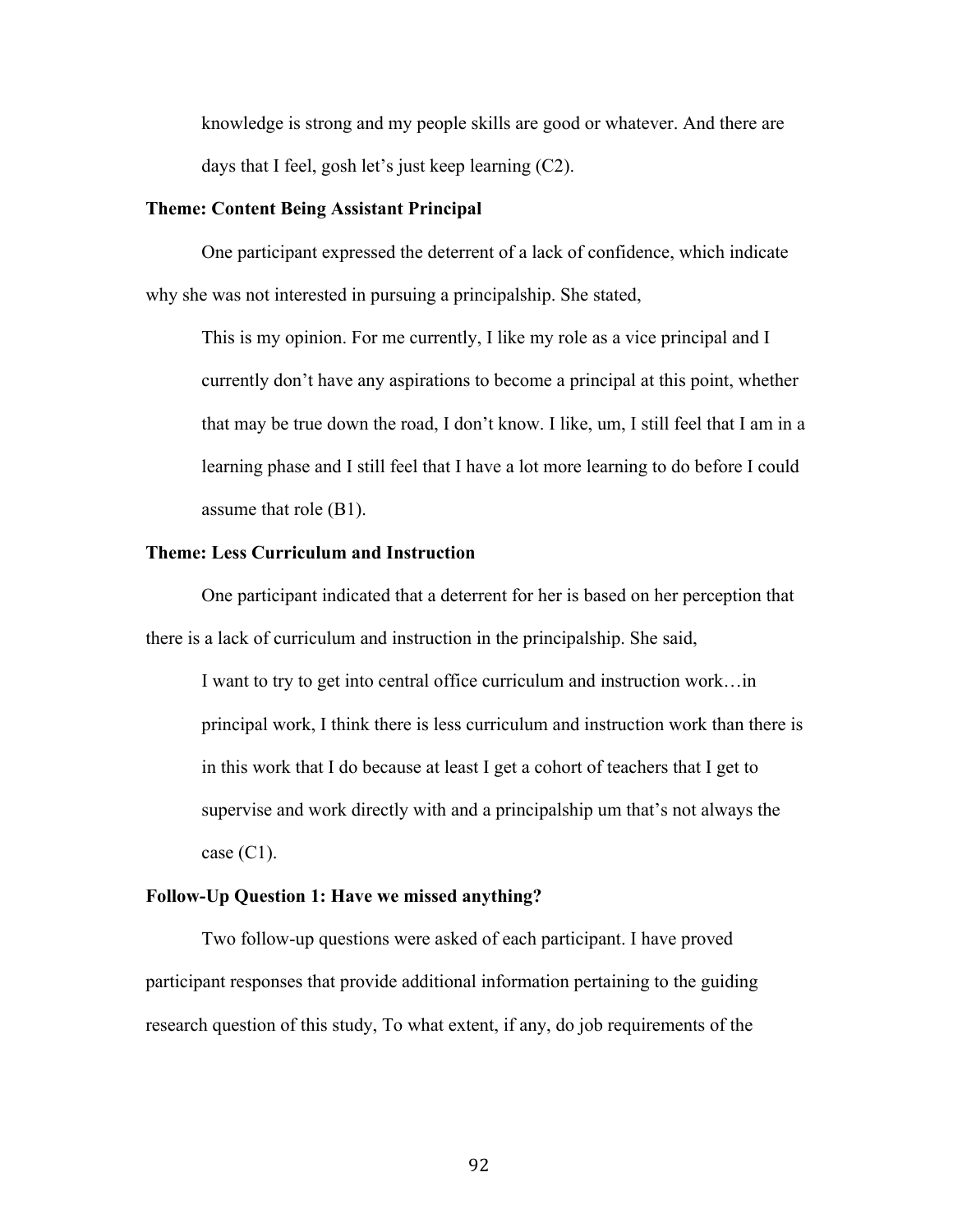principal impact assistant principals' perceptions of the role of principal, and does this influence career aspirations? The full transcripts are provided in Appendix B.

All participants were asked the first follow-up question but not all participants provided an answer, indicating that we covered all material or they would email me if they thought of anything they failed to provide. The responses provided below were chosen because they linked to the research questions for this study.

One participant indicated that she felt pursuing a principalship is the next logical step for an assistant principal.

Logically to me it is rare to me to think that assistant principals wouldn't want to move on. To me, it is a logical next step in the progression. I can't imagine a lot of people take this job being content being an assistant principal their whole life, but I know there are people who are (B2).

Another participant indicated that she felt an assistant principal's experience due to the principal they work for or school they work in could impact their aspirations for career advancement,

I think the one factor you can't predict is just the culture and climate of the school. If you have an administration that doesn't communicate, if you have an administration where it is top heavy and the vice principal doesn't have any power to you know you might have a totally different experience. I feel very lucky that I am having the experience that I am having…but I think in a different situation or a different climate you could have a very negative experience as a vice principal and say I don't want to move forward with this, this is crazy…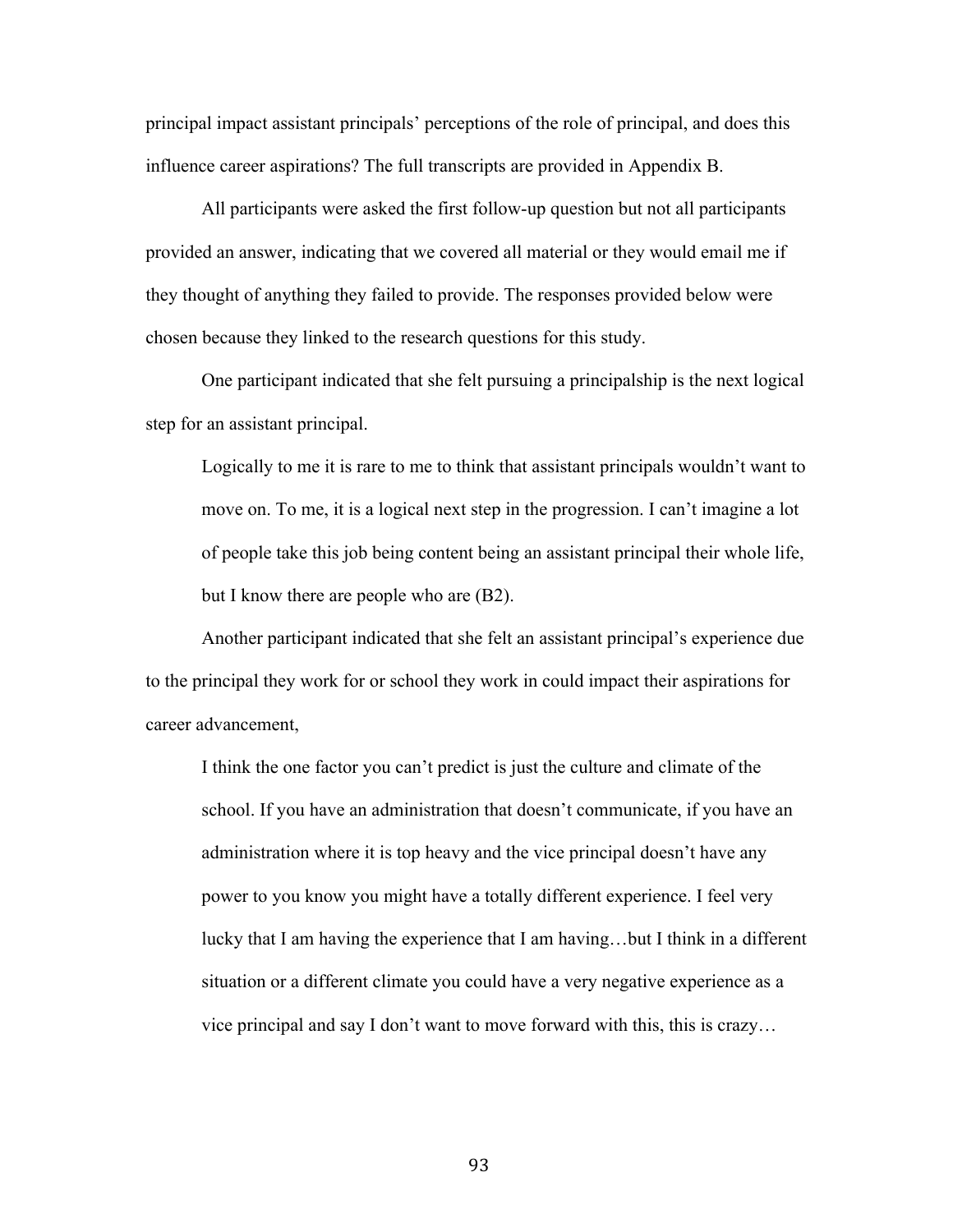You know some schools, I think with all the laws I think that just the society we live in some vice principals are dealing with discipline all day where they are just trying to keep the peace where that's not my experience. I am very lucky, we have great students, parents that are really involved, Um I think it's the greatest school in America (B4).

She also indicated that assistant principals are younger today than they once were and acquiring a principalship sooner and staying in that position for much longer,

I know that in just the NJL2L program there's a lot of young vice principals where I feel like many years ago people weren't becoming principals and staying in that job for 30 years and not going anywhere. Now there is more change over where you can become a vice principal and in two years you can be a principal (B4).

### **Follow-Up Question 2: Of all the things we discussed, what is the most important?**

All participants were asked the second follow-up question. The responses I included are linked to the research questions for this study. The full transcripts are provided in Appendix B.

One participant discussed the importance of making mistakes and learning from others. She said,

I would say going into a principal position is just like when I initially came into the assistant principal position. I have to be ready to make mistakes and ready to learn from those mistakes and ready to learn from other people. So it might be the difficult things that I might not be exposed to that I have to be able to trust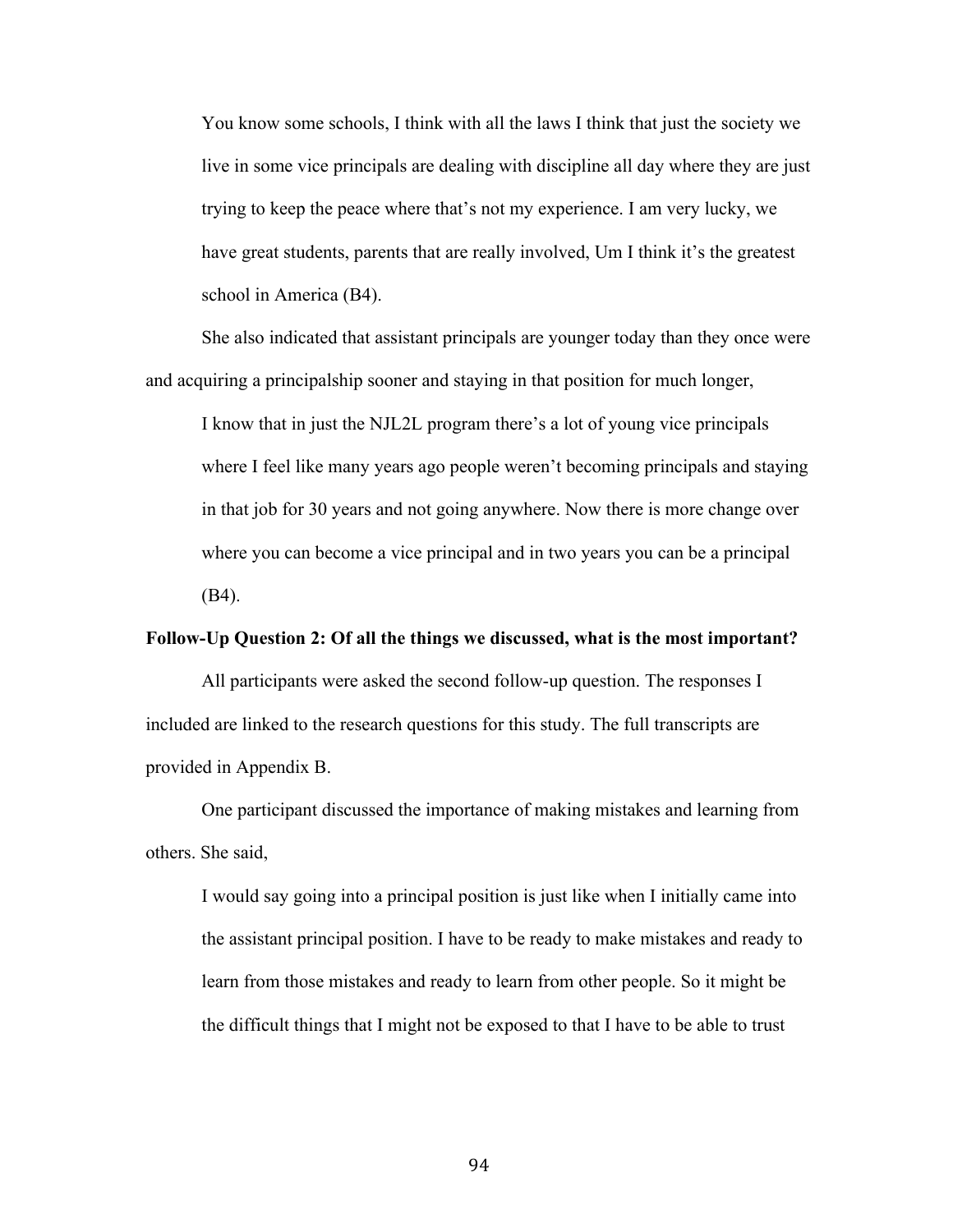other people, learn from other people. Know where to find, to be resourceful to get through that and to collaborate and trust your peers the difficult stuff (A3).

Another participant indicated the importance of holding onto what motivated you to become an educator because the position can be overwhelming. She said,

I think you have to hold onto the positives. You have to hold onto what motivated you and what inspired you at every different level. Whether it is teacher, whether it is assistant principal, because if you lose that, I think you become jaded and you become one of those pencil pushers. You know, one of those principals you hear about hopefully that you will never be, but you hear about and its just the person who shuts their door and just disappears. Um, there is no future for this school, there is not inspiration, there's no rallying the troops together you know (A2).

She also indicated the concerns she has moving into a principalship because of the accountability and responsibilities that come with the position,

We have this new principal evaluation system coming, and it will be assessing all of us as administrators that really holds us truly accountable and sometimes I get a little scared about that. It's like we have to have evidence for every single little thing. Its more than just a little agenda based, you have be on top of your game. You have to know everything and I am always scared. Am I always going to know what I am talking about? You know, I guess that's the tricky part, is just to make sure that I am aware of the changes that happen you know globally as well as locally in our schools and in our districts and then um being able to put it all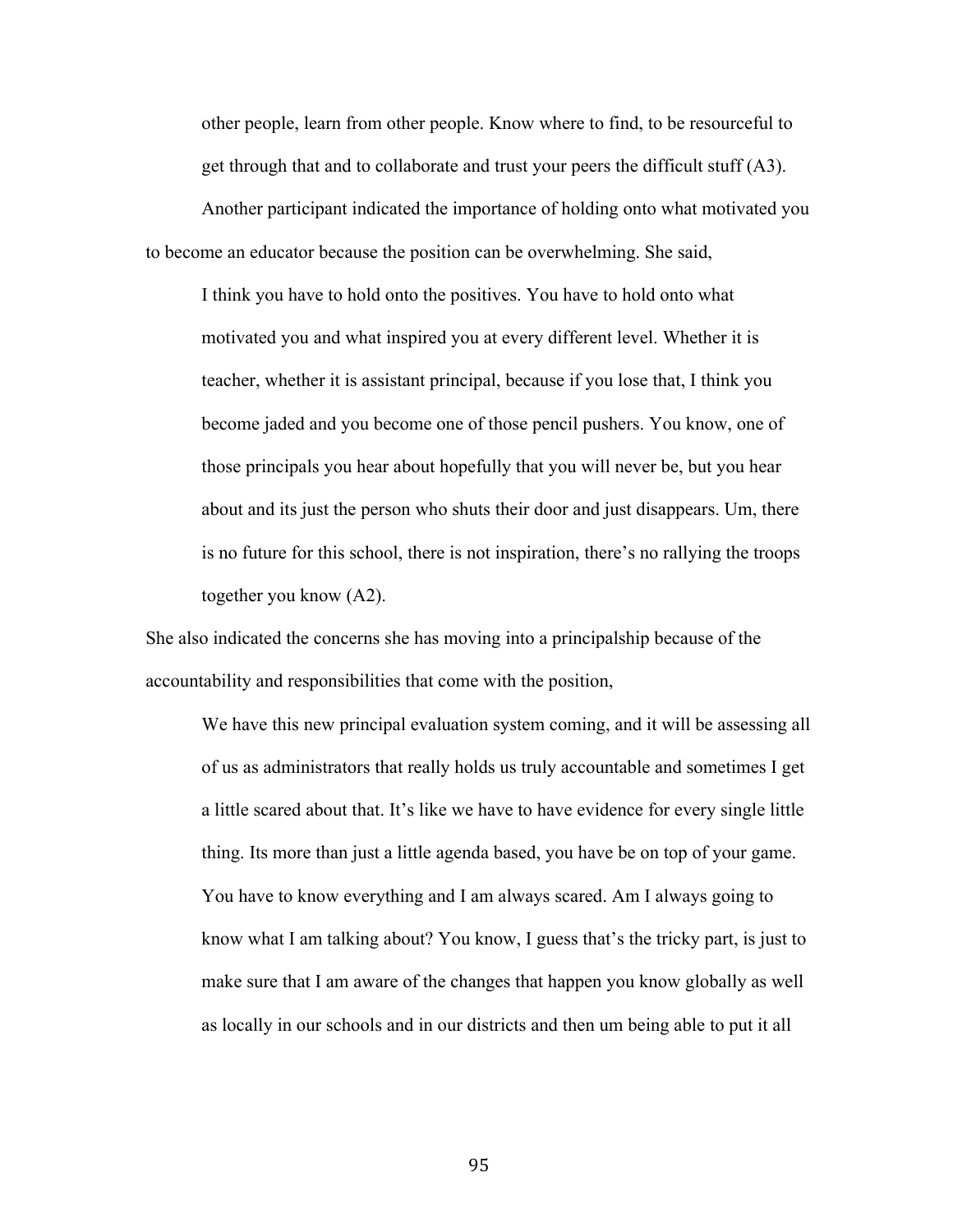together in a package so that everyone can understand it and move forward with it  $(A2)$ .

One participant provided a perspective that was shared with her as a graduate student,

I remember being in graduate school and I can remember the professor saying whatever you do don't be an assistant principal for more than seven years because you will be stuck there forever get out, it's a black hole (A1).

During this focus group session, A2 responded to A1's description of the assistant principalship as being a black hole. Participant A2 said,

That was the mantra of our former central administration. They said that you need to be out by 5 years. If you try to move on after that, not only do you become burnt out in that role and you should be moving on, but that people then will say why were you in this position for just so long. You should just naturally want to aspire to move on, although there are days that you always want to be an assistant because you can always blame the principal (A2).

Another response a participant provided described the importance of the relationship between the assistant principal and principal. She said,

I think that it is most important that um, assistant principals know their role and have that relationship with their principal in terms of how you are splitting up your responsibilities. So I guess the most important thing that we discussed today is that a principal sets the vision for the school and it's the assistant's role and primary responsibility to sort of follow and carry out that vision that was created (B2).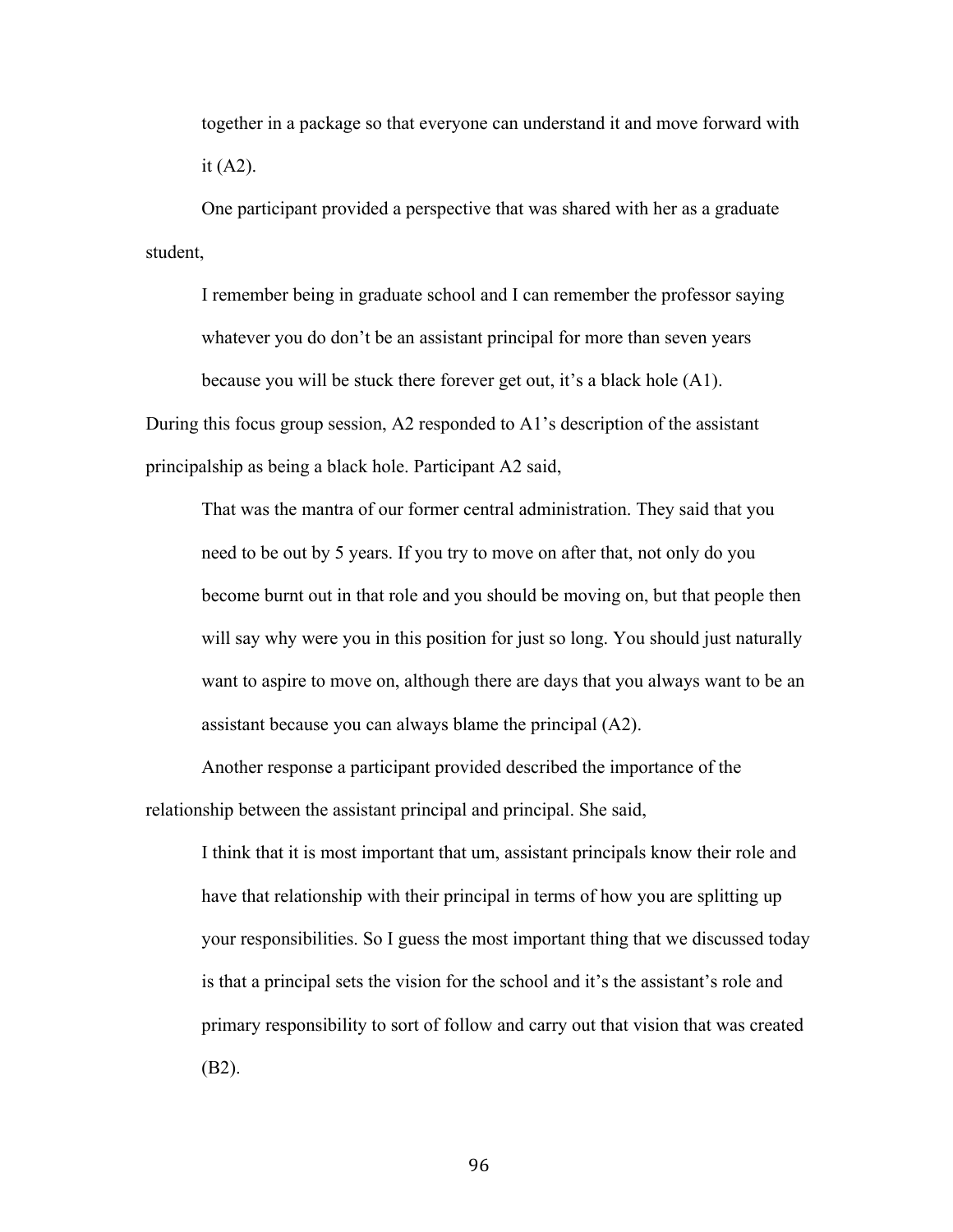Participant B4 expressed the importance of keeping an open perspective and not losing sight when you have difficult days as an administrator. She said,

Um, I think the most important is probably why I love what I do and what part of the job is most rewarding because when you have hard days, I still have difficult days, I still have long days, I still have days I go home exhausted, but I love what I do and that's what keeps me, I like coming to work every day. I am passionate about what I do. I am vested in this school, so I want what's best for the students and the families. That those bad days, bad is not the right word, I guess difficult days don't outweigh all of the rewarding days and the great days that I have (B4).

Another participant expressed how society does not understand how difficult the role is of a school administrator,

I think that being a school leader um is an enormous responsibility. I think that um not everybody comprehends, I think that people in education, educators get it, but in this day and age in light of the tragedies, school shooting and storms and state standardized tests and mandates and all the different things that are out there I think that a lot of people don't truly realize the enormous amount of pressure that a good principal, a good school leader has on him or her and that I think that something to be taken out of this interview is something that its that you have to have pride in your job and you want to be able to do it, you want to be able to do it good and you want to help, you know the people in your community and it is a big responsibility….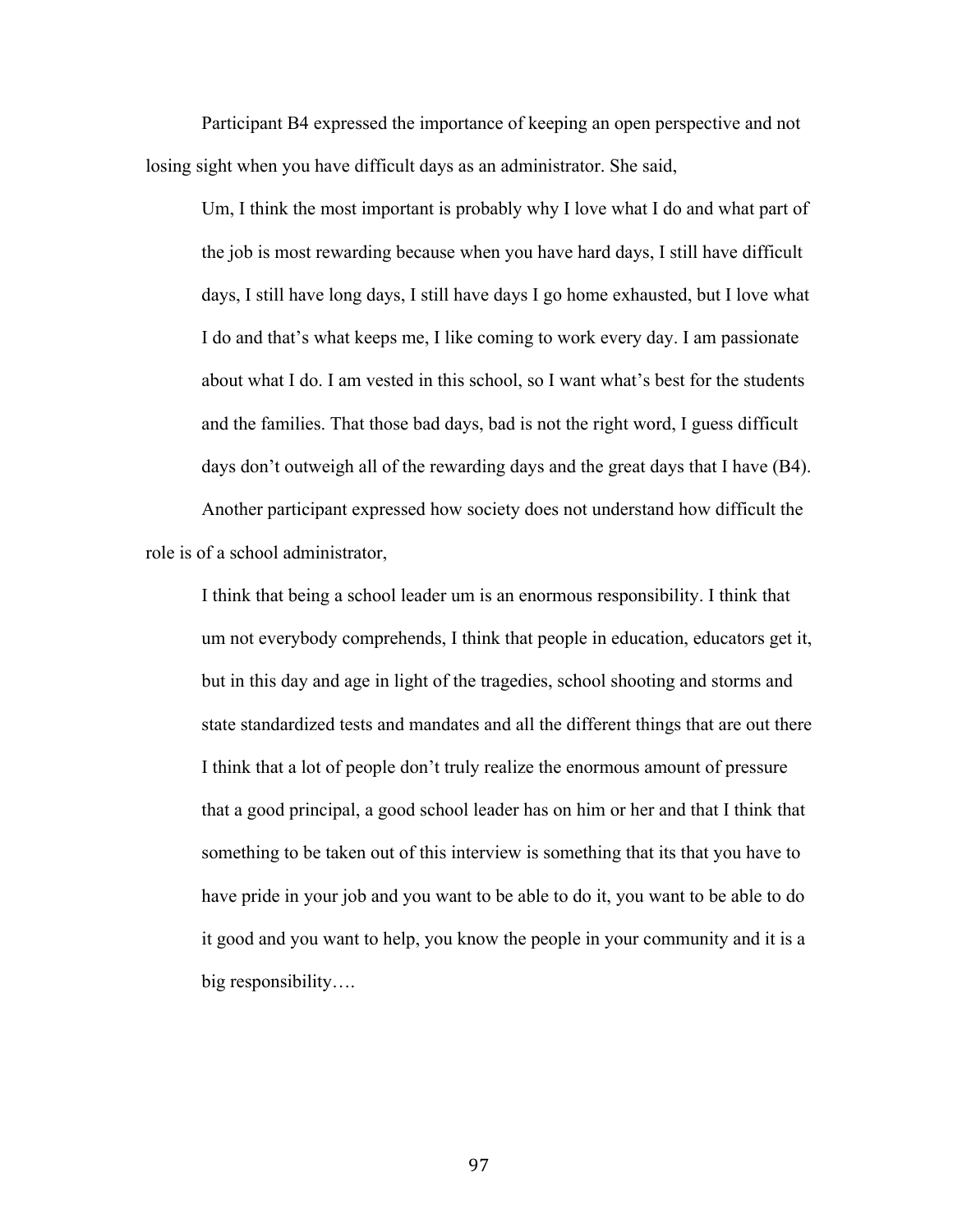Just for example, we were designated as a focus school and its because we have a significant difference in our state test scores between our Asian population and African American population and special education population and that and so right off the bat you know we are monitored from the state this year and that is an enormous amount of pressure that falls solely on the principal. You know it doesn't fall on the parents or the kids or the teachers for the most part it, it goes on the principal's and the assistant principal's shoulders you know so I think in a lot of cases the school leader is underappreciated and I don't think people realize the amount of pressure that we deal with on a day-to-day basis. It is a very honorable job, a tuff job you know, but we are in it for a reason you know and we are just trying to do right by kids right by trying to help your teachers do right by kids (B5).

Another participant indicated how difficult the role is of a building administrator. He said,

There is so much that goes into the job of being a principal and being a building leader that it is difficult to encapsulate it into a couple of paragraphs. Being prepared. Easy days are easy,it's the tuff days that you have to worry about. The tuff days may involve contacting lawyers or dealing with very, very angry parents and I think that it is someone able to manage the ups and downs, the highs and lows of the job that is going to be most successful. Um, and while managing that also being able to bring good solid forward thinking to the table to push a building forward to be a visionary and to be able to execute that vision  $(C2)$ .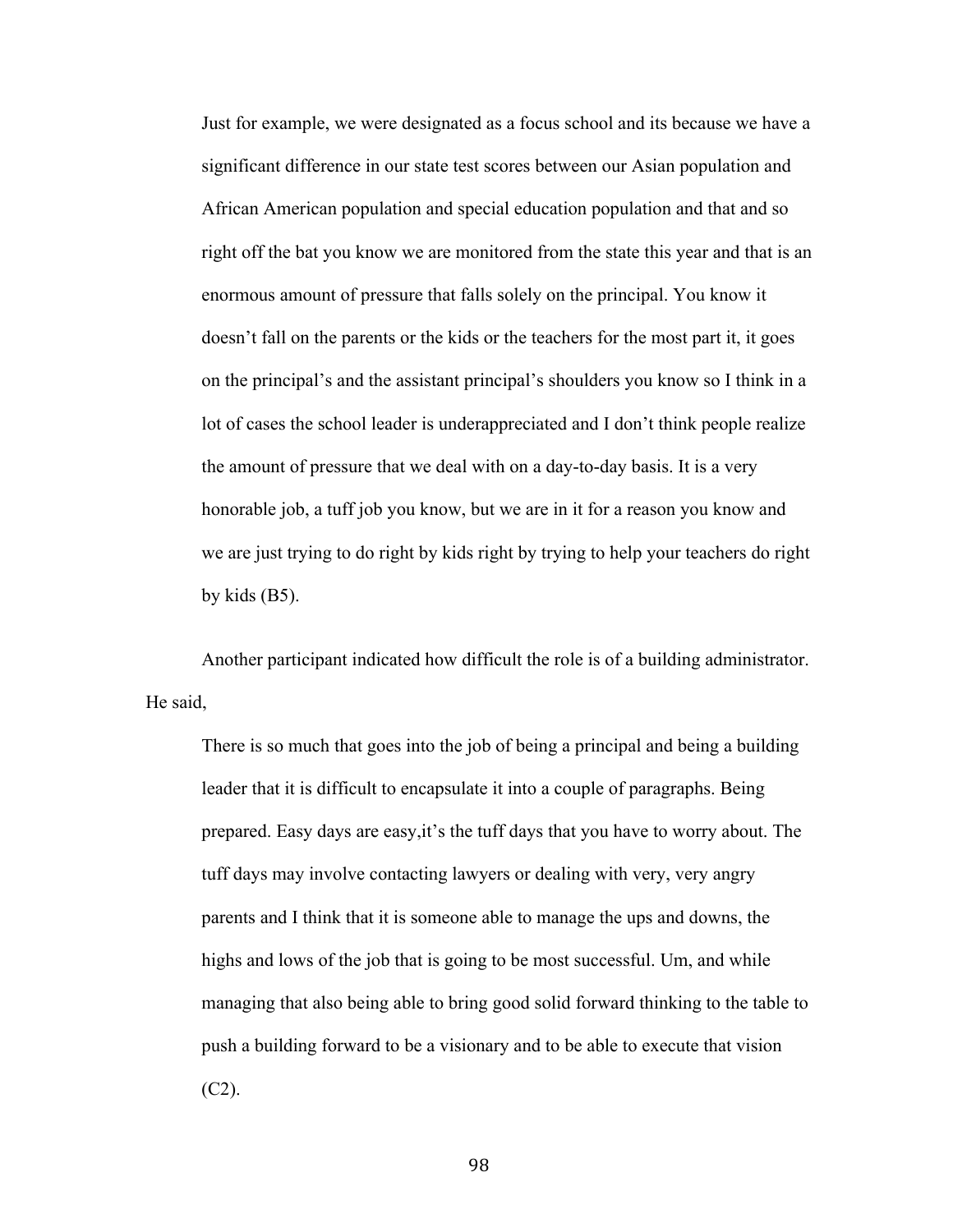Another participant indicated, "It's a very difficult and demanding job. All eyes are on you and at times it can be a thankless job" (C3).

Participant C4 said, I think that it's all about the kids, it all comes down to why you first started working in education. It's to help the kids" (C4).

#### **Summary**

The primary research question of this study was: To what extent, if any, do job requirements of the principal impact assistant principals' perceptions of the role of principal, and does this influence career aspirations? To answer this main research question I had two guiding research question which include,

- 1. How do assistant principals perceive the role of the principal?
- 2. What are the factors that influence assistant principals motivation to seek or not seek a position as a school principal?

In order to provide data to answer the research questions I utilized seven interview questions to gather the data for this research study. For each interview question, I provided a description of how the participants responded categorized by the themes that emerged during the coding process. Five themes emerged in question 1, five in question 2, seven in question 3, nine in question 4, five in question 5, six in question 6, and five in question 7.

For question 1, Why did you become an administrator?, the most common responses were categorized in the themes Drive-Motivation, Greater Impact and Guided. The responses indicated that the participants pursued administration because they had internal motivation or drive to take on more responsibility and to impact a greater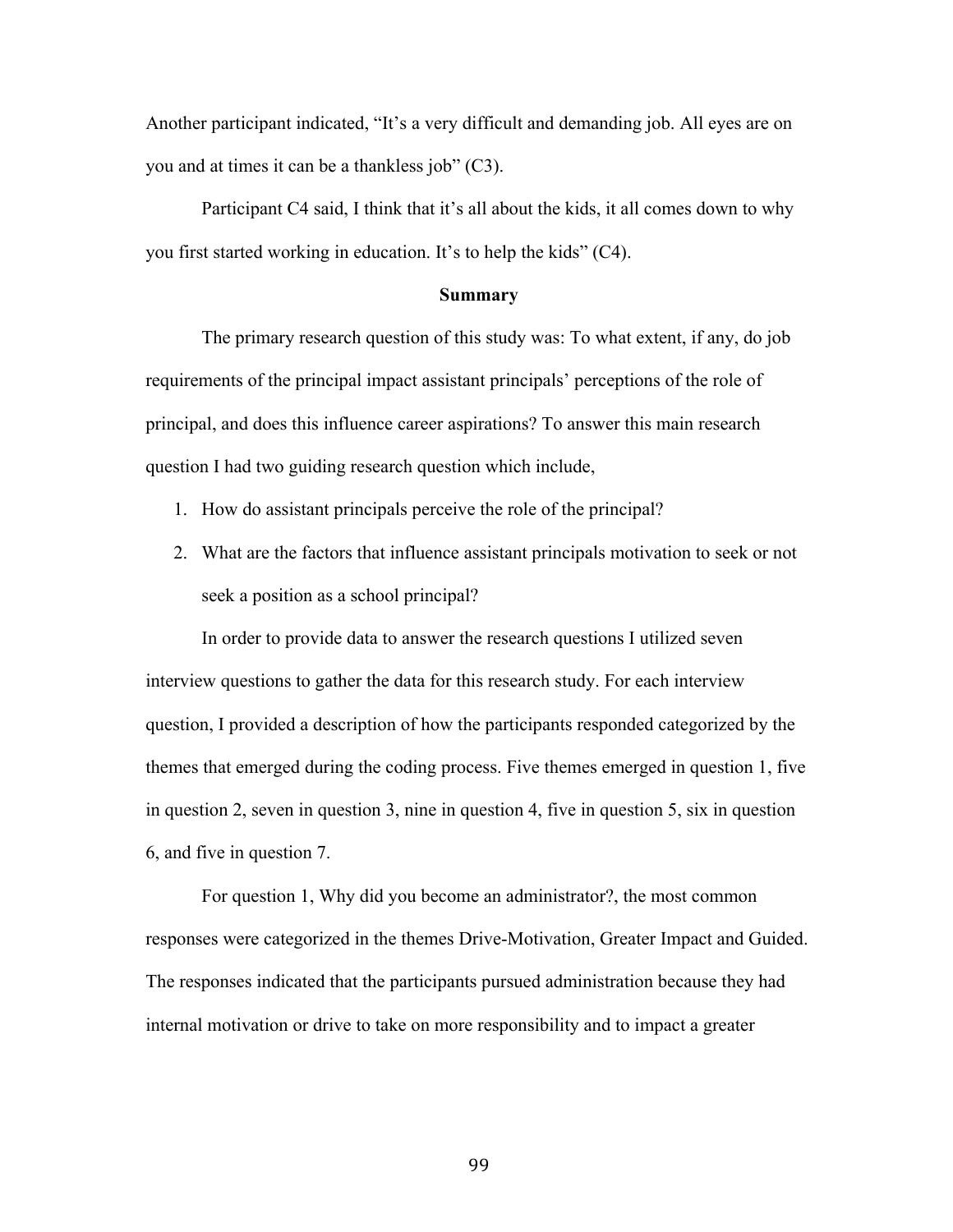number of children. It was also indicated that these participants were encouraged to pursue an administrative career within their school district.

For question 2, What are the most rewarding duties/tasks of an Assistant Principal, the most common responses were categorized in the themes Relations with Students, Impact on Student (Academic, Social Emotional) Career and Instructional Leadership. The responses indicated that the assistant principalship provided opportunities to form relationships, make connections and have a greater impact on children by strengthening teaching and learning.

For question 3, What are the most important job requirements of a principal?, the most common responses were categorized in the themes Instructional Leadership, Communication, Visionary Leadership, Flexible Decision Maker and Personnel Decisions. The responses indicated that a principal should be a flexible decision maker who focuses energy on strengthening teaching and learning while communicating a vision to promote and influences a school. It was also expressed that a principal must understand the personnel within the building to recognize their strengths and areas of needed support.

For question 4, What are the most difficult duties/tasks of a principal?, the most common responses were categorized in the themes Time, Difficult Parents and Managerial. Responses indicating the lack of time to complete the duties of the principalship, such as paperwork, budgeting, scheduling and day-to-day responsibilities and the amount of hours a principal works made it difficult to balance work and personal life. Dealing with unreasonable parents, and families was also mentioned as a difficult task of the principalship.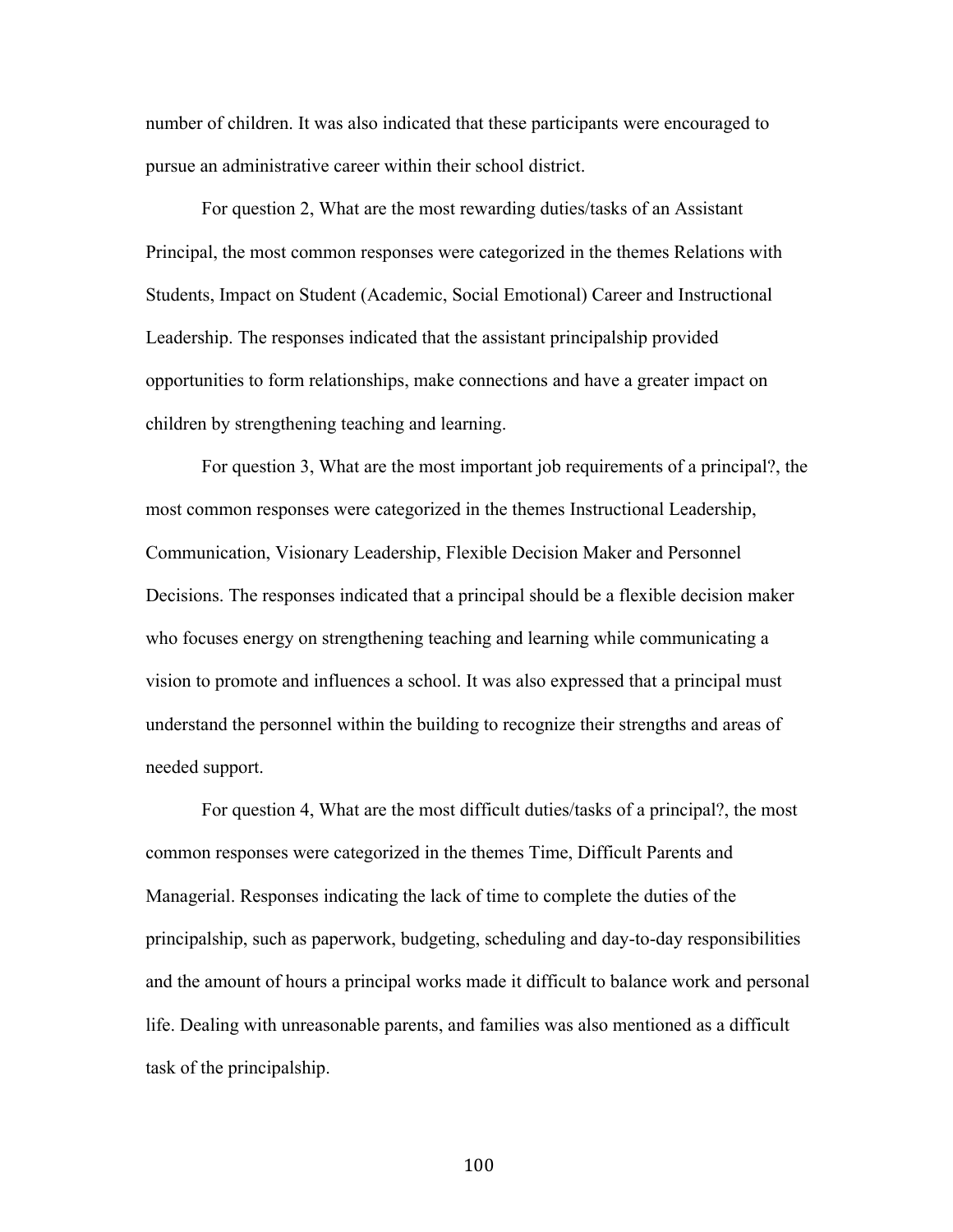For question 5, What are the factors that motivate and inspire Assistant Principals to pursue employment as a principal?, the most common responses were categorized in the themes Next Step, Positive Experience as Assistant Principal and Leadership Aspirations. The participants attributed aspirations and the desire to take the next step to make a greater impact on teaching and learning by applying their own vision of education as motivation for pursuing a principalship. The experience assistant principals have while working with a principal was also discussed as having an impact on an assistant principal's motivation to pursue a principalship.

For question 6, *What factors do qualified candidates view as major deterrents to applying for a Principalship?,* the most common responses were categorized in the themes Time, Lack of Confidence and Responsibility. The amount of time required of the principalship results in the difficulty of balancing work and life and the lack of time during the day to accomplish all of the responsibilities due to a vast job description of the principalship was expressed as a deterrent. It was also mentioned that potential candidates could be deterred from pursuing a principalship because they lacked confidence due to the amount of responsibility and accountability of the principalship.

For question 7, *Are you interested in pursuing a Principalship? Explain the factors that motivate or deter you from pursuing a Principalship?*, 10 participants indicated they were interested in pursuing a principalship and two participants indicated they were not interested in pursuing a principalship. Three themes emerged that categorized motivating factors and two themes that categorized deterrents toward pursuing a principalship.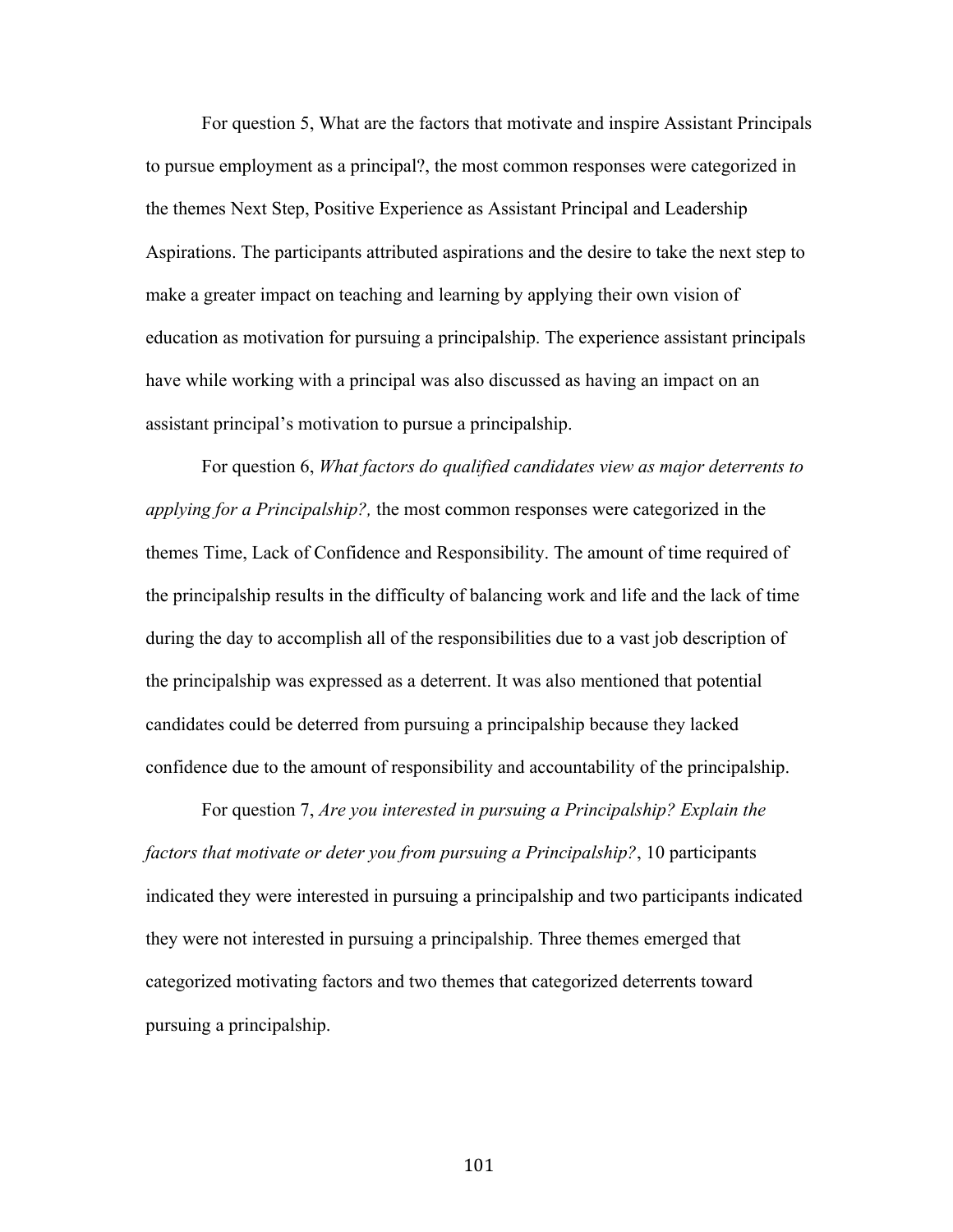Seven participants indicated the assistant principalship has been a training ground to grow as an administrator, which is why they are motivated to pursue a principalship. It was also mentioned by the participants who aspired to obtain a principalship felt they had gained confidence while working as an assistant principal and were interested in obtaining a principalship to make a difference and apply their vision to a building of their own. Two participants indicated that they were not interested in pursuing a principalship due to a lack of confidence or they felt the principalship is farther removed from curriculum and instruction.

The data collected in this study indicated that the participants were first motivated to pursue an assistant principalship due to motivation to impact a greater number of students. As assistant principals, they expressed the connections with students and having a greater impact on teaching and learning as rewarding. They identified being flexible, focusing energy on instruction, communication and personnel issues as important requirements of the principalship. The lack of time to complete all responsibilities, the amount of hours principals work and dealing with difficult parents were identified as the most difficult tasks of a principal. When asked what motivates assistant principals to pursue a principalship they identified having the ability to apply their own vision of education to impact teaching and learning. The experience an assistant principal has was also linked to their desire to pursue a principalship. The amount of time, balancing work and life, the vast job descriptions and lack of confidence were identified as major deterrents for applying for a principalship. Finally, 10 participants indicated they were interested in pursuing a principalship because their assistant principalship provided them with the experiences and training they felt they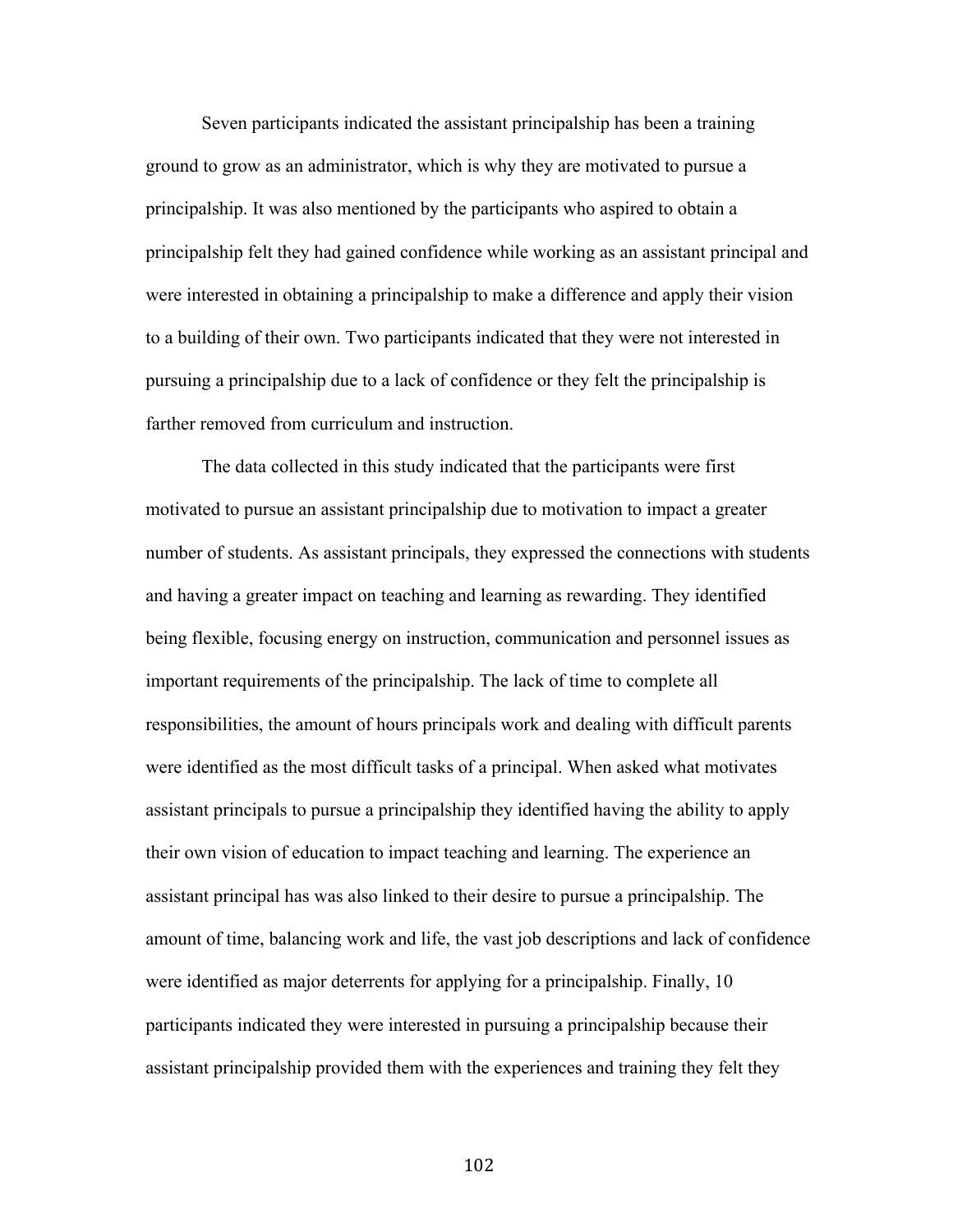required. One participant indicated she did not currently have aspirations to advance to principal because she liked her role as assistant principal and felt she had more to learn, but she did not rule out the possibility of pursuing a principalship in the future. One felt that the principalship was farther removed from curriculum and instruction.

Chapter V will provide the summary of findings as they relate to the research questions and a discussion of how the findings relate to past research and the conceptual framework of this study.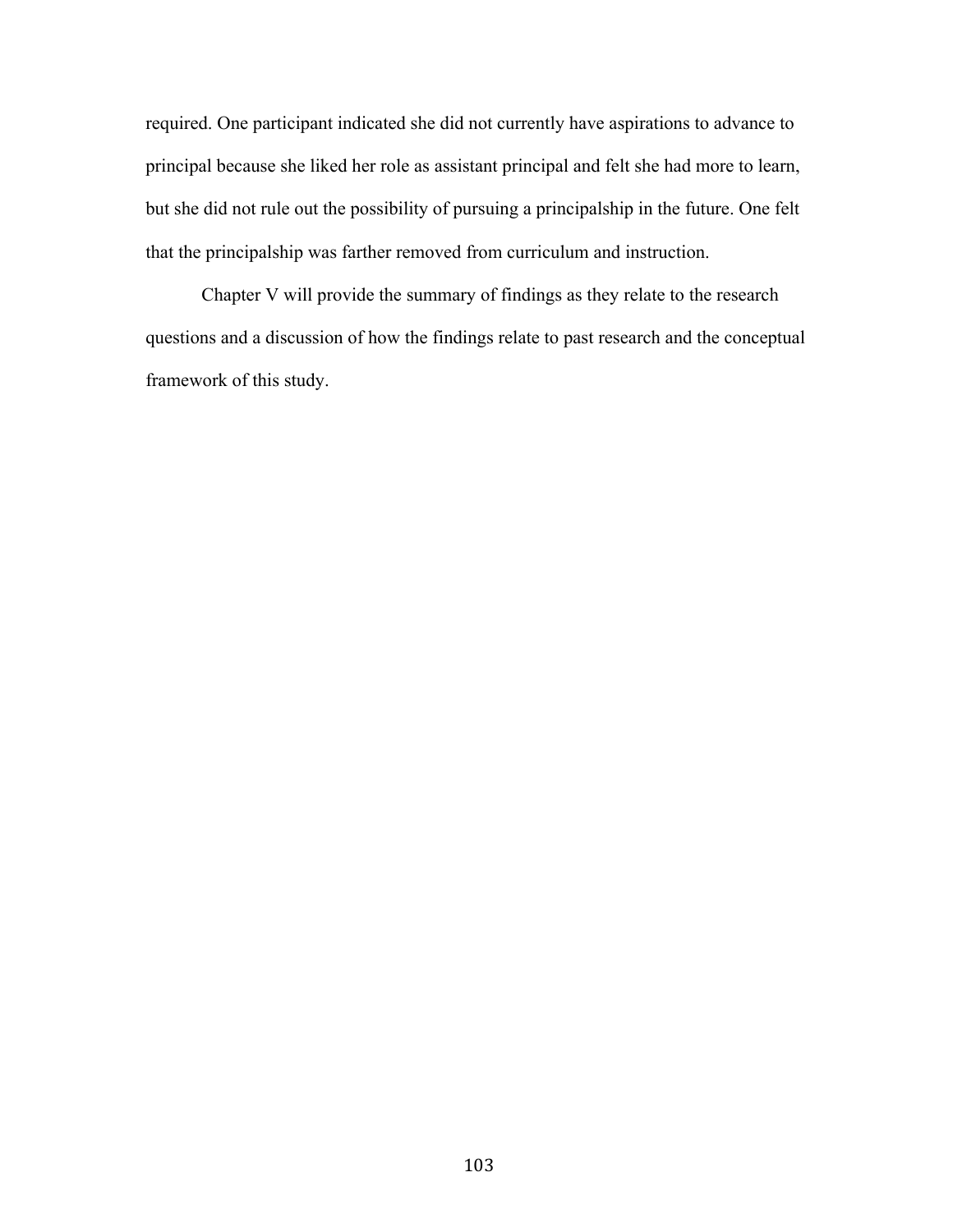#### **CHAPTER V**

# **SUMMARY, DISCUSSION, CONCLUSIONS, RECOMMENDATIONS Introduction**

The purpose of this study was to examine assistant principals' perceptions of the principalship and their aspirations for career advancement. This study applied qualitative research methods utilizing a focus group session and in-depth interviews of assistant principals to bring light to the perceptions assistant principals hold toward the principalship. This chapter provides the summary of the findings as they relate to the research questions, a discussion of how the findings relate to past research and the conceptual framework of this study. Finally, the implications for policy, practice and future research is provided.

#### **Summary of the Findings**

There were a total of seven interview questions utilized to gather the data for this research study. Themes emerged through the process of coding the transcripts. The themes with the vast majority of the participants' responses will be provided in the discussion section of this chapter.

The data collected in this study indicated that the participants were first driven to pursue an assistant principalship due to motivation to impact a greater number of students and take on more responsibility. It was also indicated that as teachers, several of the participants were encouraged to pursue an administrative career within their school district. As assistant principals, the participants expressed enjoyment due to connections made with students and having a greater impact on teacher instruction and student learning.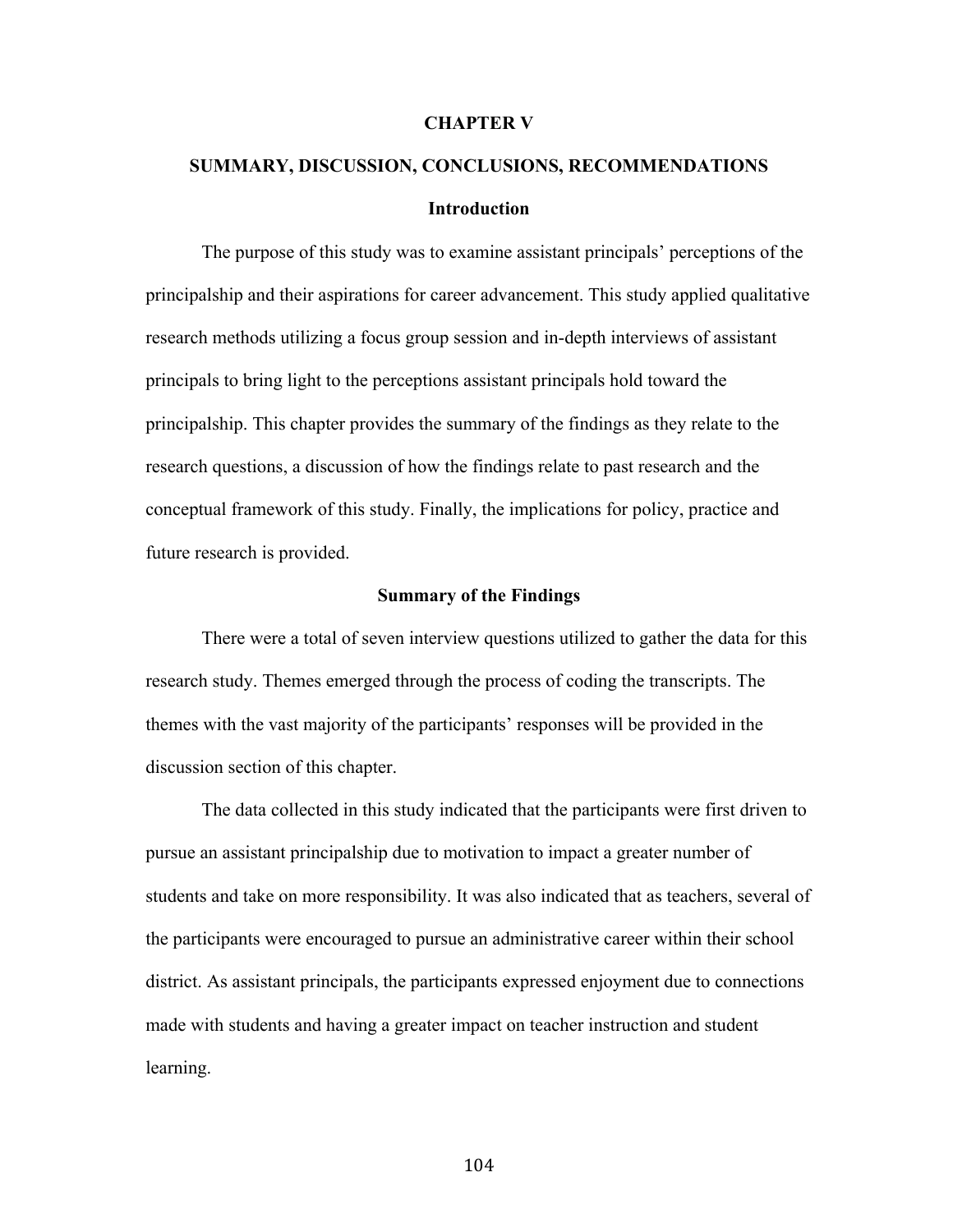The participants identified being flexible, focusing energy on instruction, communication, and personnel issues as important job requirements, which were also identified as some of the most difficult responsibilities of the principalship. The amount of hours principals work, dealing with difficult parents and the lack of time to complete their responsibilities were also indicated as some of the most difficult tasks of a principal.

When asked what motivates assistant principals to pursue a principalship, being an instructional leader and applying their own vision of education to impact teaching and learning was expressed. The experience an assistant principal has while working in a particular school or with a particular principal was identified as having an influence on an assistant principal's motivation to pursue a principalship. When asked to identify deterrents qualified candidates may have with regards to pursuing a principalship, the amount of time, balancing work and life, the vast job descriptions, being content as an assistant principal and lack of confidence were identified.

The findings of this study indicate that the majority of participants held aspirations of pursuing a principalship. Ten (83%) of the participants indicated they were interested in pursuing a principalship because they held the perception that their assistant principalship provided them with the experiences and training to be prepared for a principalship. One participant indicated she did not currently have aspirations to advance to principal because she liked her role as assistant principal and felt she had more to learn, but she did not rule out the possibility of pursuing a principalship in the future. Only one participant (.08%) indicated she was not interested in pursuing a principalship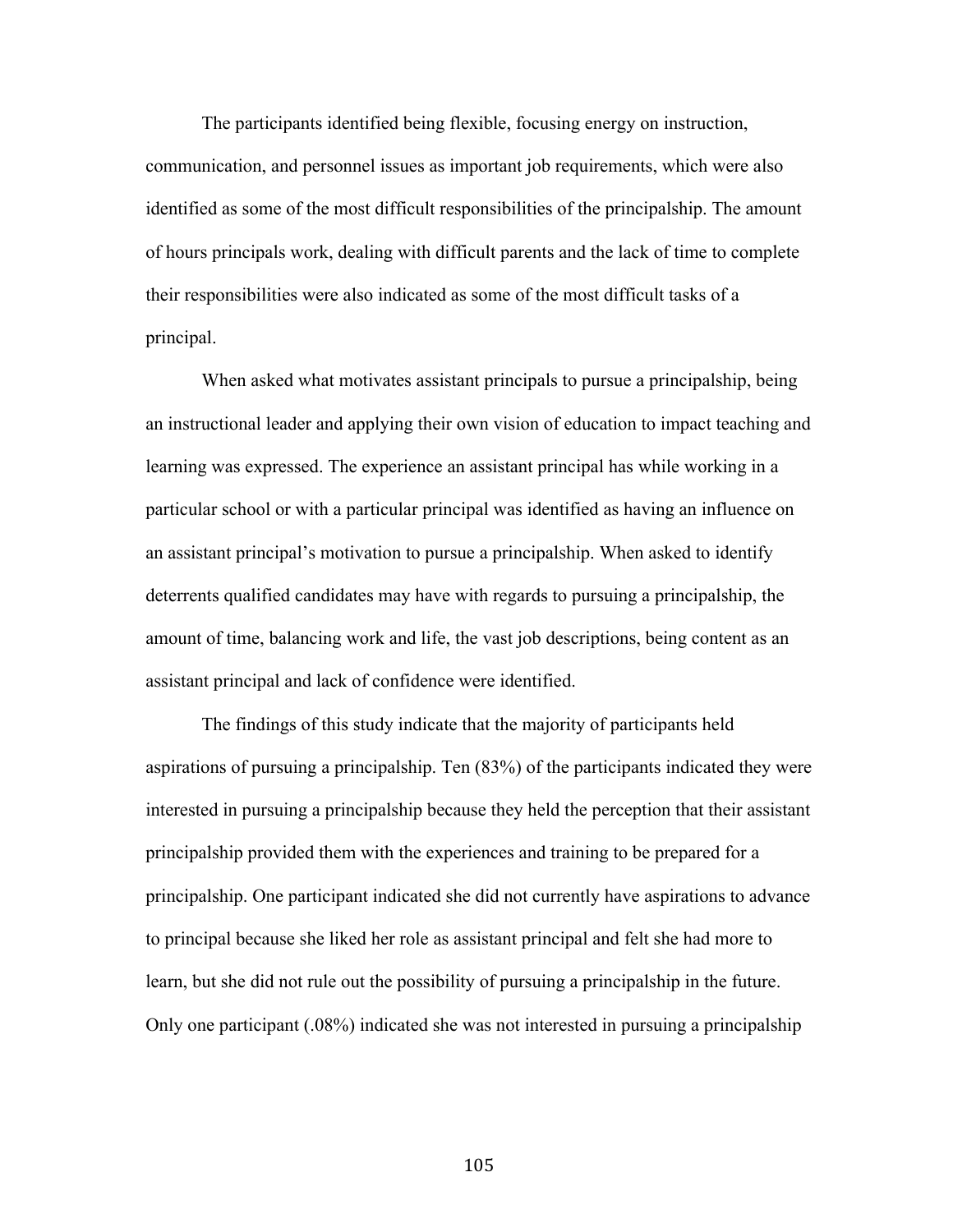because she perceived the role as being farther removed from curriculum and instruction and she had aspirations of pursuing a central office position.

The primary research question for this study was, To what extent, if any, do job requirements of the principal impact assistant principals' perceptions of the role of principal, and does this influence career aspirations? In order to assist in answering the primary research question, I utilized the following guiding questions:

- 1. How do assistant principals perceive the role of the principal?
- 2. What are the factors that influence assistant principals motivation to seek or not seek a position as a school principal?

The discussion section addresses each of the two research questions utilizing the seven interview questions. First, the data obtained from interview question one is offered to provide participant background information pertaining to this research study. Following this, the two research questions have been used as headings within the discussion section. Within each of the headings the themes representing the vast majority of participant responses that emerged through the coding process are provided. Interview questions 2, 3 and 4 were used to provide data for research question 1. Interview questions 5, 6 and 7 were used to provide data for research question 2.

#### **Discussion**

This study began with an explanation of the national spotlight on education and holding teachers and administrators accountable for student performance. I provided a literature review on the importance of attracting, selecting and retaining effective principals because it has been identified that "leadership is second only to classroom instruction among all school-related factors that contribute to what students learn at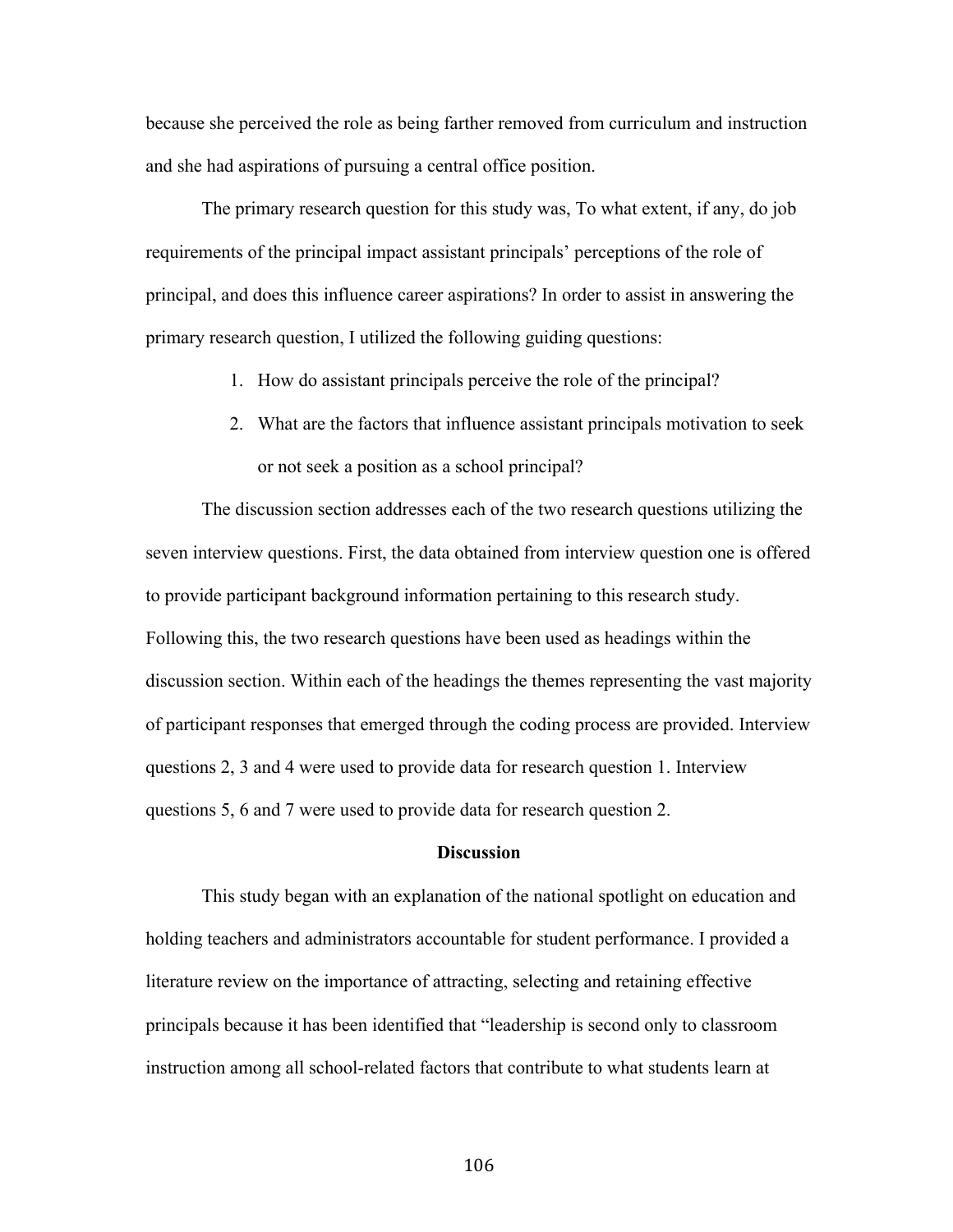school" (Leithwood, Louis, Anderson, & Washlstrom, 2004, p, 5). Then, I provided literature on the assistant principalship, the role of the principal and the concern of reluctant principal candidates. Finally, past dissertations with a similar focus to this research study were provided.

With respect to the conceptual framework for this study and to gain background information on what motivated the participants to originally pursue administration as a career, I asked the first interview question, Why did you become an administrator? The vast majority of participant responses described internal Drive-Motivation (67%) to pursue an assistant principalship. This followed Clayton Alderfer's (year) existence, relatedness, and growth (ERG) theory. Alderfer's ERG theory was used as a lens for the conceptual framework of this study.

Greater Impact (58%) was another motivating factor identified by the participants to pursue an assistant principalship. These participants shared perceptions that administration provided opportunities to have a greater impact on teacher instruction and student learning. This links to a pervious statement in chapter one "educational leaders have the greatest impact, as the goals and sense of purpose they provide strengthens the entire staff" (ISLLC, 2008, p. 9).

Several participants also indicated they were Guided (50%) into an administrative career within the district they taught. This is an important finding. One could speculate that a principal has the duty to discover and mentor teachers who have the potential to be educational leaders. It has been said, "Strong educational leaders also attract, retain, and get the most out of talented teachers" (ISLLC, 2008, p. 9). Financial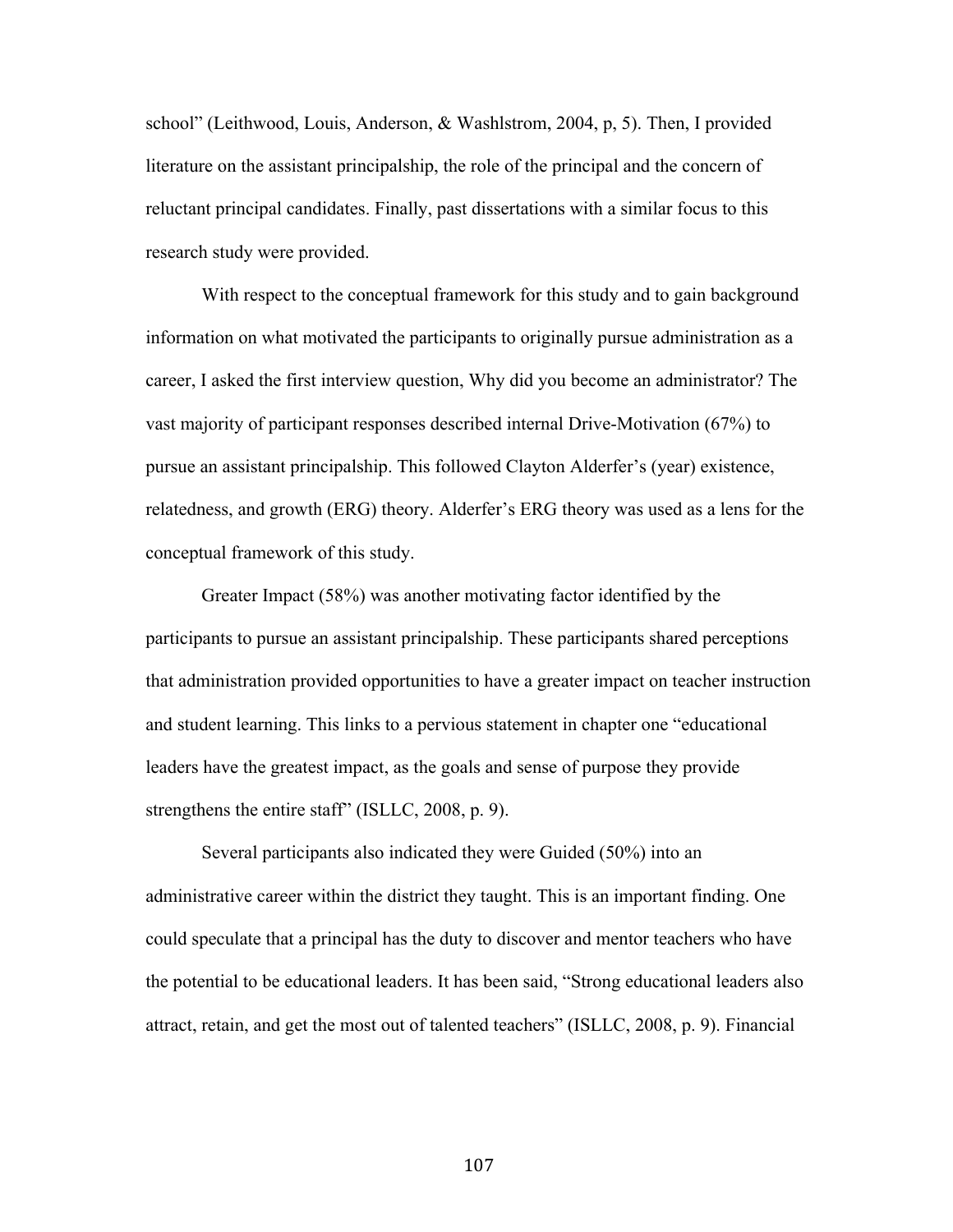incentive (17%) also motivated a couple of participants to move from teacher to an administrative position.

The second interview question, What are the most rewarding duties or tasks of an assistant principal? The themes representing the vast majority of participant responses indicated forming Relationships with Students (75%), having an Impact on Student (Academic, Social Emotional) Career (66%), and being an Instructional Leader (50%) were most rewarding.

The third interview question focused on the perceptions participants held toward the role of principal. I asked, What are the most important job requirements of the principalship? The themes with the greatest common responses indicated the most important job requirements of the principalship included Instructional Leadership (58%) to strengthen teaching and learning, having effective Communication (50%) skills and possessing Visionary Leadership (41%) attributes were expressed as essential requirements of a principal. Also identified was being able to be a Flexible Decision Maker (41%), dealing with Personnel Decisions (33%) and Managerial (25%) duties as important responsibilities of the principalship.

The participant responses in this study regarding how they perceive the role of the principalship are supported by current literature. Newton, Giesen, Freeman, Bishop, and Zeitoun conducted a study in 2003; they categorized a principal's responsibilities into two distinct roles, instructional leader and school manager. As an instructional leader, the role involves "monitoring instruction, guiding teachers, and planning professional development" (p. 508). As a school manager, the role involves "planning, coordination, control, and operation of the school" (p. 507). It has also been stated that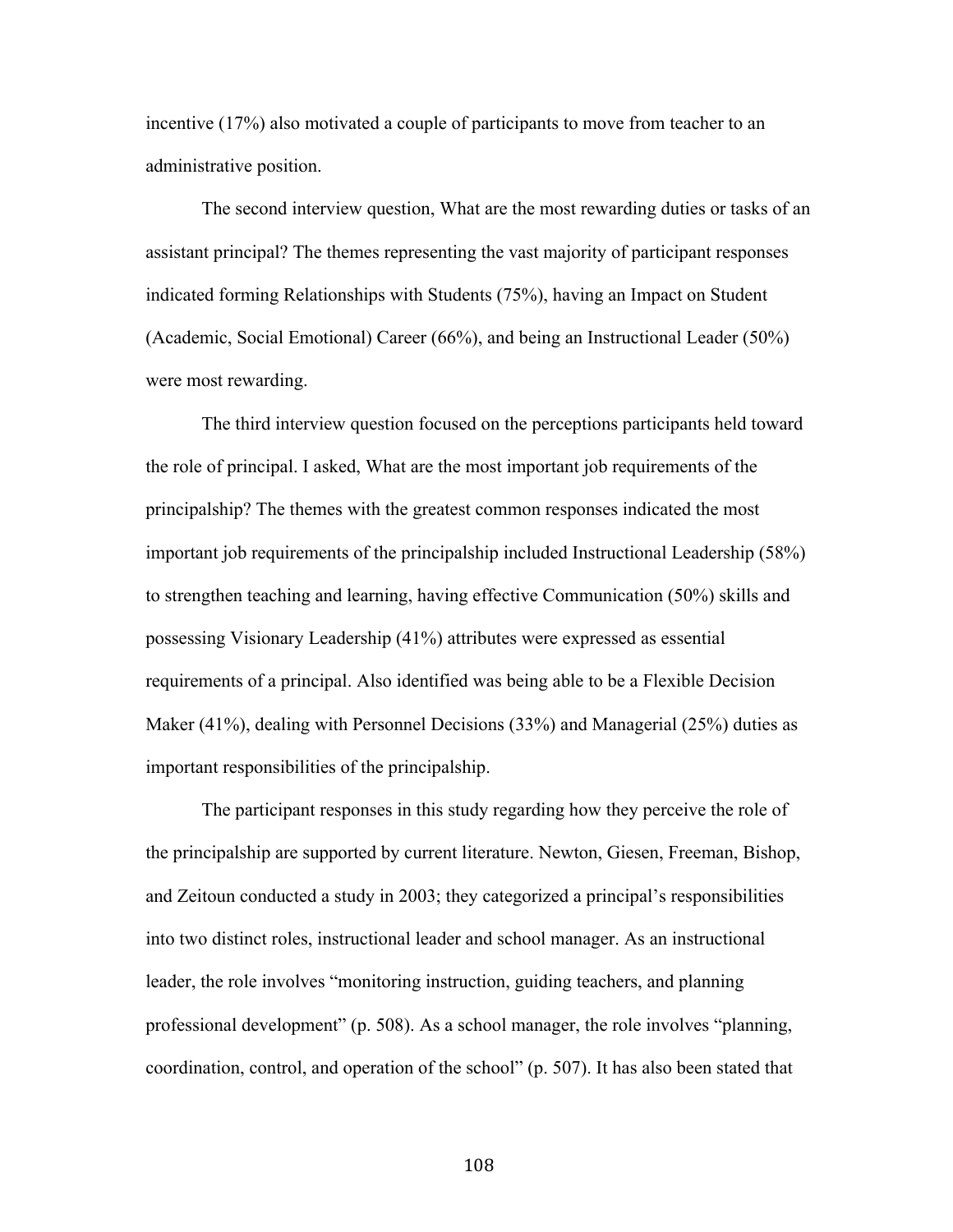an instructional leader "focuses on strengthening teaching and learning, professional development, data-driven decision making and accountability" (Leadership for Student Learning: Reinventing the Principalship, 2000, p. 4).

Also similar to the responses of participants in this study, Rallis and Goldring (2000) identified the following roles of the principalship: Facilitator, Balancer, Flag Bearer and Bridger, Inquirer, Learner, and Leader. Rallis and Goldring's Balancer role identifies a principal's responsibility as "translator within the system. The principal is responsible for building relationships with the hierarchy, and the central office, which makes the decisions to support or not to support the ideas brought forth by the principal." Within the Flag Bearer role, "The principal is responsible for communicating to the community as well as building a bridge for communication between the community and the school" and as an Inquirer, "The principal is responsible for asking questions about their school's activities as well as examining the decisions she/he makes" (Rallis & Goldring, 2000).

Having a visionary leadership style is categorized as the ability to set the tone for the school, establish the climate of a school for students and staff and communicate and influence the faculty of the school towards a shared vision (Covey, 1990; Green, 2010, Rubin 2009). It has also been said that the principal has to demonstrate "energy, commitment, entrepreneurial spirit, values and conviction that all children will learn at high levels, as well as inspiring others with this vision both inside and outside the school building" (Leadership for Student Learning: Reinventing the Principalship, 2000, p. 4). According to the *2008 Educational School Policy Standards* (2008), a principal's responsibility is "setting directions." This is the area "educational leaders have the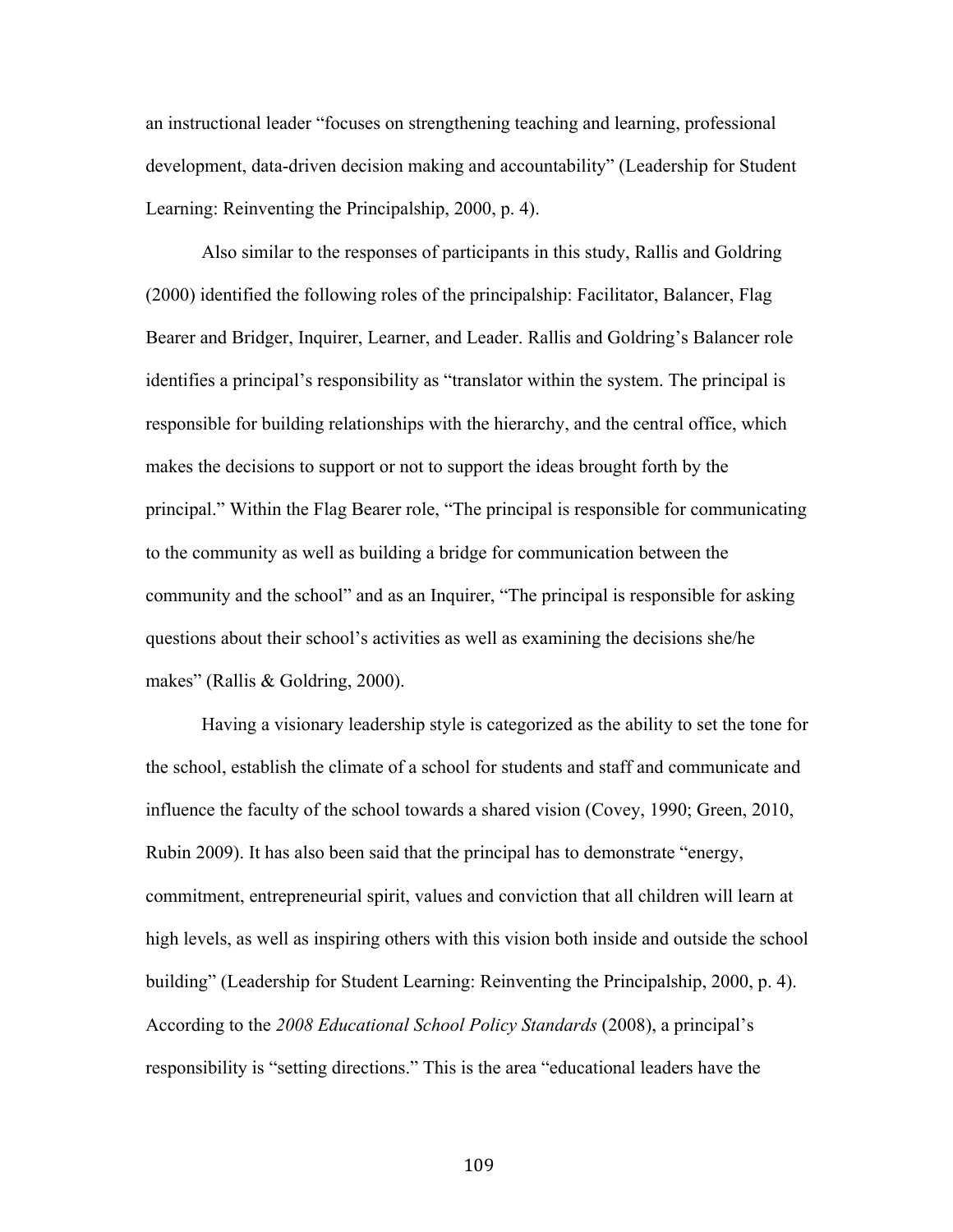greatest impact, as the goals and sense of purpose they provide strengthens the entire staff. Strong educational leaders also attract, retain, and get the most out of talented teachers" (ISLLC, 2008, p. 9).

When asked the fourth interview question, What are the most difficult duties or tasks of the principalship? many of the same themes emerged in relation to the most important job requirements of the principal. The vast majority of participants indicated that Time (41%), dealing with Difficult Parents (33%), Managerial (33%) duties, making Personnel Decisions (25%), the task of Communication (17%) and the principal's Responsibilities (17%) were said to be some of the most difficult duties for principals.

The idea of time has also been documented in other research studies. In 2005 Buckingham, Donaldson and Marnik conducted "The Maine Principal Study." Sixty two percent of the participating principals in this study indicated, "My workload makes it difficult to give my best attention to tasks." Sixty nine percent indicated "I have little time left for myself." "My job intrudes too much on my personal life" was indicated by 56%, and "I often wonder if the long hours involved in the job are worth it" was noted by 47%.

In Chapter I, I included findings from a study conducted by the University of Arkansas. This study surveyed teachers and superintendents to ascertain data to determine if there was a shortage of school leaders and if so, what were the causes. One of the top reasons for not pursuing the principalship were the demands of parents and community (The Status of School Leadership In Arkansas study, 2008).

To be an effective principal in the 21st century, it has been said that the tasks are much more than performing the needed managerial responsibilities. School principals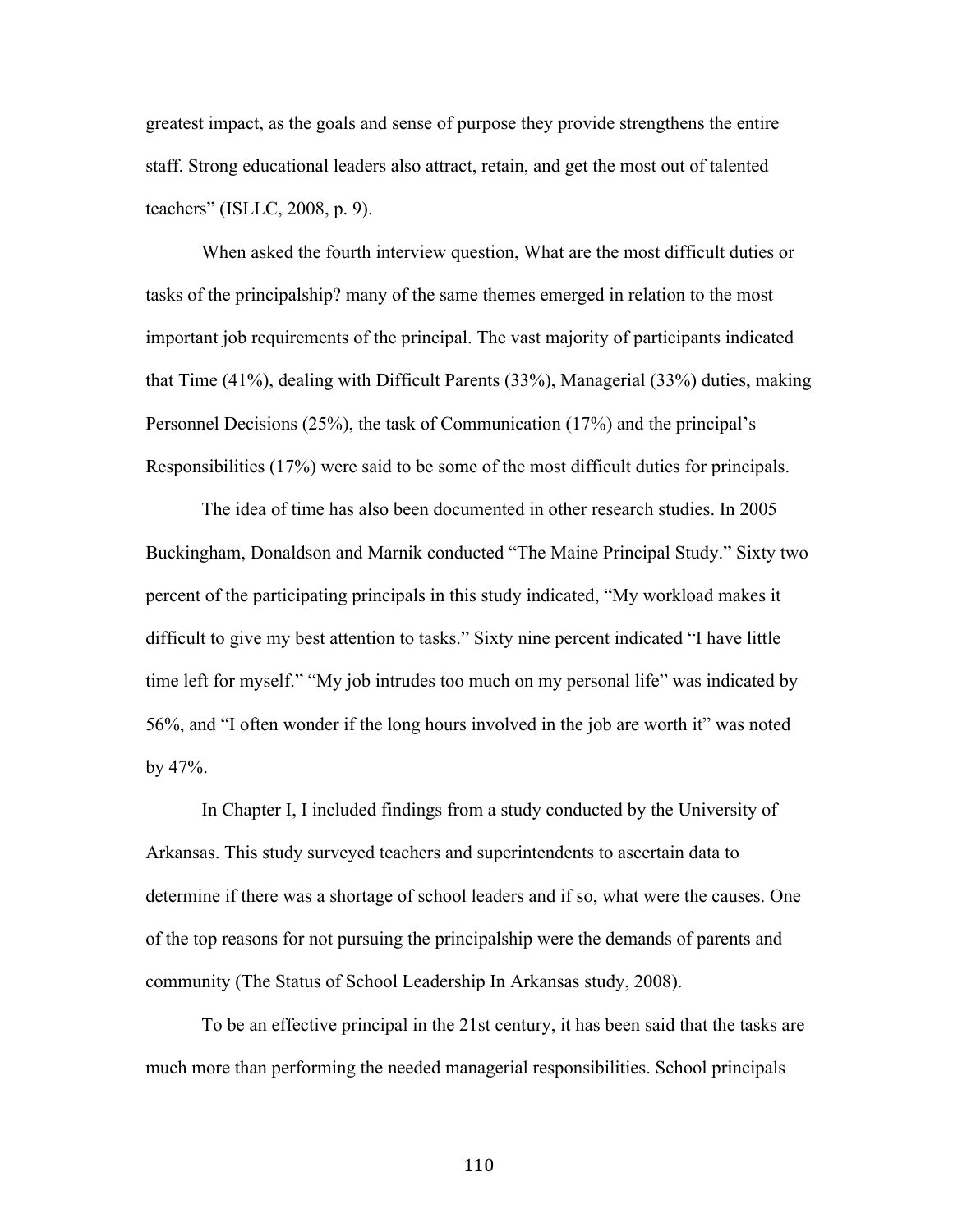are now responsible for managerial tasks, a deep engagement in instruction and assessment, and an understanding of society issues (Whitaker, 2002)."The principal controls the most important factors that affect the quality of a school. These include the hiring; supervising and retaining of highly qualified teachers" (Harris, Rutledge, Ingle, & Thompson, 2006). As already stated in research question 1, interview question 3, Rallis and Goldring (2000) support that having strong communication skills are an essential task of the principalship.

Highlighting the difficult responsibilities of the principalship, Stephen Knobl conducted a study in 2010 on the perceptions of high school principals regarding their perceived roles, professional development, and their challenges and frustrations.

One participant in Knobl's study expressed his frustrations of being a principal. There's more emotional frustration…because the buck stops with you….Student achievement stops with you…in the age of accountability, it's a very demanding position, it's very complex, and it's very political….The number one priority is increasing the graduation rate…closing the achievement gap, which is a nationwide issue. (p. 56)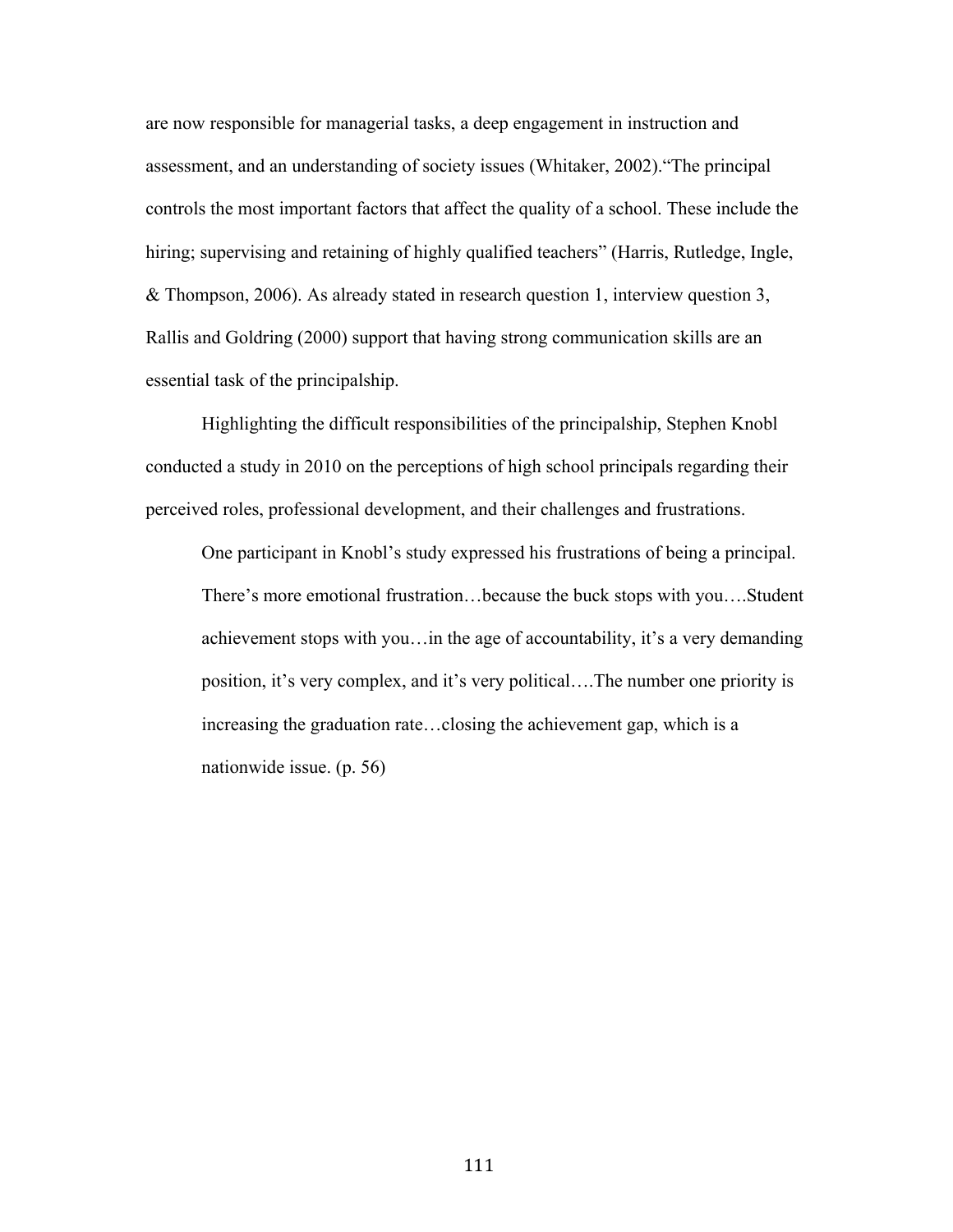### Table # 15

## Research Question 2 Responses by Themes

| Research Question One: How do the assistant principals perceive the role of the principal? |                                                                     |                                                             |
|--------------------------------------------------------------------------------------------|---------------------------------------------------------------------|-------------------------------------------------------------|
| <b>Interview Question</b>                                                                  | Theme                                                               | Percentage of<br>Participants who<br><b>Indicated Theme</b> |
| Question 1: Why did you become an<br>administrator?                                        | Drive-Motivation                                                    | 66%                                                         |
|                                                                                            | Greater Impact                                                      | 58%                                                         |
|                                                                                            | Guided                                                              | 50%                                                         |
|                                                                                            | <b>Financial Incentives</b>                                         | 17%                                                         |
| <b>Interview Question</b>                                                                  | Theme                                                               |                                                             |
| Question 2: What are the most<br>rewarding duties/tasks of an Assistant<br>Principal?      | Relationships with<br><b>Students</b>                               | 75%                                                         |
|                                                                                            | Impact on Student<br>(Academic, Social<br><b>Emotional</b> ) Career | 66%                                                         |
|                                                                                            | <b>Instructional Leadership</b>                                     | 50%                                                         |
| <b>Interview Question</b>                                                                  | Theme                                                               |                                                             |
| Question 3: What are the most<br>important job requirements of a<br>principal?             | <b>Instructional Leadership</b>                                     | 58%                                                         |
|                                                                                            | Communication                                                       | 50%                                                         |
|                                                                                            | Visionary Leadership                                                | 41%                                                         |
|                                                                                            | <b>Flexible Decision Maker</b>                                      | 41%                                                         |
|                                                                                            | <b>Personnel Decisions</b>                                          | 33%                                                         |
|                                                                                            | Managerial                                                          | 25%                                                         |
| <b>Interview Question</b>                                                                  | Theme                                                               | <b>Interview Question</b>                                   |
| Question 4: What are the most difficult<br>duties/tasks of a principal?                    | Time                                                                | 41%                                                         |
|                                                                                            | <b>Difficult Parents</b>                                            | 33%                                                         |
|                                                                                            | Managerial                                                          | 33%                                                         |
|                                                                                            | Personnel Decisions                                                 | 25%                                                         |
|                                                                                            | Communication                                                       | 17%                                                         |
|                                                                                            | Responsibility                                                      | 17%                                                         |

When asked interview question 5, What are the factors that motivate and inspire

assistant principals to pursue employment as a principal?, The vast majority of

participants indicated motivation to pursue a principalship could be contributed to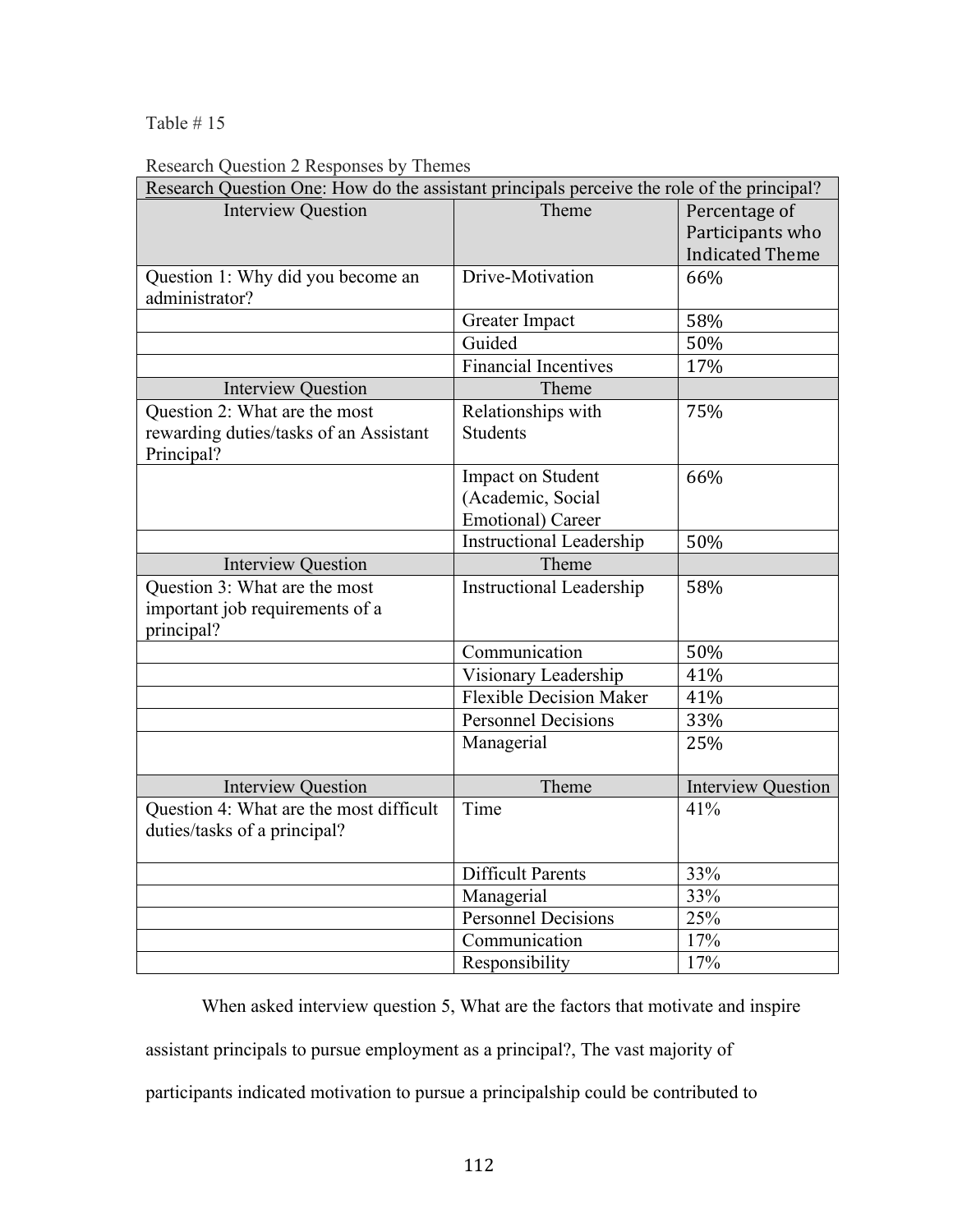internal motivation assistant principal's possess to take the Next Step (58%) and assume greater responsibility. The perception that Positive Experiences as Assistant Principal (50%) associated with the school they work in and the principal they work with was also indicated by participants as having an impact on motivation to pursue a principalship. The motivation of having Leadership Aspirations to Make a Difference (50%) to impact a school community were also attributed to influencing assistant principal's desire to pursue a principalship. Gaining Confidence (33%) and Financial Incentives (17%) were also indicated as motivation to pursue a principalship.

Taking the next step aligns with what has been previously stated in Chapter II, that the assistant principal is most commonly viewed as a stepping-stone to the principalship (Marshall, 1992; Schmidt, Kosmoski, & Pollack, 1998). This is based on the fact that the position is a sound training ground for the principalship (Wells, Scollay, & Rinehart, 1999).

Only two participants indicated that financial incentives were motivating factors for pursuing a principalship. Ten participants did not indicate that financial incentives were motivating factors that inspired assistant principals to pursue a principalship. This could have to do with what Cushing, Kerrins, and Johnstone (2003) found. They highlighted the perception of inadequate salary compensation for the principalship. They stated, "If salaries are calculated on an hourly or even daily basis, the discrepancy between teacher and principal salaries appears even greater—considering principals typically work longer school days, longer school weeks and longer school years" (p. 29). The majority of the participants in this study indicated that taking the next step, having a positive experience as an assistant principal, having leadership aspirations to make a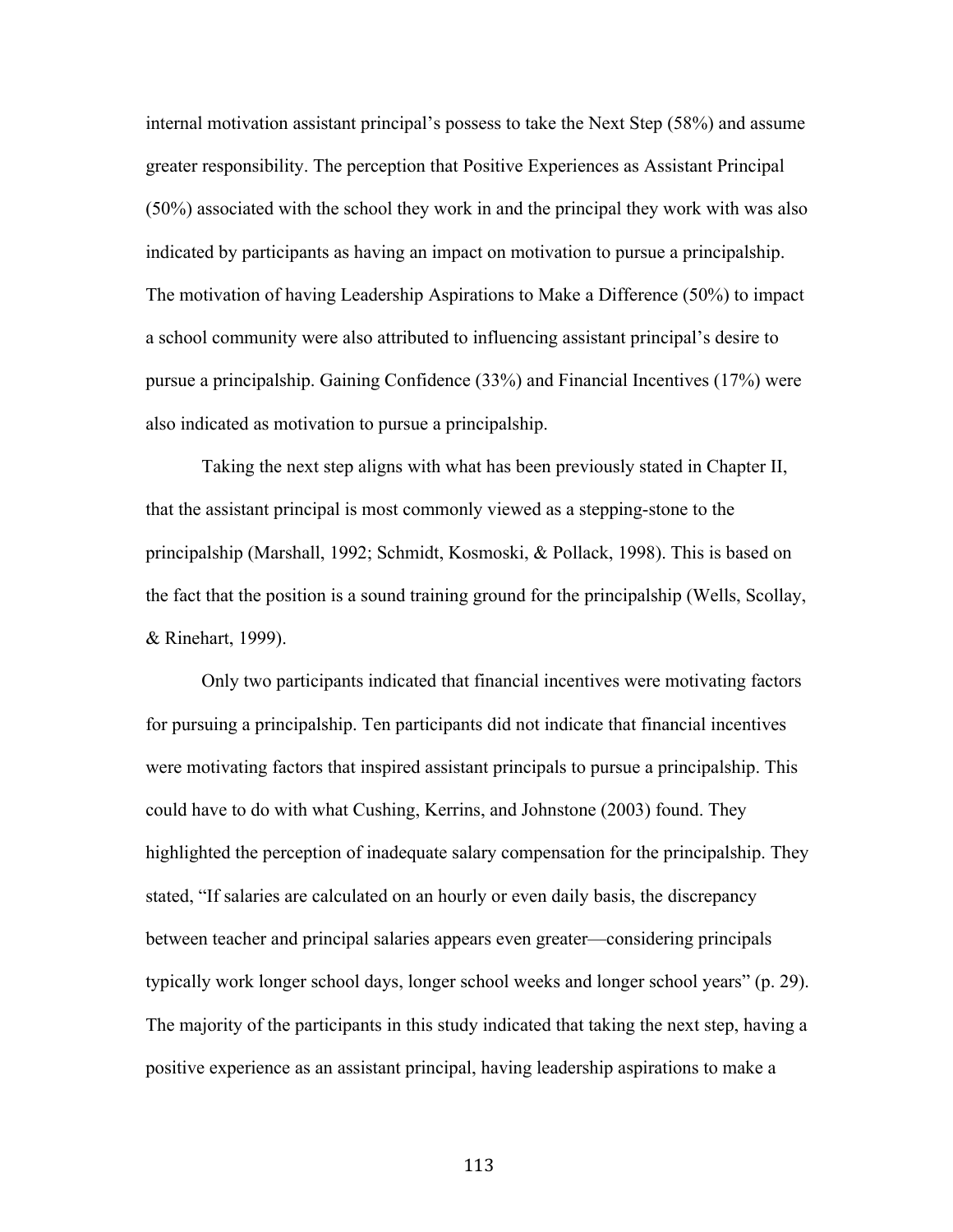difference and gaining confidence were factors that motivate and inspire assistant principals to pursue employment as a principal.

When asked question 6, What factors do qualified candidates view as major deterrents to applying for a principalship? the most common perceptions participants held included Time (58%) commitment of the job, assistant principals having a Lack of Confidence (50%) in their ability to assume the role of principal and the vast Responsibilities (50%) of the principalship. Several participants suggested that assistant principals could be Content Being Assistant Principal (25%). Dealing with Difficult Parents (17%) and being Further Removed from Students (17%) were also expressed as possible deterrents.

Similar to the themes that emerged in this study, Pounder and Merrill, 2001 indicated, "balancing the demands of job, and family… the extended work day required…extracurricular supervision had an impact on assistant principal's decision to pursue a career in the principalship" (para. 10). Comparably, DiPaola and Tschannen-Moran's 2003 study found that principals feel their most satisfying duties are being replaced by having to perform duties that are less satisfying. The participants identified lacking both time and personnel to perform expectations of an instructional leader (66%). It was reported that they did not receive enough administrative support (47%) and a high percentage reported working 50-hours per week (84%).

A research study conducted by Stephen Knobl (2010) also indicated time as being a major deterrent for pursuing a principalship. One participant in his research study said,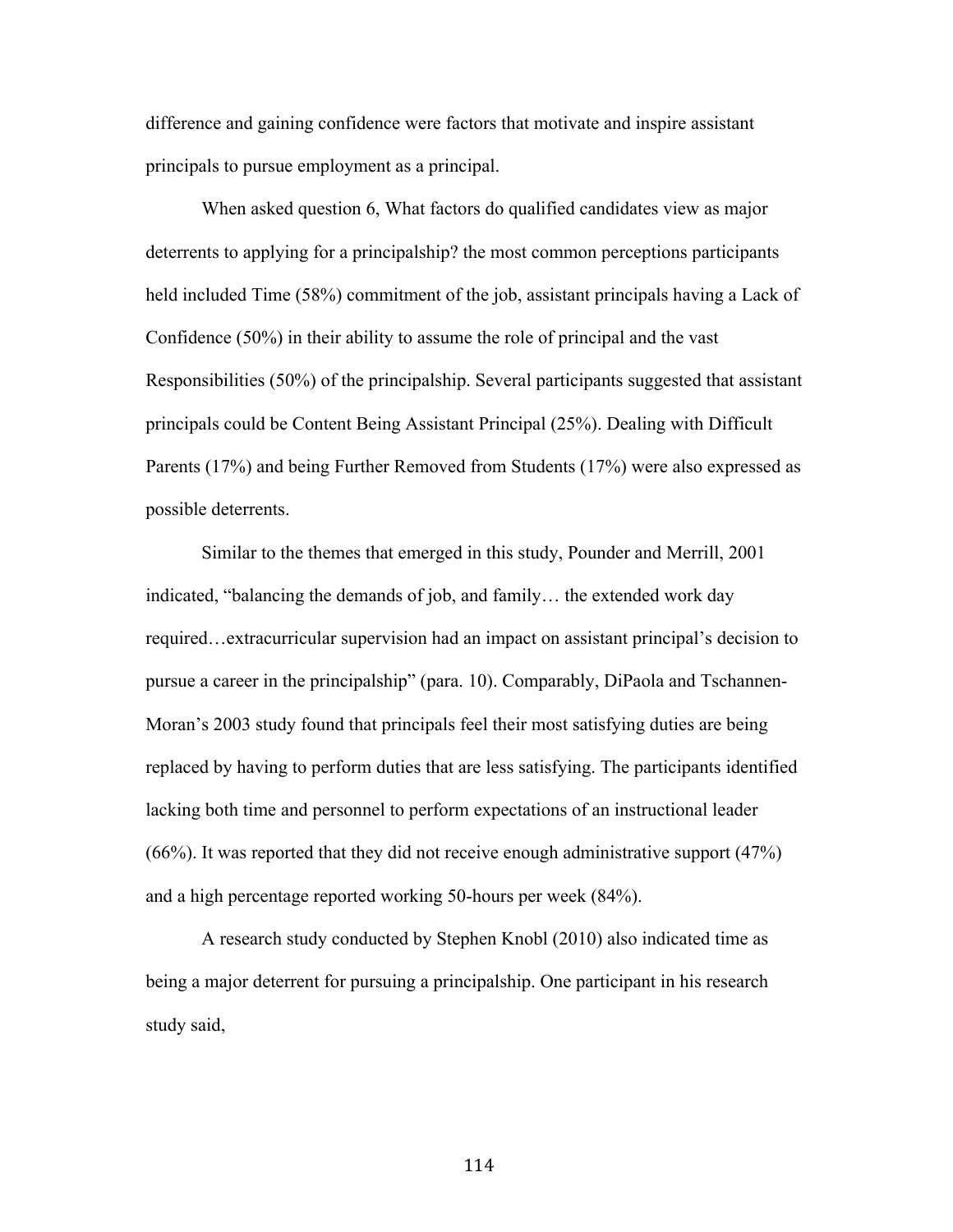I didn't realize how much you lose your life until I became a high school principal…not…the healthiest lifestyle in the world. If you truly are in it to see your school improve and your kids learning…it's a 15 or 16-hr a day job. We're moving away from principal as a manager and more towards the principal as the instructional leader. It truly consumes you. (p. 58)

Finally, when asked the seventh interview question, *Are you interested in pursuing a principalship? Explain the factors that motivate or deter you from pursuing a principalship,* 10 participants (83%) indicated they were interested in pursuing a principalship. Assistant principals learning on the job and Growing as an Administrator (58%) and Leadership Aspirations to Make a Difference (33%) in classroom instruction and student learning were identified as motivating factors. Gaining Confidence (25%) in their ability to perform the duties of a principal was also indicated as motivation to pursue a principalship.

One participant indicated she was not interested in pursuing a principalship because she felt the principalship was farther removed from curriculum and instruction and she had aspirations of pursuing a central office position (Less Curriculum and Instruction .08%). One participant indicated she did not currently have aspirations to advance to principal because she liked her role as assistant principal and felt she had more to learn (Content Being Assistant Principal .08%), but she did not rule out the possibility of pursuing a principalship in the future. This finding is similar the findings of Singletary-Dixon's 2011 study. Sixty nine percent of her participants expressed satisfaction with their career and did not intend to pursue a principalship.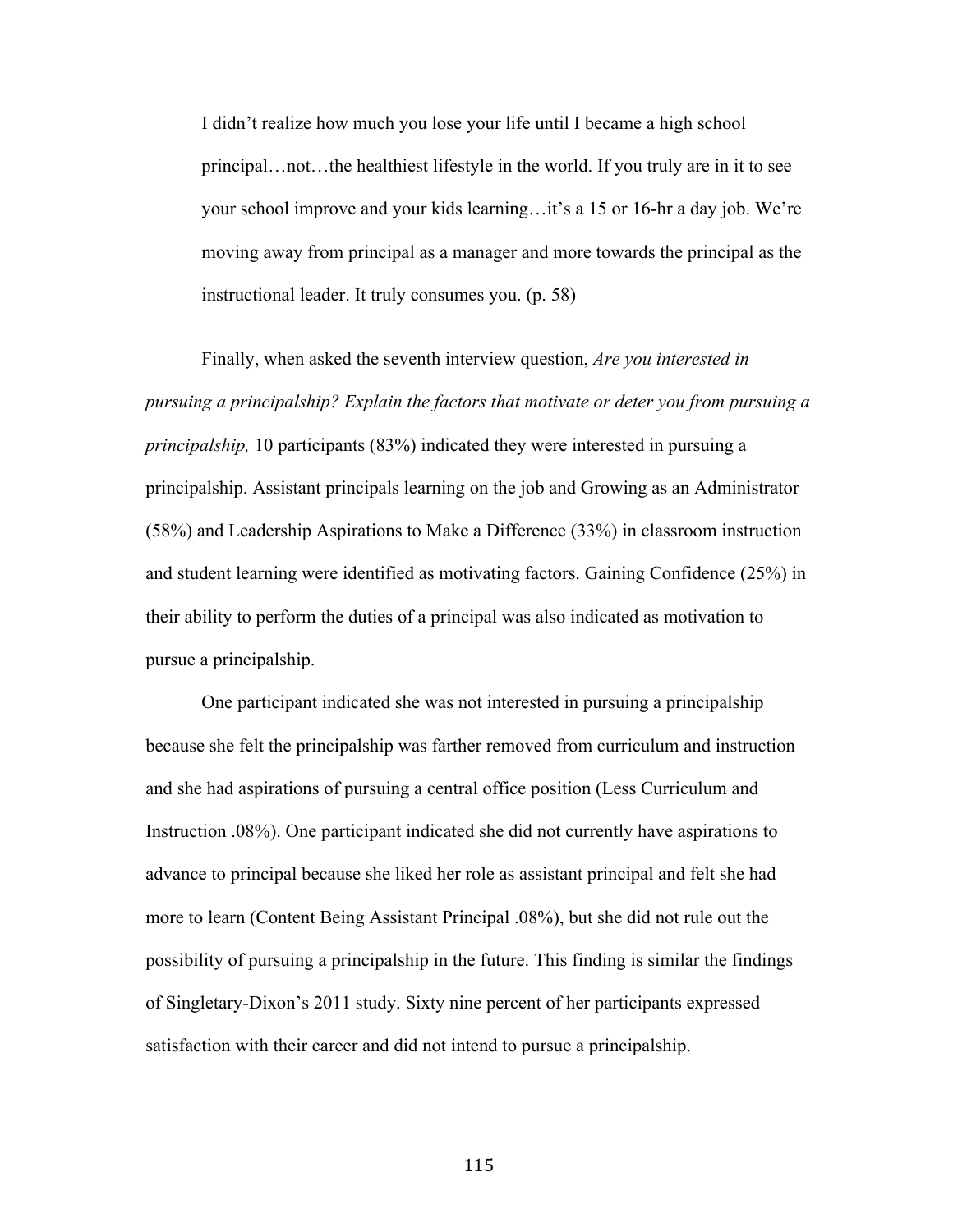There is an abundance of literature expressing concerns of reluctant principal candidates resulting in a principal shortage (Bass, 2006; Dipaola, Tschannen-Moran, 2003; Macbeath, 2006; Whitaker, 2001). As provided in Chapter I, the authors of the 2000 report on *Leadership for Student Learning: Reinventing the Principalship* stated, "Many people believe that a scarcity of capable education leaders ranks among the most severe of the problems" (p. 1). In Chapter I, I provided a quote from Gene Bottoms the Senior Vice President of the Southern Regional Education Board. He said,

Each year, one-fifth of the principals in our nation's public schools leave their jobs. Their departure creates more than 18,000 vacancies at the critical core of our K-12 education enterprise: school-level leadership. Anyone with a basic understanding of how schools function today knows that these vacant positions must be filled without delay. But who is next? Who will ensure that each of these 18,000 schools moves toward higher levels of performance? And where will school districts find these people? (2011, p. i)

I believe that school districts must focus on mentoring their assistant principals to assume vacancies that occur as principals retire. In order to do this, current principals have the additional responsibility of providing assistant principals with experiences to grow as administrators and gain confidence in order to assume the role of principal. Current principals must provide experiences focused on developing instructional leadership qualities focused on making a difference.

Literature has been provided throughout this dissertation explaining deterrents perceived by assistant principals for not pursuing a principalship. Alan Richard (2000), the author of the article, "Toughest Job in Education?" provides several assistant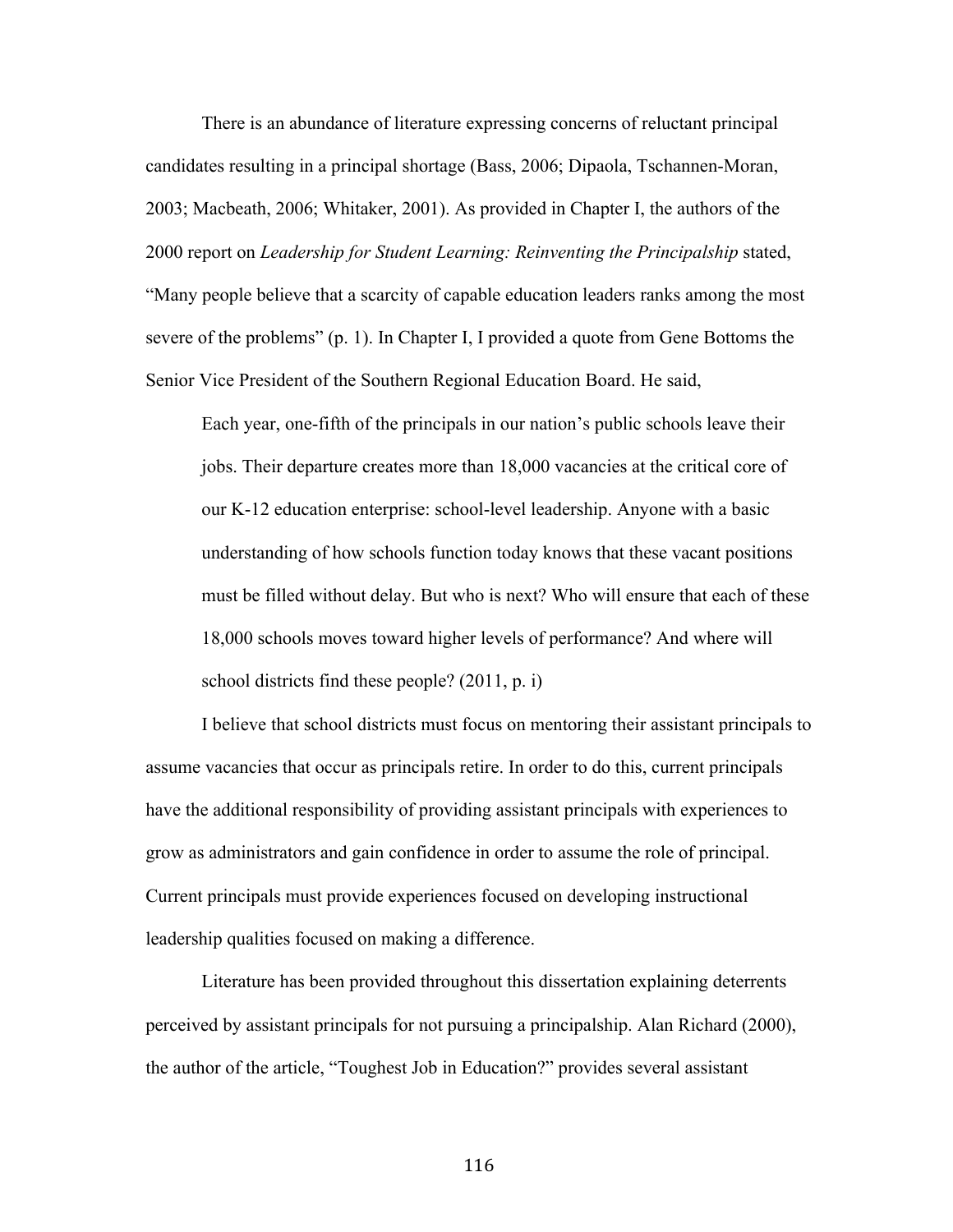principals' attitudes toward their jobs and career aspirations. As a result of the increasing demands of the position, these assistant principals indicated they would not want to apply for a role as principal. In 2000, Kennedy conducted a study of 90 principals at a Principals Leadership Summit in Washington, D.C. He identified reasons why fewer individuals seek to become principals. These included, "the changing demands of the job; salary; time; lack of parent and community support and the media and public toward schools; and lack of respect" (Kennedy, 2000). In a study with similar findings, MacBeath (2006) labeled the issue of attracting quality candidates as the "war for talent." He summarized eight factors that erode talent, energy, and creativity, which lead to burnout and reluctance to pursue a principalship. These factors are, stress (changing nature of the job, the burden of success or failure of school, test scores, lack of control), workload (administrative tasks, extra responsibilities), accountability and bureaucracy (paperwork, feeling of not being in control, blame and shame), personal and domestic concerns (lifestyle, incentives and disincentives of the job), salary (lower pay per hour than teaching staff), social factors (needs, attitudes, motivations of students), and teacher supply line (teacher recruitment). These concerns exist, but the findings of my research study do not support a lack of assistant principals aspiring toward obtaining a principalship.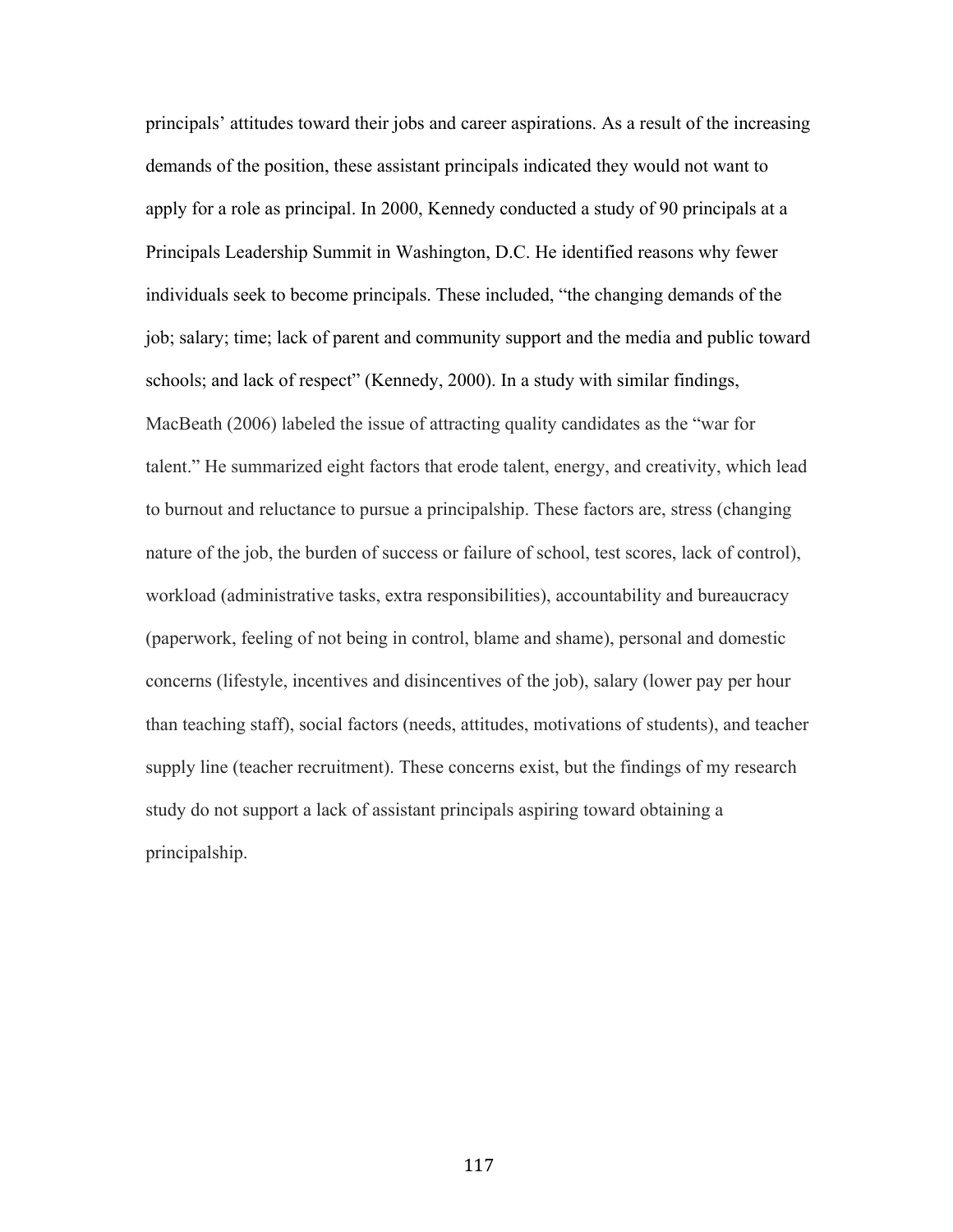Table # 16

Research Question 2 Responses by Themes

| Research Question 2: What are the factors that influence assistant principals to seek or not |                                             |                           |
|----------------------------------------------------------------------------------------------|---------------------------------------------|---------------------------|
| to seek a position as school principal?                                                      |                                             |                           |
| <b>Interview Question</b>                                                                    | Theme                                       | Percentage of             |
|                                                                                              |                                             | Participants who          |
|                                                                                              |                                             | <b>Indicated Theme</b>    |
| Question 5: What are the factors that                                                        | Next Step                                   | 58%                       |
| motivate and inspire Assistant                                                               |                                             |                           |
| Principals to pursue employment as a                                                         |                                             |                           |
| Principal?                                                                                   | Positive Experience as                      | 50%                       |
|                                                                                              | <b>Assistant Principal</b>                  |                           |
|                                                                                              | Leadership Aspirations to                   | 50%                       |
|                                                                                              | Make a Difference                           |                           |
|                                                                                              | Gaining Confidence                          | 33%                       |
|                                                                                              | <b>Financial Incentives</b>                 | 17%                       |
| <b>Interview Question</b>                                                                    | Theme                                       |                           |
| Question 6: What factors do qualified                                                        | Time                                        | 58%                       |
| candidates view as major deterrents to                                                       |                                             |                           |
| applying for a Principalship?                                                                |                                             |                           |
|                                                                                              |                                             |                           |
|                                                                                              | Lack of Confidence                          | 50%                       |
|                                                                                              | Responsibility                              | 50%                       |
|                                                                                              | <b>Content Being Assistant</b><br>Principal | 25%                       |
|                                                                                              | <b>Difficult Parents</b>                    | 17%                       |
|                                                                                              | <b>Further Removed From</b>                 | 17%                       |
|                                                                                              | Students                                    |                           |
| <b>Interview Question</b>                                                                    | Theme                                       | <b>Interview Question</b> |
| Question 7: Are you interested in                                                            | Motivations                                 |                           |
| pursuing a Principalship? Explain the                                                        |                                             |                           |
| factors that motivate or deter you from                                                      |                                             |                           |
| pursuing a Principalship?                                                                    |                                             |                           |
|                                                                                              | Growing as an                               | 58%                       |
|                                                                                              | Administrator<br>Leadership Aspirations to  | 33%                       |
|                                                                                              | Make a Difference                           |                           |
|                                                                                              | Gaining Confidence                          | 25%                       |
|                                                                                              | <b>Deterrents</b>                           |                           |
|                                                                                              | <b>Content Being Assistant</b>              | .08%                      |
|                                                                                              | Principal                                   |                           |
|                                                                                              | Less Curriculum &                           | .08%                      |
|                                                                                              | Instruction                                 |                           |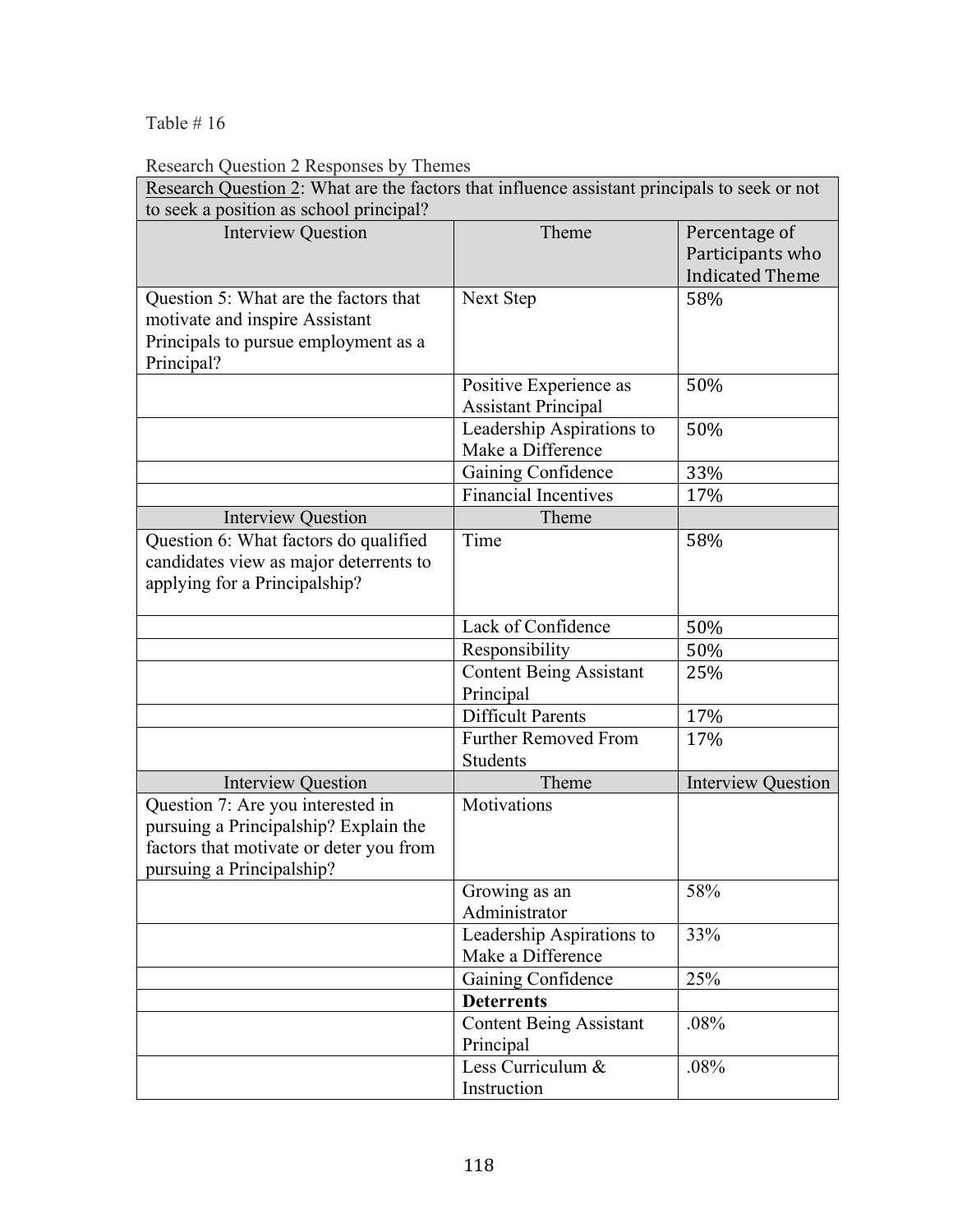The findings of this research study indicate that 83% of the participants did aspire to pursue a principalship. The participants in this study identified the common factors associated with the negative perception of the principalship, which are evident throughout current research, but the vast majority held a desire to further their career and pursue a principalship. Current literature indicates the lack of financial compensation as a deterring factor for assistant principals to pursue a principalship. This study found that 100% of the participants did not indicate lack of financial as a deterring factor. In fact, 17% indicated financial compensation as a motivating factor.

The participants in this study, like myself, perceive the role of principal as demanding, but still aspire to fulfill internal drive and motivation to perform the role of principal. The principalship was described as being a difficult job due to time requirements and responsibilities of dealing with difficult parents, personnel decisions, politics and discipline, while keeping constant communication and managing the day-today operations. Taking the next step, having positive experiences as an assistant principal, having leadership aspirations to make a difference, financial incentives and growing as an administrator were described as motivating factors for pursuing a principalship.

#### **Recommendations**

This section offers recommendations resulting from the data findings of this research study:

#### **Practice Recommendations**

The following list provides recommendations for education practice.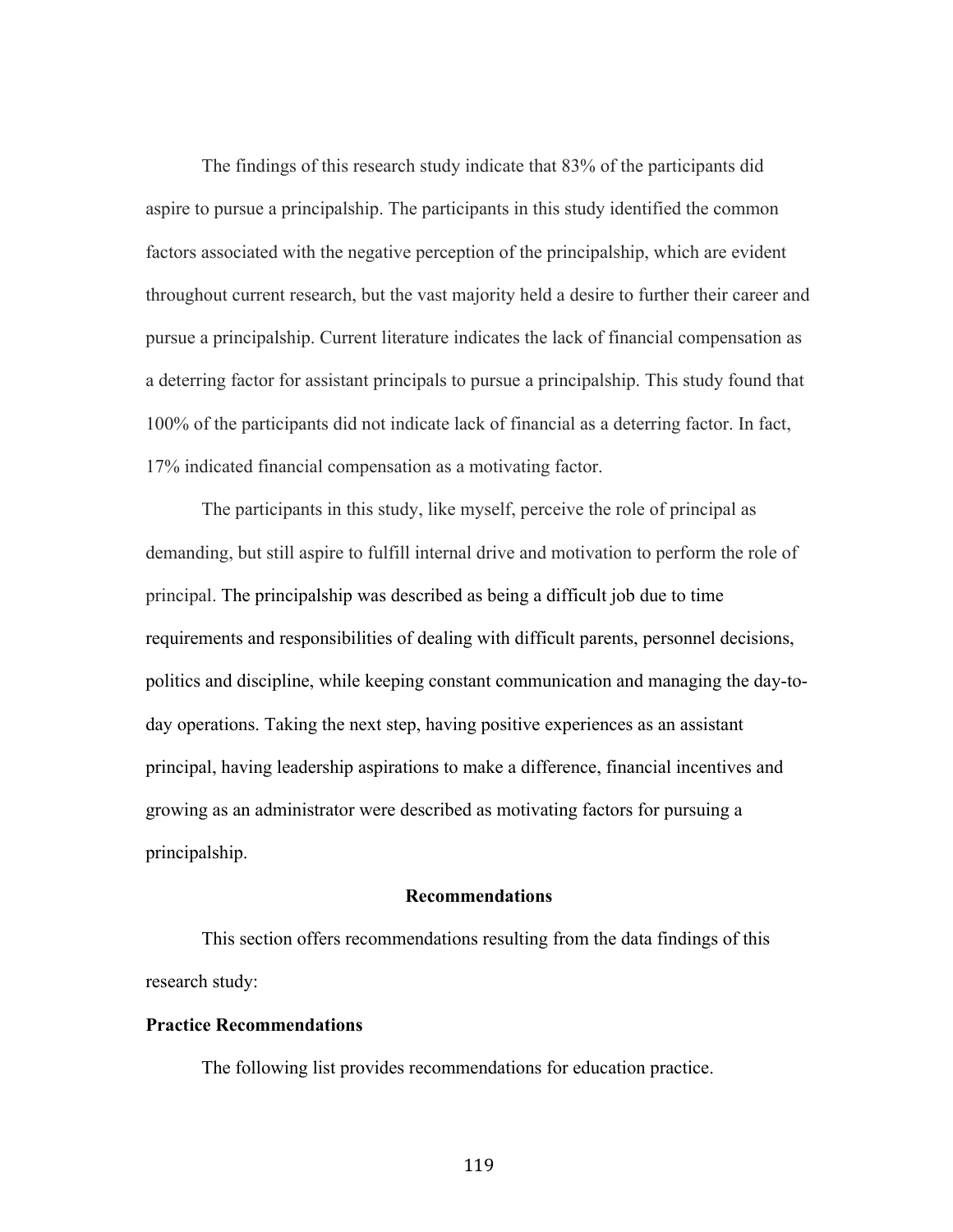1. As it has been stated throughout this dissertation, a principal is now much more than a building manager. It is the responsibility of principals who are mentoring assistant principals to provide them with experiences to develop instructional leadership qualities that focus on strengthening teaching, learning and student achievement.

2. As it was described in this research study, principals have an important duty of guiding strong teachers (educational leaders) into administrative positions. School districts should take advantage of "home growing" their future administrative teams with natural teacher leaders. It is recommended that school districts establish teacher/administrative internships to encourage and support teachers interested in pursuing administration in order expose them to administrative responsibilities.

3. It is recommended that universities and colleges join forces with school districts to provide mentoring programs for new administrators in order to keep newly appointed administrators abreast of current trends in education. Education cannot truly grow if only relations within a school district one works are utilized. 4. It is recommended school districts create consortiums with other districts consisting of veteran building administrators and new assistant principals to further provide an array of opportunities to be mentored by other veteran administrators.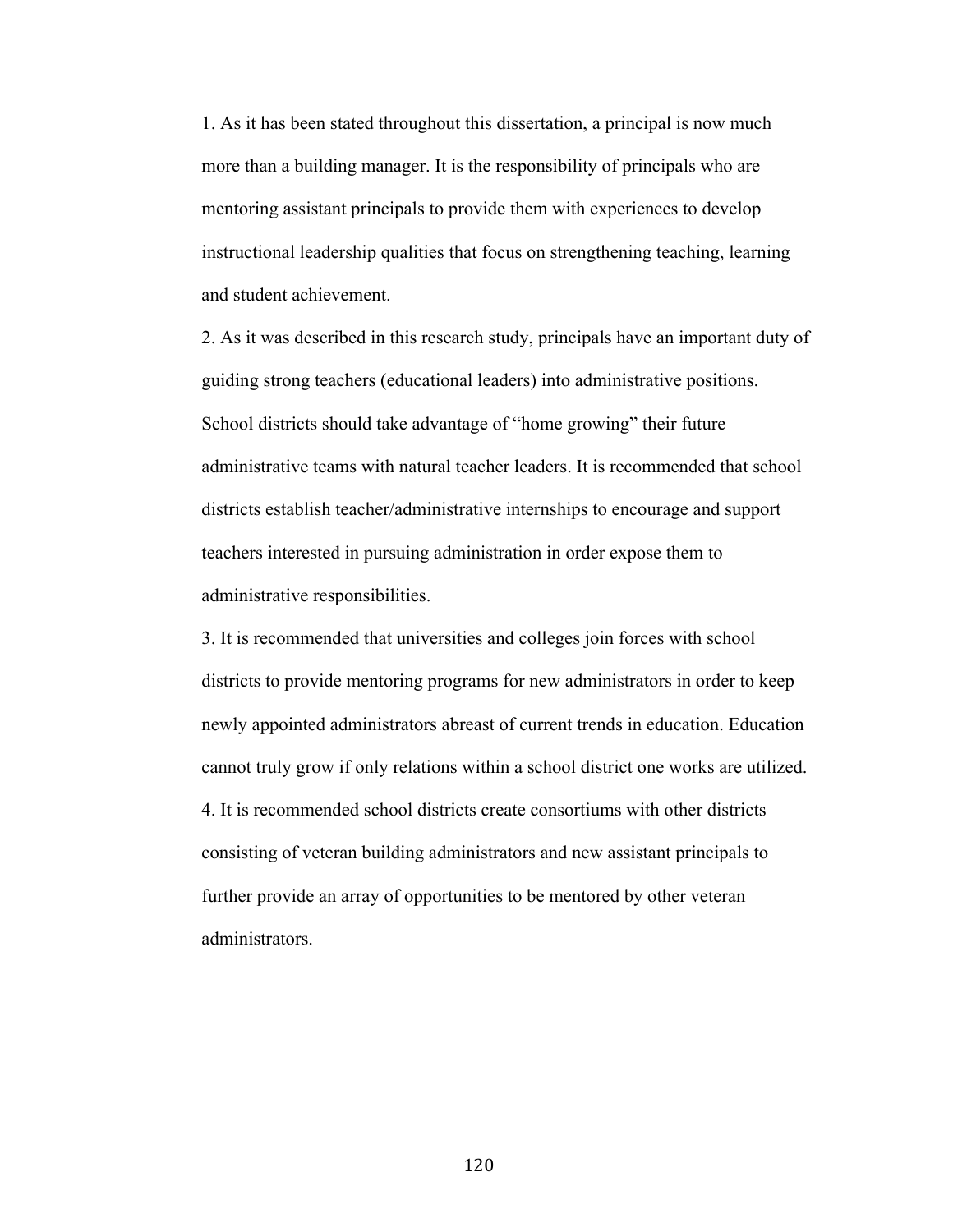#### **Policy Recommendations**

The following list provides recommendations for education policy.

1. School districts should establish a policy to develop a mentoring program facilitated by the superintendent and assistant superintendent for new assistant principals. Being a new building administrator can be isolating and overwhelming. This mentoring program would provide new administrators opportunities of being mentored by more than just the principal. It would also provide the district an opportunity to get to know and evaluate new assistant principals.

#### **Research Recommendations**

The following research topics are suggested for educational researchers to pursue.

1. Due to the finding that 91.6% of the assistant principals who took the initiative to participate in this educational research study were from one of the top three DFG classification in New Jersey, it is recommended that a research study be done to analyze and compare school district philosophy based on DFG. 2. In this research study the experiences assistant principals have were indicated as impacting motivations for career advancement. It is recommended that a largescale quantitative study be done to describe the impact of experiences and how they effect on assistant principals' aspirations to pursue a principalship. This would further add to the debate over the negative perceptions of the principalship and help determine specific areas that might be causing assistant principals' reluctance to aspire to a principalship.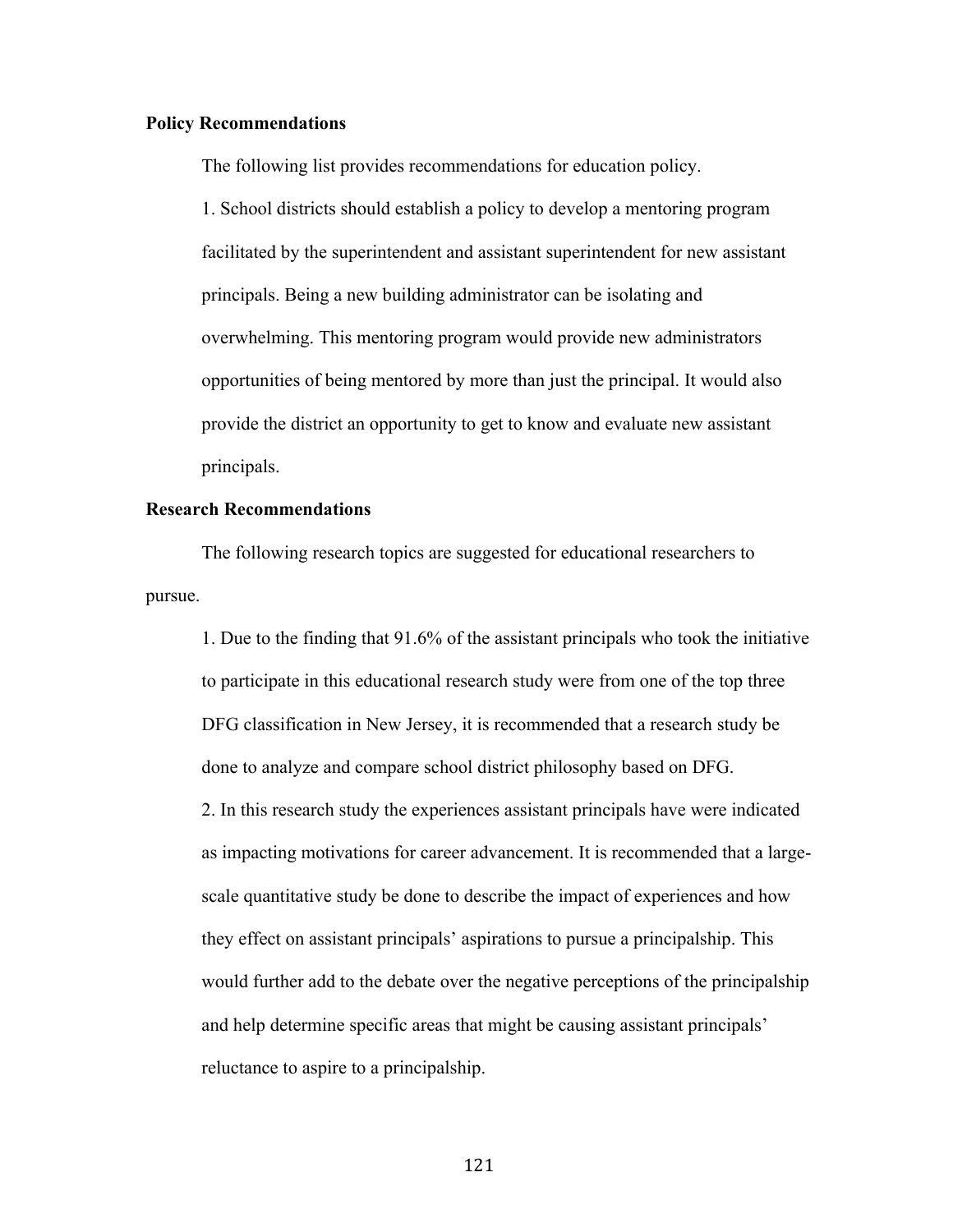3. This research study did not focus on gender or age. It is recommended a qualitative research study be conducted to determine whether gender or age impacts assistant principals' aspirations for career advancement.

5. It is also recommended that research be conducted to obtain data on the amount of years in an assistant principalship, perceptions of the principalship and aspirations for advancing to principal.

6. It has been stated that, "Policymakers do not pay attention to the assistant principal. They do not sponsor studies or even collect data on this position. As a result, they miss rich opportunities to make a difference" (Marshall, 2006, p.?). With the current national focus on accountability, it is recommended that State Departments of Education look to further conduct research studies on training opportunities and evaluations for newly appointed assistant principals. This should be done because the assistant principalship is the stepping stone toward the principalship.

#### **Conclusions**

The national spotlight is on education and has been for a long time. With the high stakes revolving around international competitiveness, we are faced with impending accountability measures that will link teacher and principal evaluations to student performance. This further increases the responsibility of supervising and monitoring classroom instruction to ensure student success. To deal with these mandates, strong educational leaders are needed who embrace a vision without being deterred by new and ever-changing initiatives. The theorist Peter Vaill (2009) used the metaphor, "Permanent White Water" to describe management. One can think of the principalship as the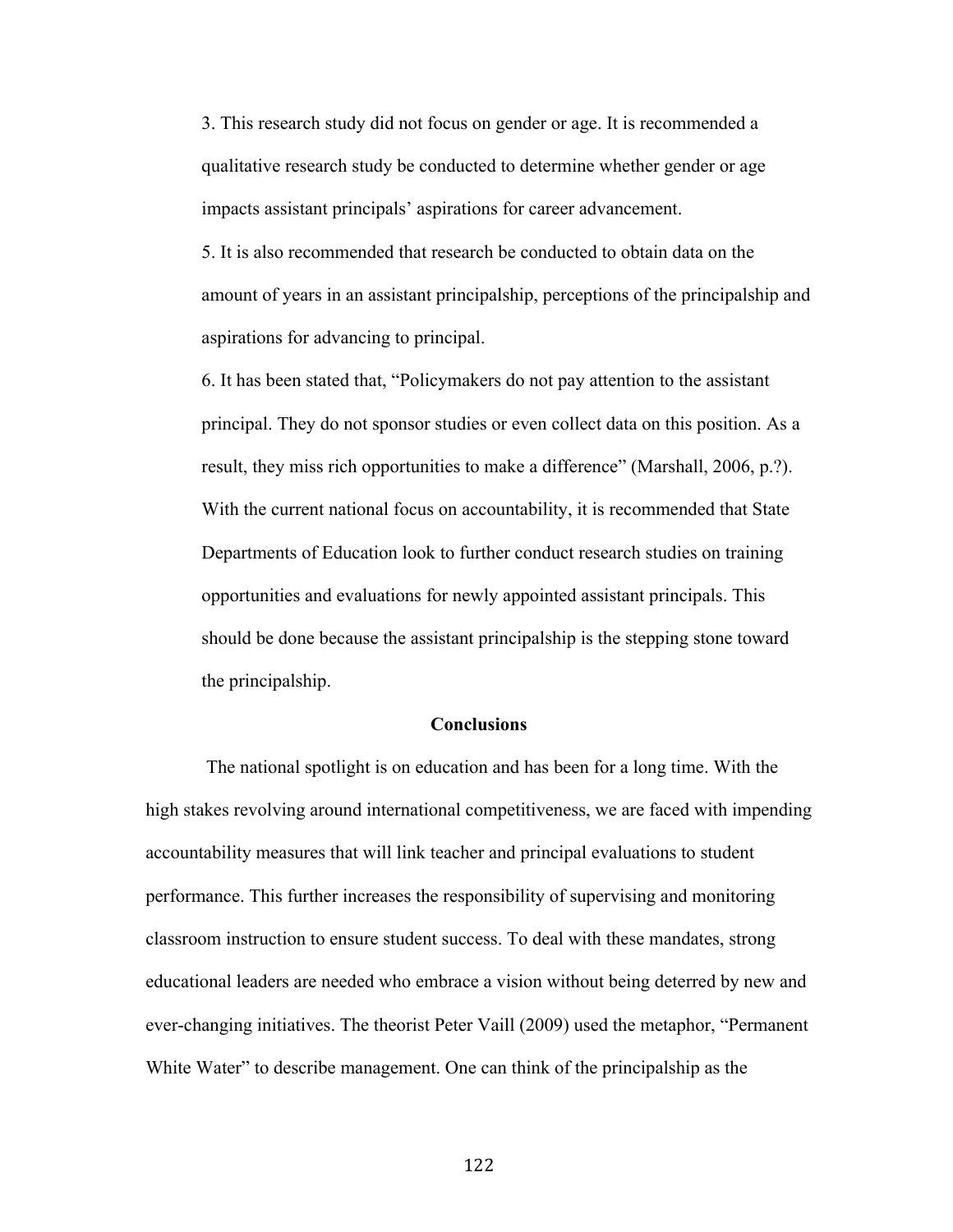"performing art of navigating through constant white water due to rapid change in our culture and environment" (p. 20). He states, in "permanent white water, one cannot know where the next opportunity or threat is going to come from. Yet when it comes, a great deal depends on possessing or being able to rapidly acquire a useful way of thinking about it, so that courses of action one had under way will not be shattered" (Vaill, 2009, p. 20). The course of action has remained the same; we are in the field of educating the future. The principalship may be more cumbersome than in the past, but issues always seemed to be easier yesterday. The conceptual framework for this study identified the perception one holds as his/her reality. No matter if the job is more difficult today than yesterday, or not. The reality is, we must attract and cultivate the best minds that possess strong instructional leadership qualities. The pursuit of a principalship is undoubtedly a demanding career choice, but a noble one. As an assistant principal, I am interested in pursuing the next step in my career. The reason for this is the same reason I became a teacher; I know I can make a difference in the lives of the teachers, students and families I serve.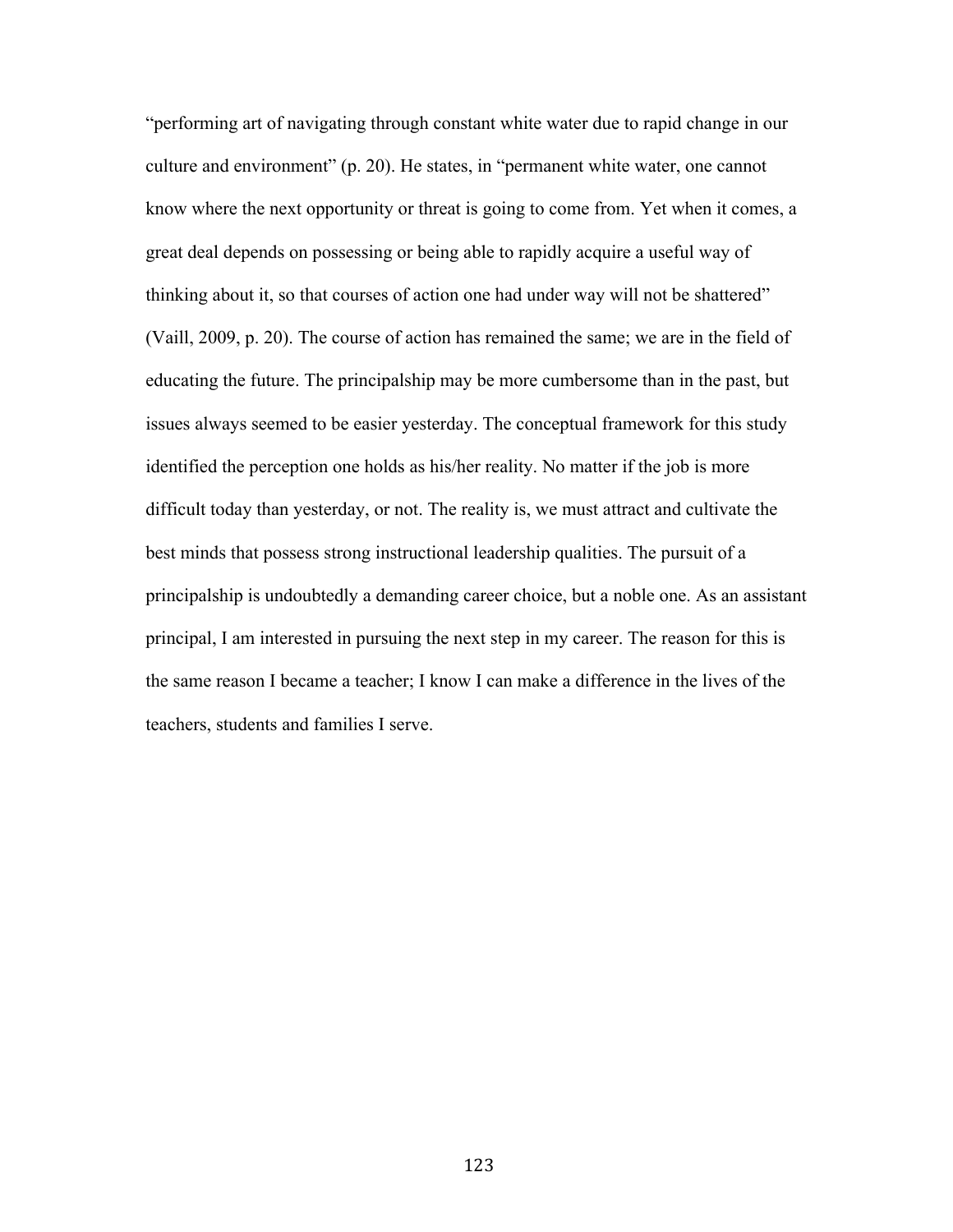#### **References**

- Bass, T. (2006) To be or not to be: Issues influencing educators' decisions to enter the principalship. *AASA Journal of Scholarship and Practice*, 2(4) 19-30. Retrieved fromhttp://www.aasa.org/uploadedFiles/Publications/Journals/AASA\_Journal\_of Scholarship\_and\_Practice/Winter2006FINAL.pdf]
- Bowles, B. D. (1990). The silent crisis in education leadership. *Education Digest*, 53, 12-14.
- Buckingham, D., Donaldson, G., & Marnik, G. (2005). The Maine Principal Study: Change and Stability in School Leadership: 1992-2005. Orono, ME: University of Maine.
- Bureau of Labor Statisitics. (2010). Occupational outlook andbook, 2010-2011. Washington, DC: U.S. Department of Labor. Retrieved from http://www.bls.gov/home.htm
- Carnine, L., Denny, G., Hewitt, P., & Pijanowsky, (May 2008). The Status of School Leadership in Arkansas. Fayetteville, AR: Research Advocacy Network.
- Copland, M. (2001). The Myth of the Superprincipal. Phi Delta Kappan; Mar 2001; 82(7) 528-533.
- Cooley, V., Shen, J. (2003). School accountability and professional job. responsibilities: A perspective from secondary principals. NASSP Bulletin, 87(634), 10-25.
- Covey, S., (1990). *Principal centered leadership.* New York, New York: Davison of Simon & Schuster.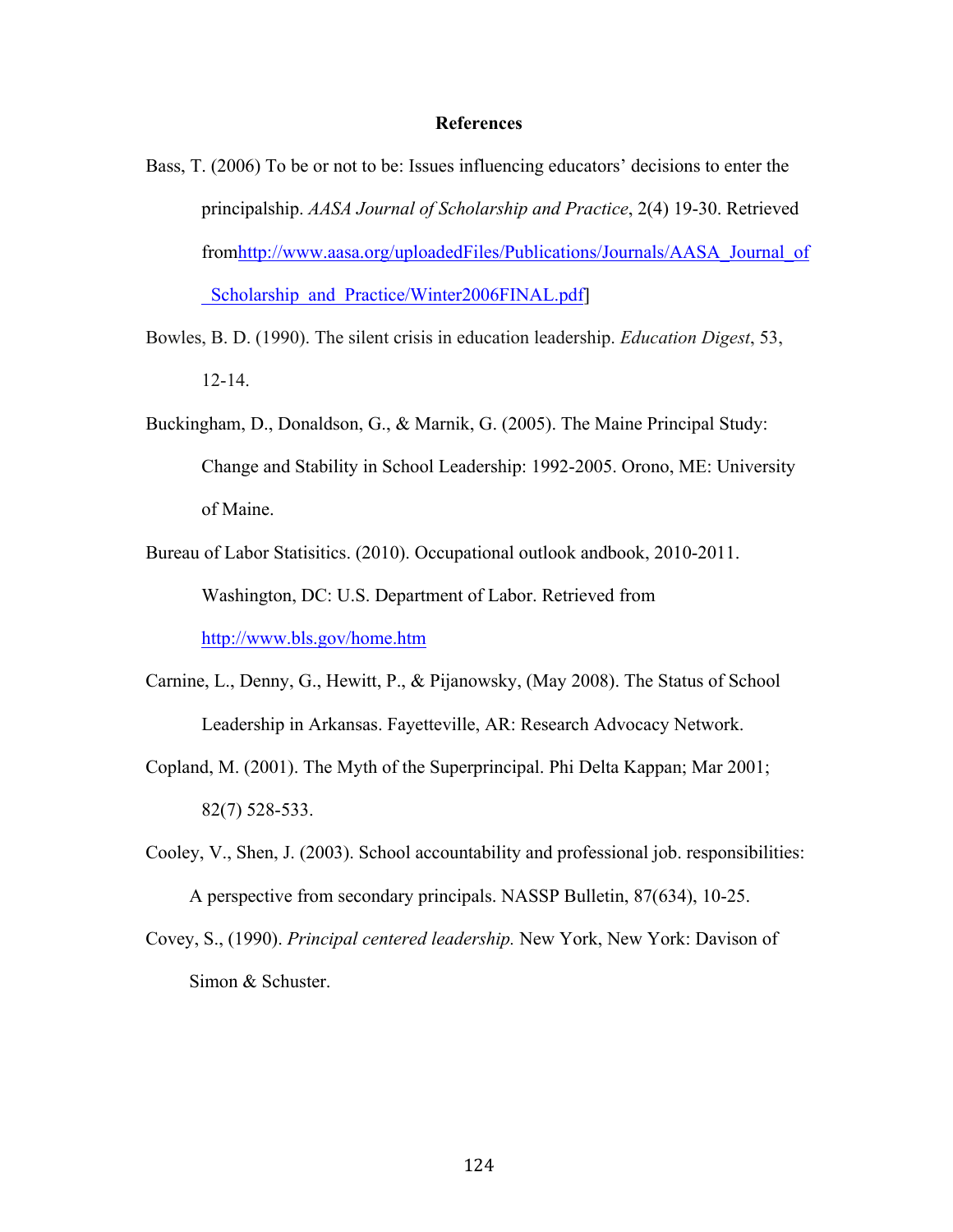- Cranston, N., Tromans, C., & Reugebrink, M. (2004). Forgotten leaders: What do we know about the deputy principalship in secondary schools? *International Journal of Leadership in education*, 7(3), 225-242.
- Cushing, K.S., Kerrins, J. A., & Johnstone, T. (2003 May/June). Disappearing principals. Leadership 32(5), 28-29, 37.
- Davis, S. H. (2005). School leadership study: Developing successful principals. Stanford, CA: Stanford Educational Leadership Institute. Retrieved from http://seli.stanford.edu/research/documents/SELI\_sls\_research\_review.pdf
- Davis, J., Bottoms, G., (2011) Who's Next? Let's Stop Gambling on School Performance and Plan for Principal Succession Publication No: 11V19
- DiPaola, M. F., & Tschannen-Moran, M. (2003, March). The principalship at a crossroads: A study of the condition and concerns of principals. National Association of Secondary School Principals Bulletin (87), 43-67.
- Singletary-Dixon, S. (2011) *Critical Partners: Analysis of Assistant Principals' Perceptions of their Relationships and Preparedness for the Principalship.* Dissertation, Fordham University, New York
- Dunleavy, C. (2011) *Mobility of assistant principals: Examining their roles, accomplishments, and aspirations* Retrieved from ProQuest Dissertations and Theses (PQDT)
- Marchetti, N. (2004) *An examination of selected job factors that influence New York State high school assistant principal Intentions to Apply for and Accept High School Principal Positions* Retrieved from ProQuest Dissertations & Theses (PQDT)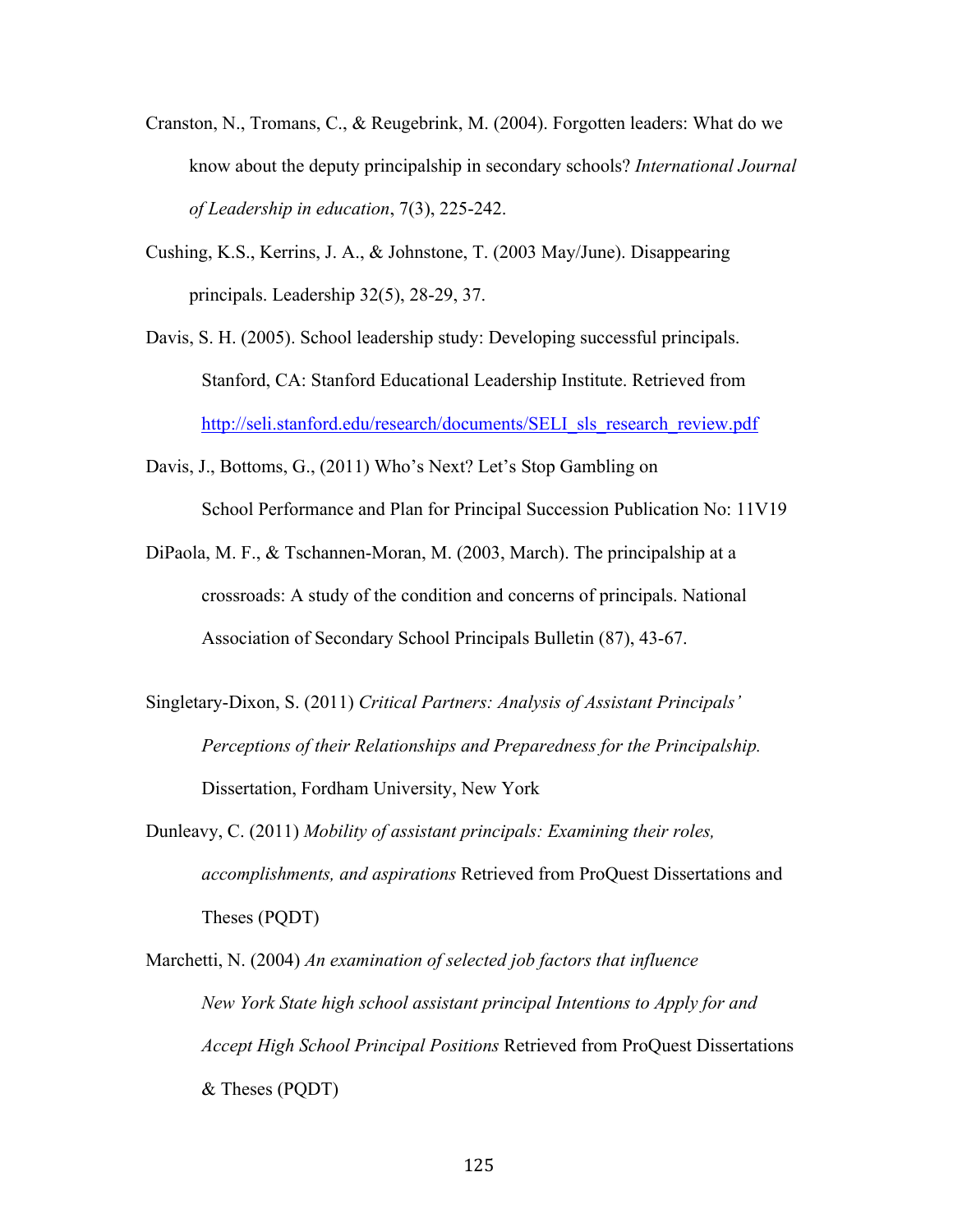- Gajda, R. & Militello, M. (2008). Recruiting and retaining school principals: What we can learn from practicing administrators. *AASA Journal of Scholarship and Practice*, (5) 2, 14-20.
- Gaziel, H. (2003). Images of leadership and their effect upon school principal performance. International Review of Education, 49(5), 475-486.
- Giorgi, A. (1985) Phenomenology and Psychological Research. Pittsburgh, Duquesne University Press. 5(1), 14-20

Glanz, J. (1994) Dilemmas of assistant principals in their supervisory role: Reflections of an assistant principal. *Journal of School Leadership, 4*(5), 577-590.

- Green, R. L. 2010. *The four dimensions of principal leadership: A framework for Leading 21st-century schools*. Boston, MA: Allyn & Bacon.
- Hancock, D., & Bird, J. (2008). Motivators and inhibitors to becoming a school leader. Annual Meeting of the American Educational Research Association, New York.
- Harris, D. N., Rutledge, S.A., Ingle, W.K. & Thompson. C.C.. (2006, April). *Mix and match: What principals look for when hiring teachers and implications for teacher quality policies.* Paper presented at the annual meeting of the American Education Research Association, San Francisco.
- Harris, J. (2011) *An Investigation of the Factors Influencing West Virginia Educators' Decisions to Pursue the Principalship,* Retrieved from ProQuest Dissertations and Theses (PQDT)
- Hartzell, G. N. (1993). The assistant principal: Neglected actor in practitioner leadership literature. *Journal of School Leadership, 3*(6), 707-723.

Hertling. E. (2001). *Retaining principals.* Retrieved from Eric database. (ED454567)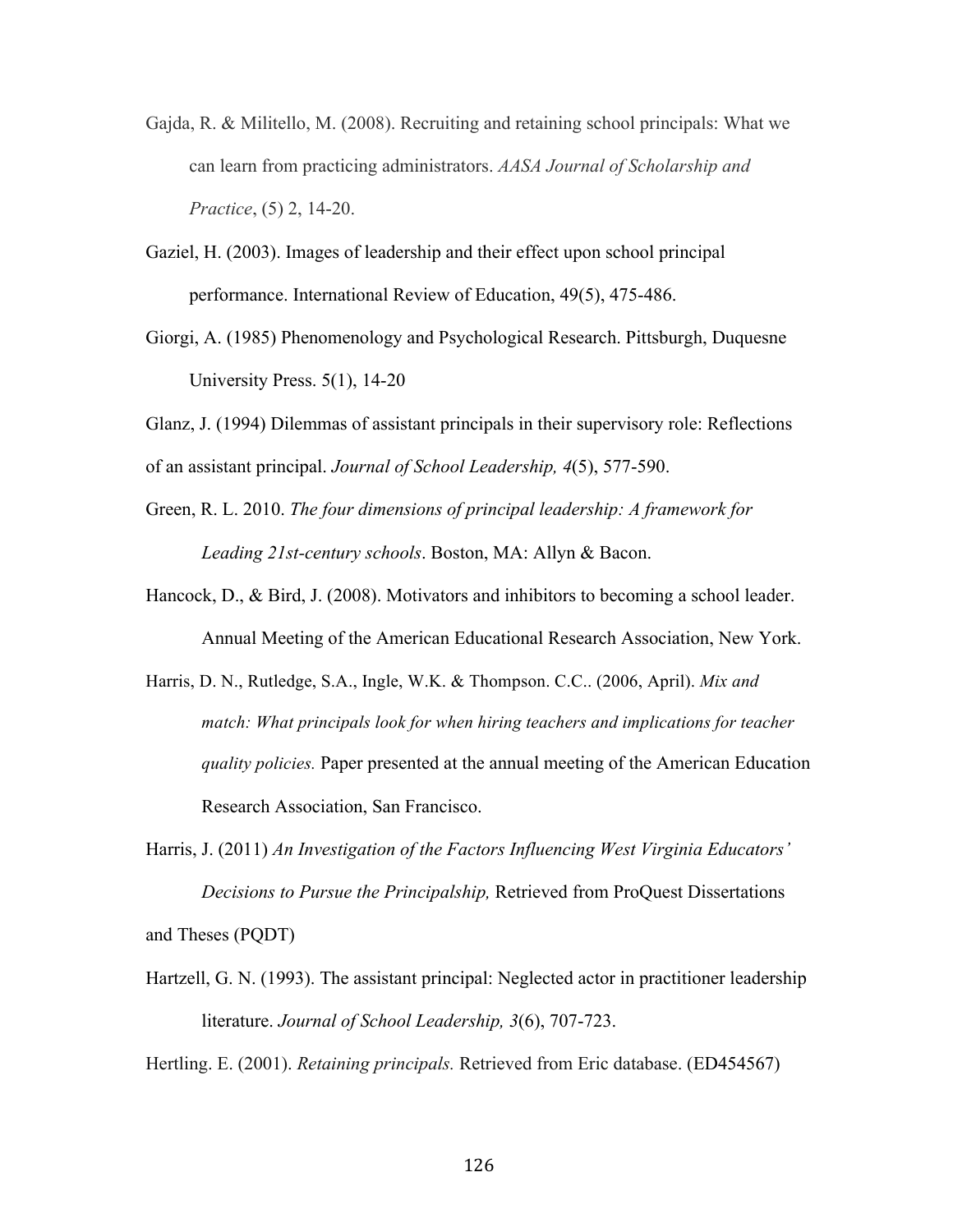- Howley, A., Andrianaivo, S., & Perry, J. (2005). The pain outweighs the gain: Why teachers don't want to become principals. *Teachers College Record, 107*(4), 757- 782.
- Institute for Educational Leadership. (2000). Leadership for student learning: Reinventing the principalship. A Report of the task force on the Principalship. Washington, D.C. Author. Retrieved from http://www.iel.org/programs/21st/reports/principal.pdf
- Kennedy, C. 2000. Summary of responses to NAESP/NASSP/NMSA survey questions. Washinton, D.C.: Principals' Leadership Summit.
- Knobl, S. (2010) *Perceptions of the Roles, Professional Development, Challenges, and Frustrations of High School Principals College of Education* Dissertation University of South Florida
- Krueger, R. Casey, M. (2000). *Focus groups (3rd ed.): A practical guide For applied research*. Thousand Oaks, CA: Sage.
- Krueger, R., & Casey, M. Website Retrieved from http://www.tc.umn.edu/~rkrueger/about.html
- Lacey, K., (2003). Principal class leadership aspirations A research report to Education Victoria. Melbourne: Rightangle consulting.
- Lambert, L., Walker, D ., Zimmerman, D ., Cooper, J ., Lambert, M ., Gardner, M ., et al. (2002). *The constructivist leaders* (2nd ed .). New York: Teachers College Press.
- New Jersey Leaders To Leaders Website: (http://www.njl2l.org).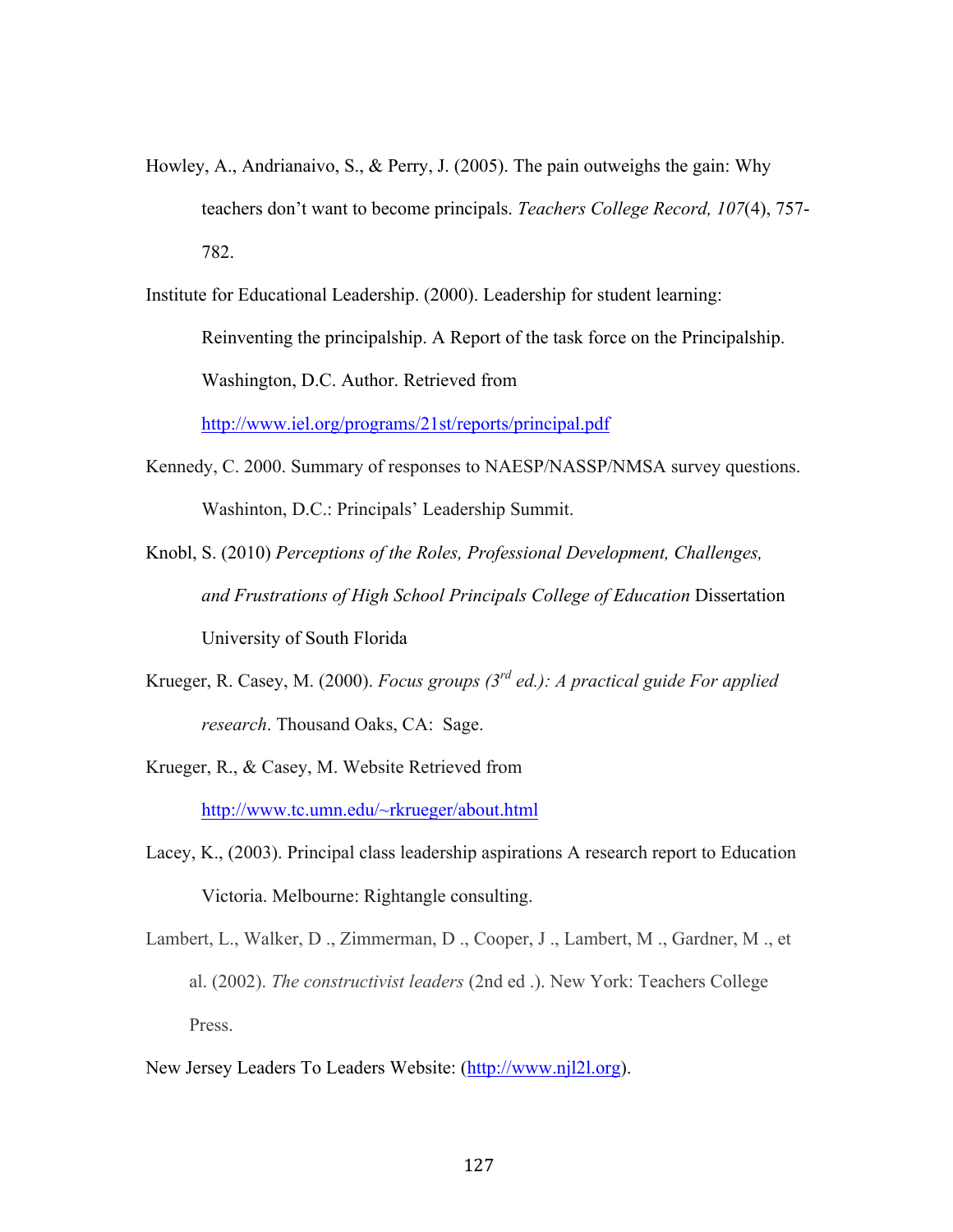- Lester, S (1999) 'An introduction to phenomenological research,' Taunton UK, Stan Lester Developments. Retrieved from http://www.sld.demon.co.uk/resmethy.pdf
- Leithwood, K, Louis, K.S., Anderson, S., & Wahlstrom, E. (2004). *How leadership Influences student learning.* New York, NY: The Wallace Foundation

Marshall, C. (2006). The Assistant Principal: Leadership Choices and Challenges.

Retrieved from ERIC Database ED342086

- Marshall, C. Mitchell, B., and Gross, R. (1990, April). A typology of the assistant principalship: A model of orientation to the administrative career, paper presented at the Annual Meeting of the American Education Research Association, Boston, MA.
- Marshall, C. (1992). *The assistant principal: Leadership choices and challenges.* Newbury Park, CA: Corwin.
- Marzano, R.J., Waters, T., & McNulty, B.A. (2005). *School leadership that works. From research to results.* Alexandria, V.A.: Association for Supervision and Curriculum Development.
- McAdams, R. P. (1998). Who'll run the schools? The coming administrator shortage. *The American School Board Journal,* 185(8), 37-39.
- MacBeath, J. (2006). The talent enigma. *International Journal of Leadership in education,* 9 (3), 183-204.
- Merriam, S.B. (2009). *Qualitative research*: *A guide to design and implementation*. San Francisco: John Wiley and Sons.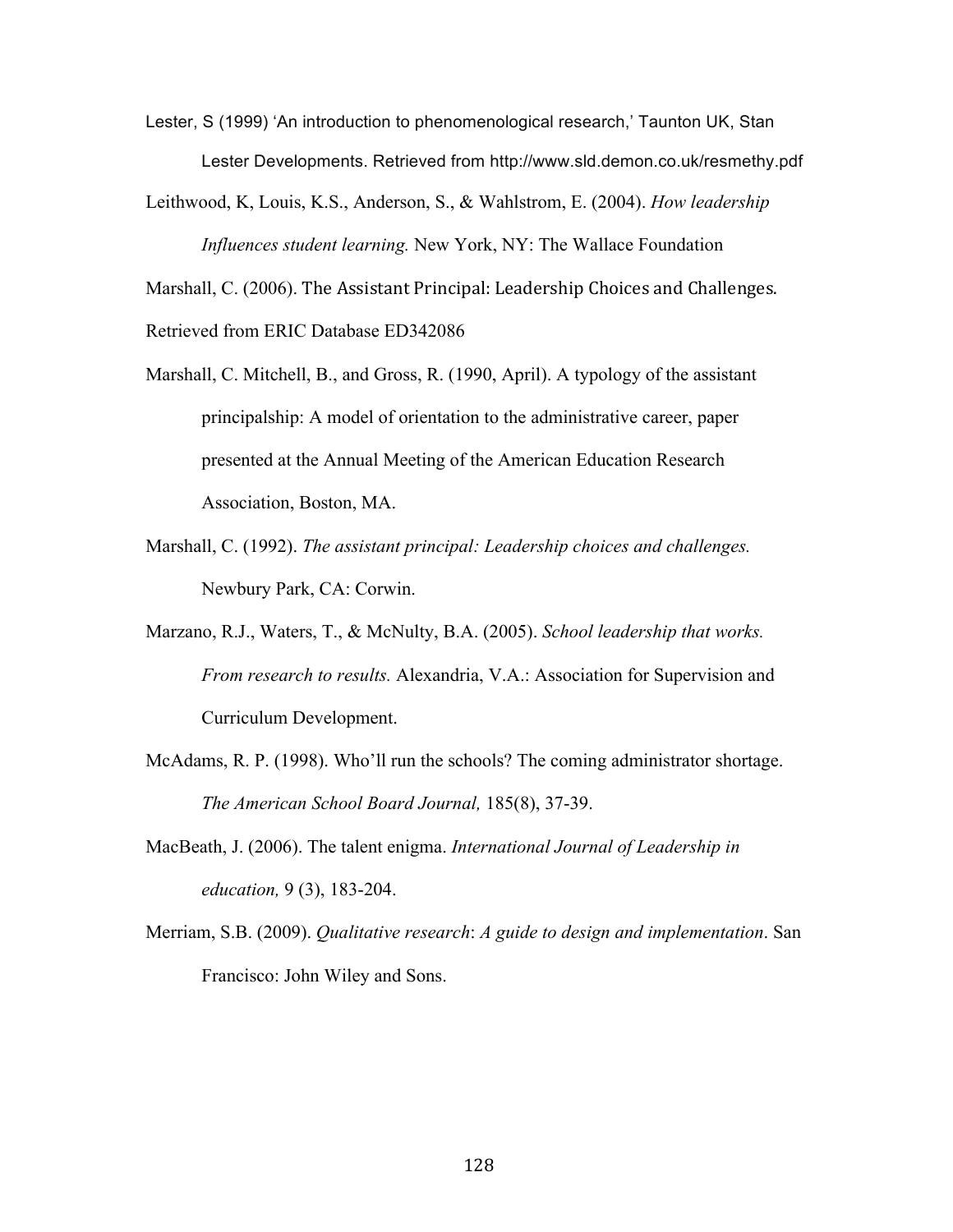- Mertz. N., & McNeely, S. R. (1999, April). *Through the looking glass: An upfront and personal look at the world of the assistant principal*. Paper presented at the Annual Meeting of the American Educational Research Association, Montreal, Quebec, Canada.
- Mitgang, L., (2003). Beyond the pipeline: Getting the principals we Need, where are they needed most. City, state: The Wallace Foundation

NCLB Available at: http://www2.ed.gov/nclb/landing.jhtml

- New Translation: "Phenomenology of Perception" trans. Donald A. Landes (New York: Routledge, 2012). Phenomenology of Perception trans. by Colin Smith, (New York: Humanities Press, 1962) and (London: Routledge & Kegan Paul, 1962) translation revised by Forrest Williams, 1981; reprinted, 2002)
- Newton, R., Giesen, J., Freeman, J., Bishop, H., & Zietoun, P. (2003). Assessing the reactions of males and females to attributes of the principalship*. Educational Administration Quarterly*, 39(4), 504-532.
- Oliver, R. (2003). Assistant principal job satisfaction and the desire to become principals. NCPEA Education Leadership Review, 4,38-46
- Oliver, R. (2001). Desire for the next level: Orange County, California, coadministrators perceptions. Educational Leadership and Administration: Teaching and Program Development, 13, 99-109
- Papa, F. & Baxter, I. A. (2005). Dispelling the Myths and Confirming the Truths of the Imminent Shortage of Principals: The Case of New York State. *Planning and Changing* ProQuest Educational Journals v36 n3-4 p217-234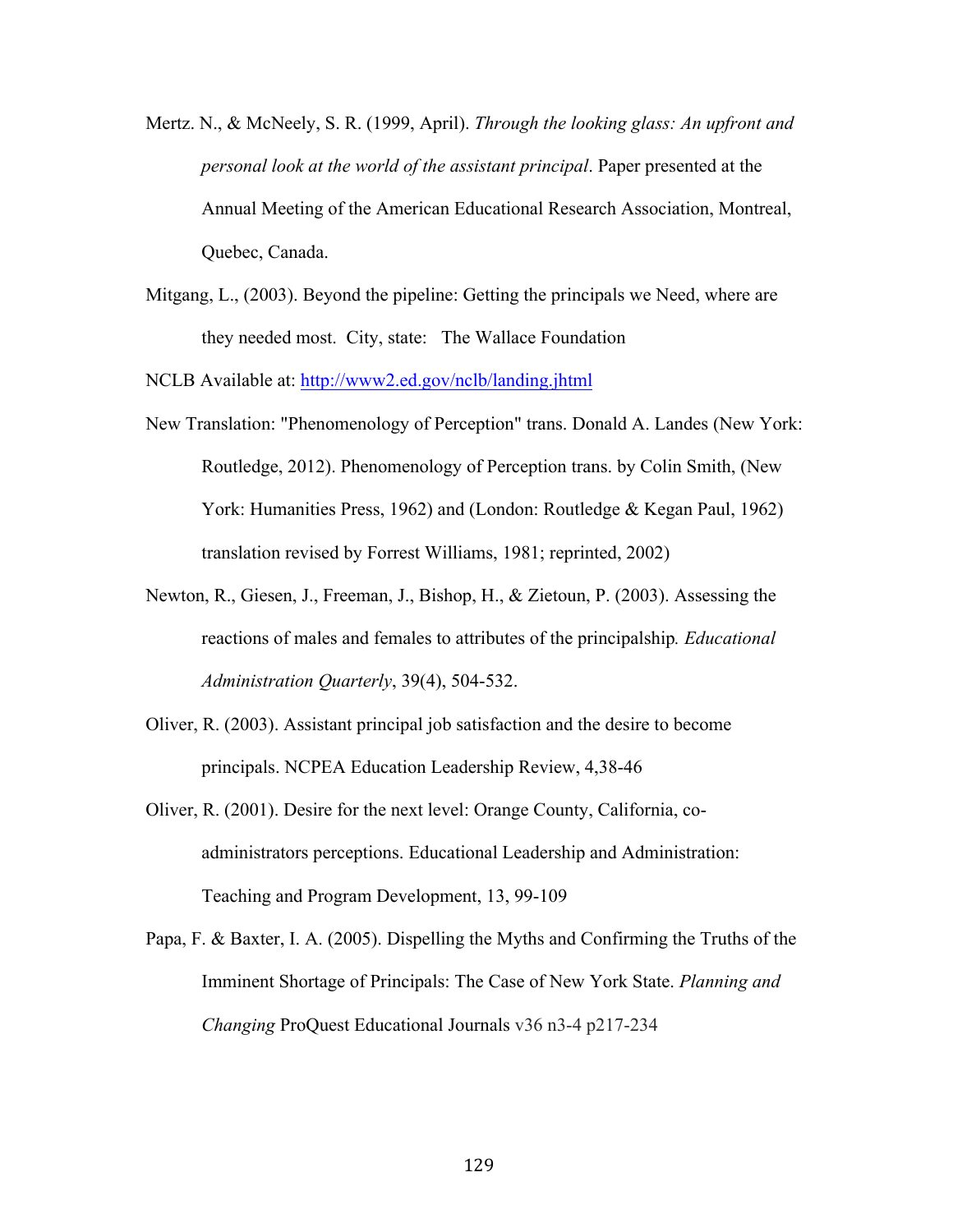- Pounder, D. & Merrill, R. (2001). Lost Luster Redesigning the principalship could have a positive impact on the pipeline supply. Retrieved 9/23/12 from http://www.aasa.org/SchoolAdministratorArticle.aspx?id=10668
- Pounder, D.G., & Merrill, R.J., (2001). Job desirability of the high school principalship: A job choice theory perspective. *Educational Administrative Quarterly*, 37 (1), 27-57.
- Pounder, D., & Merrill, R. (2001). Lost luster. *School Administrator*, 58, 18. Retrieved September 24, 2006, from http://questia.com
- Rallis, S. & Goldring, E. (2000). *Principals of dynamic schools*. Thousand Oaks, CA: Corwin Press.
- Reed, D. B., & Connors, D. A. (1982). The vice principalship in urban high schools: A field study. *Urban Education, 40*, 465-481.
- Richard, A. (2000). Toughest job in education? *Education Week, 19*(31), p. 44.
- Richard, Alan. "Panel Calls for Fresh Look at Duties Facing Principals." Education Week (November 1, 2000): 1-5. www.edweek.org
- Rubin, H., (2009). *Collaborative leadership: Developing effective partnerships for communities and schools* (2nd ed.). Thousand Oaks, CA. Sage Company.
- Schmidt, L. J., Kosmoski, G. J., & Pollack, D. R. (1998). Novice administrators: Psychological and physiological effects. Reston, VA: Educational Resource Information Center. Retrieved from ERICdatabase. (ED427386)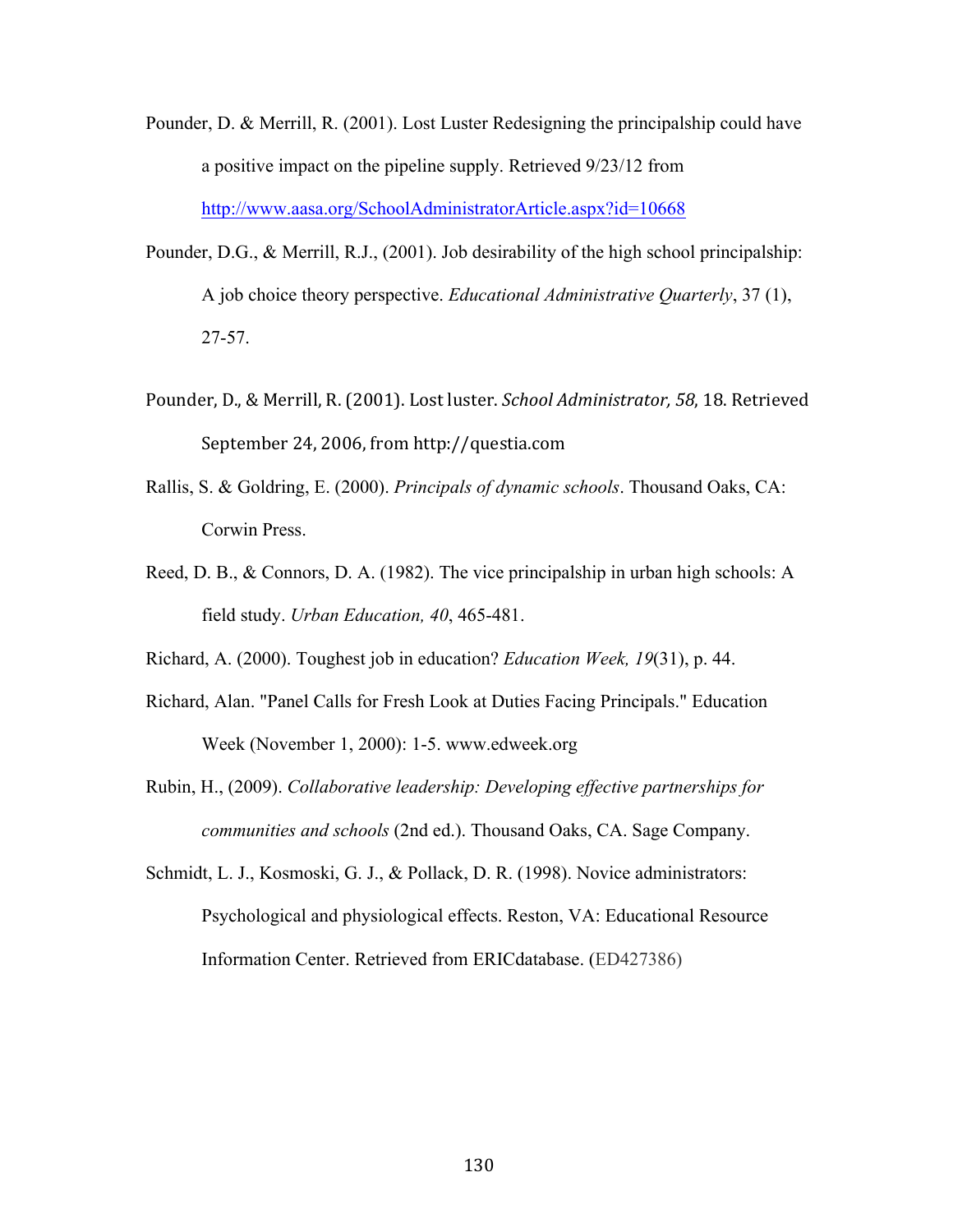- Shelton, T.D., and Munnich, L.W. (2011). Administrative autumn: A study of Minnesota's aging educational leadership and the difficulty in finding their replacements, Executive summary. Roseville, Minn.: Minnesota Department of Children, Families and Learning.
- John R. Taylor, 2007, Job Satisfaction Among High School Assistant Principals in Seven Florida Counties, University of South Florida
- Tripken, P. M. (2006). *The assistant principalship: Becoming a school administrator*. (Unpublished doctoral dissertation). Fordham University, New York, NY.
- U.S. Department of Education, The National Commission on Excellence in Education, *A Nation at Risk: The Imperative for Educational Reform*, April 1983. Available at: http://www2.ed.gov/pubs/NatAtRisk/index.html
- Vaill. P. Managing As A Performing Art New Ideas for a World of Chaotic Change. San Francisco: Jossey-Bass, 1991
- Wells, Z., Scollay, S. J., & Rinehart, J. S. (1999, November). A comparison of job responsibilities of Kentucky's 1997-98 induction year intern principals and assistant principals. Paper presented at the annual meeting of the Mid-South Educational Research Association, Point Clear, AL.
- Whitaker, K. (2001). Where are the principal candidates? Perceptions of superintendents. NASSP Bulletin, 85 (625), 82-92
- Whitaker, K . (2002). Principal role changes and influence on principal recruitment and selection: An internat#3ional perspective. Journal of Educational Administration, 41(1), 37–54

Wiseman, A. (2005). *Principals under pressure*. Lanham, MD: Scarecrow Press.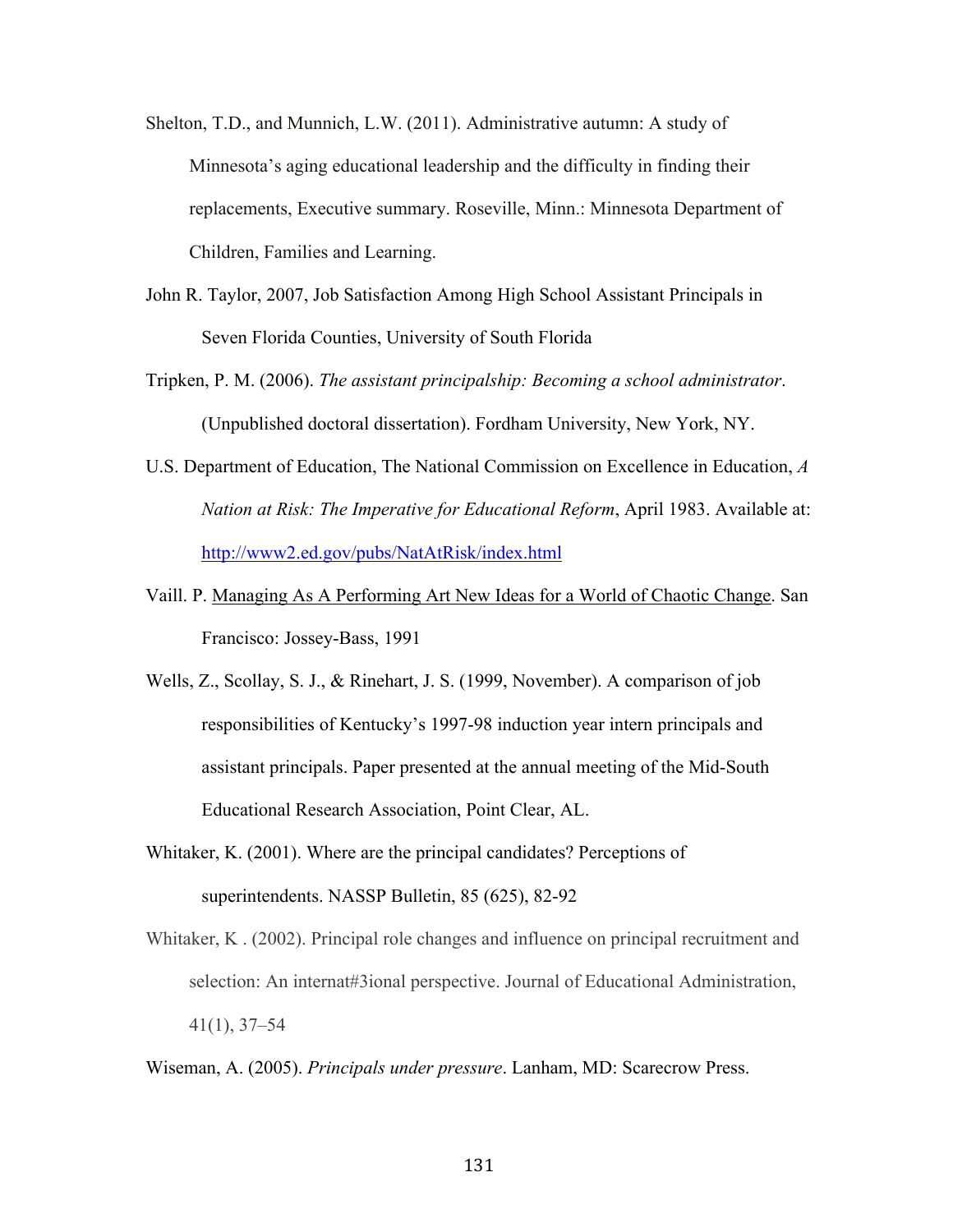Young, M. D., Petersen, G. J., & Short, P. M. (2002). The complexity of substantive reform: A call for interdependence among key stakeholders. *Educational Administration Quarterly, 38*, 137-175.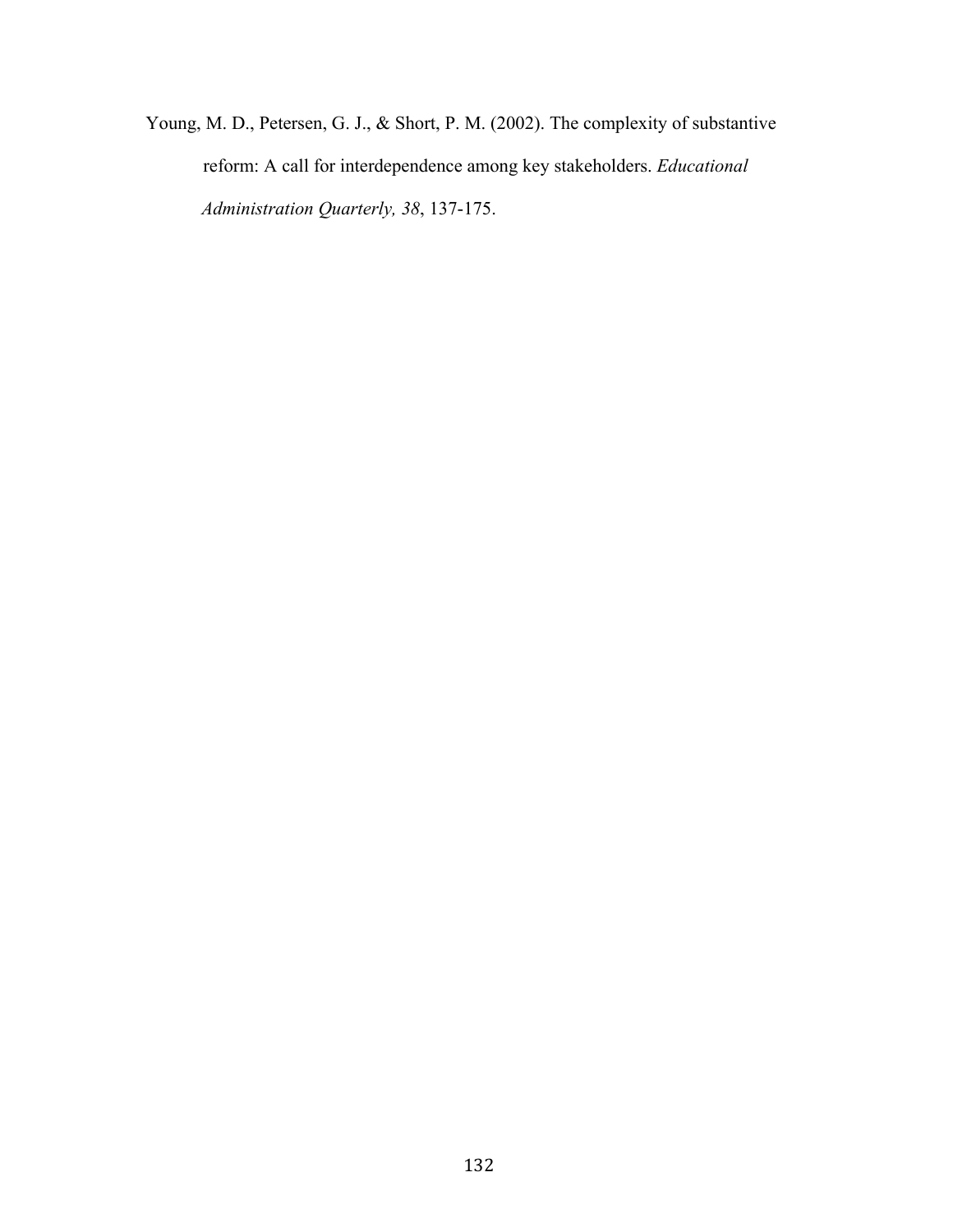**Appendix A**

**Focus Group and Interview Script and Questions**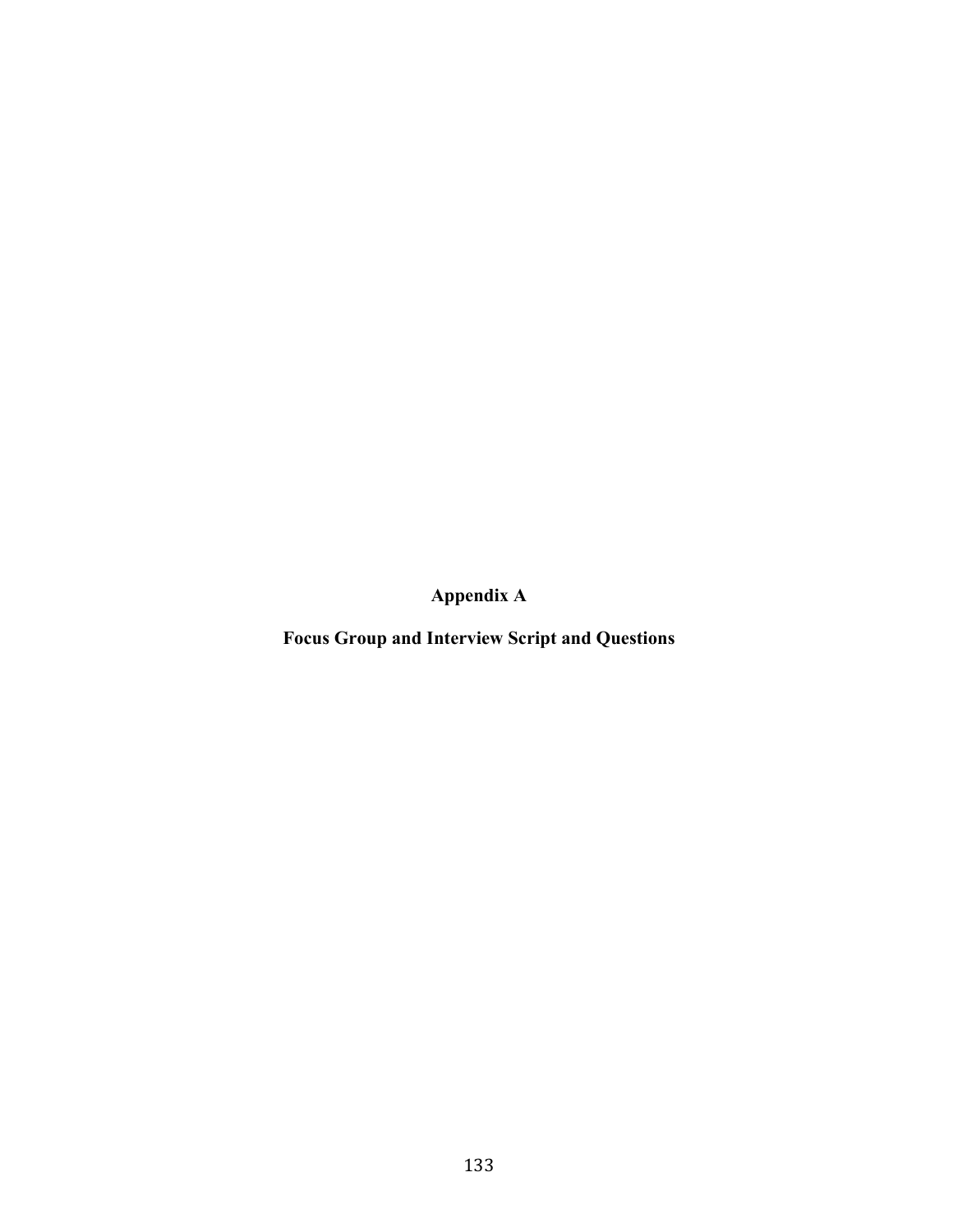# **Oliver Focus Group Script**

Utilized the Richard A. Krueger Website as a resource to write script. http://www.tc.umn.edu/~rkrueger/focus.html

# **Welcome**

Good evening and welcome to our session. Thank you for taking the time to join us to talk about the perceptions assistant principals hold toward the principalship. My name is James Oliver and I am a Doctoral student at Seton Hall University. This session is part of my dissertation study. The two areas of focus are on the perceptions assistant principals hold toward the principalship and the motivations that inspire or deter assistant principals from applying for a principalship. I am having discussions like this with several groups of assistant principals.

You were invited because all of you are assistant principals in their second year of the Leaders to Leaders program working in New Jersey. As assistant principals you are familiar with the job responsibilities of the principalship. I divided the DFG of NJ into three categories and selected 6 assistant principals from each category. This is the \_\_\_\_\_ category, which consist of  $\qquad$ .

This session will be recorded because I do not want to miss any of your comments. During these sessions people often say very helpful things and I can't write fast enough to get them all down. We will be on a first name basis tonight, and I want you to be assured, I will not use any names in the reports. You have complete confidentiality.

Be assured, there are no wrong answers but rather differing points of view. Please feel free to share your point of view even if it differs from what others have said. Keep in mind that we are just as interested in negative comments as positive comments, and at times the negative comments are the most helpful.

# **Some Guidelines for today's session**

- No right or wrong answers, only differing points of view
- We're tape recording, so please allow only one person to speak at a time
- We're on a first name basis
- You don't need to agree with others, but you must listen respectfully as others share their views
- I ask that your turn off your phones. If you cannot and if you must respond to a call please do so as quietly as possible and re-join us as quickly as you can.
- My role as moderator will be to guide the discussion

Well, let's begin. We've placed name cards on the table in front of you to help us remember each other's names. Let's find out some more about each other by going around the table. Tell us your name and where you live.

# **Interview Questions:**

1. Why did you become an administrator?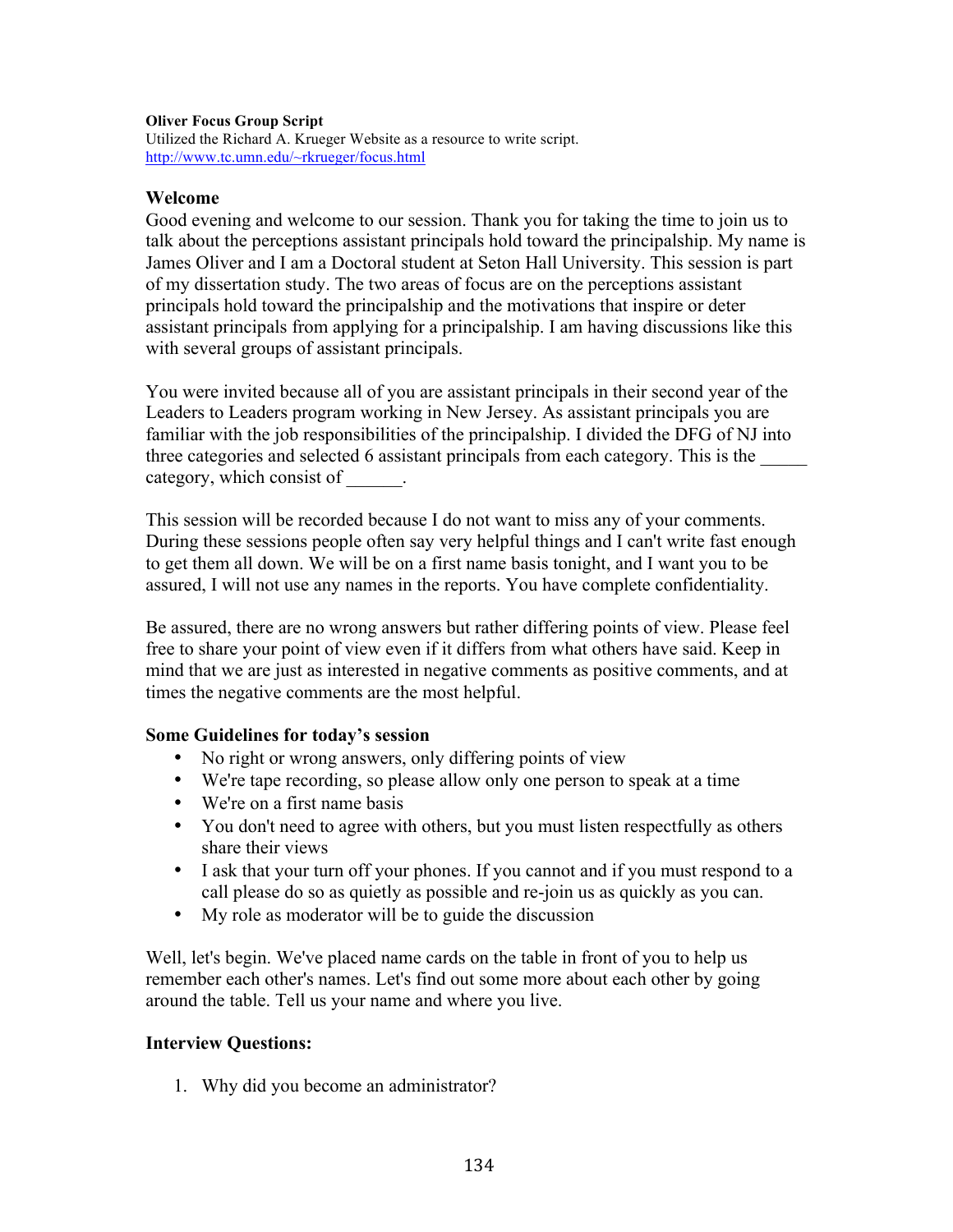- 2. What are the most rewording duties/tasks of an assistant principal?
- 3. What are the most important job requirements of a principal?
- 4. What are the most difficult duties/tasks of a principal?
- 5. What are the factors that motivate and inspire assistant principals to pursue employment as a Principal?
- 6. What factors do qualified candidates view as major deterrents to applying for a principalship?
- 7. Are you interested in pursuing a principalship? Explain the factors that motivate or deter you from pursuing a principalship?

# **Follow-Up Questions:**

- 1. Have we missed anything?
- 2. Of all the things we discussed, what is the most important?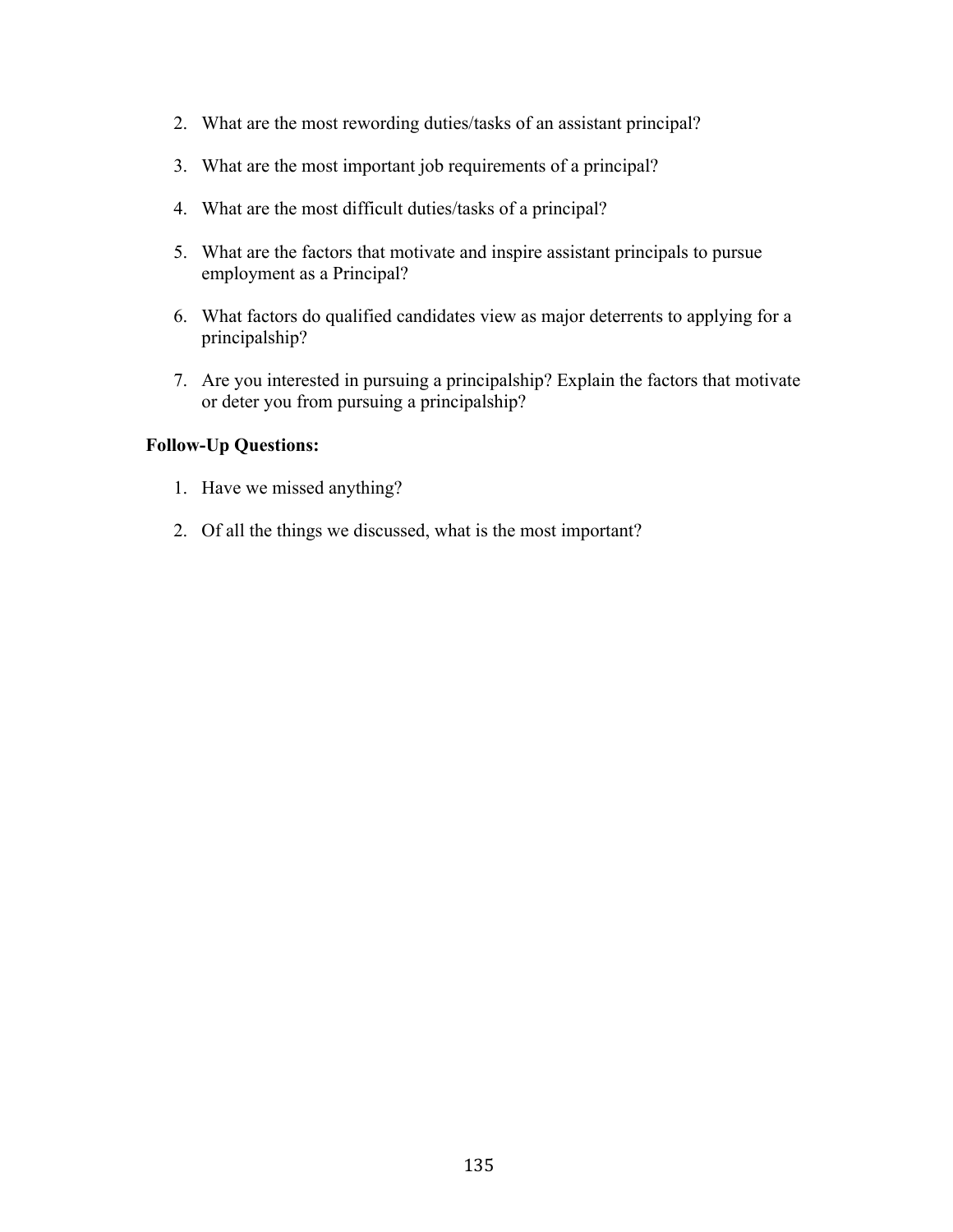**Appendix B**

**Interview Transcriptions**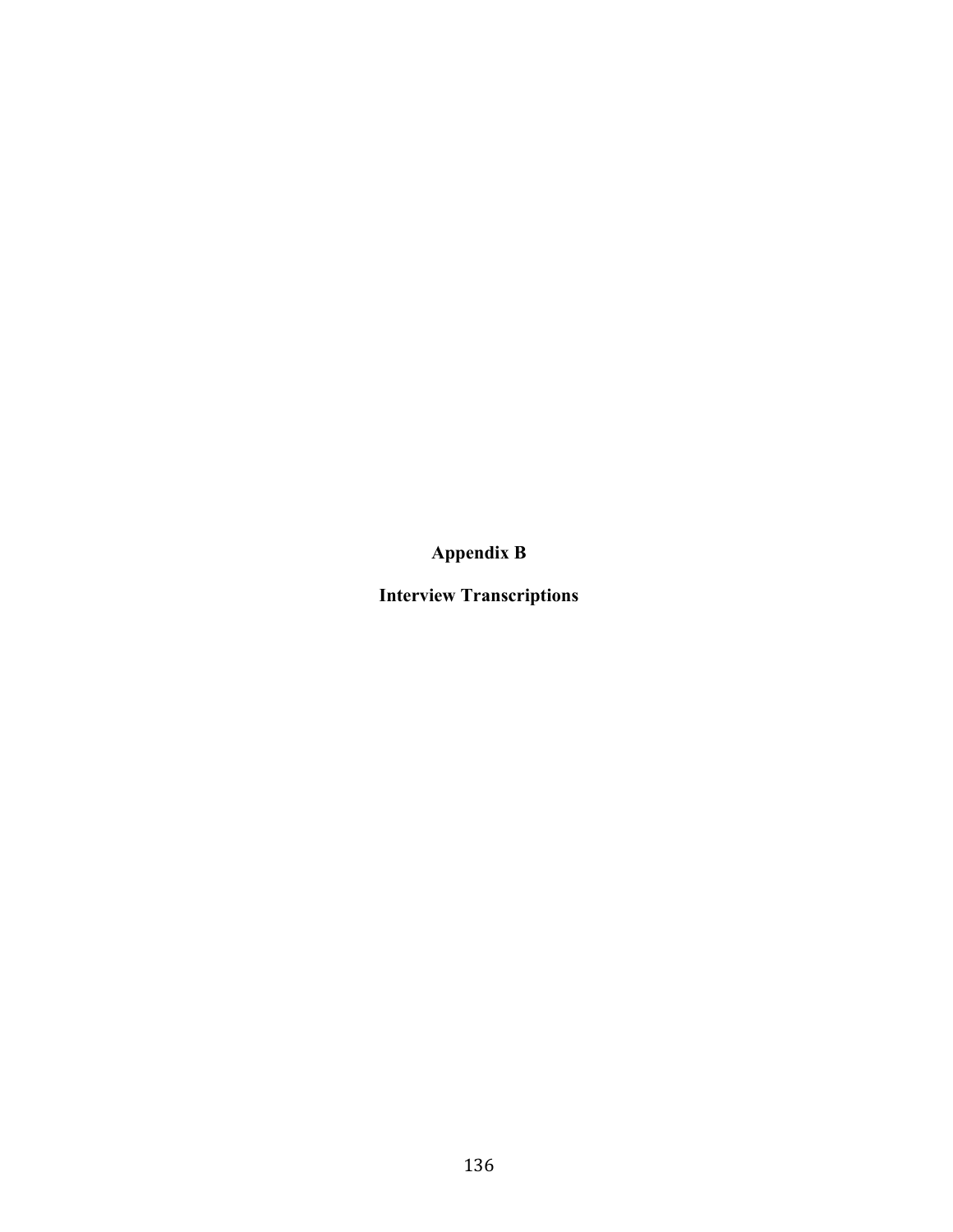# **Question 1: Why did you become an administrator?**

**1A:** It felt like the next logical step after teaching. I was ready for something more challenging. It felt almost natural.

**2A:** I would say, I was able to work in a leadership role with the department of education and I really felt that was a really rewarding experience and I have always felt the importance of professional development in the world of education and this gives me another avenue to move forward with that goal.

**3A:** I had a corporate background in the first 16 years of my working life. Then I became a teacher in the same district. Then, during my teaching role, I became involved in the association. So I was involved with dealing with many supervisors and administrators helping the teacher is sometimes a difficult situation and I realized that the administrators were there basically, the administrators were there to help and so I saw both sides and I learned a little bit from each of those administrators of what I liked and didn't. And I taught for 13 years, 14 years, I said I am ready to help on the other side so, I said ok, let me see if I can take the leadership role in a school

### **B1: Question 1: Why did you become an administrator?**

I used to be an administrator for a township in a recreation department and I decided I wanted to get back into teaching so I had been in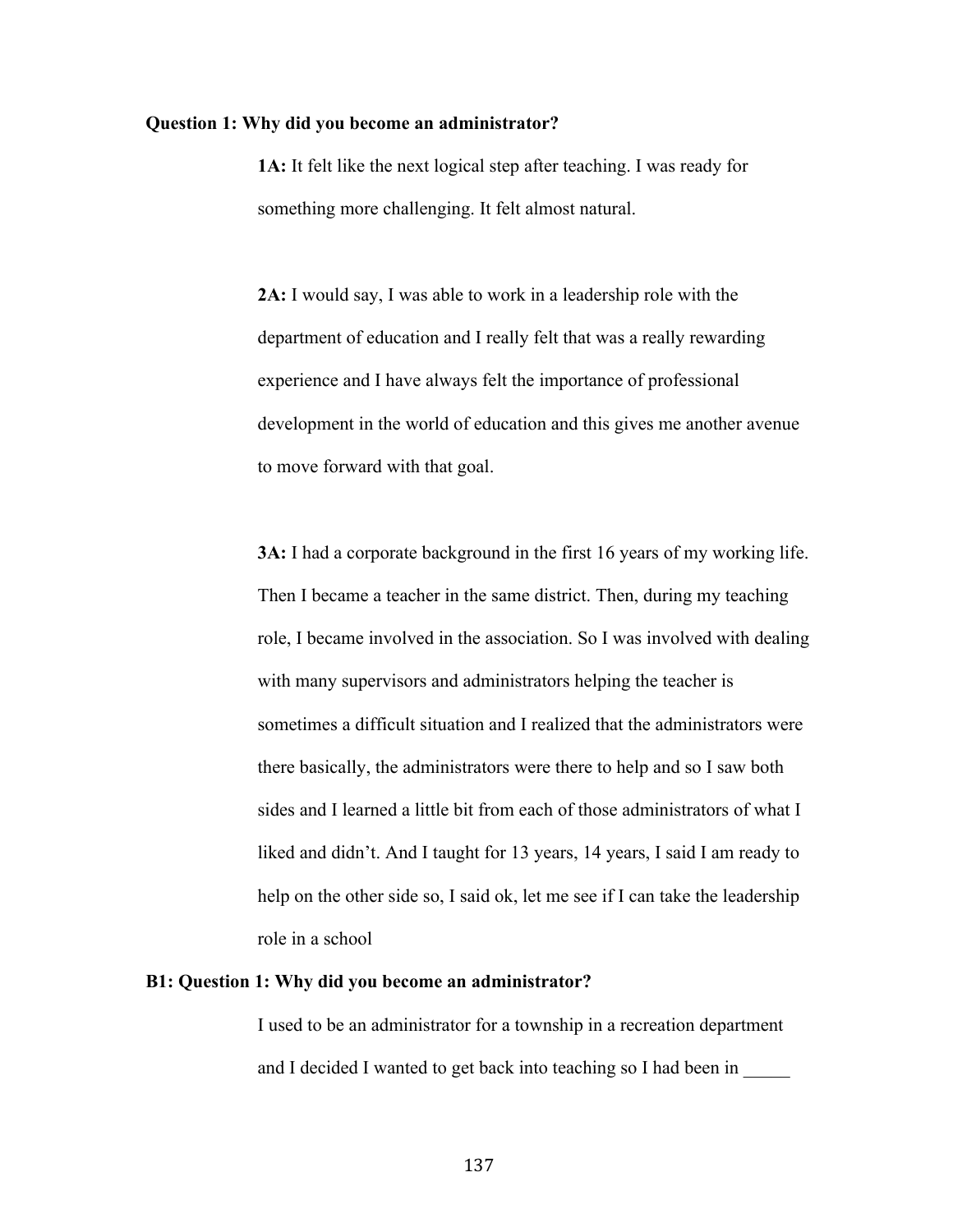school district for about seven years and the opportunity came up for me to pursue my masters. Um, I always had leadership responsibilities in the school when I was a teacher. I served on a leadership team. Um, I was part of the I&RS team. I loved teaching, but I also liked being on the administrative end and \_\_\_\_\_school district decided that they were going to choose employees to send for their masters in educational administration. When I applied, I was accepted so \_\_\_\_ school district paid for my masters. So I think, the place where I was in my life at the time it was an opportunity that I took because from an administrative standpoint view as far as making changes. Um, I think you can have an impact on what's going on at the school and on a district level and I think that was the way that things just worked out um for me personally. Um, it is something that I didn't ever really aspire to do but um, but then the opportunity presented itself, I am very happy that I did this.

# **B2: Question 1: Why did you become an administrator?**

I knew I wanted more than just teaching and honestly the opening was in the school where I was teaching and it seemed like a time to just give it a try. At the time I was finishing grad school, so I was sort of encouraged to apply by a colleague and the assistant principal that was there was leaving who I had worked very closely with. In the school, I was a literacy coach so I kind of had half a foot sort of as a different role than a teacher. Then the opening just came, and honestly, I was thinking that there were some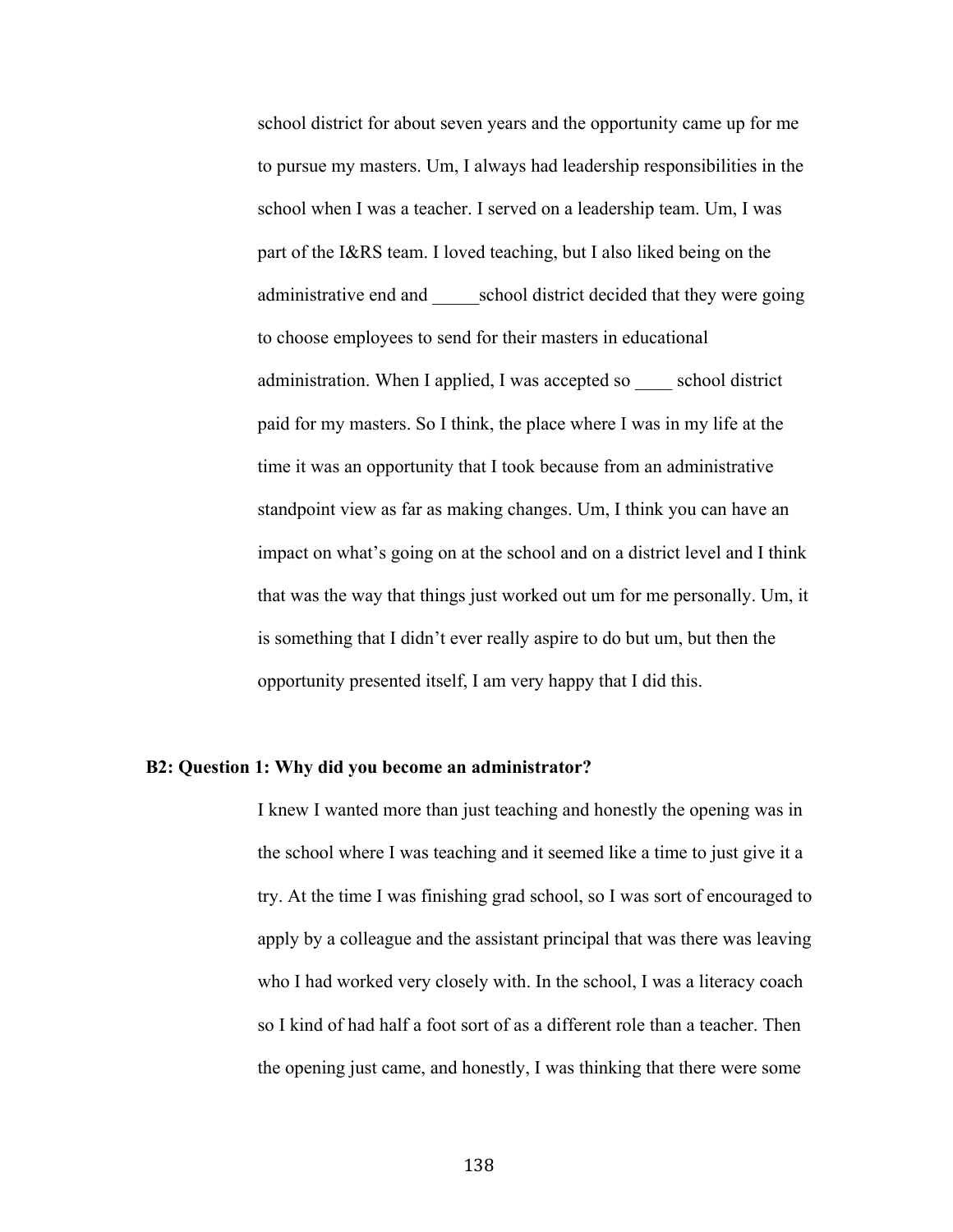pretty good things that I was doing in my classroom and I thought I could implement them school wide level. I was kind of ready to take the next step.

# **B3: Question 1: Why did you become an administrator?**

I have always kind of been a leader throughout high school and college and I really enjoyed being a teacher, but I thought that getting into administration would give me an opportunity to be a leader. Not only with the students in my class, but also for the faculty and staff of the building. Um, it would also give me the opportunity to get to know more people, foster more relationships with the parents as well as other school officials and the rest of the student body. As opposed to the 150 kids I might have had in classes you know now, I am in charge of 1,500 kids. So it has actually given me the opportunity to get to know more people, and I always felt like I had something to offer for the students as far as the experiences I have had. And again, working to be a leader and trying to create or improve opportunities for our kids, that is what I was looking for.

# **B4: Question 1: Why did you become an administrator?**

Um, I actually became an administrator; I was a special ed teacher prior to being an administrator. Um, when I went back to school I was actually starting a master's in special education and realized I wanted something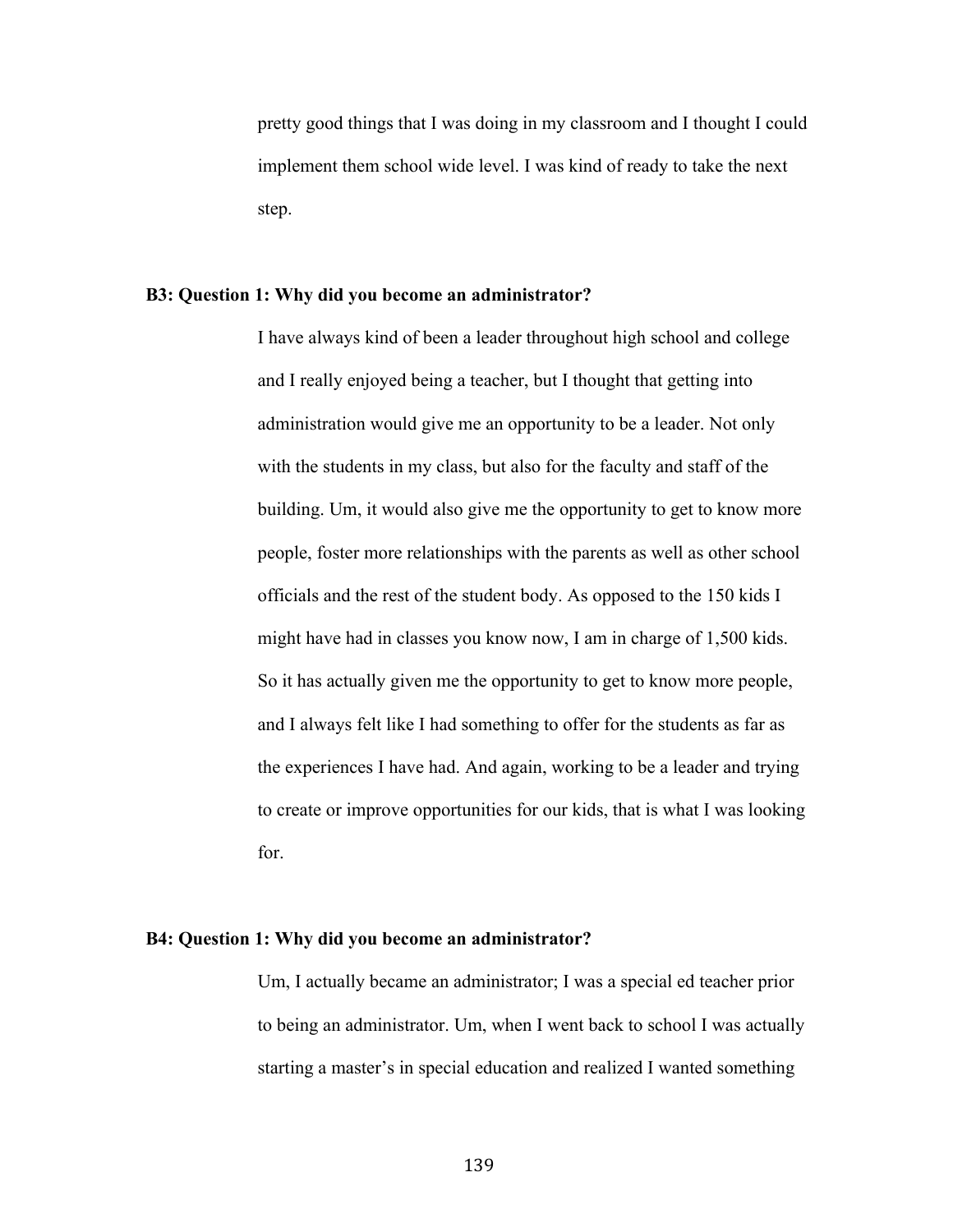more than that. Um, I went to the college of and ended up looking at other programs they had available and when I enrolled in the master of educational leadership, I loved the first class and went through a two-year cohort. Just kind of wanted something more, other options outside of the classroom. I loved being a teacher, but knew someday maybe I would want something more than that.

**Moderator**: Can you go into what that more is?

I think that you know, I held that certificate for special education and elementary education so when I went back to look for what I wanted to do my masters in knowing that if I got a masters in special education it wouldn't give me any more options to move up in the education field. I would still just be a special education teacher. Um, and I wanted to have other options to move up in my career

# **B5: Question 1: Why did you become an administrator?**

I became an administrator because, well quite honestly, initially I didn't see myself, um, as a career um classroom teacher. I felt that I am the type of person that likes change. I like frequent change and when I am in something too long I am a person that becomes bored and begins to become stagnant. So when I became an educator, I had aspirations of getting into some type of administration, supervision within about a ten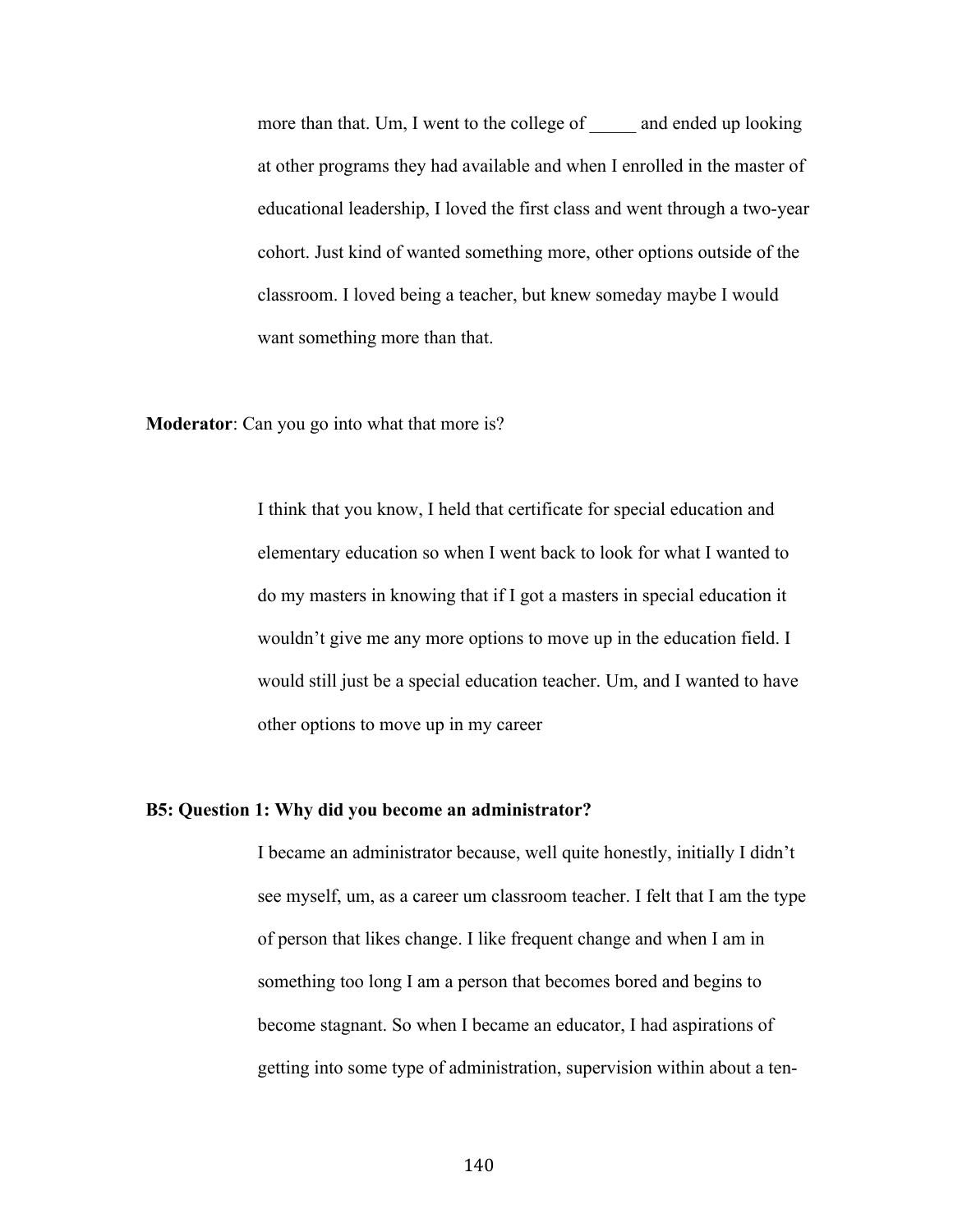year period. So it happened year thirteen for me, so at that time in my teaching career, I felt myself going through the motions. I was frequently challenging myself and getting as much professional development as I could, but I just craved change and thought that I could take some of my assists from teaching and coaching experiences and attempt to lead a building or be a co-leader of a building instead of managing a small group of students or athletes. I wanted the challenged of managing a whole school and then quite honestly the second if not the first reason is for career advancement and pay um, I felt that I had the tools to be a successful school leader and to help manage people, but I also wanted to move up the chain and move up the ladder and make more money to provide for my family.

#### **C1: Question 1: Why did you become an administrator?**

Um, my goal in administration is to go into curriculum and instruction at some point. So I started out being a department chair of mathematics at a high school level and then moved up into the assistant principalship and my thought was in curriculum and instruction. I wouldn't just be impacting the students that I would be instructing in a classroom, I would be impacting district level students on a more global scale so that was my hope. My hope was to be able to, in looking at curriculum and instruction be able to infuse more culturally sensitive content for younger folk. So, that has been my underlying mission in my twelve years in education.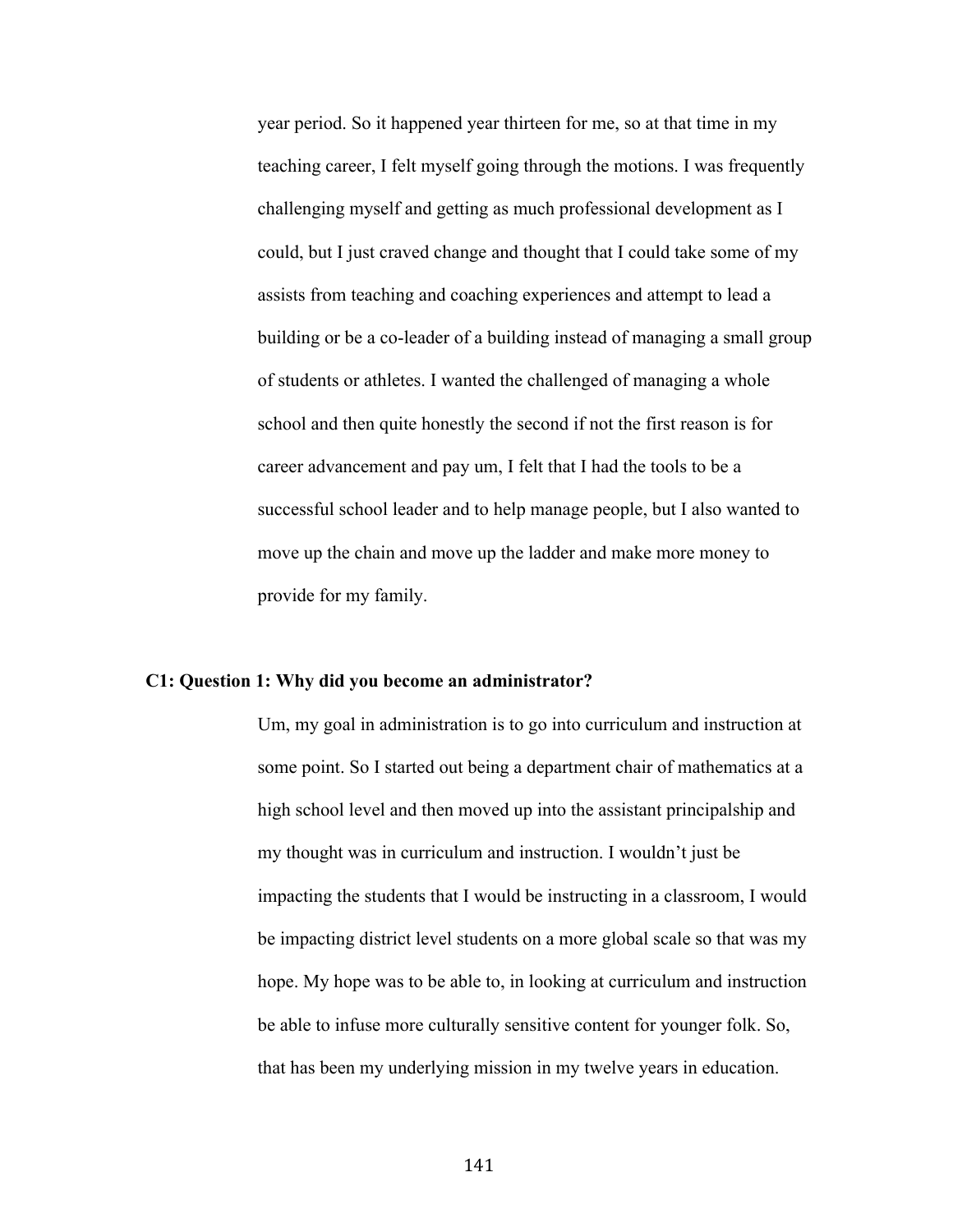### **C2: Question 1: Why did you become an administrator?**

As a teacher towards the latter part of my career, I had an urge to become a team leader. I was a sixth grade middle school teacher. Um, I was welcomed into that position by my administrators and I was also welcomed into that position by my colleagues. There was something about me that enjoyed the administrative side of what I was doing, but of course, I loved the classroom. Nothing, in fact have loved more than the classroom so far, but so I guess there was an urge to go into administration because both I was being encouraged to and there was something internal and intrinsic that made me want to do it.

# **Question 1: Why did you become an administrator?**

C3: I think why I became an administrator, it was interesting um the district that I taught in was very generous with graduate school so I got my first masters in something very general and I wanted to get a second one because it was covered and I decided on administration. I really wasn't thoughtful about administration um but then during that time period I think I was kind of selected by the administration to start doing things around the building. I was asked to apply for a department head position, which was really kind of nice. I was sort of coaxed that way um but I was very hesitant to go into an assistant principalship because I really liked teaching. I like the contact with the kids, so I was hesitant to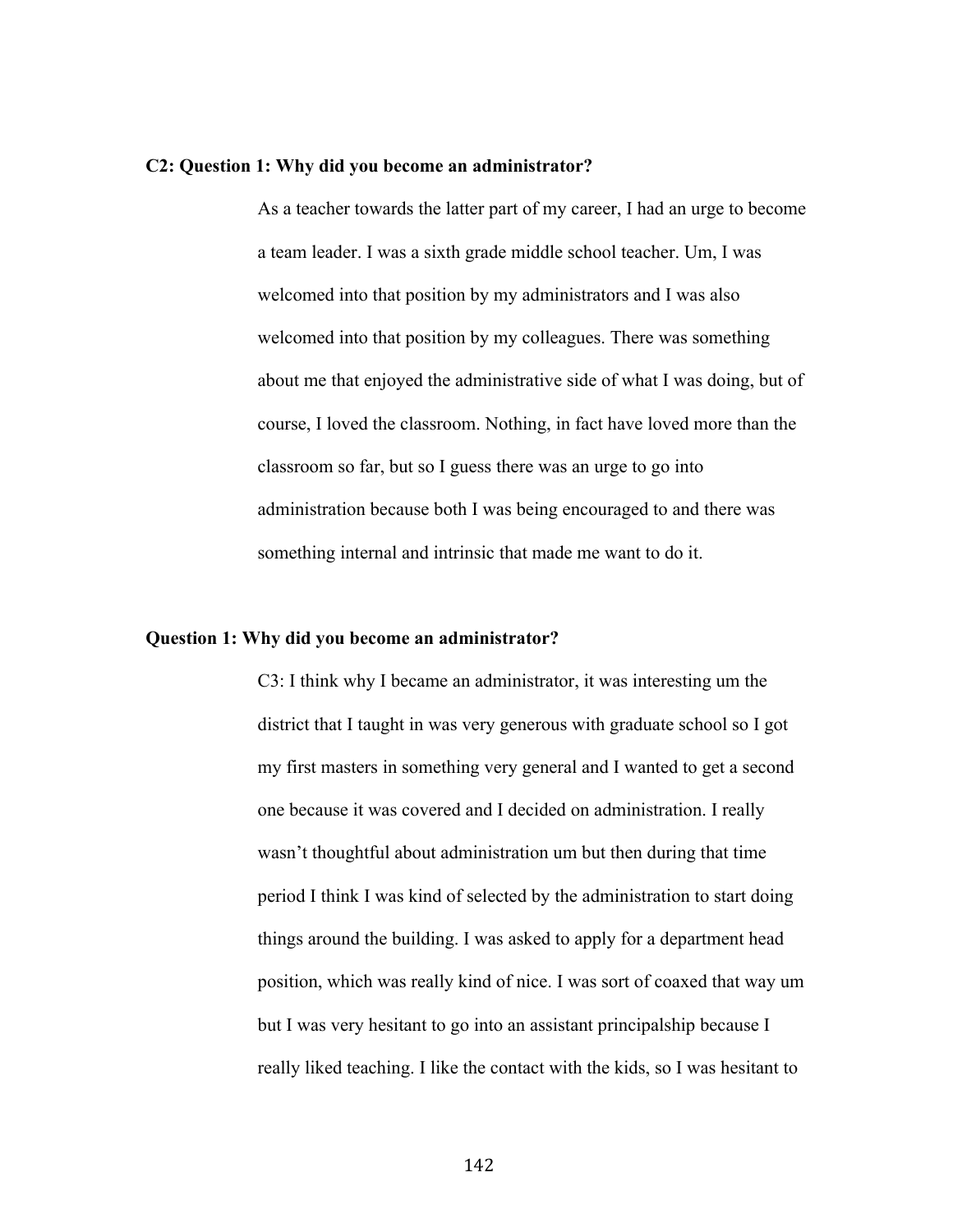jump at first but um but I think it was more of the financial incentives of going back to school for me.

## **Question 1: Why did you become an administrator?**

**C4:** I became, I got into education because of enjoying um working with students. I enjoyed couching and teaching was kind of a way that I could teach and coach and work with students at that level. Um I got my masters degree and through that program started to look more closely at administration around me and realized, hey, this is something that I can do, something I would be interested in. It allowed me to work more closely with individual students, so rather than working with you know 25 kids in a class, you know five periods a day it allowed me to work more closely with specific students

### **Question 2: What are the most rewarding duties/tasks of an Assistant Principal?**

**A2:** To me, the most rewarding part is that I always go back to the kids. Unfortunately, you get stuck in the lunchroom doing the discipline part which to me isn't really rewarding. I guess just being around the kids and seeing how they react with one another, but also having an influence of how relationships are put together. Then working with the teachers to help them improve their instruction so that they are improving the students' life long education.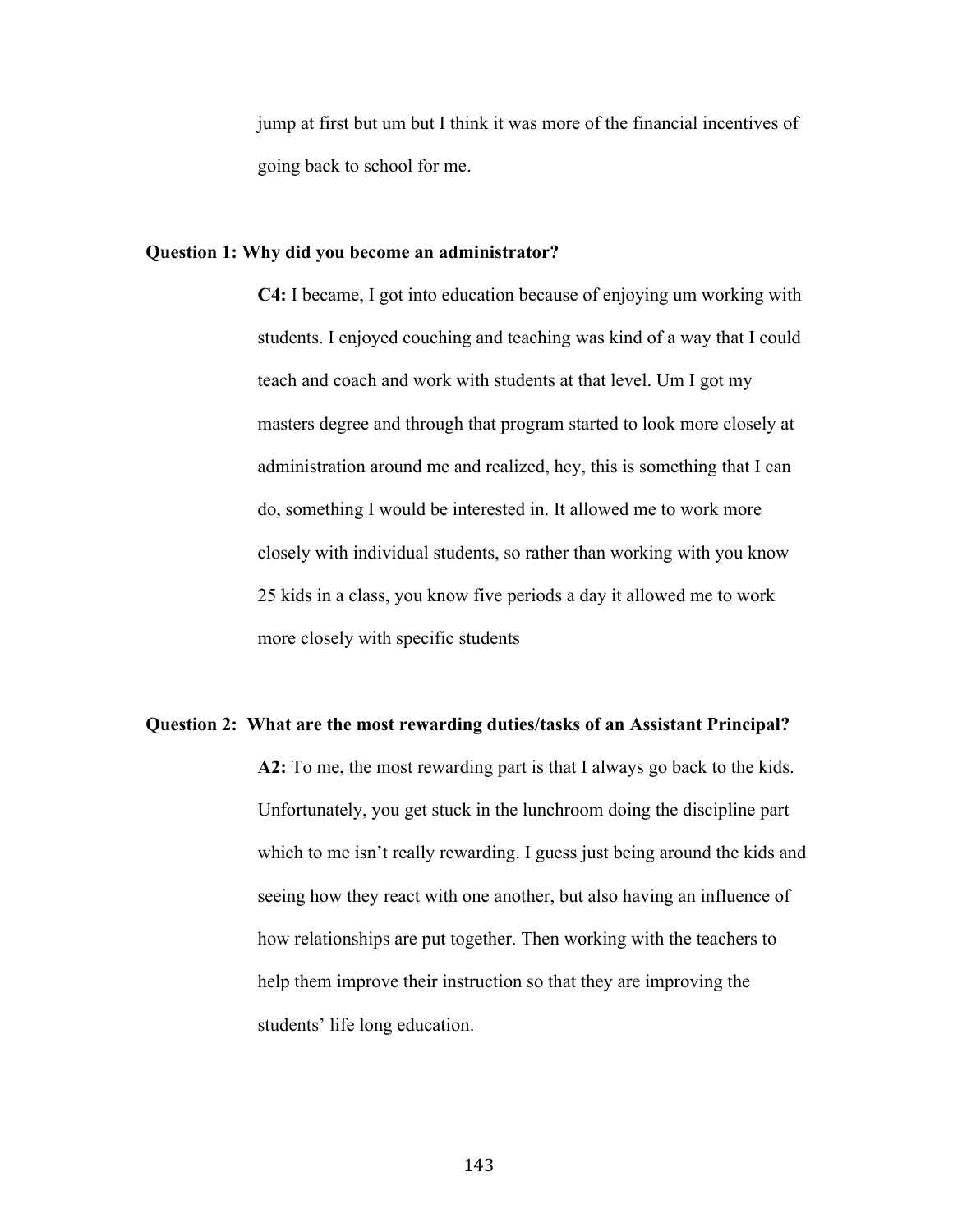**A3:** One of the rewarding things is that we have a character education program where I get to meet with the kids who are caught doing something good so I, I, I, the PR part of that job is, I actually meet with the good kids. They change the concept of what it is like to come to the front office. I communicate in a positive fashion with their parents so you look good to the parents. Another rewarding part is because I was a teacher within the school, so I know the inside culture of the school. I'm able to help the teachers, give advice on how things could, a different perspective on how things could be approached. So, helping the teachers and them appreciating. It's a head-trip, they appreciate what I do and that's a rewarding part of the job for me

**A1:** I would have to agree, having relationships with the students is very rewarding. I enjoy that a great deal, but I also find that working with the teachers umm and helping them to improve their instruction to be something that I really enjoy as well. When I've worked with teachers and we talk about things they can try and when they change things or come up with new things based on our discussion, I really love that, I find that really rewarding.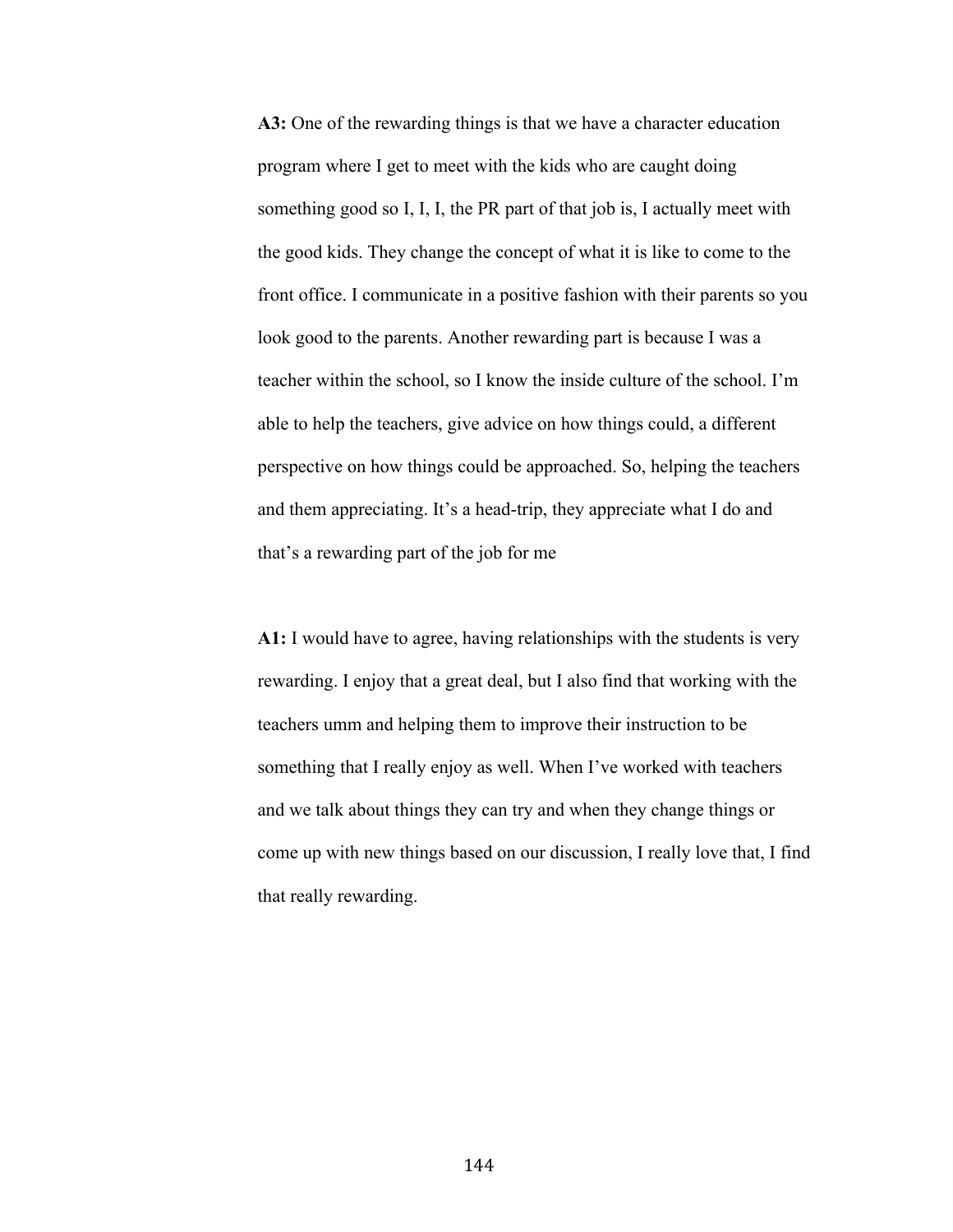# **B1: Question 2: What are the most rewarding duties/tasks of an Assistant Principal?**

The most rewarding, I enjoy the time that I spend with individual students. I wish that I, I know that certain students I have had an impact on, I wish that I can do more of that. Meeting with students. When I meet with students regardless of what the situation is, I try to get a full picture of what is going on. I usually pull up their grades, I look at their attendance um and I get to know that student and establish that relationship with the student. So I think establishing connections with the students and having some kind of impact on their education and opening up trying to make them realize that their education, the importance of their education as far as the opportunity for them to pursue whatever it is that they want to do in life. Um, the other thing that I enjoy doing is, I like to do scheduling, I like to do problem solving. When something comes up, I like to come up with solutions by collaborating with teachers or coaches or the special ed department. Um, I like managing the day to day, the little things for people, being a resource and a support for the staff so that their needs can be met. Um, you know being a service to them and I think that the teachers appreciate that something that may seem minor when you tend to those little things whether it be they need a flag in their classroom or their pencil sharpener is broken or their key is not working. Um, I get satisfaction because I feel I think, I'm appreciated by the teachers.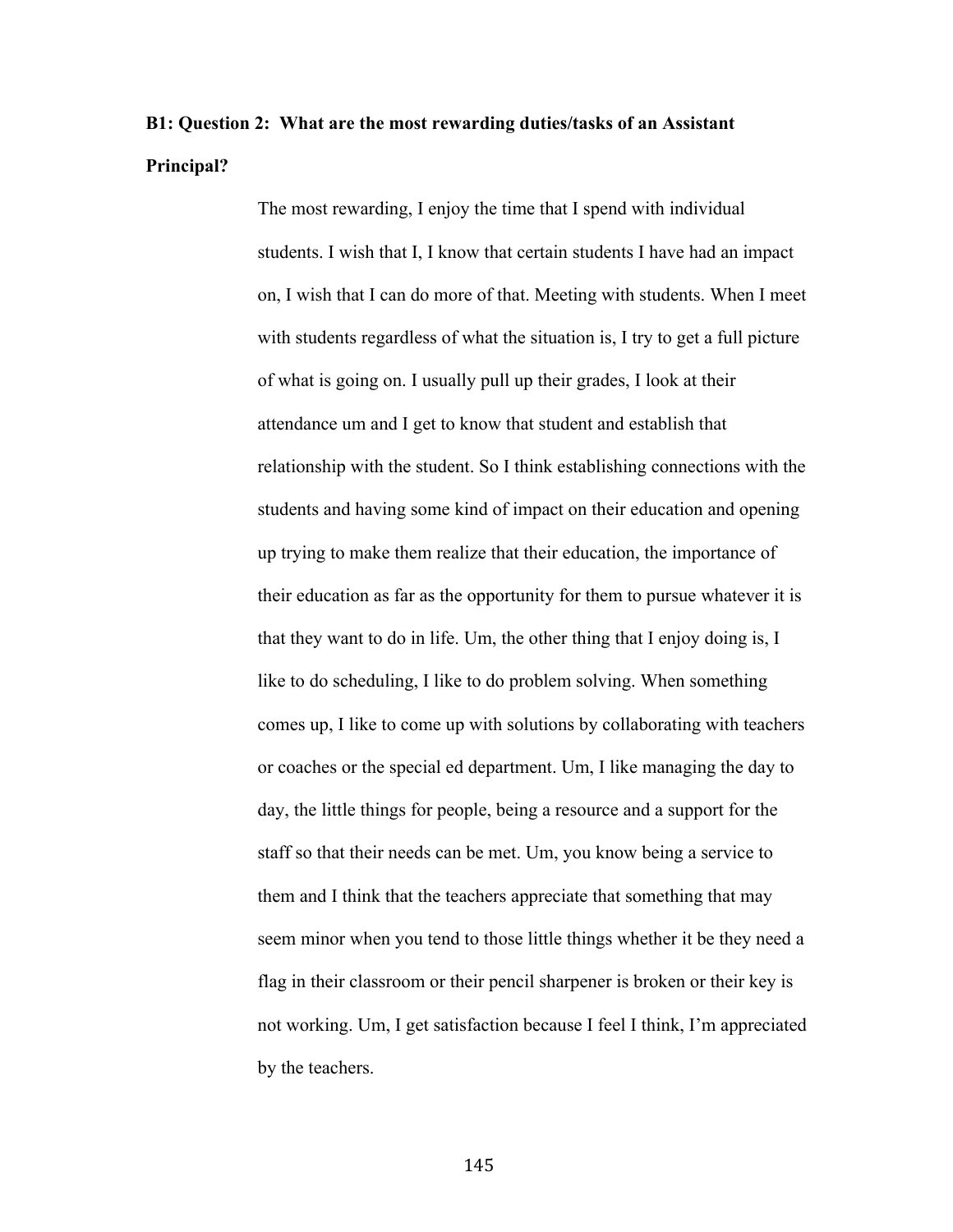# **B2: Question 2: What are the most rewarding duties/tasks of an Assistant Principal?**

For me, I'm fortunate. I am in a role where I make a lot of curriculum decisions. I am sort of passionate about, um that sort of being in this role sort of allows me to make you know key decisions that effect Kindergarten through third grade instruction and the teaching and learning that goes on. Um it allows me to sort of broaden my relations with families and parents, which I think is key and kind of just make a special connection with more kids than just opposed to the kids in my classroom. I enjoy teaching teachers. I think teachers are the most important part of this whole process. So I enjoy working with um you know teachers and giving them strategies and um sharing ideas with them.

# **B3: Question 2: What are the most rewarding duties/tasks of an Assistant Principal?**

It's funny, most of my job deals with disciplinary issues, but we have also recently created a student recognition system here, where we have done that, that has been pretty rewarding. Um, also in dealing with some situations we had some kids who behaviors over the past year changes really have taken a turn for the better based on some of the things that we have kind of instituted. Whether it is working with CST to create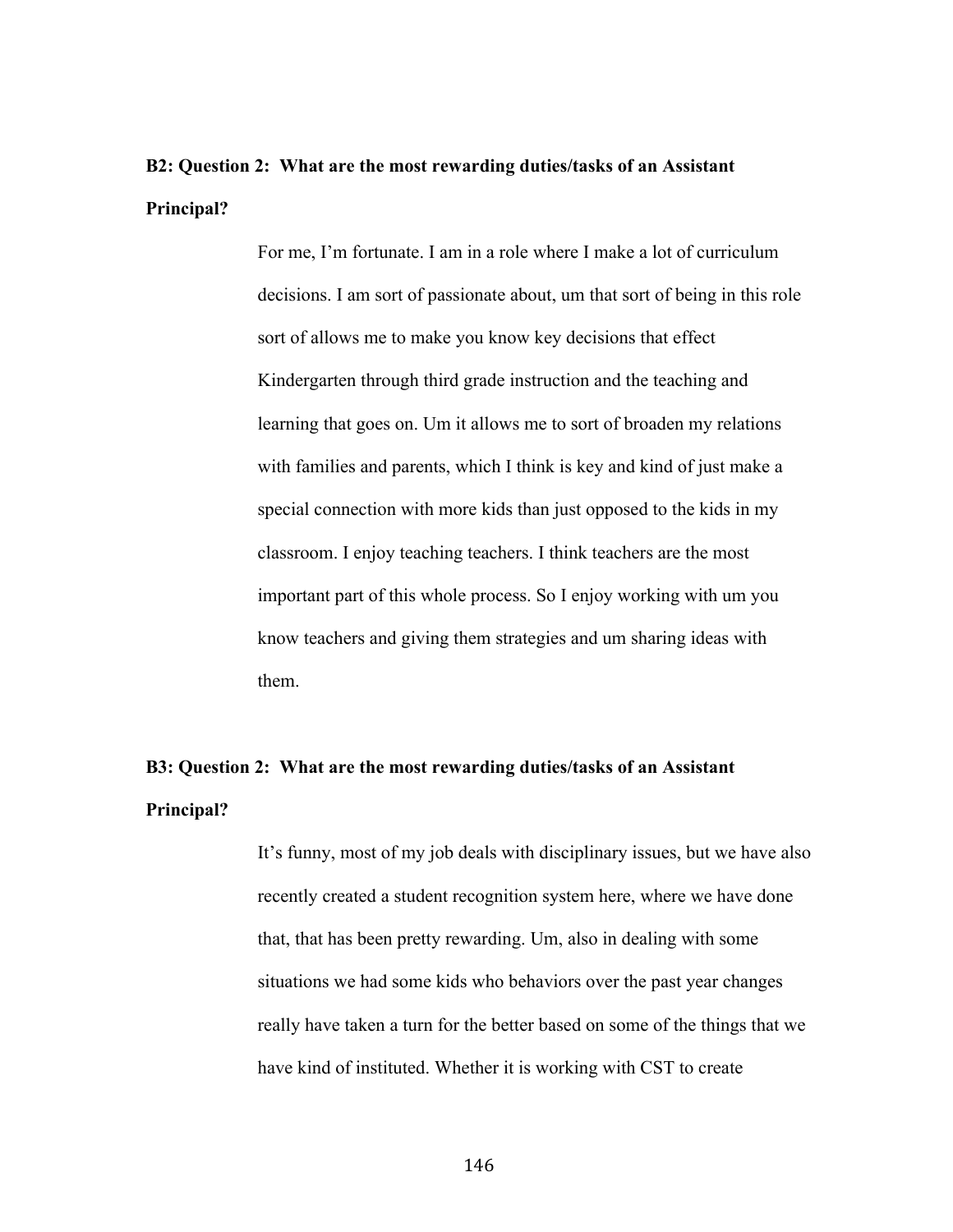behavior plans or working closely with parents to help the family develop some type of a plan within the household. You know, kind of just being there showing that you care for the kids and seeing the light go on and them having maybe create more self-respect within a particular kid.

**Moderator:** So you would say that discipline is the most rewarding because of those things that you described, you get to be there and you can really make a difference?

> **B3:** It doesn't always go that way. One time out of twenty maybe, but those are some of the rewarding things. For me, every day I am the big fat Meany, but I have been able, fortunate enough to make pretty good relationships with a lot of the kids in the school and they trust me and um, they are willing to come to me with any issues they have. To me, that is also rewarding because the fact that I have been able to establish something that probably hasn't existed with some of the students and administration before. The trust factor where they can come and we have been able to avoid a lot of fights, a lot of other things could happen because kids hear about it they know I am going to do what is right for the kids. So, it comes to hey Mr. \_\_ this kind of stuff is going on, I'm worried about my friend whatever it may be and you know. So I will jump into action to make sure that anything that could have happened is avoided. I work with the parents whoever they might be so that's kind of rewarding too. I, you know, a lot of times, not a lot of times, some of the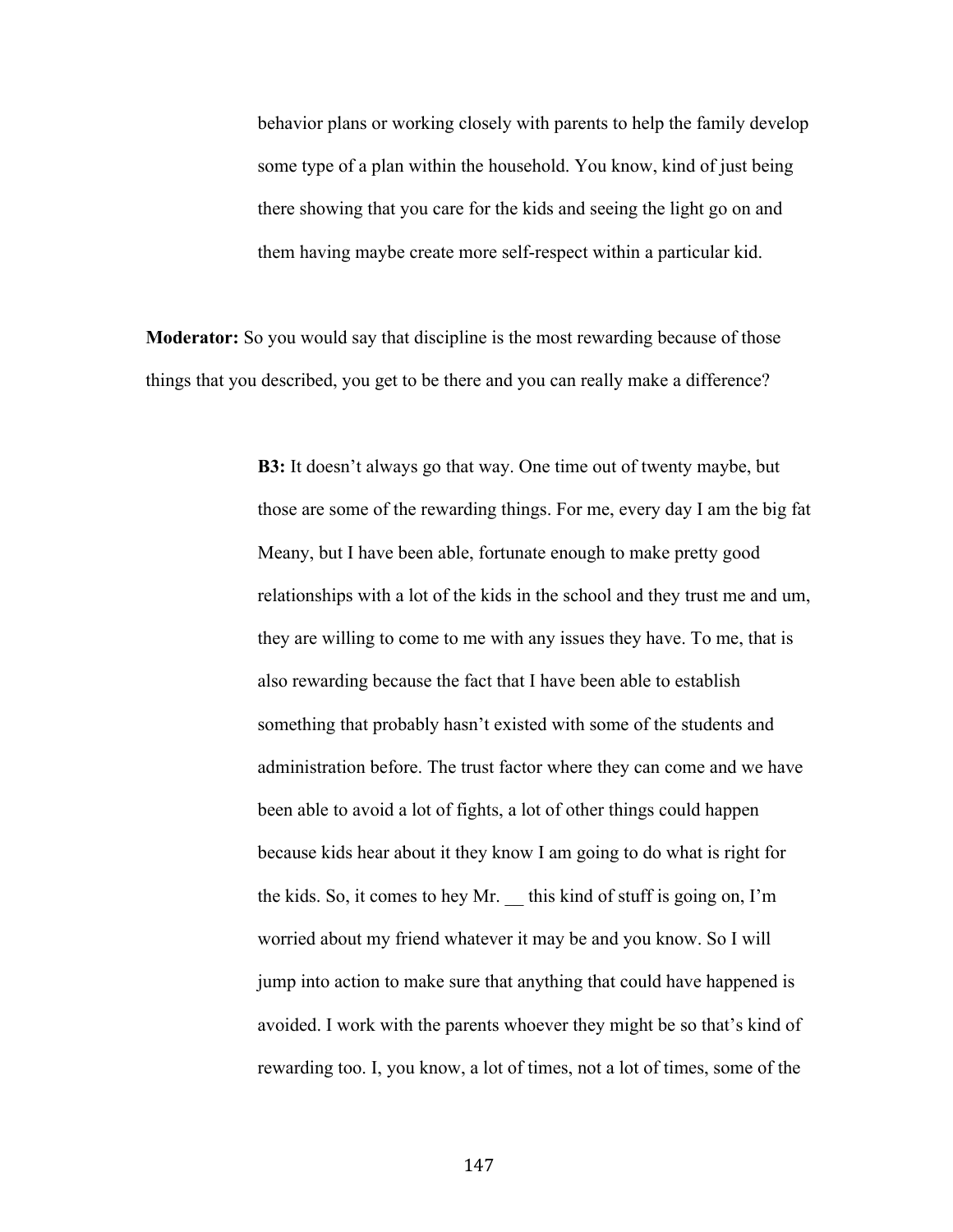times it is a disciplinary thing where you see a kid recognize the mistakes they have may have made in the past and move on and become better people. It's the fact that the kids do trust me. They are willing to come to me. They are willing to talk to me about issues and concerns they have. I never thought that in this position I would become a couples therapist but I have become pretty good at that too, you know.

# **B4: Question 2: What are the most rewarding duties/tasks of an Assistant Principal?**

Rewarding, I am taking rewarding as what part of the job that I feel I enjoy is still working with the kids so closely. Um, it's a really nice balance in yes you are out of the classroom, which is a very scary jump to take, but I deal with kids all day and yes I do discipline but you are also being pro-active with kids that may be at-risk, different behaviors. So my day, the best parts of my day are with the kids. Whether it's the good stuff, the kids that are having a difficult time, an academic, the top 20 kids in the class. Being with the kids for me is the most rewarding part. And I like that we are administrators, but we are still dealing with kids all day.

**B5: Question 2: What are the most rewarding duties/tasks of an Assistant Principal?**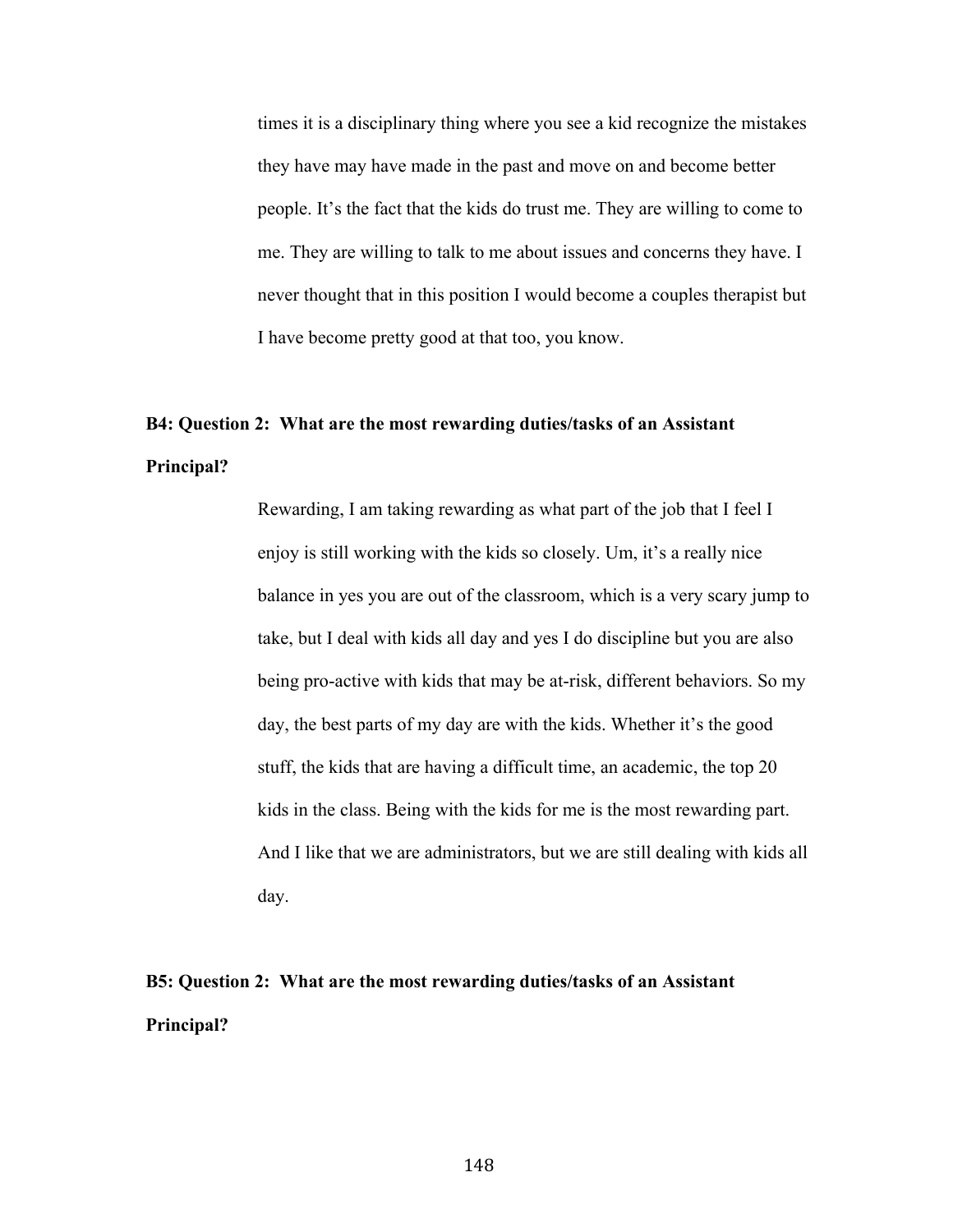Um, just that every day contact with the kids. I do very much like working with my teachers and I have you know about 35 teachers that I have been assigned to that I work individually with. We have about 70 teachers in the school, so I have half of them, so I like working with them and helping them meet the students needs and getting into the classrooms to see what's going on in the classroom. But, just one of the most, if not the most satisfying aspect is the interactions with the kids and communicating with kids trying to help them make better decisions. Whether it be a disciplinary problem or something going on in the classroom, I like to try and pass on some of my life experiences with them and help them make better decisions and talk to them whether it is things going on at home or school. That's where I get the most satisfaction where you know I can leave my office each day and even if it is only one kid for that day even if I help that kid grow in some way, you have a personal feeling of self worth that you are doing something that is good for kids

# **C1: Question 2: What are the most rewarding duties/tasks of an Assistant Principal?**

I think probably the most rewarding is when you work with a young person and you are able to adjust their behavior. I have come to appreciate when I have the opportunity to work with a young person who may not at first may not have seen value in learning then realizes that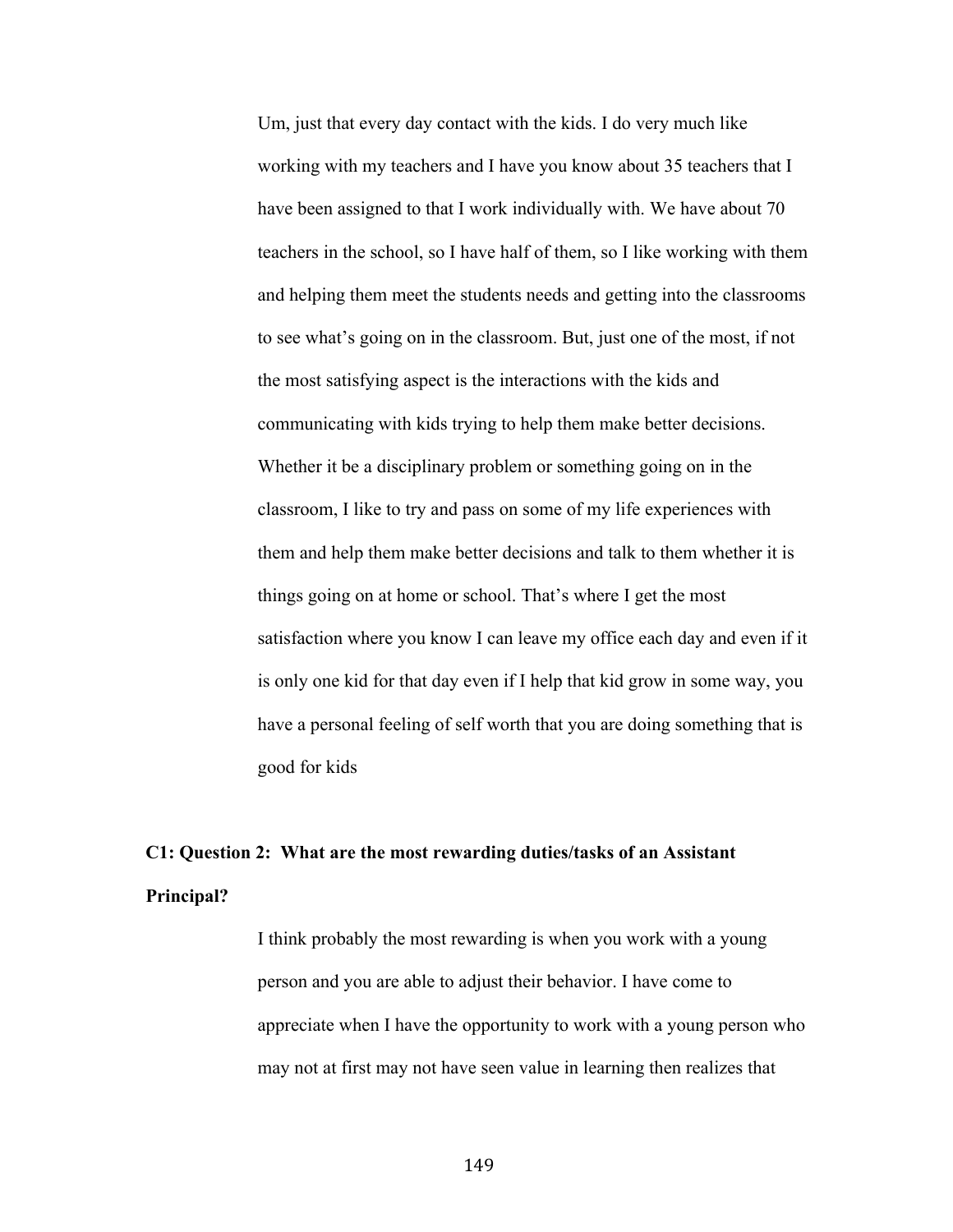learning is something intrinsically human and that not only human, but also they can do it and that they start to learn in school not to just get grades, which is a small part in the process but, um learning to better themselves, learn to better their minds and expand the genomes. You know in their brains, um hopefully improve their life as they move through the system and so that has been rewarding in this work.

# **C2: Question 2: What are the most rewarding duties/tasks of an Assistant Principal?**

Helping a student through a difficult time and having that student in some way relay to me that something that I have said or done has helped him or her. Um, helping a parent through something, um whether it be a difficult time or a good time or just celebrating the trials and tribulation of the waters of middle school. Um, but I also greatly enjoy coaching teachers and helping them. Slowly, I am becoming a resource for teachers as it comes to instruction and that is quite rewarding. And lastly, just knowing that as a leader in the building I am putting my spin and my vision on things has it's own rewards. You know seeing something that you planned or thought of you know maybe you planted a seed and people jumped on the idea and you watch your ideas flourish, that is also something that I enjoy.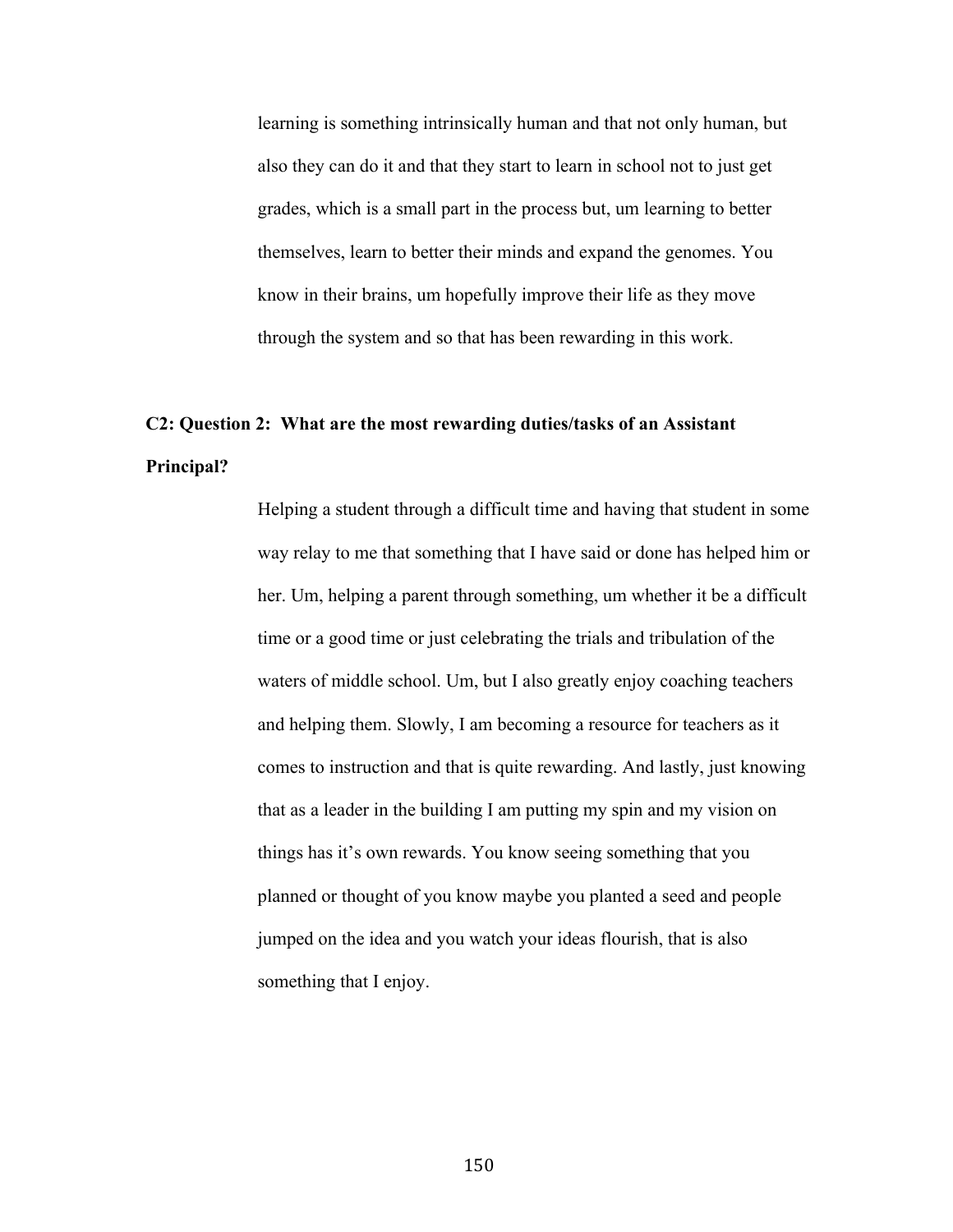# **Question 2: What are the most rewarding duties/tasks of an Assistant Principal?**

**C3:** Their maturity and growth and especially when you see them struggling and making poor decisions and then seeing them grow into caring individuals or leading a club or an activity or being part of a sports team when they were kind of loaners when they were at the beginning of their careers. I think that just that gradual maturity that we are able to see from where we sit and um, I would also go as far to say when we have the siblings of the kids how you connect with those families and see them at sporting events eight years later and now the little one is part of our family here I think that is just the neatest things.

# **Question 2: What are the most rewarding duties/tasks of an Assistant Principal?**

**C4:** I think the most rewarding is really taking those kids who are struggling along the way and trying to help them to be successful. Most of the kids in a school are going to be successful and it's those students who are really struggling that you sort of get to know them, get to know their families um learn about their problems and you know how to help them become successful, you know along that four year journey so.

#### **Question 3: What are the most important job requirements of a principal?**

**A3:** The important requirements of a principal I fell is that of a supporting role to support the teachers, the students, and support the assistant principals. To focus in on the, to make the school run as a whole and not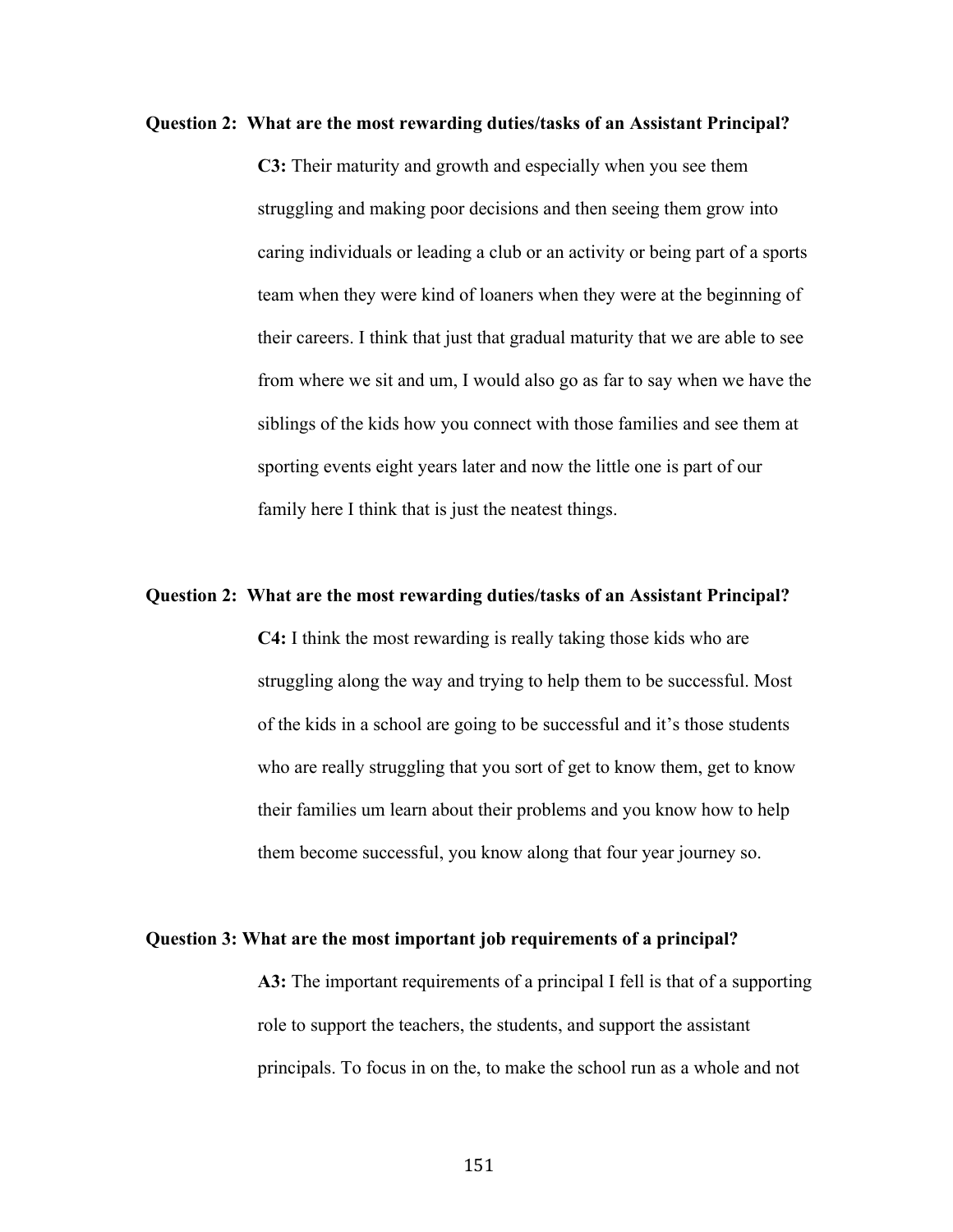for just a small group of people. So if you are looking at it as a global, all 1,500 students, what's in the best interest of all of them together, as opposed to if one assistant principal has this particular grade or particular team they might have a less, a smaller focus where the principal's job is one of the most important job requirements is to be an open decision maker for the entire building globally. I mean without the specifics of what, but that to means, keep your eye on the bigger prize the bigger goal.

**A2:** Agreeing with AB's answer, I really think that a big goal for a principal is to have a vision and to see how all the pieces or components between the students, the staff, the community, how they relate to one another. I think you have to keep a balance of having interpersonal relationships with each person as well as having a good managerial style umm knowing where people's strengths and then areas of support are and then helping them to move forward to improve themselves, thereby improving the institution as a whole.

**A1:** I agree with that as well, I think that interpersonal skills are really vital to be able to be a successful principal because you really are balancing personalities in staff and teachers and students and families and the community. You need to know how to really be flexible, understand different kinds of people and work with them umm to make everything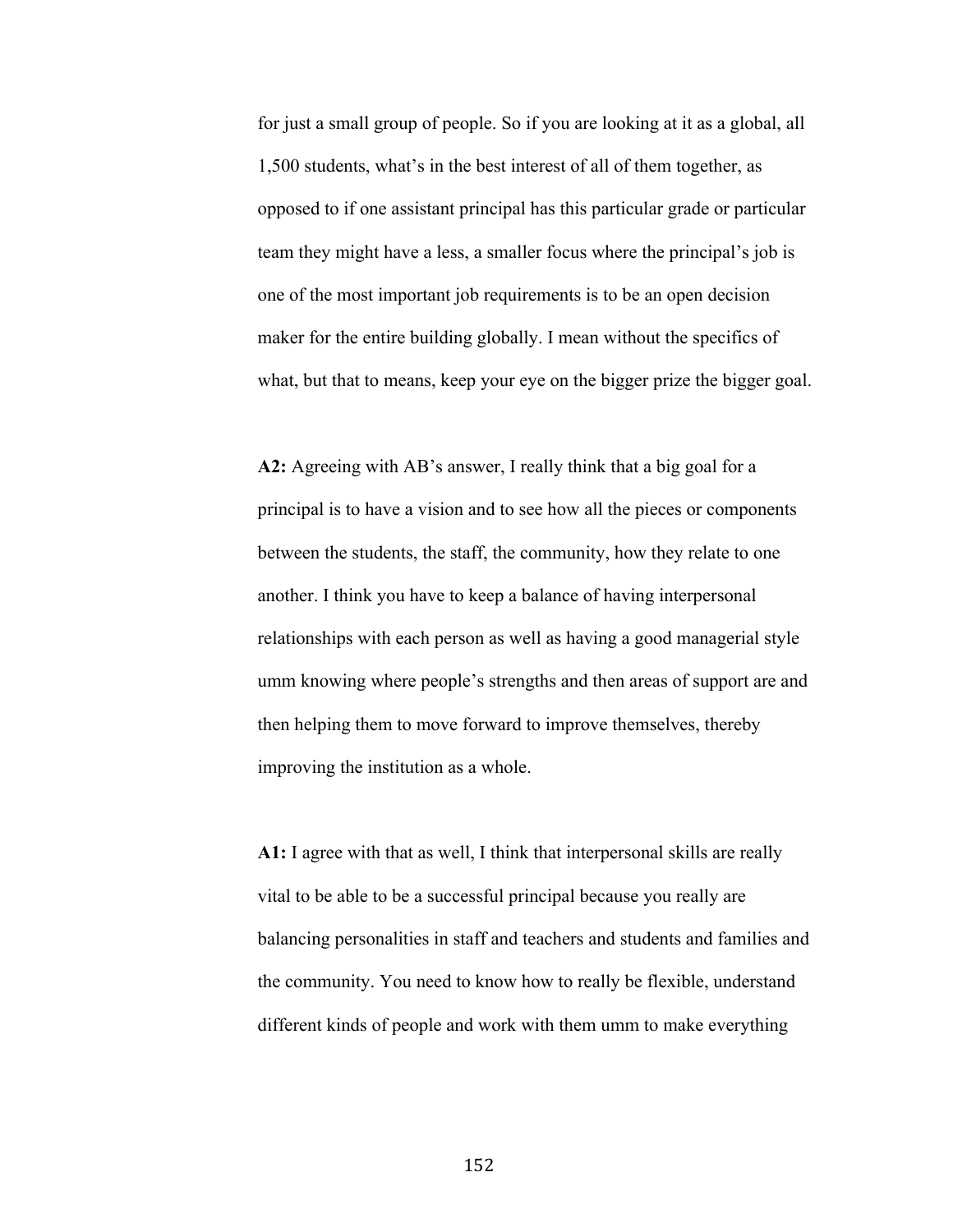kind of come together because it is a big puzzle and you have to make sure the pieces kind of fit.

# **B1: Question 3: What are the most important job requirements of a principal?**

The most important, there are so many answers to that question because I think one of the most important things is to retain and support your staff that are doing a great job and the way the tenure system is right now, when you're, um doing your observations of your non-tenured staff, you want to try and support them and try and make decisions as to whether they should be retained or not. I believe that it is important because the strongest influence on the students is what's going on in the classroom. Along with that, supporting the teachers providing them PD. Allowing them the time and resources that they need to teach well, which is something I don't think that we, we have a difficult time managing that. Um, that those, that is what I feel is important.

# **B2: Question 3: What are the most important job requirements of a principal?**

Um, I think, um overall the principal sets the tone for the whole building. So that it kind of starts with them in terms of, you know the message they are sending. It sets expectations about kids, expectations about learning and the kind of things that are going to happen in the classroom in terms of um instruction, in terms of the social and emotional growth. Also in terms of resources and how we are using resources. For example, our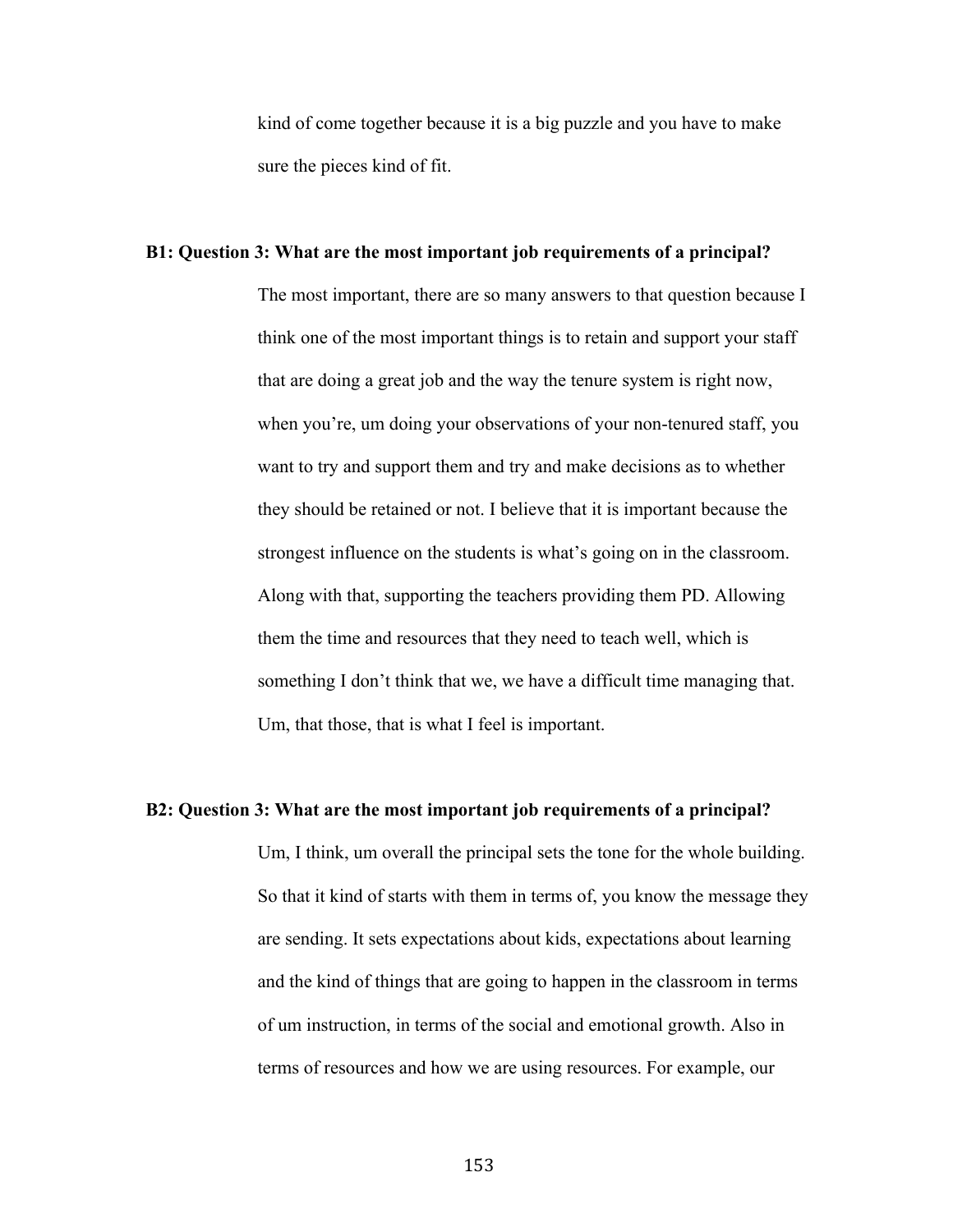financial resources and sort of our personnel resources and to make the decisions of who we should put where, things like that.

# **B3: Question 3: What are the most important job requirements of a principal?**

I think being able to delegate responsibilities is extremely important, you know we have approximately 1,500 kids at our school and I know our principal is able to rest easier knowing that the assistant principal in charge of a particular area or the supervisors in charge of their areas are going to do what is necessary to make the successful school. You know, make the school successful from their standpoint.

Um, organization, the ability to communicate, those are some of the key issues, the most important things you need to have because I look at our principal and sometimes I feel like he is more of a CEO of a company in all the things he's got going on, but he has also got to communicate with his administrative team, central office administration, administrative union, the teachers, the teaches' union, parent groups. You know there are ten other groups that he needs to communicate with to make sure that we are all kind of on the same page and that we are all in the same direction.

#### **B4: Question 3: What are the most important job requirements of a principal?**

What I see is, like I said my principal is absolutely fabulous. He's a true teacher, he is teaching me how to how to become a principal. I um, what I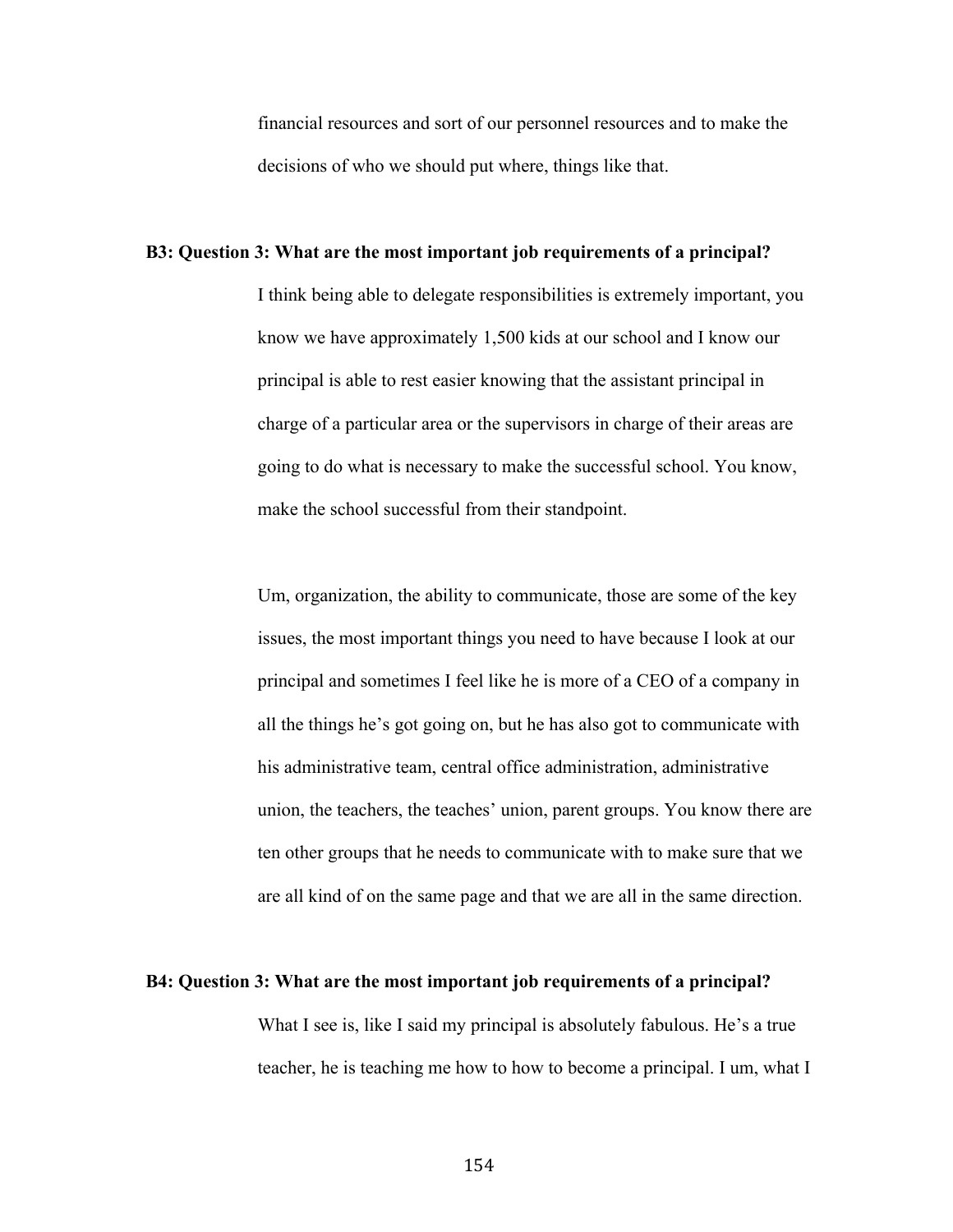see as one of the most important responsibilities of the principal is creating the culture that you know starts with us sometimes of how the school runs. Um, and that's the little details and the big details, but if the culture of the school is not healthy, safe and productive all of the other stuff can't kind of fall into place. So I feel like I am learning how to be a good leader. Um, and like I said sometimes that is really small details and sometimes they are really big things but they all make a difference in the culture and climate of the school.

#### **B5: Question 3: What are the most important job requirements of a principal?**

Well, I mean in my school um, it's really a dual partnership. I know that in some schools assistant principals are designated as the disciplinarians or they don't handle the academic subjects they handle the related subjects like art and PE and things like that, but here in my district it is really a dual role. Um, like I said earlier I have been assigned to 35 teachers, 3 different, 4 different departments that I oversee and I am in classrooms improving instruction making sure that you know the proper instruction is taking place. Um, we are really big right now with the um, you know teachers doing formative assessment and on the spot assessments as a way to help improve instruction and modify instruction. So for me, it is really just being a co-leader with curriculum and instruction and then my principal and I share the duties of discipline. So it is just, he doesn't expect me to do it all, he is very active and takes an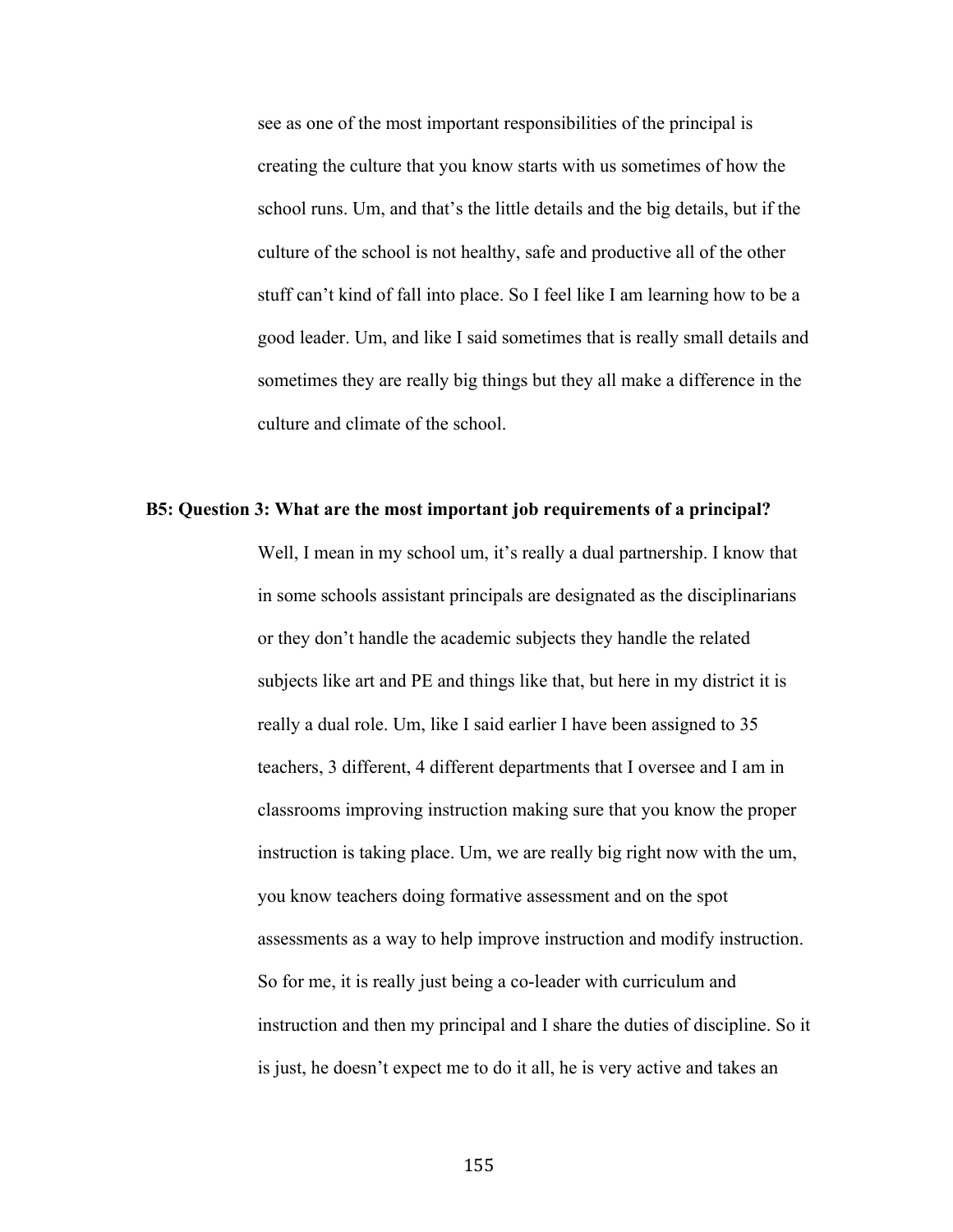active role. Um, so it's a partnership you know for my district. I don't know if most people would see it that way. I think that they may see it as more of a disciplinarian and that is all they kind of do, they make sure that fire drills are being run correctly and that the cafeteria, are the kids well behaved in the cafeteria, things like that but um my experience is a little bit different than I think most people's.

So I would say that my main purpose in my district is to be a co-leader with regards to curriculum and instruction and making sure that teachers are, you know, have the necessary tools that they need to deliver purposeful and meaningful instruction and that I am in those classrooms on a weekly basis monitoring instruction and delivery of instruction.

The principal will deal with the heavy stuff when it deals with communication with the superintendent on different issues that are taking place within the district. The principal handles all of those, phone calls if it is a more serious issue regarding, um a concern with a teacher I do handle those, but a lot of times, as most assistant principals experience even though you are doing it and handling it parents prefer to speak to the principal. So it is a shared duty, but the principal in my school you know, he deals with the end results with things and the HIB cases and contacting the homes and you know having to call every person involved in the HIB incident, you know. He deals with some of the more concrete things that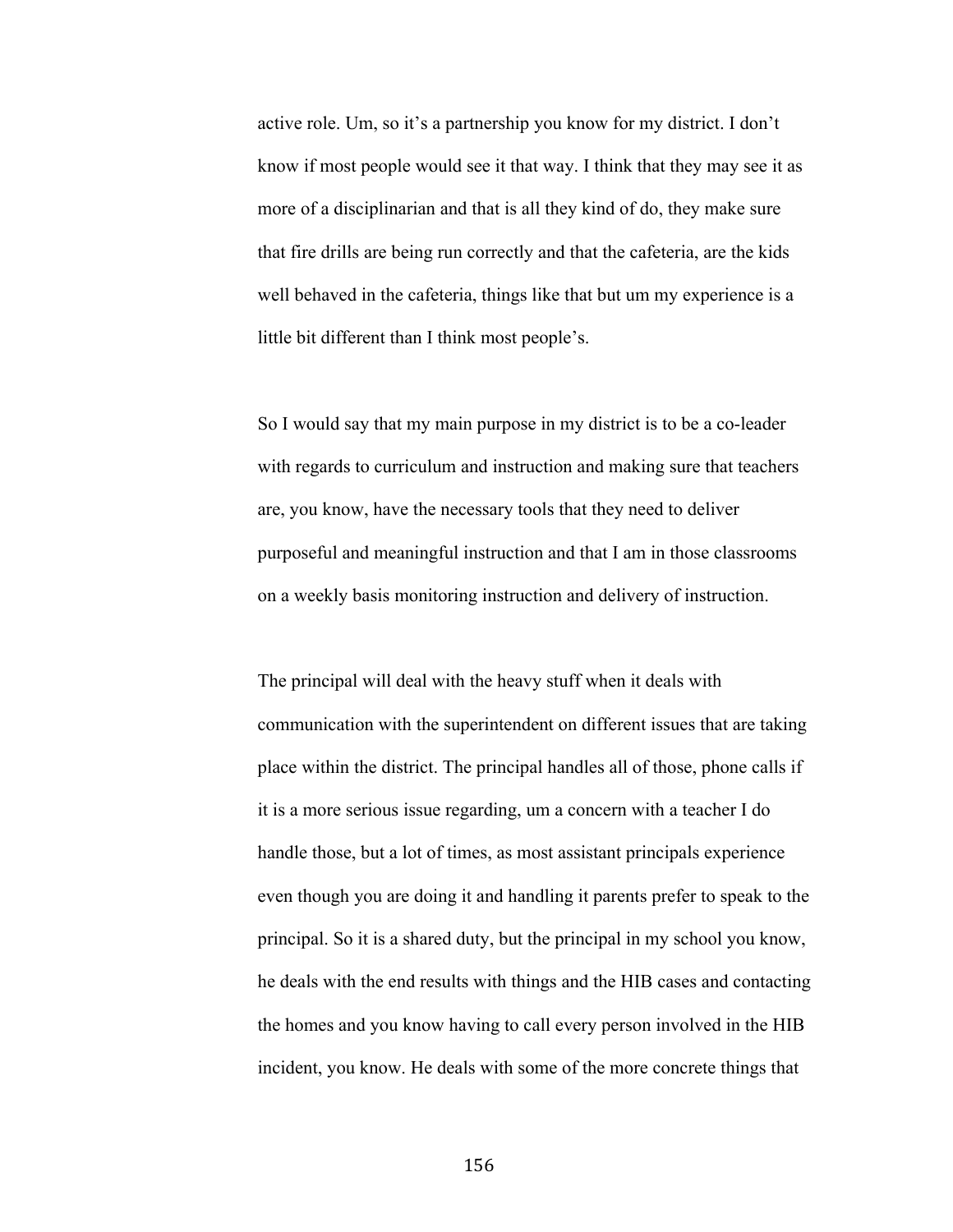um parents prefer hearing from the principal not the assistant principal a lot of times

# **C1: Question 3: What are the most important job requirements of a principal?**

I think a principal has to be um, a leader, an educational leader not just somebody who works with only the teachers, or only the parents, or only the students. Somebody who works with all facets of education, which includes all those dimensions. So I think as an assistant principal maybe, I only work with behaviors and some teachers you know, my cohort of teachers and then the parents of course get mixed in there of course, but, um, a principal has a more global vantage point where they get to sort of work with multiple facets and make connections between them. So that and so I think that is one of the more, a different piece you know and obviously that includes budgeting and scheduling and includes some of the logistical pieces of being a school leader and so I think that might be the most important.

And I also think that I have learned that to be visible in the classroom and in the community and that those are two important pieces I think of as being a principal.

### **C2: Question 3: What are the most important job requirements of a principal?**

The most important job of a principal I think they have to be, and in no particular order, I think they have to be very knowledgeable on not just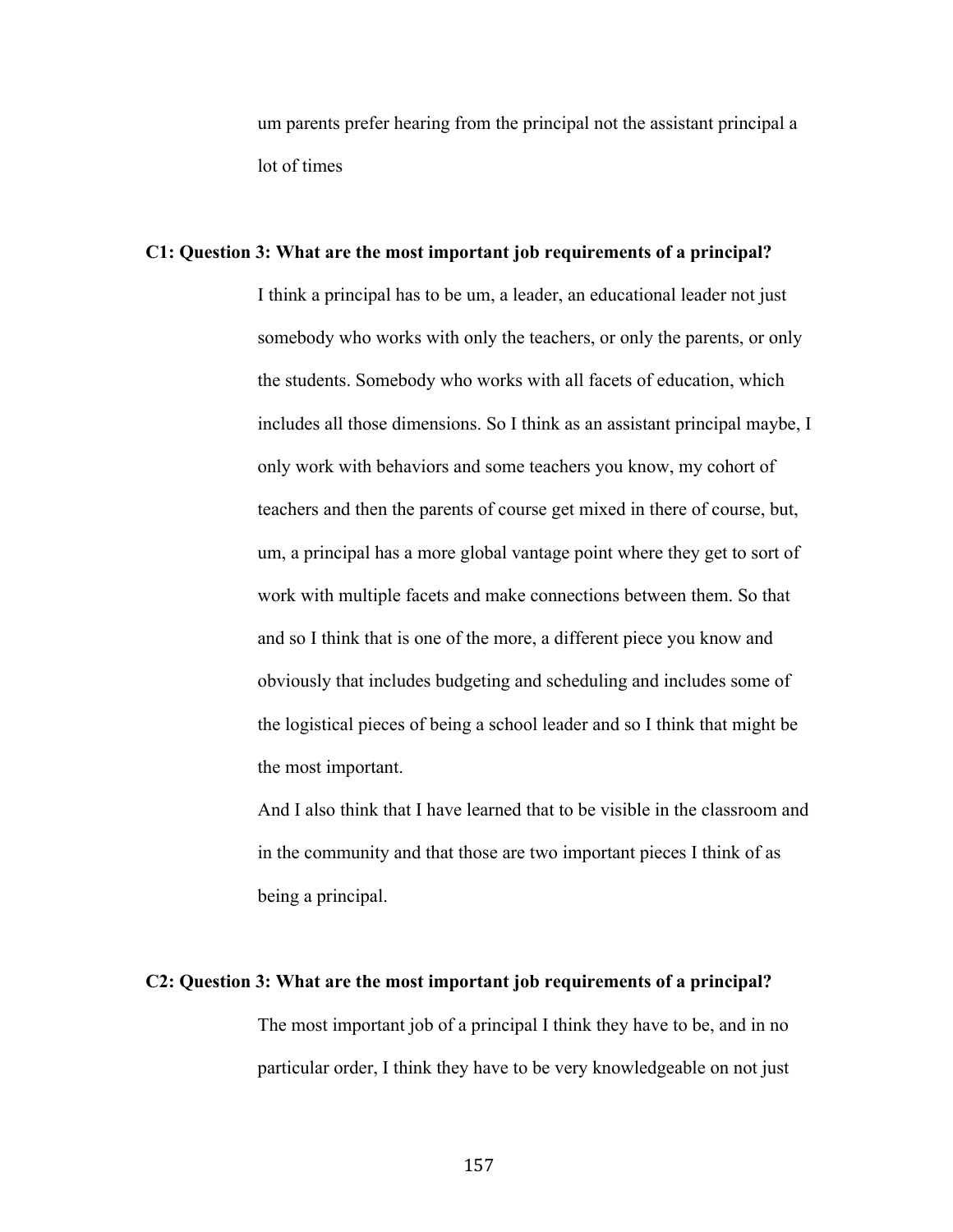what's happening in their building but what's happening in education and to know their community um that have to know their BOE and they not necessarily have to have direct contact with, but they have to be in touch with all of the elements that make up the district. Um, including their students. I think they have to be good managers. They have to be organized. I think that they have to be organized and have follow through and have strong pre-planning and execution and debriefing. They have to measure what they are doing and make informed decisions. I could probably go on for an hour and a half if you would like me to. You know as far as characteristics go, I think two loosely go hand in hand but as far as characteristics go, I think a natural leader, but I think a good leader is someone who is great with people and somebody who is not overly ridged, um has a strong vision and is able to communicate that vision. Um can deal with the day-to-day trials and tribulations. You know, has an even temper and again a very strong content knowledge.

# **C3: Question 3: What are the most important job requirements of a principal?**

Communication um problem solving, knowing who to go to for help and being able to be humble enough to reach out to your colleagues and other administrators for assistance to find better ways and easier ways to do things that's part of communication, I guess.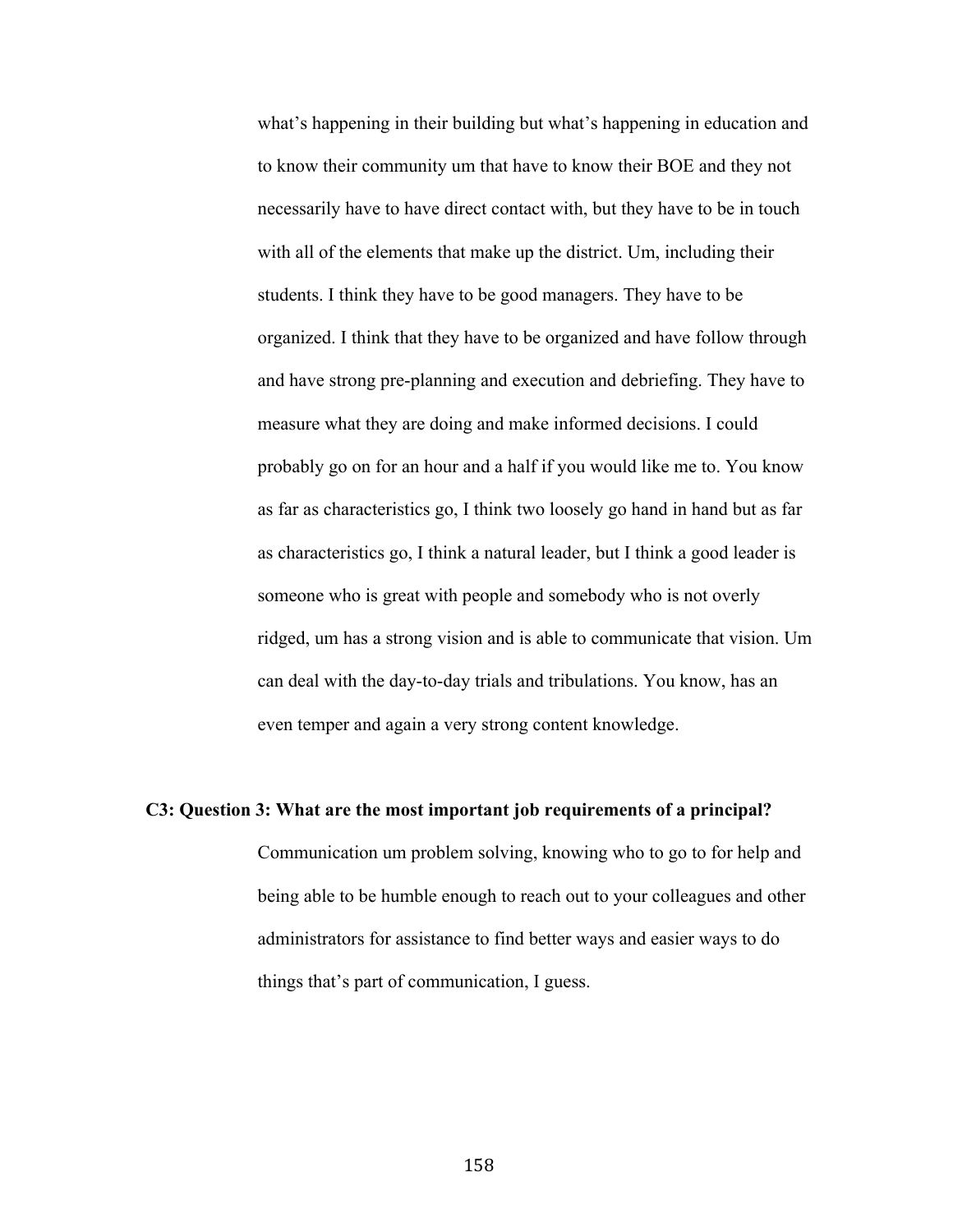### **C4: Question 3: What are the most important job requirements of a principal?**

I would say communication is important because you have to develop relationships, you have to develop sound relationships with kids and sound relationships with families teachers and everything because you're sometimes the go between, um, I would say communication would be up there as a priority.

# **Question 4: What are the most difficult duties/tasks of a principal?**

**A1:** I would say one of the most difficult tasks is dealing with difficult students and families when there is a problem and being able to honestly um deal with the problem so that the families understand what's going on and the students do in a productive way so you can guide the families and students so that you can prevent or mitigate what is happening. I find that to be the most challenging.

**Moderator:** Give a little more on that, dealing with difficult families, would you rank that as number one as the most difficult task for a principal? Could you give me in your opinion what the second most difficult task is.

> **A1:** For me personally, facilities, we don't have the facilities that we need to do what we need to do and there is not a lot that we can do about that. I can't come in earlier tomorrow to add a new classroom or two on. Umm, we don't have the space that we need, we don't have the storage that we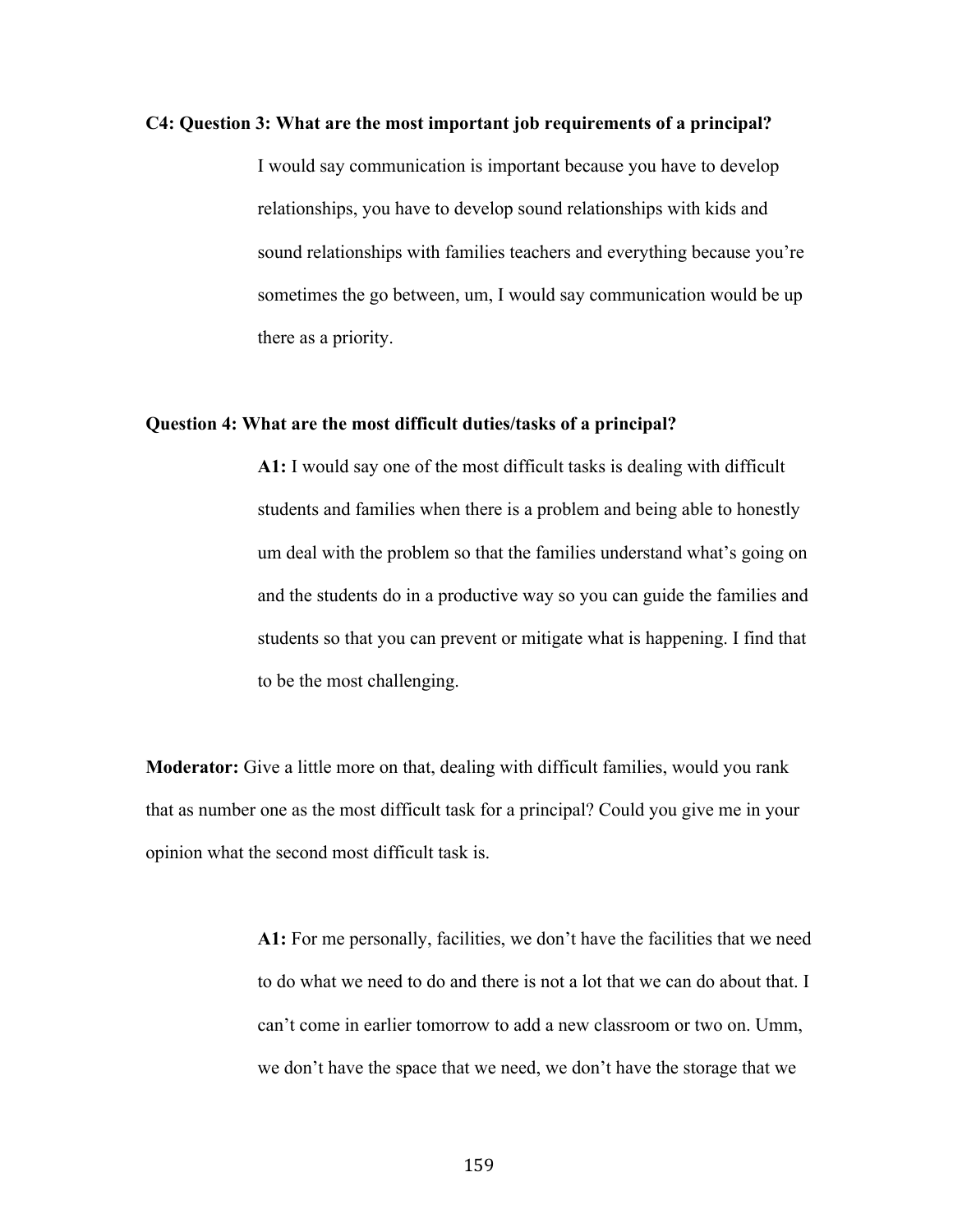need and we have to work very creatively. Teachers have to be really flexible and cooperative with each other just to be able to do what we need to do to get done and it is really not optimal in that way. So I would say that would be my second biggest challenge.

**A3:** My perspective is because I am somewhat limited on this experience; I believe her most difficult task, if I were to take over that position right now, would be the budgeting aspect of it. Because I don't have the experience working with the budget, I work with the budget of \$170,000 within a school, but I don't have to divvy up those funds, the funds come to me and I disperse them. So the way I perceive her position, that would be the one I would be most fearful of. Umm not fearful, but the one I would be most ignorant towards if and when I get a principal position, that's how I view it

Dealing with difficult parents I believe umm that, when they complain about the assistant principals she gets those calls and she has to be in that role. Same thing, supporting the assistant principal, supporting the child and being in a difficult, she is in a pickle. She has got to support whatever decision was made or fix it. Personally the most difficult task she has in my current view is the budget aspect.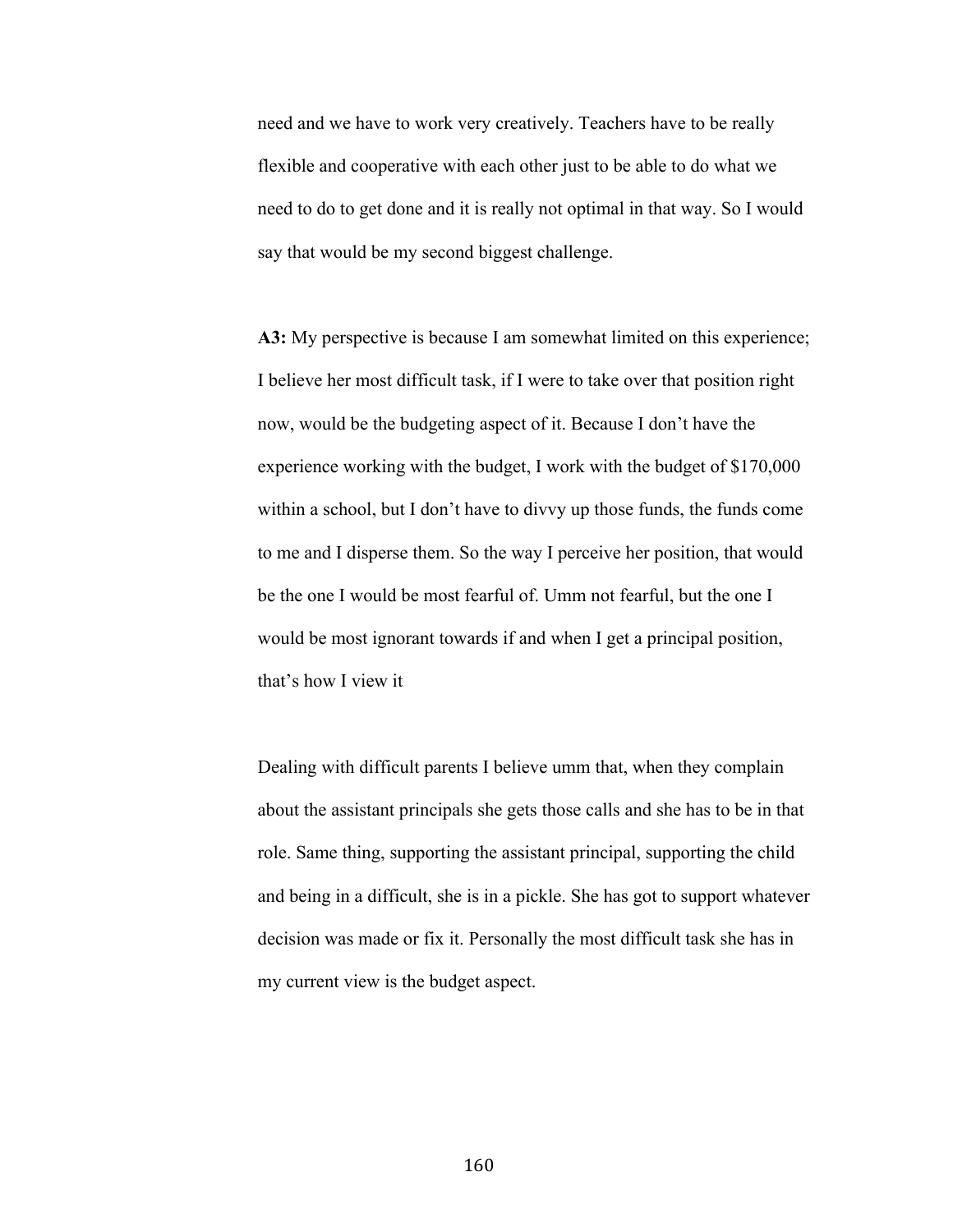**A1:** Can I clarify my answer? I guess I really didn't mean that dealing with difficult families, I meant dealing with a difficult situation. Where maybe the family is not difficult, but the situation is. Like, for example, we have a student that we think can't be allowed to ride the bus anymore and it is very difficult for the family because they now have to find someone to bring him. So it's challenging, we are trying to help the student change his behaviors so we can get him back on the bus and I don't know if we can do that and that is really challenging. I mean there are those families that make the situation worse, but I meant more challenging issues or behaviors we are trying to solve.

**A2:** I would think that probably the biggest challenge is umm dealing with emails and all this stuff that keeps you in your office. I feel a strong leader is a person who is around the school building, who is visible, getting into teacher's classrooms and umm sometimes I think principals are bogged down with a lot of minutia from parents, from central office. I think communication is hard. We need the support from central office administrators as well as clear communication and sometimes that is not always prevalent. Umm, especially as we have a new regime starting. Umm, I think that as they are learning, we are learning and I think that sometimes trying to keep all of the balls up in the air umm without all of them falling down is hard because we are trying to umm keep moving forward on a lot of the initiatives, new curriculum, the budget. You know,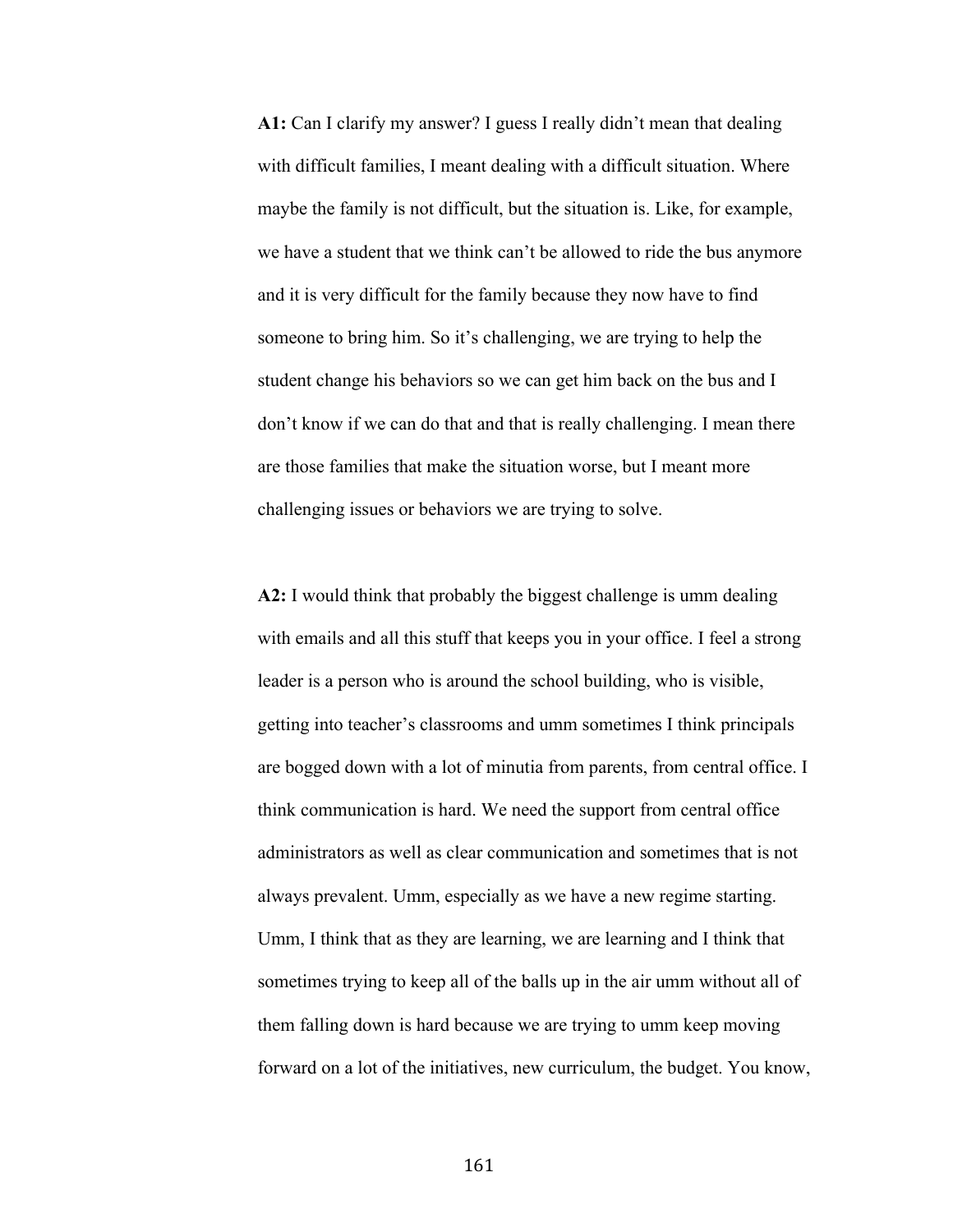training, whatever is coming down the pike, even these new evaluation systems and making it all manageable and work but having their support and providing adequate training for the teachers so we don't have to do it and keep giving up you know solid time.

# **B1: Question 4: What are the most difficult duties/tasks of a principal?**

The most difficult duties I would say are dealing with unreasonable parents. I think that's from what I've experienced in the past two years for myself and the principal. You know we are all trying to make decisions to help students be successful and I think sometimes when we are dealing with the parents who are so emotionally tied to their student, the decisions and the reactions of the parents to what they think is going to be best for their child is not what is really best for their child, in the big picture. So dealing with, um parents, I would think is the most difficult part of the job.

# **B2: Question 4: What are the most difficult duties/tasks of a principal?**

I guess I would say, um working with teachers who are not up to the level or up to the expectations that we want or at the place we want them to be and they're tenured. So we are going to have them for a while, can't get rid of them so we are going to have to sort of move them along the continuum. We want to do that in a way that they cannot impact students, but at the end of the day, I have to, we have to put kids in their classes. So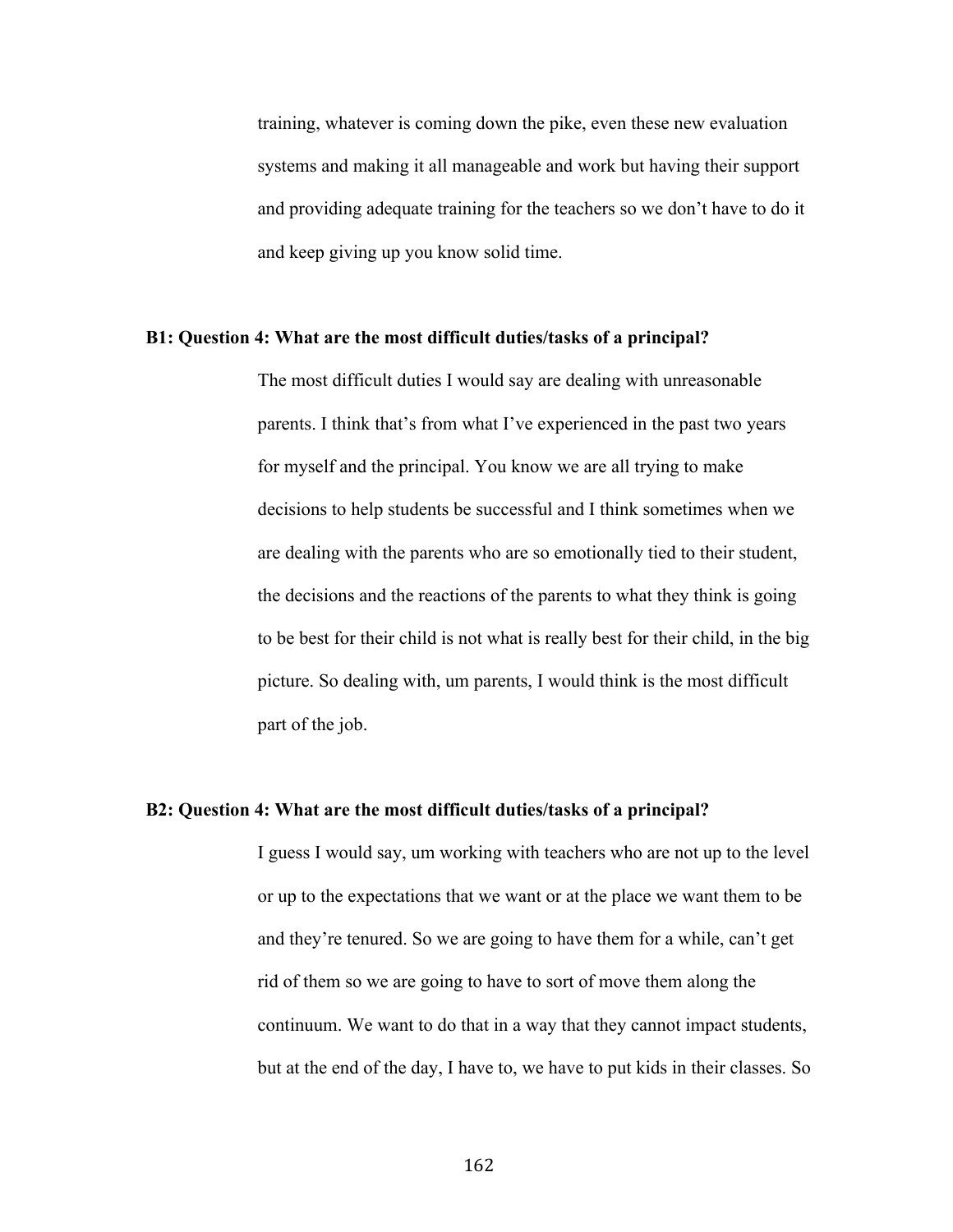sort of communicating that message, having a conversation and then doing something about it. So the follow-up, um you know getting in their classrooms and seeing what is going on. So I think working with a teacher who (a) could be difficult or (b) does not have the capacity to sort of do the work that we are asking them to do.

**Moderator**: So dealing with difficult teachers and the way we are structured, it is difficult to get rid of tenured staff.

> **B2:** Yeah exactly, I think sort of stems from the principal. You know as an assistant, I can only do so much if the principal is not on board.

**Moderator:** What would you say the next most difficult task is of a principal?

I guess from a systems perspective, you want to dedicate your time and dedication and your resources to curriculum and instruction teaching and learning all though other things that come into play um a master schedule, working with support staff, just making sure that the day-to-day things run. From like a systems perspective. So I guess I would say balancing the time and the things you want to do, the things that you are passionate about and just the things that you have to do in terms of like paperwork and um and you know things like that.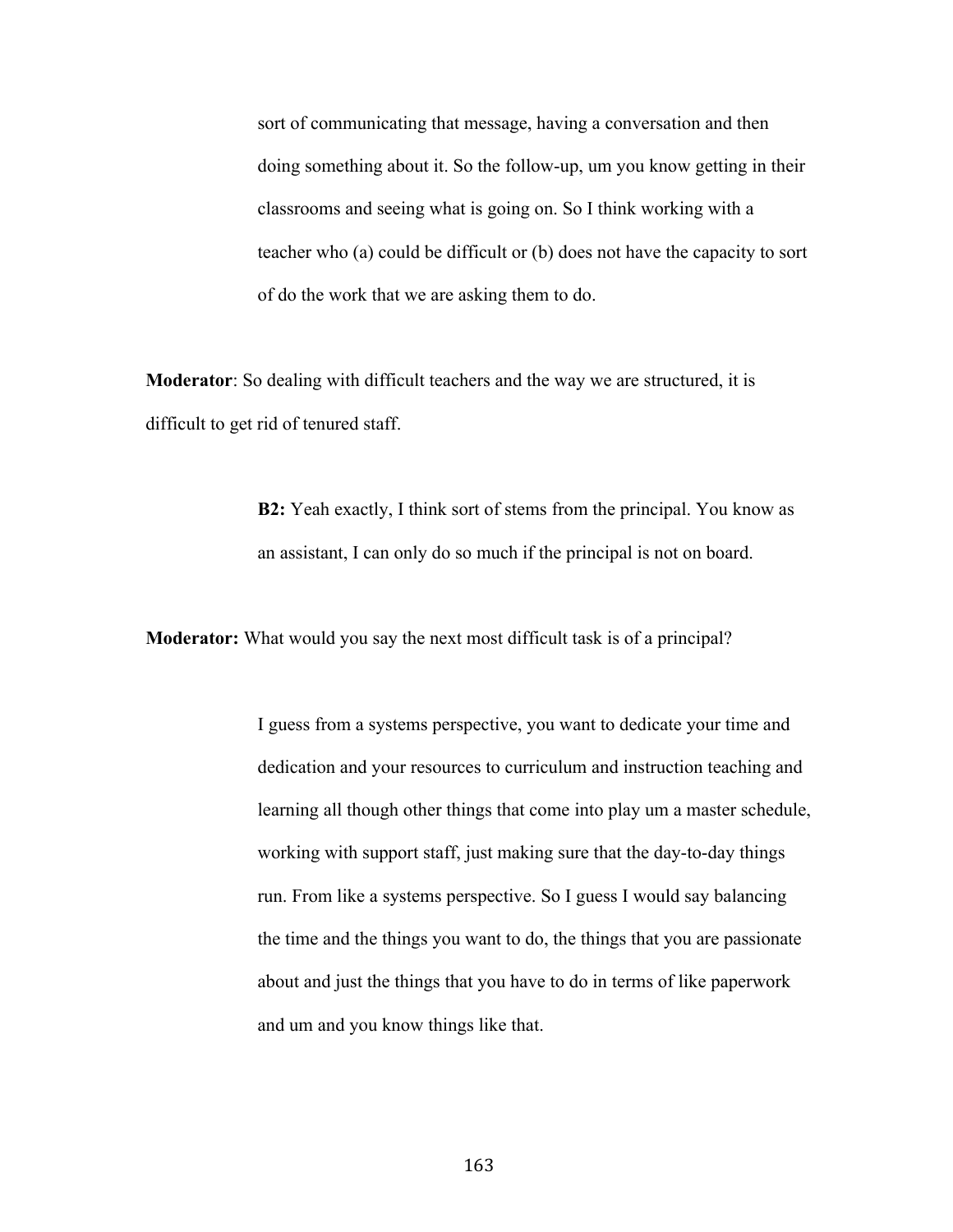## **B3: Question 4: What are the most difficult duties/tasks of a principal?**

I have to say time, you would know, when you come down to it, there is never enough time in the day to do the things that you need to do. Um, so I guess time management probably sometimes would be the most difficult thing. You're talking about that kind of standpoint? In other situations, I would say personnel decisions sometimes are tough decisions to make. You know whether or not you are going to rehire a person, you need to fire a person, let someone go, um creating an action plan for a teacher, those are some of the things that are, aside from the individual things, the idea of time management the things within the facility to me that would be some of the tougher decisions to make.

## **B4: Question 4: What are the most difficult duties/tasks of a principal?**

Um, I think that there is paperwork that sometimes can be a big part of the job. Um, and I have kind of learned over the last two years in trying to be out and about with the students and being valuable during the day and doing the paperwork during the off times. Because it would be very easy and, I am sure that a lot vice principals feel the same way, that there is always paperwork to be done. So, if you let that consume your day you would never leave your office. Um that's not my personal philosophy, I would like to be out and about when the kids are here between 8:31 and 3:01 and then do the paperwork during the times when you know there aren't students at the school. Um, and sometimes that translates into some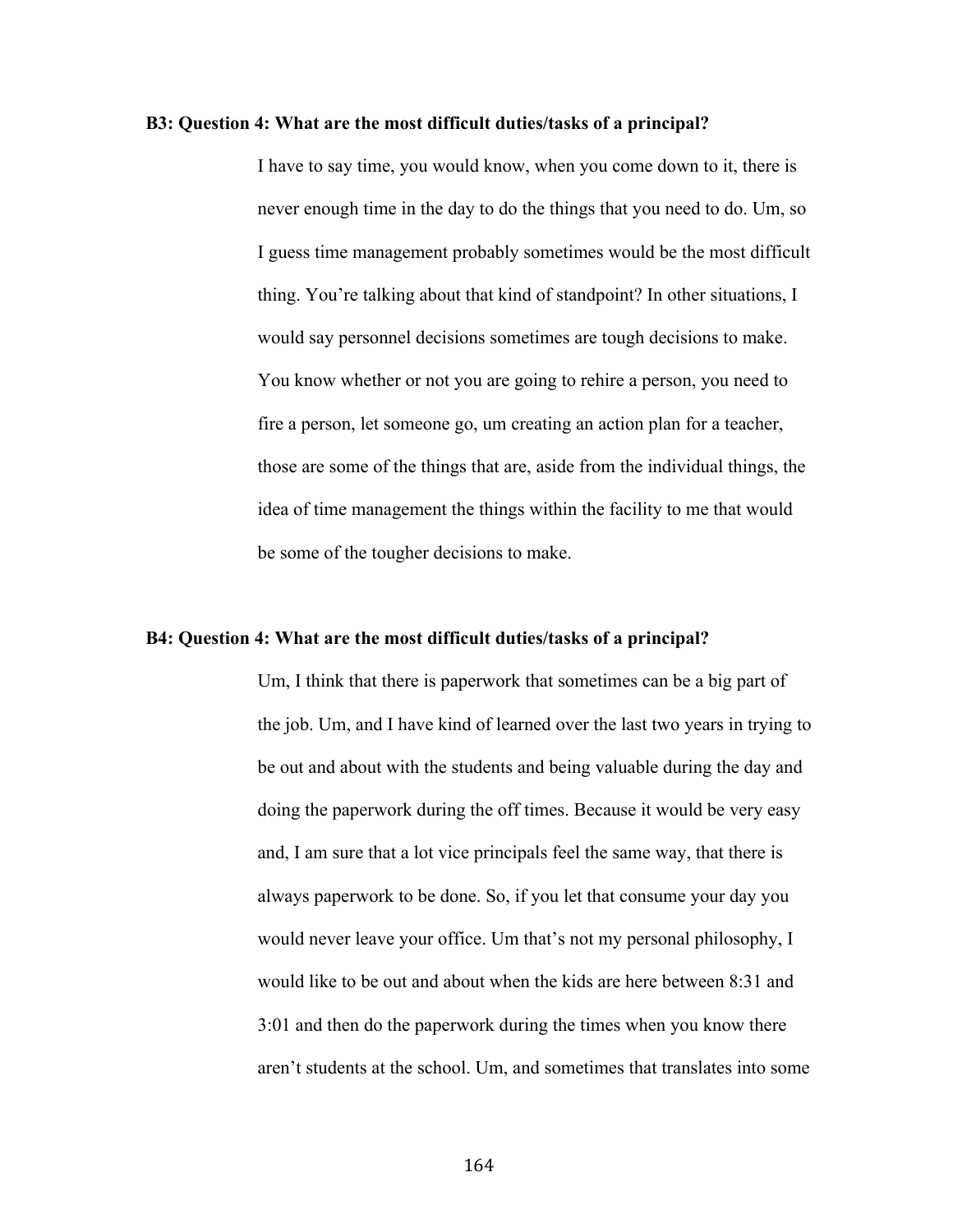late nights or work on the weekends but I feel like there is always going to be paperwork that needs to be done. Um and there is always going to be the time of responding to emails. You can't let that consume your day, you have to almost consciously say, I'll stand up and walk around the school, do a loop around the school just to see what is going on to be valuable and available to the students. My door is always open, so there is always a lot of interruptions but I think there is definitely a lot of paperwork that needs to be done, that always will be there.

## **B5: Question 4: What are the most difficult duties/tasks of a principal?**

I think that one of the most difficult duties of the principal, I mean there are a few. Just off the top of my head, it is just making sure that the curriculum, I mean for me in the middle school, it is making sure that curriculum is aligned from  $6<sup>th</sup>$  grade to  $7<sup>th</sup>$  grade. Making sure that the teachers are teaching to the standards. Um, making sure that the teachers are differentiating instruction and meeting the needs of all learners. You know those types of things. And that is a big job, I mean a school such as mine with almost 1,000 kids, you know 75-80 teachers, um about 70 teachers I believe it is a big task and attending team meetings. I think being a part of team meetings, sitting down with the teachers and taking an active interest in what they are doing and providing them with the leadership that they need. I think that is one of the most challenging and difficult tasks as well as the most important tasks.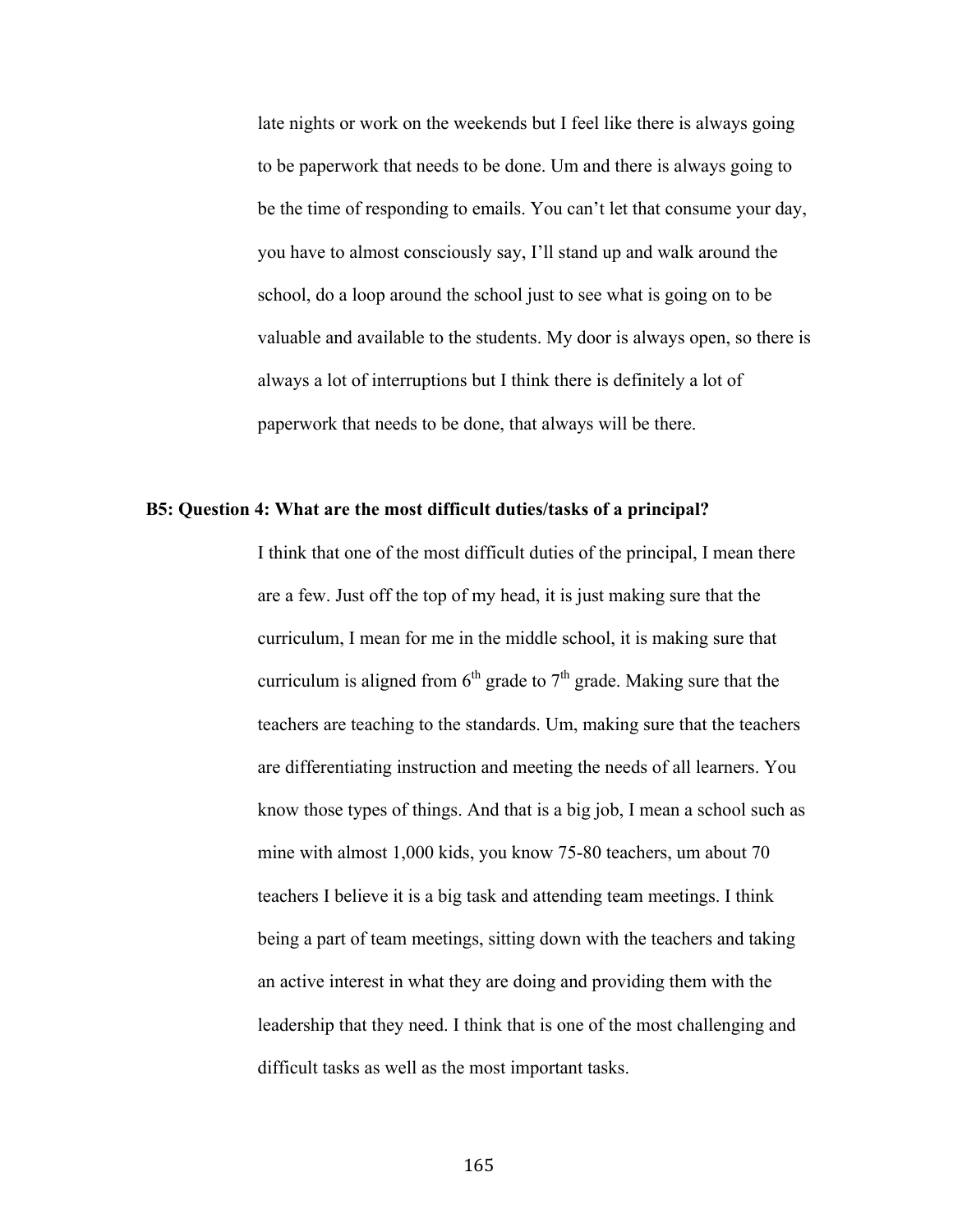And then you know keeping your stakeholders, keeping all of your stakeholders in the loop. I am in a pretty demanding district so parents what to know what the heck is going on. These parents what to know what is happening in the school. So that is a lot of work that is a lot of work on the principal's part. I mean sending out the weekly email and at the same time connecting with your staff, you know to let them know that you care about them and that you are interested in them and that you are there for them, you know it is a challenging job, it is not easy by any means you know.

## **C1: Question 4: What are the most difficult duties/tasks of a principal?**

I think being visible is the most difficult. Um, it's so easy to sit down and take care of the paperwork during the 9, I wish it was 9, during the 7 to 3 time period, it is so easy to say I am going to write this report now and it is harder to say I am going to write that report at three o'clock. Um, and that also means sacrifices to life because life for you also starts at three o'clock and so how you manage to balance that, that has been something that I have been challenged with my whole career because you only get face time with the kids you know um from seven to three and how you balance that with your responsibilities of getting your tasks done. While I think it is very important to be visible, I think it is also very challenging.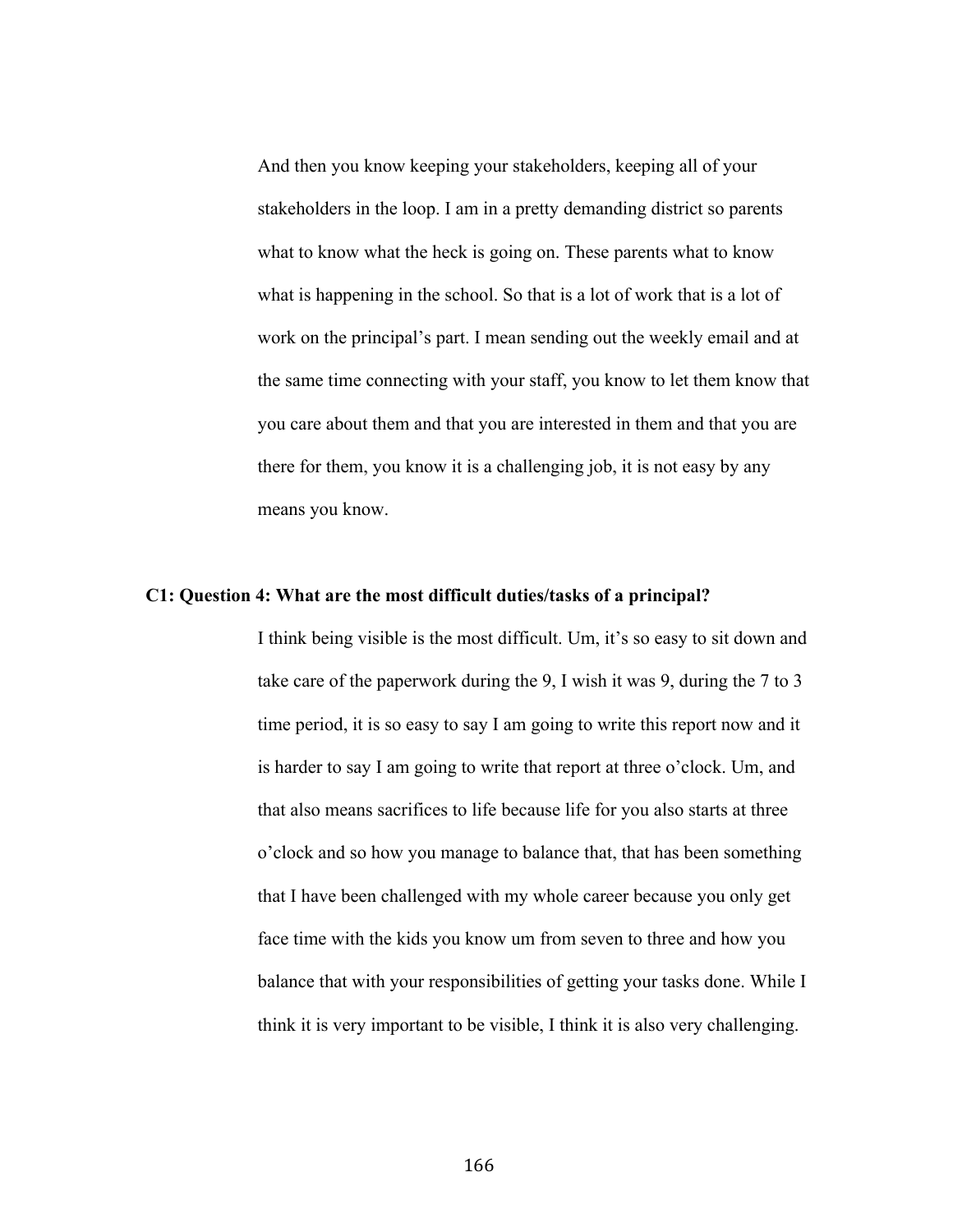## **C2: Question 4: What are the most difficult duties/tasks of a principal?**

You know, I think that the notion that the buck stops with you outside of the superintendent is in it self pretty daunting. I think that's when your knowledge of a particular law or policy or procedure or your gut instinct on what's best for a child comes to play. And as an assistant principal, you can rely on the fact that you can call the principal, you can call the superintendent and get their opinion on things. I think that one of the best, to go back to the earlier questions, forgive me, I think but because the fact that it is so daunting it is critical that a principal be able to pull on the strengths of his or her team.

# **C3: Question 4: What are the most difficult duties/tasks of a principal?**

For principals, I would say the political nature of the job could be tiring, um, I would also imagine that the human resource piece in reprimanding and dealing with you know people the same age or younger than your teachers in the building and do that in a professional way could be very challenging.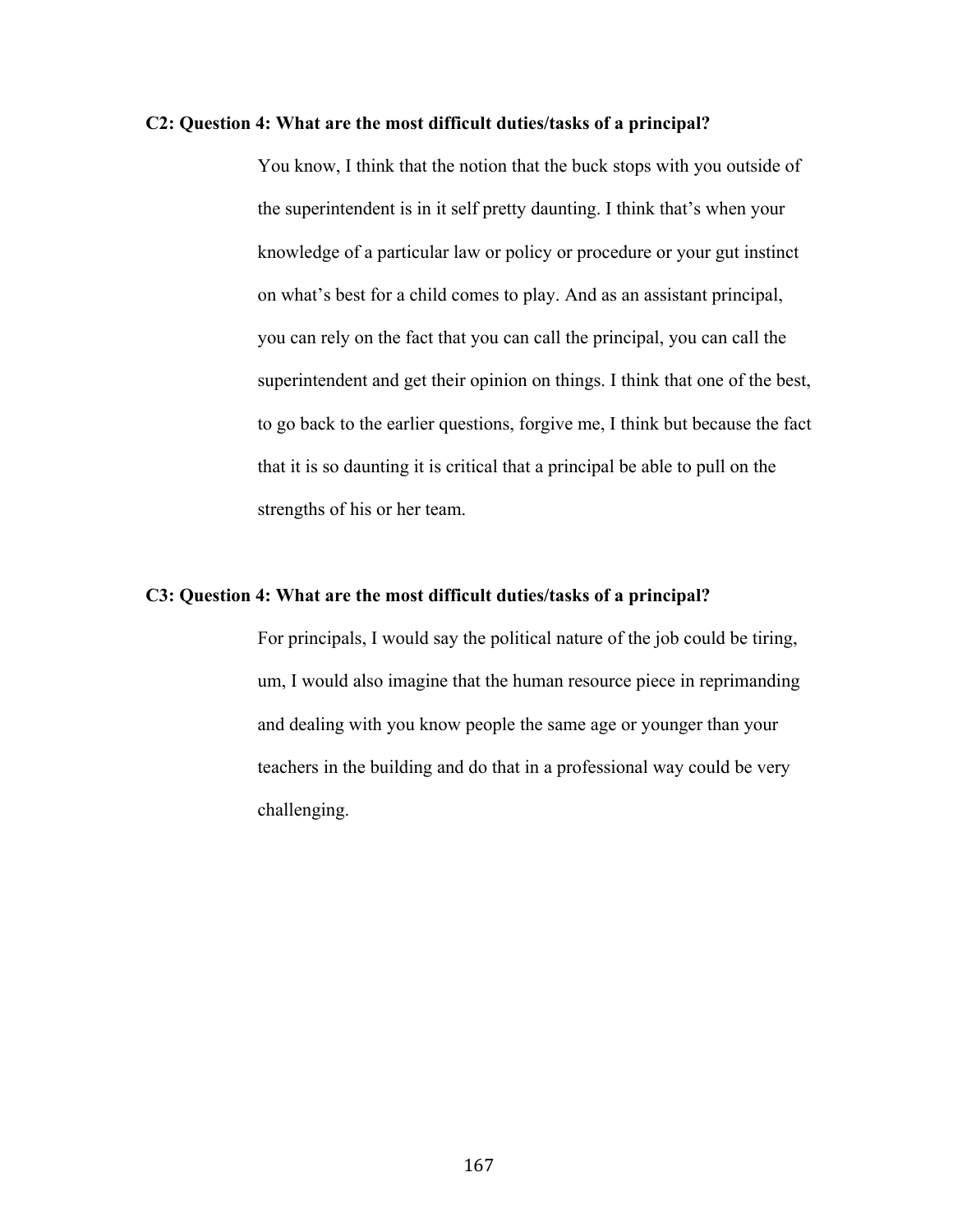# **C4: Question 4: What are the most difficult duties/tasks of a principal?**

I guess the most difficult task is delivering bad news um to students or families um sometimes you know discipline and tough love aspect of our job, you know is difficult um so

# **Question 5: What are the factors that motivate and inspire Assistant Principals to pursue employment as a Principal?**

**A2:** I think that one of the big things that I hear in talking, and even my colleagues say, that one of their main factors might have been financial gain. Umm, I think that the second factor would be what you asked in question one is the reasons that you know the belief in education, the belief in working in a different factor not just with kids but with adults as well.

**Moderator:** What inspires assistant principals to move toward principal?

**A2:** I also think that it is your prior experiences because perhaps you have known someone in your life who really impacted you in a certain way. Umm, I think of my current principal and just as a beginning teacher, she hired me and now I have the fortune to work under her and learn from her and just being, she is a mentor and that just makes me want to aspire to move further in my career as well, I think it is good.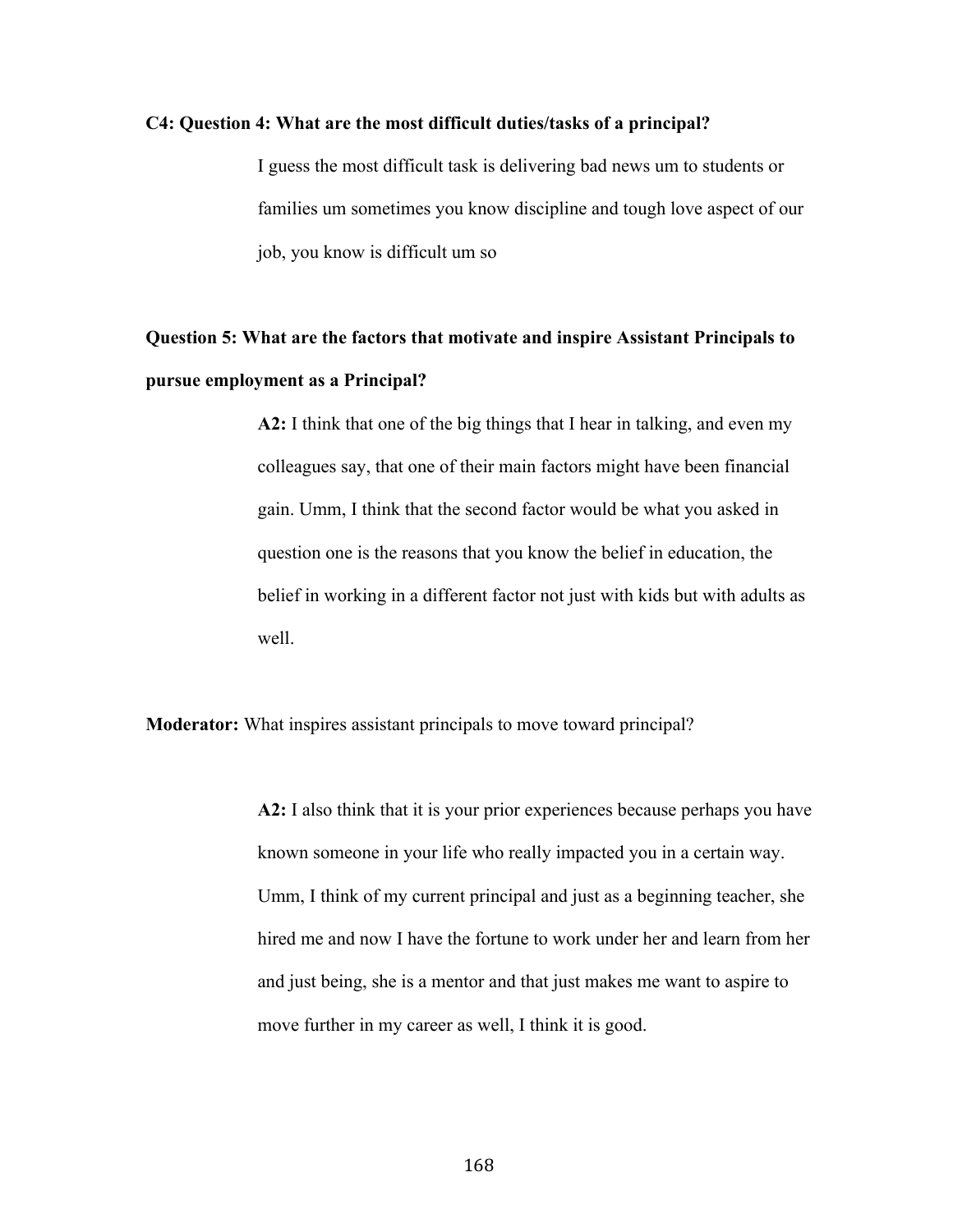**A3:** In my particular situation, I learned by watching and as I said that I learned a lot from different supervisors. I'm learning a lot by watching principals. The current principal that I work with and I can be her, I feel I have learned a lot from her and I continue to grow and umm so just trying to see where my next step is, because even though I might be older than some I am always ready to look for what is next for me. So I am looking what's next for me, and money in every position I took has always been a reduction in pay. So money did not motivate me and it will probably be a reduction in pay if I do get a principalship outside of my district.

**A2:** That is true, at first when I took this position (referring to AP)

**A1:** I have to say honestly, I'm not sure what motivates other people. There is probably a lot of different factors I only know what motivated me and it seemed to be the natural step. It just came next, sort of like you mastered teaching so what are you going to do with that and just kind of moving on. I think a lot of umm people that I have met who are administrators are kind of in that boat, they've just been such good teachers that they are ready to move on to sort of the next level and kind of share that part.

**A2:** it's like that seven-year itch almost where you want to move on. **A3:** Yeah once you're done you're like OK now what's next.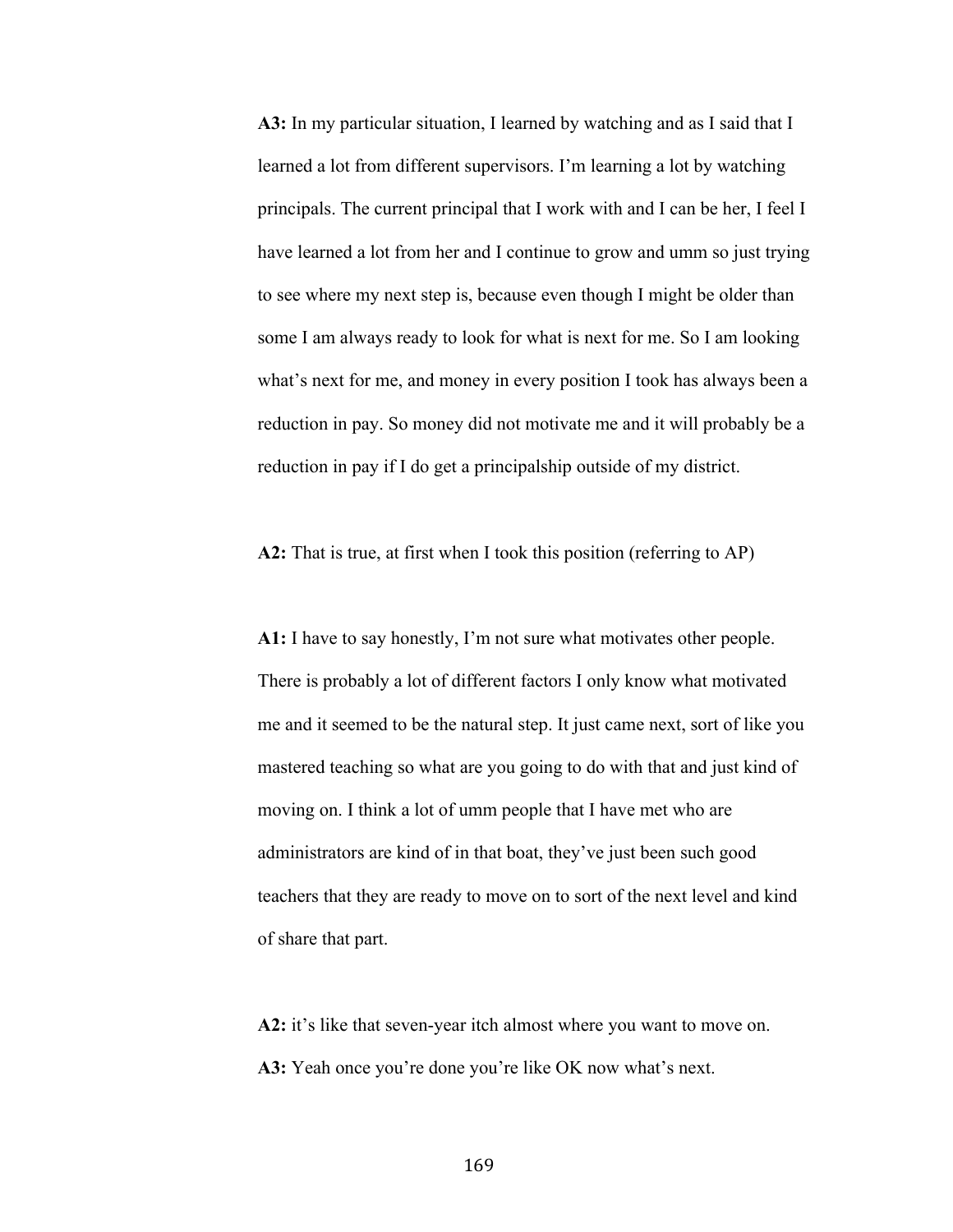**A1:** Right.

**A3:** What else can I do?

**A2:** And some people mention that because it's the natural step, but also the advancement on the guide on the scale because I've taken my masters degree in this what else can I get my next masters degree in? Oh, let's do administration. Some people use it, some people don't you know, but I think its great background even as a teacher to have a lot of that different information you get.

# **B1: Question 5: What are the factors that motivate and inspire Assistant Principals to pursue employment as a Principal?**

I currently don't have any aspirations to become a principal at this point, I still feel that I am in a learning phase. Um, why do most people want to become a principal? I think certain people like to lead. I think that, um, being the educational leader of a school would be a motivation. I think from a financial, um point of view some people might want to do it because of the increase in salary. Um, I think some people have a philosophy of service and understand the importance of education and how it impacts communities and the nation and their influence and the impact they can make, um by having a role that by that could improve the level of education of students, I guess that's about it.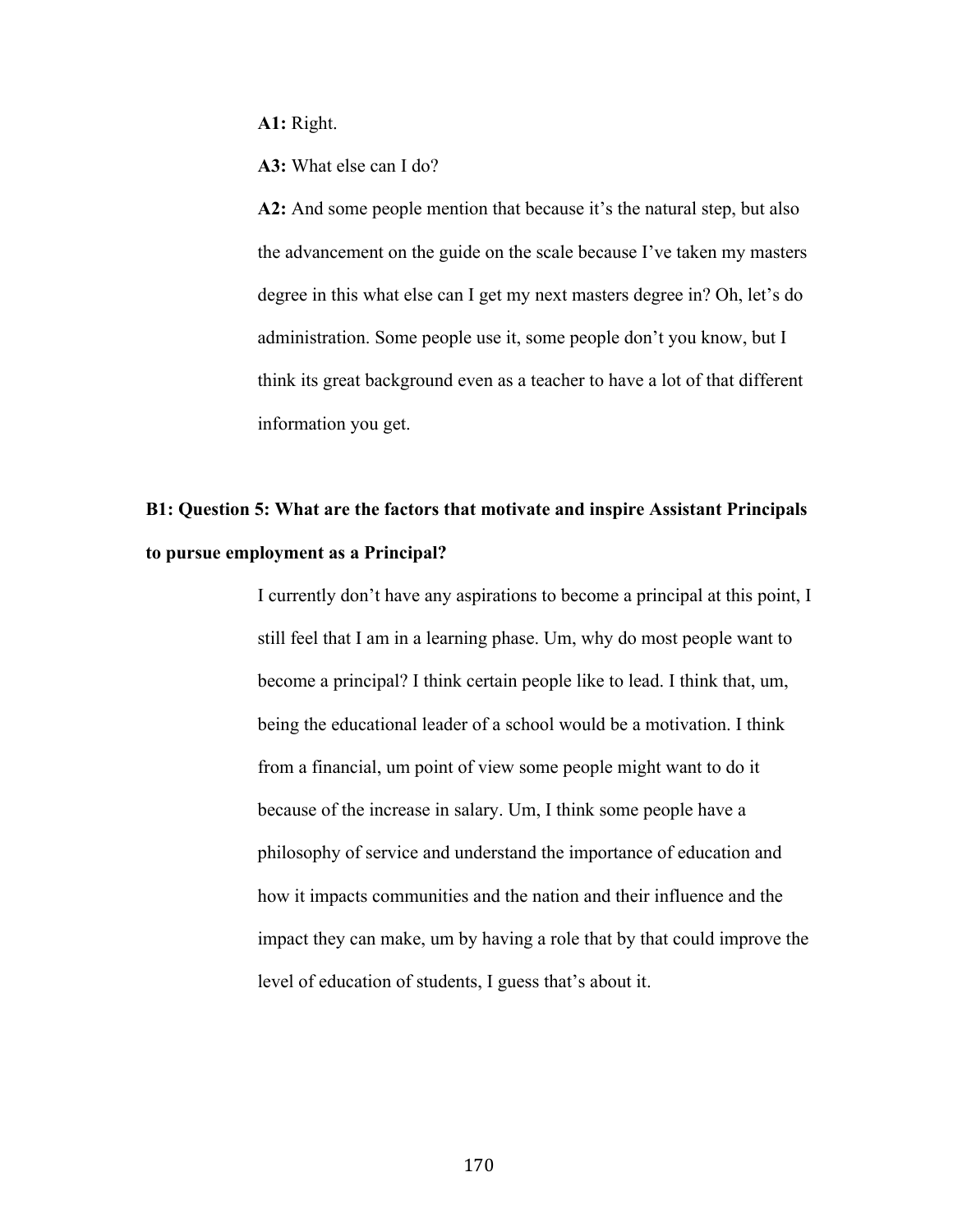# **B2: Question 5: What are the factors that motivate and inspire Assistant Principals to pursue employment as a Principal?**

Um, I think one of the factors could be assistant principals realize that, that's what they are, they are assistants to their principals. And I think they realize that, um you know, maybe they have their own ideas and they maybe would do something a little differently and they um, realize that in the role that they are in they maybe cannot do that. So they want to do it so they sort of move on to put themselves in a position where they can do it. So they don't have to go to someone who they have to go to for all their things they have a little bit more, I guess flexibility and kind of bond their vision and what they think, you know how a school should run. I think eventually there comes a point where assistant principals get frustrated in terms of you know, I can only do so much here so I am going to move on. I think eventually, I think for the most part people come into the position knowing that they eventually they want to lead their own school. So this is a great way to sort of practice, build up some level of experience and sort of take that knowledge base, take all those experiences and move on and apply them in their own setting.

### **B3: Question 5: What are the factors that motivate and inspire Assistant Principals to pursue employment as a Principal?**

I think you look at, it comes down to the idea of leadership. Are you a person that wants to be a leader, a person that eventually one day wants to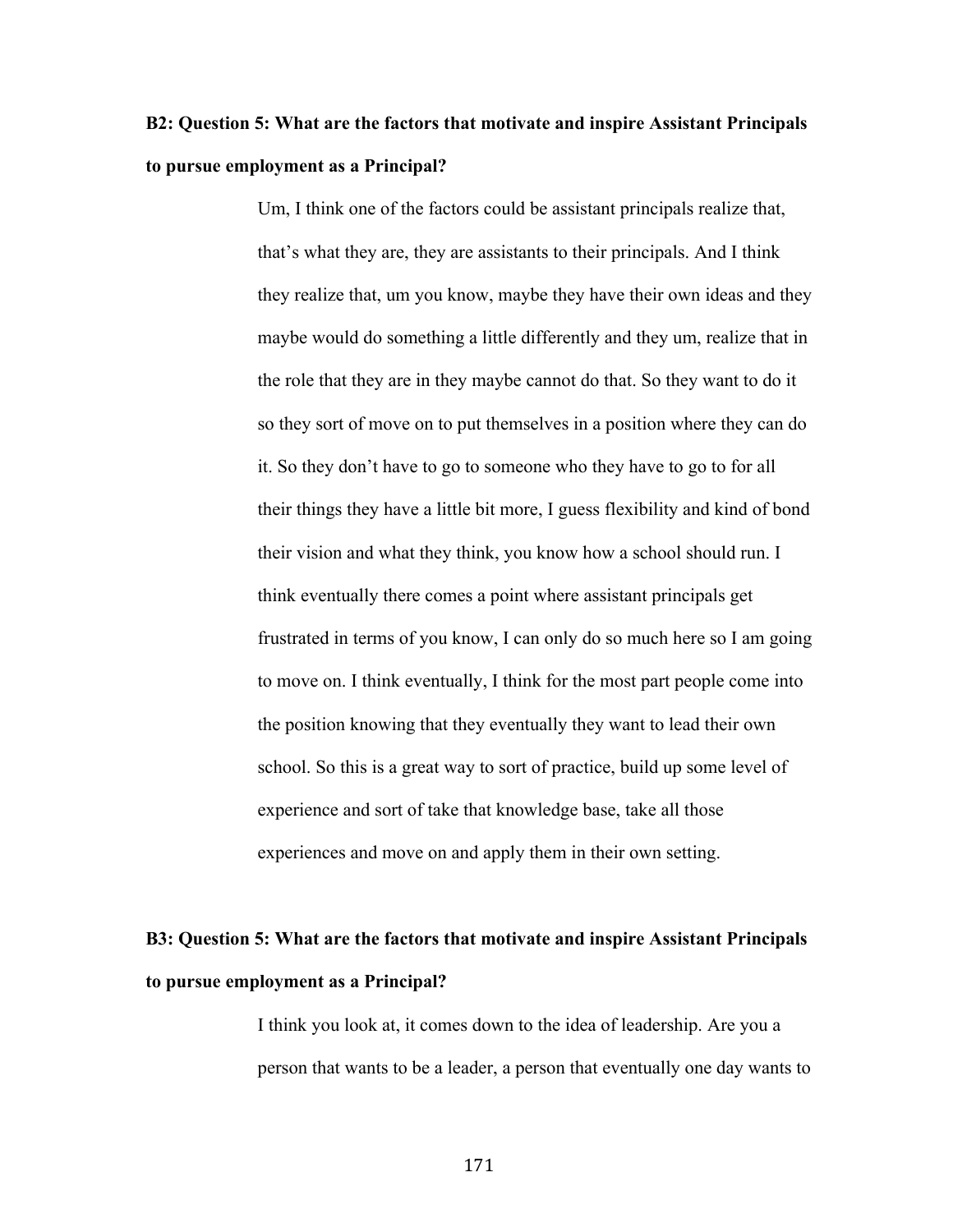run your own building? You know, I say to myself, do I have the qualities to run a school effectively? I think you need to have examples whether it is through your teaching experiences or your administrative experience. Things that you have seen from your previous principals, good bad or indifferent, and you reflect on those things, how would I handle that, how would I do that? Um, again I think it is the idea of ambition, the idea of leadership. Ultimately thinking that I am a person that is going to make the decisions for our school. I am a person that obviously is going to make the kids the first priority. I work with the stakeholders involved to do everything we can to make this place as successful as possible. You know, we want our kids to succeed, we want them to do well, we want them to be prepared when they leave us. We want our teachers to understand that they are supported and encouraged to become better professionals. You know from top to bottom, everybody within a school, whether it is building and grounds, the cafeteria ladies, the families that are involved. I think that's it, ultimately you determine, you get a feeling, is that what I want to do? And I think as a leader that is what we do think. I am a person who is going to be able to make the right decisions and put the people in the right places to make those around me successful. I think that is why we one day strive to run our own buildings.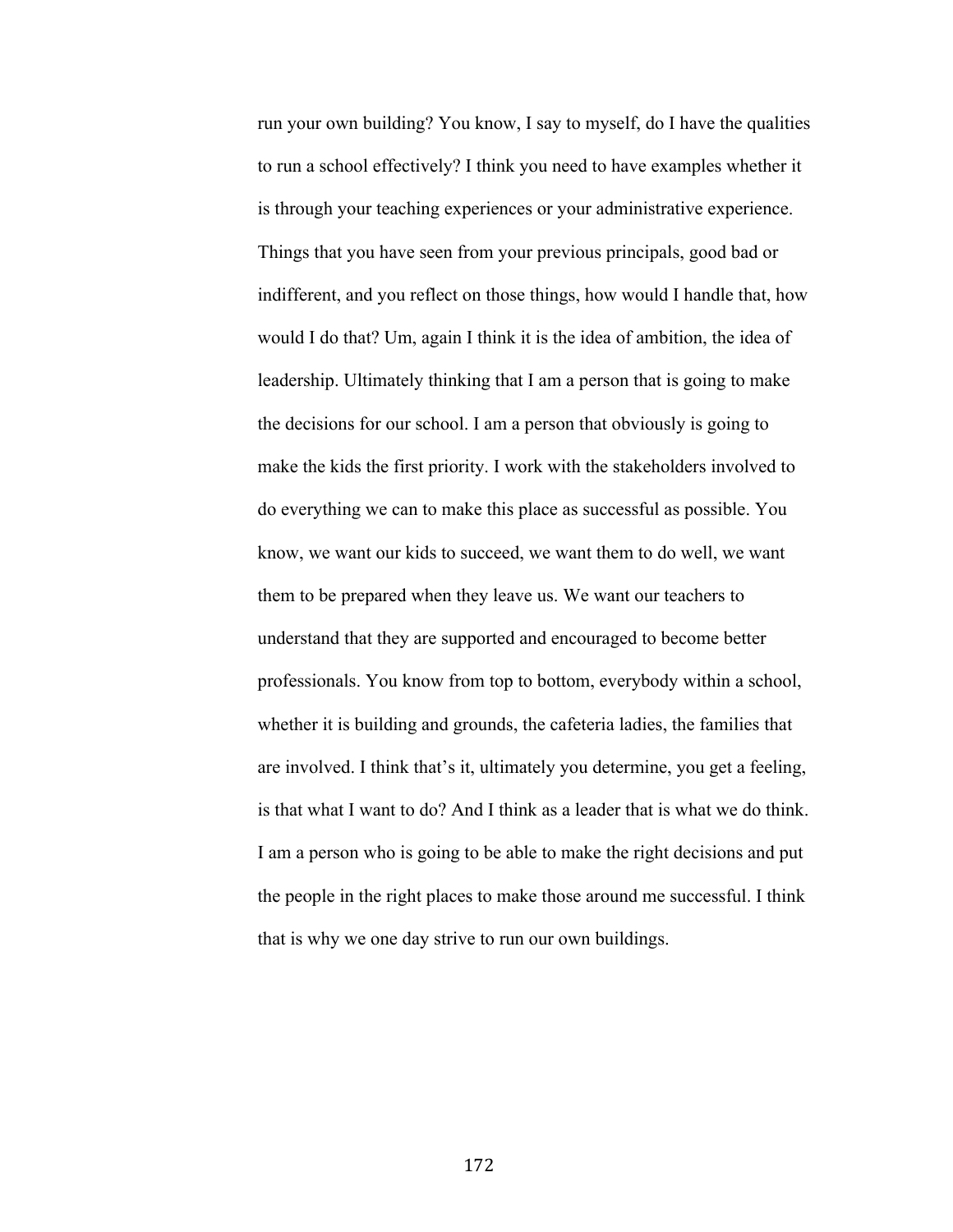### **B4: Question 5: What are the factors that motivate and inspire Assistant Principals to pursue employment as a Principal?**

Um, well really, I think that being an assistant principal you are being trained to be a principal. Um, I have had discussions with my boss that that's really my ultimate goal. You don't want to die a vice principal. You're being trained to be a principal some day whatever that day may be, it might be five years, it might be ten years, it might be twenty years, but at some point you are being trained to be the principal. Um, I know, I think that we had great conversations about what our core values are and our beliefs and that's what kind of runs the school when you go back to that vision statement. That is how you are making decisions and that has to be a solid kind of foundation, you have to know your core beliefs and values. I am very lucky where I am now, the team, the administrative team I am on, we are all very much aligned. It is a very productive environment where we have good discussions, and talk about, sometimes being new, did you think of this, have you, when we are making decisions well here is the flip side to that, what if this happens, have you thought about the perspective from the parent and that is really the learning curve. For me, when you are new, you really don't think of all those things. Where an experienced principal can sometimes say, hey, this is what I experienced over the years and you almost start to get your little own tool box, not necessarily how to handle every little case because there is always something new that comes up, but I have handled something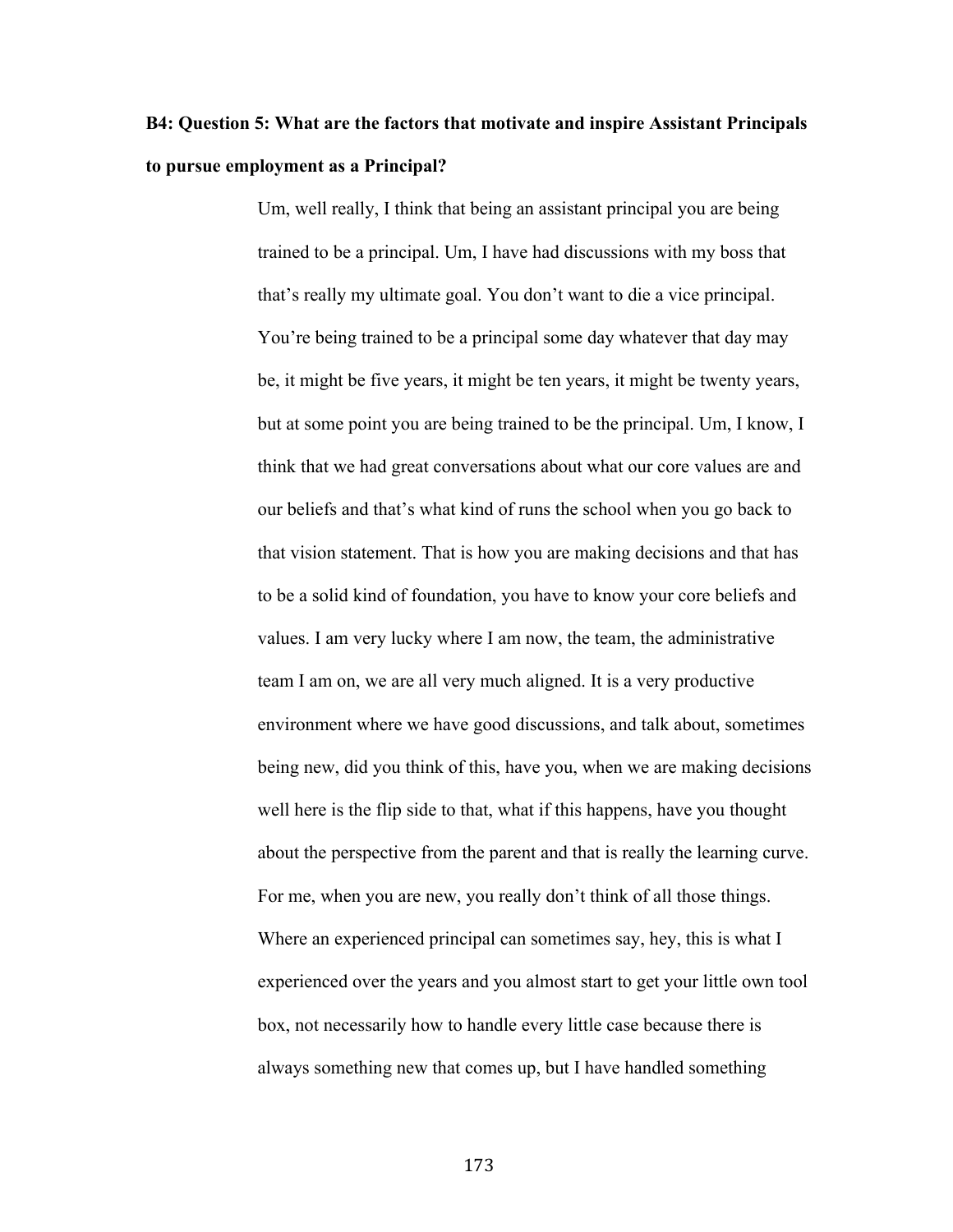similar to this whether. It can be a student cheating, whether it be an HIB issue. You know you start to acquire how you handled different situations in the past and how you handle them moving forward to be fair and safe for everybody.

### **B5: Question 5: What are the factors that motivate and inspire Assistant Principals to pursue employment as a Principal?**

You know, I think it is gaining the confidence of your current staff and I think, for me, you know, I am fortunate to have a very good staff, a very supportive staff and you know that when they tell me that I am doing things right. I have teachers that have been around for a long time, you know 20 years of service and when you have veteran teachers come up to you and say you know that you're doing a great job or we appreciate this or you have what it takes. When you get some of that positive feedback from teachers that you are doing a good job, for me, that is a motivating factor and I know that I have the potential to go to the next step of actually having my own building. Then getting back to the first question, it's just advancing in your career. I find it hard, I mean the principal that I work for, I think he is fantastic, I think he is motivated, he's a hard worker, he is inspirational and I can definitely see myself working under him for, you know five years maybe more, but you know, I am learning a lot from him and taking a lot in from him and that motivates me to want to have my own building. You know, and do what he is doing and to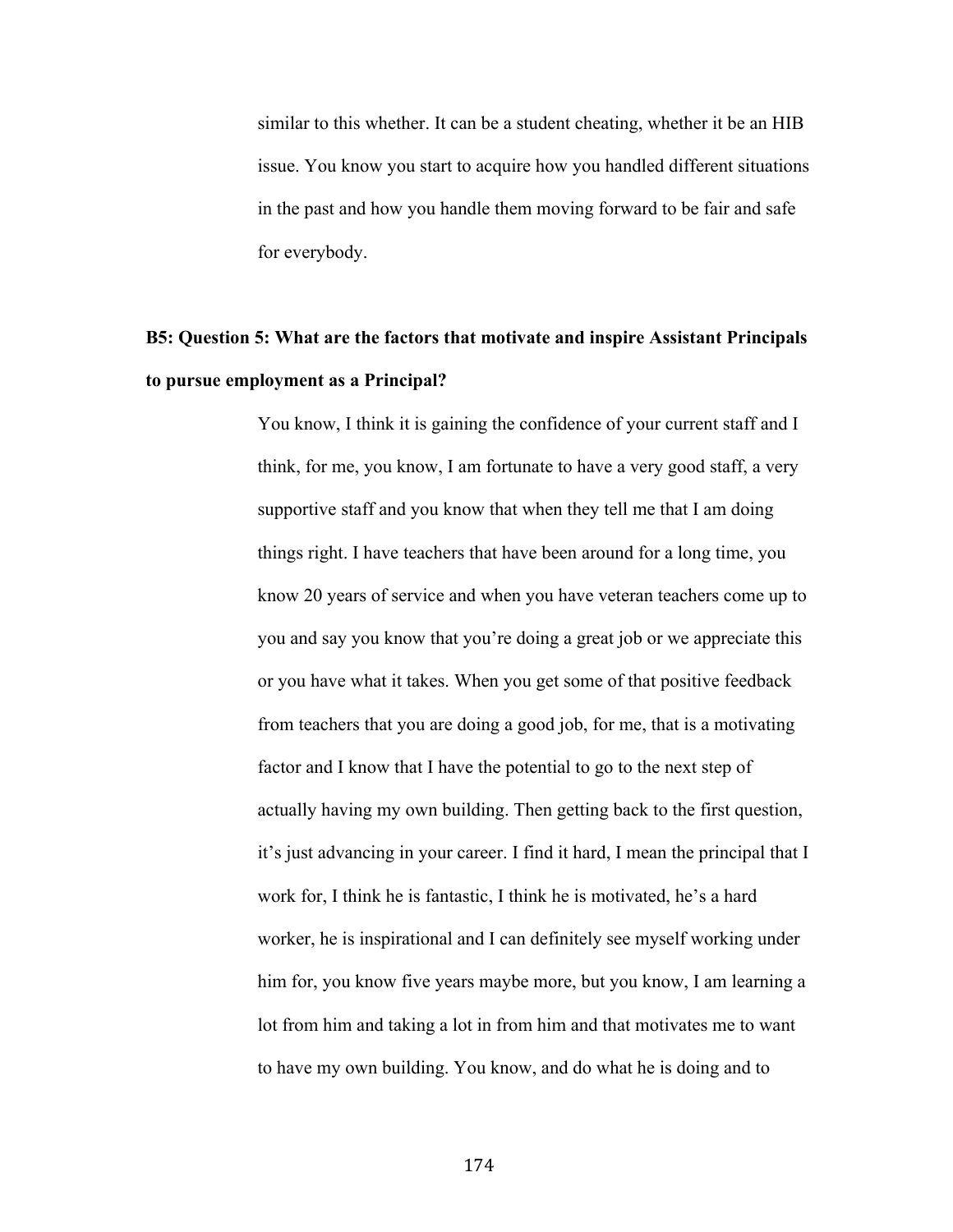teach somebody underneath me and so the fact that I have such a strong principal and someone that I respect, that's a motivating factor for me to want to do what he is doing and then again its money. It comes down to, it's money you want to make more money. When you put in the same amount of time and you put in the same amount of dedication as your principal, and you are making a significantly less amount of money, you know 30,000 40,000 less, that's a pretty good motivating factor to want to move up the chain.

# **C1: Question 5: What are the factors that motivate and inspire Assistant Principals to pursue employment as a Principal?**

That is a hard question for me to answer because I am not motivated to do that (This AP wants to go into central office).

I think what motivates them is a strong partnership between them, the assistant principal and the principal, effective communication between them, shared responsibility, not just saying I do this and you do this and I will see you at the end point. Sort of talking along the way, which I have a whole bunch of in my building I don't want to sound ungrateful. My principal has been very kind and very cooperative and inclusive of me in the process, but I still have these endeavors and goals to get into central office leadership.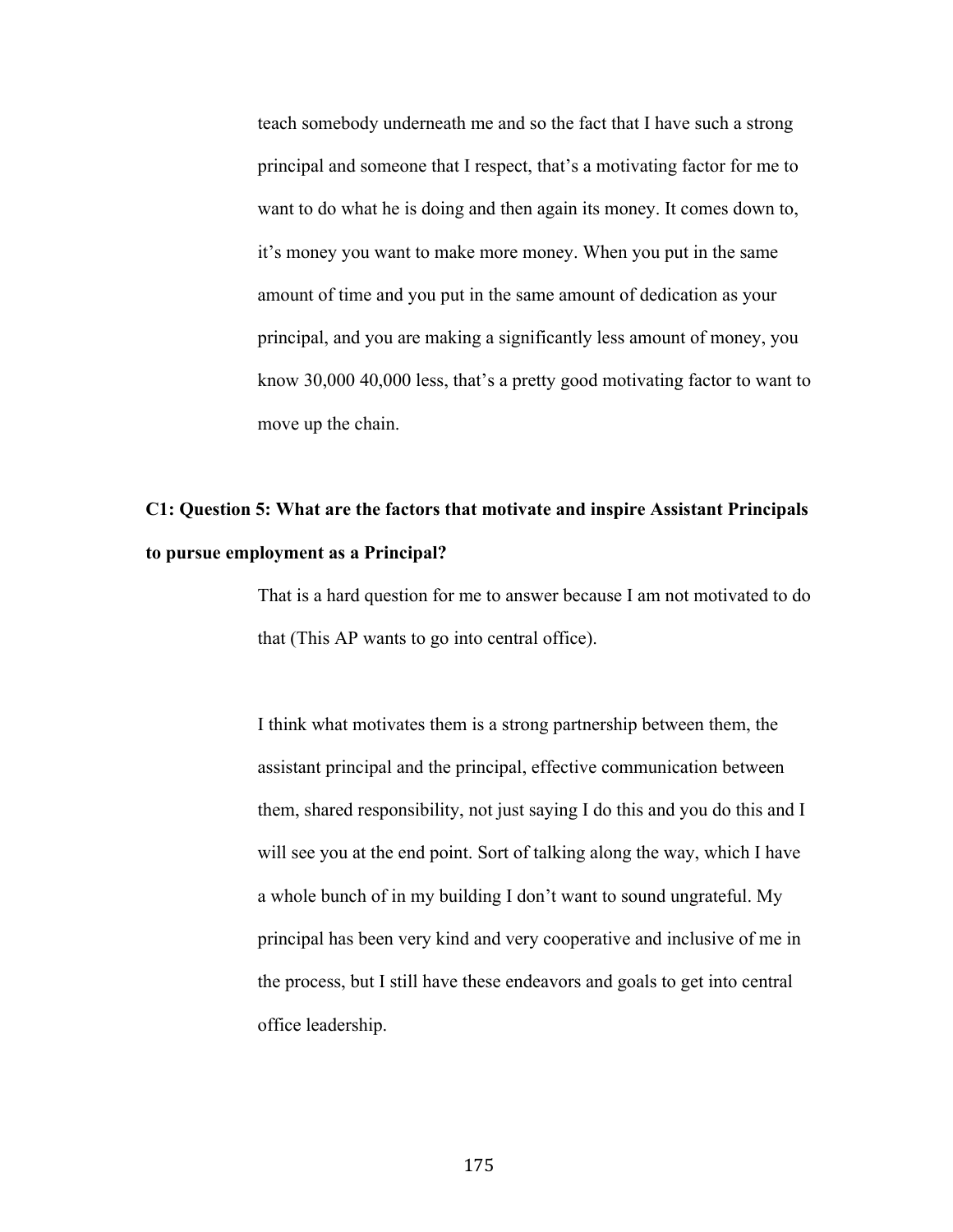# **C2: Question 5: What are the factors that motivate and inspire Assistant Principals to pursue employment as a Principal?**

I will speak from only my own experiences. I think that as I become more comfortable with my position as an assistant principal, I find that more and more I watch what my principal does and think, not that I disagree with what he is doing, but there are times that I think I would do things differently and I feel confident that the way I would do it would work best for me. Again, not that it is better or worse, but better for me. And I think personally, as I have those feelings more and more, then perhaps I am ready to jump into position. For me, that has been the catalyst that motivates me to perhaps some day have my own building and be a principal.

### **C3: Question 5: What are the factors that motivate and inspire Assistant Principals to pursue employment as a Principal?**

Um, I think in an abrupt perspective, it usually was done for financial reasons. People I have known who have taken that step will also talk about getting the financial gains but I don't think that exists any more. Either principals I have spoken to in district and out don't seem to think that's, don't seem to think it counts because it is not going to be very big at all any more. So, um, I think it is good to be more egocentric, you think you can change things, you think you can do things better which has already been stated,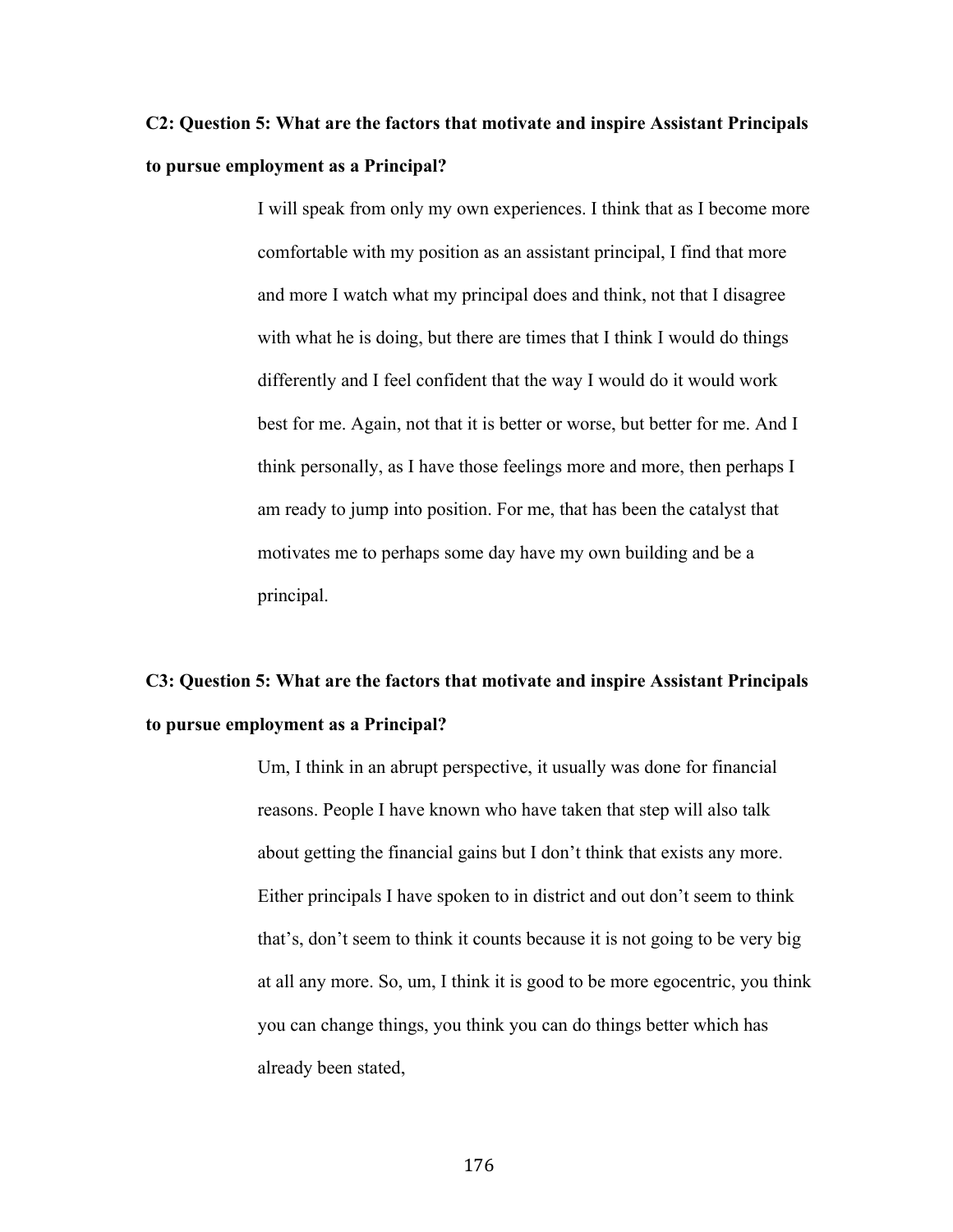You know, like fulfilling that what you are supposed to do, that drive, that goal that you might have had when you started that trip, building in a certain way change kids and make it a great place for teachers. I think that most people had the original vision so fulfilling that dream.

## **C4: Question 5: What are the factors that motivate and inspire Assistant Principals to pursue employment as a Principal?**

I think, in the past, the motivating factor used to be finances but I think that factor is not there anymore. I think it is actually a deterrent right now, but I would say probably from my perspective, the biggest factor would be just thinking that you can do things better or wanting to do things different maybe than in your current, you know, just building that confidence in yourself that you think, I can do this or I can do this differently or better and be successful.

I think that just some people just want to continue to you know, their growth in education um, they are at a certain level and they want to make things better for you know an institution.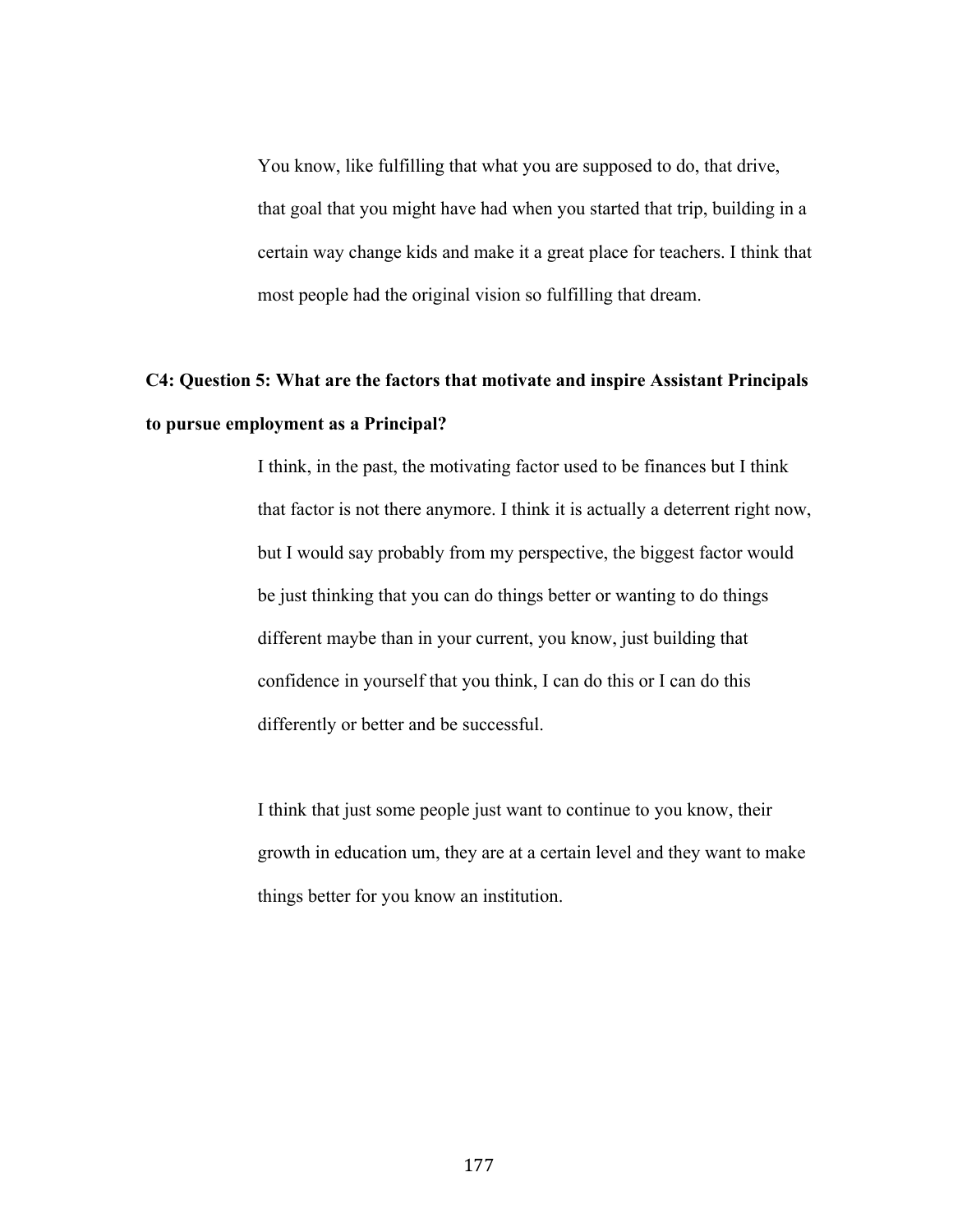# **Question 6: What factors do qualified candidates view as major deterrents to applying for a Principalship?**

**A2:** I think that one thing may be the confidence that umm some people may feel that they are not ready at this point. Umm, if they were put in that role sometimes they see what the current administrators do and feel, oh, I don't know if I can handle a parent or budgets are not my thing, or how do I put it all together? They also see that it is a very big time commitment. So some people who have families say, can I really do that forcibly at this point in life for my career? Umm, it's a lot of work and I think as we move forward in the years there is going to be a lot more accountability for administrators, for the schools. There is so much that, you know, there is a big lens on us now, that and I think that, umm, sometimes that scares people, you know. Everybody says we get perks, but I don't know that they necessarily see the perks in life right now. Umm, but I think that most people who have really have that vision are going to go for it. We have people that who you know, interview a lot and you know they are just waiting for that right fit, maybe they are not just a perfect fit for a certain school or environment, but maybe its just about finding it.

**A3:** I think that some of the factors that might deter some people from using their administrative degree, if they are going to use it at all, is confidence. See, what I find is that people who have the degree aren't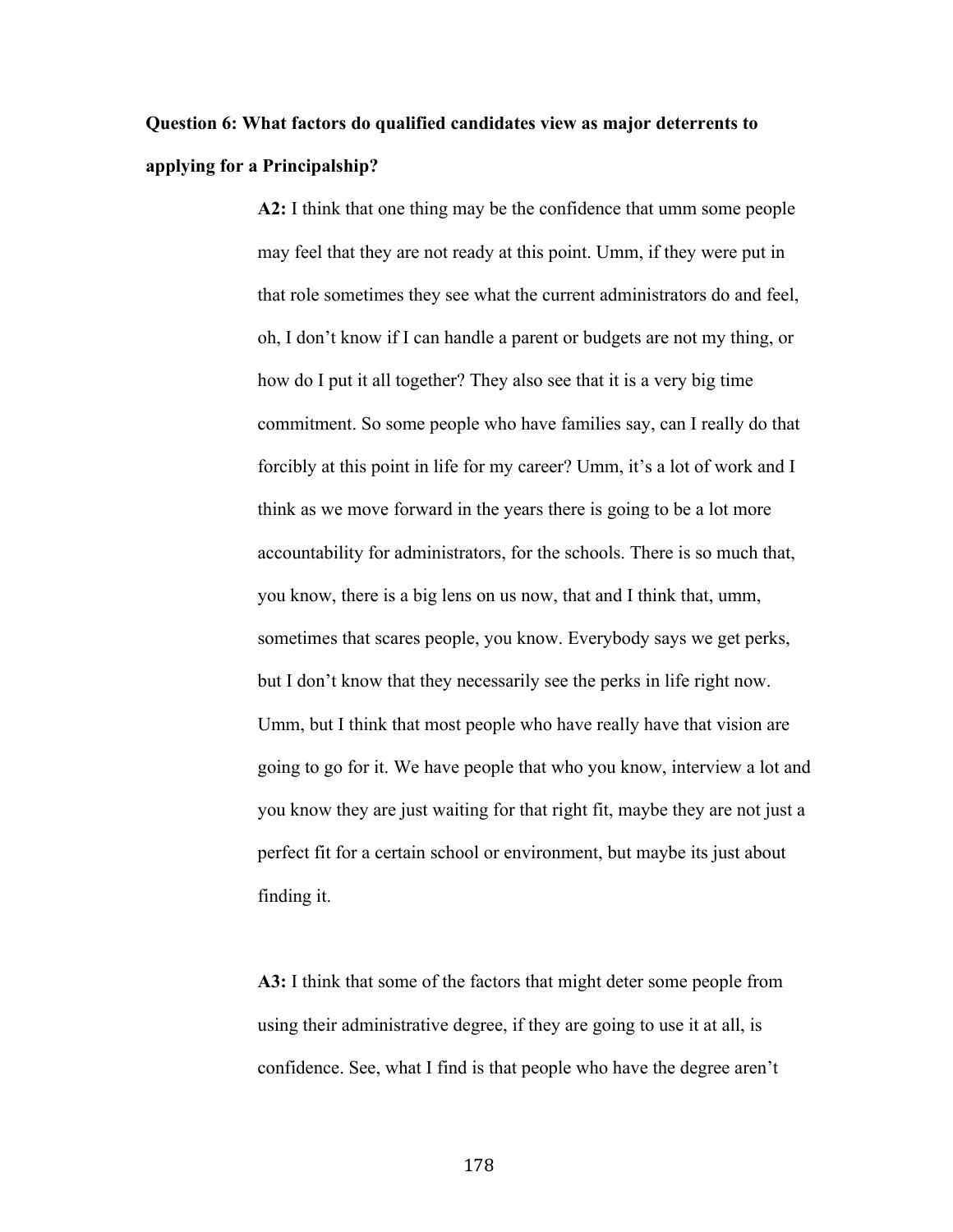ready to make the, they are comfortable in their teaching role and they are, might be great teachers and might be happy being a great teacher and they want to stay that further connected with the children, then let's say an assistant principal or a principal would be. You are still connected with kids, but not on the daily basis. I don't know the students near as well as the teachers do. So I think they are fearful of losing that connection with students because, let's face it, we all went into education to be with the kids, if you didn't like kids, you wouldn't be in education. So I think they are fearful of that and I think what they view when they come through the office and they see kids crying or kids or parents upset they see the negative side of administrative role, they might not want to deal with that, but I think they might be fearful of not being connected with kids as closely.

**A2:** Also, you are moving into a non-tenured position again and some people don't want to take that risk. Umm, because they are tenured in their current role and they think that might be a security, you know, financially, they might be a little cautious at this time.

**A1:** One thing I noticed when I was in graduate school getting my administrative certification, there were a number of students who were there to get the degree for the jump on the salary grid and they really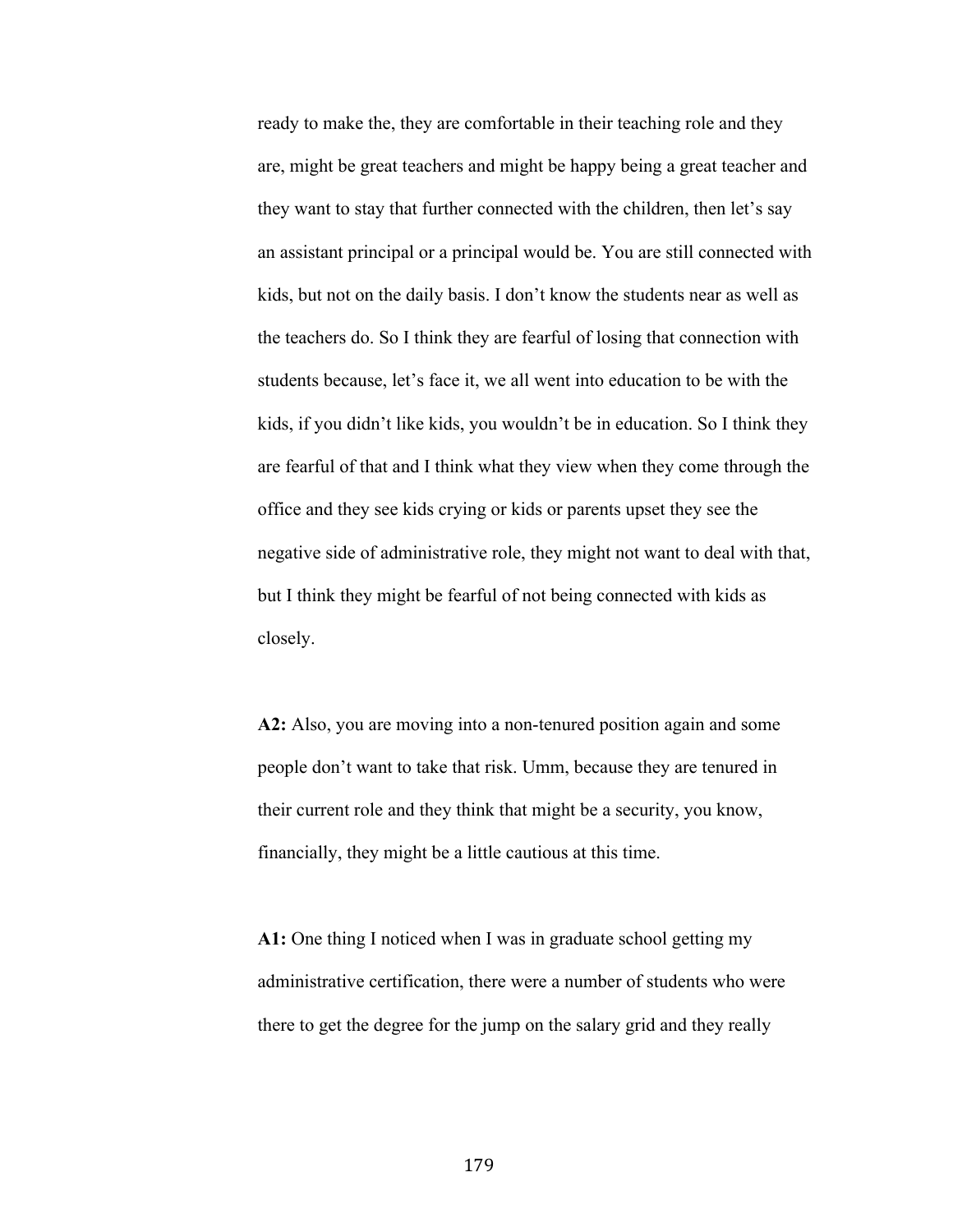weren't interested in being an administrator so they were just taking it for that so I would say that's why probably why they don't do it.

Secondly, I think the time commitment is a big deal. I mean if this was twenty years ago, I definitely would not be working as an administrator.

**A2:** Its hard (time)

### **A3**: Right (time)

**A1:** I could take my papers home and correct them on the weekends and I think that in elementary, where I am, um, I think that a lot of people that come into elementary are very nice, nurturing, sensitive people and maybe don't see themselves, or maybe aren't' ready for situations that they see are as more negative rather than being the classroom teacher that the parents really like you and then when something is bad, they come to the administrator. I think that we have a lot of personalities that just aren't interested in dealing with those kinds of situations.

**A2:** That's a hard part when they realize they have to be the bad guy. That all of a sudden, I have to write up a teacher, all of a sudden this person who I have maybe been a colleagues or a friend in the past that you know, how do I tell somebody, "No?" Oh somebody needs to go out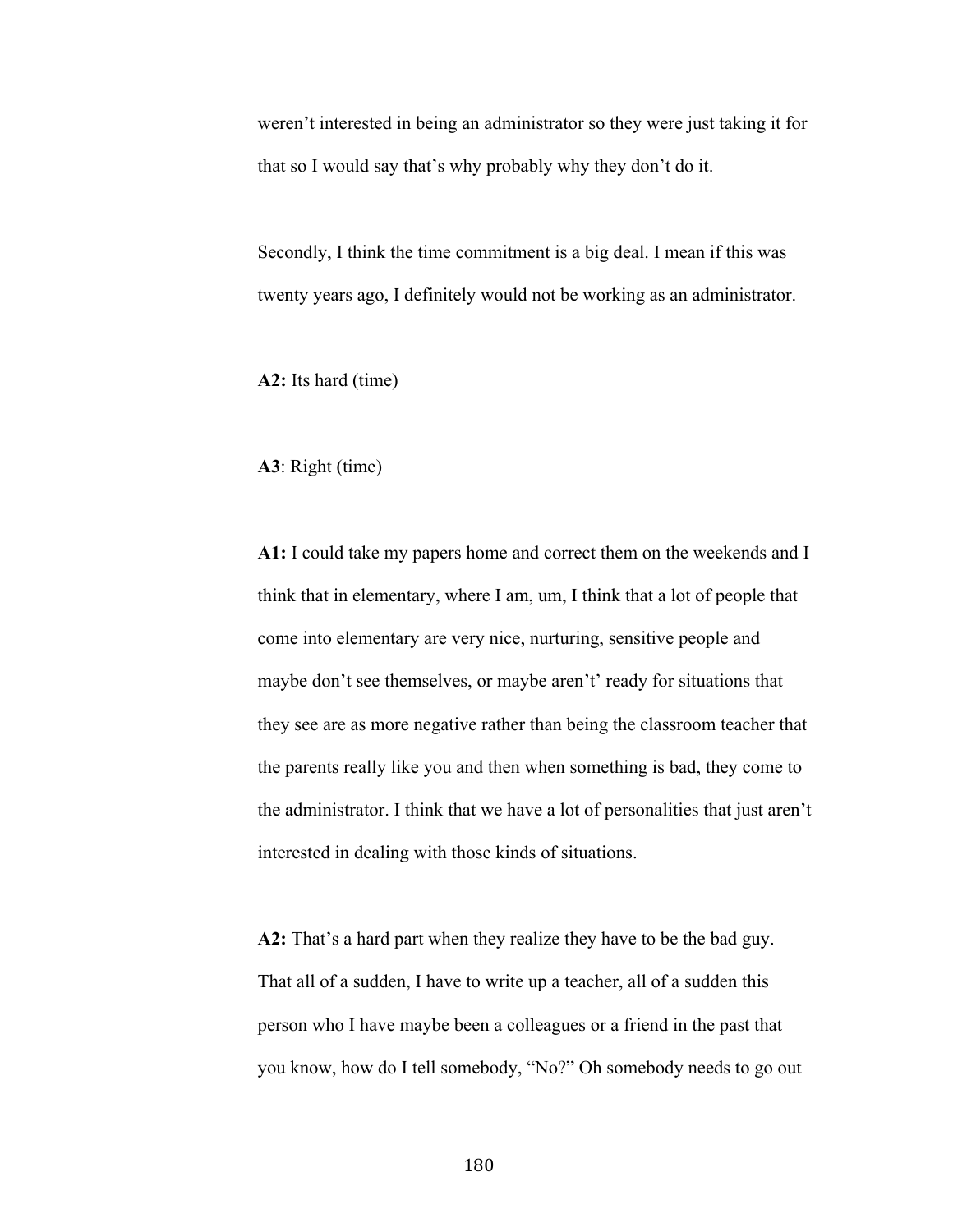for a doctor's appointment and you're doing it every day or you are late every day, how do I write people up? So, I think sometimes that is eye opening for people when they realize that.

**A1:** I did work in business for about ten years, I hired and fired people so to me, that was not something, I mean it was difficult when I had to do it when I was in my twenties, but it made it a lot easier to deal with people in that managerial way now.

# **B1: Question 6: What factors do qualified candidates view as major deterrents to applying for a Principalship?**

Um, for some people it might be a family commitment, where they are as far as their family. It could be the spouse, or the children. It could be that somebody doesn't want to make a time commitment. I think, for me personally, I think, like I said before, I still have a lot of learning to do. Um, because there are so many aspects to the job that you need to be proficient in that, um, certain people, like myself, may feel that they want to become better at different topics, whether it would be scheduling or budgeting or dealing with the public or the politics of the position.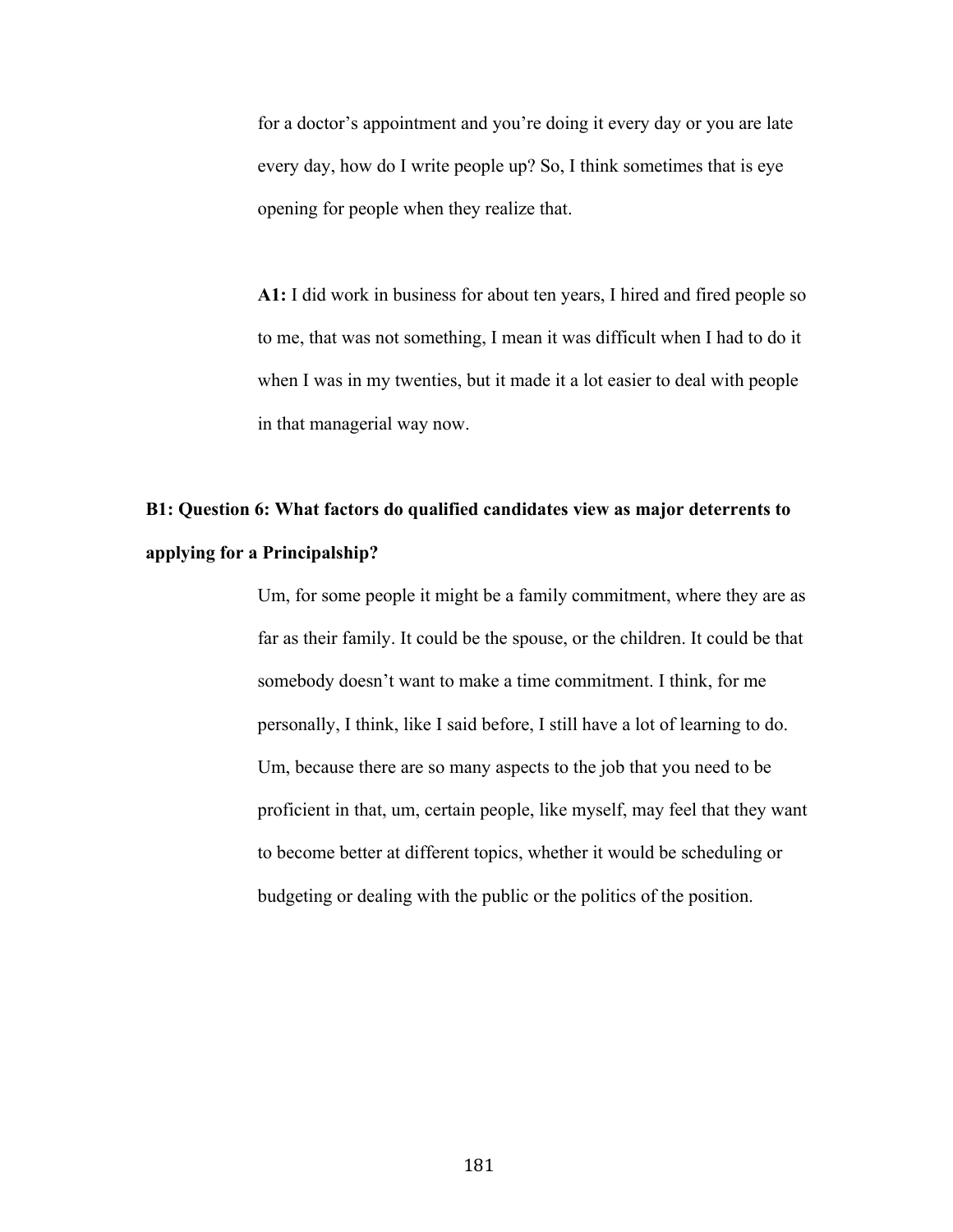# **B2: Question 6: What factors do qualified candidates view as major deterrents to applying for a Principalship?**

Um, it's a huge responsibility, you know, I think. Um, I think some people may be just sort of be content being an assistant principal and sort of fulfilling their passion working with kids, and you know, being financially rewarded for that but um, I think people realize that being a principal is a big responsibility, so maybe they don't want all that responsibility that sort of comes along being sort of the last, being the main person in charge. It is a huge time commitment. I think that sometimes that can be, in terms of a work-life balance, and I think some people can be sort of be content and not have the motivation to sort of move on.

### **B3: Question 6: What factors do qualified candidates view as major deterrents to applying for a Principalship?**

It's funny because I used to coach a lot and I think that you see a lot of similar things with the coaching and the idea of new accountability, new things that coming up that we are held accountable for. Whether it is, more specific evolutional, you know the evaluation tools, budgeting, test scores. You know, it is tough, you do your best and sometimes you're working hard and you get in a particular situation, where maybe a certain aspect that's not meeting expectations you hear it. You know, um, it is almost, at times, it feels like a thankless position. So, I think the amount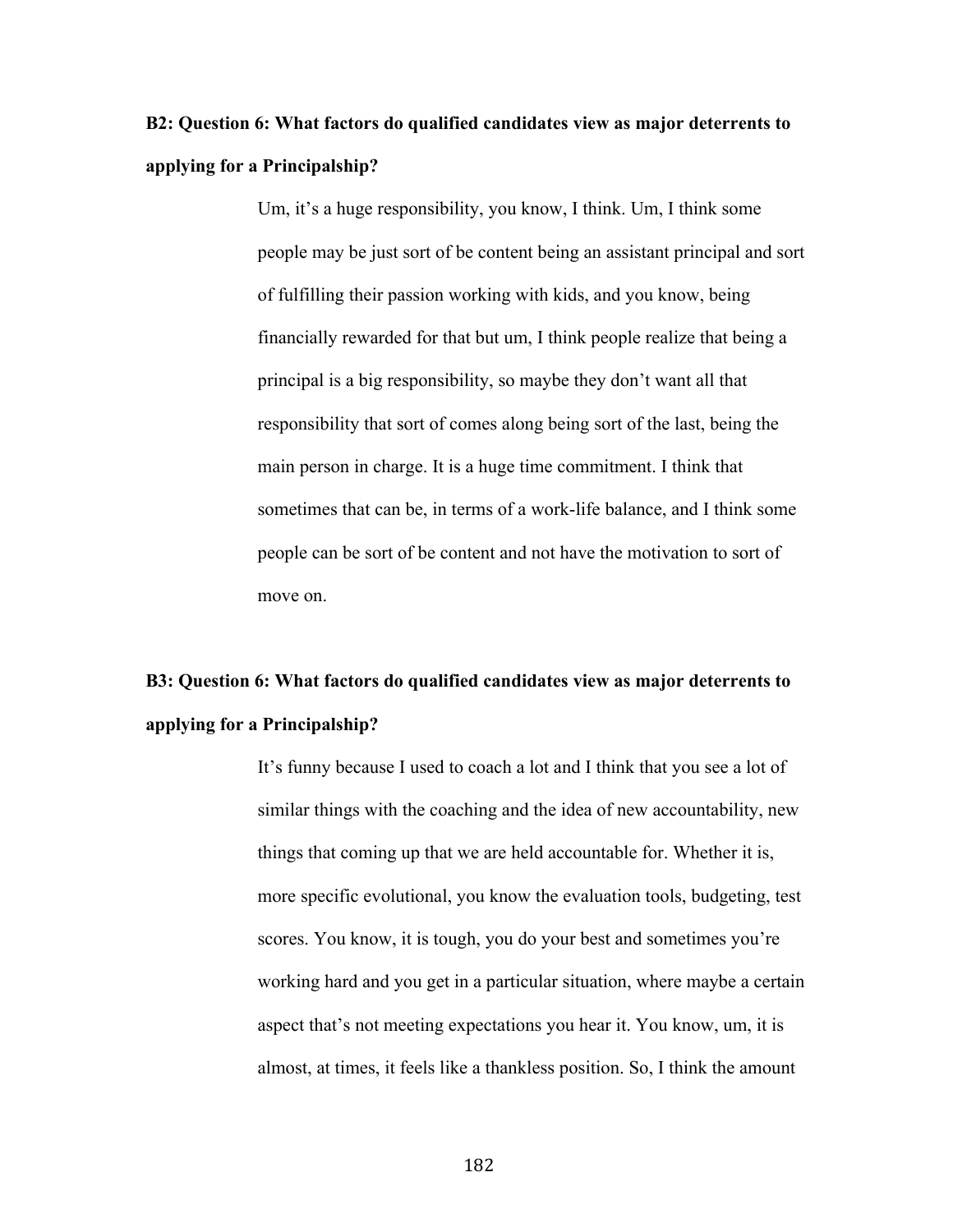of responsibility that is placed on people sometimes is a deterrent. You know some people, I just talked about being leaders, are you ready for that responsibility? You know, there are some people that are going to look at it as perhaps a stepping stone and they are not ready for that responsibility and I think ultimately that is going to be a deterrent.

### **B4: Question 6: What factors do qualified candidates view as major deterrents to applying for a Principalship?**

Um, why do I think that people wouldn't want to be a principal? Um, I think that it is a lot of responsibility and some people are OK with just staying comfortable. That's personally, not my philosophy. When I was a teacher, I was always trying to become a better teacher, now that I am an assistant principal, I am trying to become better. I learn something new every day, so I can't say, I can't imagine that in ten years, or how ever many years I feel like at a certain point, you say, OK I've learned what it is that I wanted to learn as a vice principal, I want to learn something now more and become a principal. I mean I know there certainly are things that I don't do. So I don't do the fall report, I don't do the budgeting, that's really the principal's job, but some day I, when I know my job inside and out, I might want to have new challenges. I think that for some people they are OK and I also think that where you are in life. Like when I entered this profession, I am lucky that I can give the time. I think that it is a big time commitment. Some people might say, hey, I have a family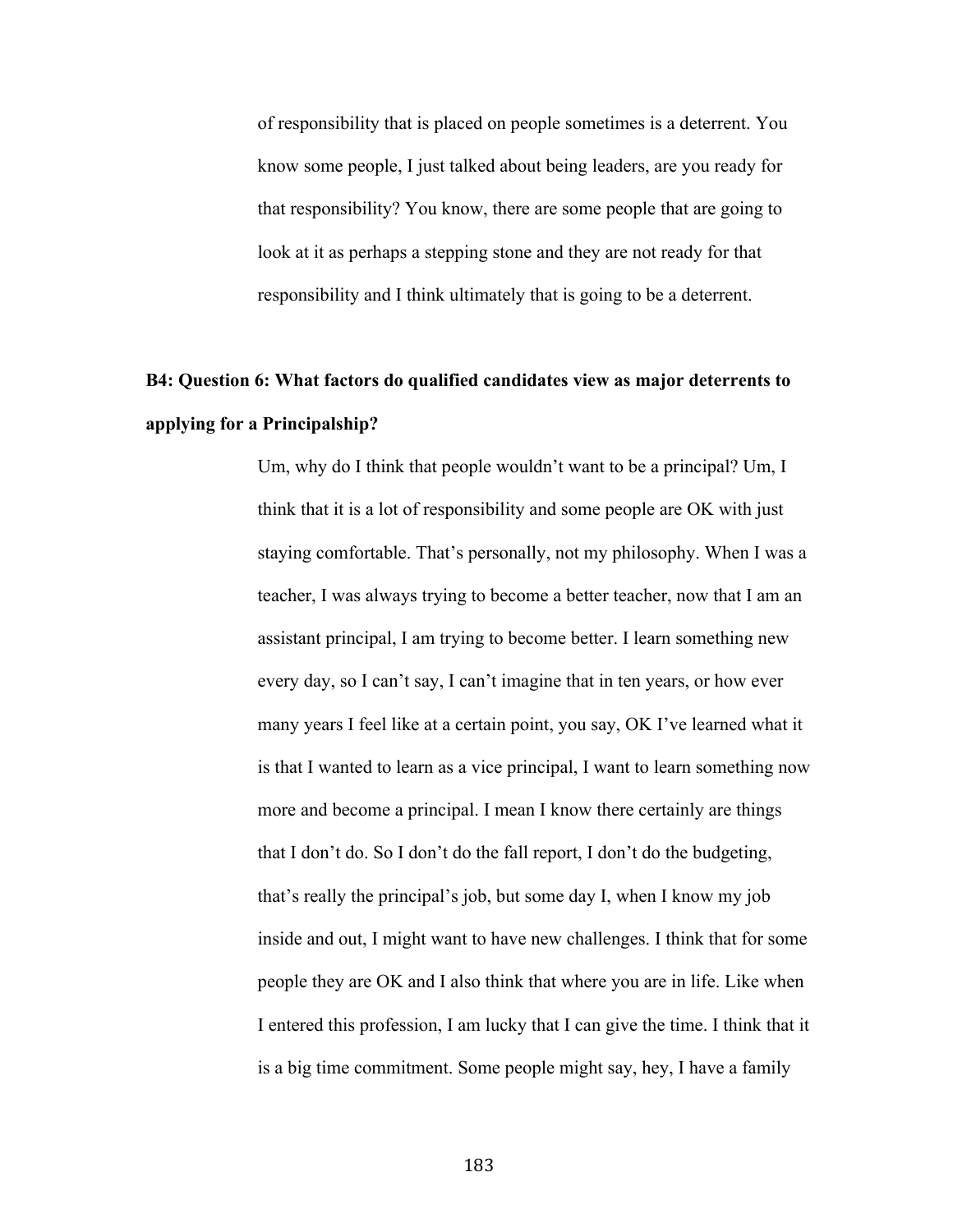and I'm not ready to become a principal yet because I can't commit to everything single night for meetings. Um, I think the time commitment is big and I think that for some people, if they are comfortable, they are OK with that. Like I said, that is not me, I look forward to going back to school and continuing to grow and learn, but I think that maybe the responsibility that comes with being a principal, now with the new laws and stuff people might say, I don't want that. I'm OK being a vice principal. Even though we still have the same responsibilities and it usually comes back to the whole team.

# **B5: Question 6: What factors do qualified candidates view as major deterrents to applying for a Principalship?**

Well, there is a lot of them out there now. We deal with you know, we deal with the whole New Jersey harassment, intimidation, bullying law. You talk to a lot of people I mean, I have a handful of teachers in my school that say to me you know what I don't think I want to deal with what you guys deal with, you know it seems like you are constantly on the phone with parents you know, and you are constantly dealing with bullying situations because of the new law.

Um, and just the demand of the parents. I think that is one of the most deterring factors, you know being a principal, assistant principal. Being a principal is a lot different than twenty, twenty-five, thirty years ago. I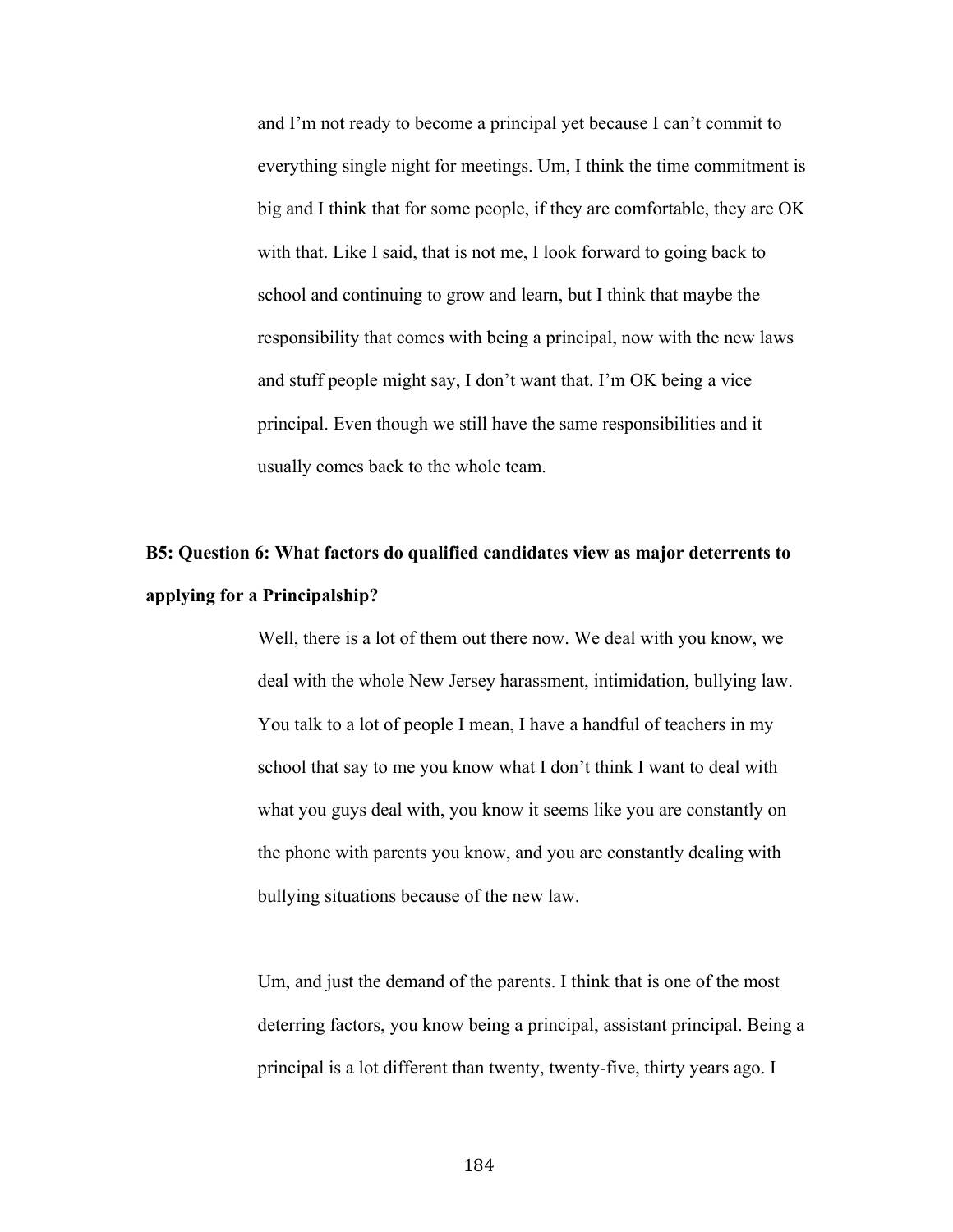mean now with the Internet and all the technology. I mean things are now just right at our finger tips and parents are now will just contact you within a second and just their expectations, it is like they expect a response immediately and I think if you don't know how to budget your time and prioritize and take a deep breath and really see what's most important and see what do I really need to address first, I think that it could be a very difficult and overwhelming job and I think that's a big deterrent is that you know you have some teachers that say I can teach and I can pick up a few extracurricular activities. I could coach a couple teams, I could do the fall drama and I can do this and I can make just about the same amount of money as the assistant principal, at least in my district and it's true. I mean I was, before I became an assistant principal with my coaching duties and my summer job, I was probably making just as much money as I am now as a second year assistant principal. But again, I think it just comes down to what type of person you are and how much drive you have and for me again one of the motivating factors was wanting to be a leader of a school and run a system. You know it's a challenge it is exciting you know, I could have stayed in the classroom and coached sports and probably right now maybe made the same amount of money, but I know down the road, I am going to advance and set myself up for you know a nice retirement and a nice pension because you know, all those sports and things are not pensionable and so I have also looked at the long term. I mean, I still have another twenty good years left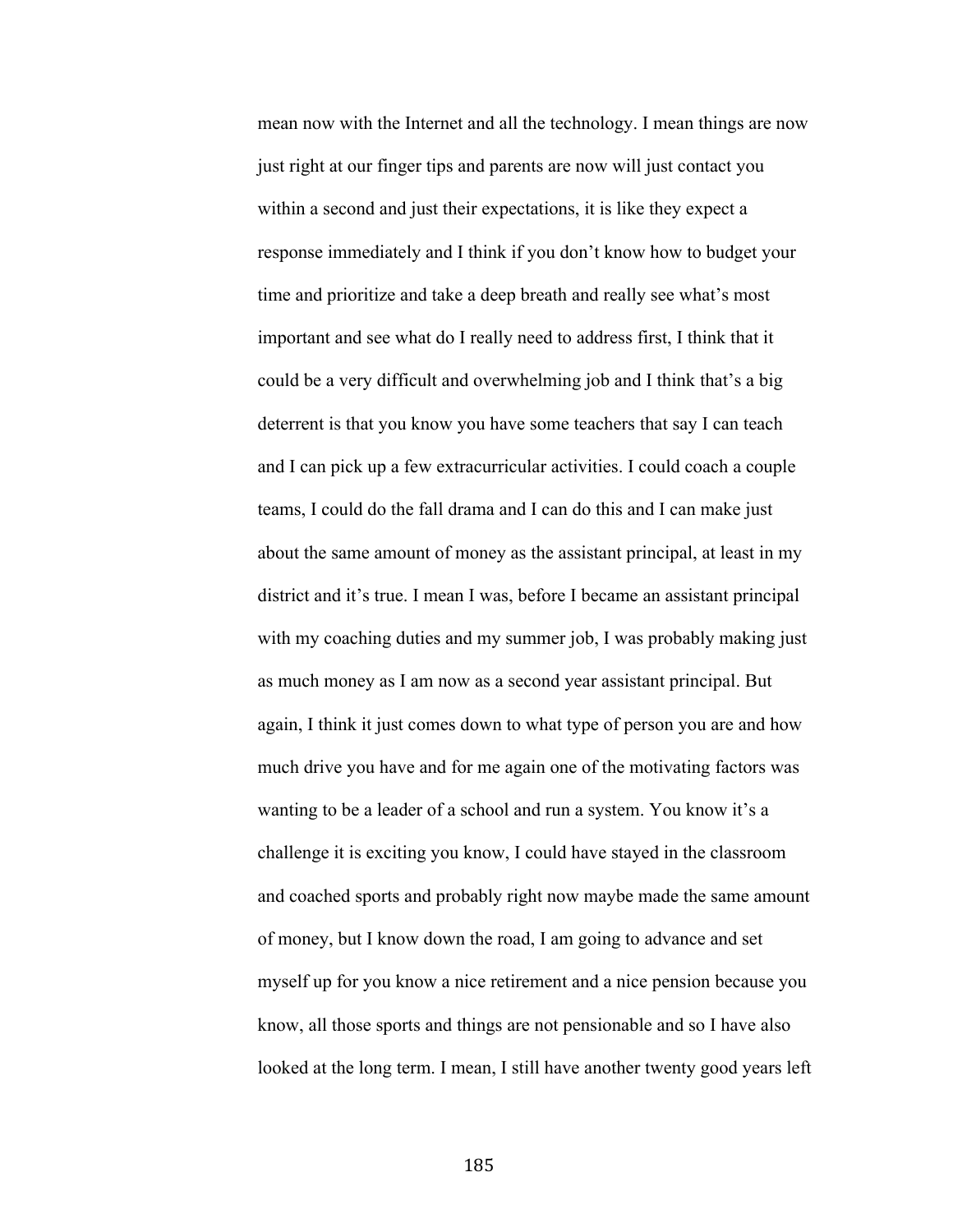in me, but I try and look at the long term and see if I start my principalship early, it will benefit me you know 20, 25 years from now.

# **C1: Question 6: What factors do qualified candidates view as major deterrents to applying for a Principalship?**

I think that um, for me, what's been hard for me in moving further is separating further from the students. Because sometime when you move to the upper tiers, you lose involvement one-on-one with younger people and it is more involvement with them as, let's say as an ID number, or you know, or as a demographic these are my group of folks who are in this group whether it is an academic content group or a social economic group or a racial group or whatever it might be. You don't, I don't always see my principal knowing our children the way I might know them, or the way that my staff might know them. You know, and I think that will become more and more of a downfall for me because I love working with young people. Um, as I move hopefully to the upper ranks of public education. So I think that is kind of for me that is definitely makes me want to stay here and not move um, but then I obviously have the goal of moving to upper leadership, so yeah.

**Moderator:** Can I ask a side question? Do you think that being in central office, you are going to have even less time with the children than you would as a principal?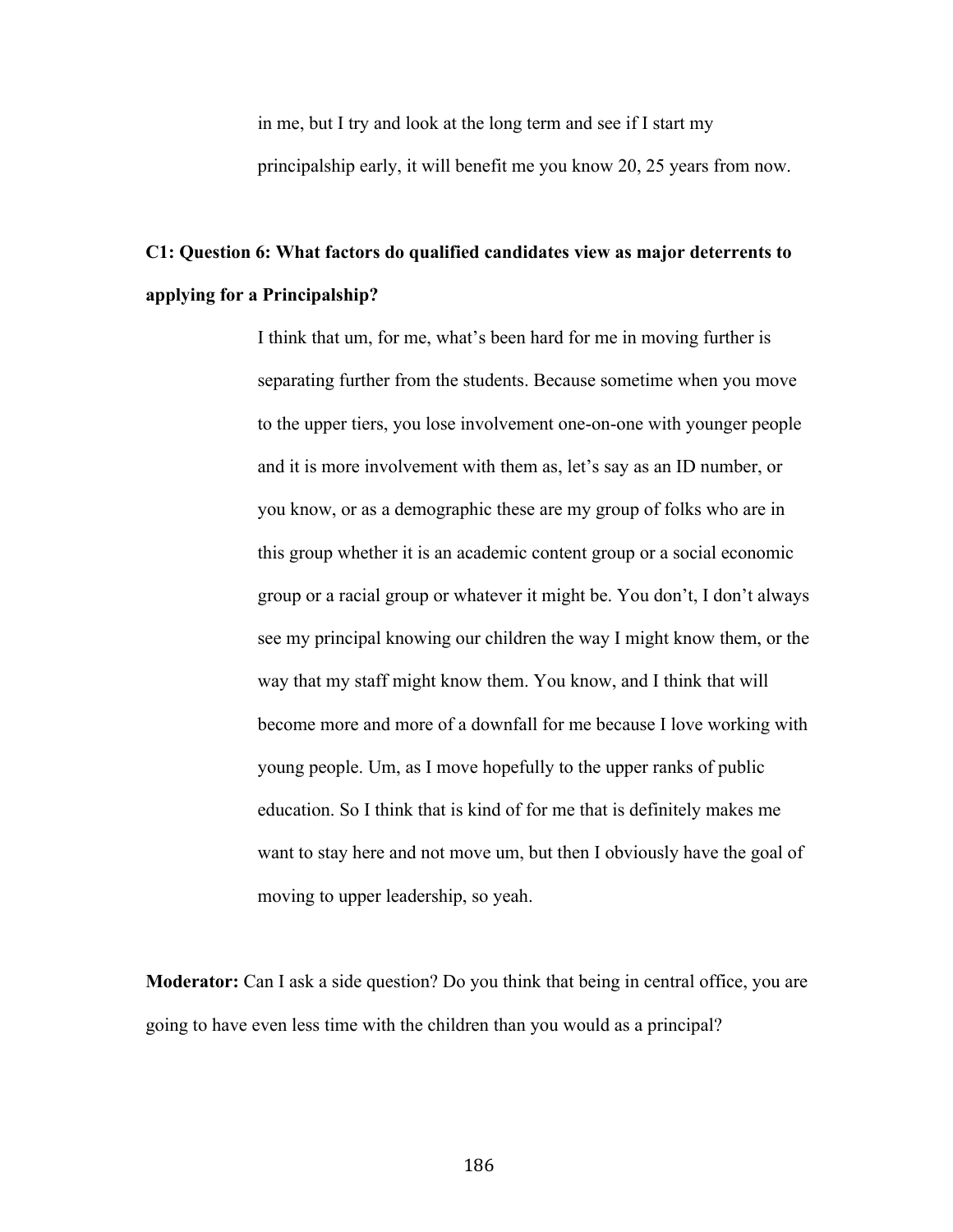**C1:** Oh yeah, Oh yes, and that is something that I have to grapple with, in which I prefer for me, and my strengths.

# **C2: Question 6: What factors do qualified candidates view as major deterrents to applying for a Principalship?**

Perhaps being nervous or anxious about him or her being the only, the top dog in the building. To have the greatest responsibility to fall on their shoulders. To have the most eyes watching that person as a principal. As an assistant principal, there is a certain protection. Yes, you are in the spotlight for certain things, but everyone knows that you are the assistant principal. Um, but the principal has the responsibility of being the face of the building and in some cases the face of the district, if it is a one school district. For some people, they may not feel cut out for that. They may like their administrative tasks as an assistant principal, but you know, when the limelight is more focused on them that might not be the best thing. Um, it could be a question of lack of confidence that although they do the assistant principal job quite well and they understand their duties they may not feel all that confident, even though they had been trained and they have been certified to be a principal. They don't feel confident in their ability to bring that content to light as a principal, you know, their knowledge of a policy, a law or a procedure.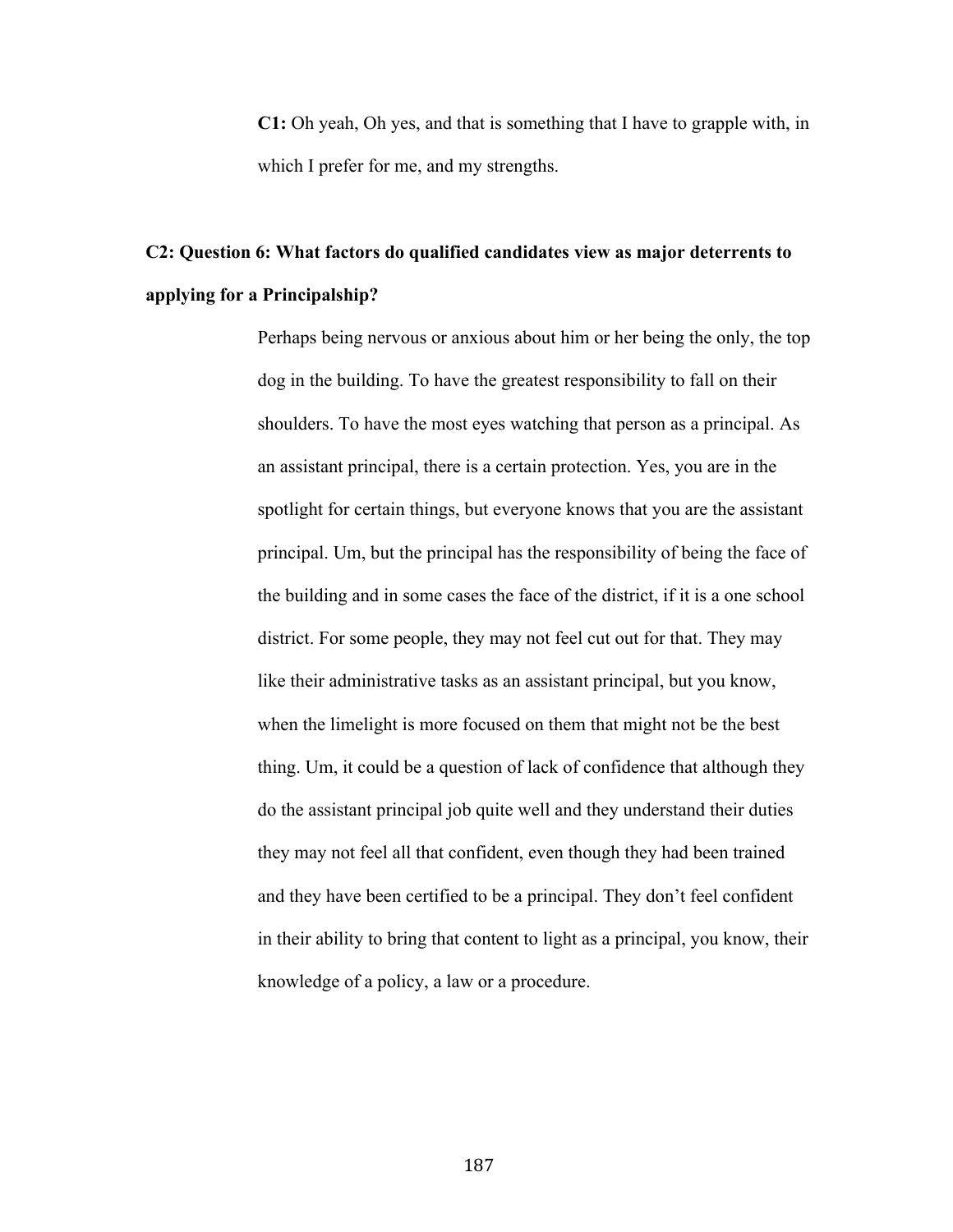# **C3: Question 6: What factors do qualified candidates view as major deterrents to applying for a Principalship?**

I think, um, well politically things have changed. As for job security wise, evaluation systems for administrators, you are leaving a secure place as being an AP. There are not financial incentives any more, so another factor to take that risk weighs in on it. Um, so I think there are a lot of conversations that happen amongst assistant principals, is it worth it, is it worth taking that risk, for a 1,000 more. Then, if you have family or even if you don't, um, the amount of hours you might be working for that extra 500 dollars a month you are giving up your security. There is a lot of negative perceptions out there about the risks you will take to leave an AP job for a principalship, so you sort of bounce back and forth with at times.

# **C4: Question 6: What factors do qualified candidates view as major deterrents to applying for a Principalship?**

The unknown, the unknown of the culture, the town, the politics and I think job security would need to be mentioned because, when you leave a secure place in which you know and love, taking that jump and maybe it not be a good fit, could be frightening, it's a risk.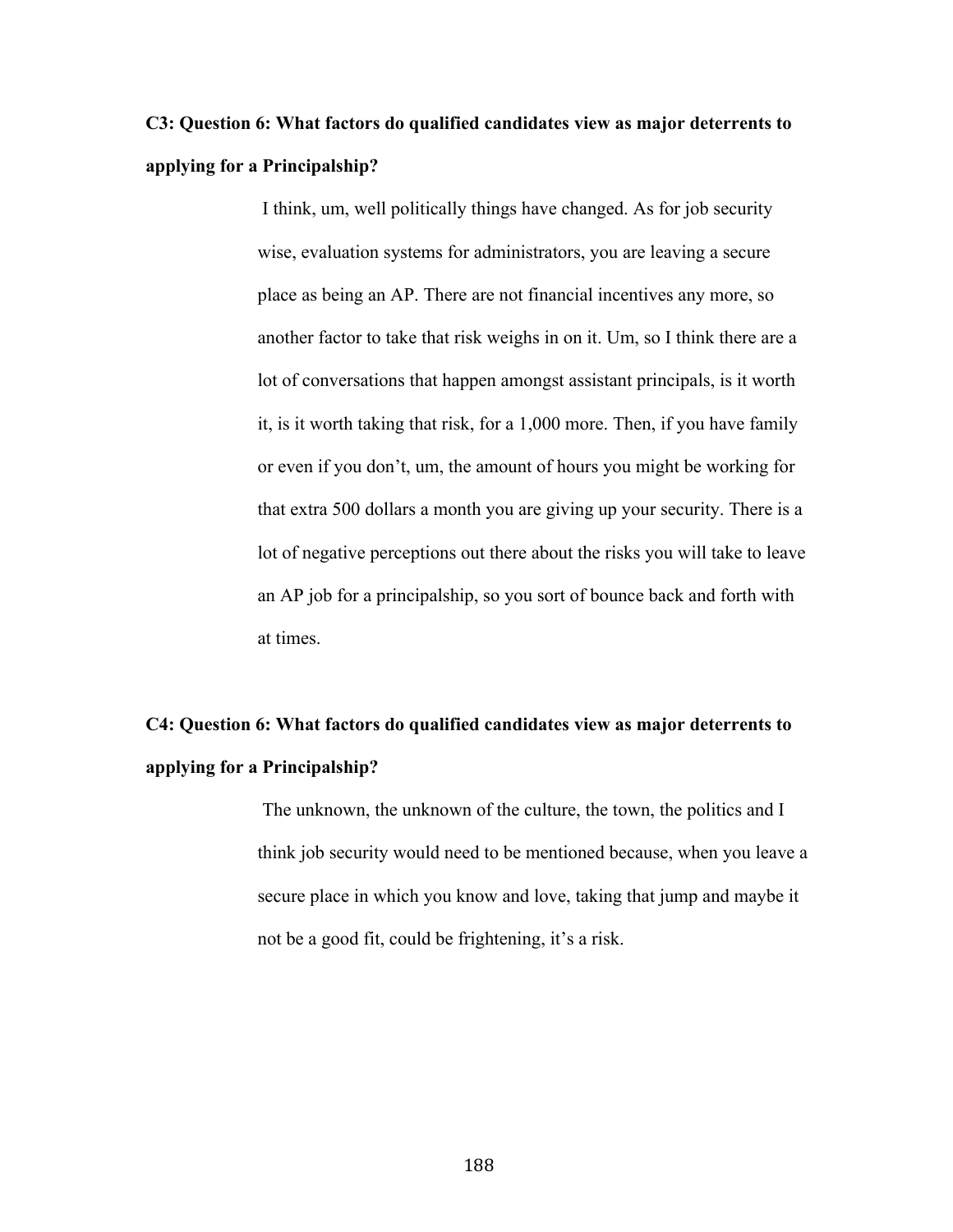# **Question 7: Are you interested in pursuing a Principalship? Explain the factors that motivate or deter you from pursuing a Principalship?**

**A3:** I believe, I feel like I'm going to be pursuing a principal position some of the factors and some of the difficult things about being tied to the desk, I feel with the help or the hiring or the training of the proper people that work around you that could be alleviated for you. I view, my philosophy is that we are all equal, the principal is the same as the assistant principal, is the same as the custodian, the same as the secretary, the teachers. We just have different job responsibilities. So, if a principal values everybody's contributions as to how that school runs with the help of everybody's role, they will be able to get out of their office and trust that things are getting done.

Trust is a whole other issue. You have to trust the people you work with and if you can't trust them, you have to work on the relationships. So you can build the trust, so you can do certain things. I'm not sure that I answered your total question, though.

**Moderator:** Are you interested in becoming a principal?

**A3:** I am interested in becoming a principal sooner rather than later.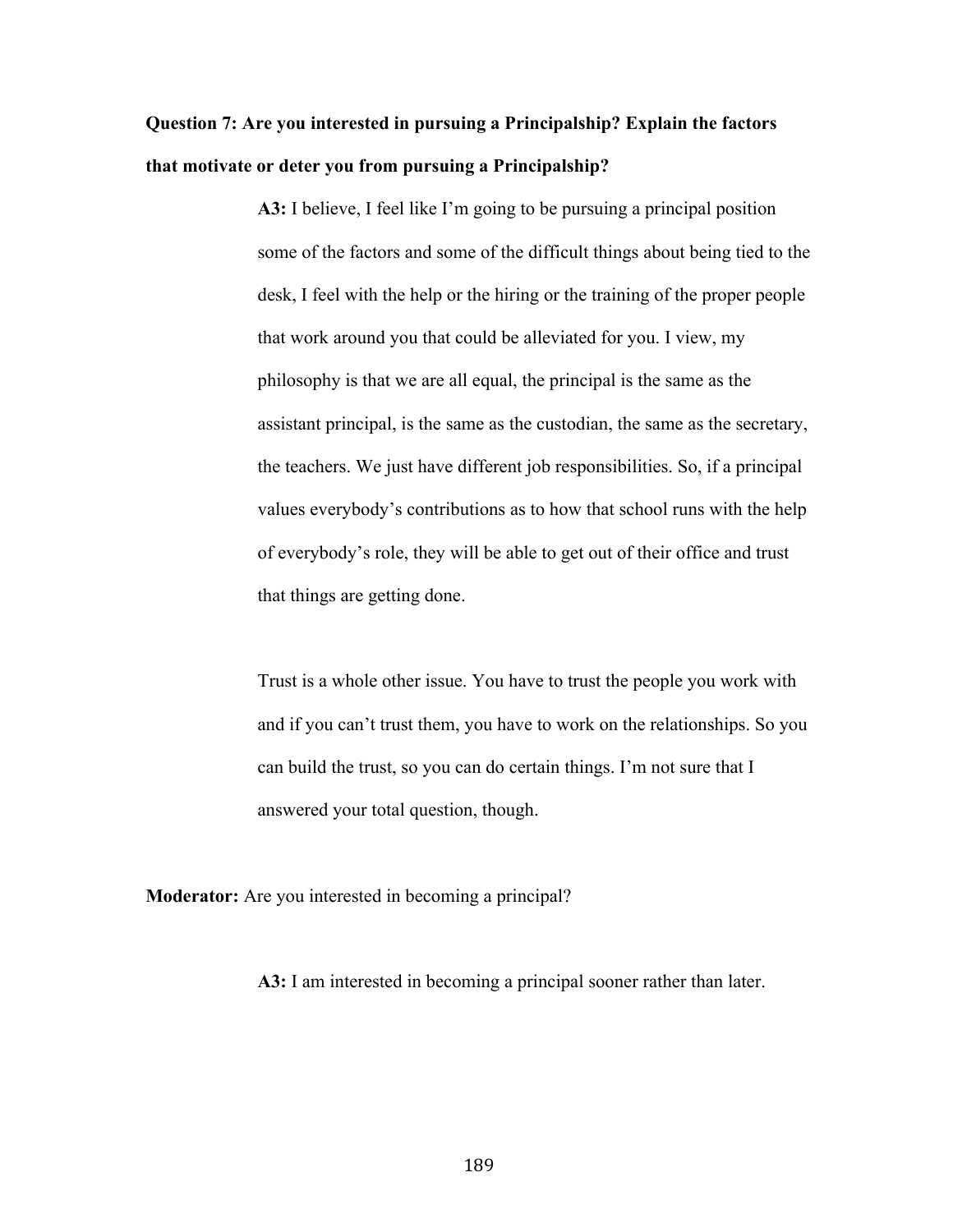### **Moderator:** Why

**A3:** Because I think that I can do that at this point. I learned what it's like. The support of the assistant principal's role is and how important that job is to keep that school running and following to some kind of level of consistency. So I understand what it is like to be an assistant principal and I understand what it is like to be a teacher. I actually come from a family of a secretary and a custodian. So, I know what the importance of those roles are, so I am ready to take on the next role. So I am ready to become a principal, where is yet to be seen, and when.

**A2:** I hope to be pursuing a principalship in the near future. Umm, I think the things that motivate me is that as an assistant principal you learn from your principal, but then you also generate ideas of your own, and you say to yourself what is it going to feel like to have your own building or your own school and what would happen if we tried this and what if we did this. So, I think it would just be to have some of those ideas come to fruition. Umm, to continue from some of the answers that we just said, you know working with the teachers, working with them at a different level. Umm, trying to find that balance between being the managerial person verses being a visionary person who is in the classroom doing a lot of different things. Umm, I think it is a rewarding position because I think you are able to have influence over many different areas, you know,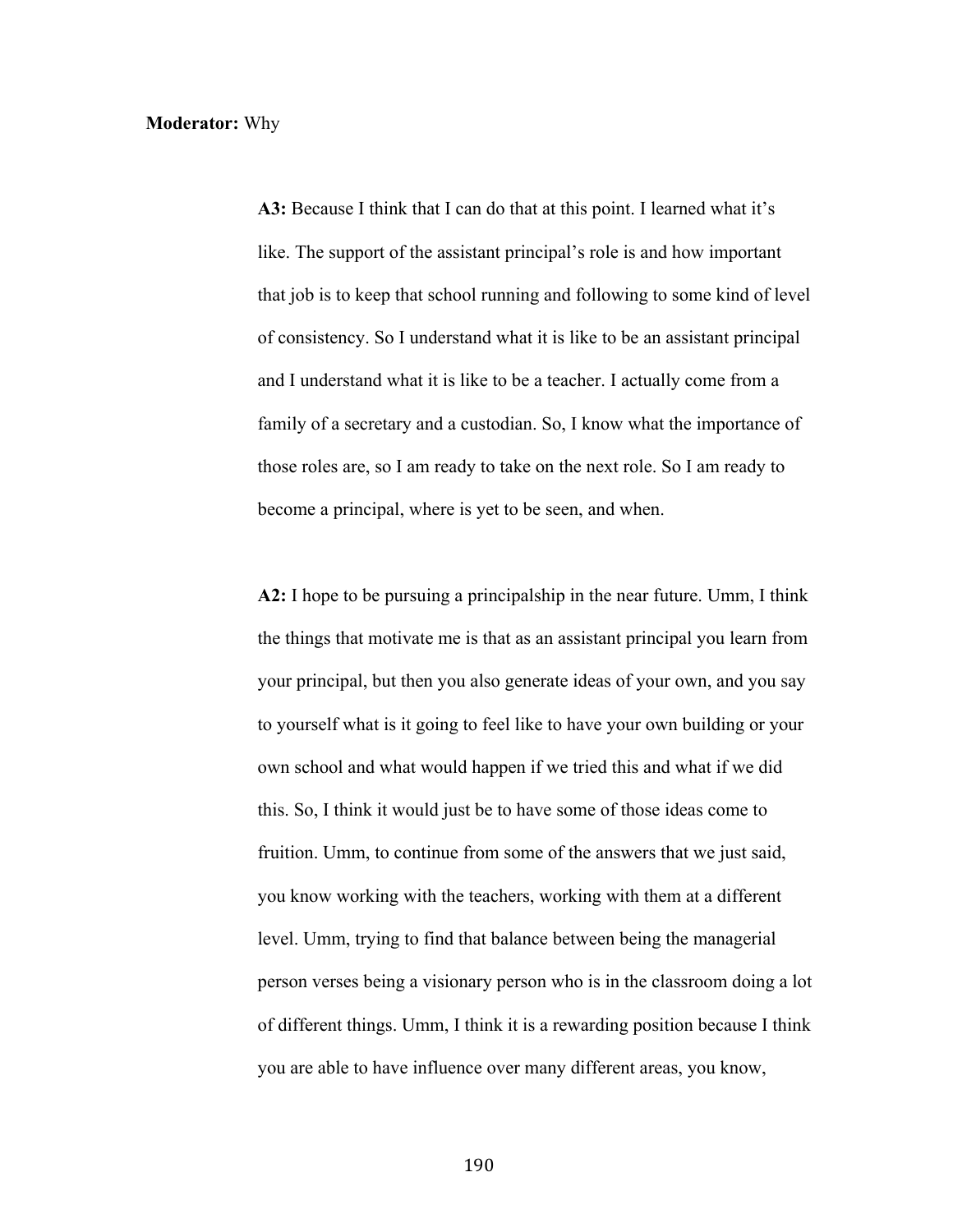whether it is the students, the parents, curriculum, many different areas umm, so, I hopefully will be doing that.

**A1:** I plan to pursue a principalship in the future. Who knows when? Umm, but I think that I am viewing that in the same way that I viewed going from teacher to administrator is, I am learning as I go and umm, I am constantly making umm, ideas. I shouldn't say making ideas, creating ideas, coming up with ideas about how I would do this, how I would do that. Umm, kind of coming up with my own vision of the way I would do it when I was principal and so, that just kind of comes natural and in time, I will be a ready to implement those things.

# **B1: Question 7: Are you interested in pursuing a Principalship? Explain the factors that motivate or deter you from pursuing a Principalship?**

This is my opinion? For me currently, I like my role as a vice principal and I currently don't have any aspirations to become a principal at this point, whether that may be true down the road, I don't know. I like, um, I still feel that I am in a learning phase and I still feel that I have a lot more learning to do before I could assume that role.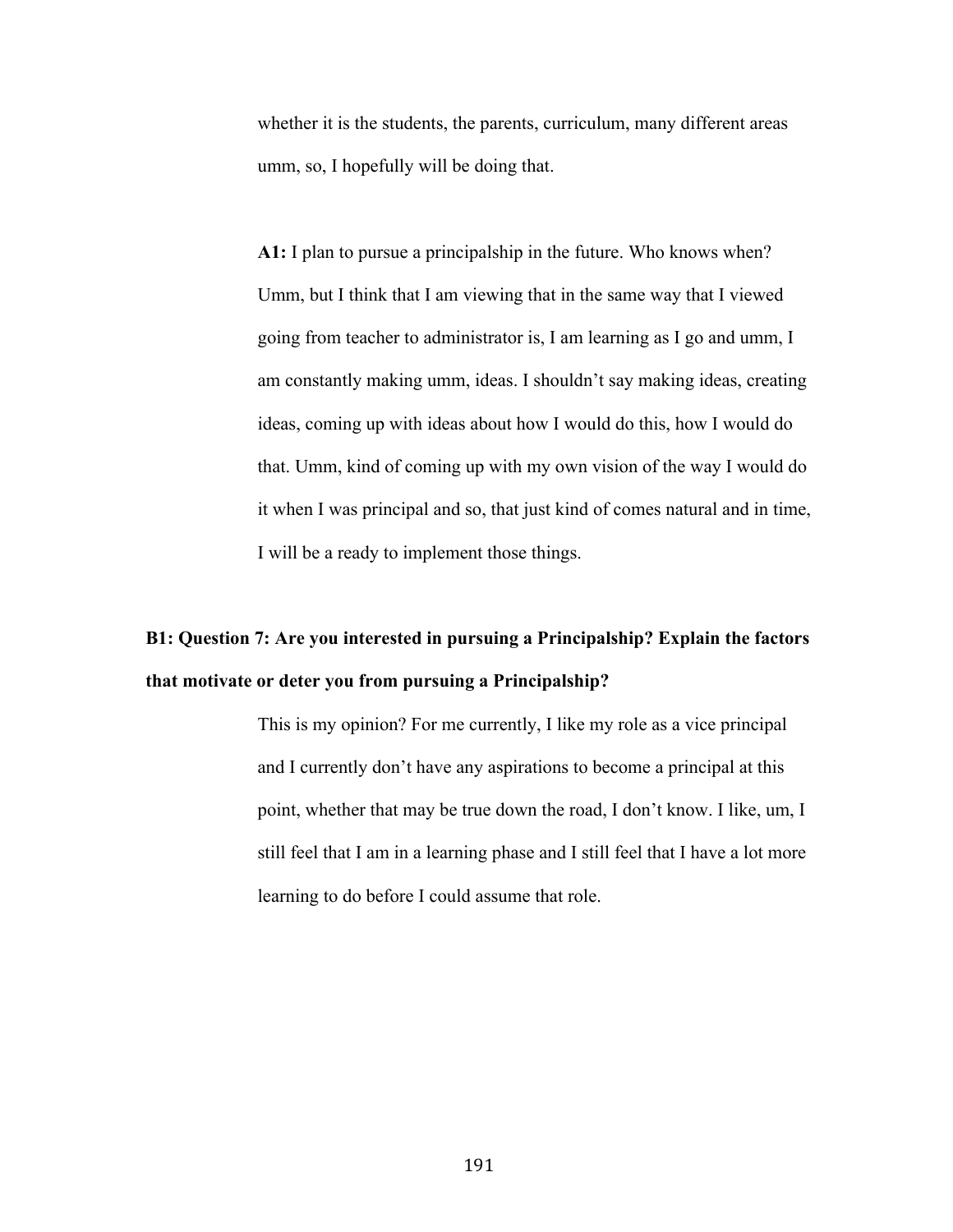# **B2: Question 7: Are you interested in pursuing a Principalship? Explain the factors that motivate or deter you from pursuing a Principalship?**

I am interested in pursuing that eventually. Um, I think to motivate me it's the kind of thing that I see this as training to do that. I think, logically to me, that that's the next step. That is why I went back to graduate school. That's kind of what I am passionate about, so I feel I want to apply a lot of these things that I'm seeing here that I have gathered from experiences and watching other people and sort of apply to my own school one day. Um, on the other respect, I think for me it could be a work-life balance in terms of I would imagine the dedication and time that goes into running your own school. So, for me, I think the negative would be right now at this point in my life would be the work-life balance.

# **B3: Question 7: Are you interested in pursuing a Principalship? Explain the factors that motivate or deter you from pursuing a Principalship?**

I am definitely interested in becoming a principal. Some of my motivations are similar to the ideas I discussed before. Some ambition but I also feel I am a person who is going to make decisions that are going to help all parties be successful. Sometimes you are going to make tougher decisions people aren't going to be happy, but ultimately the goal is to make sure that we're creating the best opportunities for our kids to succeed. We want to put them in the best possible situation. So I look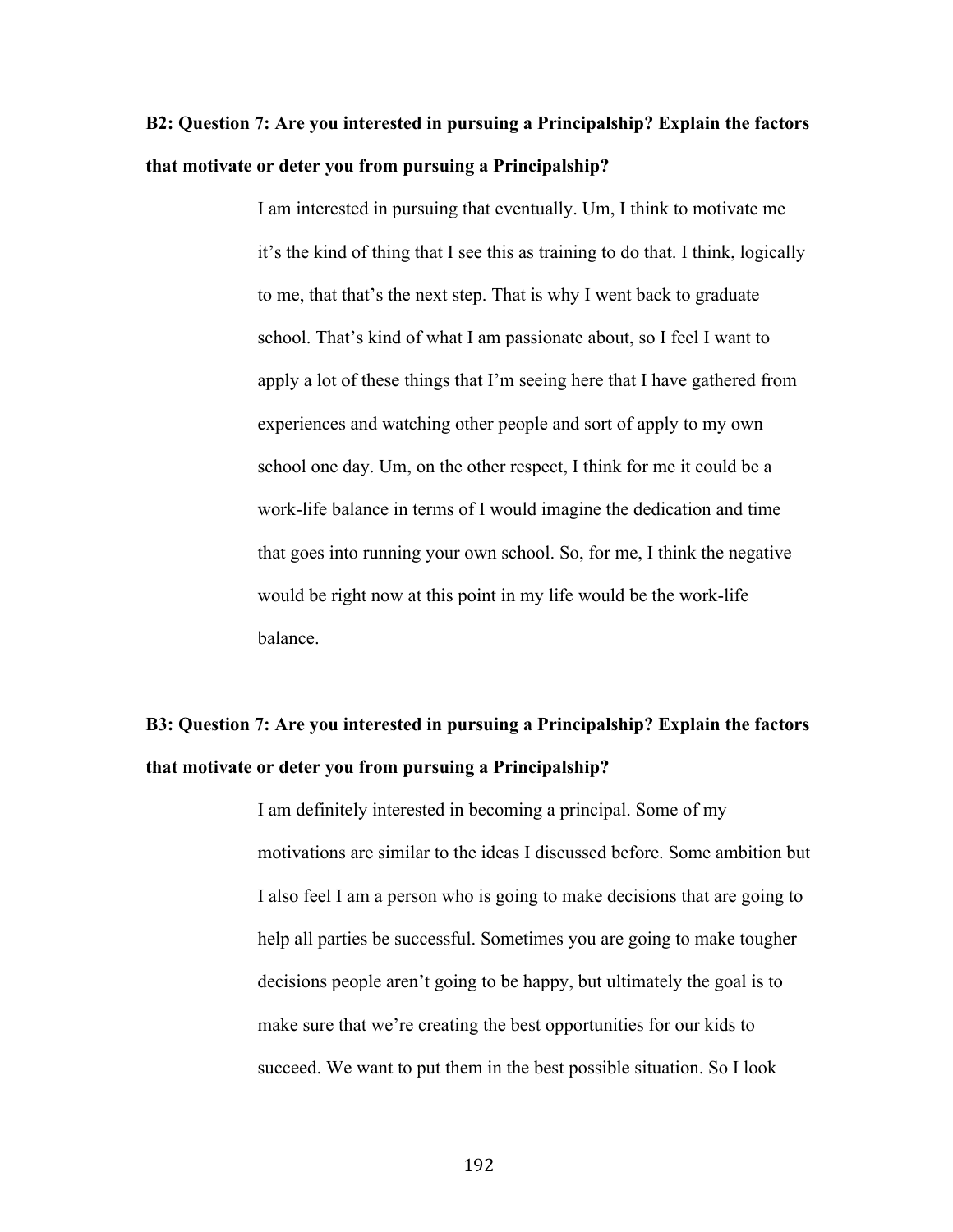forward to the opportunity to become a principal. Um, you know, I have been able to communicate effectively with people here at our school. The parents, booster clubs, those sorts of things. So I think that I have the necessary tools. Obviously, you still have a lot to learn. My principal is going into his 35<sup>th</sup> year in education and his  $12<sup>th</sup>$  or  $13<sup>th</sup>$  year as a principal and you know, it is something that we discuss all the time, is making sure you have an open mind and are ready to learn new things.

**Moderator**: When do you think you will actively start looking for a position as principal?

> **B3:** I have been in my position now for two years, going on in my second year. I think in the Spring I will start snooping around and just keeping an eye open to see if there is a good opportunity. I give myself four to five years in this particular position before I would be more aggressive. I plan on this spring sending out some feelers keeping my eyes open. Ultimately it would be really great if something in the district opened up. The position I am in now is a great opportunity that came up I was a teacher in the district and I was right for this particular spot and it would be nice if something opened up either the 56 school or one of the elementary schools. I would keep it middle school and below, I don't think I am ready for a high school yet. I think you definitely have to work your way up to that.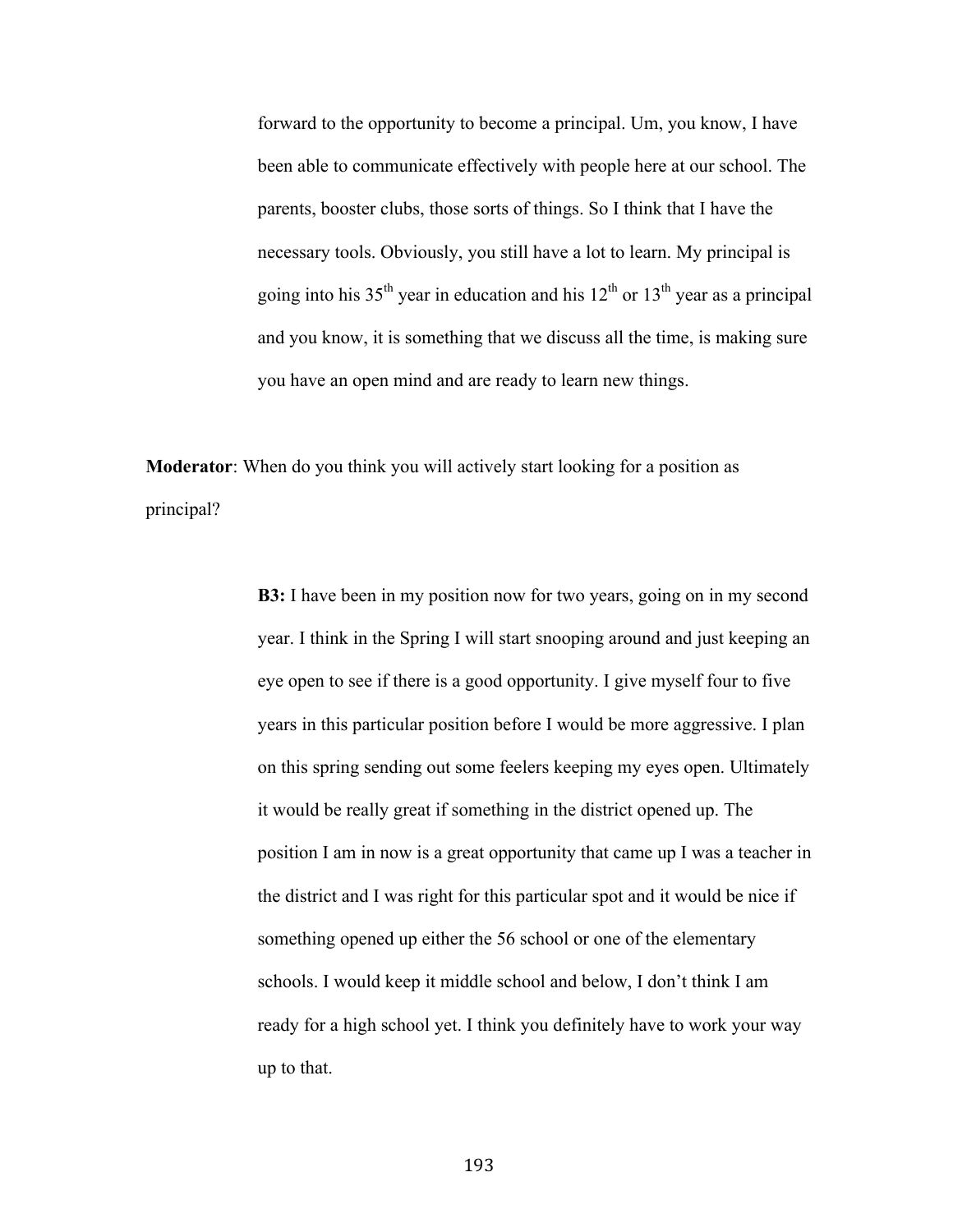### **B4: Question 7: Are you interested in pursuing a Principalship? Explain the factors that motivate or deter you from pursuing a Principalship?**

Yes, and that is not necessarily today. I think I am still learning all, everything I can from my current principal, but I diffidently someday see myself as a principal, Um, I am very lucky, I love the district that I work in so I would like to grow in my district. I think that how a school is run and the culture of a school can really make your experience either very positive or very negative. In the NJL2L program, it is very interesting to me to hear how very different schools are run and how different administration is. And I feel very lucky where I am, I am very happy and I learn every single day. I would like to be a principal and I think that at a certain point you just know you are ready. I don't know when that point will be, but I could see myself being a principal of a school and I look forward to that challenge. Not yet though.

## **B5: Question 7: Are you interested in pursuing a Principalship? Explain the factors that motivate or deter you from pursuing a Principalship?**

I am, I think um, I feel that in year two of my administrative career I am more prepared than I was in year one and partly it is because of the principal that I work for. Um, in year one I worked for a principal that retired, so she unexpectedly retired so she came back after Christmas and said I am done and so I was only five months into my administrative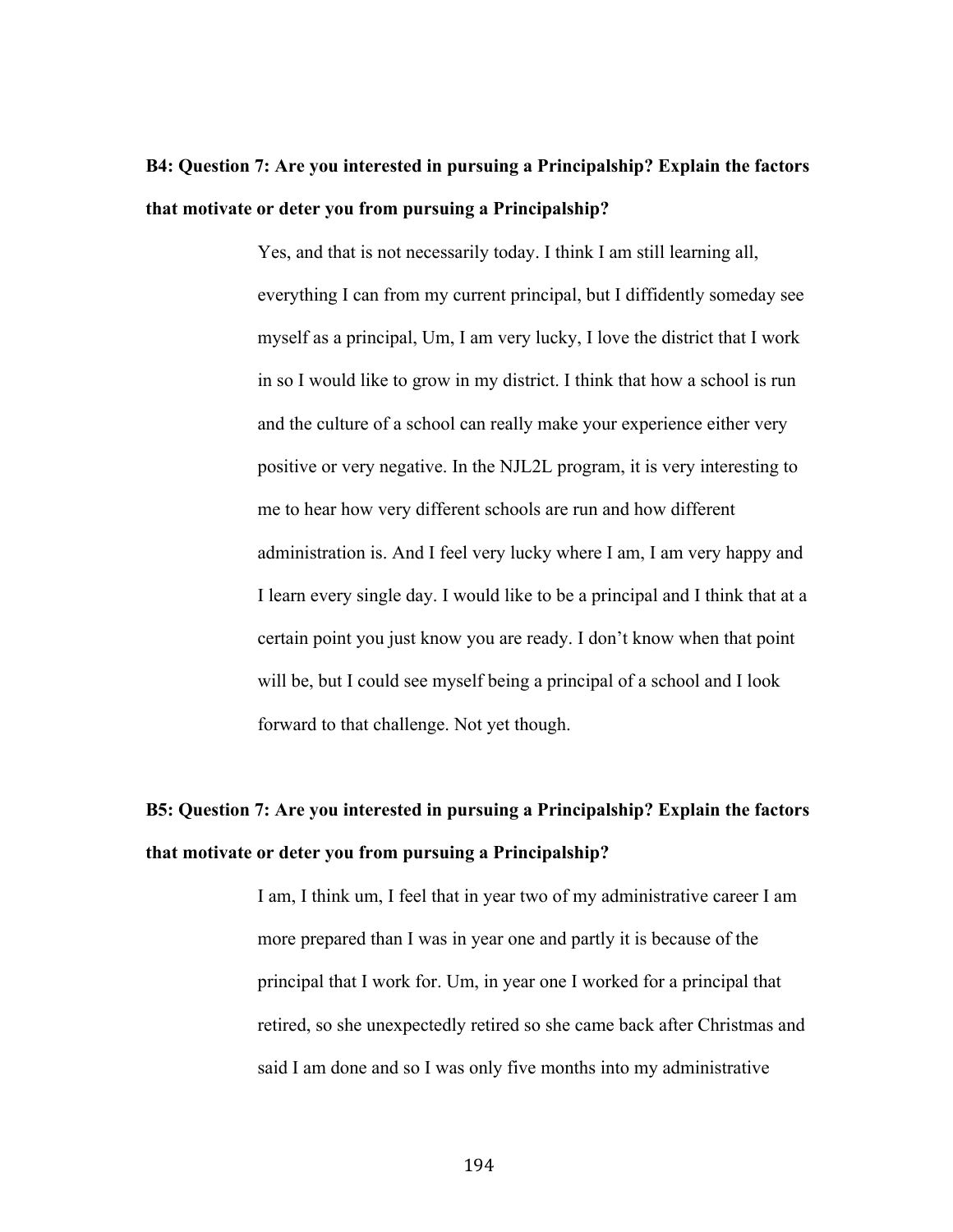career and so I didn't learn so much. Last year, I was more on the job learning. I was required to do a lot and didn't have the experience, so I learned on the job and so when she retired, the superintendent brought me in which I thought was very nice, and she said listen because you don't even have years of service you only have months, you are doing a great job, keep doing what you are doing but, I can't recommend you for a principal of a building and I understood that and I got it and they brought in a guy a younger guy, that's been in the district for six years now as an administrator and you know, it has been a fantastic experience you know, like I said he is a really bright guy and really great to work for and um, now working for him for a half a year, you know seeing what he does and knows and seeing what I am learning from him, it motivates me to hopefully start my principalship earlier than when I planned, you know, my original plan was to be an assistant principal for 5 to 10 years and maybe finish up my career as principal where as now, I hope to become a principal of a building within the next two to three years, because, as I said earlier, I see that I can do the job. You know, I know I have a lot to learn, but in anything else like a lot of us we learn on the job but I have the right person that I am working for now. I have the right support, I am confident that I can do this job and do a pretty good job based on the feedback from my teachers. So I am not deterred at all um, there is nothing that is deterring me from becoming a principal or anything that makes me feel you know, why don't you just stay an assistant principal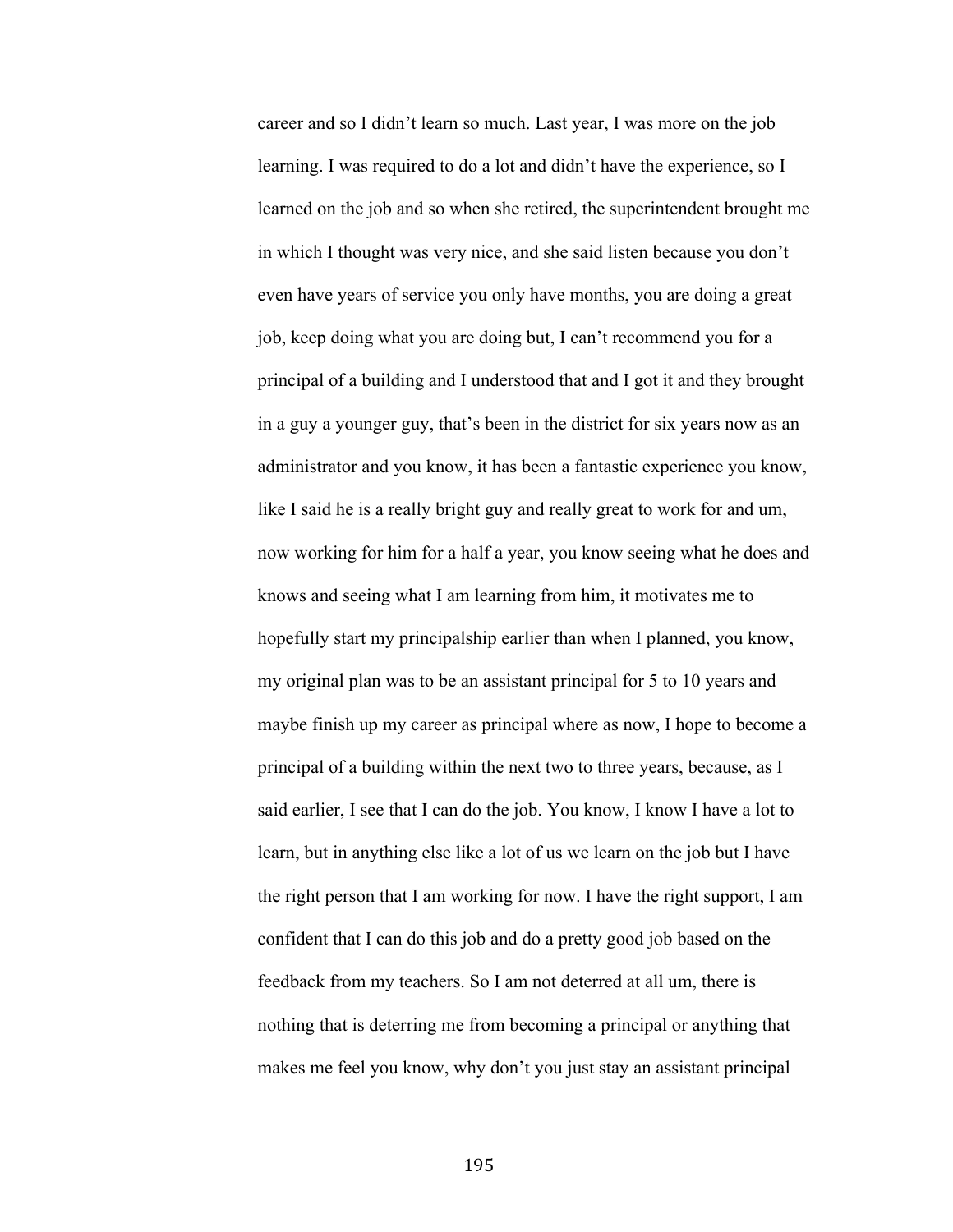for the next 25 years. It's just, I don't know I don't know if there are many people like that out there, but then there may be. This is why you are doing your research you know, but not for me. I want to keep moving up the chain and hopefully that will happen.

### **C1: Question 7: Are you interested in pursuing a Principalship? Explain the factors that motivate or deter you from pursuing a Principalship?**

For me I think that um, I have more dominance and one of my strengths and one of the reasons why I pursued my PhD in curriculum and instruction is because I work well with how to manipulate a curriculum to be inclusive of all. I think of most perspectives. I would not say all perspectives, because that would be lying, but I think I do a nice job of including both perspectives of curriculum work particularly for mathematics and science. Um, and those are places that I see a real need to be cognizant of the individual um, and make them more culturally responsive so those are places where I want to try to get into central office curriculum and instruction work and then the second, I think you said why I didn't want to do a principalship and that is because um, in principal work, I think there is less curriculum and instruction work than there is in this work that I do because at least I get a cohort of teachers that I get to supervise and work directly with and a principalship um, that's not always the case.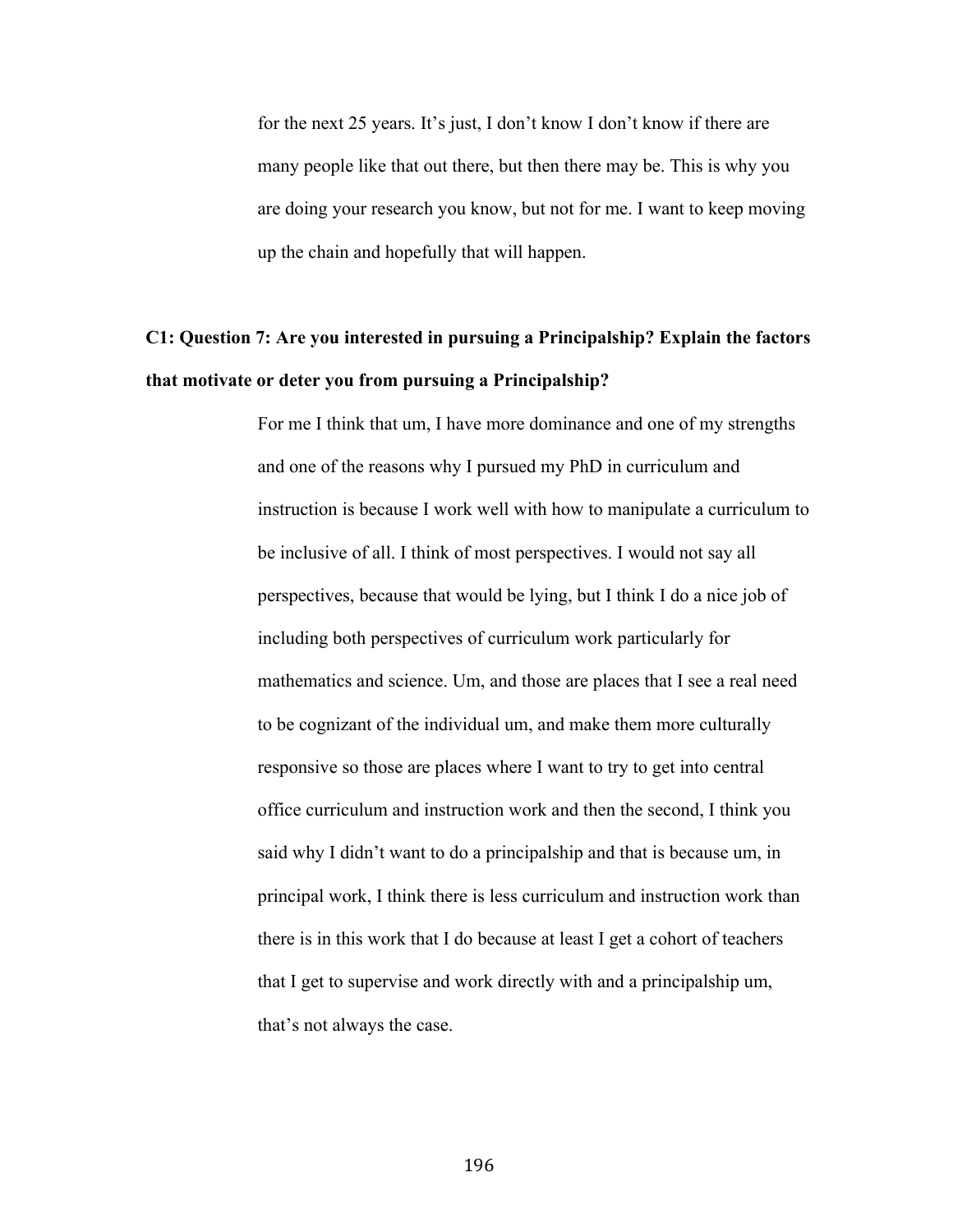# **C2: Question 7: Are you interested in pursuing a Principalship? Explain the factors that motivate or deter you from pursuing a Principalship?**

Um, my eyes are open for a position right now. Um and I have applied most recently for positions, so I would tell you that I am actively looking for the right fit, but I am in no hurry whatsoever. If I am in this role for the next three, four, five years I wouldn't be miserable. Yes, I am the type of person looking to be a principal at some point. I will be honest with you and say not always do I feel 100% confident that I can do the job well as a principal. There are some days that I go home and say gosh, I could have done what my principal did today and I will be just fine. You know, my content knowledge is strong and my people skills are good or whatever. And there are days that I feel, gosh let's just keep learning. But there are more and more days that one day I will lead a building with teachers and students and a community of parents which is why I am putting my name out there. I also have a very opinionated wife that loves me to pieces and she really believes that I should put my name out there and she is right, she always is and I think honestly the other reason that I will put my name out there right now is to put my hat in the ring and get my resume prepared and perhaps have interviewing practices, you know, just because that can't hurt.

# **C3: Question 7: Are you interested in pursuing a Principalship? Explain the factors that motivate or deter you from pursuing a Principalship?**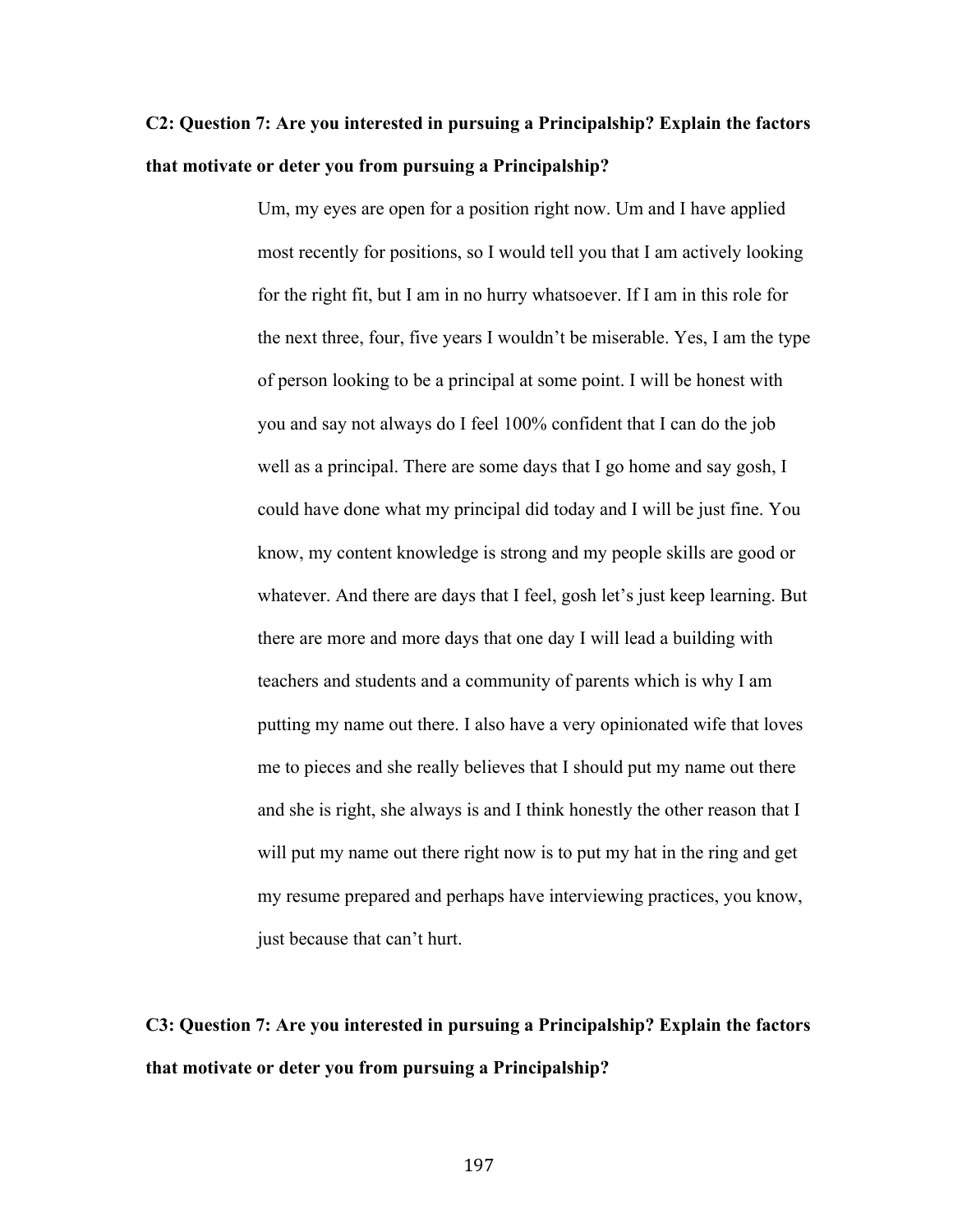I believe that I will some day mostly for personal reasons, it wouldn't be in the very near future, but I am also hesitant because of the unknown. What I see as the role a lot of principals play would it be as rewarding would it be as rewardable, I used to think it would be is it just about prestige and the money is not really there so I am a little hesitant but I think some day I probably would

### **C4: Follow-up Question 1: Have we missed anything?**

Yeah, I am interested in pursuing a principalship, but, you know, for personal reasons not for three or four years and um, as we talked about before I think um, it is a natural progression and you know you get stagnate or you want to continue um, you know I think that will be the case for me in three or four years

### **Follow-up Question 1: Have we missed anything?**

A1: No A2: No  $A3: No$ 

#### **B1: Follow-up Question 1: Have we missed anything?**

No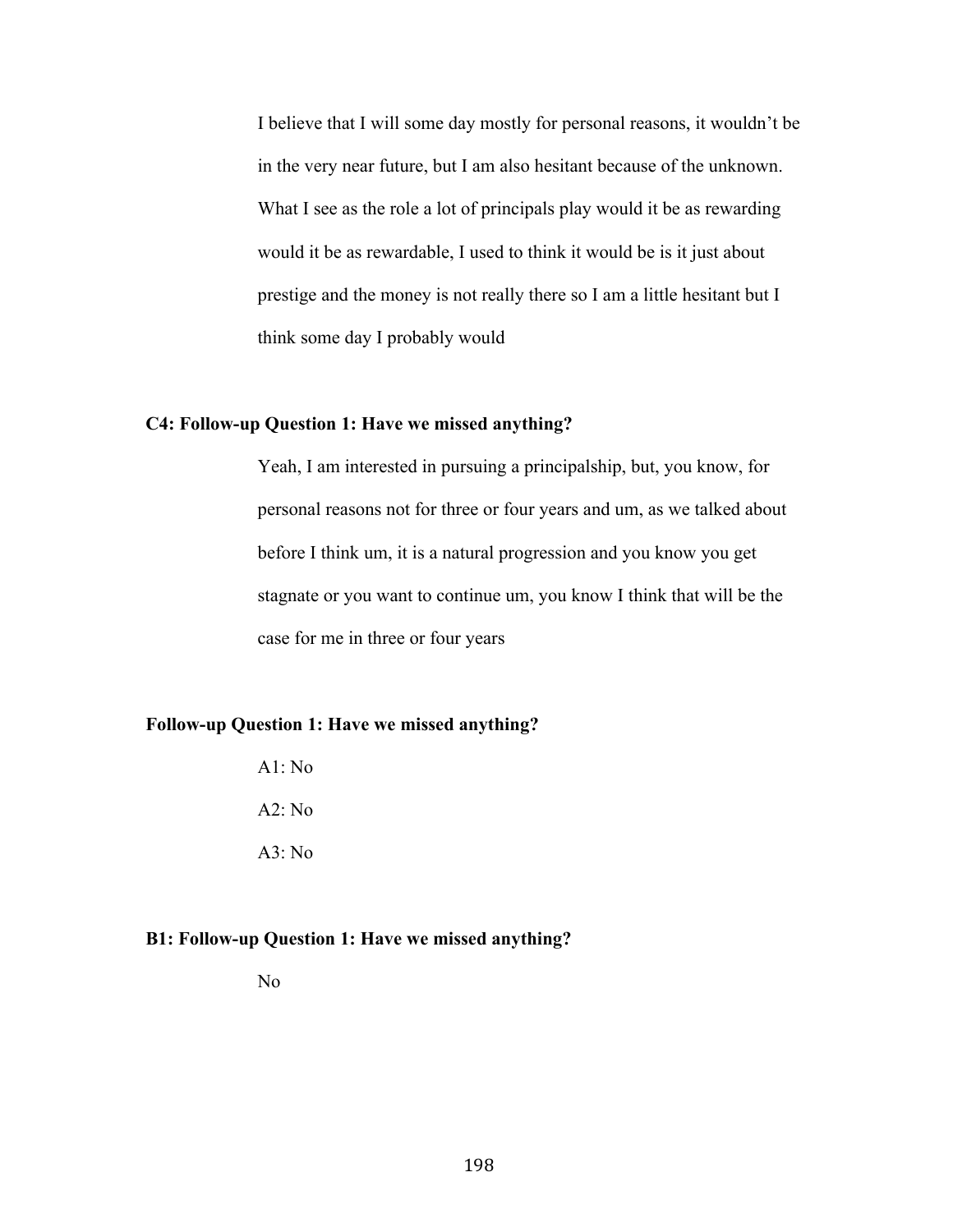#### **B2: Follow-up Question 1: Have we missed anything?**

Um, no I think, like I said logically, to me, it is rare to me to think that assistant principals wouldn't want to move on. To me, it is a logical next step in the progression. I can't imagine a lot of people take this job being content being an assistant principal their whole life, but I know there are people who are.

#### **B3: Follow-up Question 1: Have we missed anything?**

No

#### **B4: Follow-up Question 1: Have we missed anything?**

Um, I think the one factor you can't predict is just the culture and climate of the school. If you have an administration that doesn't communicate, if you have an administration where it is top heavy and the vice principal doesn't have any power to, you know, you might have a totally different experience. I feel very lucky that I am having the experience that I am having, I have a great relationship with my whole administrative team, we have a great relationship with our BOE, but I think in a different situation or a different climate you could have a very negative experience as a vice principal and say, I don't want to move forward with this, this is crazy. I think education has definitely changed over the years, I know that in just the NJL2L program, there's a lot of young vice principals where I feel like many years ago, people weren't becoming principals and staying in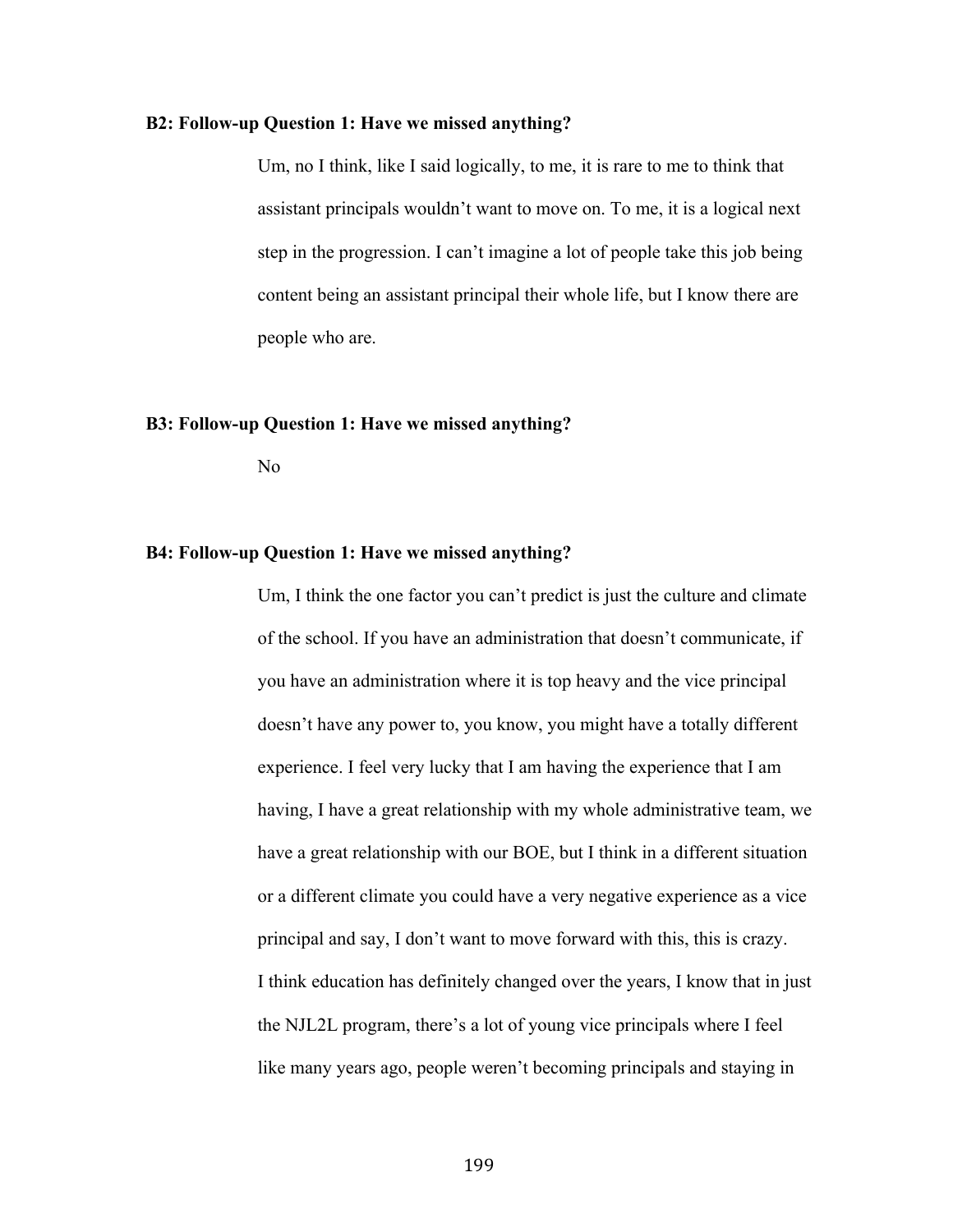that job for 30 years and not going anywhere. Now there is more change over where you can become a vice principal and in two years you can be a principal. Um, so I definitely think it has changed, but I think that different districts, I am sure that different people would have different experiences and I just feel lucky I am where I am. I just think that it is the culture of the school that makes it, the teachers, you have the students, you have. You know, some schools, I think with all the laws I think that just the society we live in, some vice principals are dealing with discipline all day where they are just trying to keep the peace where that's not my experience. I am very lucky, we have great students, parents that are really involved, Um, I think it's the greatest school in America

#### **B5: Follow-up Question 1: Have we missed anything?**

Not off the top of my head, honestly, If I do I will email you.

#### **C1: Follow-up Question 1: Have we missed anything?**

No

#### **C2: Follow-up Question 1: Have we missed anything?**

No

#### **C3: Follow-up Question 1: Have we missed anything?**

No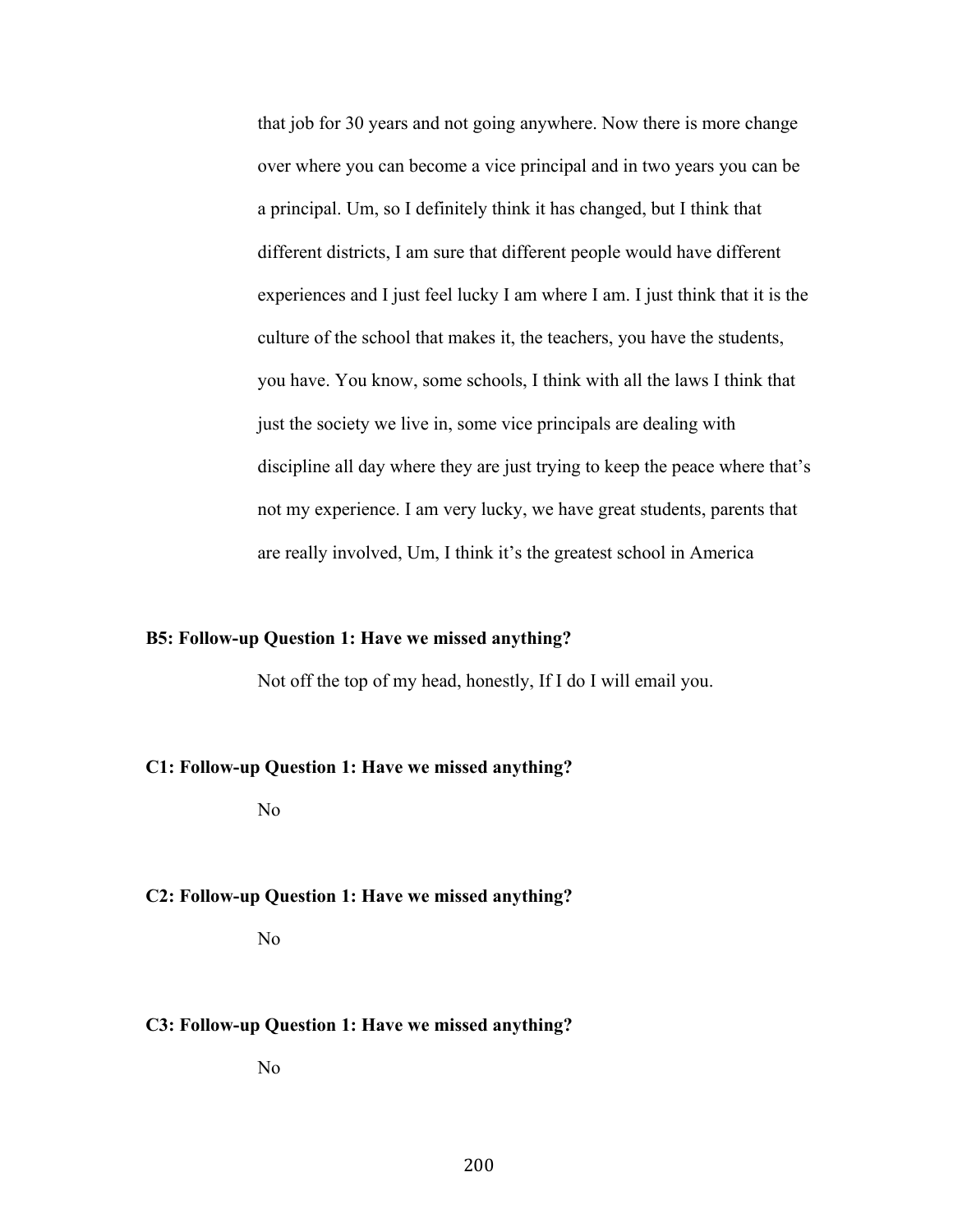#### **Follow-up Question 2: Of all the things we discussed, what is the most important?**

**A3:** I would say going into a principal position is just like when I initially came into the assistant principal position. I have to be ready to make mistakes and ready to learn from those mistakes and ready to learn from other people. So it might be the difficult things that I might not be exposed to that I have to be able to trust other people, learn from other people. Know where to find, to be resourceful to get through that and to collaborate and trust your peers, the difficult stuff.

**A1:** Some of those difficult things you can't know in advance and you kind of have to figure them out as you go through and that makes them even a bit more challenging.

**A2:** I think you have to hold onto the positives. You have to hold onto what motivated you and what inspired you at every different level. Whether it is teacher, whether it is assistant principal, because if you lose that, I think you become jaded and you become one of those pencil pushers, you know one of those principals you hear about hopefully that you will never be, but you hear about and its just the person who shuts their door and just disappears. Um, there is no future for this school if there is not inspiration. There's no rallying the troops together you know. I agree with 3A, that there is a, to have team work you have to work with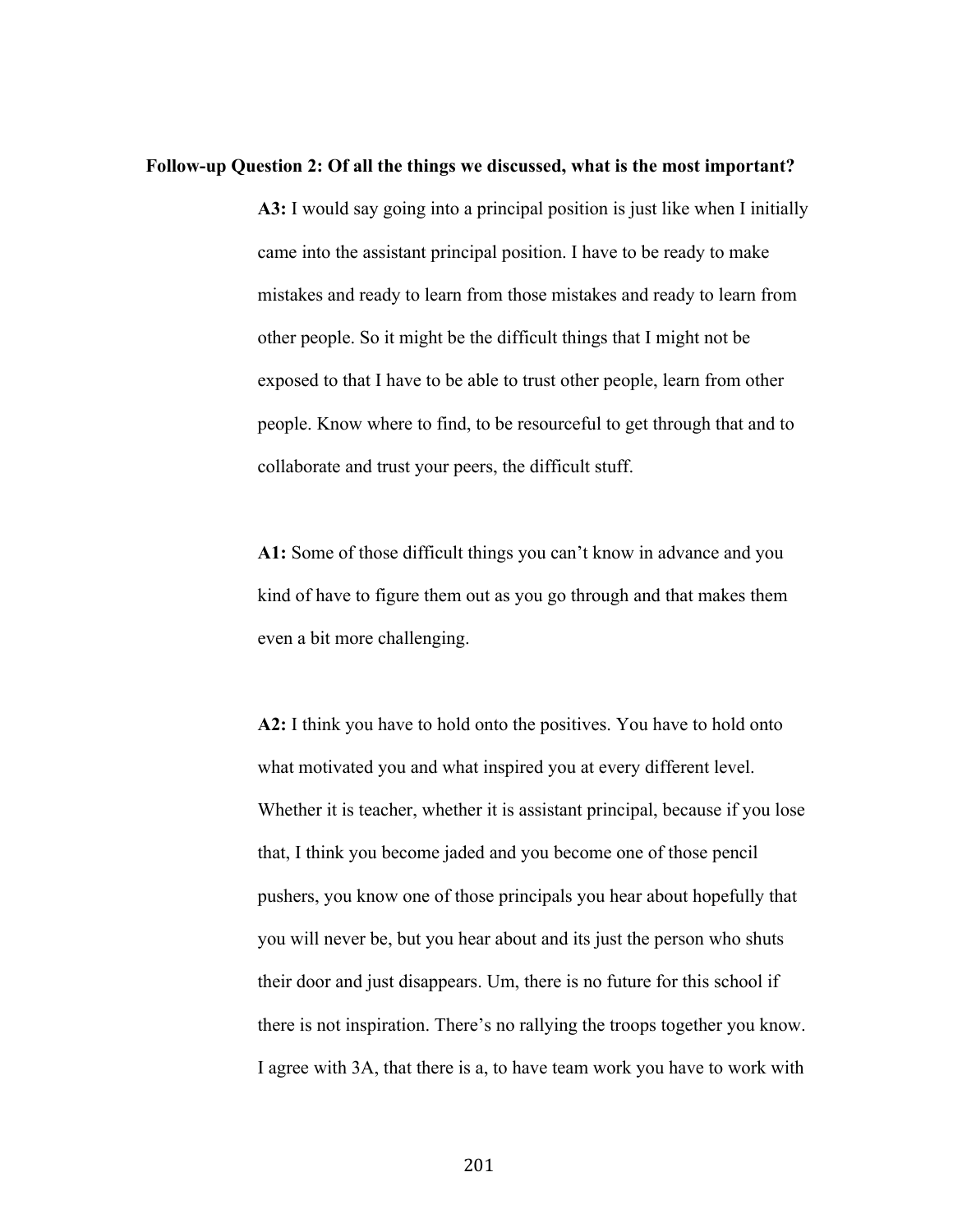one another, you have to understand relationships and you need to be able to move forward the entire institution.

I guess my question to the researcher would be, have you run into any ideas, you know the things coming down in New Jersey, the changes in tenure laws, the changes in evaluation systems. Have you noticed or has anybody mentioned that I mean because we have this new principal evaluation system coming and it will be assessing all of us as administrators that really holds us truly accountable and sometimes I get a little scared about that. It's like we have to have evidence for every single little thing. Its more than just a little agenda based, you have be on top of your game. You have to know everything and I am always scared. Am I always going to know what I am talking about? You know, I guess that's the tricky part, is just to make sure that I am aware of the changes that happen you know, globally as well as locally in our schools and in our districts and then um, being able to put it all together in a package so that everyone can understand it and move forward with it.

**Moderator**: When we finish this focus group session we can discuss any questions you have for me as the researcher.

> **A1:** I remember being in graduate school and I can remember the professor saying whatever you do, don't be an assistant principal for more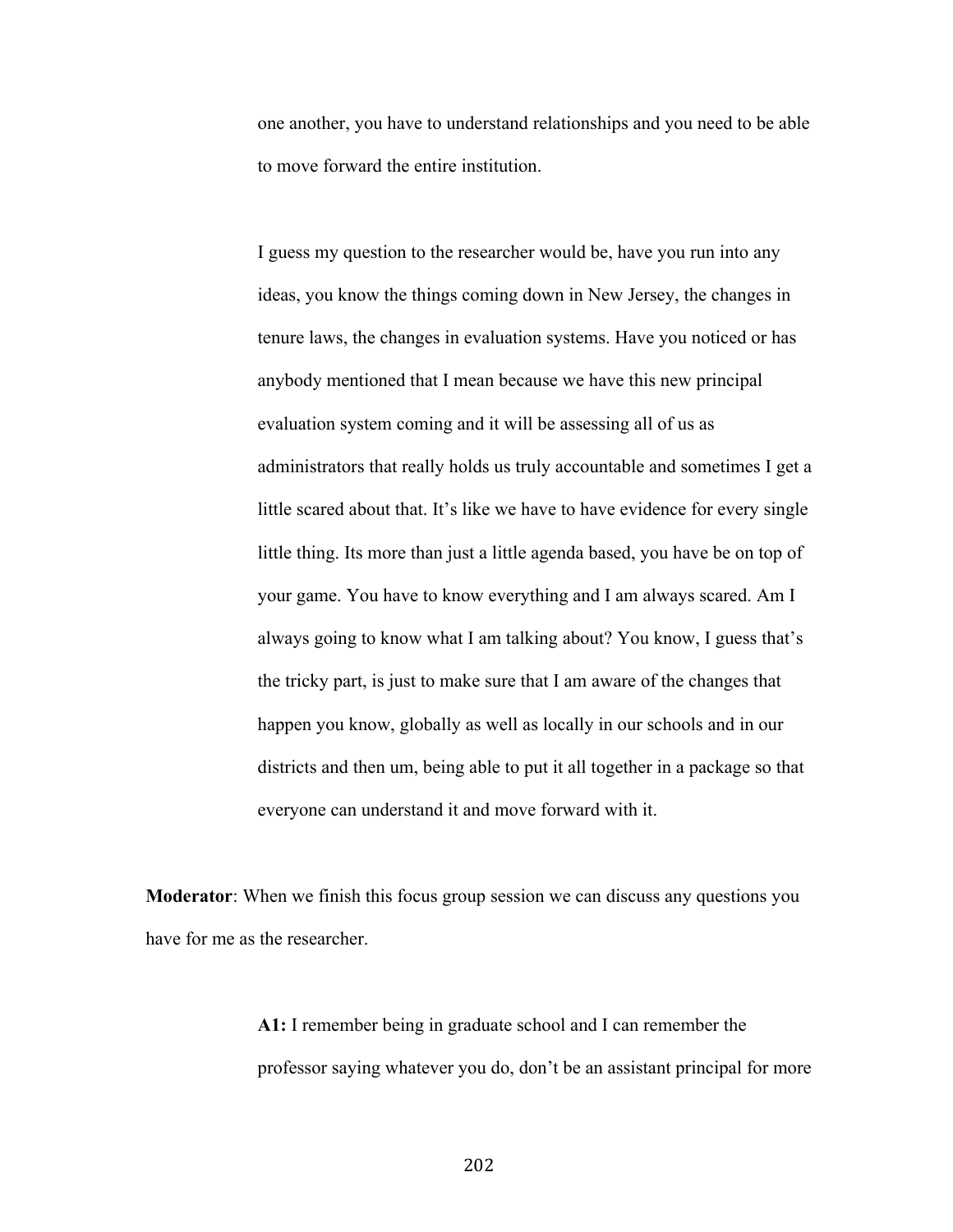than seven years, because you will be stuck there forever. Get out, it's a black hole,

**A2:** That was the mantra of our former central administrator. They said that you need to be out by five years. If you try to move on after that, not only do you become burnt out in that role and you should be moving on, but that people then will say why were you in this position for just so long. You should just naturally want to aspire to move on, although there are days that you always want to be an assistant, because you can always blame the principal.

**A1:** You can pass it over.

**A3**: When there are complaints there is someone in the building that you can say, share it with the principal, express your concerns with the principal.

# **B1: Follow-up Question 2: Of all the things we discussed, what is the most important?**

It takes confidence and time to learn the skills

# **B2: Follow-up Question 2: Of all the things we discussed, what is the most important?**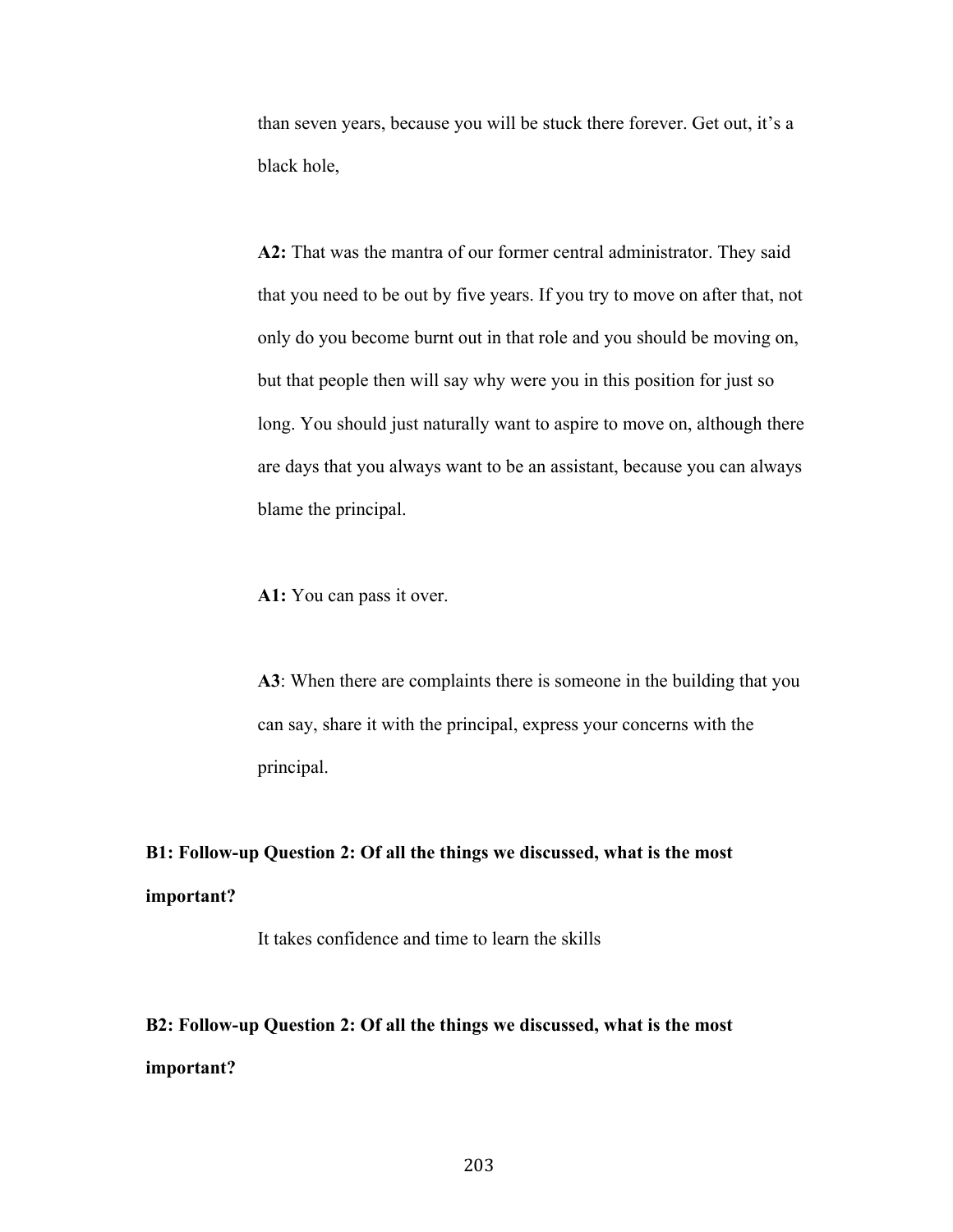Um, I think that it is most important that um, assistant principals know their role and have that relationship with their principal in terms of how you are splitting up your responsibilities. Um, in terms of who is doing what at the end of the day, you are still an assistant principal and your role is to assist your principal and follow the vision set forth by them. So, I guess the most important thing that we discussed today is that a principal sets the vision for the school and it's the assistant's role and primary responsibility to sort of follow and carry out that vision that was created.

# **B3: Follow-up Question 2: Of all the things we discussed, what is the most important?**

It's a very difficult job

# **B4: Follow-up Question 2: Of all the things we discussed, what is the most important?**

Um, I think the most important is probably why I love what I do and what part of the job is most rewarding, because when you have hard days, I still have difficult days, I still have long days, I still have days I go home exhausted, but I love what I do and that's what keeps me, I like coming to work every day. I am passionate about what I do. I am vested in this school, so I want what's best for the students and the families that those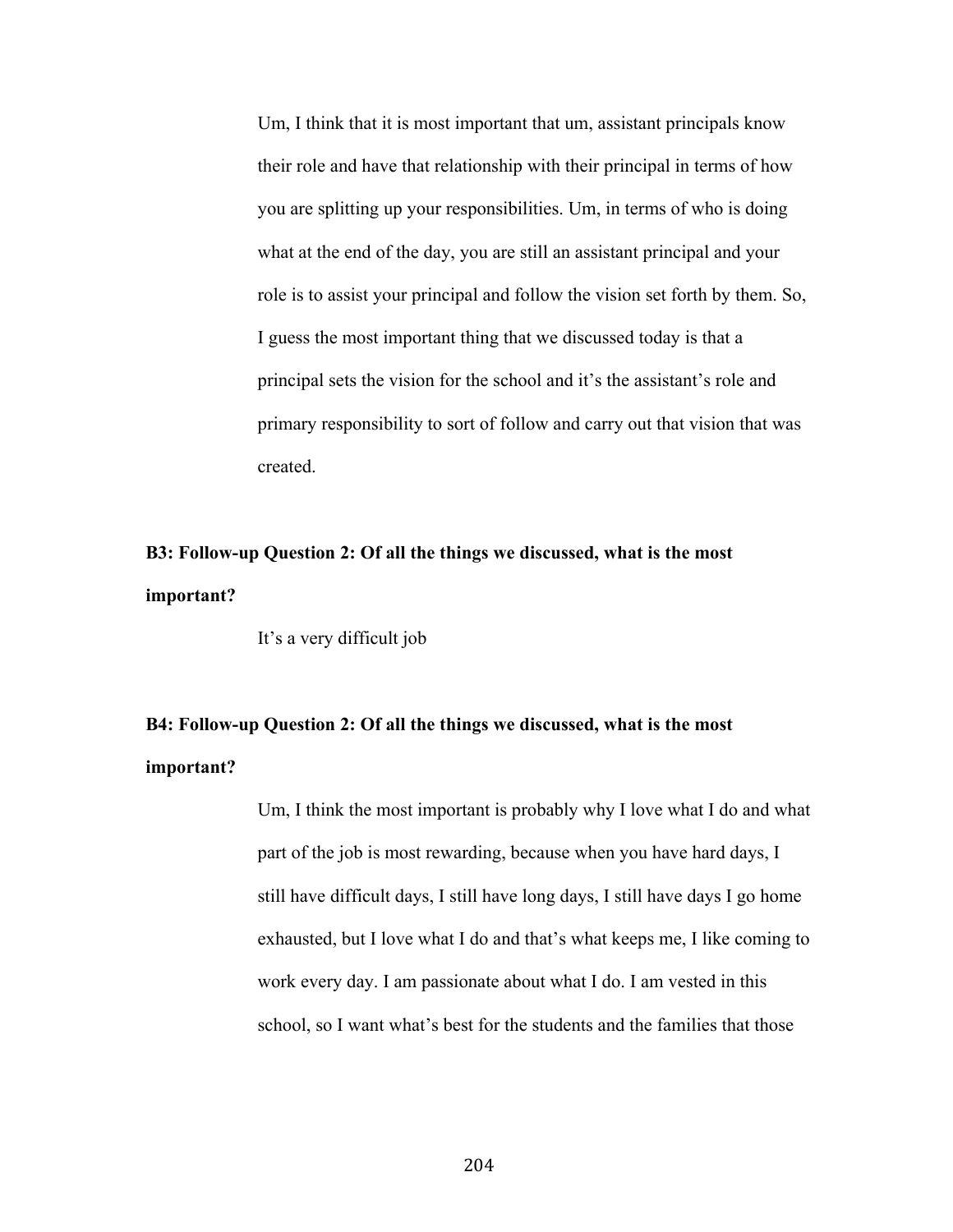bad days, bad is not the right word, I guess difficult days don't out weight all of the rewarding days and the great days that I have.

# **B5: Follow-up Question 2: Of all the things we discussed, what is the most important?**

I think that being a school leader, um is an enormous responsibility. I think that um, not everybody comprehends, I think that people in education, educators get it, but in this day and age in light of the tragedies, school shootings and storms and state standardized tests and mandates and all the different things that are out there, I think that a lot of people don't truly realize the enormous amount of pressure that a good principal, a good school leader has on him or her and that I think that something to be taken out of this interview is something that it's that you have to have pride in your job and you want to be able to do it, you want to be able to do it good and you want to help, you know, the people in your community. And it is a big responsibility and I think a lot of time, in our district just for example, we were designated as a focus school and its because we have a significant difference in our state test scores between our Asian population and African American population and special education population and that, and so, right off the bat, you know, we are monitored from the state this year and that is an enormous amount of pressure that falls solely on the principal. You know, it doesn't fall on the parents or the kids or the teachers for the most part it, it goes on the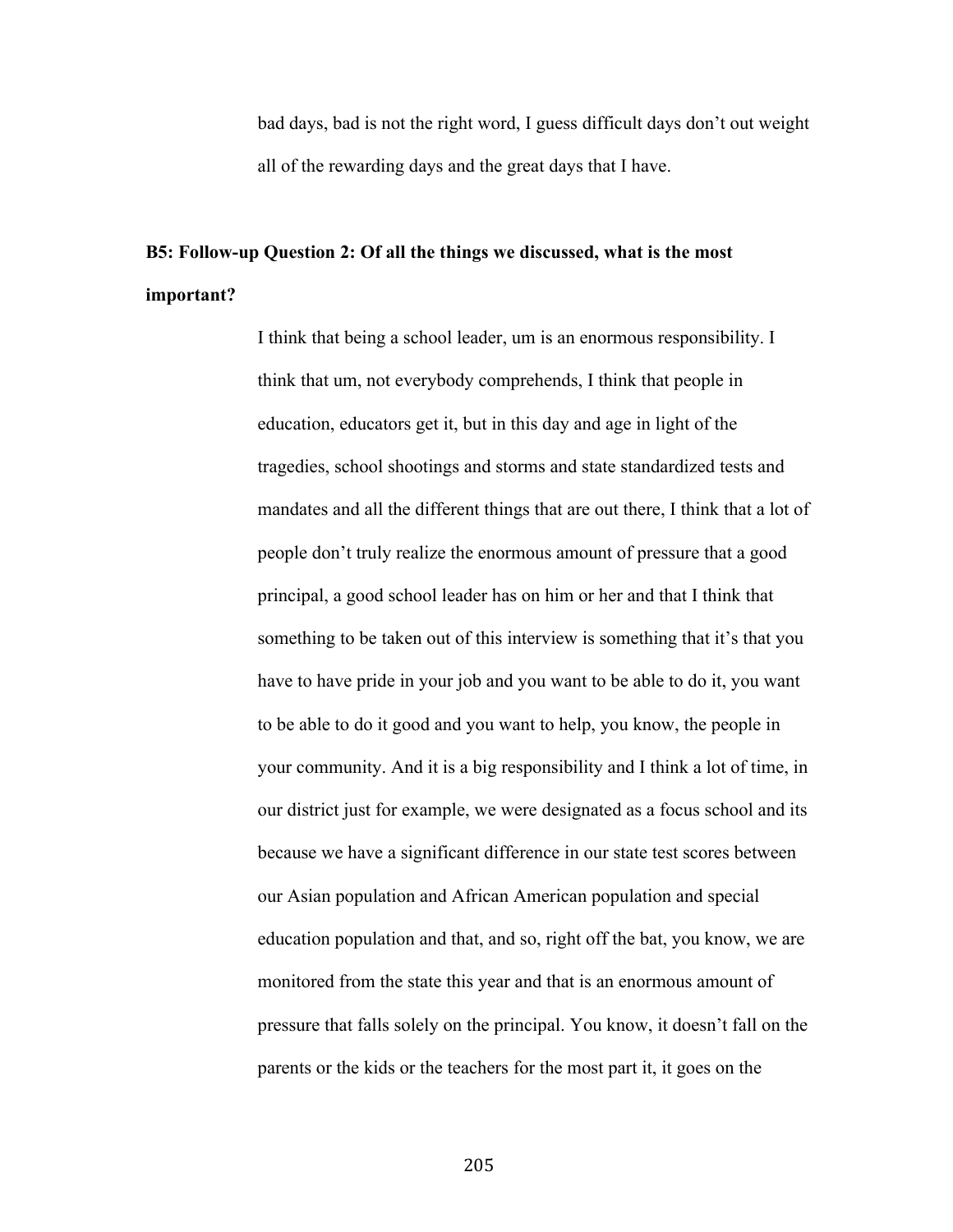principals and the assistant principals shoulders you know so I think in a lot of cases, the school leader is under appreciated and I don't think people realize the amount of pressure that we deal with on a day-to-day basis. It is a very honorable job a tough job you know, but we are in it for a reason you know and we are just trying to do right by kids, right by trying to help your teachers do right by kids.

## **C1: Follow-up Question 2: Of all the things we discussed, what is the most important?**

I think the most important thing for me is just recognizing the value in the roles of being a principal and assistant principal and not um, sometimes I do that for myself, you know, I got the masters, I wanted a PhD, you know, I got the department chair position, I wanted to be an assistant principal. So I guess recognizing that level and facet of education, including the principal work, is important and valued and hopefully work to be impactful if I were to take that role. So I think in talking with you now it helps me to see that it's part of the puzzle and to not over shadow it with my lofty goals of moving to central office leadership, because it may be a process for me. I am 31 years old, um, and it may be a process for me, I am a younger educational leader and I may need to go through the steps and work through the hierarchy. Um, without always saying I am going to be an assistant superintendent of curriculum and instruction. You know, I might need to spend some time in a principalship, I might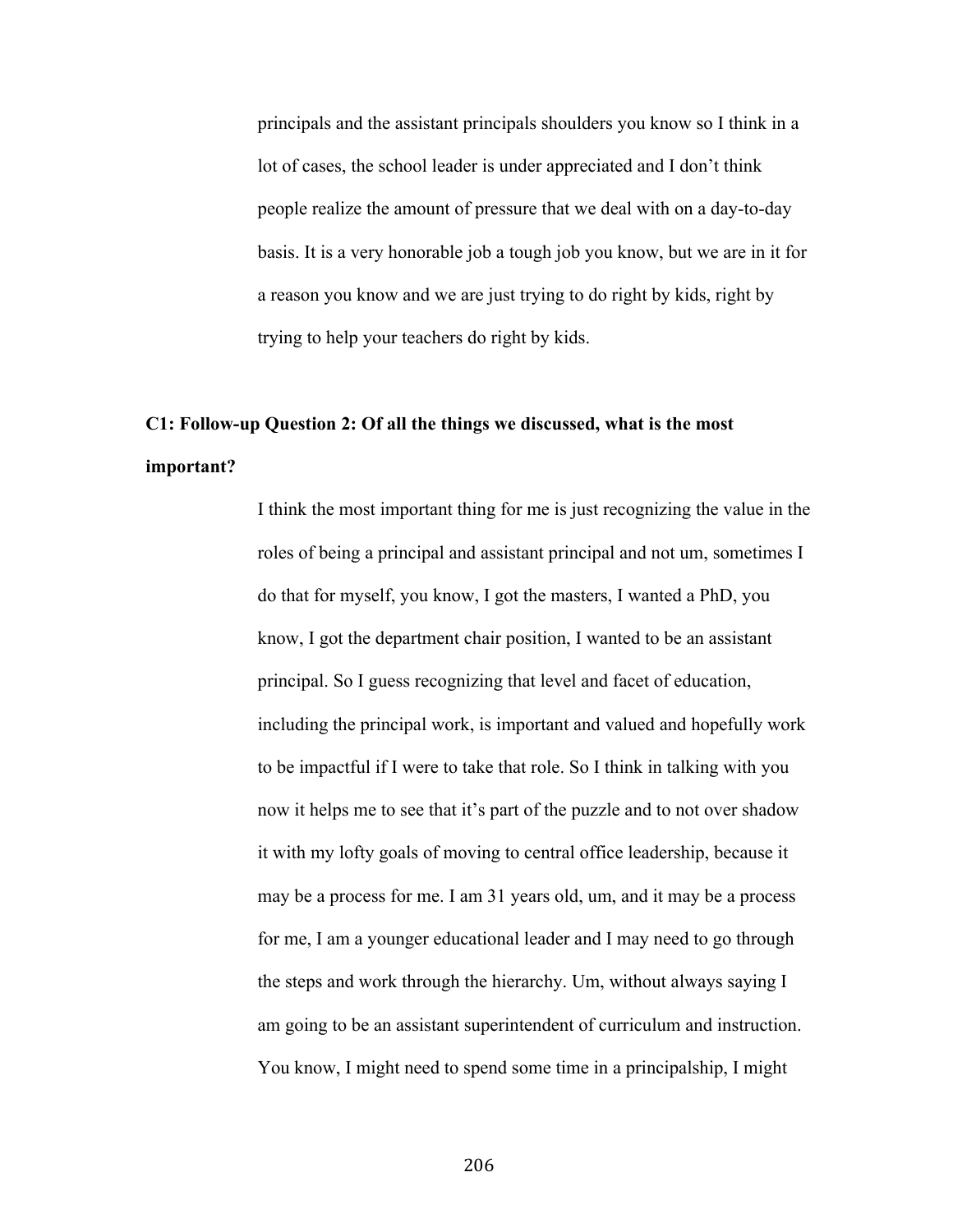enjoy it. I don't hate being an assistant principal, I just don't know that it suits my strength right now.

## **C2: Follow-up Question 2: Of all the things we discussed, what is the most important?**

There is so much that goes into the job of being a principal and being a building leader that it is difficult to encapsulate it into a couple of paragraphs. Being prepared. Easy days are easy; it's the tough days that you have to worry about. The tough days may involve contacting lawyers or dealing with very, very angry parents and I think that it is someone able to manage the ups and downs, the highs and lows of the job that is going to be most successful. Um, and while managing that, also being able to bring good solid forward, thinking to the table to push a building forward to be a visionary and to be able to execute that vision

## **C3: Follow-up Question 2: Of all the things we discussed, what is the most important?**

It's a very difficult and demanding job. All eyes are on you and at times it can be a thankless job.